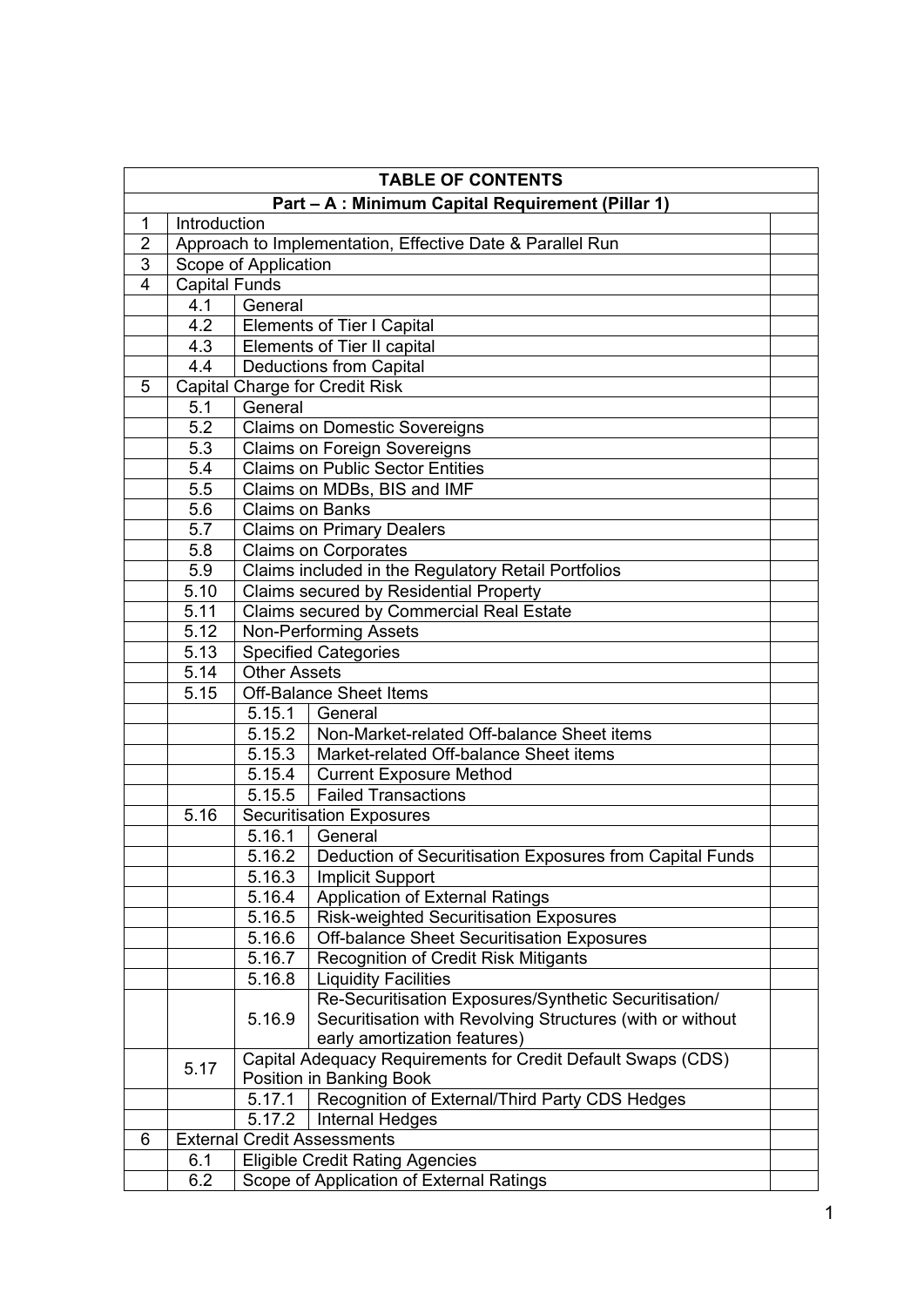|    | 6.3  | <b>Mapping Process</b>                               |                                                                  |  |  |  |  |  |
|----|------|------------------------------------------------------|------------------------------------------------------------------|--|--|--|--|--|
|    | 6.4  |                                                      | Long Term Ratings                                                |  |  |  |  |  |
|    | 6.5  |                                                      | <b>Short Term Ratings</b>                                        |  |  |  |  |  |
|    | 6.6  |                                                      | <b>Use of Unsolicited Ratings</b>                                |  |  |  |  |  |
|    | 6.7  |                                                      | Use of Multiple Rating Assessments                               |  |  |  |  |  |
|    | 6.8  | Applicability of Issue rating to Issuer/other claims |                                                                  |  |  |  |  |  |
| 7  |      | <b>Credit Risk Mitigation</b>                        |                                                                  |  |  |  |  |  |
|    | 7.1  |                                                      | <b>General Principles</b>                                        |  |  |  |  |  |
|    | 7.2  |                                                      | Legal certainty                                                  |  |  |  |  |  |
|    | 7.3  |                                                      | Credit Risk Mitigation techniques - Collateralised Transactions  |  |  |  |  |  |
|    |      | 7.3.2                                                | Overall framework and minimum conditions                         |  |  |  |  |  |
|    |      | 7.3.4                                                | The Comprehensive Approach                                       |  |  |  |  |  |
|    |      | 7.3.5                                                | <b>Eligible Financial Collateral</b>                             |  |  |  |  |  |
|    |      | 7.3.6                                                | <b>Calculation of Capital Requirement</b>                        |  |  |  |  |  |
|    |      | 7.3.7                                                | Haircuts                                                         |  |  |  |  |  |
|    |      | 7.3.8                                                | Capital Adequacy Framework for Repo-/Reverse Repo-style          |  |  |  |  |  |
|    |      |                                                      | Transactions.                                                    |  |  |  |  |  |
|    | 7.4  |                                                      | Credit Risk Mitigation techniques - On-balance Sheet netting     |  |  |  |  |  |
|    | 7.5  |                                                      | Credit Risk Mitigation techniques - Guarantees                   |  |  |  |  |  |
|    |      | 7.5.4                                                | <b>Operational requirements for Guarantees</b>                   |  |  |  |  |  |
|    |      | 7.5.5                                                | Additional operational requirements for Guarantees               |  |  |  |  |  |
|    |      | 7.5.6                                                | Range of Eligible Guarantors (counter-guarantors)                |  |  |  |  |  |
|    |      | 7.5.7                                                | <b>Risk Weights</b>                                              |  |  |  |  |  |
|    |      | 7.5.8                                                | <b>Proportional Cover</b>                                        |  |  |  |  |  |
|    |      | 7.5.9                                                | <b>Currency Mismatches</b>                                       |  |  |  |  |  |
|    |      | 7.5.10                                               | Sovereign guarantees and counter-guarantees                      |  |  |  |  |  |
|    | 7.6  |                                                      | <b>Maturity Mismatch</b>                                         |  |  |  |  |  |
|    |      | 7.6.2                                                | <b>Definition of Maturity</b>                                    |  |  |  |  |  |
|    |      | 7.6.3                                                | <b>Risk weights for Maturity Mismatches</b>                      |  |  |  |  |  |
|    | 7.7  |                                                      | Treatment of pools of CRM Techniques                             |  |  |  |  |  |
| 8  |      |                                                      | <b>Capital Charge for Market Risk</b>                            |  |  |  |  |  |
|    | 8.1  | Introduction                                         |                                                                  |  |  |  |  |  |
|    | 8.2  |                                                      | Scope and Coverage of Capital Charge for Market Risks            |  |  |  |  |  |
|    | 8.3  |                                                      | Measurement of Capital Charge for Interest Rate Risk             |  |  |  |  |  |
|    | 8.4  |                                                      | Measurement of Capital Charge for Equity Risk                    |  |  |  |  |  |
|    | 8.5  |                                                      | Measurement of Capital Charge for Foreign Exchange Risk          |  |  |  |  |  |
|    | 8.6  |                                                      | Measurement of Capital Charge for CDS in Trading Book            |  |  |  |  |  |
|    |      |                                                      | 8.6.1 General Market Risk                                        |  |  |  |  |  |
|    |      |                                                      | 8.6.2 Specific Risk for Exposure to Reference Entity             |  |  |  |  |  |
|    |      |                                                      | 8.6.3 Capital Charge for Counterparty Credit Risk                |  |  |  |  |  |
|    |      |                                                      | 8.6.4 Treatment of Exposures below Materiality Thresholds of CDS |  |  |  |  |  |
|    | 8.7  |                                                      | Aggregation of the Capital Charge for Market Risk                |  |  |  |  |  |
|    | 8.8  |                                                      | Treatment of illiquid positions                                  |  |  |  |  |  |
| 9  |      |                                                      | Capital charge for Operational Risk                              |  |  |  |  |  |
|    | 9.1  |                                                      | Definition of Operational Risk                                   |  |  |  |  |  |
|    | 9.2  |                                                      | The Measurement Methodologies                                    |  |  |  |  |  |
|    | 9.3  |                                                      | The Basic Indicator Approach                                     |  |  |  |  |  |
|    |      |                                                      | Part - B : Supervisory Review and Evaluation Process (Pillar 2)  |  |  |  |  |  |
| 10 |      |                                                      | Introduction to Supervisory Review and Evaluation Process (SREP) |  |  |  |  |  |
| 11 |      |                                                      | Need for improved risk management                                |  |  |  |  |  |
| 12 |      |                                                      | Guidelines for SREP of the RBI and the ICAAP of the Bank         |  |  |  |  |  |
|    | 12.1 |                                                      | The Background                                                   |  |  |  |  |  |
|    | 12.2 |                                                      | Conduct of the SREP by the RBI                                   |  |  |  |  |  |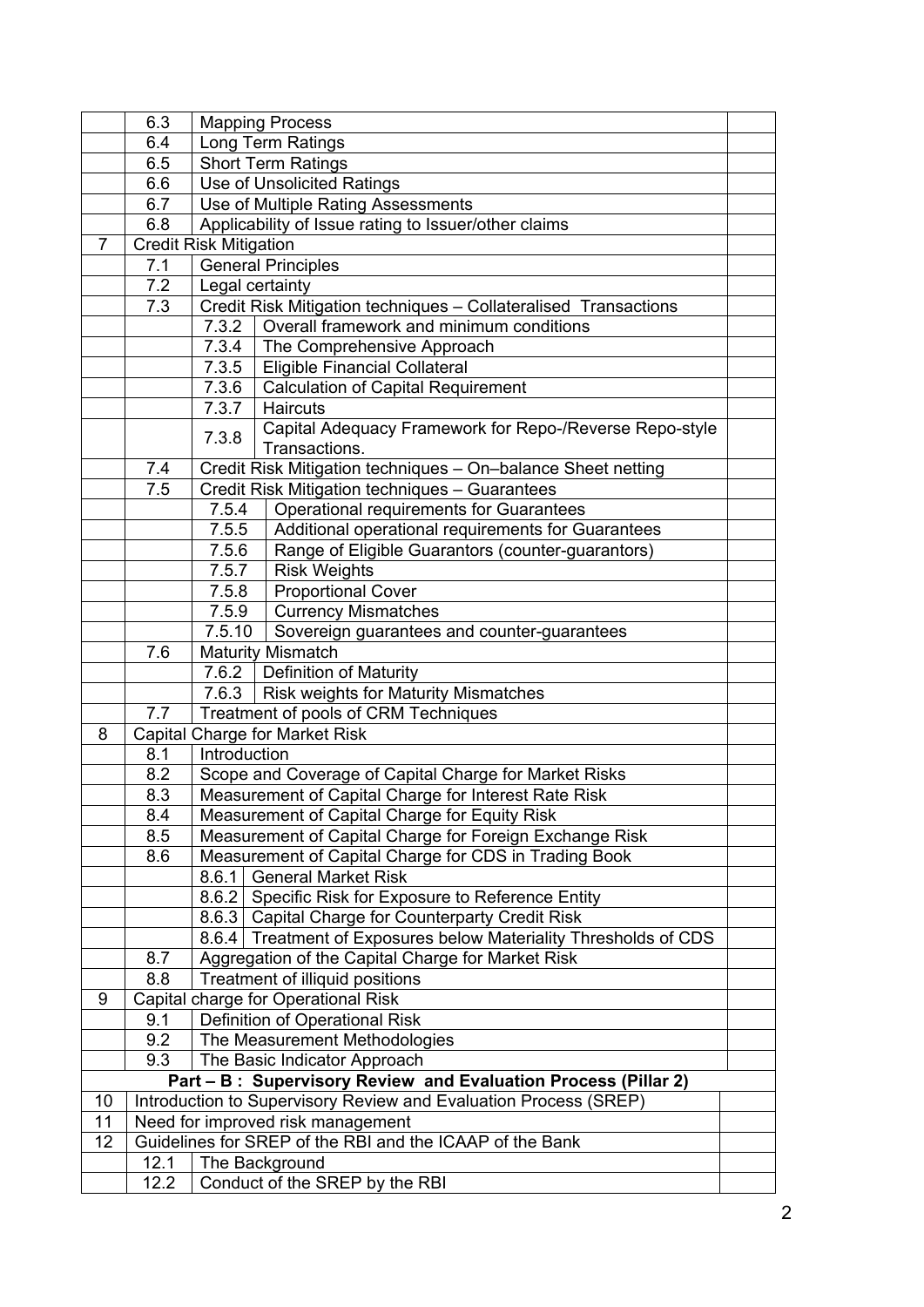|     | 12.3                                                   |                                      | The Structural Aspects of the ICAAP                                 |  |  |  |
|-----|--------------------------------------------------------|--------------------------------------|---------------------------------------------------------------------|--|--|--|
|     | 12.4                                                   |                                      | Review of ICAAP outcomes                                            |  |  |  |
|     | 12.5                                                   |                                      | ICAAP to be an integral part of the mgmt. & decision making culture |  |  |  |
|     | 12.6                                                   |                                      | The principle of proportionality                                    |  |  |  |
|     | 12.7                                                   |                                      | Regular independent review and validation                           |  |  |  |
|     | 12.8                                                   |                                      | ICAAP to be a forward looking process                               |  |  |  |
|     | 12.9                                                   |                                      | ICAAP to be a risk based process                                    |  |  |  |
|     | 12.10                                                  |                                      | ICAAP to include stress tests and scenario analysis                 |  |  |  |
|     | 12.11                                                  |                                      | Use of capital models for ICAAP                                     |  |  |  |
| 13  |                                                        |                                      | Select operational aspects of ICAAP                                 |  |  |  |
|     |                                                        |                                      | Part - C : Market Discipline (Pillar 3)                             |  |  |  |
| 14. |                                                        | <b>Market Discipline</b>             |                                                                     |  |  |  |
|     | 14.1                                                   | General                              |                                                                     |  |  |  |
|     | 14.2                                                   |                                      | Achieving Appropriate Disclosure                                    |  |  |  |
|     | 14.3                                                   |                                      | Interaction with Accounting Disclosure                              |  |  |  |
|     | 14.4                                                   |                                      | Scope and Frequency of Disclosures                                  |  |  |  |
|     | 14.5                                                   | Validation                           |                                                                     |  |  |  |
|     | 14.6                                                   | Materiality                          |                                                                     |  |  |  |
|     | 14.7                                                   |                                      | Proprietary and Confidential Information                            |  |  |  |
|     | 14.8                                                   |                                      | <b>General Disclosure Principle</b>                                 |  |  |  |
|     | 14.9                                                   |                                      | Scope of Application                                                |  |  |  |
|     | 14.10                                                  | <b>Effective Date of Disclosures</b> |                                                                     |  |  |  |
|     | 14.11<br><b>Revisions to Pillar III</b>                |                                      |                                                                     |  |  |  |
|     | 14.12                                                  |                                      | The disclosure requirements                                         |  |  |  |
|     |                                                        | Table DF - 1                         | Scope of Application                                                |  |  |  |
|     |                                                        | Table $DF - 2$                       | <b>Capital Structure</b>                                            |  |  |  |
|     |                                                        | Table $DF - 3$                       | Capital Adequacy                                                    |  |  |  |
|     |                                                        | Table $DF - 4$                       | Credit Risk: General Disclosures for All Banks                      |  |  |  |
|     | Credit Risk: Disclosures for Portfolios subject to the |                                      |                                                                     |  |  |  |
|     | Table $DF - 5$<br><b>Standardised Approach</b>         |                                      |                                                                     |  |  |  |
|     | Table $DF - 6$                                         |                                      | Credit Risk Mitigation: Disclosures for Standardised                |  |  |  |
|     |                                                        |                                      | Approach                                                            |  |  |  |
|     |                                                        | Table $DF - 7$                       | Securitisation: Disclosure for Standardised Approach                |  |  |  |
|     |                                                        | Table $DF - 8$                       | Market Risk in Trading Book                                         |  |  |  |
|     |                                                        | Table $DF - 9$                       | <b>Operational Risk</b>                                             |  |  |  |
|     | Table $DF - 10$                                        |                                      | Interest Rate Risk in the Banking Book (IRRBB)                      |  |  |  |

| <b>Annexure</b> |                                                                         |  |  |  |  |
|-----------------|-------------------------------------------------------------------------|--|--|--|--|
| Annex 1         | Format for the Parallel Run Report furnishing the Progress in           |  |  |  |  |
|                 | Implementation of New Capital Adequacy Framework                        |  |  |  |  |
| Annex 2         | Terms and Conditions applicable to Innovative Debt Instruments for      |  |  |  |  |
|                 | inclusion as Tier I capital                                             |  |  |  |  |
| Annex 3         | Terms and Conditions applicable to Perpetual Non-Cumulative             |  |  |  |  |
|                 | Preference Shares (PNCPS)                                               |  |  |  |  |
| Annex 4         | Terms and Conditions applicable to Debt Instruments to qualify for      |  |  |  |  |
|                 | inclusion as Upper Tier II capital                                      |  |  |  |  |
| Annex 5         | Terms and Conditions applicable to PCPS / RNCPS / RCPS as part of       |  |  |  |  |
|                 | <b>Upper Tier II capital</b>                                            |  |  |  |  |
| Annex 6         | Issue of Subordinated Debt for raising lower Tier II capital            |  |  |  |  |
| Annex 7         | Extracts from the guidelines on Securitisation of Standard Assets       |  |  |  |  |
| Annex 7A        | Extracts from the Revision to Guidelines on Securitisation Transactions |  |  |  |  |
| Annex 8         | Illustrations on Credit Risk Mitigation                                 |  |  |  |  |
| Annex 9         | Measurement of capita charge for Market Risks in respect of Interest    |  |  |  |  |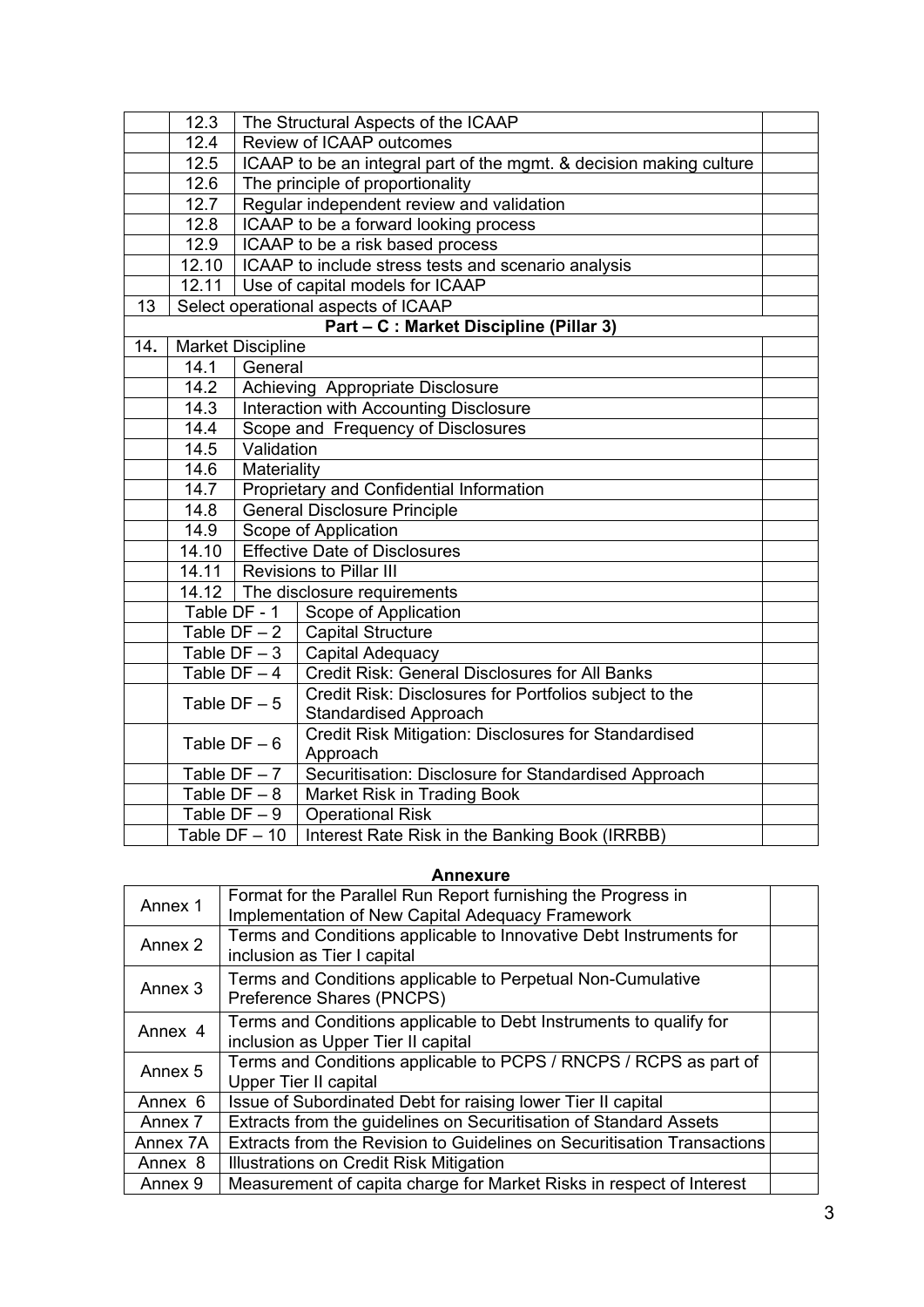|          | Rate Derivatives.                                              |  |
|----------|----------------------------------------------------------------|--|
| Annex 10 | An Illustrative Approach for Measurement of                    |  |
|          | Interest Rate Risk in the Banking Book (IRRBB) under Pillar II |  |
| Annex 11 | The Standardised interest Rate Shock                           |  |
| Annex 12 | An example of a Standardised Framework                         |  |
| Annex 13 | <b>Interest Rate Risk Measurement Techniques</b>               |  |
| Annex 14 | Monitoring of Interest Rate Risk by Supervisory Authorities    |  |
| Annex 15 | An Illustrative outline of the ICAAP                           |  |
| Annex 16 | Glossary                                                       |  |
|          | Annex 17   List of Circulars Consolidated                      |  |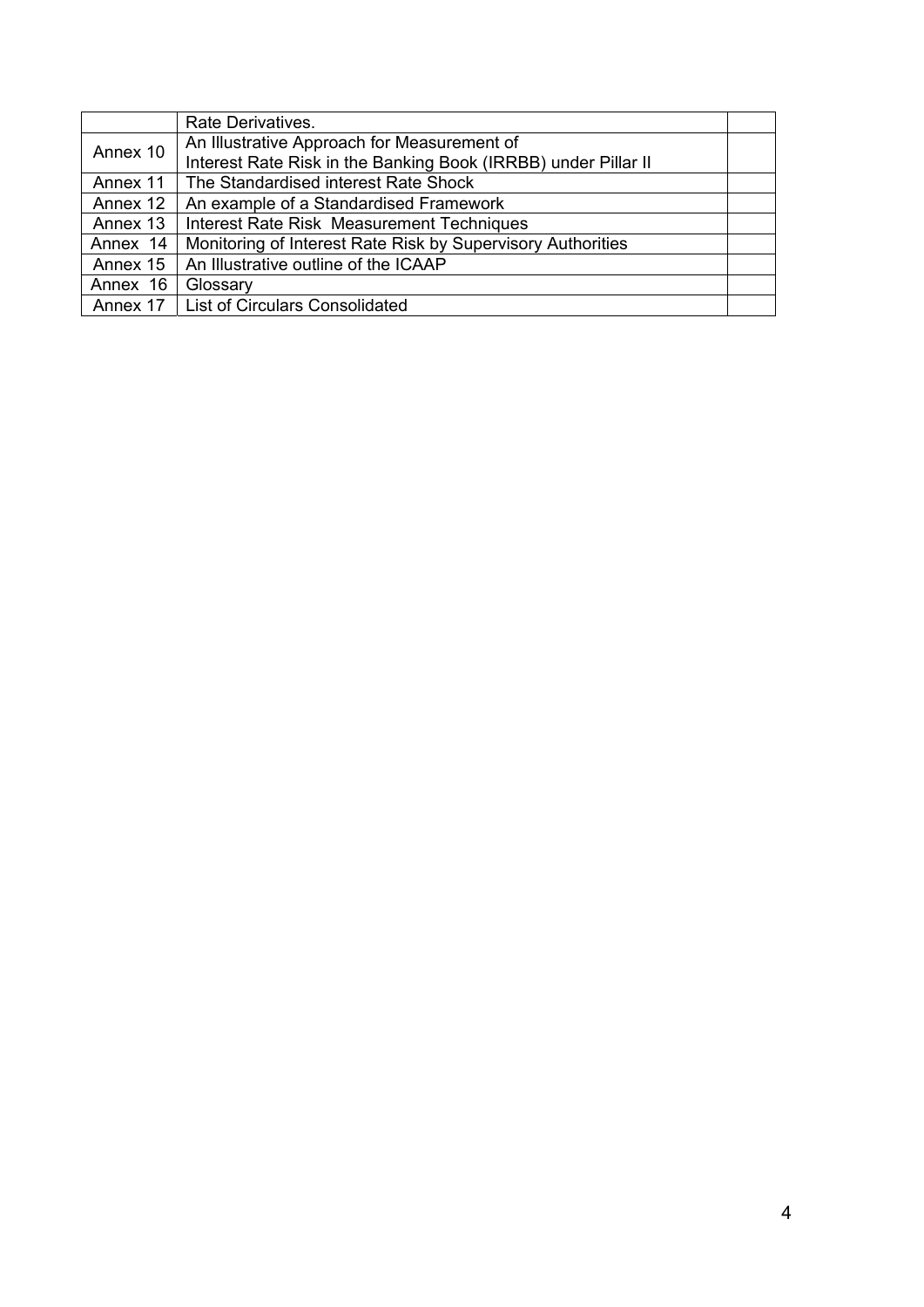### **Master Circular on Prudential Guidelines on Capital Adequacy and Market Discipline– New Capital Adequacy Framework (NCAF)**

### **Part A : Guidelines on Minimum Capital Requirement**

## **1. Introduction**

1.1 With a view to adopting the Basle Committee on Banking Supervision (BCBS) framework on capital adequacy which takes into account the elements of credit risk in various types of assets in the balance sheet as well as off-balance sheet business and also to strengthen the capital base of banks, Reserve Bank of India decided in April 1992 to introduce a risk asset ratio system for banks (including foreign banks) in India as a capital adequacy measure. Essentially, under the above system, the balance sheet assets, nonfunded items and other off-balance sheet exposures are assigned prescribed risk weights and banks have to maintain unimpaired minimum capital funds equivalent to the prescribed ratio on the aggregate of the risk weighted assets and other exposures on an ongoing basis. Reserve Bank has issued guidelines to banks in June 2004 on maintenance of capital charge for market risks on the lines of 'Amendment to the Capital Accord to incorporate market risks' issued by the BCBS in 1996.

1.2 The BCBS released the "International Convergence of Capital Measurement and Capital Standards: A Revised Framework" on June 26, 2004. The Revised Framework was updated in November 2005 to include trading activities and the treatment of double default effects and a comprehensive version of the framework was issued in June 2006 incorporating the constituents of capital and the 1996 amendment to the Capital Accord to incorporate Market Risk. The Revised Framework seeks to arrive at significantly more risksensitive approaches to capital requirements. The Revised Framework provides a range of options for determining the capital requirements for credit risk and operational risk to allow banks and supervisors to select approaches that are most appropriate for their operations and financial markets.

### **2. Approach to Implementation, Effective date and Parallel run**

2.1 The Revised Framework consists of three-mutually reinforcing Pillars, viz. minimum capital requirements, supervisory review of capital adequacy, and market discipline. Under Pillar 1, the Framework offers three distinct options for computing capital requirement for credit risk and three other options for computing capital requirement for operational risk. These options for credit and operational risks are based on increasing risk sensitivity and allow banks to select an approach that is most appropriate to the stage of development of bank's operations. The options available for computing capital for credit risk are Standardised Approach, Foundation Internal Rating Based Approach and Advanced Internal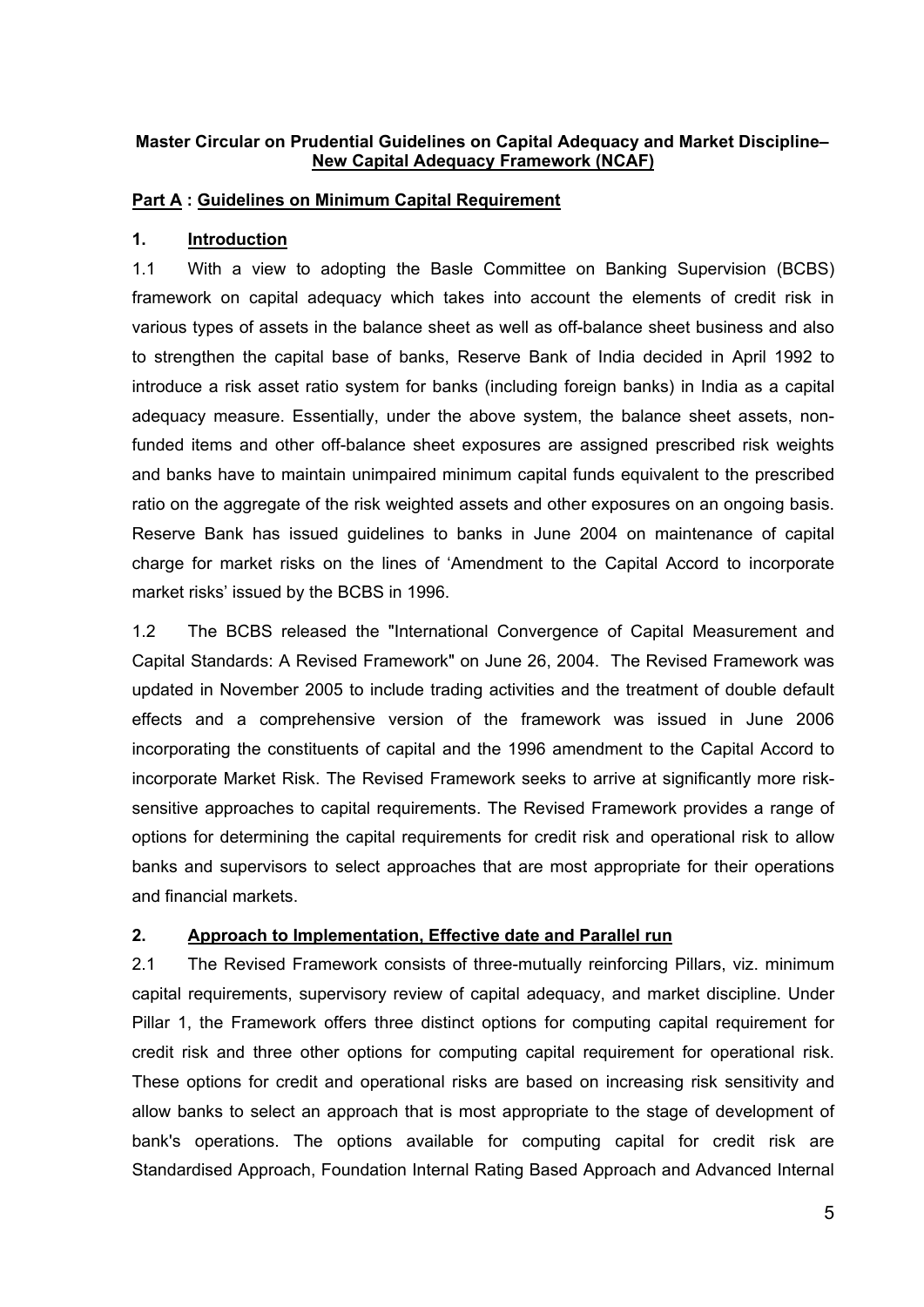Rating Based Approach. The options available for computing capital for operational risk are Basic Indicator Approach (BIA), The Standardised Approach (TSA) and Advanced Measurement Approach (AMA).

2.2 Keeping in view Reserve Bank's goal to have consistency and harmony with international standards, it has been decided that all commercial banks in India (excluding Local Area Banks and Regional Rural Banks) shall adopt Standardised Approach for credit risk and Basic Indicator Approach for operational risk. Banks shall continue to apply the Standardised Duration Approach (SDA) for computing capital requirement for market risks.

2.3 **Effective Date:** Foreign banks operating in India and Indian banks having operational presence outside India migrated to the above selected approaches under the Revised Framework with effect from March 31, 2008. All other commercial banks (except Local Area Banks and Regional Rural Banks) migrated to these approaches under the Revised Framework by March 31, 2009.

2.4 **Parallel Run:** With a view to ensuring smooth transition to the Revised Framework and with a view to providing opportunity to banks to streamline their systems and strategies, banks were advised to have a parallel run of the revised Framework. The Boards of the banks should review the results of the parallel run on a quarterly basis. The features of the parallel run are as under:

 i) Banks should apply the prudential guidelines on capital adequacy – both guidelines viz. Basel I and these guidelines on the Revised Framework – on an on-going basis and compute their Capital to Risk Weighted Assets Ratio (CRAR) under both the guidelines.

 ii) An analysis of the bank's CRAR under both the guidelines should be reported to the Board at quarterly intervals. For this purpose, banks may adopt the reporting format furnished vide **Annex - 1**.

 iii) A copy of the quarterly reports, for the quarters ending on June, September and December, duly approved by the Boards in the format prescribed, may be sent to the Chief General Manager-in-Charge, Department of Banking Supervision, Central Office, Reserve Bank of India, World Trade Centre, Cuffe Parade, Colaba, Mumbai – 400005, so as to reach not later than a month from the end of the quarter to which it relates. In respect of the quarter ending March, the report may be sent within two months from the end of the quarter. In cases, where the Board's approval of the report is likely to take longer time, banks may furnish an advance copy of the report to the RBI, to be followed by the comments/remarks/guidance of the Board, if any, on the report.

6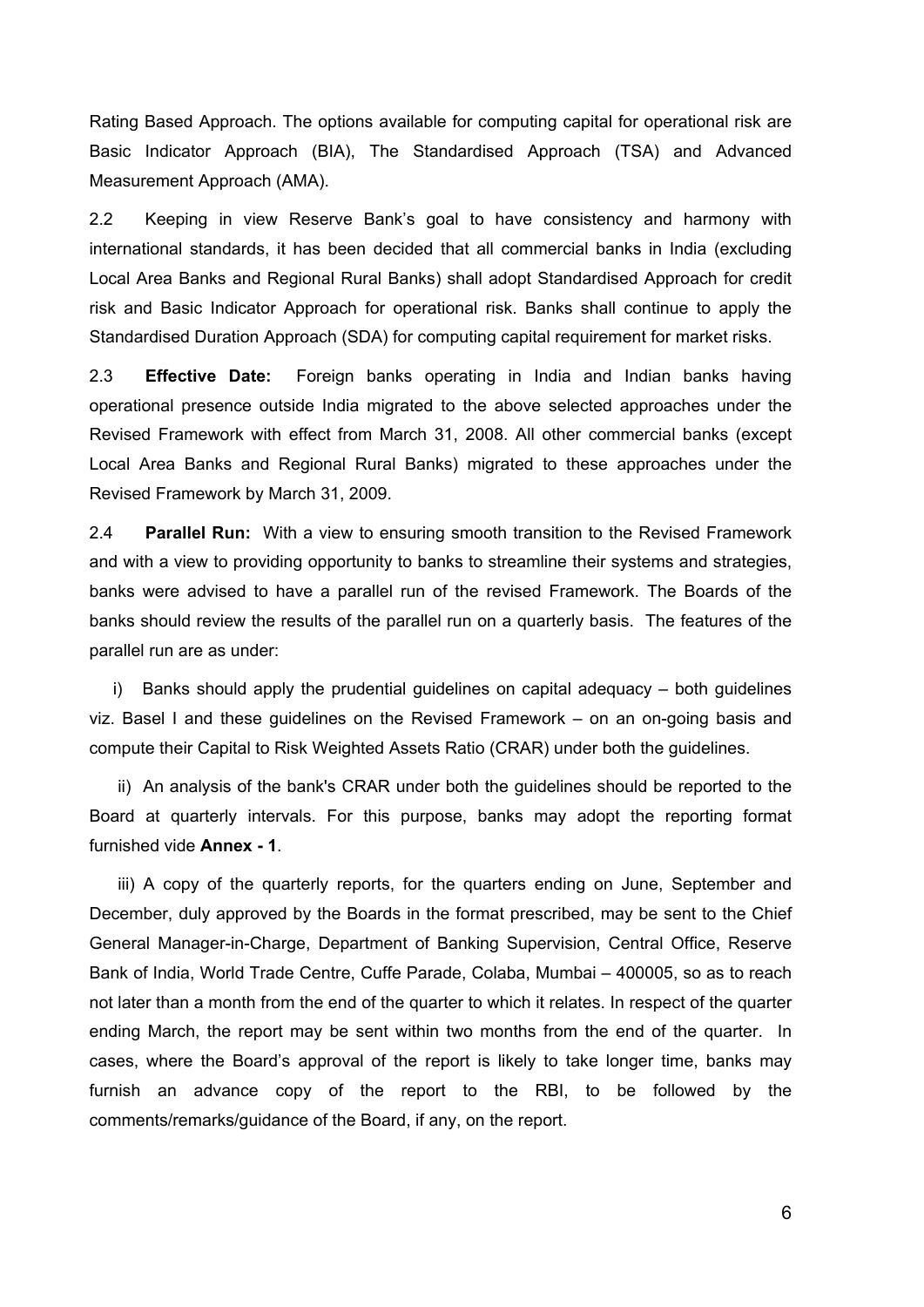2.5 **Migration to other approaches under the Revised Framework**: Having regard to the necessary upgradation of risk management framework as also capital efficiency likely to accrue to the banks by adoption of the advanced approaches envisaged under the Basel II Framework and the emerging international trend in this regard, in July 2009 it was considered desirable to lay down a timeframe for implementation of the advanced approaches in India. This would enable banks to plan and prepare for their migration to the advanced approaches for credit risk and operational risk, as also for the Internal Models Approach (IMA) for market risk.

2.5.1 Keeping in view the likely lead time that may be needed by banks for creating the requisite technological and the risk management infrastructure, including the required databases, the MIS and the skill up-gradation, etc., the following time schedule was laid down for implementation of the advanced approaches for the regulatory capital measurement:

| S.<br>No. | Approach                                                                                                               | The earliest date of<br>making application<br>by banks to the RBI | Likely date of<br>approval by the RBI |
|-----------|------------------------------------------------------------------------------------------------------------------------|-------------------------------------------------------------------|---------------------------------------|
| a.        | Internal Models Approach (IMA)<br>for Market Risk                                                                      | April 1, 2010                                                     | March 31, 2011                        |
| b.        | The Standardised Approach (TSA)<br>for Operational Risk                                                                | April 1, 2010                                                     | September 30, 2010                    |
| C.        | Advanced Measurement Approach<br>(AMA) for Operational Risk                                                            | April 1, 2012                                                     | March 31, 2014                        |
| d.        | (IRB)<br>Ratings-Based<br>Internal<br>Approaches for Credit<br><b>Risk</b><br>(Foundation- as well as Advanced<br>IRB) | April 1, 2012                                                     | March 31, 2014                        |

2.5.2 Accordingly, the banks were advised to undertake an internal assessment of their preparedness for migration to advanced approaches, in the light of the criteria envisaged in the Basel II document, as per the aforesaid time schedule, and take a decision, with the approval of their Boards, whether they would like to migrate to any of the advanced approaches. The banks deciding to migrate to the advanced approaches should approach us for necessary approvals, in due course, as per the stipulated time schedule. Based on bank's internal assessment and its preparation, a bank may choose a suitable date to apply for implementation of advanced approach.

2.5.3 It may be noted that banks, at their discretion, would have the option of adopting the advanced approaches for one or more of the risk categories, as per their preparedness, while continuing with the simpler approaches for other risk categories, and it would not be necessary to adopt the advanced approaches for all the risk categories simultaneously. However, banks should invariably obtain prior approval of the RBI for adopting any of the advanced approaches.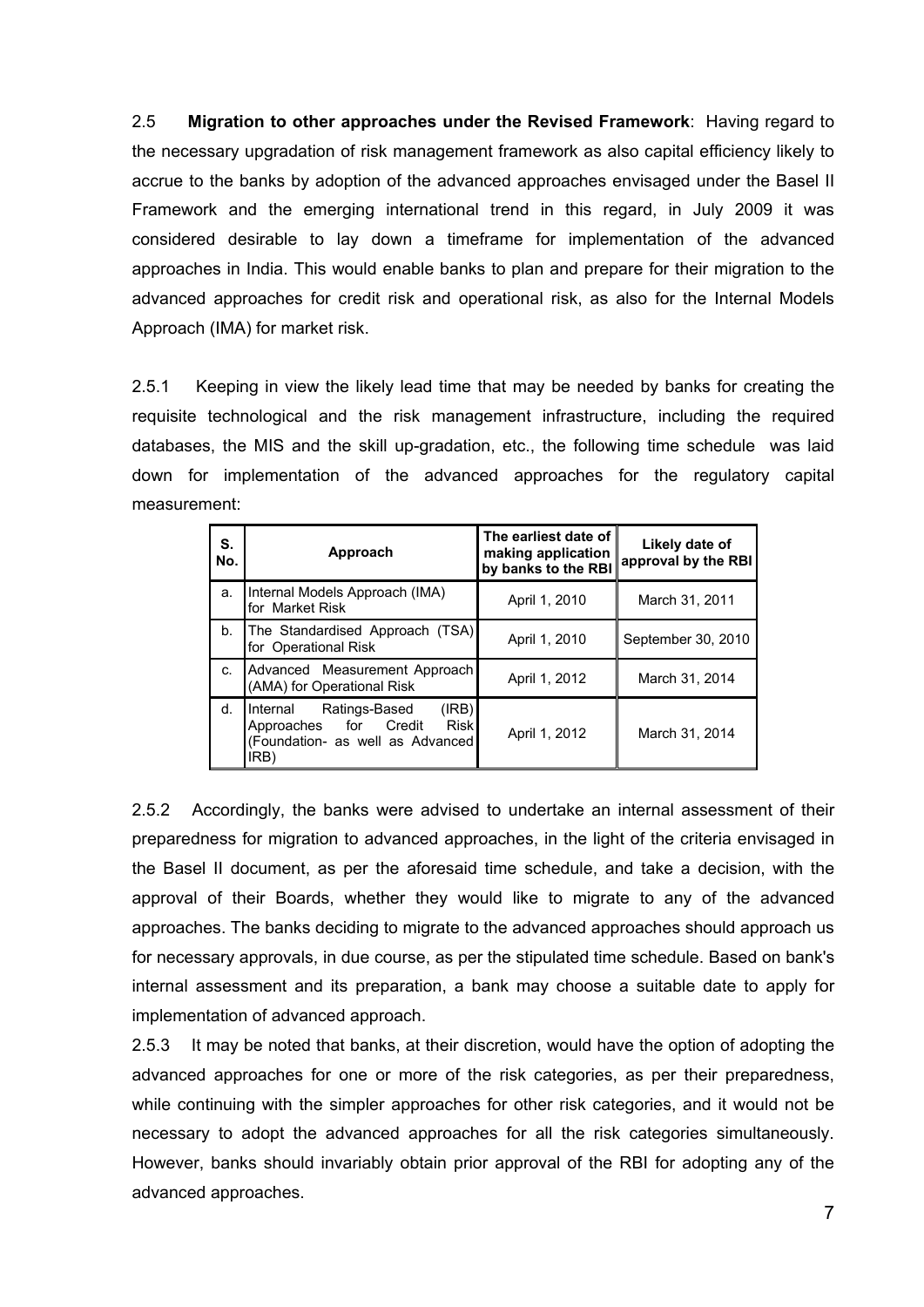### **3. Scope of Application**

The revised capital adequacy norms shall be applicable uniformly to all Commercial Banks (except Local Area Banks and Regional Rural Banks), both at the solo level (global position) as well as at the consolidated level. A Consolidated bank is defined as a group of entities where a licensed bank is the controlling entity. A consolidated bank will include all group entities under its control, except the exempted entities. In terms of guidelines on preparation of consolidated prudential reports issued vide [circular DBOD. No.BP.BC.72/21.04.018/ 2001-](http://www.rbi.org.in/scripts/NotificationUser.aspx?Id=1071&Mode=0) [02 dated February 25, 2003;](http://www.rbi.org.in/scripts/NotificationUser.aspx?Id=1071&Mode=0) a consolidated bank may exclude group companies which are engaged in insurance business and businesses not pertaining to financial services. A consolidated bank should maintain a minimum Capital to Risk-weighted Assets Ratio (CRAR) as applicable to a bank on an ongoing basis.

#### **4. Capital funds**

### 4.1 **General**

4.1.1 Banks are required to maintain a minimum Capital to Risk-weighted Assets Ratio (CRAR) of 9 per cent on an ongoing basis. The Reserve Bank will take into account the relevant risk factors and the internal capital adequacy assessments of each bank to ensure that the capital held by a bank is commensurate with the bank's overall risk profile. This would include, among others, the effectiveness of the bank's risk management systems in identifying, assessing / measuring, monitoring and managing various risks including interest rate risk in the banking book, liquidity risk, concentration risk and residual risk. Accordingly, the Reserve Bank will consider prescribing a higher level of minimum capital ratio for each bank under the Pillar 2 framework on the basis of their respective risk profiles and their risk management systems. Further, in terms of the Pillar 2 requirements of the New Capital Adequacy Framework, banks are expected to operate at a level well above the minimum requirement.

4.1.2 All the banks in India would continue to have the parallel run till March 31, 2013, subject to review, and ensure that their Basel II minimum capital requirement continues to be higher than the prudential floor of 80% of the minimum capital requirement computed as per Basel I framework for credit and market risks.

4.1.3 Banks are encouraged to maintain, at both solo and consolidated level, a Tier I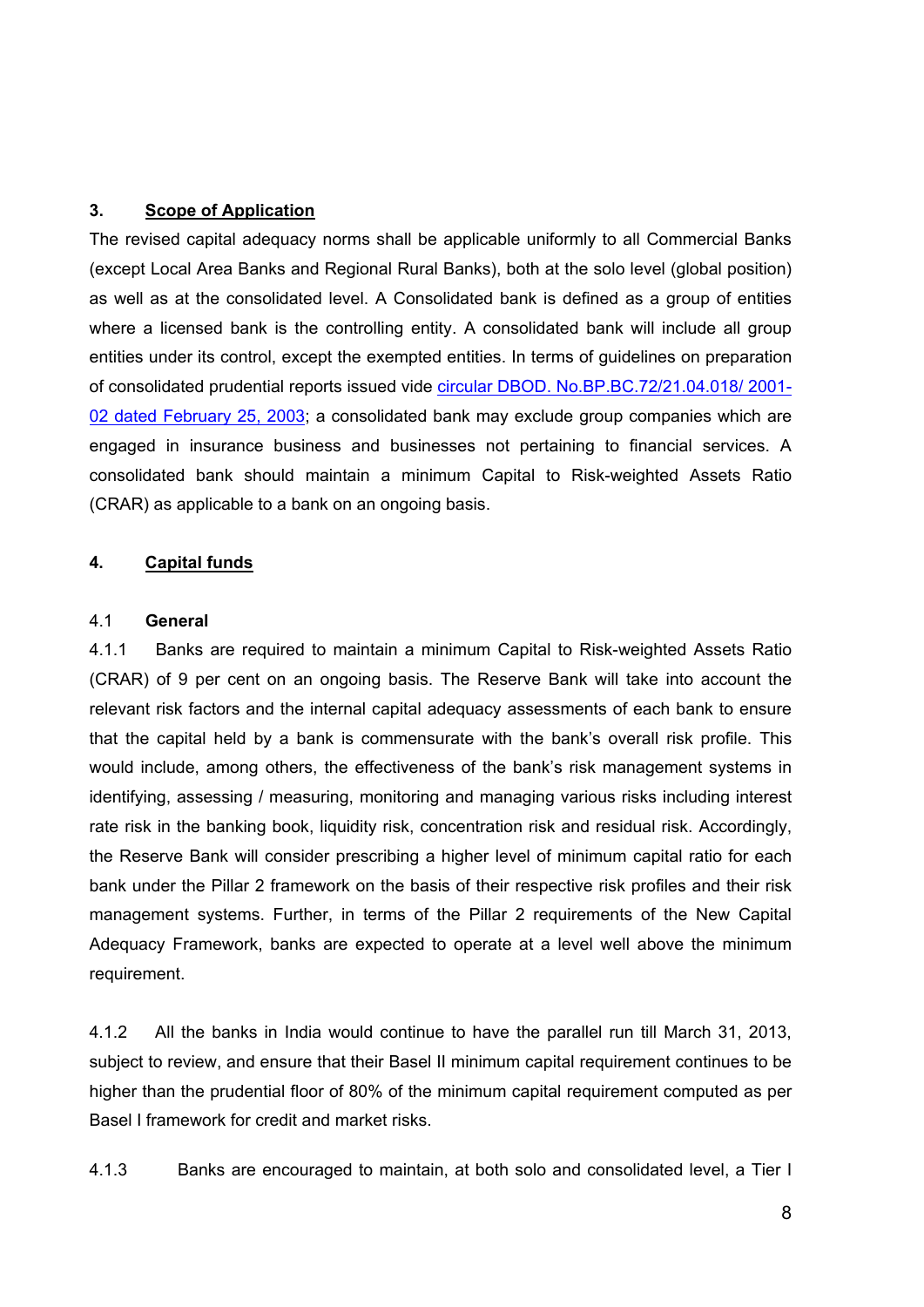CRAR of at least 6 per cent. Banks which are below this level must achieve this ratio on or before March 31, 2010.

4.1.4 A bank should compute its Tier I CRAR and Total CRAR in the following manner:

| Tier I CRAR $=$              | Eligible Tier I capital funds <sup>1</sup>                |
|------------------------------|-----------------------------------------------------------|
|                              | Credit Risk RWA* + Market Risk RWA + Operational Risk RWA |
| * RWA = Risk weighted Assets |                                                           |
| Total CRAR $=$               | Eligible total capital funds <sup>2</sup>                 |

Credit Risk RWA + Market Risk RWA + Operational Risk RWA

4.1.4 Capital funds are broadly classified as Tier I and Tier II capital. Elements of Tier II capital will be reckoned as capital funds up to a maximum of 100 per cent of Tier I capital, after making the deductions/ adjustments referred to in paragraph [4.4.](#page-12-0)

# 4.2 **Elements of Tier I capital**

1

# 4.2.1 For Indian banks, Tier I capital would include the following elements:

- i) Paid-up equity capital, statutory reserves, and other disclosed free reserves, if any;
- ii) Capital reserves representing surplus arising out of sale proceeds of assets;
- iii) Innovative perpetual debt instruments eligible for inclusion in Tier I capital, which comply with the regulatory requirements as specified in **[Annex -](#page-134-0) 2** ;
- iv) Perpetual Non-Cumulative Preference Shares (PNCPS), which comply with the regulatory requirements as specified in **Annex – 3**; and
- v) Any other type of instrument generally notified by the Reserve Bank from time to time for inclusion in Tier I capital.

4.2.2 Foreign currency translation reserve arising consequent upon application of Accounting Standard 11 (revised 2003): 'The effects of changes in foreign exchange rates'; shall not be an eligible item of capital funds.

# 4.2.3 For foreign banks in India, Tier I capital would include the following elements:

(i) Interest-free funds from Head Office kept in a separate account in Indian

<span id="page-8-0"></span><sup>1</sup> Total Tier I capital funds, subject to prudential limits for Innovative Perpetual Debt Instruments *minus* deductions from Tier I capital.

<span id="page-8-1"></span> $^2$  Total of eligible Tier I capital funds and eligible Tier II capital funds, subject to prudential limits for Innovative Tier I instruments, Upper Tier II instruments and subordinated debt instruments *minus* deductions from Tier I and Tier II capital.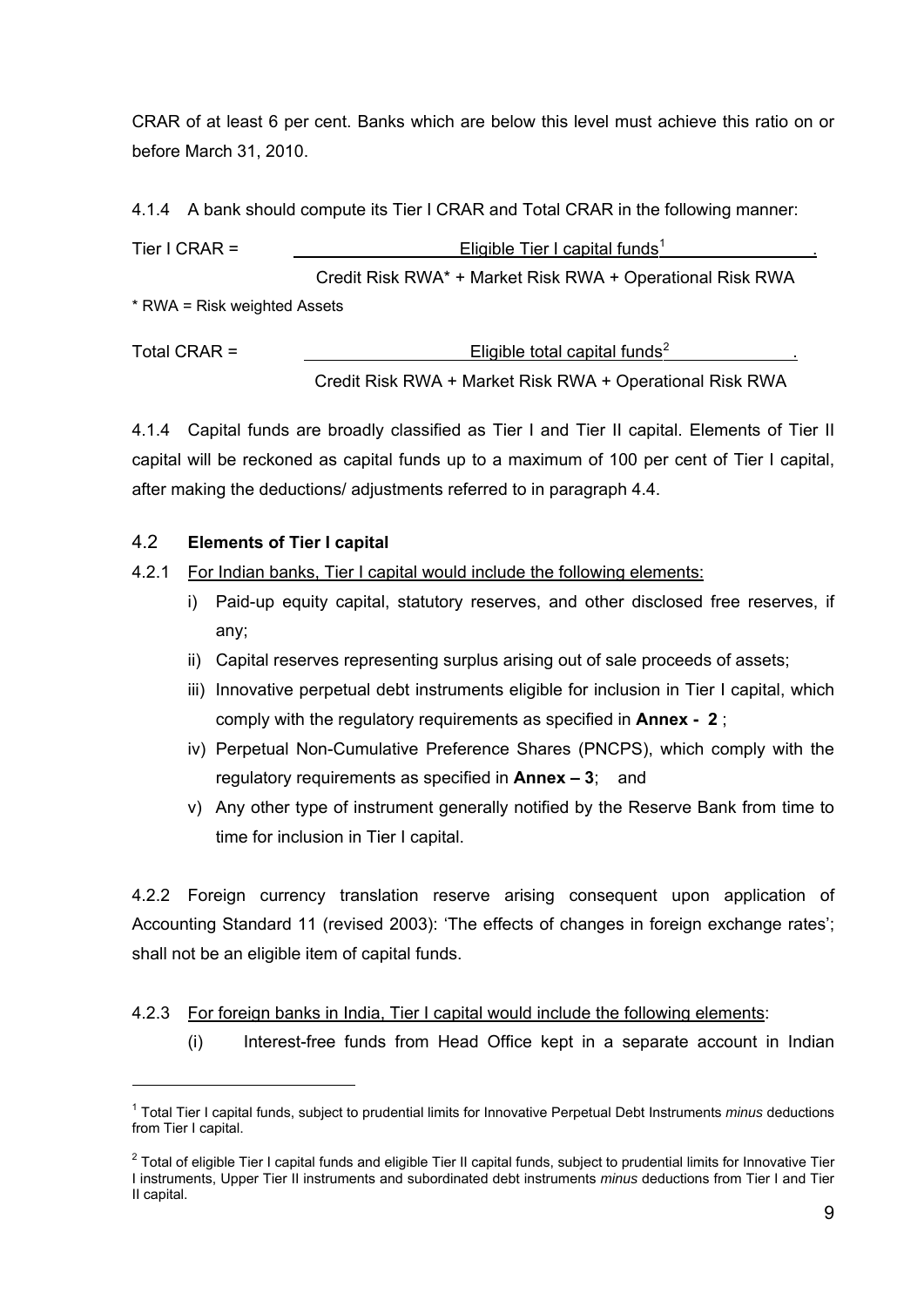books specifically for the purpose of meeting the capital adequacy norms.

- (ii) Statutory reserves kept in Indian books.
- (iii) Remittable surplus retained in Indian books which is not repatriable so long as the bank functions in India.
- (iv) Capital reserve representing surplus arising out of sale of assets in India held in a separate account and which is not eligible for repatriation so long as the bank functions in India.
- (v) Interest-free funds remitted from abroad for the purpose of acquisition of property and held in a separate account in Indian books.
- (vi) Head Office borrowings in foreign currency by foreign banks operating in India for inclusion in Tier I capital which comply with the regulatory requirements as specified in **Annex 4** and
- (vii) Any other item specifically allowed by the Reserve Bank from time to time for inclusion in Tier I capital.

### **Notes**

- (i) Foreign banks are required to furnish to Reserve Bank, an undertaking to the effect that the bank will not remit abroad the 'capital reserve' and 'remittable surplus retained in India' as long as they function in India to be eligible for including this item under Tier I capital.
- (ii) These funds may be retained in a separate account titled as 'Amount Retained in India for Meeting Capital to Risk-weighted Asset Ratio (CRAR) Requirements' under 'Capital Funds'.
- (iii) An auditor's certificate to the effect that these funds represent surplus remittable to Head Office once tax assessments are completed or tax appeals are decided and do not include funds in the nature of provisions towards tax or for any other contingency may also be furnished to Reserve Bank.
- (iv) The net credit balance, if any, in the inter-office account with Head Office / overseas branches will not be reckoned as capital funds. However, any debit balance in the Head Office account will have to be set-off against capital.
- (v) Banks may include quarterly/half yearly profits for computation of Tier I capital only if the quarterly/half yearly results are audited by statutory auditors and **not** when the results are subjected to limited review.

# 4.2.4 Limits on eligible Tier I Capital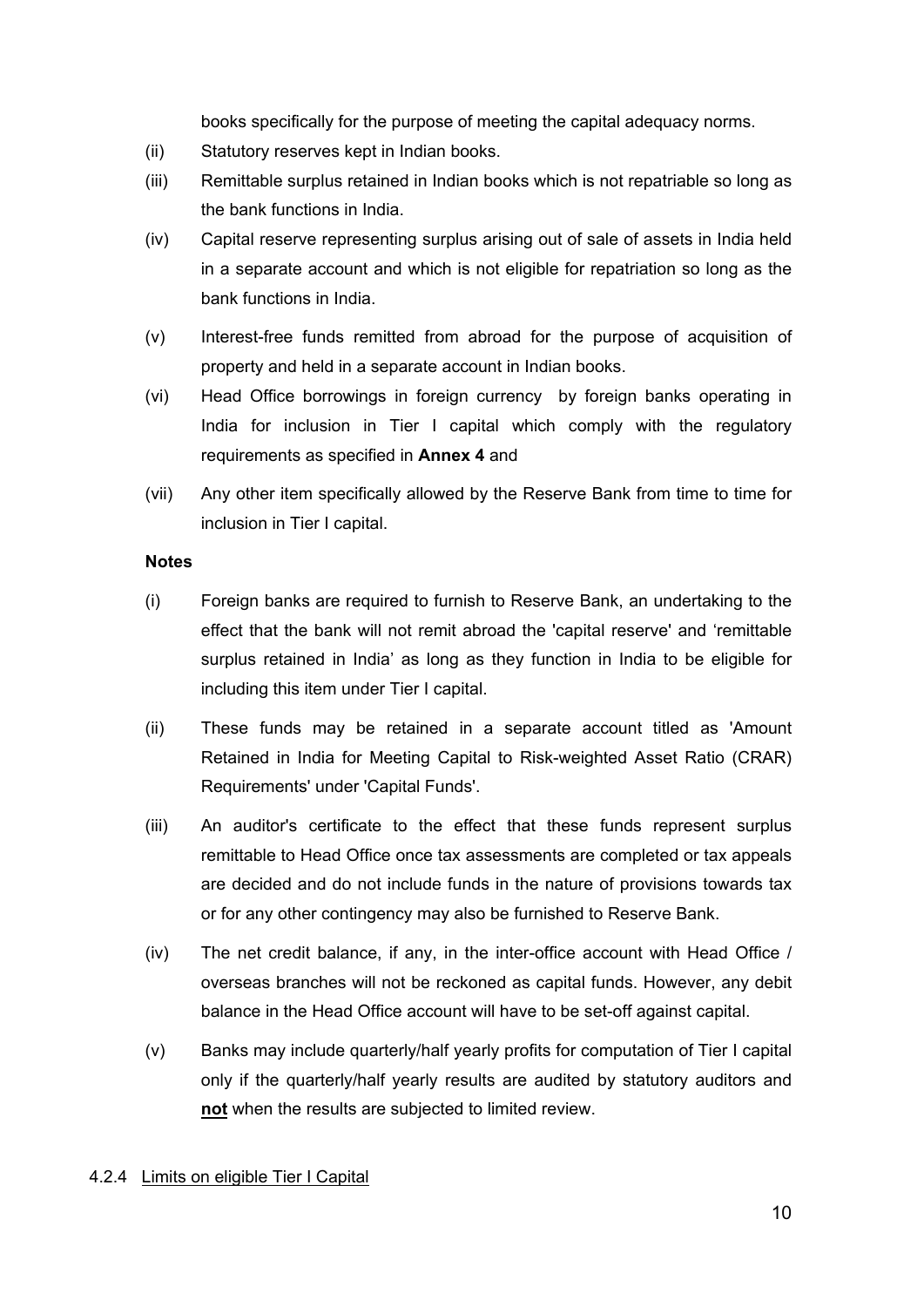(i) The Innovative Perpetual Debt Instruments, eligible to be reckoned as Tier I capital, will be limited to 15 per cent of total Tier I capital as on March 31 of the previous financial year. The above limit will be based on the amount of Tier I capital as on March 31 of the previous financial year, after deduction of goodwill, DTA and other intangible assets but before the deduction of investments, as required in paragraph [4.4.](#page-12-0)

(ii) The outstanding amount of Tier I preference shares i.e. Perpetual Non-Cumulative Preference Shares along with Innovative Tier I instruments shall not exceed 40 per cent of total Tier I capital at any point of time. The above limit will be based on the amount of Tier I capital after deduction of goodwill and other intangible assets but before the deduction of investments as per para 4.4.6 below. Tier I preference shares issued in excess of the overall ceiling of 40 per cent, shall be eligible for inclusion under Upper Tier II capital, subject to limits prescribed for Tier II capital. However, investors' rights and obligations would remain unchanged.

(iii) Innovative instruments / PNCPS, in excess of the limit shall be eligible for inclusion under Tier II, subject to limits prescribed for Tier II capital.

## 4.3 **Elements of Tier II Capital**

### 4.3.1 Revaluation Reserves

These reserves often serve as a cushion against unexpected losses, but they are less permanent in nature and cannot be considered as 'Core Capital'. Revaluation reserves arise from revaluation of assets that are undervalued on the bank's books, typically bank premises. The extent to which the revaluation reserves can be relied upon as a cushion for unexpected losses depends mainly upon the level of certainty that can be placed on estimates of the market values of the relevant assets, the subsequent deterioration in values under difficult market conditions or in a forced sale, potential for actual liquidation at those values, tax consequences of revaluation, etc. Therefore, it would be prudent to consider revaluation reserves at a discount of 55 per cent while determining their value for inclusion in Tier II capital. Such reserves will have to be reflected on the face of the Balance Sheet as revaluation reserves.

### 4.3.2 General Provisions and Loss Reserves

Such reserves, if they are not attributable to the actual diminution in value or identifiable potential loss in any specific asset and are available to meet unexpected losses, can be included in Tier II capital. Adequate care must be taken to see that sufficient provisions have been made to meet all known losses and foreseeable potential losses before considering general provisions and loss reserves to be part of Tier II capital. Banks are allowed to include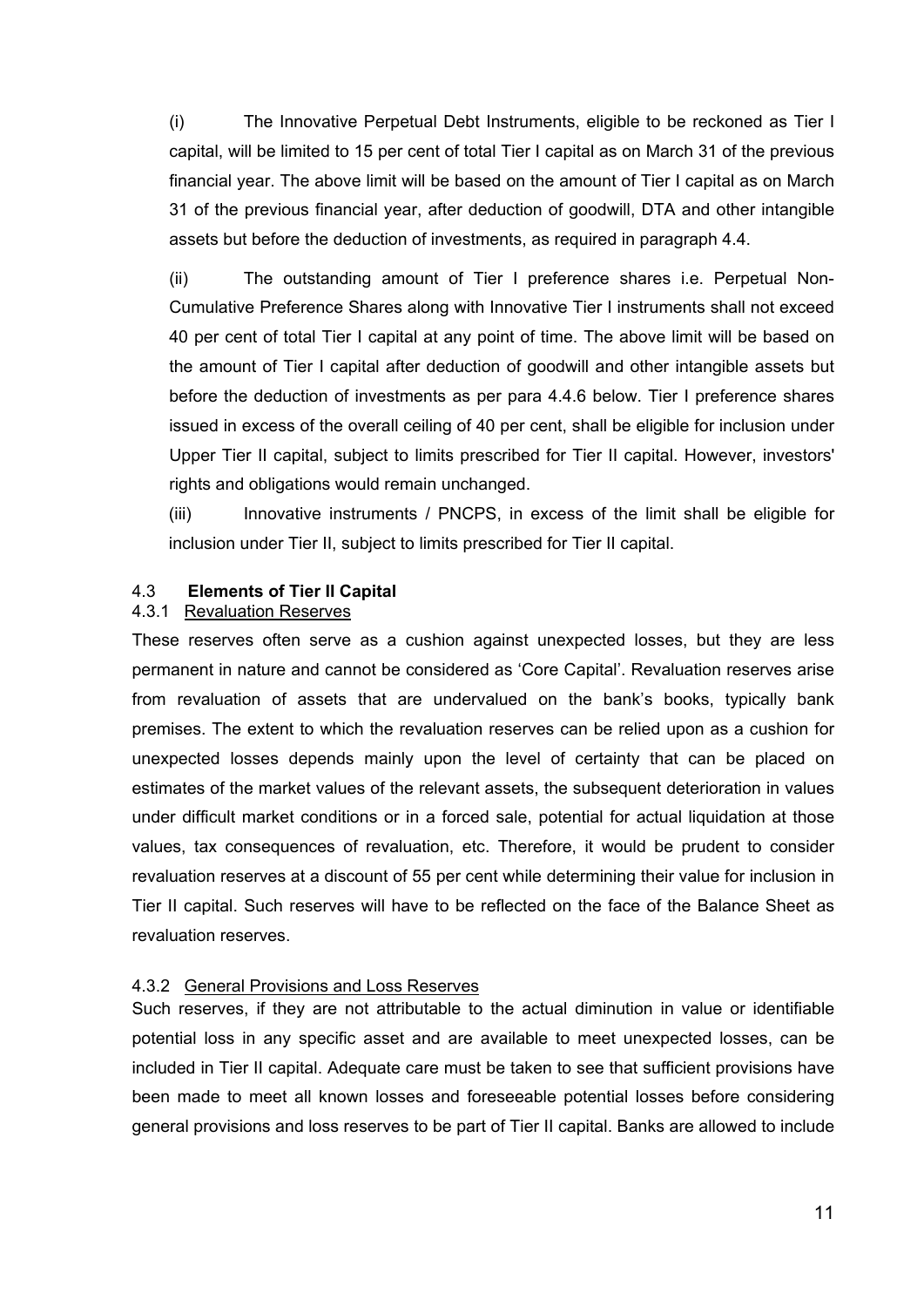the General Provisions on Standard Assets, Floating Provisions<sup>[3](#page-11-0)</sup>, Provisions held for Country Exposures, Investment Reserve Account and excess provisions which arise on account of sale of NPAs in Tier II capital. However, these five items will be admitted as Tier II capital up to a maximum of 1.25 per cent of the total risk-weighted assets.

## 4.3.3 Hybrid Debt Capital Instruments

In this category, fall a number of debt capital instruments, which combine certain characteristics of equity and certain characteristics of debt. Each has a particular feature, which can be considered to affect its quality as capital. Where these instruments have close similarities to equity, in particular when they are able to support losses on an ongoing basis without triggering liquidation, they may be included in Tier II capital. Banks in India are allowed to recognise funds raised through debt capital instrument which has a combination of characteristics of both equity and debt, as Upper Tier II capital provided the instrument complies with the regulatory requirements specified in **Annex 4.** Indian Banks are also allowed to issue Perpetual Cumulative Preference Shares (PCPS), Redeemable Non-Cumulative Preference Shares (RNCPS) and Redeemable Cumulative Preference Shares (RCPS), as Upper Tier II Capital, subject to extant legal provisions as per guidelines contained in **Annex 5.**

### 4.3.4 Subordinated Debt

l

To be eligible for inclusion in Tier II capital, the instrument should be fully paid-up, unsecured, subordinated to the claims of other creditors, free of restrictive clauses, and should not be redeemable at the initiative of the holder or without the consent of the Reserve Bank of India. They often carry a fixed maturity, and as they approach maturity, they should be subjected to progressive discount, for inclusion in Tier II capital. Instruments with an initial maturity of less than 5 years or with a remaining maturity of one year should not be included as part of Tier II capital. Subordinated debt instruments eligible to be reckoned as Tier II capital shall comply with the regulatory requirements specified in **Annex 6**.

### 4.3.5 Innovative Perpetual Debt Instruments (IPDI) and Perpetual Non-Cumulative Preference Shares (PNCPS)

IPDI in excess of 15 per cent of Tier I capital {cf. **Annex 2**, Para 1(ii)} may be included in Tier II, and PNCPS in excess of the overall ceiling of 40 per cent ceiling prescribed vide paragraph 4.2.5 {cf. **Annex 3**. Para 1.1} may be included under Upper Tier II capital, subject

<span id="page-11-0"></span> $3$  Banks will continue to have the option to net off such provisions from Gross NPAs to arrive at Net NPA or reckoning it as part of their Tier II capital as per circular DBOD. NO. BP.BC 33/21.04.048/2009-10 dated August 27, 2009.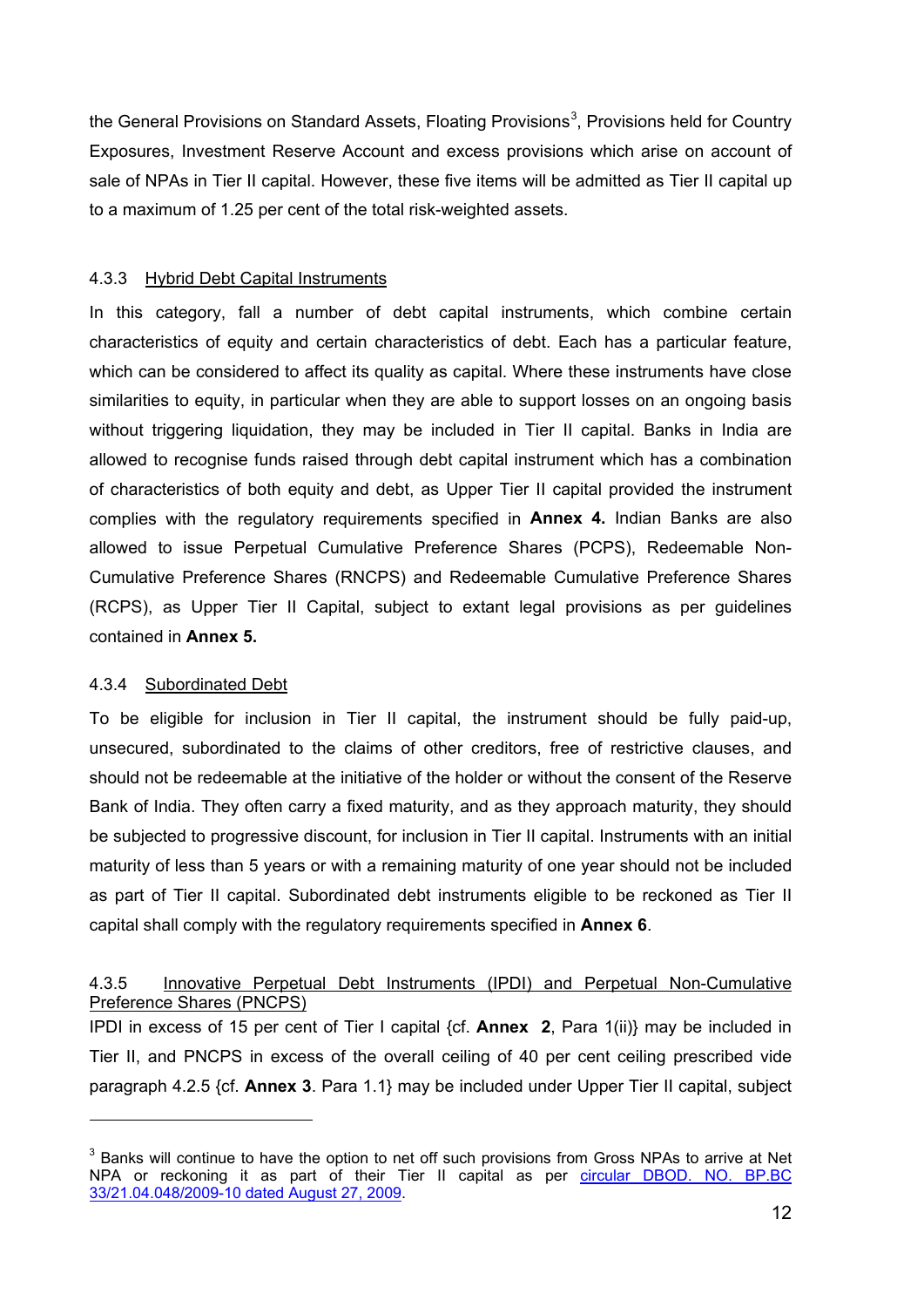<span id="page-12-0"></span>to the limits prescribed for Tier II capital.

4.3.6 Any other type of instrument generally notified by the Reserve Bank from time to time for inclusion in Tier II capital.

# 4.3.7 Limits on Tier II Capital

Upper Tier II instruments along with other components of Tier II capital shall not exceed 100 per cent of Tier I capital. The above limit will be based on the amount of Tier I after deduction of goodwill, DTA and other intangible assets but before deduction of investments.

4.3.8 Subordinated debt instruments eligible for inclusion in Lower Tier II capital will be limited to 50 per cent of Tier I capital after all deductions.

# 4.4 **Deductions from Capital**

4.4.1 Intangible assets and losses in the current period and those brought forward from previous periods should be deducted from Tier I capital.

4.4.2 The DTA computed as under should be deducted from Tier I capital:

- i) DTA associated with accumulated losses; **and**
- ii) The DTA (excluding DTA associated with accumulated losses), net of DTL. Where the DTL is in excess of the DTA (excluding DTA associated with accumulated losses), the excess shall neither be adjusted against item (i) nor added to Tier I capital.

4.4.3 Any **gain-on-sale** arising at the time of securitisation of standard assets, as defined in paragraph [5.16.1,](#page-32-0) **if recognised**, should be deducted entirely from Tier I capital. In terms of guidelines on securitisation of standard assets, banks are allowed to amortise the profit over the period of the securities issued by the SPV. The amount of profits thus recognised in the profit and loss account through the amortisation process need not be deducted.

4.4.4 Banks should not recognise minority interests that arise from consolidation of less than wholly owned banks, securities or other financial entities in consolidated capital to the extent specified below:

- i) The extent of minority interest in the capital of a less than wholly owned subsidiary which is in excess of the regulatory minimum for that entity.
- ii) In case the concerned subsidiary does not have a regulatory capital requirement, the deemed minimum capital requirement for that entity may be taken as 9 per cent of the risk weighted assets of that entity.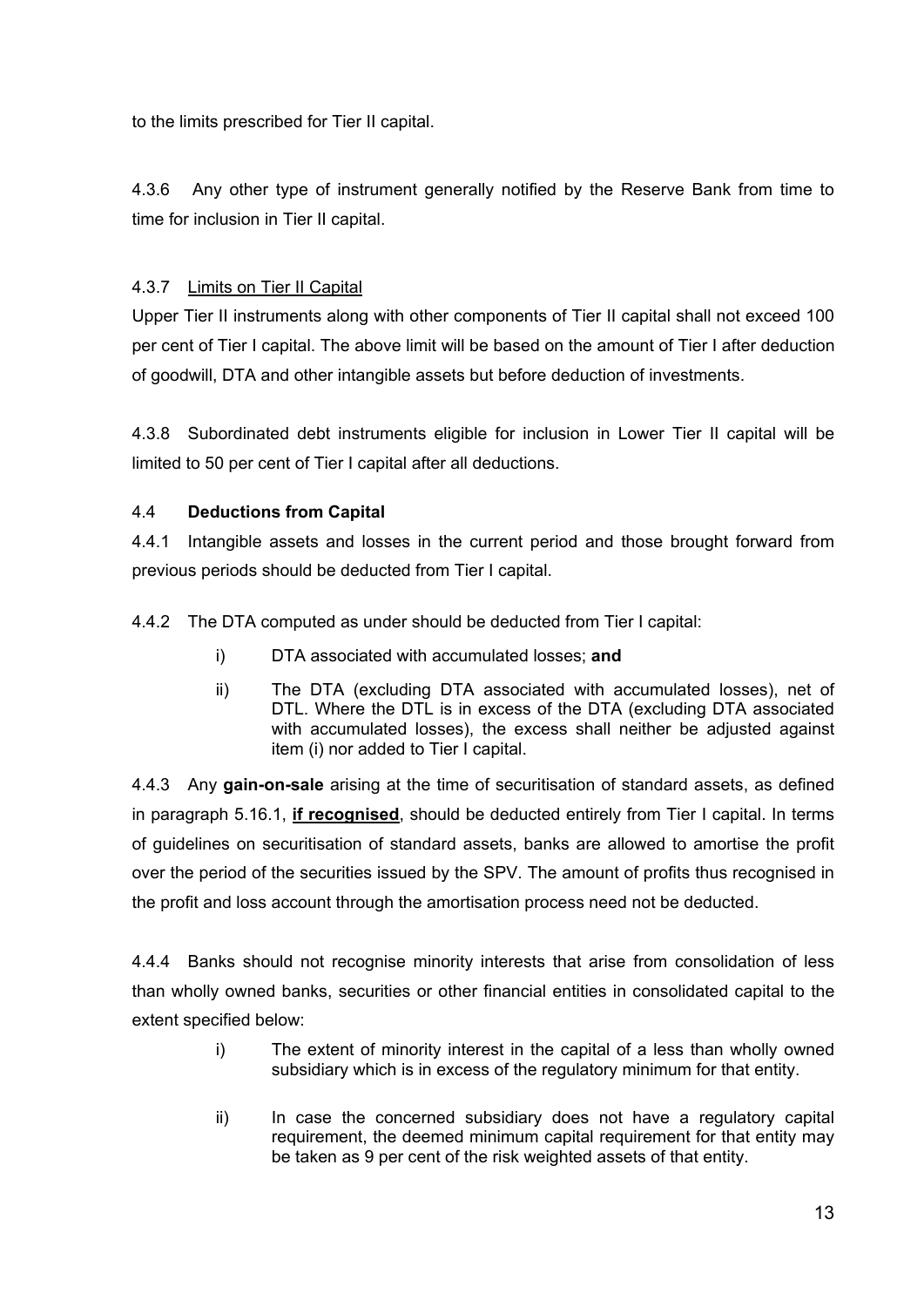4.4.5 Securitisation exposures, as specified in paragraph [5.16.2](#page-34-0), shall be deducted from regulatory capital and the deduction must be made 50 per cent from Tier I and 50 per cent from Tier II, except where expressly provided otherwise. Deductions from capital may be calculated net of any specific provisions maintained against the relevant securitisation exposures.

4.4.6 In the case of investment in financial subsidiaries and associates, the treatment will be as under for the purpose of capital adequacy:

- (i) The entire investments in the paid up equity of the financial entities (including insurance entities), which are not consolidated for capital purposes with the bank, where such investment exceeds 30% of the paid up equity of such financial entities and entire investments in other instruments eligible for regulatory capital status in those entities shall be deducted, at 50 per cent from Tier I and 50 per cent from Tier II capital. (For investments less than 30 per cent, please see para 5.13.7)
- (ii) Banks should ensure that majority owned financial entities that are not consolidated for capital purposes and for which the investment in equity and other instruments eligible for regulatory capital status is deducted, meet their respective regulatory capital requirements. In case of any shortfall in the regulatory capital requirements in the de-consolidated entity, the shortfall shall be fully deducted at 50 per cent from Tier I capital and 50 per cent from Tier II capital.

4.4.7 An indicative list of institutions which may be deemed to be financial institutions for capital adequacy purposes is as under:

- o Banks,
- o Mutual funds,
- o Insurance companies,
- o Non-banking financial companies,
- o Housing finance companies,
- o Merchant banking companies,
- o Primary dealers.

4.4.8 A bank's/FI's aggregate investment in all types of instruments, eligible for capital status of investee banks / FIs / NBFCs / PDs as listed in paragraph 4.4.9 below, excluding those deducted in terms of paragraph 4.4.6, should not exceed 10 per cent of the investing bank's capital funds (Tier I plus Tier II, after adjustments). Any investment in excess of this limit shall be deducted at 50 per cent from Tier I and 50 per cent from Tier II capital. Investments in equity or instruments eligible for capital status issued by **FIs / NBFCs / Primary Dealers** which are, within the aforesaid ceiling of 10 per cent and thus, are not deducted from capital funds, will attract a risk weight of 100 per cent or the risk weight as applicable to the ratings assigned to the relevant instruments, whichever is higher. As regards the treatment of investments in equity and other capital-eligible instruments of **scheduled banks**, within the aforesaid ceiling of 10 per cent, will be risk weighted as per paragraph 5.6.1. Further, in the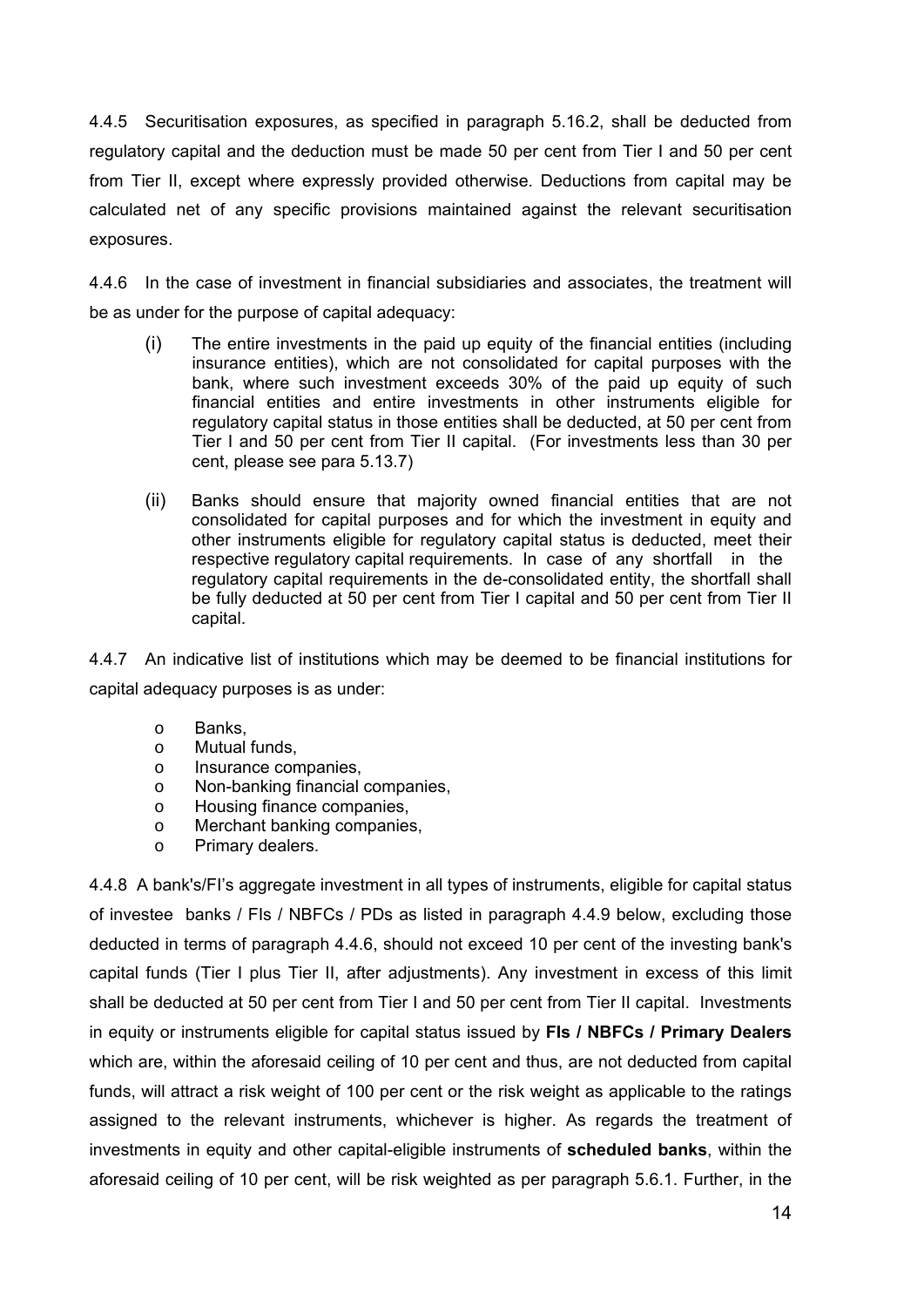case of **non-scheduled banks**, where CRAR has become negative, the investments in the capital-eligible instruments even within the aforesaid 10 per cent limit shall be fully deducted at 50 per cent from Tier I and 50 per cent from Tier II capital, as per paragraph 5.6.1.

4.4.9 Banks' investment in the following instruments will be included in the prudential limit of 10 per cent referred to at paragraph 4.4.8 above.

- a) Equity shares;
- b) Perpetual Non-Cumulative Preference Shares
- c) Innovative Perpetual Debt Instruments
- d) Upper Tier II Bonds
- e) Upper Tier II Preference Shares (PCPS/RNCPS/RCPS)
- f) Subordinated debt instruments; and
- g) Any other instrument approved by the RBI as in the nature of capital.

4.4.10 Subject to the ceilings on banks' aggregate investment in capital instruments issued by other banks and financial institutions as detailed in para 4.4.8, Banks / FIs should not acquire any fresh stake in a bank's equity shares, if by such acquisition, the investing bank's / FI's holding exceeds 5 per cent of the investee bank's equity capital. Banks / FIs which currently exceed the specified limits, may apply to the Reserve Bank along with a definite roadmap for reduction of the exposure within prudential limits.

4.4.11 The investments made by a banking subsidiary/associate in the equity or non equity regulatory-capital instruments issued by its parent bank, should be deducted from such subsidiary's regulatory capital at 50 per cent each from Tier I and Tier II capital, in its capital adequacy assessment on a solo basis. The regulatory treatment of investment by the nonbanking financial subsidiaries / associates in the parent bank's regulatory capital would, however, be governed by the applicable regulatory capital norms of the respective regulators of such subsidiaries / associates.

4.4.12 It has come to our notice that certain investors such as Employee Pension Funds have subscribed to regulatory capital issues of commercial banks concerned. These funds enjoy the counter guarantee by the bank concerned in respect of returns. When returns of the investors of the capital issues are counter guaranteed by the bank, such investments will not be considered as Tier I / II regulatory capital for the purpose of capital adequacy.

4.4.13 A special dispensation of amortising the expenditure arising out of second pension option and enhancement of gratuity was permitted to Public Sector Banks as also select private sector banks who were parties to  $9<sup>th</sup>$  bipartite settlement with Indian Banks Association (IBA). In view of the exceptional nature of the event, the unamortised expenditure pertaining to these items need not be deducted from Tier I capital.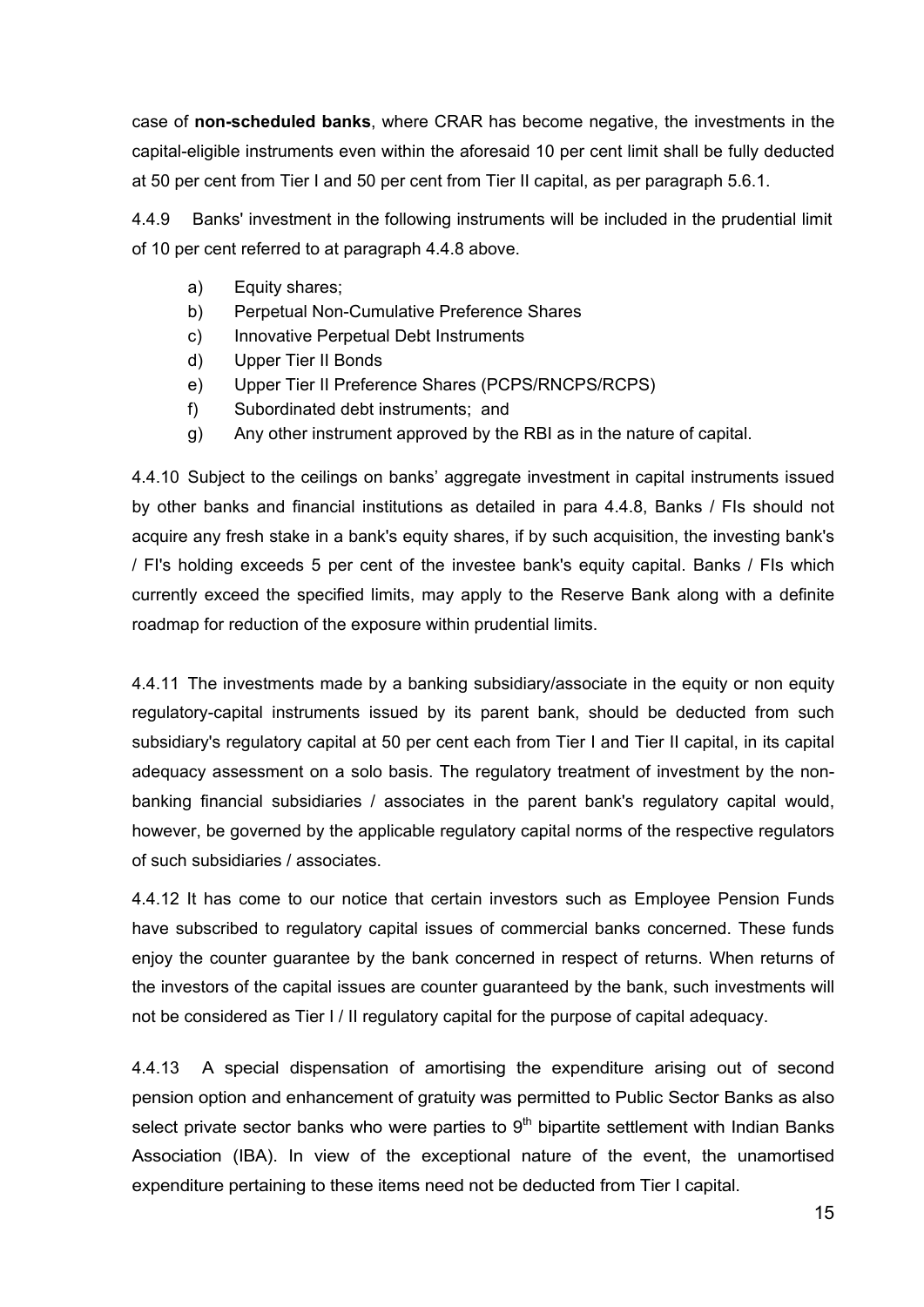# **5. Capital Charge for Credit Risk**

# **5.1 General**

Under the Standardised Approach, the rating assigned by the eligible external credit rating agencies will largely support the measure of credit risk. The Reserve Bank has identified the external credit rating agencies that meet the eligibility criteria specified under the revised Framework. Banks may rely upon the ratings assigned by the external credit rating agencies chosen by the Reserve Bank for assigning risk weights for capital adequacy purposes as per the mapping furnished in these guidelines.

# **5.2 Claims on Domestic Sovereigns**

5.2.1 Both fund based and non-fund based claims on the central government will attract a zero risk weight. Central Government guaranteed claims will attract a zero risk weight.

5.2.2 The Direct loan / credit / overdraft exposure, if any, of banks to the State Governments and the investment in State Government securities will attract zero risk weight. State Government guaranteed claims will attract 20 per cent risk weight'.

5.2.3 The risk weight applicable to claims on central government exposures will also apply to the claims on the Reserve Bank of India, DICGC and Credit Guarantee Fund Trust for Micro and Small Enterprises (CGTMSE). The claims on ECGC will attract a risk weight of 20 per cent.

5.2.4 The above risk weights for both direct claims and guarantee claims will be applicable as long as they are classified as 'standard'/ performing assets. Where these sovereign exposures are classified as non-performing, they would attract risk weights as applicable to NPAs, which are detailed in Paragraph [5.12](#page-23-0).

5.2.5 The amount outstanding in the account styled as 'Amount receivable from Government of India under Agricultural Debt Waiver Scheme, 2008' shall be treated as a claim on the Government of India and would attract zero risk weight for the purpose of capital adequacy norms. However, the amount outstanding in the accounts covered by the Debt Relief Scheme shall be treated as a claim on the borrower and risk weighted as per the extant norms.

# **5.3 Claims on Foreign Sovereigns**

l

5.3.1 Claims on foreign sovereigns will attract risk weights as per the rating assigned<sup>[4](#page-15-0)</sup> to

<span id="page-15-0"></span><sup>&</sup>lt;sup>4</sup> For example: The risk weight assigned to an investment in US Treasury Bills by SBI branch in Paris, irrespective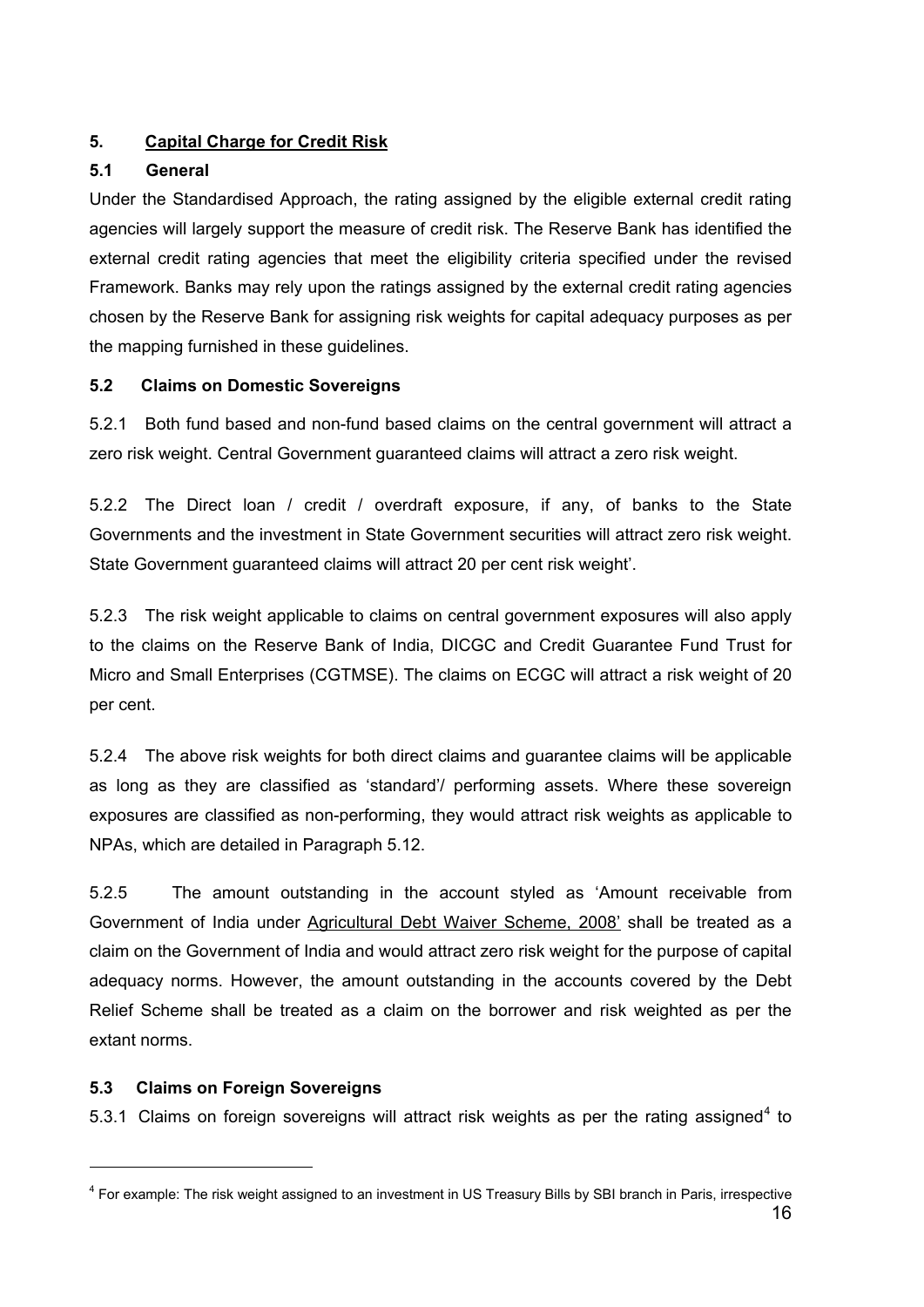those sovereigns / sovereign claims by international rating agencies as follows:

| S & P*/ FITCH<br>ratings | AAA to AA | A  | <b>BBB</b> | <b>BB</b> to B | <b>Below B</b> | <b>Unrated</b> |  |
|--------------------------|-----------|----|------------|----------------|----------------|----------------|--|
| <b>Moody's ratings</b>   | Aaa to Aa | А  | <b>Baa</b> | Ba to B        | <b>Below B</b> | <b>Unrated</b> |  |
| Risk weight (%)          |           | 20 | 50         | 100            | 150            | 100            |  |
|                          |           |    |            |                |                |                |  |

**Table 2: Claims on Foreign Sovereigns – Risk Weights**

\* Standard & Poor's

5.3.2 Claims denominated in domestic currency of the foreign sovereign met out of the resources in the same currency raised in the jurisdiction<sup>[5](#page-16-0)</sup> of that sovereign will, however, attract a risk weight of zero percent.

5.3.3 However, in case a Host Supervisor requires a more conservative treatment to such claims in the books of the foreign branches of the Indian banks, they should adopt the requirements prescribed by the Host Country supervisors for computing capital adequacy.

# **5.4 Claims on Public Sector Entities (PSEs)**

5.4.1 Claims on domestic public sector entities will be risk weighted in a manner similar to claims on Corporates.

5.4.2 Claims on foreign PSEs will be risk weighted as per the rating assigned by the international rating agencies as under:

| Table 3: Claims on Foreign PSEs - Risk Weights |
|------------------------------------------------|
|------------------------------------------------|

1

| S&P/Fitch<br><b>Ratings</b> | AAA<br><b>To AA</b> | А  | <b>BBB</b> to BB | <b>Below</b><br><b>BB</b> | <b>Unrated</b> |
|-----------------------------|---------------------|----|------------------|---------------------------|----------------|
| Moody's<br>ratings          | Aaa to<br>Аa        | A  | <b>Baa to Ba</b> | <b>Below</b><br>Ba        | <b>Unrated</b> |
| <b>RW</b> (%)               | 20                  | 50 | 100              | 150                       | 100            |

of the currency of funding, will be determined by the rating assigned to the Treasury Bills, as indicated in Table 2.

<span id="page-16-0"></span><sup>&</sup>lt;sup>5</sup> For example: The risk weight assigned to an investment in US Treasury Bills by SBI branch in New York will attract a zero per cent risk weight, irrespective of the rating of the claim, if the investment is funded from out of the USD denominated resources of SBI, New York. In case the SBI, New York, did not have any USD denominated resources, the risk weight will be determined by the rating assigned to the Treasury Bills, as indicated in Table 2 above.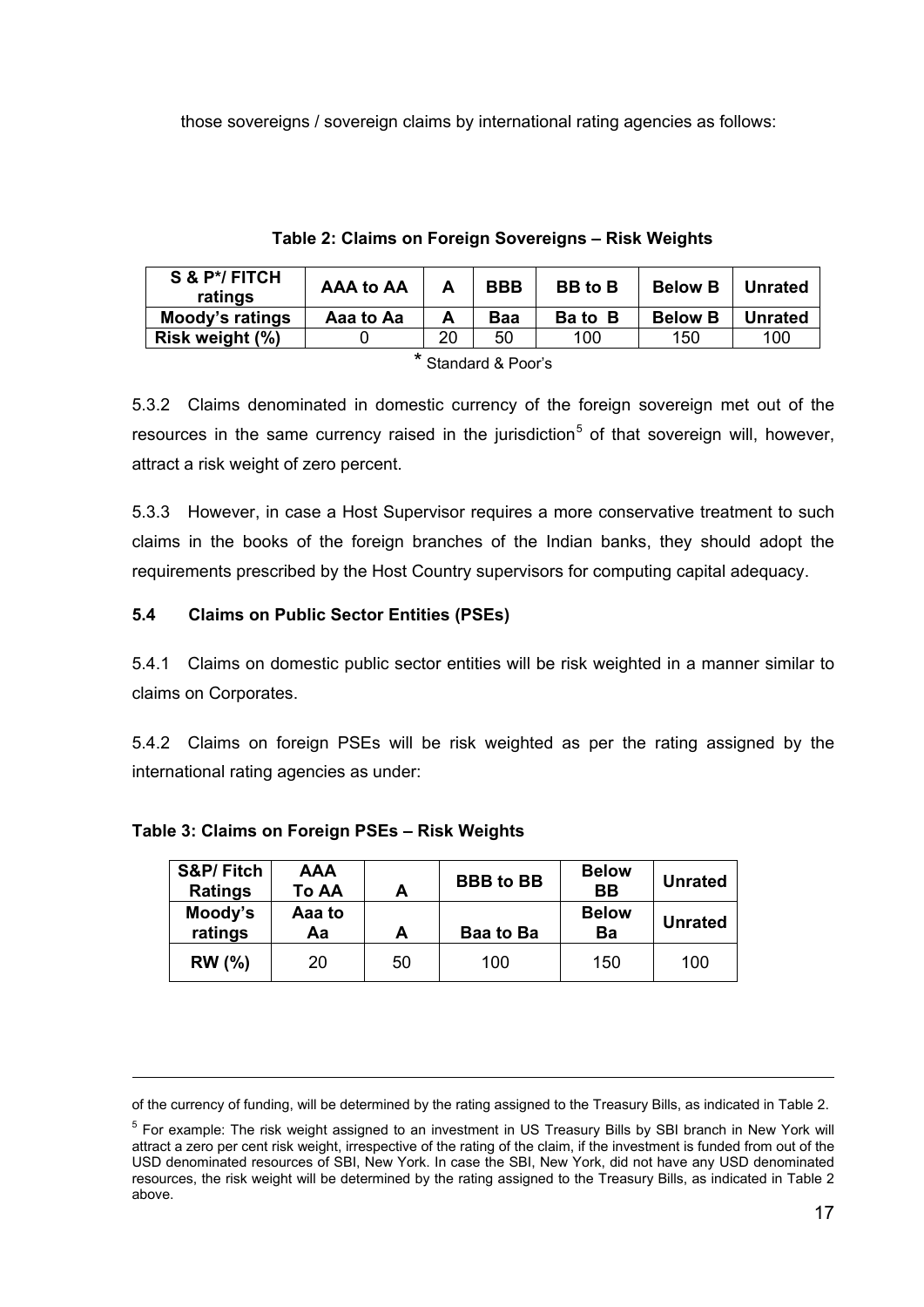# <span id="page-17-0"></span>5.5 **Claims on MDBs, BIS and IMF**

Claims on the Bank for International Settlements (BIS), the International Monetary Fund (IMF) and the following eligible Multilateral Development Banks (MDBs) evaluated by the BCBS will be treated similar to claims on scheduled banks meeting the minimum capital adequacy requirements and assigned a uniform twenty per cent risk weight:

- a) World Bank Group: IBRD and IFC,
- b) Asian Development Bank,
- c) African Development Bank,
- d) European Bank for Reconstruction & Development,
- e) Inter-American Development Bank,
- f) European Investment Bank,
- g) European Investment Fund,
- h) Nordic Investment Bank,
- i) Caribbean Development Bank,
- j) Islamic Development Bank and
- k) Council of Europe Development Bank.

Similarly, claims on the International Finance Facility for Immunization (IFFIm) will also attract a twenty per cent risk weight.

# **5.6 Claims on Banks**

5.6.1 The claims on banks incorporated in India and the branches of foreign banks in India, *other than those deducted in terms of paragraph 4.4.6, 4.4.8 and 4.4.10 above,* will be risk weighted as under: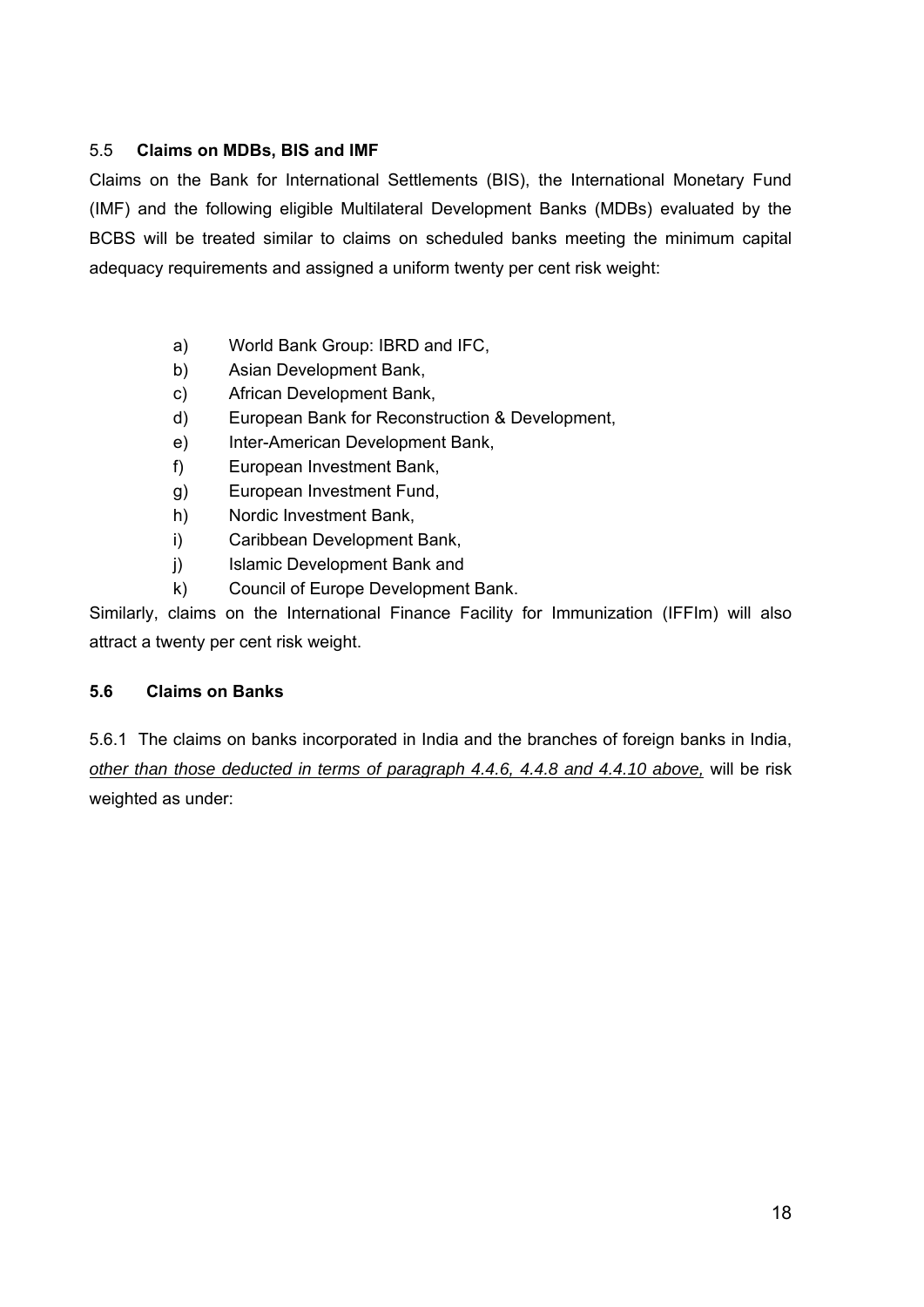|                                              | <b>Risk Weights</b>                                                                                                           |                     |                                                                                                                                   |                                   |  |  |
|----------------------------------------------|-------------------------------------------------------------------------------------------------------------------------------|---------------------|-----------------------------------------------------------------------------------------------------------------------------------|-----------------------------------|--|--|
| Level of<br>CRAR (in%) of                    | <b>All Scheduled Banks</b><br>(Commercial, Regional Rural<br><b>Banks, Local Area Banks and</b><br><b>Co-operative Banks)</b> |                     | <b>All Non-Scheduled Banks</b><br>(Commercial, Regional Rural<br><b>Banks, Local Area Banks and</b><br><b>Co-operative Banks)</b> |                                   |  |  |
| the investee<br>bank<br>(where<br>available) | <b>Investments</b><br>within 10 $\%$<br>limit referred to<br>in paragraph<br>$4.4.8$ above                                    | All other<br>claims | <b>Investments</b><br>within 10 per cent<br>limit referred to in<br>paragraph 4.4.8<br>above                                      | <b>All Other</b><br><b>Claims</b> |  |  |
|                                              | (in per cent)                                                                                                                 | (in per cent)       | (in per cent)                                                                                                                     | (in per cent)                     |  |  |
| 1                                            | $\mathbf{2}$                                                                                                                  | 3                   | 4                                                                                                                                 | 5                                 |  |  |
| 9 and above                                  | Higher of 100 %<br>or the risk weight<br>as per the rating<br>of the instrument<br>or counterparty,<br>whichever is<br>higher | 20                  | Higher of 100 % or<br>the risk weight as<br>per the rating of the<br>instrument or<br>counterparty,<br>whichever is higher        | 100                               |  |  |
| $6 \text{ to } 9$                            | 150                                                                                                                           | 50                  | 250                                                                                                                               | 150                               |  |  |
| 3 to $\leq 6$                                | 250                                                                                                                           | 100                 | 350                                                                                                                               | 250                               |  |  |
| 0 to $<$ 3                                   | 350                                                                                                                           | 150                 | 625                                                                                                                               | 350                               |  |  |
| <b>Negative</b>                              | 625                                                                                                                           | 625                 | Full deduction*                                                                                                                   | 625                               |  |  |

**Table 4: Claims on Banks incorporated in India and Foreign Bank Branches in India** 

\* The deduction should be made @ 50% each, from Tier I and Tier II capital.

### **Notes:**

- i) In the case of banks where no capital adequacy norms have been prescribed by the RBI, the lending / investing bank may calculate the CRAR of the cooperative bank concerned, notionally, by obtaining necessary information from the investee bank, using the capital adequacy norms as applicable to the commercial banks. In case, it is not found feasible to compute CRAR on such notional basis, the risk weight of 350 or 625 per cent, as per the risk perception of the investing bank, should be applied uniformly to the investing bank's entire exposure.
- ii) In case of banks where capital adequacy norms are not applicable at present, the matter of investments in their capital-eligible instruments would not arise for now. However, column No. 2 and 4 of the Table above will become applicable to them, if in future they issue any capital instruments where other banks are eligible to invest.

5.6.2 The claims on foreign banks will be risk weighted as under as per the ratings assigned by international rating agencies.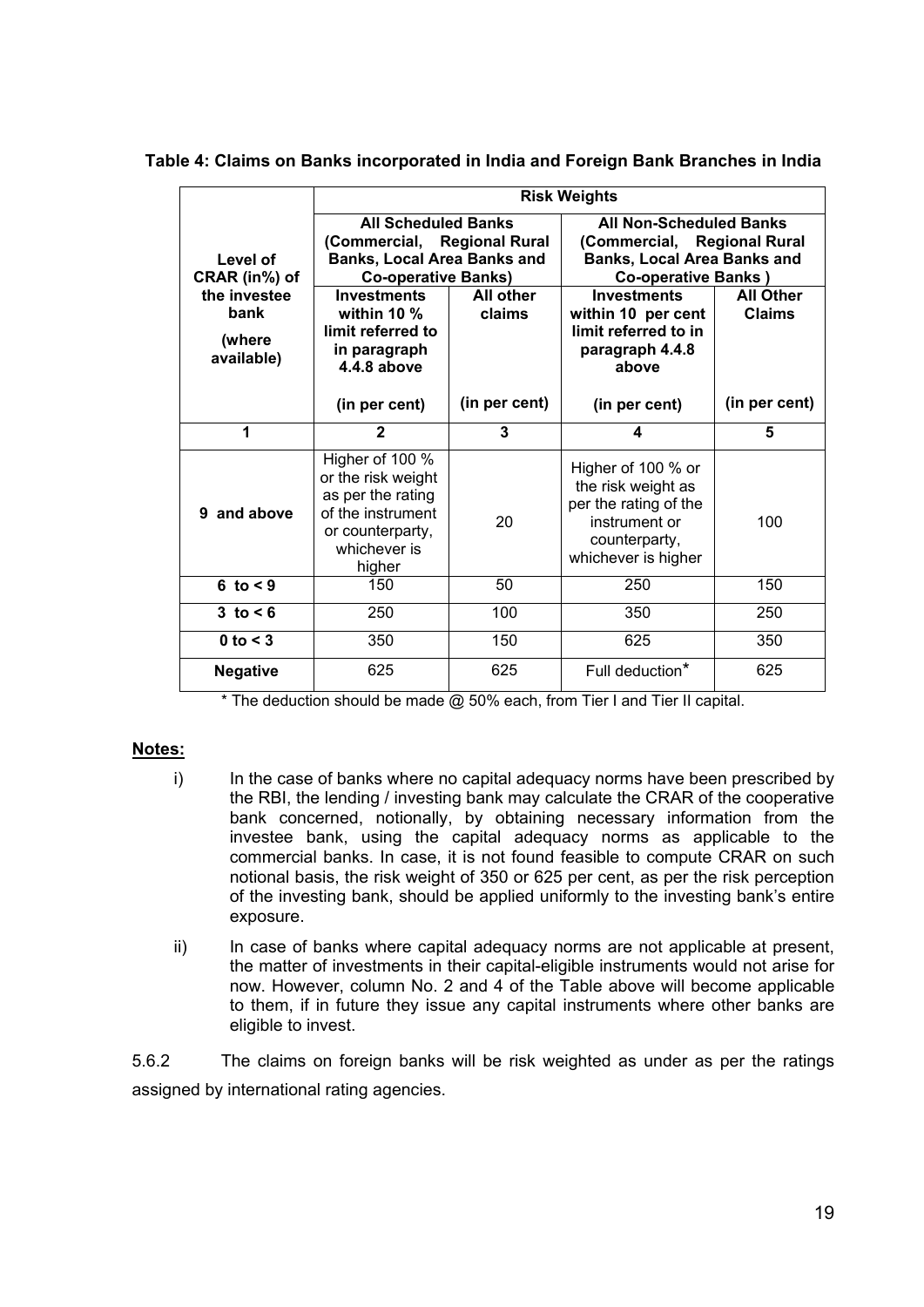| S &P / FITCH ratings   | AAA to AA |    | <b>BBB</b> | <b>BB</b> to <b>B</b> | <b>Below B</b> | <b>Unrated</b> |
|------------------------|-----------|----|------------|-----------------------|----------------|----------------|
| <b>Moody's ratings</b> | Aaa to Aa |    | <b>Baa</b> | <b>Bato B</b>         | <b>Below B</b> | <b>Unrated</b> |
| Risk weight (%)        | 20        | 50 | 50         | 100                   | 150            | 50             |

**Table 5: Claims on Foreign Banks – Risk Weights** 

The exposures of the Indian branches of foreign banks, guaranteed / counter-guaranteed by the overseas Head Offices or the bank's branch in another country would amount to a claim on the parent foreign bank and would also attract the risk weights as per Table 5 above.

5.[6](#page-19-0).3 However, the claims on a bank which are denominated in 'domestic $<sup>6</sup>$ ' foreign</sup> currency met out of the resources in the same currency raised in that jurisdiction will be risk weighted at 20 per cent provided the bank complies with the minimum CRAR prescribed by the concerned bank regulator(s).

5.6.4 However, in case a Host Supervisor requires a more conservative treatment for such claims in the books of the foreign branches of the Indian banks, they should adopt the requirements prescribed by the Host supervisor for computing capital adequacy.

# **5.7 Claims on Primary Dealers**

l

Claims on Primary Dealers shall be risk weighted in a manner similar to claims on corporates.

# **5.8 Claims on Corporates, AFCs and NBCF-IFCs**

5.8.1 Claims on corporates<sup>[7](#page-19-1)</sup>, exposures on Asset Finance Companies (AFCs) and Non-Banking Finance Companies-Infrastructure Finance Companies (NBFC-IFC) $^8$  $^8$ , shall be risk weighted as per the ratings assigned by the rating agencies registered with the SEBI and accredited by the Reserve Bank of India. The following table indicates the risk weight applicable to claims on corporates, AFCs and NBFC-IFCs.

# **Table 6: Part A – Long term Claims on Corporates – Risk Weights**

<span id="page-19-0"></span><sup>&</sup>lt;sup>6</sup> For example: A Euro denominated claim of SBI branch in Paris on BNP Paribas, Paris which is funded from out of the Euro denominated deposits of SBI, Paris will attract a 20 per cent risk weight irrespective of the rating of the claim, provided BNP Paribas complies with the minimum CRAR stipulated by its regulator/supervisor in France. If BNP Paribas were breaching the minimum CRAR, the risk weight will be as indicated in Table 4 above.

<span id="page-19-1"></span> $<sup>7</sup>$  Claims on corporates will include all fund based and non-fund based exposures other than those which qualify</sup> for inclusion under 'sovereign', 'bank', 'regulatory retail', 'residential mortgage', 'non performing assets', specified category addressed separately in these guidelines.

<span id="page-19-2"></span><sup>8</sup> Circular DBOD.No.BP.BC.74/21.06.001/2009-10 dated February 12, 2010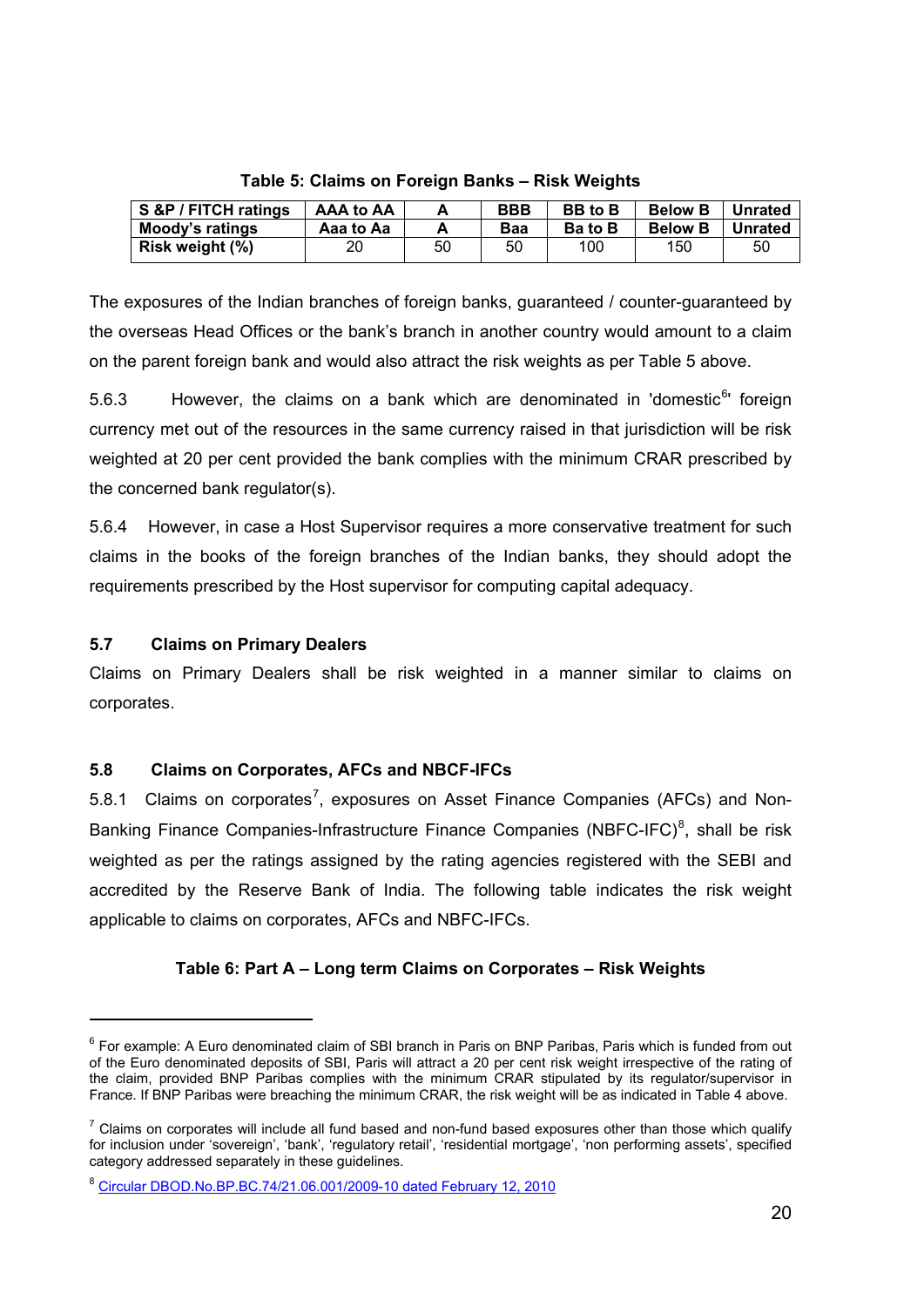| Domestic rating<br>agencies | AAA | AΑ | A  | <b>BBB</b> | <b>BB&amp;</b><br>below | <b>Unrated</b> |
|-----------------------------|-----|----|----|------------|-------------------------|----------------|
| Risk weight (%)             | 20  | 30 | 50 | 100        | 150                     | 100            |

|  |  |  | Table 6: Part B - Short Term Claims on Corporates - Risk Weights |  |  |
|--|--|--|------------------------------------------------------------------|--|--|
|--|--|--|------------------------------------------------------------------|--|--|

| <b>CARE</b> | <b>CRISIL</b>              | <b>Fitch</b> | <b>ICRA</b>    | <b>Brickwork</b>    | (%) |
|-------------|----------------------------|--------------|----------------|---------------------|-----|
| CARE A1+    | CRISIL A1+                 | Fitch $A1+$  | ICRA A1+       | Brickwork A1+       | 20  |
| CARE A1     | <b>CRISIL A1</b>           | Fitch A1     | <b>ICRA A1</b> | <b>Brickwork A1</b> | 30  |
| CARE A2     | <b>CRISIL A2</b>           | Fitch A2     | <b>ICRA A2</b> | <b>Brickwork A2</b> | 50  |
| CARE A3     | <b>CRISIL A3</b>           | Fitch A3     | <b>ICRA A3</b> | <b>Brickwork A3</b> | 100 |
| CARE A4 & D | CRISIL A4 & D Fitch A4 & D |              | ICRA A4 & D    | Brickwork A4 & D    | 150 |
| Unrated     | Unrated                    | Unrated      | Unrated        | Unrated             | 100 |

## **Note:**

Risk weight on claims on AFCs would continue to be governed by credit rating of the AFCs, except that claims that attract a risk weight of 150 per cent under NCAF shall be reduced to a level of 100 per cent.

No claim on an unrated corporate may be given a risk weight preferential to that assigned to its sovereign of incorporation.

5.8.2 The Reserve Bank may increase the standard risk weight for unrated claims where a higher risk weight is warranted by the overall default experience. As part of the supervisory review process, the Reserve Bank would also consider whether the credit quality of unrated corporate claims held by individual banks should warrant a standard risk weight higher than 100 per cent.

5.8.3 With a view to reflecting a higher element of inherent risk which may be latent in entities whose obligations have been subjected to re-structuring / re-scheduling either by banks on their own or along with other bankers / creditors, the unrated standard / performing claims on these entities should be assigned a higher risk weight until satisfactory performance under the revised payment schedule has been established for one year from the date when the first payment of interest / principal falls due under the revised schedule. The applicable risk weights will be 125 per cent.

5.8.4 The claims on non-resident corporates will be risk weighted as under as per the ratings assigned by international rating agencies.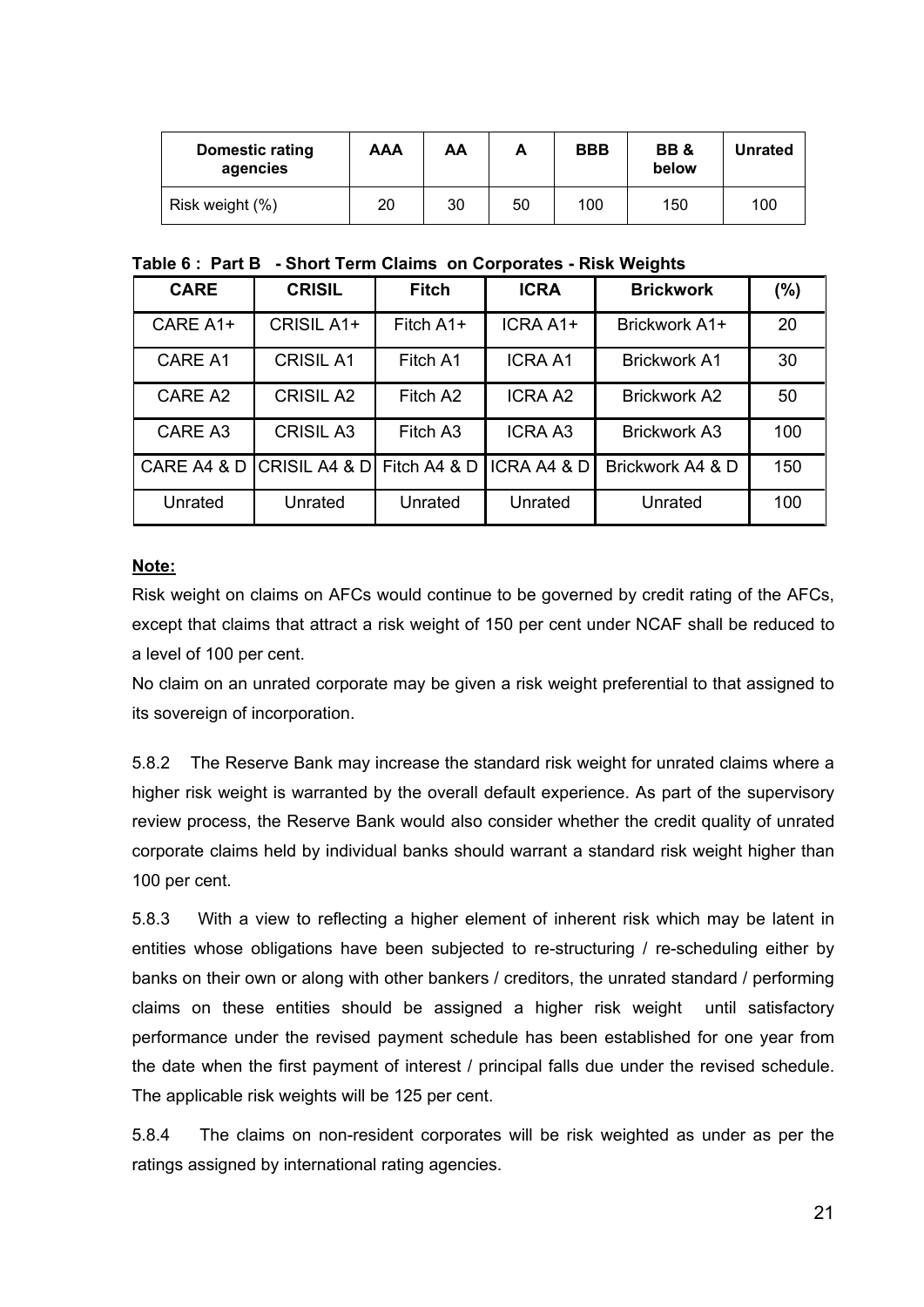| <b>S&amp;P/ Fitch Ratings</b> | AAA to AA | A  | <b>BBB</b> to BB | <b>Below BB</b> | Unrated |
|-------------------------------|-----------|----|------------------|-----------------|---------|
| <b>Moody's ratings</b>        | Aaa to Aa | A  | Baa to Ba        | <b>Below Ba</b> | Unrated |
| <b>RW</b> (%)                 | 20        | 50 | 100              | 150             | 100     |

# **Table 7: Claims on Non-Resident Corporates – Risk Weights**

# **5.9 Claims included in the Regulatory Retail Portfolios**

5.9.1 Claims (including both fund-based and non-fund based) that meet all the four criteria listed below in paragraph 5.9.3 may be considered as retail claims for regulatory capital purposes and included in a regulatory retail portfolio. Claims included in this portfolio shall be assigned a risk-weight of 75 per cent, except as provided in paragraph [5.12](#page-23-0) below for non performing assets.

5.9.2 The following claims, both fund based and non-fund based, shall be excluded from the regulatory retail portfolio:

- (a) Exposures by way of investments in securities (such as bonds and equities), whether listed or not;
- (b) Mortgage Loans to the extent that they qualify for treatment as claims secured by residential property<sup>[9](#page-21-0)</sup> or claims secured by commercial real estate<sup>[10](#page-21-1)</sup>;
- (c) Loans and Advances to bank's own staff which are fully covered by superannuation benefits and / or mortgage of flat/ house;
- (d) Consumer Credit, including Personal Loans and credit card receivables;
- (e) Capital Market Exposures;
- (f) Venture Capital Funds.

# 5.9.3 Qualifying Criteria

(i) *Orientation Criterion* - The exposure (both fund-based and non fund-based) is to an individual person or persons or to a small business; Person under this clause would mean any legal person capable of entering into contracts and would include but not be restricted to individual, HUF, partnership firm, trust, private limited companies, public limited companies, co-operative societies etc. Small business is one where the total average annual turnover is less than  $\bar{\tau}$  50 crore. The turnover criterion will be linked to the average of the last three years in the case of existing entities; projected turnover in the case of new entities; and both actual and projected turnover for entities which are yet to complete three years.

(ii) *Product Criterion* - The exposure (both fund-based and non-fund-based) takes

l

<span id="page-21-0"></span><sup>&</sup>lt;sup>9</sup> Mortgage loans qualifying for treatment as 'claims secured by residential property' are defined in paragraph 5.10.

<span id="page-21-1"></span><sup>&</sup>lt;sup>10</sup> As defined in paragraph 5.11.1.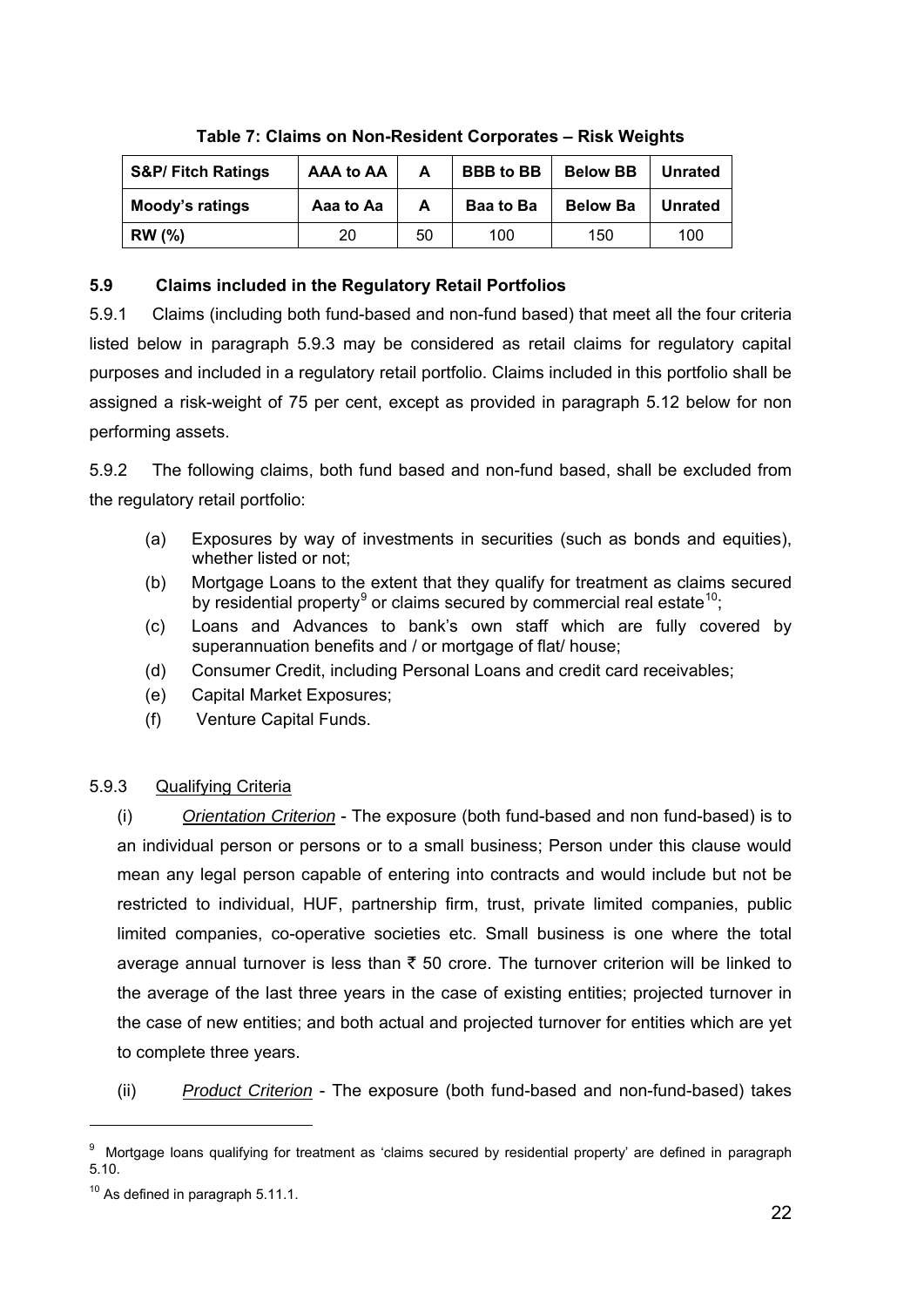the form of any of the following: revolving credits and lines of credit (including overdrafts), term loans and leases (e.g. installment loans and leases, student and educational loans) and small business facilities and commitments.

(iii) *Granularity Criterion* - Banks must ensure that the regulatory retail portfolio is sufficiently diversified to a degree that reduces the risks in the portfolio, warranting the 75 per cent risk weight. One way of achieving this is that no aggregate exposure to one counterpart should exceed 0.2 per cent of the overall regulatory retail portfolio. '*Aggregate exposure***'** means gross amount (i.e. not taking any benefit for credit risk mitigation into account) of all forms of debt exposures (e.g. loans or commitments) that individually satisfy the three other criteria. In addition, '*one counterpart*' means one or several entities that may be considered as a single beneficiary (e.g. in the case of a small business that is affiliated to another small business, the limit would apply to the bank's aggregated exposure on both businesses). While banks may appropriately use the group exposure concept for computing aggregate exposures, they should evolve adequate systems to ensure strict adherence with this criterion. NPAs under retail loans are to be excluded from the overall regulatory retail portfolio when assessing the granularity criterion for risk-weighting purposes.

(iv) *Low value of individual exposures -* The maximum aggregated retail exposure to one counterpart should not exceed the absolute threshold limit of  $\bar{z}$  5 crore.

5.9.4 For the purpose of ascertaining compliance with the absolute threshold, exposure would mean sanctioned limit or the actual outstanding, whichever is higher, for all fund based and non-fund based facilities, including all forms of off-balance sheet exposures. In the case of term loans and EMI based facilities, where there is no scope for redrawing any portion of the sanctioned amounts, exposure shall mean the actual outstanding.

5.9.5 The RBI would evaluate at periodic intervals the risk weight assigned to the retail portfolio with reference to the default experience for these exposures. As part of the supervisory review process, the RBI would also consider whether the credit quality of regulatory retail claims held by individual banks should warrant a standard risk weight higher than 75 per cent.

# **5.10 Claims secured by Residential Property**

5.10.1 Lending to individuals meant for acquiring residential property which are fully secured by mortgages on the residential property that is or will be occupied by the borrower, or that is rented, shall be risk weighted as indicated as per Table 7A below, based on Board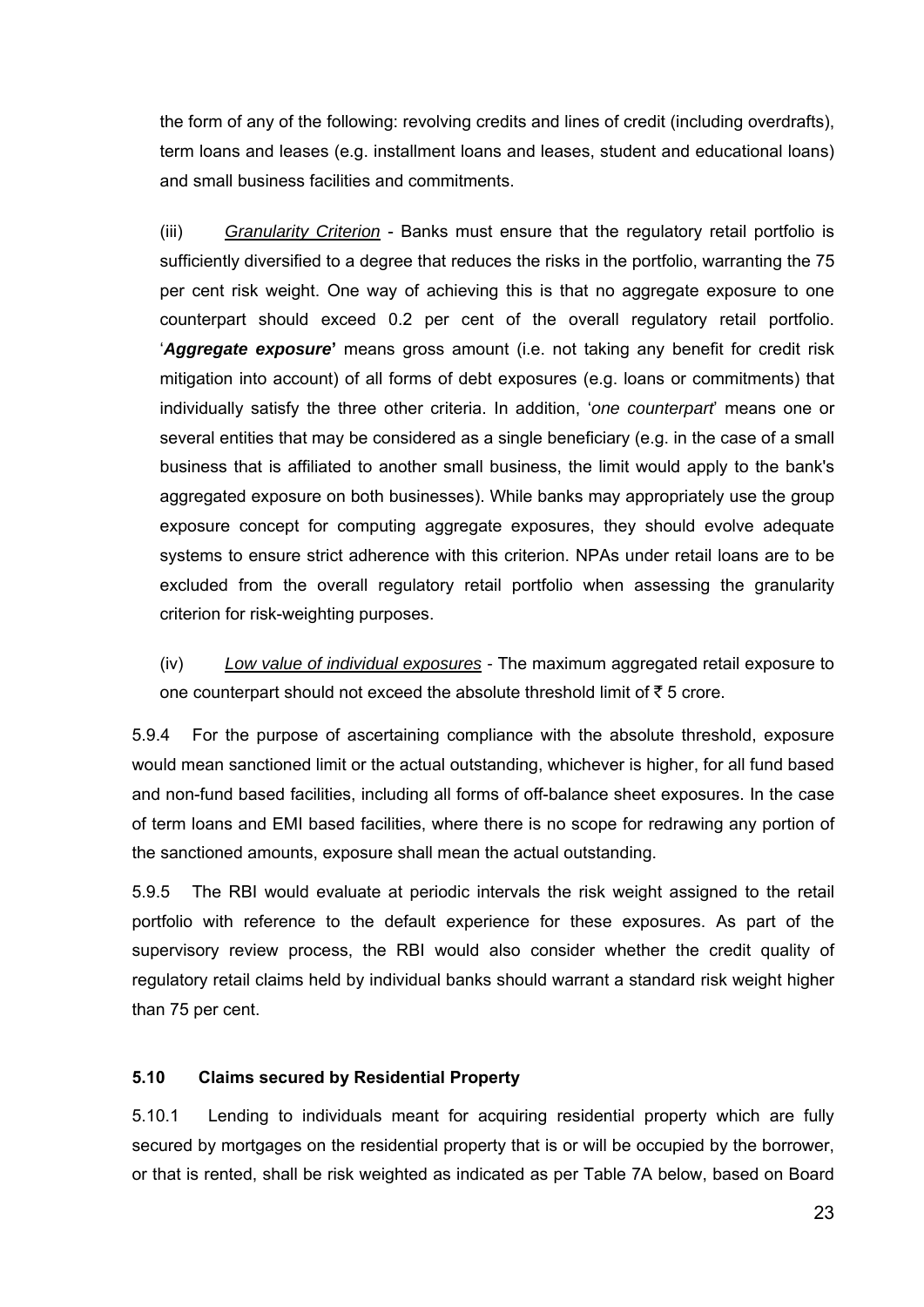<span id="page-23-0"></span>approved valuation policy. LTV ratio should be computed as a percentage with total outstanding in the account (viz. "principal + accrued interest + other charges pertaining to the loan" without any netting) in the numerator and the realisable value of the residential property mortgaged to the bank in the denominator.

| $1.4810$ $1.11$ withing woodlow by inductional individual |                             |                                                         |  |  |
|-----------------------------------------------------------|-----------------------------|---------------------------------------------------------|--|--|
| <b>Amount of loan</b>                                     | Applicable Risk Weights (%) |                                                         |  |  |
|                                                           |                             | LTV up to 75 per cent $\vert$ LTV more than 75 per cent |  |  |
| Up to $\overline{5}$ 30 lakh                              | 50                          | 100                                                     |  |  |
| Above $\overline{\xi}$ 30 lakh but below<br>₹ 75 lakh     | 75                          | 100                                                     |  |  |
| ₹75 lakh and above                                        | 125                         | 125                                                     |  |  |

**Table 7A- Claims Secured by Residential Property – Risk Weights**

5.10.2 All other claims secured by residential property would attract the higher of the risk weight applicable to the counterparty or to the purpose for which the bank has extended finance.

5.10.3 Restructured housing loans should be risk weighted with an additional risk weight of 25 per cent to the risk weights prescribed above.

5.10.4 Loans / exposures to intermediaries for on-lending will not be eligible for inclusion under claims secured by residential property but will be treated as claims on corporates or claims included in the regulatory retail portfolio as the case may be.

5.10.5 Investments in mortgage backed securities (MBS) backed by exposures as at paragraph 5.10.1 above will be governed by the guidelines pertaining to securitisation exposures (c.f. paragraph [5.16](#page-32-0) below).

# **5.11 Claims classified as Commercial Real Estate Exposure**

5.11.1 Commercial Real Estate exposure is defined as per the guidelines issued vide our [circular DBOD.No.BP.BC.42/08.12.015/2009-10 dated September 9, 2009.](http://www.rbi.org.in/scripts/NotificationUser.aspx?Id=5261&Mode=0)

5.11.2 Claims mentioned above will attract a risk weight of 100 per cent.

5.11.3 Investments in mortgage backed securities (MBS) backed by exposures as at paragraph 5.11.1 above will be governed by the guidelines pertaining to securitisation exposures c.f. paragraph [5.16](#page-32-0) below.

# **5.12 Non-performing Assets (NPAs)**

5.12.1 The unsecured portion of NPA (other than a qualifying residential mortgage loan which is addressed in paragraph 5.12.6), net of specific provisions (including partial writeoffs), will be risk-weighted as follows: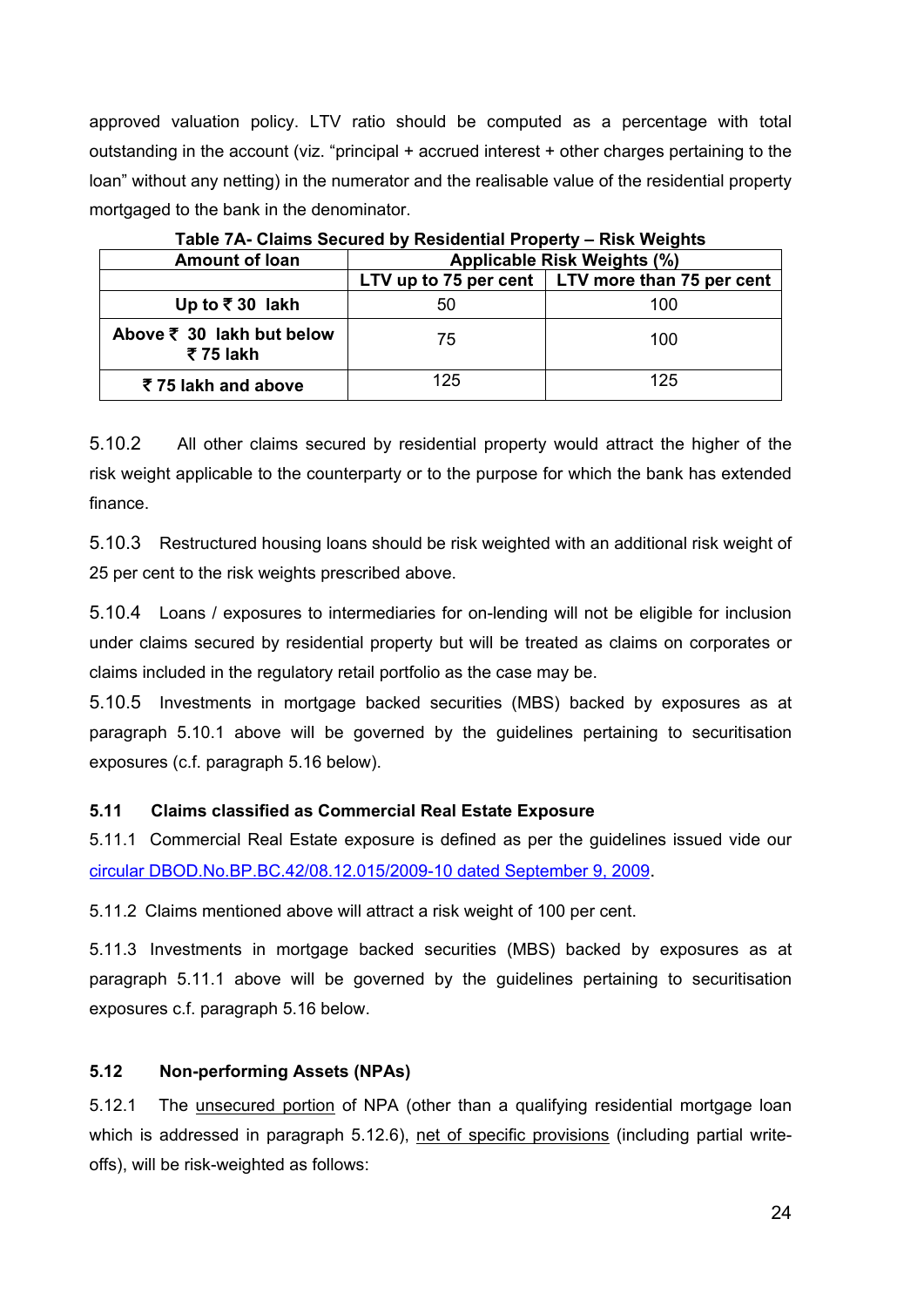- (i) 150 per cent risk weight when specific provisions are less than 20 per cent of the outstanding amount of the NPA ;
- (ii) 100 per cent risk weight when specific provisions are at least 20 per cent of the outstanding amount of the NPA ;
- (iii) 50 per cent risk weight when specific provisions are at least 50 per cent of the outstanding amount of the NPA

5.12.2 For the purpose of computing the level of specific provisions in NPAs for deciding the risk-weighting, all funded NPA exposures of a single counterparty (without netting the value of the eligible collateral) should be reckoned in the denominator.

5.12.3 For the purpose of defining the secured portion of the NPA, eligible collateral will be the same as recognised for credit risk mitigation purposes (paragraphs [7.3.5](#page-51-0)). Hence, other forms of collateral like land, buildings, plant, machinery, current assets, etc. will not be reckoned while computing the secured portion of NPAs for capital adequacy purposes.

5.12.4 In addition to the above, where a NPA is fully secured by the following forms of collateral that are not recognised for credit risk mitigation purposes, either independently or along with other eligible collateral a 100 per cent risk weight may apply, net of specific provisions, when provisions reach 15 per cent of the outstanding amount:

- (i) Land and building which are valued by an expert valuer and where the valuation is not more than three years old, and
- (ii) Plant and machinery in good working condition at a value not higher than the depreciated value as reflected in the audited balance sheet of the borrower, which is not older than eighteen months.

5.12.5 The above collaterals (mentioned in paragraph 5.12.4) will be recognized only where the bank is having clear title to realize the sale proceeds thereof and can appropriate the same towards the amounts due to the bank. The bank's title to the collateral should be well documented. These forms of collaterals are not recognised anywhere else under the standardised approach.

5.12.6 Claims secured by residential property, as defined in paragraph 5.10.1, which are NPA will be risk weighted at 100 per cent net of specific provisions. If the specific provisions in such loans are at least 20 per cent but less than 50 per cent of the outstanding amount, the risk weight applicable to the loan net of specific provisions will be 75 per cent. If the specific provisions are 50 per cent or more the applicable risk weight will be 50 per cent.

# **5.13 Specified Categories**

5.13.1 Fund based and non-fund based claims on Venture Capital Funds, which are considered as high risk exposures, will attract a higher risk weight of 150 per cent: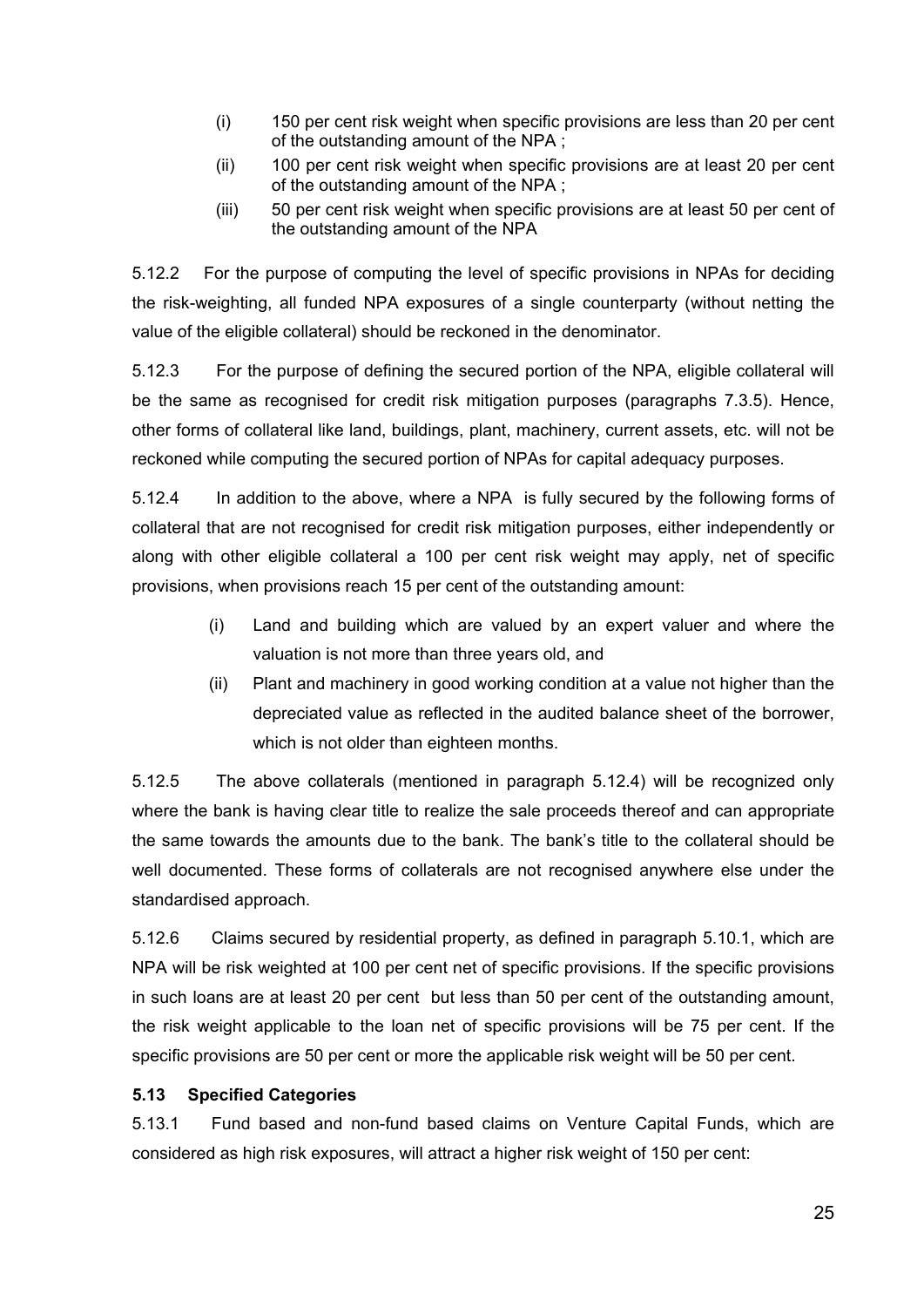5.13.2 Reserve Bank may, in due course, decide to apply a 150 per cent or higher risk weight reflecting the higher risks associated with any other claim that may be identified as a high risk exposure.

5.13.3 Consumer credit, including personal loans and credit card receivables but excluding educational loans, will attract a higher risk weight of 125 per cent or higher, if warranted by the external rating (or, the lack of it) of the counterparty. As gold and gold jewellery are eligible financial collateral, the counterparty exposure in respect of personal loans secured by gold and gold jewellery will be worked out under the comprehensive approach as per paragraph 7.3.4. The 'exposure value after risk mitigation' shall attract the risk weight of 125 per cent.

5.13.4 'Capital market exposures' will attract a 125 per cent risk weight or risk weight warranted by external rating (or lack of it) of the counterparty, **whichever is higher.** 

5.13.5 The claims on rated as well as unrated 'Non-Deposit-taking Systemically Important Non-Banking Financial Companies (NBFC-ND-SI), other than AFCs and NBFC-IFCs, regardless of the amount of claim, shall be uniformly risk weighted at 100 per cent. (For risk weighting claims on AFCs and NBFC-IFCs<sup>[11](#page-25-0)</sup>, please refer to paragraph 5.8.1)

 5.13.6 All investments in the paid up equity of non-financial entities, which are not consolidated for capital purposes with the bank, shall be assigned a 125 per cent risk weight.

5.13.7 All Investments in the paid up equity of financial entities (other than banks, which are covered under paragraph 5.6), which are not consolidated for capital purposes with the bank, where such investment is up to 30 per cent of the equity of the investee entity, shall be assigned a 125 per cent risk weight or a risk weight warranted by the external rating (or the lack of it) of the counterparty, whichever is higher. The investment in paid up equity of financial entities, which are specifically exempted from 'capital market exposure' norms, shall also be assigned a 125 per cent risk weight (i.e. 11.25 per cent of capital charge on gross equity position) or as per the risk weight warranted by external rating (or lack of it) of the counterparty, whichever is higher.

5.13.8 Bank's investments in the non-equity capital eligible instruments of other banks should be risk weighted as prescribed in paragraph 5.6.1.

### **5.14 Other Assets**

l

5.14.1 Loans and advances to bank's own staff which are fully covered by

<span id="page-25-0"></span><sup>11</sup> Circular DBOD.No.BP.BC.74/21.06.001/2009-10 dated February 12, 2010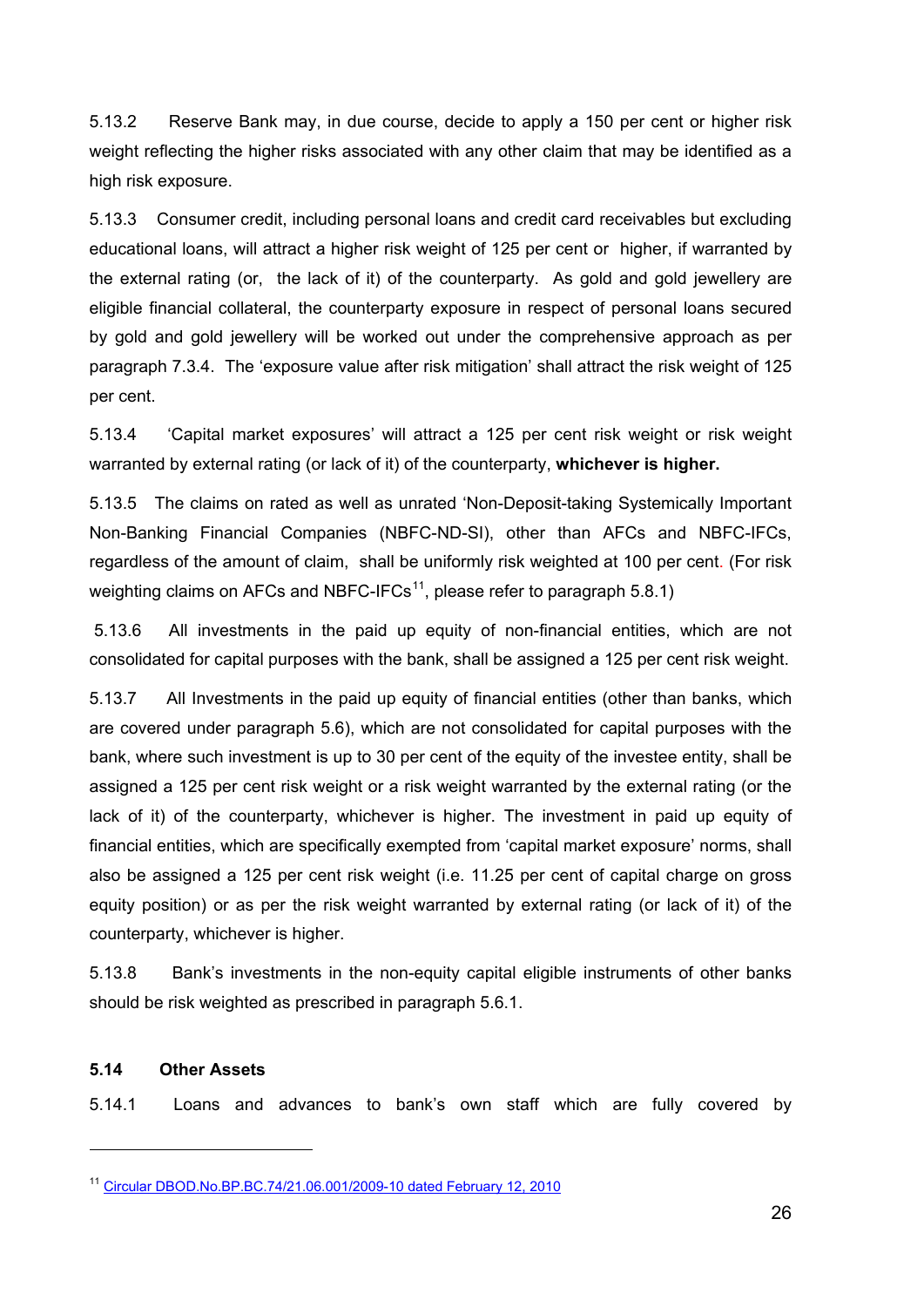superannuation benefits and/or mortgage of flat/ house will attract a 20 per cent risk weight. Since flat / house is not an eligible collateral and since banks normally recover the dues by adjusting the superannuation benefits only at the time of cessation from service, the concessional risk weight shall be applied without any adjustment of the outstanding amount. In case a bank is holding eligible collateral in respect of amounts due from a staff member, the outstanding amount in respect of that staff member may be adjusted to the extent permissible, as indicated in paragraph 7 below.

5.14.2 Other loans and advances to bank's own staff will be eligible for inclusion under regulatory retail portfolio and will therefore attract a 75 per cent risk weight.

5.14.3 The deposits kept by banks with the CCPs will attract risk weights appropriate to the nature of the CCPs. In the case of Clearing Corporation of India Limited (CCIL), the risk weight will be 20 per cent and for other CCPs, it will be according to the ratings assigned to these entities.

5.14.4 All other assets will attract a uniform risk weight of 100 per cent.

# **5.15 Off-Balance Sheet Items**

## 5.15.1 General

- i) The total risk weighted off-balance sheet credit exposure is calculated as the sum of the risk-weighted amount of the market related and non-market related off-balance sheet items. The risk-weighted amount of an off-balance sheet item that gives rise to credit exposure is generally calculated by means of a two-step process:
	- (a) the notional amount of the transaction is converted into a credit equivalent amount, by multiplying the amount by the specified credit conversion factor or by applying the current exposure method, and
	- (b) the resulting credit equivalent amount is multiplied by the risk weight applicable to the counterparty or to the purpose for which the bank has extended finance or the type of asset, whichever is higher.
- ii) Where the off-balance sheet item is secured by eligible collateral or guarantee, the credit risk mitigation guidelines detailed in paragraph 7 may be applied.

### 5.15.2 Non-market-related Off Balance Sheet Items

i) The credit equivalent amount in relation to a non-market related off-balance sheet item like, direct credit substitutes, trade and performance related contingent items and commitments with certain drawdown, other commitments, etc. will be determined by multiplying the contracted amount of that particular transaction by the relevant credit conversion factor (CCF).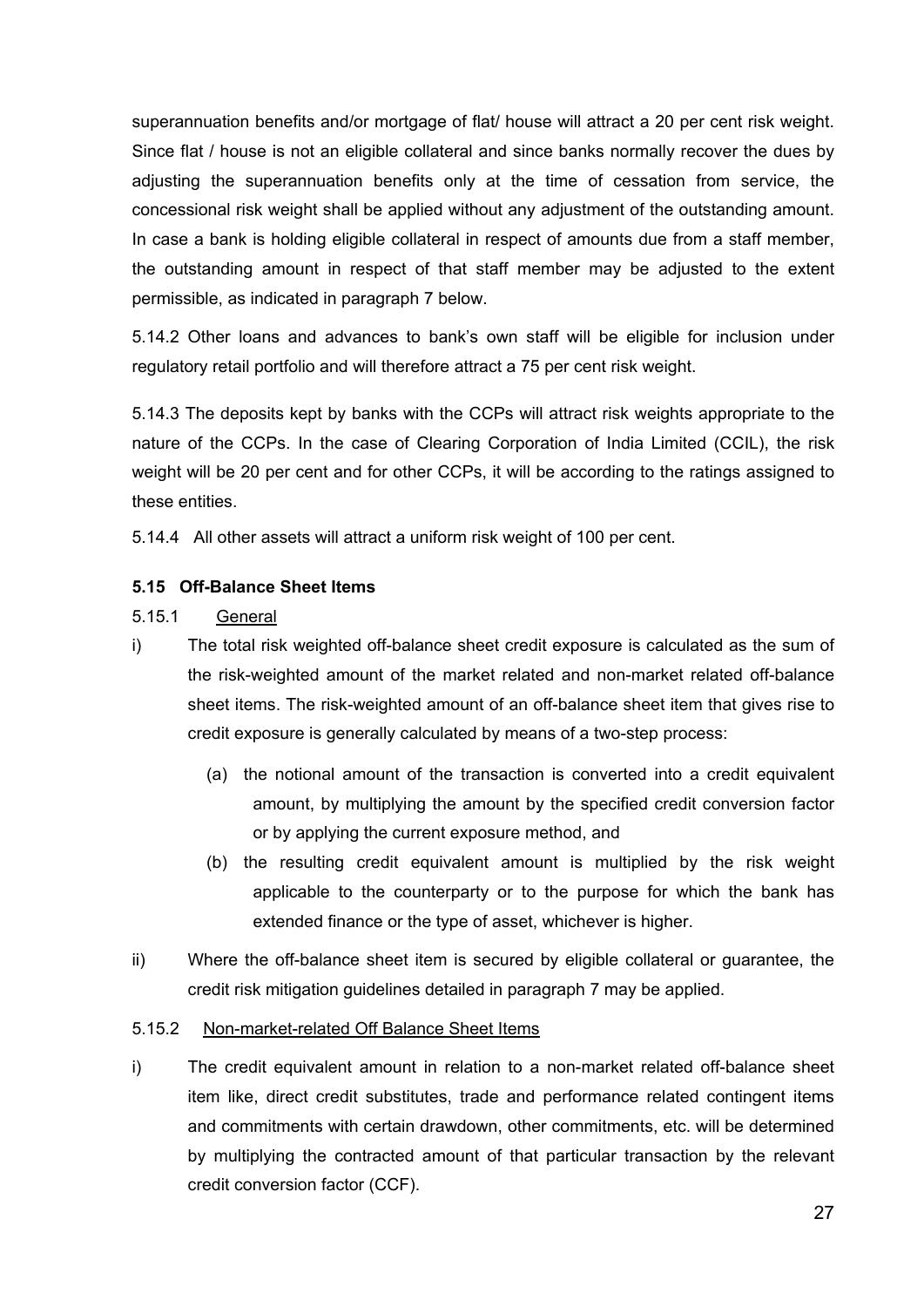- ii) Where the non-market related off-balance sheet item is an undrawn or partially undrawn fund-based facility<sup>[12](#page-27-0)</sup>, the amount of undrawn commitment to be included in calculating the off-balance sheet non-market related credit exposures is the maximum unused portion of the commitment that could be drawn during the remaining period to maturity. Any drawn portion of a commitment forms a part of bank's on-balance sheet credit exposure.
- iii) In the case of irrevocable commitments to provide off-balance sheet facilities, the original maturity will be measured from the commencement of the commitment until the time the associated facility expires. For example an irrevocable commitment with an original maturity of 12 months, to issue a 6 month documentary letter of credit, is deemed to have an original maturity of 18 months. Irrevocable commitments to provide off-balance sheet facilities should be assigned the lower of the two applicable credit conversion factors. For example, an irrevocable commitment with an original maturity of 15 months (50 per cent - CCF) to issue a six month documentary letter of credit (20 per cent - CCF) would attract the lower of the CCF i.e., the CCF applicable to the documentary letter of credit viz. 20 per cent.
- iv) The credit conversion factors for non-market related off-balance sheet transactions are as under:

| Sr.<br>No. | <b>Instruments</b>                                                                                                                                                                                                                                                                                                                                                                                                                                               | <b>Credit</b><br><b>Conversion</b><br>Factor (%) |
|------------|------------------------------------------------------------------------------------------------------------------------------------------------------------------------------------------------------------------------------------------------------------------------------------------------------------------------------------------------------------------------------------------------------------------------------------------------------------------|--------------------------------------------------|
| 1.         | Direct credit substitutes e.g. general guarantees of indebtedness (including)<br>standby L/Cs serving as financial guarantees for loans and securities, credit<br>enhancements, liquidity facilities for securitisation transactions), and<br>acceptances (including endorsements with the character of acceptance).<br>(i.e., the risk of loss depends on the credit worthiness of the counterparty or<br>the party against whom a potential claim is acquired) | 100                                              |

|  | Table 8: Credit Conversion Factors – Non-market related Off-Balance Sheet Items |  |
|--|---------------------------------------------------------------------------------|--|
|--|---------------------------------------------------------------------------------|--|

l

<span id="page-27-0"></span><sup>&</sup>lt;sup>12</sup> For example: (a) In the case of a cash credit facility for  $\bar{c}$ 100 lakh (which is not unconditionally cancellable) where the drawn portion is  $\bar{\mathfrak{F}}$  60 lakh, the undrawn portion of  $\bar{\mathfrak{F}}$  40 lakh will attract a CCF of 20 per cent (since the CC facility is subject to review / renewal normally once a year). The credit equivalent amount of  $\bar{f}$  8 lakh (20 % of Rs.40 lakh) will be assigned the appropriate risk weight as applicable to the counterparty / rating to arrive at the risk weighted asset for the undrawn portion. The drawn portion ( $\bar{\zeta}$  60 lakh) will attract a risk weight as applicable to the counterparty / rating.

<sup>(</sup>b) A TL of  $\bar{\zeta}$  700 cr is sanctioned for a large project which can be drawn down in stages over a three year period. The terms of sanction allow draw down in three stages  $-\xi$  150 cr in Stage I,  $\xi$  200 cr in Stage II and  $\xi$  350 cr in Stage III, where the borrower needs the bank's explicit approval for draw down under Stages II and III after completion of certain formalities. If the borrower has drawn already  $\bar{\xi}$  50 cr under Stage I, then the undrawn portion would be computed with reference to Stage I alone i.e., it will be ₹100 cr. If Stage I is scheduled to be completed within one year, the CCF will be 20% and if it is more than one year then the applicable CCF will be 50 per cent.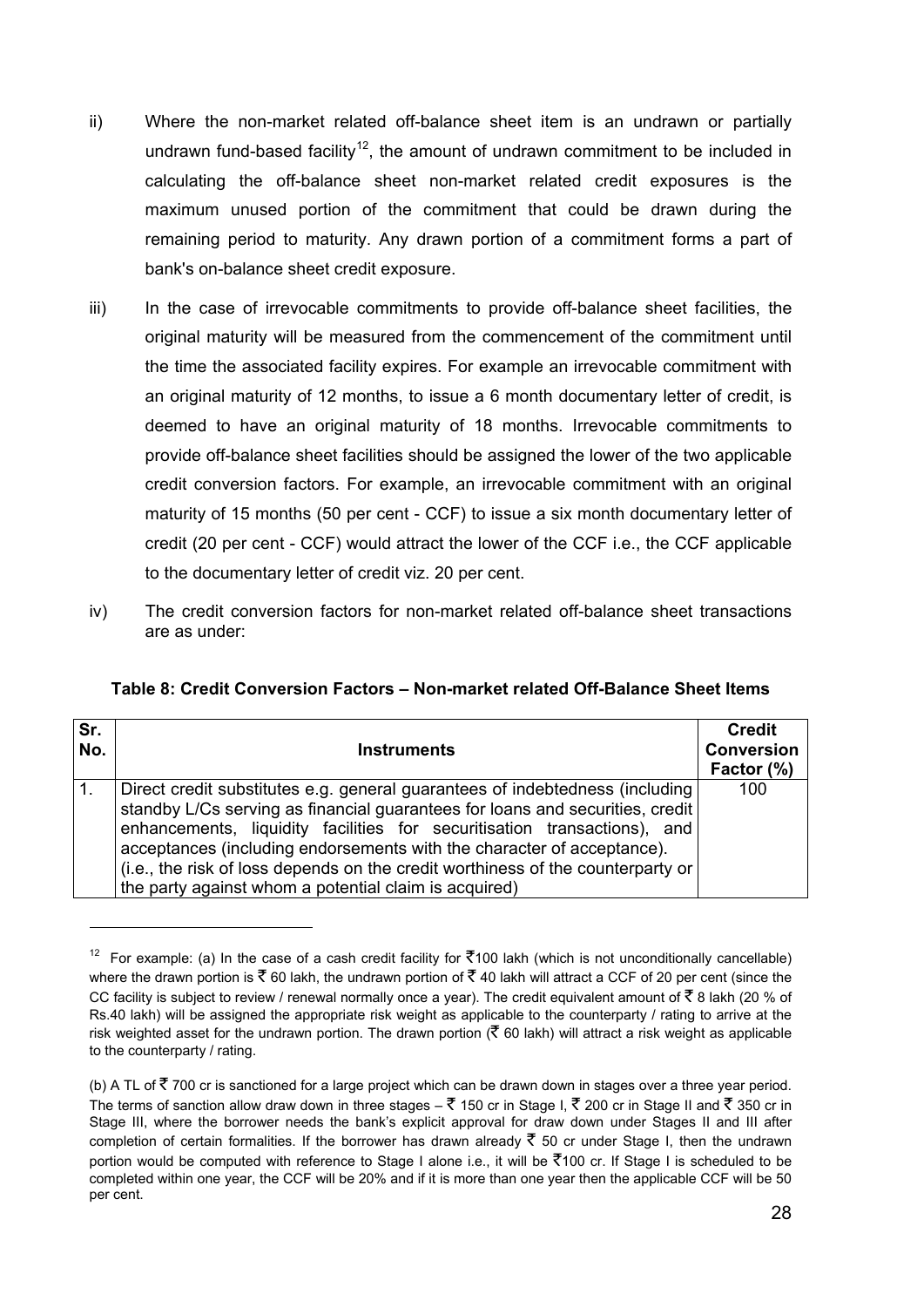| Sr.<br>No.       | <b>Instruments</b>                                                                                                                                                                                                                                                                                                  | <b>Credit</b><br><b>Conversion</b><br>Factor (%) |
|------------------|---------------------------------------------------------------------------------------------------------------------------------------------------------------------------------------------------------------------------------------------------------------------------------------------------------------------|--------------------------------------------------|
| 2.               | Certain transaction-related contingent items (e.g. performance bonds, bid<br>bonds, warranties, indemnities and standby letters of credit related to<br>particular transaction).                                                                                                                                    | 50                                               |
| 3.               | Short-term self-liquidating trade letters of credit arising from the movement<br>of goods (e.g. documentary credits collateralised by the underlying<br>shipment) for both issuing bank and confirming bank.                                                                                                        | 20                                               |
| 4.               | Sale and repurchase agreement and asset sales with recourse, where the<br>credit risk remains with the bank.<br>(These items are to be risk weighted according to the type of asset and not<br>according to the type of counterparty with whom the transaction has been<br>entered into.)                           | 100                                              |
| 5.               | Forward asset purchases, forward deposits and partly paid shares and<br>securities, which represent commitments with certain drawdown.<br>(These items are to be risk weighted according to the type of asset and not<br>according to the type of counterparty with whom the transaction has been<br>entered into.) | 100                                              |
| 6                | Lending of banks' securities or posting of securities as collateral by banks,<br>including instances where these arise out of repo style transactions (i.e.,<br>repurchase / reverse repurchase and securities lending / securities<br>borrowing transactions)                                                      | 100                                              |
| 7.               | Note issuance facilities and revolving / non-revolving underwriting<br>facilities.                                                                                                                                                                                                                                  | 50                                               |
| 8                | Commitments with certain drawdown                                                                                                                                                                                                                                                                                   | 100                                              |
| $\overline{9}$ . | Other commitments (e.g., formal standby facilities and credit lines) with an<br>original maturity of                                                                                                                                                                                                                |                                                  |
|                  | up to one year<br>a)                                                                                                                                                                                                                                                                                                | 20                                               |
|                  | b)<br>over one year                                                                                                                                                                                                                                                                                                 | 50                                               |
|                  | Similar commitments that are unconditionally cancellable at any time by the                                                                                                                                                                                                                                         | $\mathbf{0}$                                     |
|                  | bank without prior notice or that effectively provide for automatic                                                                                                                                                                                                                                                 |                                                  |
|                  | cancellation due to deterioration in a borrower's credit worthiness                                                                                                                                                                                                                                                 |                                                  |
| 10.              | Take-out Finance in the books of taking-over institution                                                                                                                                                                                                                                                            |                                                  |
|                  | (i) Unconditional take-out finance                                                                                                                                                                                                                                                                                  | 100                                              |
|                  | (ii) Conditional take-out finance                                                                                                                                                                                                                                                                                   | 50                                               |

- v) In regard to non-market related off-balance sheet items, the following transactions with non-bank counterparties will be treated as claims on banks:
	- Guarantees issued by banks against the counter guarantees of other banks.
	- Rediscounting of documentary bills discounted by other banks and bills discounted by banks which have been accepted by another bank will be treated as a funded claim on a bank.

In all the above cases banks should be fully satisfied that the risk exposure is in fact on the other bank. If they are satisfied that the exposure is on the other bank they may assign these exposures the risk weight applicable to banks as detailed in paragraph [5.6.](#page-17-0)

vi) Issue of Irrevocable Payment Commitment by banks to various Stock Exchanges on behalf of Mutual Funds and FIIs is a financial guarantee with a Credit Conversion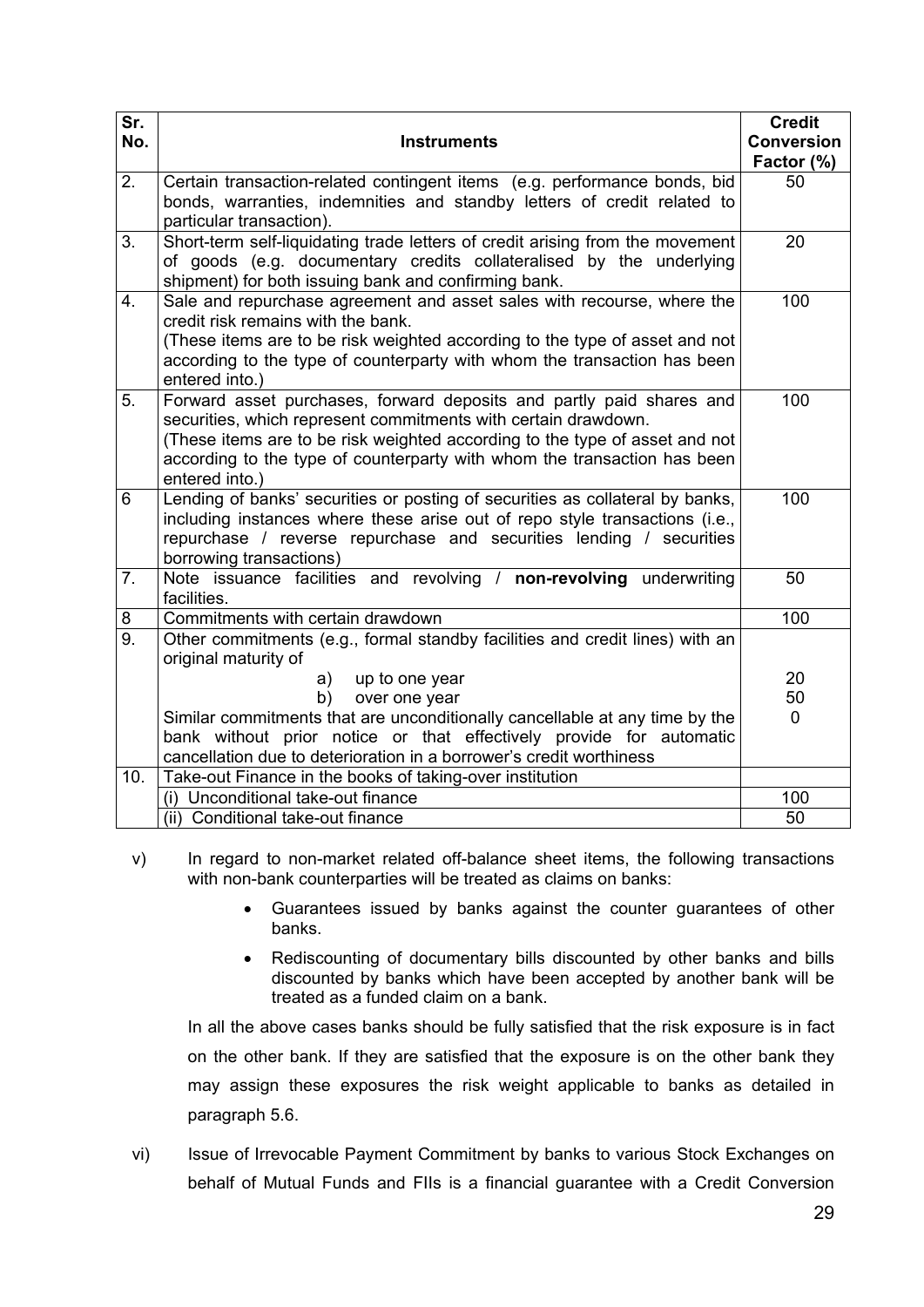Factor (CCF) of 100. However, capital will have to be maintained only on exposure which is reckoned as CME, i.e. 50% of the amount, because the rest of the exposure is deemed to have been covered by cash/securities which are admissible risk mitigants as per Basel II. Thus, capital is to be maintained on the amount taken for CME and the risk weight would be 125% thereon.

#### 5.15.3 Market related Off-Balance Sheet Items

- i) In calculating the risk weighted off-balance sheet credit exposures arising from market related off-balance sheet items for capital adequacy purposes, the bank should include all its market related transactions held in the banking and trading book which give rise to off-balance sheet credit risk.
- ii) The credit risk on market related off-balance sheet items is the cost to a bank of replacing the cash flow specified by the contract in the event of counterparty default. This would depend, among other things, upon the maturity of the contract and on the volatility of rates underlying the type of instrument.
- iii) Market related off-balance sheet items would include:
	- a) interest rate contracts including single currency interest rate swaps, basis swaps, forward rate agreements, and interest rate futures;
	- b) foreign exchange contracts, including contracts involving gold, includes cross currency swaps (including cross currency interest rate swaps), forward foreign exchange contracts, currency futures, currency options;
	- c) any other market related contracts specifically allowed by the Reserve Bank which give rise to credit risk.
- iv) Exemption from capital requirements is permitted for
	- a) foreign exchange (except gold) contracts which have an original maturity of 14 calendar days or less; and
	- b) instruments traded on futures and options exchanges which are subject to daily mark-to-market and margin payments.
- v) The exposures to Central Counter Parties (CCPs), on account of derivatives trading and securities financing transactions (e.g. Collateralised Borrowing and Lending Obligations - CBLOs, Repos) outstanding against them will be assigned zero exposure value for counterparty credit risk, as it is presumed that the CCPs' exposures to their counterparties are fully collateralised on a daily basis, thereby providing protection for the CCP's credit risk exposures.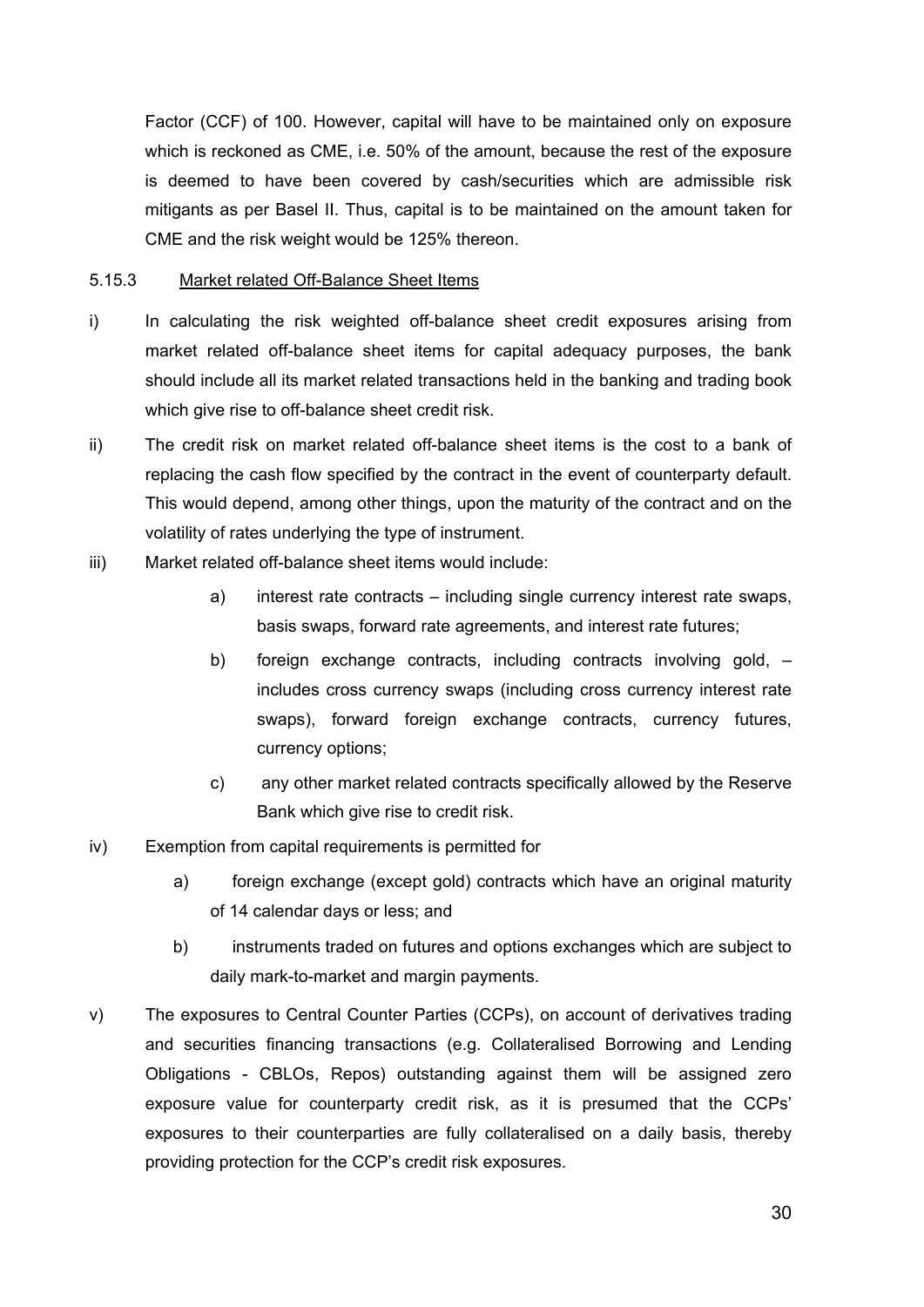- vi) A CCF of 100 per cent will be applied to the banks' securities posted as collaterals with CCPs and the resultant off-balance sheet exposure will be assigned risk weights appropriate to the nature of the CCPs. In the case of Clearing Corporation of India Limited (CCIL), the risk weight will be 20 per cent and for other CCPs, it will be according to the ratings assigned to these entities.
- vii) The credit equivalent amount of a market related off-balance sheet item, whether held in the banking book or trading book must be determined by the current exposure method.

## 5.15.4 Current Exposure Method

- (i) The credit equivalent amount of a market related off-balance sheet transaction calculated using the current exposure method is the sum of current credit exposure and potential future credit exposure of these contracts. While computing the credit exposure banks may exclude 'sold options', provided the entire premium / fee or any other form of income is received / realised.
- (ii) Current credit exposure is defined as the sum of the positive mark-to-market value of these contracts. The Current Exposure Method requires periodical calculation of the current credit exposure by marking these contracts to market**,** thus capturing the current credit exposure.
- (iii) Potential future credit exposure is determined by multiplying the notional principal amount of each of these contracts irrespective of whether the contract has a zero, positive or negative mark-to-market value by the relevant add-on factor indicated below according to the nature and residual maturity of the instrument.

|                             | <b>Credit Conversion Factors (%)</b>     |                                                     |  |
|-----------------------------|------------------------------------------|-----------------------------------------------------|--|
|                             | <b>Interest Rate</b><br><b>Contracts</b> | <b>Exchange Rate</b><br><b>Contracts &amp; Gold</b> |  |
| One year or less            | 0.50                                     | 2.00                                                |  |
| Over one year to five years | 1.00                                     | 10.00                                               |  |
| Over five years             | 3.00                                     | 15.00                                               |  |

### **Table 9: Credit Conversion Factors for Market-Related Off-Balance Sheet Items**

- (iv) For contracts with multiple exchanges of principal, the add-on factors are to be multiplied by the number of remaining payments in the contract.
- (v) For contracts that are structured to settle outstanding exposure following specified payment dates and where the terms are reset such that the market value of the contract is zero on these specified dates, the residual maturity would be set equal to the time until the next reset date. However, in the case of interest rate contracts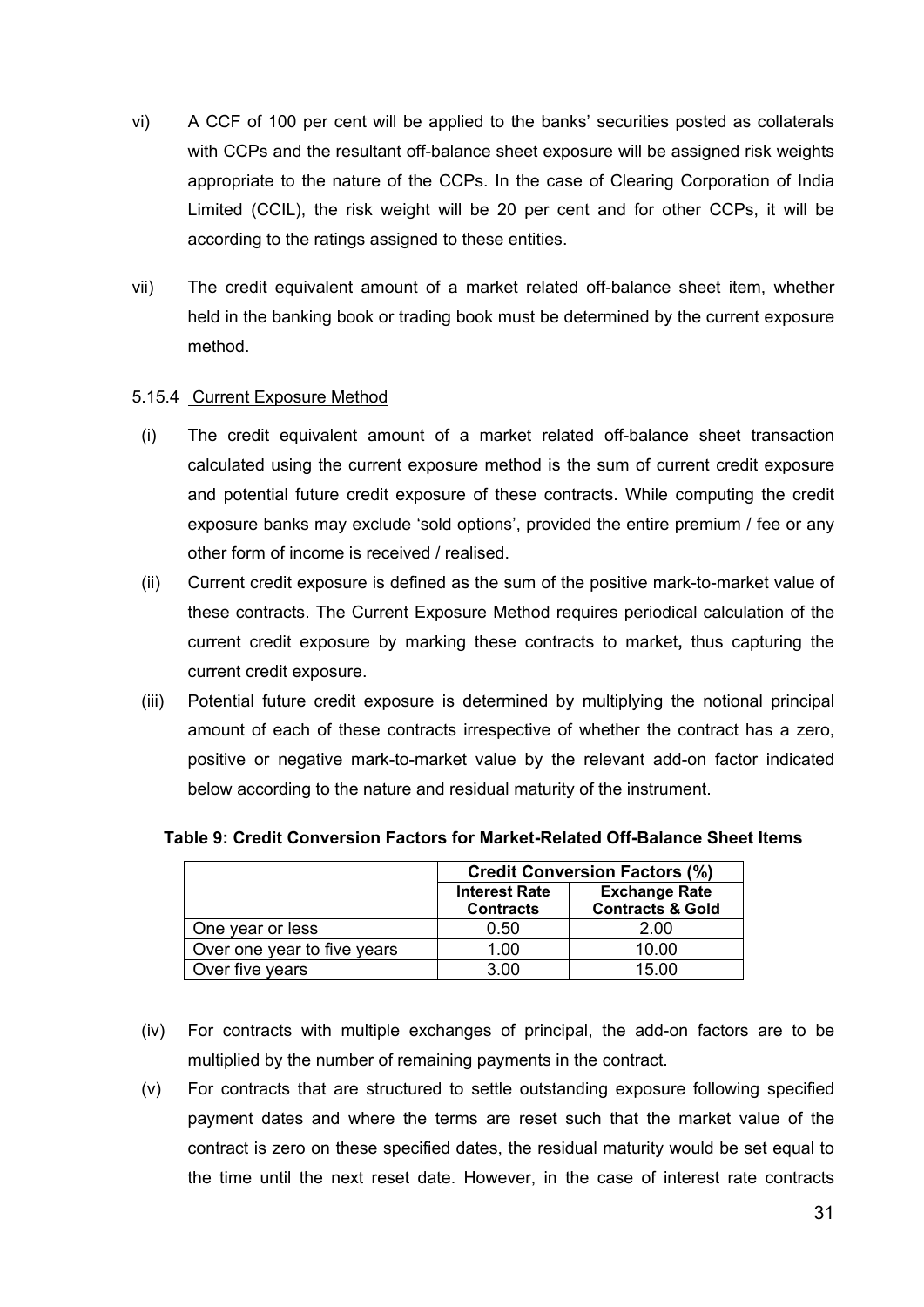which have residual maturities of more than one year and meet the above criteria, the CCF or add-on factor is subject to a floor of 1.0 per cent.

- (vi) No potential future credit exposure would be calculated for single currency floating / floating interest rate swaps; the credit exposure on these contracts would be evaluated solely on the basis of their mark-to-market value.
- (vii) Potential future exposures should be based on 'effective' rather than 'apparent notional amounts'. In the event that the 'stated notional amount' is leveraged or enhanced by the structure of the transaction, banks must use the 'effective notional amount' when determining potential future exposure. For example, a stated notional amount of USD 1 million with payments based on an internal rate of two times the BPLR would have an effective notional amount of USD 2 million.
- (viii) Since the legal position regarding bilateral netting of counterparty credit exposures in derivative contracts is not unambiguously clear, bilateral netting of mark-to-market (MTM) values arising on account of such derivative contracts cannot be permitted. Accordingly, banks should count their gross positive MTM value of such contracts for the purpose of capital adequacy.

#### 5.15.5 Failed Transactions

- i) With regard to unsettled securities and foreign exchange transactions, banks are exposed to counterparty credit risk from trade date, irrespective of the booking or the accounting of the transaction. Banks are encouraged to develop, implement and improve systems for tracking and monitoring the credit risk exposure arising from unsettled transactions as appropriate for producing management information that facilitates action on a timely basis.
- ii) Banks must closely monitor securities and foreign exchange transactions that have failed, starting from the day they fail for producing management information that facilitates action on a timely basis. Failed transactions give rise to risk of delayed settlement or delivery.
- iii) Failure of transactions settled through a delivery-versus-payment system (DvP), providing simultaneous exchanges of securities for cash, expose banks to a risk of loss on the difference between the transaction valued at the agreed settlement price and the transaction valued at current market price (i.e. positive current exposure). Failed transactions where cash is paid without receipt of the corresponding receivable (securities, foreign currencies, or gold,) or, conversely, deliverables were delivered without receipt of the corresponding cash payment (non-DvP, or freedelivery) expose banks to a risk of loss on the full amount of cash paid or deliverables delivered. Therefore, a capital charge is required for failed transactions and must be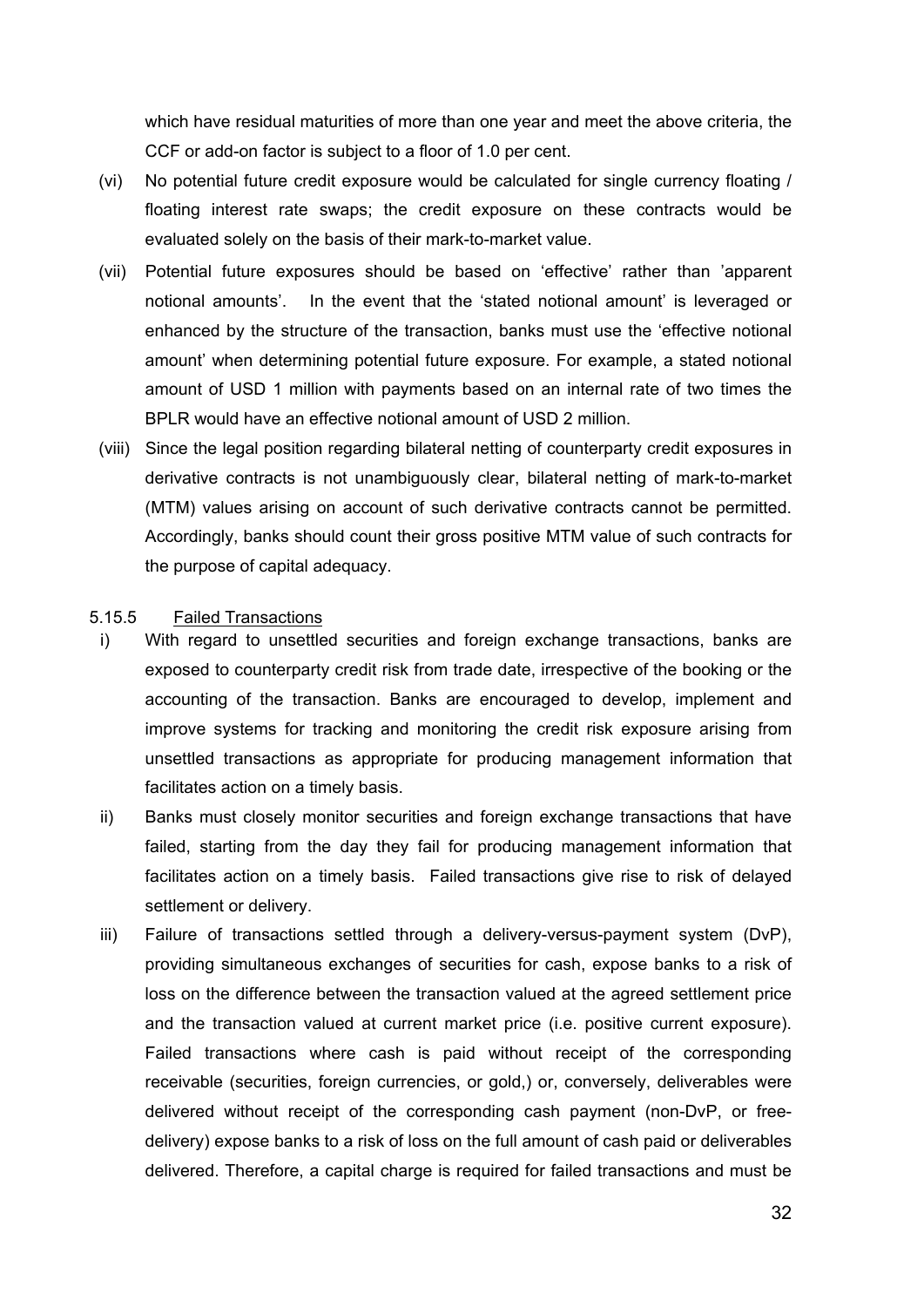<span id="page-32-0"></span>calculated as under. The following capital treatment is applicable to all failed transactions, including transactions through recognised clearing houses. Repurchase and reverse-repurchase agreements as well as securities lending and borrowing that have failed to settle are excluded from this capital treatment.

iv) For DvP Transactions – If the payments have not yet taken place five business days after the settlement date, banks are required to calculate a **capital charge** by multiplying the positive current exposure of the transaction by the appropriate factor as under. In order to capture the information, banks will need to upgrade their information systems in order to track the number of days after the agreed settlement date and calculate the corresponding capital charge.

| Number of working days after<br>the agreed settlement date | Corresponding<br>risk multiplier<br>(in per cent) |
|------------------------------------------------------------|---------------------------------------------------|
| From 5 to 15                                               |                                                   |
| From 16 to 30                                              | 50                                                |
| From 31 to 45                                              | 75                                                |
| 46 or more                                                 | 100                                               |

v) For non-DvP Transactions (free deliveries) after the first contractual payment / delivery leg, the bank that has made the payment will treat its exposure as a loan if the second leg has not been received by the end of the business day. If the dates when two payment legs are made are the same according to the time zones where each payment is made, it is deemed that they are settled on the same day. For example, if a bank in Tokyo transfers Yen on day X (Japan Standard Time) and receives corresponding US Dollar via CHIPS on day X (US Eastern Standard Time), the settlement is deemed to take place on the same value date. Banks shall compute the capital requirement using the counterparty risk weights prescribed in these guidelines. However, if five business days after the second contractual payment / delivery date the second leg has not yet effectively taken place, the bank that has made the first payment leg will deduct from capital the full amount of the value transferred plus replacement cost, if any. This treatment will apply until the second payment / delivery leg is effectively made.

### 5.16 **Securitisation Exposures**

## 5.16.1 General

i) A securitisation transaction, which meets the minimum requirements, listed in **Annex 7** (extract of the 'Guidelines on Securitisation of Standard Assets', issued vide [circular](http://www.rbi.org.in/scripts/NotificationUser.aspx?Id=2723&Mode=0)  [DBOD.No.BP.BC.60/ 21.04.048/ 2005-06 dated February 1, 2006\)](http://www.rbi.org.in/scripts/NotificationUser.aspx?Id=2723&Mode=0) and **Annex 7A** (extract of the 'Revision to the Guidelines on Securitisation Transactions', issued vide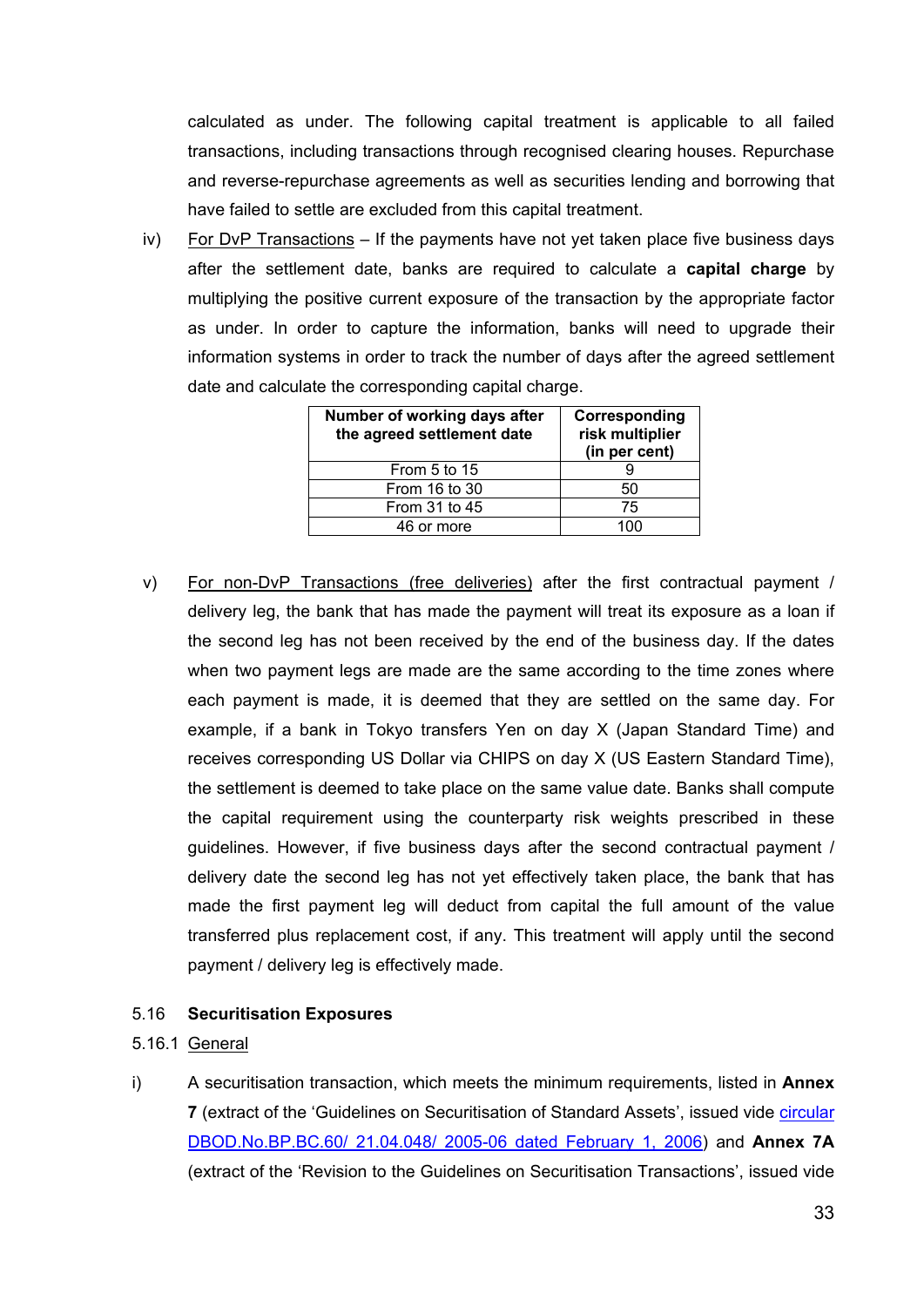[circular DBOD.No.BP.BC.103/21.04.177/ 2011-12 dated May 07, 2012\)](http://www.rbi.org.in/scripts/NotificationUser.aspx?Id=7184&Mode=0), would qualify for the following prudential treatment of securitisation exposures for capital adequacy purposes. Banks' exposures to a securitisation transaction, referred to as securitisation exposures, can include, but are not restricted to the following: as investor, as credit enhancer, as liquidity provider, as underwriter, as provider of credit risk mitigants. Cash collaterals provided as credit enhancements shall also be treated as securitisation exposures. The terms used in this section with regard to securitisation shall be as defined in the above guidelines. Further, the following definitions shall be applicable:

- a) A 'credit enhancing interest only strip (I/Os)' an on-balance sheet exposure that is recorded by the originator, which (i) represents a valuation of cash flows related to future margin income to be derived from the underlying exposures, and (ii) is subordinated to the claims of other parties to the transaction in terms of priority of repayment.
- b) 'Implicit support' the support provided by a bank to a securitisation in excess of its predetermined contractual obligation.
- c) A 'gain-on-sale' any profit realised at the time of sale of the securitised assets to SPV.
- ii) Banks are required to hold regulatory capital against all of their securitisation exposures, including those arising from the provision of credit risk mitigants to a securitisation transaction, investments in asset-backed securities, retention of a subordinated tranche, and extension of a liquidity facility or credit enhancement, as set forth in the following paragraphs. Repurchased securitisation exposures must be treated as retained securitisation exposures.
- iii) An originator in a securitisation transaction which does not meet the minimum requirements prescribed in the guidelines dated February 01, 2006 and May 07, 2012 and therefore does not qualify for de-recognition shall hold capital against all of the exposures associated with the securitisation transaction as if they had not been securitised<sup>[1](#page-33-0)3</sup>. Additionally, the originator shall deduct any 'gain on sale' on such transaction from Tier I capital. This capital would be in addition to the capital which the bank is required to maintain on its other existing exposures to the securitization transaction.

l

<span id="page-33-0"></span> $13$  For example: If in a securitisation transaction of Rs.100, the pool consists of 80 per cent of AAA securities, 10 per cent of BB securities and 10 per cent of unrated securities and the transaction does not meet the true sale criterion, then the originator will be deemed to be holding all the exposures in that transaction. Consequently, the AAA rated securities will attract a risk weight of 20 per cent and the face value of the BB rated securities and the unrated securities will be deducted. Thus the consequent impact on the capital will be Rs.21.44 (16\*9 % + 20).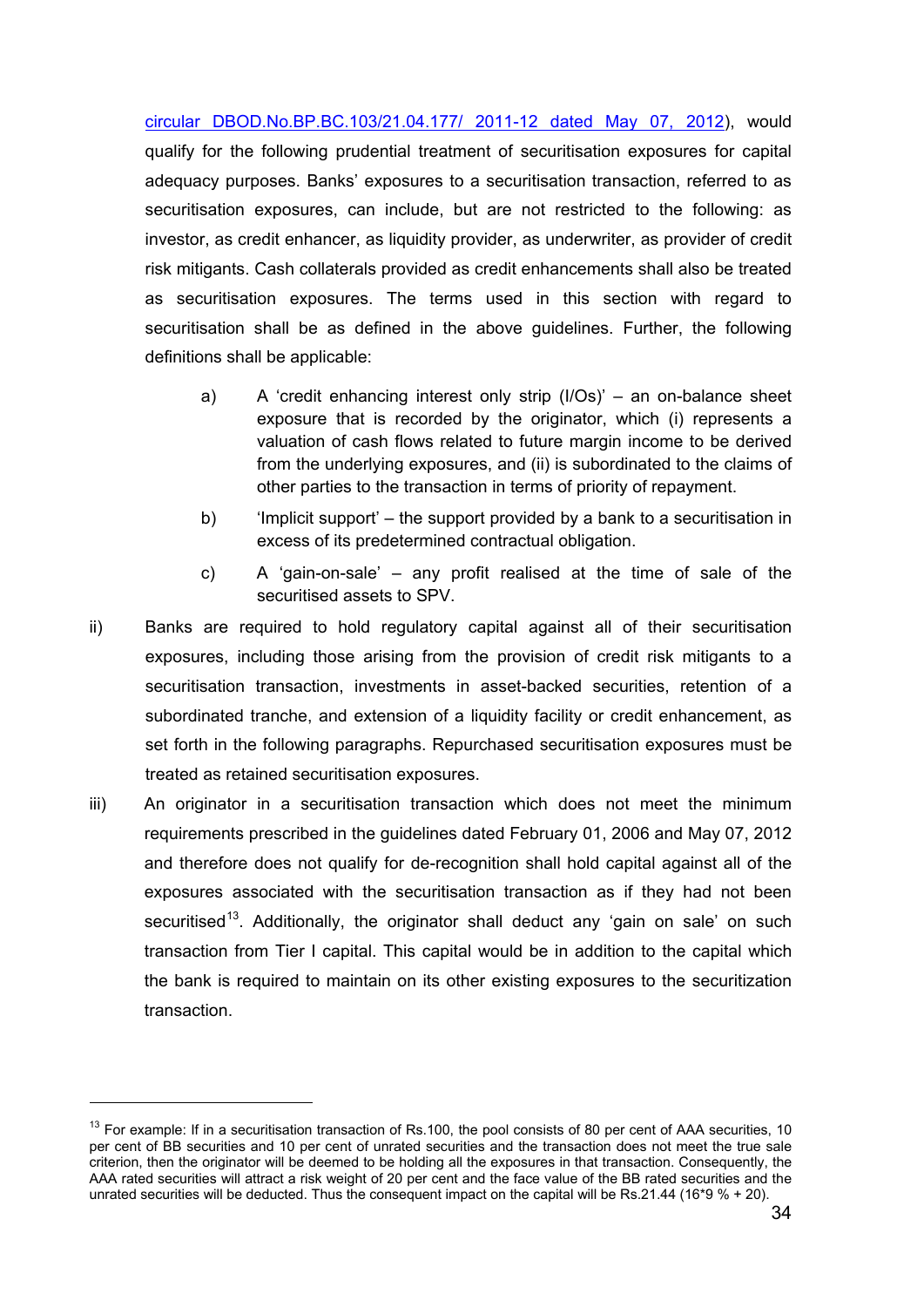# <span id="page-34-0"></span>iv) Operational criteria for Credit Analysis<sup>[1](#page-34-1)4</sup>

In addition to the conditions specified in the RBI Guidelines dated February 1, 2006 on Securitisation of standard assets in order to qualify for de-recognition of assets securitised, the bank must have the information specified in paragraphs (a) through (c) below:

- a) As a general rule, a bank must, on an ongoing basis, have a comprehensive understanding of the risk characteristics of its individual securitisation exposures, whether on balance sheet or off balance sheet, as well as the risk characteristics of the pools underlying its securitisation exposures.
- b) Banks must be able to access performance information on the underlying pools on an on-going basis in a timely manner. Such information may include, as appropriate: exposure type; percentage of loans 30, 60 and 90 days past due; default rates; prepayment rates; loans in foreclosure; property type; occupancy; average credit score or other measures of creditworthiness; average loan-to-value ratio; and industry and geographic diversification.
- c) A bank must have a thorough understanding of all structural features of a securitisation transaction that would materially impact the performance of the bank's exposures to the transaction, such as the contractual waterfall and waterfall-related triggers, credit enhancements, liquidity enhancements, market value triggers, and deal-specific definitions of default.

# 5.16.2 Deduction of Securitisation Exposures from capital funds

- i) When a bank is required to deduct a securitisation exposure from regulatory capital, the deduction must be made 50 per cent from Tier I and 50 per cent from Tier II, except where expressly provided otherwise. Deductions from capital may be calculated net of any specific provisions maintained against the relevant securitisation exposures.
- ii) Credit enhancements, including credit enhancing I/Os (net of the gain-on-sale that shall be deducted from Tier I as specified below) and cash collaterals, which are required to be deducted must be deducted 50 per cent from Tier I and 50 per cent from Tier II.
- iii) Banks shall deduct from Tier I capital any "gain-on-sale", if permitted to be recognised. However, in terms of guidelines on securitisation of standard assets, banks are allowed to amortise the profit over the period of the securities issued by the

1

<span id="page-34-1"></span><sup>14</sup> Master Circular DBOD.No.BP.BC.73/21.06.001/2009-10 dated Feb 8, 2010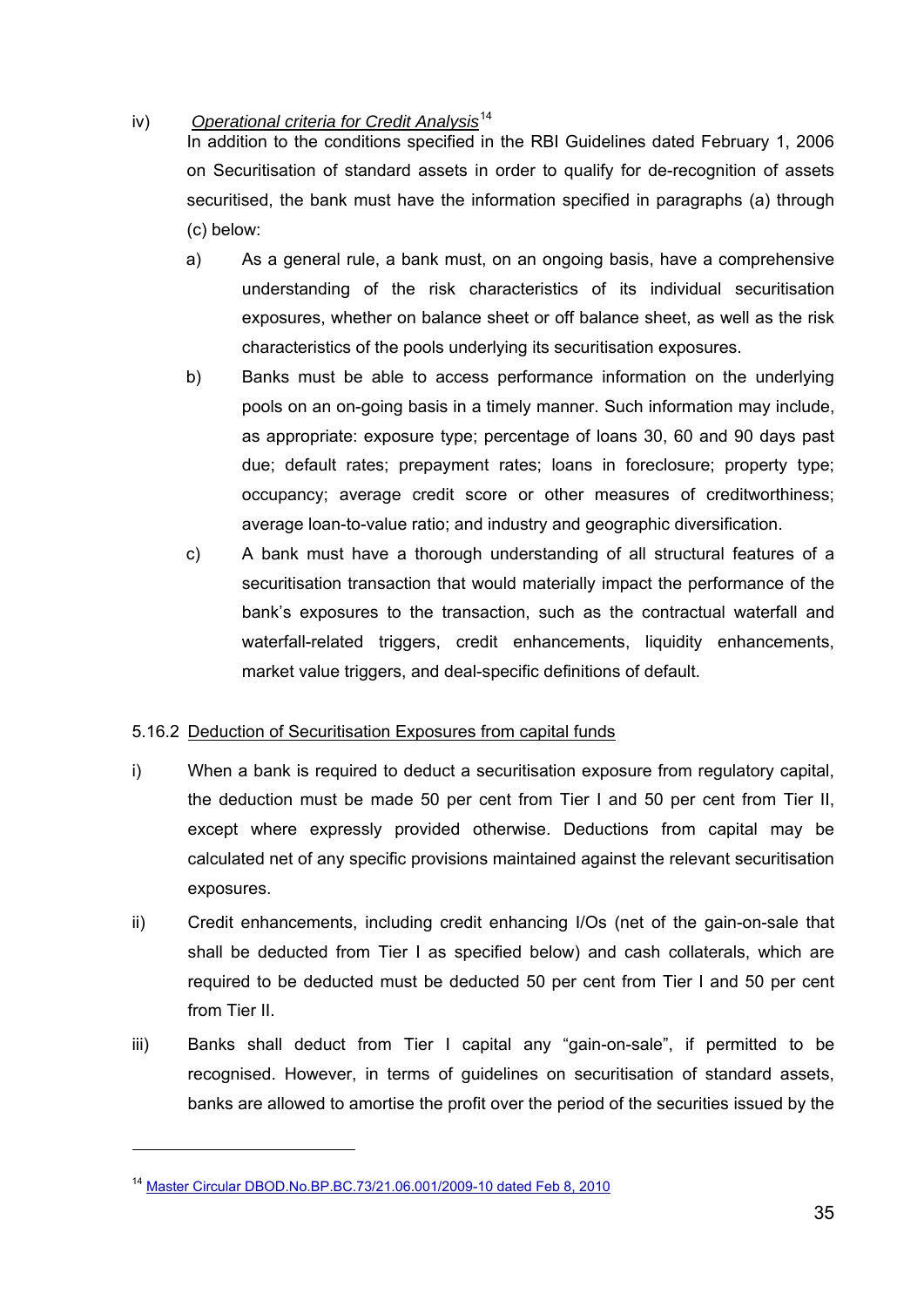SPV. The amount of profit thus recognised in the P & L Account through amortisation, need not be deducted.

- iv) Any rated securitisation exposure with a long term rating of 'B+ and below' when not held by an originator, and a long term rating of 'BB+ and below' when held by the originator shall be deducted 50 per cent from Tier I and 50 per cent from Tier II capital.
- v) Any unrated securitisation exposure, except an eligible liquidity facility as specified in paragraph [5.16.8](#page-39-0) should be deducted 50 per cent from Tier I and 50 per cent from Tier II capital. In an unrated and ineligible liquidity facility, both the drawn and undrawn portions shall be deducted 50 per cent from Tier I and 50 per cent from Tier II capital.
- 5.16.3 Implicit Support
- i) The originator shall not provide any implicit support to investors in a securitisation transaction.
- ii) When a bank is deemed to have provided implicit support to a securitisation:
	- a) It must, at a minimum, hold capital against all of the exposures associated with the securitisation transaction as if they had not been securitised.
	- b) Additionally, the bank would need to deduct any gain-on-sale, as defined above, from Tier I capital.
	- c) Furthermore, in respect of securitisation transactions where the bank is deemed to have provided implicit support it is required to disclose publicly that (a) it has provided non-contractual support (b) the details of the implicit support and (c) the impact of the implicit support on the bank's regulatory capital.
- iii) Where a securitisation transaction contains a clean up call and the clean up call can be exercised by the originator in circumstances where exercise of the clean up call effectively provides credit enhancement, the clean up call shall be treated as implicit support and the concerned securitisation transaction will attract the above prescriptions.

# 5.16.4 Application of External Ratings

The following operational criteria concerning the use of external credit assessments apply:

i) A bank must apply external credit assessments from eligible external credit rating agencies consistently across a given type of securitisation exposure. Furthermore, a bank cannot use the credit assessments issued by one external credit rating agency for one or more tranches and those of another external credit rating agency for other positions (whether retained or purchased) within the same securitisation structure that may or may not be rated by the first external credit rating agency. Where two or more eligible external credit rating agencies can be used and these assess the credit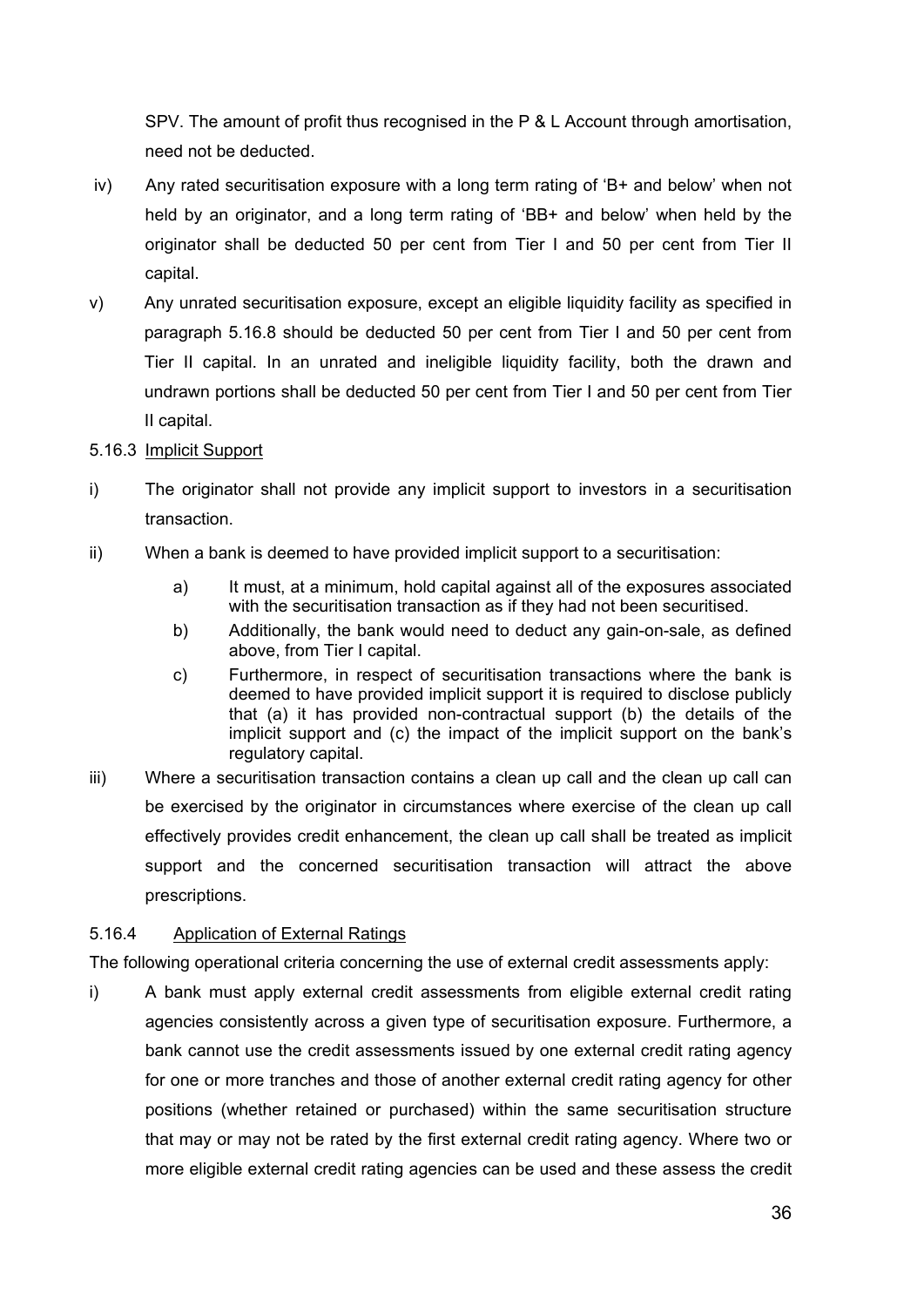risk of the same securitisation exposure differently, paragraphs 6.7 will apply.

- ii) If the CRM provider is not recognised as an eligible guarantor as defined in paragraph 7.5.5, the covered securitisation exposures should be treated as unrated.
- iii) In the situation where a credit risk mitigant is not obtained by the SPV but rather applied to a specific securitisation exposure within a given structure (e.g. ABS tranche), the bank must treat the exposure as if it is unrated and then use the CRM treatment outlined in paragraph [7](#page-48-0).
- iv) The other aspects of application of external credit assessments will be as per guidelines given in paragraph [6.](#page-42-0)
- v) A bank is not permitted to use any external credit assessment for risk weighting purposes where the assessment is at least partly based on unfunded support provided by the bank. For example, if a bank buys an ABS/MBS where it provides an unfunded securitisation exposure extended to the securitisation programme (eg liquidity facility or credit enhancement), and that exposure plays a role in determining the credit assessment on the securitised assets/various tranches of the ABS/MBS, the bank must treat the securitised assets/various tranches of the ABS/MBS as if these were not rated. The bank must continue to hold capital against the other securitisation exposures it provides (e.g against the liquidity facility and/or credit enhancement).<sup>[15](#page-36-0)</sup>

# 5.16.5 Risk Weighted Securitisation Exposures

- i) Banks shall calculate the risk weighted amount of an on-balance sheet securitisation exposure by multiplying the principal amount (after deduction of specific provisions) of the exposures by the applicable risk weight.
- ii) The risk-weighted asset amount of a securitisation exposure is computed by multiplying the amount of the exposure by the appropriate risk weight determined in accordance with issue specific rating assigned to those exposures by the chosen external credit rating agencies as indicated in the following tables:

# **Table 10: Securitisation Exposures – Risk Weight Mapping to Long-Term Ratings**

| Domestic rating agencies                            | AAA | AA |    | <b>BBB</b> | <b>BB</b> | <b>B</b> and below<br>or unrated |
|-----------------------------------------------------|-----|----|----|------------|-----------|----------------------------------|
| Risk weight for banks other<br>than originators (%) | 20  | 30 | 50 | 100        | 350       | Deduction*                       |
| Risk weight for originator (%)                      | 20  | 30 | 50 | 100        |           | Deduction*                       |

\* governed by the provisions of paragraph [5.16.2](#page-34-0)

1

<span id="page-36-0"></span><sup>15</sup> Master Circular DBOD.No.BP.BC.73/21.06.001/2009-10 dated Feb 8, 2010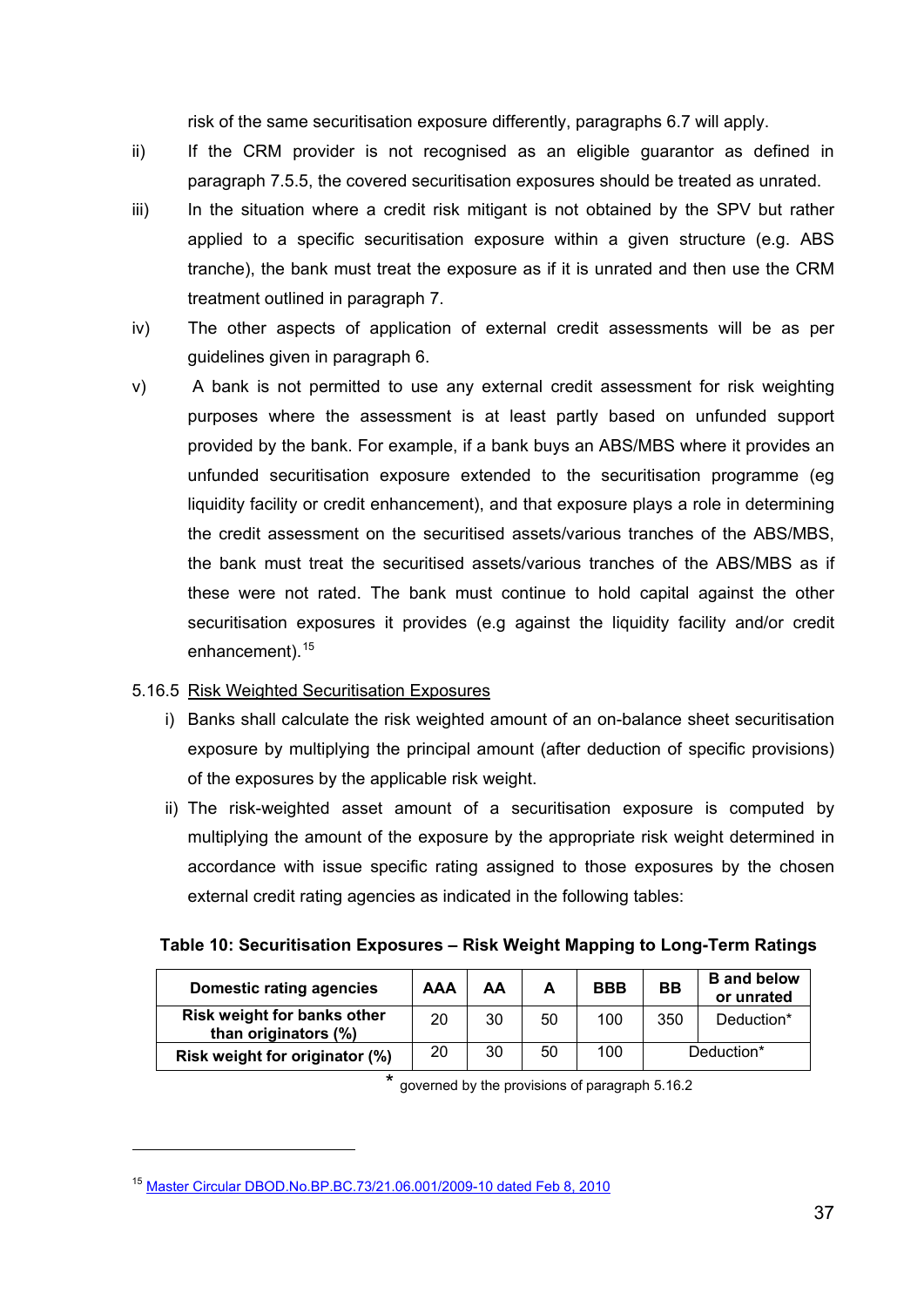iii) The risk-weighted asset amount of a securitisation exposure in respect of MBS backed by commercial real estate exposure, as defined in paragraph 5.11 above, is computed by multiplying the amount of the exposure by the appropriate risk weight determined in accordance with issue specific rating assigned to those exposures by the chosen external credit rating agencies as indicated in the following tables:

**Table 10-A: Commercial Real Estate Securitisation Exposures – Risk Weight mapping to long-term ratings** 

| <b>Domestic Rating</b><br><b>Agencies</b>                     | <b>AAA</b> | AA  | A   | <b>BBB</b> | <b>BB</b>  | <b>B</b> and below or<br>unrated |
|---------------------------------------------------------------|------------|-----|-----|------------|------------|----------------------------------|
| <b>Risk weight for banks</b><br>other than originators<br>(%) | 100        | 100 | 100 | 150        | 400        | Deduction*                       |
| <b>Risk weight for</b><br>originator (%)                      | 100        | 100 | 100 | 150        | Deduction* |                                  |

**\*** governed by the provisions of paragraph [5.16.2](#page-34-0)

- iv) Banks are not permitted to invest in unrated securities issued by an SPV as a part of the securitisation transaction. However, securitisation exposures assumed by banks which may become unrated or may be deemed to be unrated, would be deducted for capital adequacy purposes in accordance with the provisions of paragraph [5.16.2.](#page-34-0)
- v) Under the Basel II requirements, there should be transfer of a significant credit risk associated with the securitised exposures to the third parties for recognition of risk transfer. In view of this, the total exposure of banks to the loans securitised in the following forms should not exceed 20% of the total securitised instruments issued :
	- Investments in equity / subordinate / senior tranches of securities issued by the SPV including through underwriting commitments
	- Credit enhancements including cash and other forms of collaterals including over-collateralisation, but excluding the credit enhancing interest only strip
	- Liquidity support.

l

If a bank exceeds the above limit, the excess amount would be risk weighted at 1111 per cent<sup>[16](#page-37-0)</sup>. Credit exposure on account of interest rate swaps/ currency swaps entered into with the SPV will be excluded from the limit of 20 per cent as this would not be within the control of the bank.

<span id="page-37-0"></span> $16$  As per Basel III, the maximum risk weight for securitization exposures, consistent with minimum 8 per cent capital requirement, is 1250 per cent. Since in India minimum capital requirement is 9 per cent, the risk weight has been capped at 1111 per cent (100/9) so as to ensure that capital charge does not exceed the exposure value.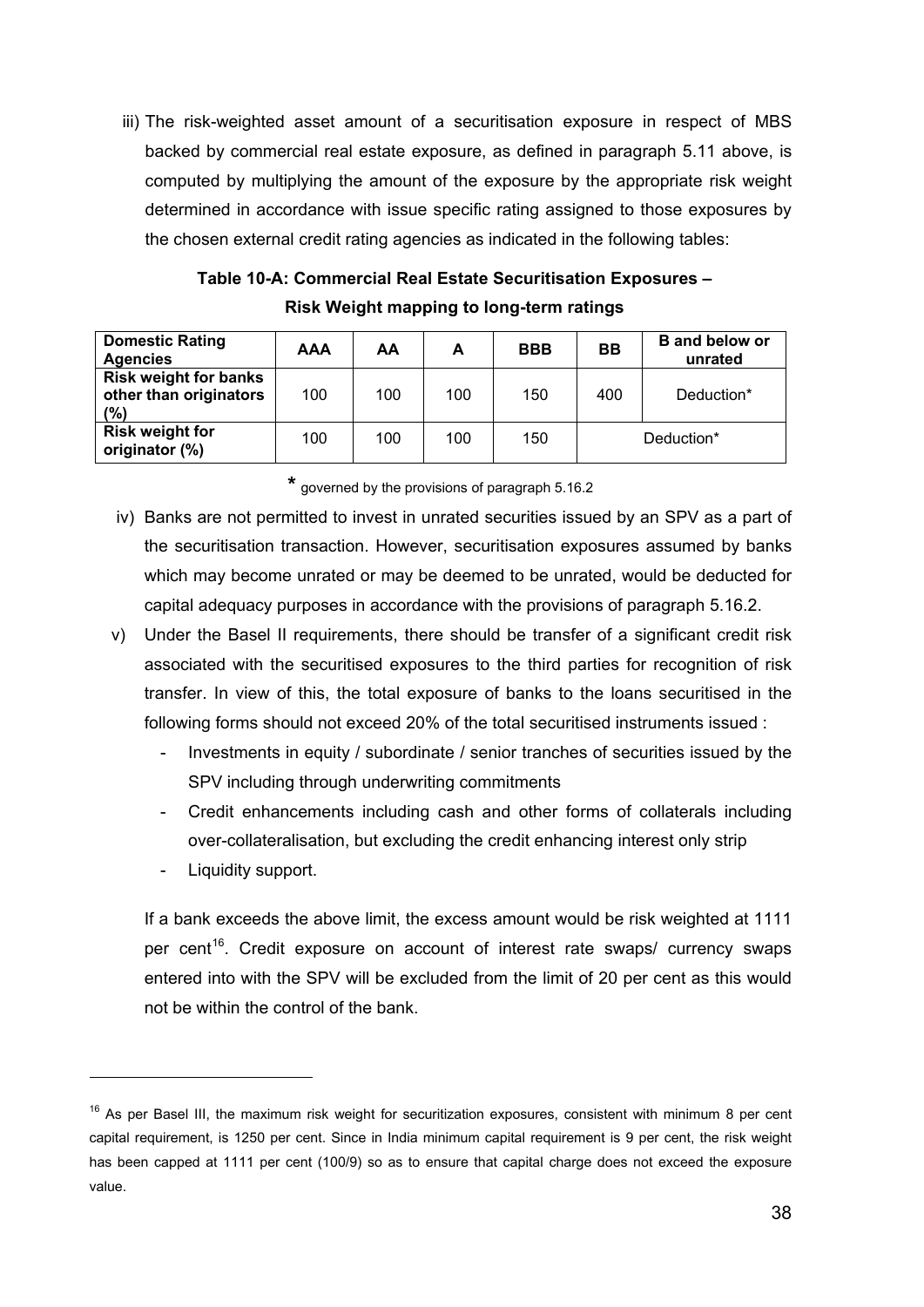- vi) If an originating bank fails to meet the requirement laid down in the paragraphs 1.1 to 1.7 of Section A / paragraphs 1.1 to 1.6 of Section B of the circular dated May 7, 2012 (**Annex 7A**), it will have to maintain capital for the securitized assets/ assets sold as if these were not securitized/ sold. This capital would be in addition to the capital which the bank is required to maintain on its other existing exposures to the securitisation transaction.
- vii) The investing banks will assign a risk weight of 1111 per cent to the exposures relating to securitization/ or assignment where the requirements in the paragraphs 2.1 to 2.3 of Section A/ or paragraphs 2.1 to 2.8 of Section B, respectively, of the circular dated May 07, 2012 (**Annex 7A**) are not met. The higher risk weight of 1111 per cent will be applicable with effect from October 01, 2012.
- viii) Under the transactions involving transfer of assets through direct assignment of cash flows and the underlying securities, the capital adequacy treatment for direct purchase of corporate loans will be as per the rules applicable to corporate loans directly originated by the banks. Similarly, the capital adequacy treatment for direct purchase of retail loans, will be as per the rules applicable to retail portfolios directly originated by banks except in cases where the individual accounts have been classified as NPA, in which case usual capital adequacy norms as applicable to retail NPAs will apply. No benefit in terms of reduced risk weights will be available to purchased retail loans portfolios based on rating because this is not envisaged under the Basel II Standardized Approach for credit risk.

### 5.16.6 Off-Balance Sheet Securitisation Exposures

- i) Banks shall calculate the risk weighted amount of a rated off-balance sheet securitisation exposure by multiplying the credit equivalent amount of the exposure by the applicable risk weight. The credit equivalent amount should be arrived at by multiplying the principal amount of the exposure (after deduction of specific provisions) with a 100 per cent CCF, unless otherwise specified.
- ii) If the off-balance sheet exposure is not rated, it must be deducted from capital, except an unrated eligible liquidity facility for which the treatment has been specified separately in paragraph 5.16.8.

### 5.16.7 Recognition of Credit Risk Mitigants (CRMs)

i) The treatment below applies to a bank that has obtained a credit risk mitigant on a securitisation exposure. Credit risk mitigant include guarantees and eligible collateral as specified in these guidelines. Collateral in this context refers to that used to hedge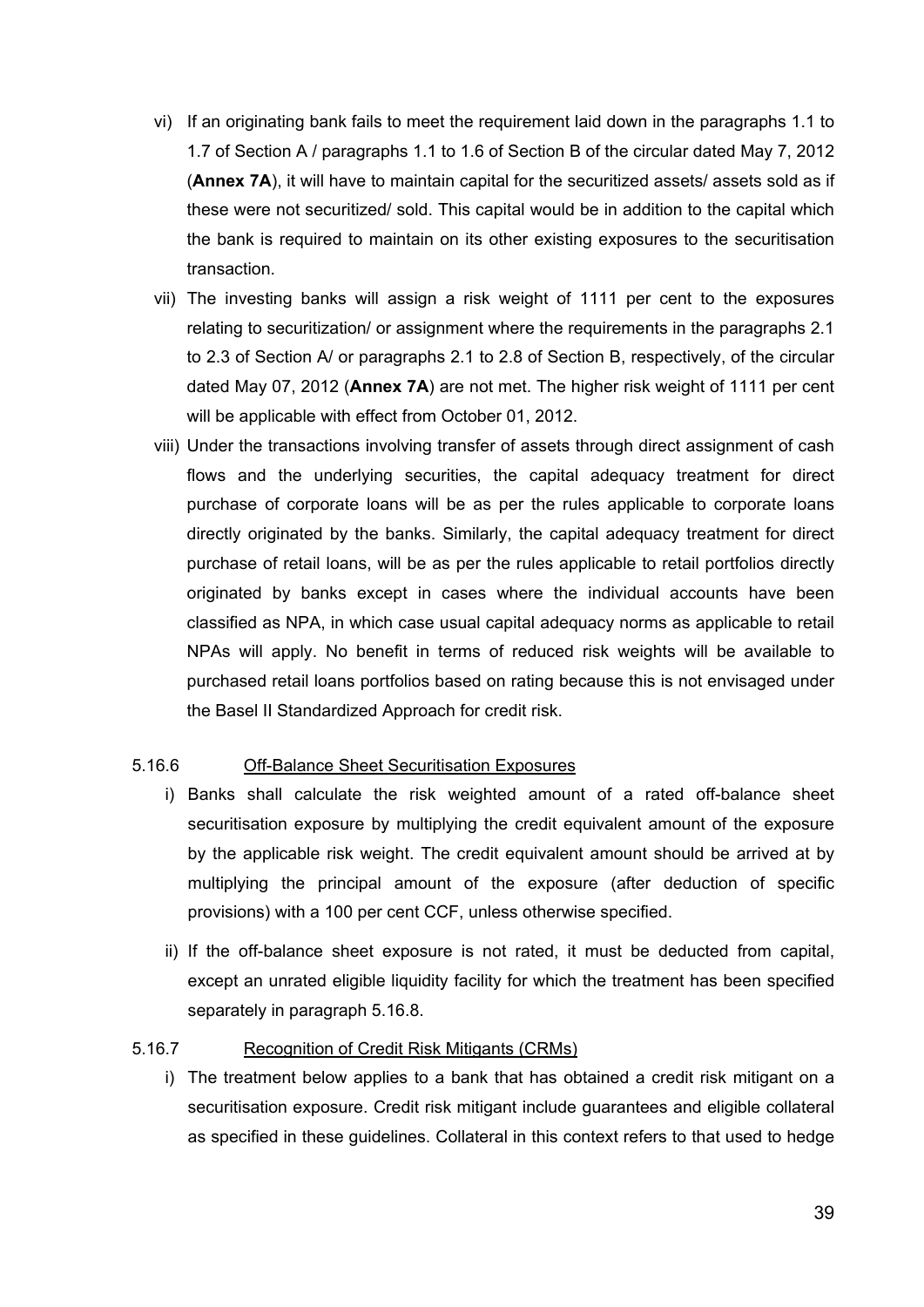the credit risk of a securitisation exposure rather than for hedging the credit risk of the underlying exposures of the securitisation transaction.

- ii) When a bank other than the originator provides credit protection to a securitisation exposure, it must calculate a capital requirement on the covered exposure as if it were an investor in that securitisation. If a bank provides protection to an unrated credit enhancement, it must treat the credit protection provided as if it were directly holding the unrated credit enhancement.
- iii) Capital requirements for the guaranteed / protected portion will be calculated according to CRM methodology for the standardised approach as specified in paragraph [7](#page-48-0) below. Eligible collateral is limited to that recognised under these guidelines in paragraph [7.3.5.](#page-51-0) For the purpose of setting regulatory capital against a maturity mismatch between the CRM and the exposure, the capital requirement will be determined in accordance with paragraphs [7.6](#page-60-0). When the exposures being hedged have different maturities, the longest maturity must be used applying the methodology prescribed in paragraphs [7.6.3 & 7.6.4](#page-60-0).

### 5.16.8 Liquidity Facilities

l

- i) A liquidity facility will be considered as an 'eligible' facility only if it satisfies all minimum requirements prescribed in the guidelines issued on February 1, 2006. The rated liquidity facilities will be risk weighted or deducted as per the appropriate risk weight determined in accordance with the specific rating assigned to those exposures by the chosen External Credit Assessment Institutions (ECAIs) as indicated in the tables presented above.
- ii) The unrated eligible liquidity facilities will be exempted from deductions and treated as follows.
	- a) The drawn and undrawn portions of an unrated eligible liquidity facility would attract a risk weight equal to the highest risk weight assigned to any of the underlying individual exposures covered by this facility.
	- b) The undrawn portion of an unrated eligible liquidity facility will attract a credit conversion factor of 50%.[1](#page-39-0)7

5.16.9 Re-Securitisation Exposures/ Synthetic Securitisations/ Securitisation with Revolving Structures (with or without early amortization features) At present, banks in India including their overseas branches, are not permitted to assume exposures relating to re-securitisation / Synthetic Securitisations/ Securitisations with Revolving Structures (with or without early amortization features), as defined in **Annex 7A**.

<span id="page-39-0"></span><sup>17</sup> Master Circular DBOD,No.BP:.BC.73 / 21.06.001 / 2009-10 dated Feb 8, 2010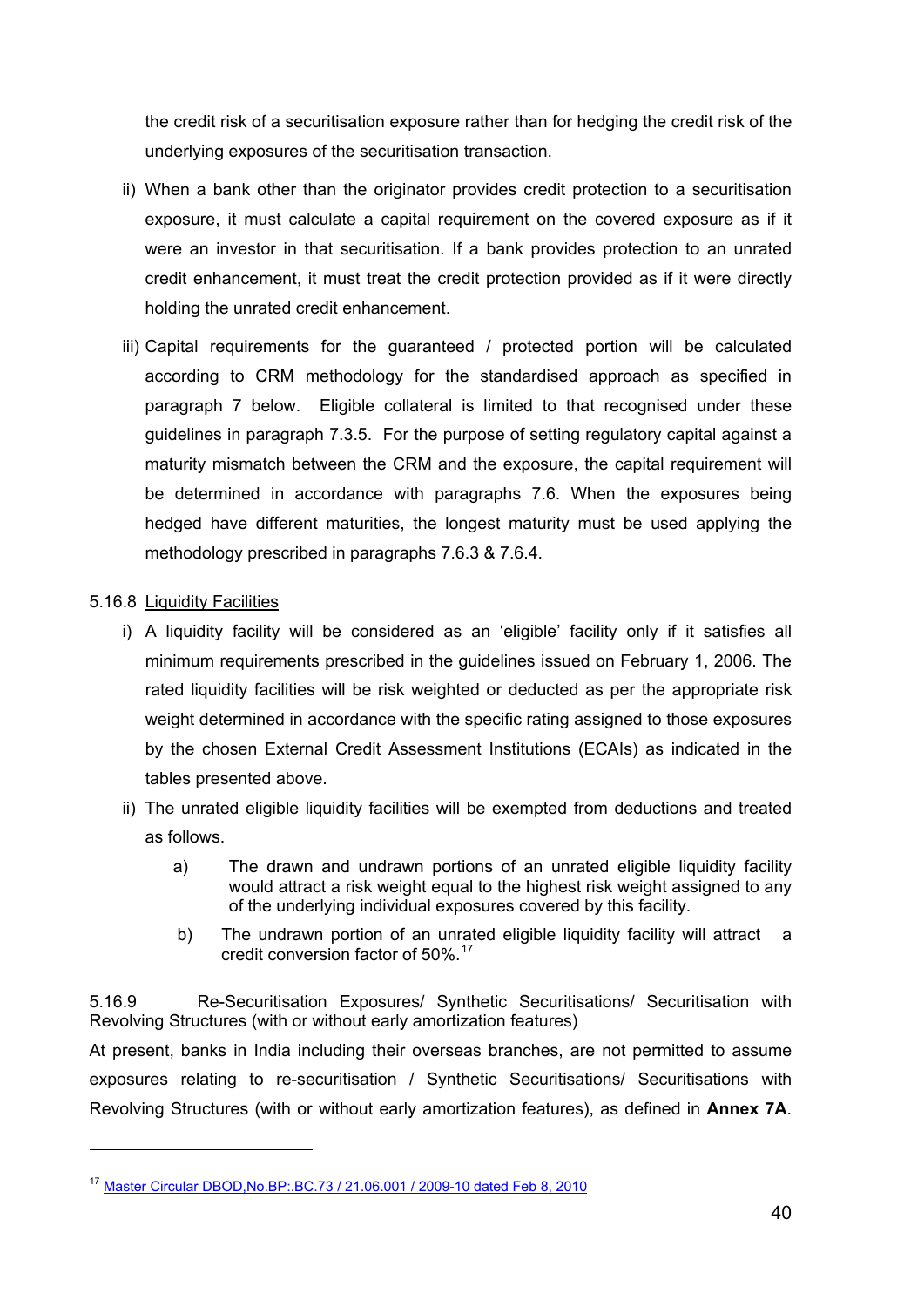However, some of the Indian banks have invested in CDOs and other similar securitization exposures through their overseas branches before issuance of [circular RBI/2008-](http://www.rbi.org.in/scripts/NotificationUser.aspx?Id=4676&Mode=0) [09/302.DBOD.No.BP.BC.89/21.04.141/2008-09 dated December 1, 2008](http://www.rbi.org.in/scripts/NotificationUser.aspx?Id=4676&Mode=0). Some of these exposures may be in the nature of re-securitisation. For such exposures, the risk weights would be assigned as under:

**Table 11: Re-securitisation Exposures – Risk Weight Mapping to Long-Term Ratings** 

| <b>Domestic rating agencies</b>                     | <b>AAA</b> | AA | A   | <b>BBB</b> | <b>BB</b> | <b>B</b> and below<br>or unrated |
|-----------------------------------------------------|------------|----|-----|------------|-----------|----------------------------------|
| Risk weight for banks other<br>than originators (%) | 40         | 60 | 100 | 200        | 650       | Deduction*                       |
| Risk weight for originator<br>$\frac{1}{2}$         | 40         | 60 | 100 | 200        |           | Deduction*                       |

governed by the provisions of paragraph 5.16.2

#### **Table 11 A: Commercial Real Estate Re-Securitisation Exposures – Risk Weight Mapping to Long-Term Ratings**

| <b>Domestic rating agencies</b>                     | AAA | AA  |     | <b>BBB</b> | <b>BB</b> and below or unrated |
|-----------------------------------------------------|-----|-----|-----|------------|--------------------------------|
| Risk weight for banks other<br>than originators (%) | 200 | 200 | 200 | 400        | Deduction*                     |
| Risk weight for originator (%)                      | 200 | 200 | 200 | 400        | Deduction*                     |

\* governed by the provisions of paragraph [5.16.2](#page-34-0) 

All other regulatory norms would be applicable as prescribed above in this paragraph (para 5.16).

# **5.17 Capital Adequacy Requirement for Credit Default Swap (CDS) Positions in the Banking Book**

# 5.17.1 **Recognition of External / Third-party CDS Hedges**

5.17.1.1 In case of Banking Book positions hedged by bought CDS positions, no exposure will be reckoned against the reference entity / underlying asset in respect of the hedged exposure, and exposure will be deemed to have been substituted by the protection seller, if the following conditions are satisfied:

(a) Operational requirements mentioned in paragraph 4 of [circular](http://www.rbi.org.in/scripts/NotificationUser.aspx?Id=6852&Mode=0)  [DBOD.BP.BC.No.61/21.06.203/2011-12 dated November 30, 2011](http://www.rbi.org.in/scripts/NotificationUser.aspx?Id=6852&Mode=0) are met;

(b) The risk weight applicable to the protection seller under the Basel II Standardised Approach for credit risk is lower than that of the underlying asset; and

(c) There is no maturity mismatch between the underlying asset and the reference / deliverable obligation. If this condition is not satisfied, then the amount of credit protection to be recognised should be computed as indicated in [paragraph](http://10.24.1.98/kmt/GetDocument.asp?PageRef=regulator/rbi/dbod/rbi6130-11-2011.htm#p5.1.3.2)  [5.17.1.3 \(ii\)](http://10.24.1.98/kmt/GetDocument.asp?PageRef=regulator/rbi/dbod/rbi6130-11-2011.htm#p5.1.3.2) below.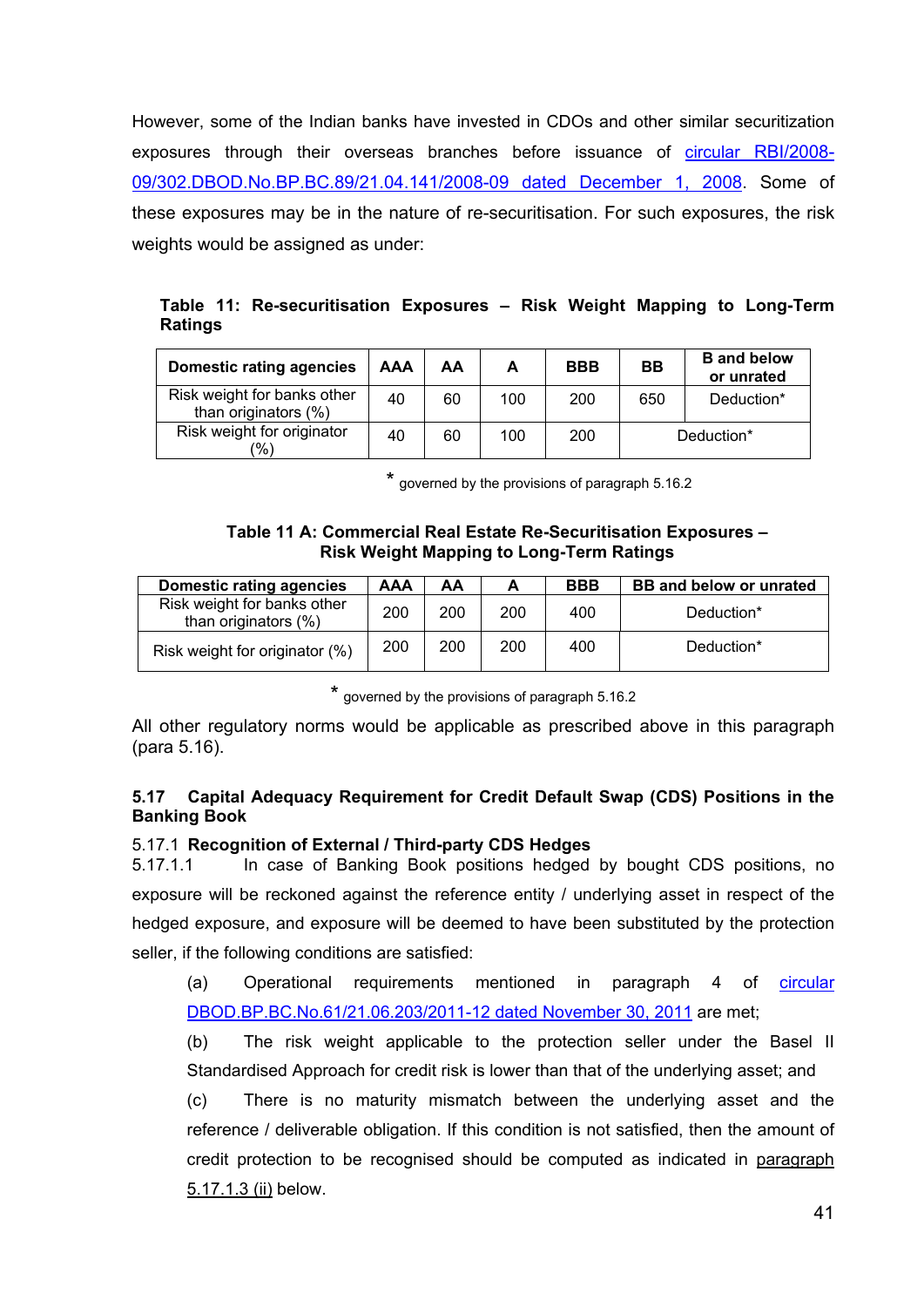5.17.1.2 If the conditions (a) and (b) above are not satisfied or the bank breaches any of these conditions subsequently, the bank shall reckon the exposure on the underlying asset; and the CDS position will be transferred to Trading Book where it will be subject to specific risk, counterparty credit risk and general market risk (wherever applicable) capital requirements as applicable to Trading Book.

5.17.1.3 The unprotected portion of the underlying exposure should be risk-weighted as applicable under Basel II framework. The amount of credit protection shall be adjusted if there are any mismatches between the underlying asset/ obligation and the reference / deliverable asset / obligation with regard to asset or maturity. These are dealt with in detail in the following paragraphs.

(i) *Asset Mismatches:* Asset mismatch will arise if the underlying asset is different from the reference asset or deliverable obligation. Protection will be reckoned as available by the protection buyer only if the mismatched assets meet the requirements that (1) the reference obligation or deliverable obligation ranks pari passu with or is junior to the underlying obligation, and (2) the underlying obligation and reference obligation or deliverable obligation share the same obligor (i.e. the same legal entity) and legally enforceable cross-default or cross-acceleration clauses are in place..

(ii) *Maturity Mismatches:* The protection buyer would be eligible to reckon the amount of protection if the maturity of the credit derivative contract were to be equal or more than the maturity of the underlying asset. If, however, the maturity of the CDS contract is less than the maturity of the underlying asset, then it would be construed as a maturity mismatch. In case of maturity mismatch the amount of protection will be determined in the following manner :

- a. If the residual maturity of the credit derivative product is less than **three months** no protection will be recognized.
- b. If the residual maturity of the credit derivative contract is **three months** or more protection proportional to the period for which it is available will be recognised. When there is a maturity mismatch the following adjustment will be applied.

 $Pa = P x (t - 0.25) \div (T - 0.25)$ 

Where:

Pa = value of the credit protection adjusted for maturity mismatch P = credit protection

t = min (T, residual maturity of the credit protection arrangement) expressed in years

 $T = min (5, residual maturity of the underlying exposure) expressed in years$ *Example:* Suppose the underlying asset is a corporate bond of Face Value of Rs.100 where the residual maturity is of 5 years and the residual maturity of the CDS is 4 years. The amount of credit protection is computed as under :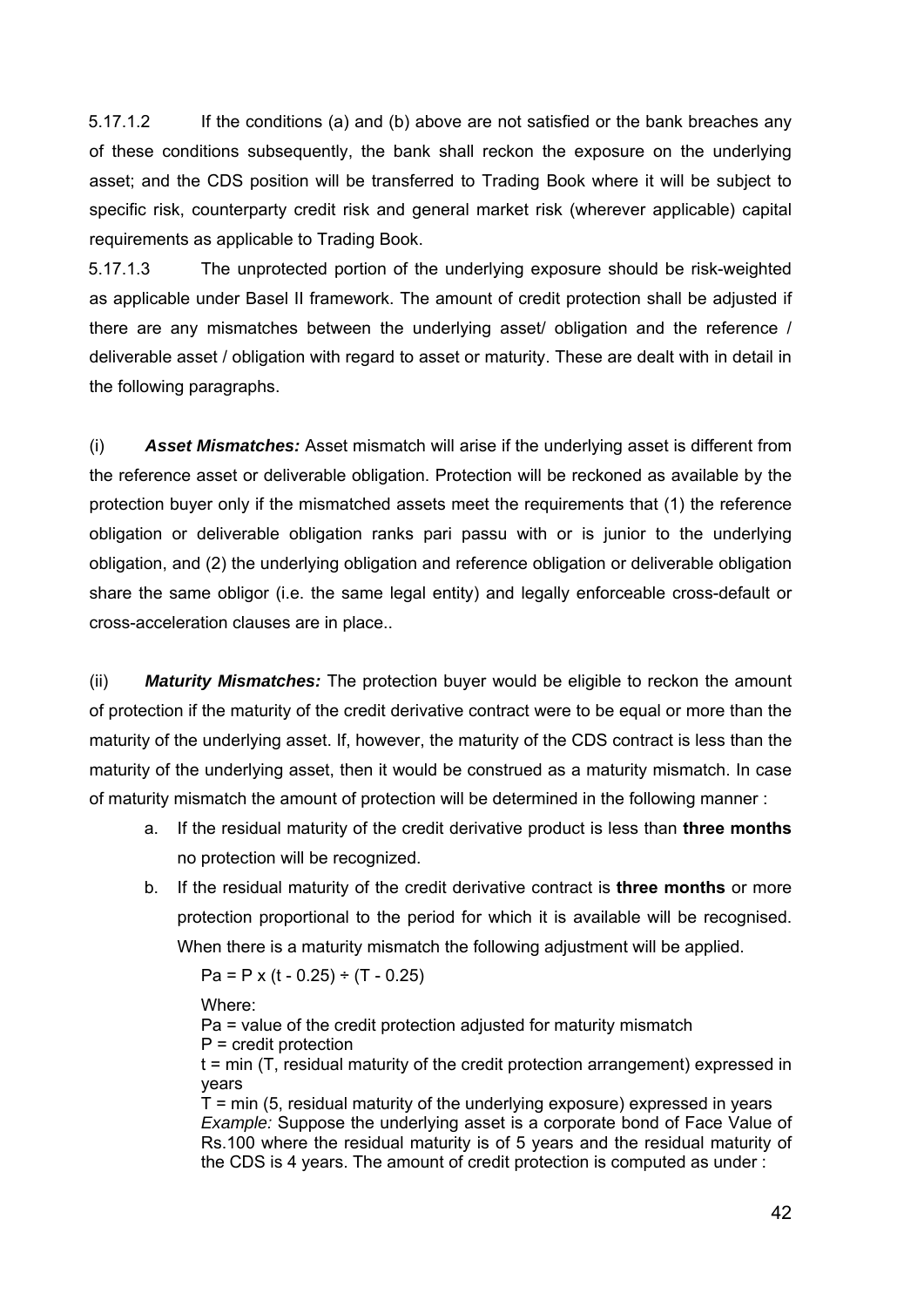$$
100 * \{(4 - 0.25) ÷ (5 - 0.25)\} = 100 * (3.75 ÷ 4.75) = 78.95
$$

<span id="page-42-0"></span>c. Once the residual maturity of the CDS contract reaches **three months**, protection ceases to be recognised.

#### 5.17.2 **Internal Hedges**

Banks can use CDS contracts to hedge against the credit risk in their existing corporate bonds portfolios. A bank can hedge a Banking Book credit risk exposure either by an internal hedge (the protection purchased from the trading desk of the bank and held in the Trading Book) or an external hedge (protection purchased from an eligible third party protection provider). When a bank hedges a Banking Book credit risk exposure (corporate bonds) using a CDS booked in its Trading Book (i.e. using an internal hedge), the Banking Book exposure is not deemed to be hedged for capital purposes unless the bank transfers the credit risk from the Trading Book to an eligible third party protection provider through a CDS meeting the requirements of paragraph 5.17 vis-à-vis the Banking Book exposure. Where such third party protection is purchased and is recognised as a hedge of a Banking Book exposure for regulatory capital purposes, no capital is required to be maintained on internal and external CDS hedge. In such cases, the external CDS will act as indirect hedge for the Banking Book exposure and the capital adequacy in terms of paragraph 5.17, as applicable for external/ third party hedges, will be applicable.

### **6. External Credit Assessments**

### **6.1 Eligible Credit Rating Agencies**

6.1.1 Reserve Bank has undertaken the detailed process of identifying the eligible credit rating agencies, whose ratings may be used by banks for assigning risk weights for credit risk. In line with the provisions of the Revised Framework, where the facility provided by the bank possesses rating assigned by an eligible credit rating agency, the risk weight of the claim will be based on this rating.

6.1.2 In accordance with the principles laid down in the Revised Framework, the Reserve Bank of India has decided that banks may use the ratings of the following domestic credit rating agencies (arranged in alphabetical order) for the purposes of risk weighting their claims for capital adequacy purposes:

- a) Credit Analysis and Research Limited;
- b) CRISIL Limited;
- c) FITCH India;
- d) ICRA Limited; and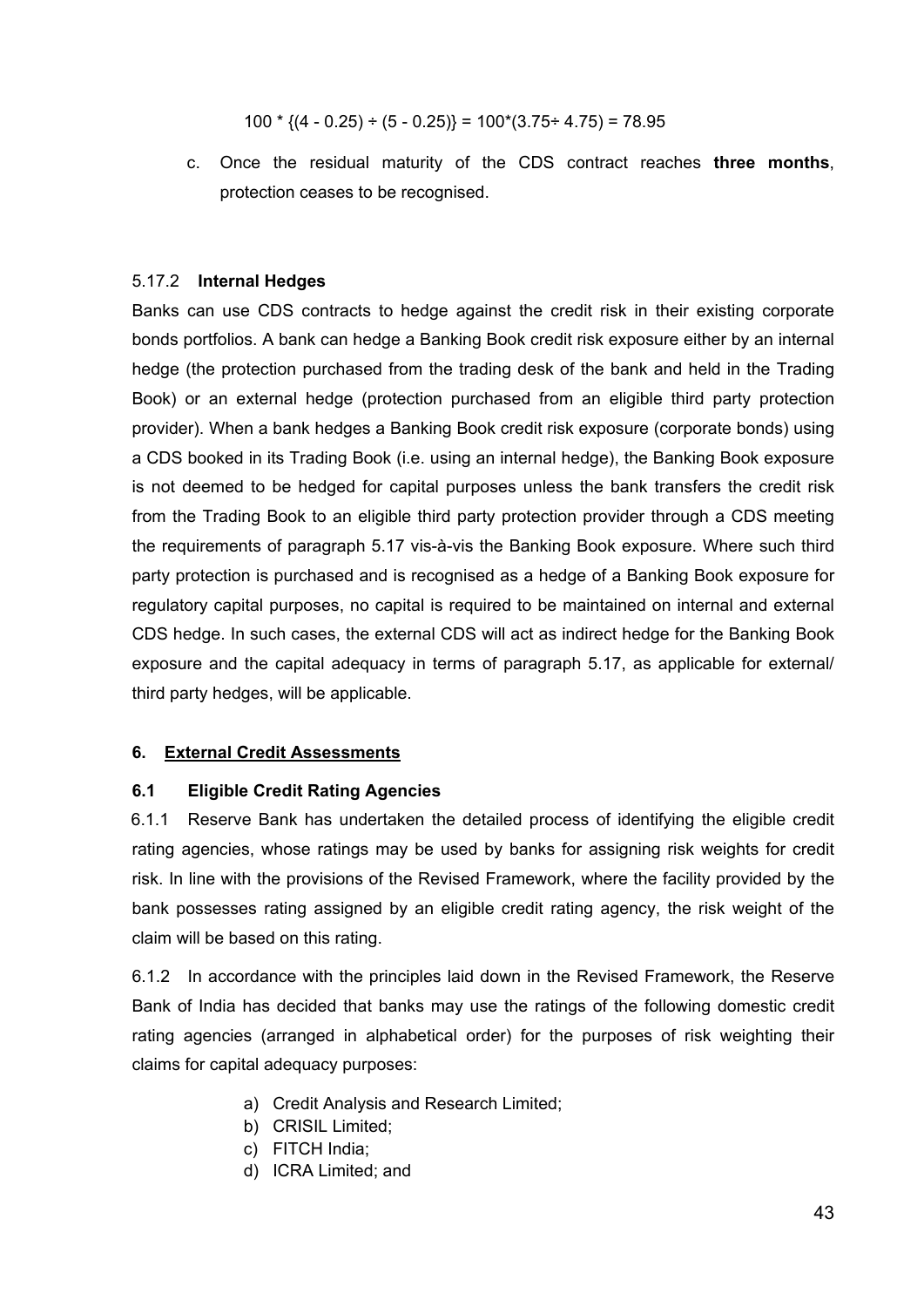# e) Brickwork Ratings India Pvt. Limited (Brickwork)

6.1.2.1 The Reserve Bank of India has decided that banks may use the ratings of the following international credit rating agencies (arranged in alphabetical order) for the purposes of risk weighting their claims for capital adequacy purposes where specified:

- a. Fitch;
- b. Moody's; and
- c. Standard & Poor's

### 6.2 **Scope of application of External Ratings**

6.2.1 Banks should use the chosen credit rating agencies and their ratings consistently for each type of claim, for both risk weighting and risk management purposes. Banks will not be allowed to "cherry pick" the assessments provided by different credit rating agencies. If a bank has decided to use the ratings of some of the chosen credit rating agencies for a given type of claim, it can use only the ratings of those credit rating agencies, despite the fact that some of these claims may be rated by other chosen credit rating agencies whose ratings the bank has decided not to use Banks shall not use one agency's rating for one corporate bond, while using another agency's rating for another exposure to the same counter-party, unless the respective exposures are rated by only one of the chosen credit rating agencies, whose ratings the bank has decided to use. External assessments for one entity within a corporate group cannot be used to risk weight other entities within the same group.

6.2.2 Banks must disclose the names of the credit rating agencies that they use for the risk weighting of their assets, the risk weights associated with the particular rating grades as determined by Reserve Bank through the mapping process for each eligible credit rating agency as well as the aggregated risk weighted assets as required vide [Table DF-5.](#page-130-0)

6.2.3 To be eligible for risk-weighting purposes, the external credit assessment must take into account and reflect the entire amount of credit risk exposure the bank has with regard to all payments owed to it. For example, if a bank is owed both principal and interest, the assessment must fully take into account and reflect the credit risk associated with timely repayment of both principal and interest.

6.2.4 To be eligible for risk weighting purposes, the rating should be in force and confirmed from the monthly bulletin of the concerned rating agency. The rating agency should have reviewed the rating at least once during the previous 15 months.

6.2.5 An eligible credit assessment must be publicly available. In other words, a rating must be published in an accessible form and included in the external credit rating agency's transition matrix. Consequently, ratings that are made available only to the parties to a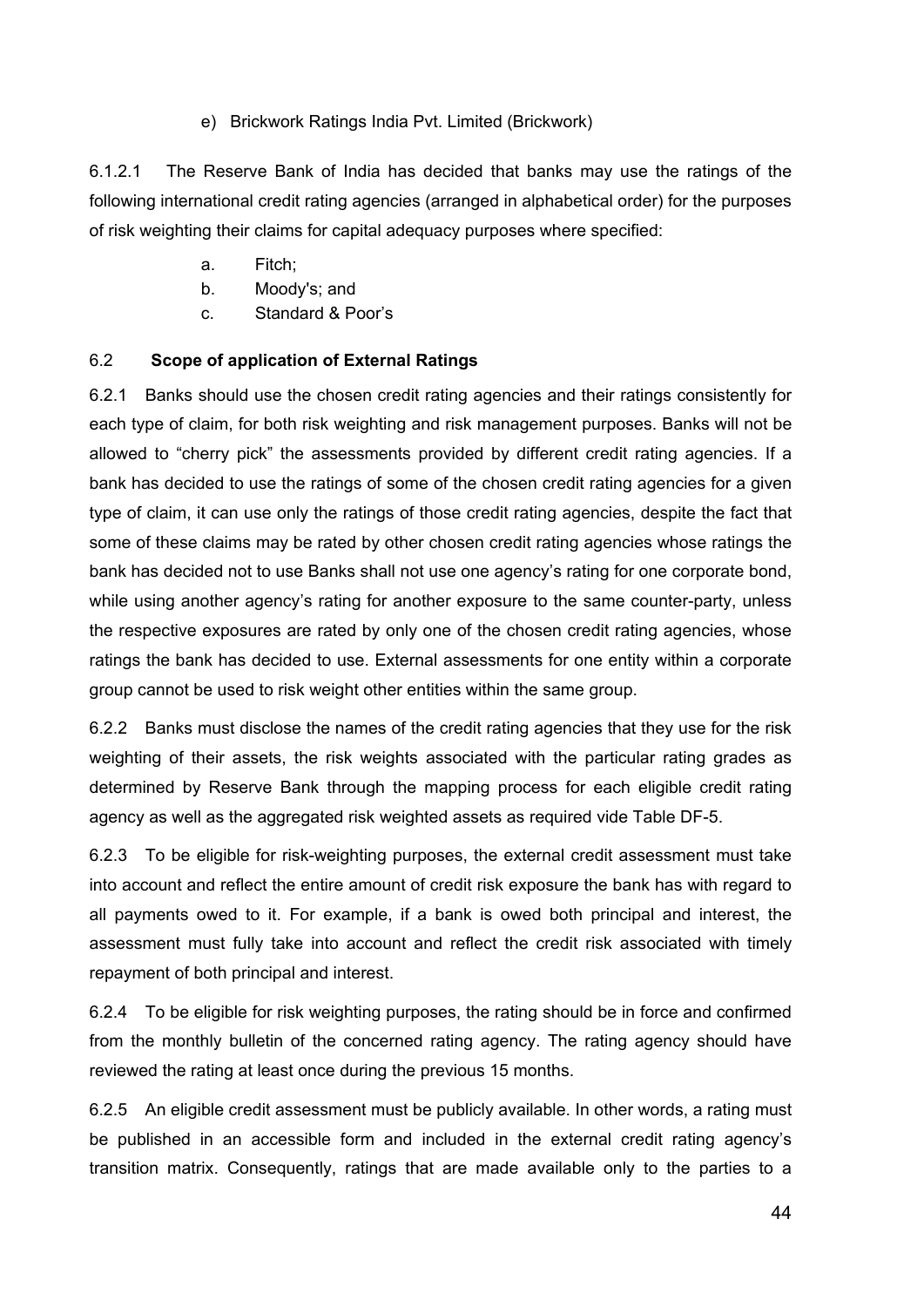transaction do not satisfy this requirement.

6.2.6 For assets in the bank's portfolio that have contractual maturity less than or equal to one year, short term ratings accorded by the chosen credit rating agencies would be relevant. For other assets which have a contractual maturity of more than one year, long term ratings accorded by the chosen credit rating agencies would be relevant.

6.2.7 Cash credit exposures tend to be generally rolled over and also tend to be drawn on an average for a major portion of the sanctioned limits. Hence, even though a cash credit exposure may be sanctioned for period of one year or less, these exposures should be reckoned as long term exposures and accordingly the long term ratings accorded by the chosen credit rating agencies will be relevant. Similarly, banks may use long-term ratings of a counterparty as a proxy for an unrated short- term exposure on the same counterparty subject to strict compliance with the requirements for use of multiple rating assessments and applicability of issue rating to issuer / other claims as indicated in paragraphs 6.4, 6.5, 6.7 and 6.8 below.

### **6.3 Mapping Process**

The Revised Framework recommends development of a mapping process to assign the ratings issued by eligible credit rating agencies to the risk weights available under the Standardised risk weighting framework. The mapping process is required to result in a risk weight assignment consistent with that of the level of credit risk. A mapping of the credit ratings awarded by the chosen domestic credit rating agencies has been furnished below in paragraphs 6.4.1 and 6.5.4, which should be used by banks in assigning risk weights to the various exposures.

### **6.4 Long Term Ratings**

6.4.1 On the basis of the above factors as well as the data made available by the rating agencies, the ratings issued by the chosen domestic credit rating agencies have been mapped to the appropriate risk weights applicable as per the Standardised approach under the Revised Framework. The rating-risk weight mapping furnished in the Table below shall be adopted by all banks in India: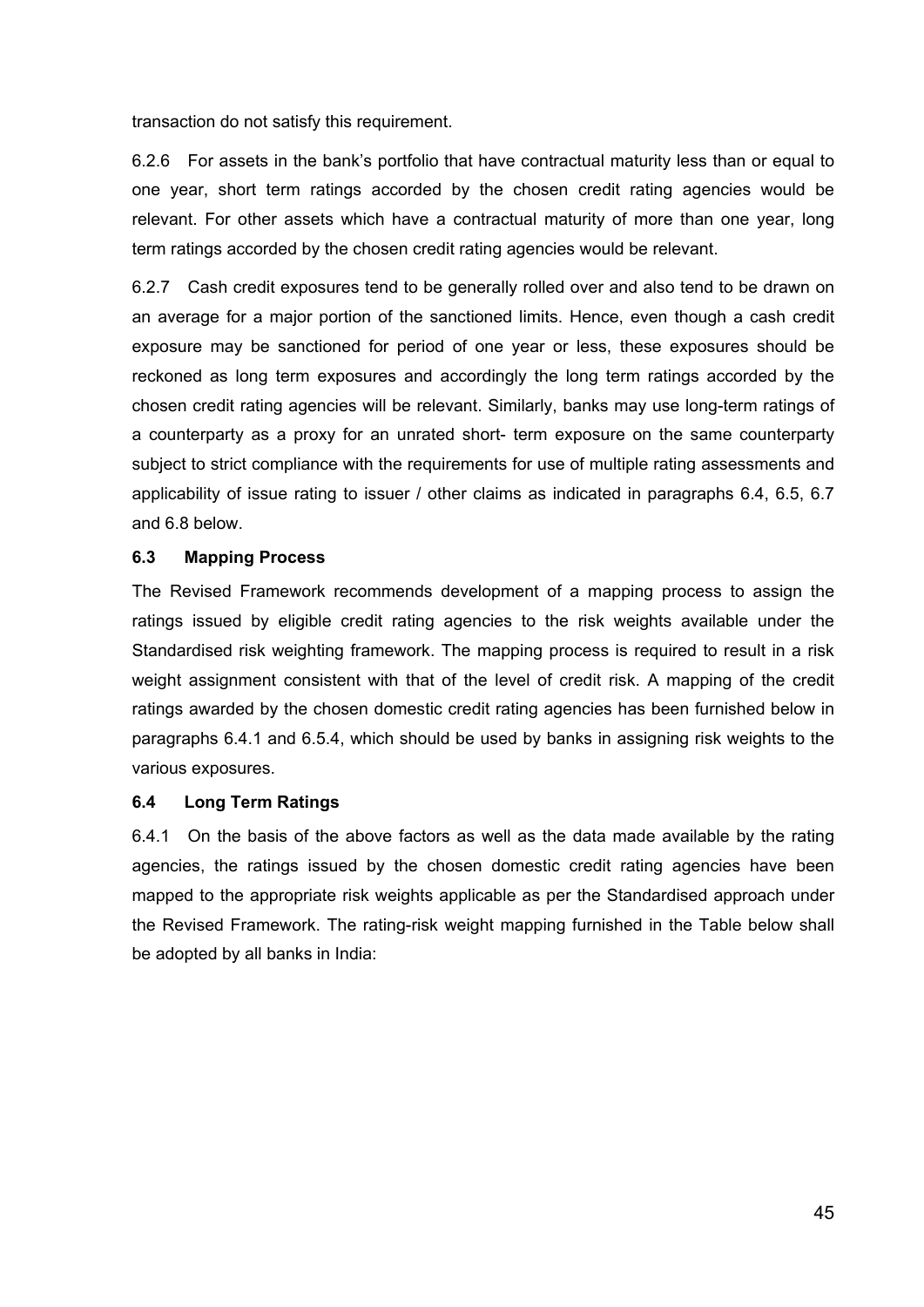| <b>CARE</b>     | <b>CRISIL</b>     | <b>Fitch</b> | <b>ICRA</b>     | <b>Brickwork</b>     | <b>Standardised</b><br>approach risk<br>weights<br>(in per cent) |
|-----------------|-------------------|--------------|-----------------|----------------------|------------------------------------------------------------------|
| CARE AAA        | <b>CRISIL AAA</b> | Fitch AAA    | <b>ICRA AAA</b> | <b>Brickwork AAA</b> | 20                                                               |
| CARE AA         | <b>CRISIL AA</b>  | Fitch AA     | <b>ICRA AA</b>  | <b>Brickwork AA</b>  | 30                                                               |
| CARE A          | <b>CRISIL A</b>   | Fitch A      | <b>ICRA A</b>   | <b>Brickwork A</b>   | 50                                                               |
| <b>CARE BBB</b> | <b>CRISIL BBB</b> | Fitch BBB    | <b>ICRA BBB</b> | <b>Brickwork BBB</b> | 100                                                              |
| CARE BB,        | CRISIL BB,        | Fitch BB,    | ICRA BB,        | Brickwork BB,        | 150                                                              |
| CARE B,         | CRISIL B,         | Fitch B,     | ICRA B,         | Brickwork B,         |                                                                  |
| CARE C &        | CRISIL C &        | Fitch C &    | ICRA C &        | Brickwork C &        |                                                                  |
| CARE D          | <b>CRISIL D</b>   | Fitch D      | <b>ICRAD</b>    | <b>Brickwork D</b>   |                                                                  |
| Unrated         | Unrated           | Unrated      | Unrated         | Unrated              | 100                                                              |

**Table 12: Risk Weight Mapping of Long Term Ratings of the chosen Domestic Rating Agencies** 

6.4.2 Where "+" or "-" notation is attached to the rating, the corresponding main rating category risk weight should be used. For example, A+ or A- would be considered to be in the A rating category and assigned 50 per cent risk weight.

6.4.3 If an issuer has a long-term exposure with an external long term rating that warrants a risk weight of 150 per cent, all unrated claims on the same counter-party, whether shortterm or long-term, should also receive a 150 per cent risk weight, unless the bank uses recognised credit risk mitigation techniques for such claims.

# **6.5 Short Term Ratings**

6.5.1 For risk-weighting purposes, short-term ratings are deemed to be issue-specific. They can only be used to derive risk weights for claims arising from the rated facility. They cannot be generalised to other short-term claims. In no event can a short-term rating be used to support a risk weight for an unrated long-term claim. Short-term assessments may only be used for short-term claims against banks and corporates.

6.5.2 Notwithstanding the above restriction on using an issue specific short term rating for other short term exposures, the following broad principles will apply. The unrated short term claim on counterparty will attract a risk weight of at least one level higher than the risk weight applicable to the rated short term claim on that counter-party. If a short-term rated facility to counterparty attracts a 20 per cent or a 50 per cent risk-weight, unrated short-term claims to the same counter-party cannot attract a risk weight lower than 30 per cent or 100 per cent respectively.

6.5.3 Similarly, if an issuer has a short-term exposure with an external short term rating that warrants a risk weight of 150 per cent, all unrated claims on the same counter-party, whether long-term or short-term, should also receive a 150 per cent risk weight, unless the bank uses recognised credit risk mitigation techniques for such claims.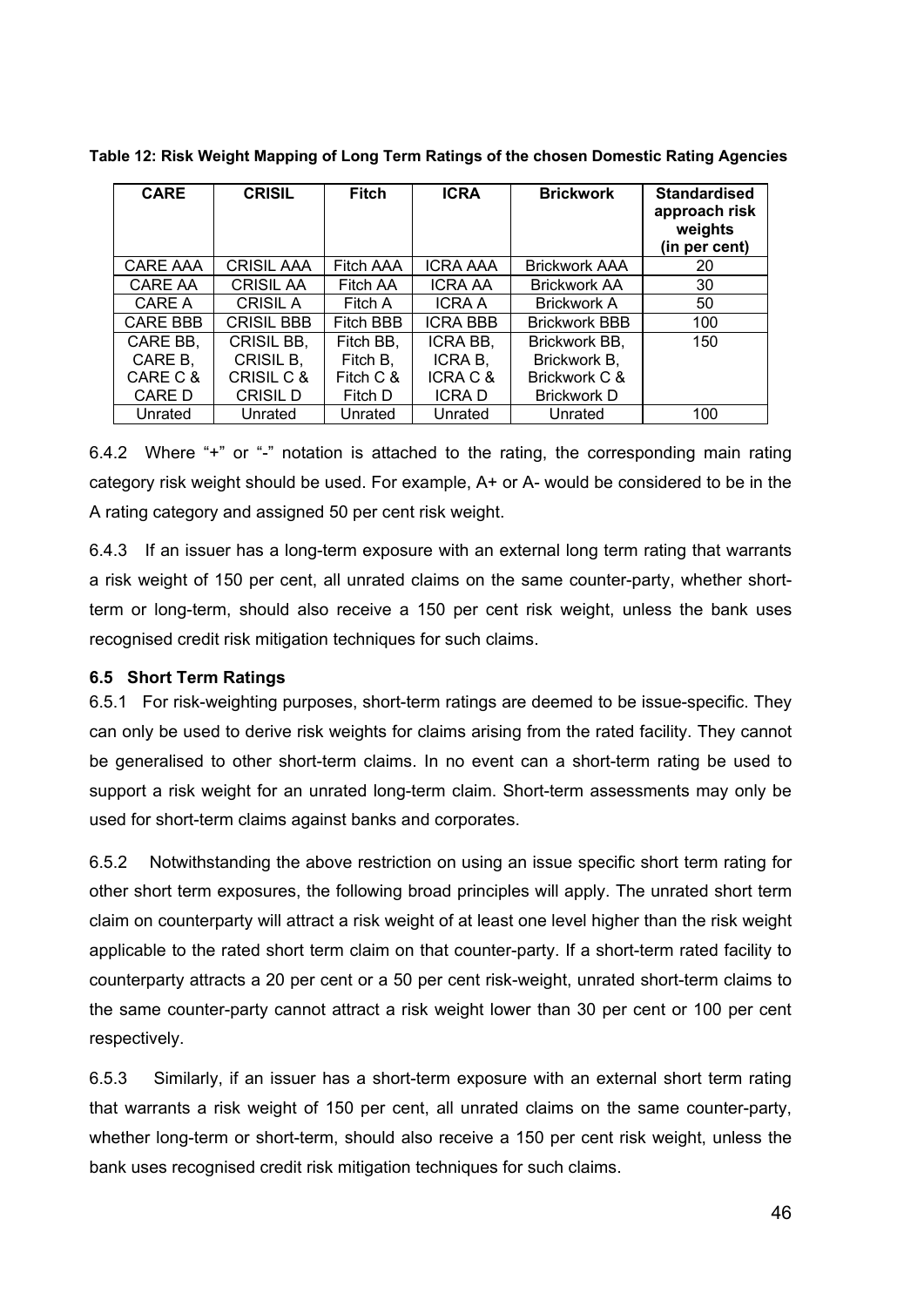6.5.4 In respect of the issue specific short term ratings the following risk weight mapping shall be adopted by banks:

| CARE        | <b>CRISIL</b>            | Fitch        | <b>ICRA</b>    | <b>Brickwork</b>    | $\%$ |
|-------------|--------------------------|--------------|----------------|---------------------|------|
| CARE A1+    | CRISIL A1+               | Fitch $A1+$  | ICRA A1+       | Brickwork A1+       | 20   |
| CARE A1     | <b>CRISIL A1</b>         | Fitch A1     | <b>ICRA A1</b> | <b>Brickwork A1</b> | 30   |
| CARE A2     | <b>CRISIL A2</b>         | Fitch A2     | ICRA A2        | <b>Brickwork A2</b> | 50   |
| CARE A3     | <b>CRISIL A3</b>         | Fitch A3     | <b>ICRA A3</b> | <b>Brickwork A3</b> | 100  |
| CARE A4 & D | <b>CRISIL A4 &amp; D</b> | Fitch A4 & D | ICRA A4 & D    | Brickwork A4 & D    | 150  |
| Unrated     | Unrated                  | Unrated      | Unrated        | Unrated             | 100  |

**Table 13 : Risk Weight Mapping of Short Term Ratings of the Domestic Rating Agencies** 

6.5.5 Where "+" or "-" notation is attached to the rating, the corresponding main rating category risk weight should be used for A2 and below, unless specified otherwise. For example, A2+ or A2- would be considered to be in the A2 rating category and assigned 50 per cent risk weight.

6.5.6 The above risk weight mapping of both long term and short term ratings of the chosen domestic rating agencies would be reviewed annually by the Reserve Bank.

# **6.6 Use of Unsolicited Ratings**

A rating would be treated as solicited only if the issuer of the instrument has requested the credit rating agency for the rating and has accepted the rating assigned by the agency. As a general rule, banks should use only **solicited rating from the chosen credit rating agencies.** No ratings issued by the credit rating agencies on an unsolicited basis should be considered for risk weight calculation as per the Standardised Approach.

# **6.7 Use of Multiple Rating Assessments**

Banks shall be guided by the following in respect of exposures / obligors having multiple ratings from the chosen credit rating agencies chosen by the bank for the purpose of risk weight calculation:

- (i) If there is only one rating by a chosen credit rating agency for a particular claim, that rating would be used to determine the risk weight of the claim.
- (ii) If there are two ratings accorded by chosen credit rating agencies that map into different risk weights, the higher risk weight should be applied.
- (iii) If there are three or more ratings accorded by chosen credit rating agencies with different risk weights, the ratings corresponding to the two lowest risk weights should be referred to and the higher of those two risk weights should be applied. i.e., the second lowest risk weight.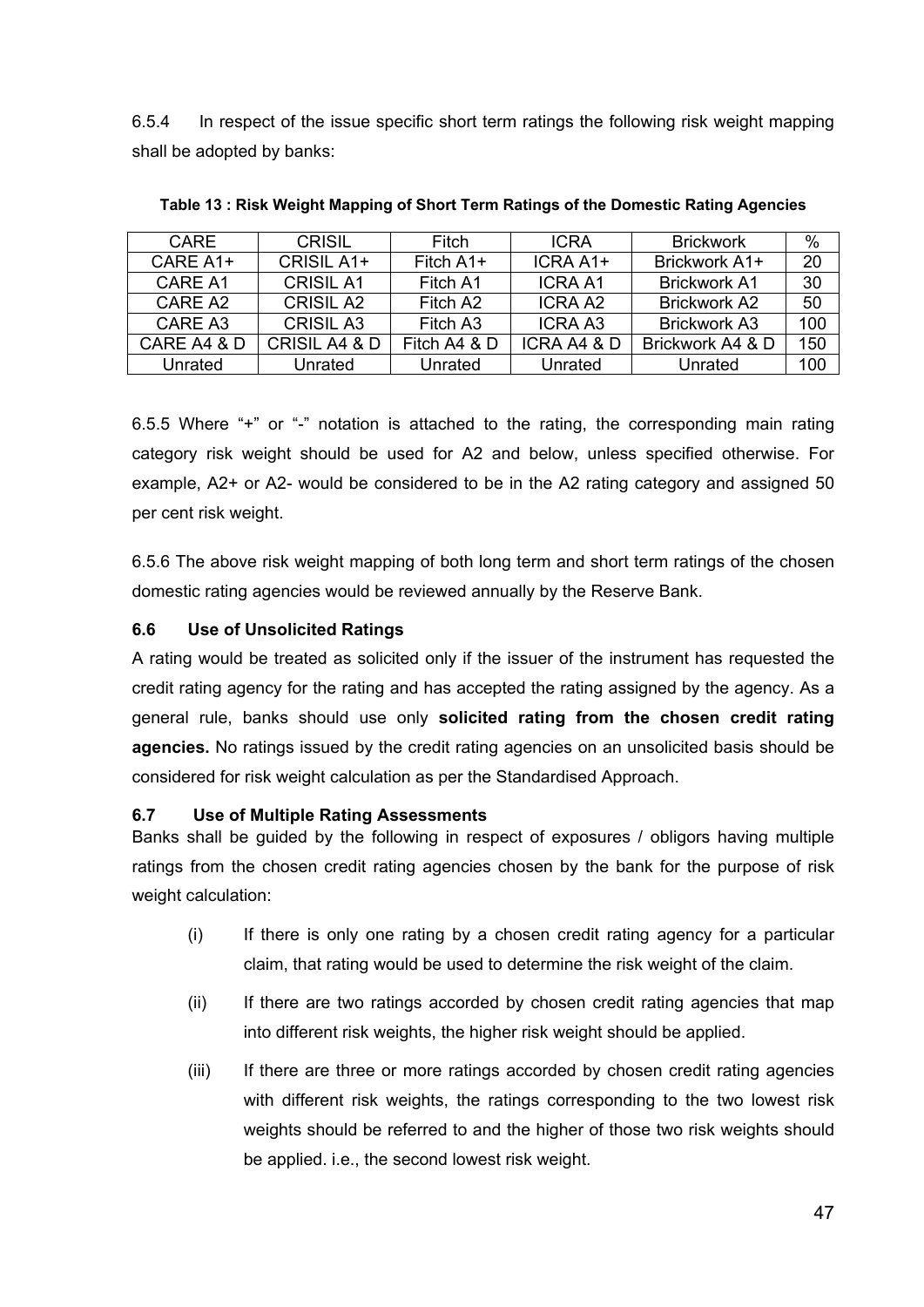### **6.8 Applicability of 'Issue Rating' to issuer/ other claims**

Where a bank invests in a particular issue that has an issue specific rating by a chosen credit rating agency the risk weight of the claim will be based on this assessment. Where the bank's claim is not an investment in a specific assessed issue, the following general principles will apply:

- (i) In circumstances where the borrower has a specific assessment for an issued debt - but the bank's claim is not an investment in this particular debt - the rating applicable to the specific debt (where the rating maps into a risk weight lower than that which applies to an unrated claim) may be applied to the bank's unassessed claim only if this claim ranks *pari passu* or senior to the specific rated debt in all respects and the maturity of the unassessed claim is not later than the maturity of the rated claim,  $18$  except where the rated claim is a short term obligation as specified in paragraph 6.5.2. If not, the rating applicable to the specific debt cannot be used and the unassessed claim will receive the risk weight for unrated claims.
- (ii) If either the issuer or single issue has been assigned a rating which maps into a risk weight equal to or higher than that which applies to unrated claims, a claim on the same counterparty, which is unrated by any chosen credit rating agency, will be assigned the same risk weight as is applicable to the rated exposure, if this claim ranks *pari passu* or junior to the rated exposure in all respects.
- (iii) Where a bank intends to extend an issuer or an issue specific rating assigned by a chosen credit rating agency to any other exposure which the bank has on the same counterparty and which meets the above criterion, it should be extended to the entire amount of credit risk exposure the bank has with regard to that exposure i.e., both principal and interest.
- (iv) With a view to avoiding any double counting of credit enhancement factors, no recognition of credit risk mitigation techniques should be taken into account if the credit enhancement is already reflected in the issue specific rating accorded by a chosen credit rating agency relied upon by the bank.
- (v) Where unrated exposures are risk weighted based on the rating of an

l

<span id="page-47-0"></span> $18$  In a case where a short term claim on a counterparty is rated as A1+ and a long term claim on the same counterparty is rated as AAA, then a bank may assign a 30 per cent risk weight to an unrated short term claim and 20 per cent risk weight to an unrated long term claim on that counterparty where the seniority of the claim ranks pari-passu with the rated claims and the maturity of the unrated claim is not later than the rated claim. In a similar case where a short term claim is rated A1+ and a long term claim is rated A, the bank may assign 50 per cent risk weight to an unrated short term or long term claim .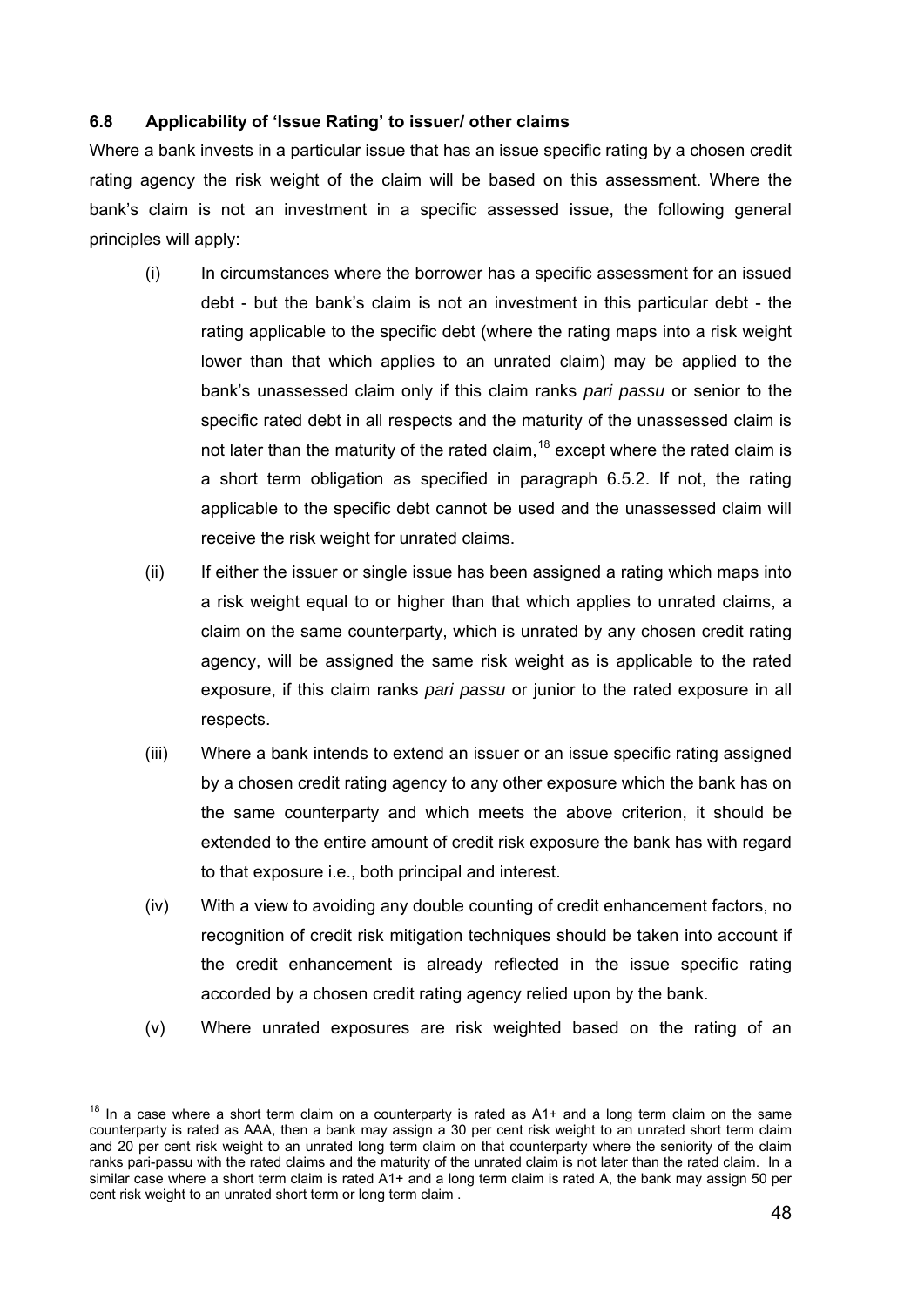equivalent exposure to that borrower, the general rule is that foreign currency ratings would be used only for exposures in foreign currency.

# <span id="page-48-0"></span>**7. Credit Risk Mitigation**

### **7.1 General Principles**

7.1.1 Banks use a number of techniques to mitigate the credit risks to which they are exposed. For example, exposures may be collateralised in whole or in part by cash or securities, deposits from the same counterparty, guarantee of a third party, etc. The revised approach to credit risk mitigation allows a wider range of credit risk mitigants to be recognised for regulatory capital purposes than is permitted under the 1988 Framework provided these techniques meet the requirements for legal certainty as described in paragraph [7.2](#page-49-0) below. Credit risk mitigation approach as detailed in this section is applicable to the banking book exposures. This will also be applicable for calculation of the counterparty risk charges for OTC derivatives and repo-style transactions booked in the trading book.

7.1.2 The general principles applicable to use of credit risk mitigation techniques are as under:

- (i) No transaction in which Credit Risk Mitigation (CRM) techniques are used should receive a higher capital requirement than an otherwise identical transaction where such techniques are not used.
- (ii) The effects of CRM will **not** be double counted. Therefore, no additional supervisory recognition of CRM for regulatory capital purposes will be granted on claims for which an issue-specific rating is used that already reflects that CRM.
- (iii) Principal-only ratings will not be allowed within the CRM framework.
- (iv) While the use of CRM techniques reduces or transfers credit risk, it simultaneously may increase other risks (residual risks). Residual risks include legal, operational, liquidity and market risks. Therefore, it is imperative that banks employ robust procedures and processes to control these risks, including strategy; consideration of the underlying credit; valuation; policies and procedures; systems; control of roll-off risks; and management of concentration risk arising from the bank's use of CRM techniques and its interaction with the bank's overall credit risk profile. Where these risks are not adequately controlled, Reserve Bank may impose additional capital charges or take other supervisory actions. The disclosure requirements prescribed in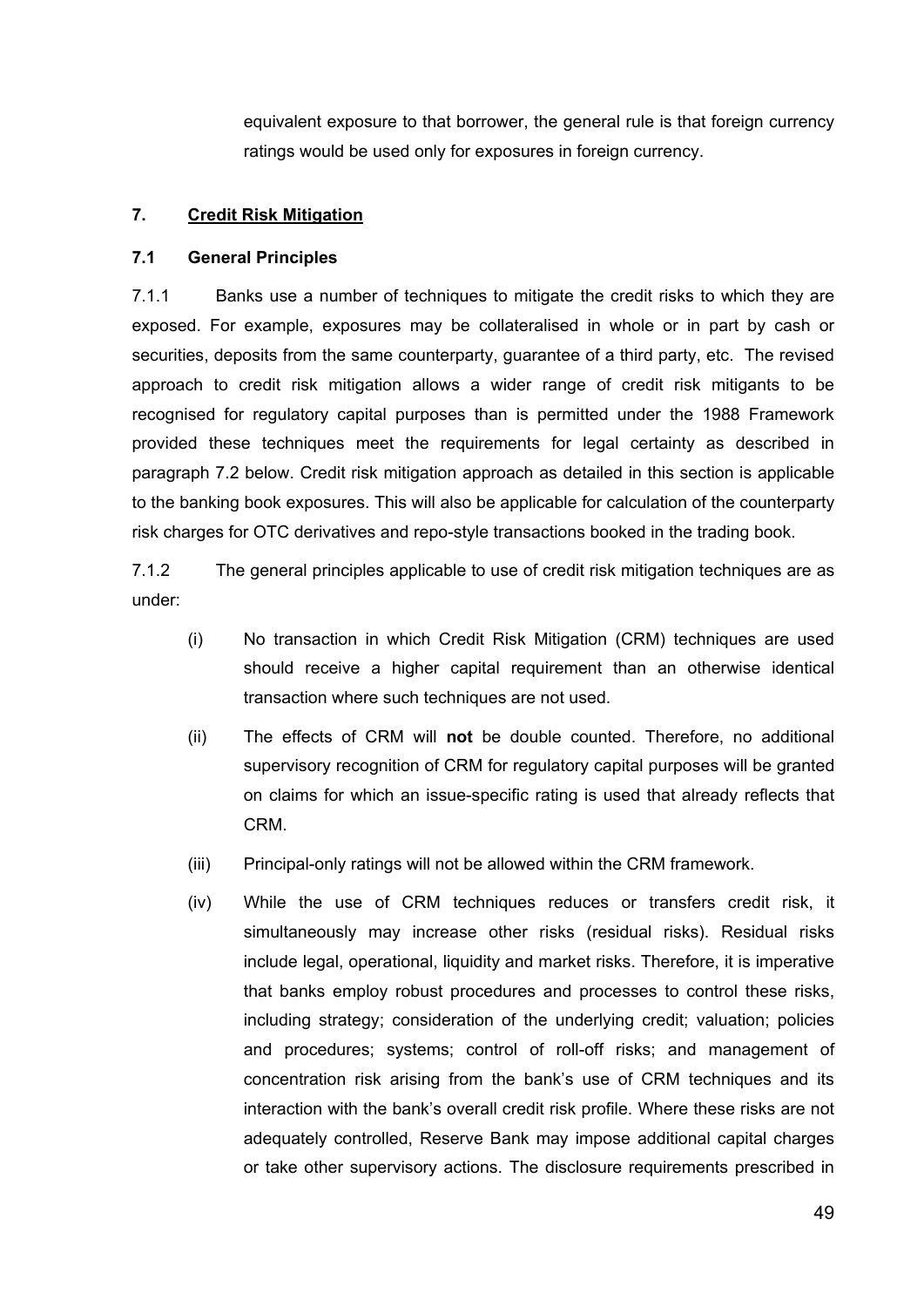[Table DF-6](#page-131-0) (paragraph 10 – Market Discipline) must also be observed for banks to obtain capital relief in respect of any CRM techniques.

## <span id="page-49-0"></span>**7.2 Legal Certainty**

In order for banks to obtain capital relief for any use of CRM techniques, the following minimum standards for legal documentation must be met. All documentation used in collateralised transactions and guarantees must be binding on all parties and legally enforceable in all relevant jurisdictions. Banks must have conducted sufficient legal review, which should be well documented, to verify this requirement. Such verification should have a well-founded legal basis for reaching the conclusion about the binding nature and enforceability of the documents. Banks should also undertake such further review as necessary to ensure continuing enforceability.

### **7.3 Credit Risk Mitigation Techniques - Collateralised Transactions**

7.3.1 A Collateralised Transaction is one in which:

- (i) banks have a credit exposure and that credit exposure is hedged in whole or in part by collateral posted by a counterparty or by a third party on behalf of the counterparty. Here, "counterparty" is used to denote a party to whom a bank has an on- or off-balance sheet credit exposure.
- (ii) banks have a specific lien on the collateral and the requirements of legal certainty are met.

### 7.3.2 Overall framework and minimum conditions

The Revised Framework allows banks to adopt either the simple approach, which, similar to the 1988 Accord, substitutes the risk weighting of the collateral for the risk weighting of the counterparty for the collateralised portion of the exposure (generally subject to a 20 per cent floor), or the comprehensive approach, which allows fuller offset of collateral against exposures, by effectively reducing the exposure amount by the value ascribed to the collateral. Banks in India shall adopt the Comprehensive Approach, which allows fuller offset of collateral against exposures, by effectively reducing the exposure amount by the value ascribed to the collateral. Under this approach, banks, which take eligible financial collateral (e.g., cash or securities, more specifically defined below), are allowed to reduce their credit exposure to a counterparty when calculating their capital requirements to take account of the risk mitigating effect of the collateral. Credit risk mitigation is allowed only on an account-byaccount basis, even within regulatory retail portfolio. However, before capital relief will be granted the standards set out below must be met:

(i) In addition to the general requirements for legal certainty, the legal mechanism by which collateral is pledged or transferred must ensure that the bank has the right to liquidate or take legal possession of it, in a timely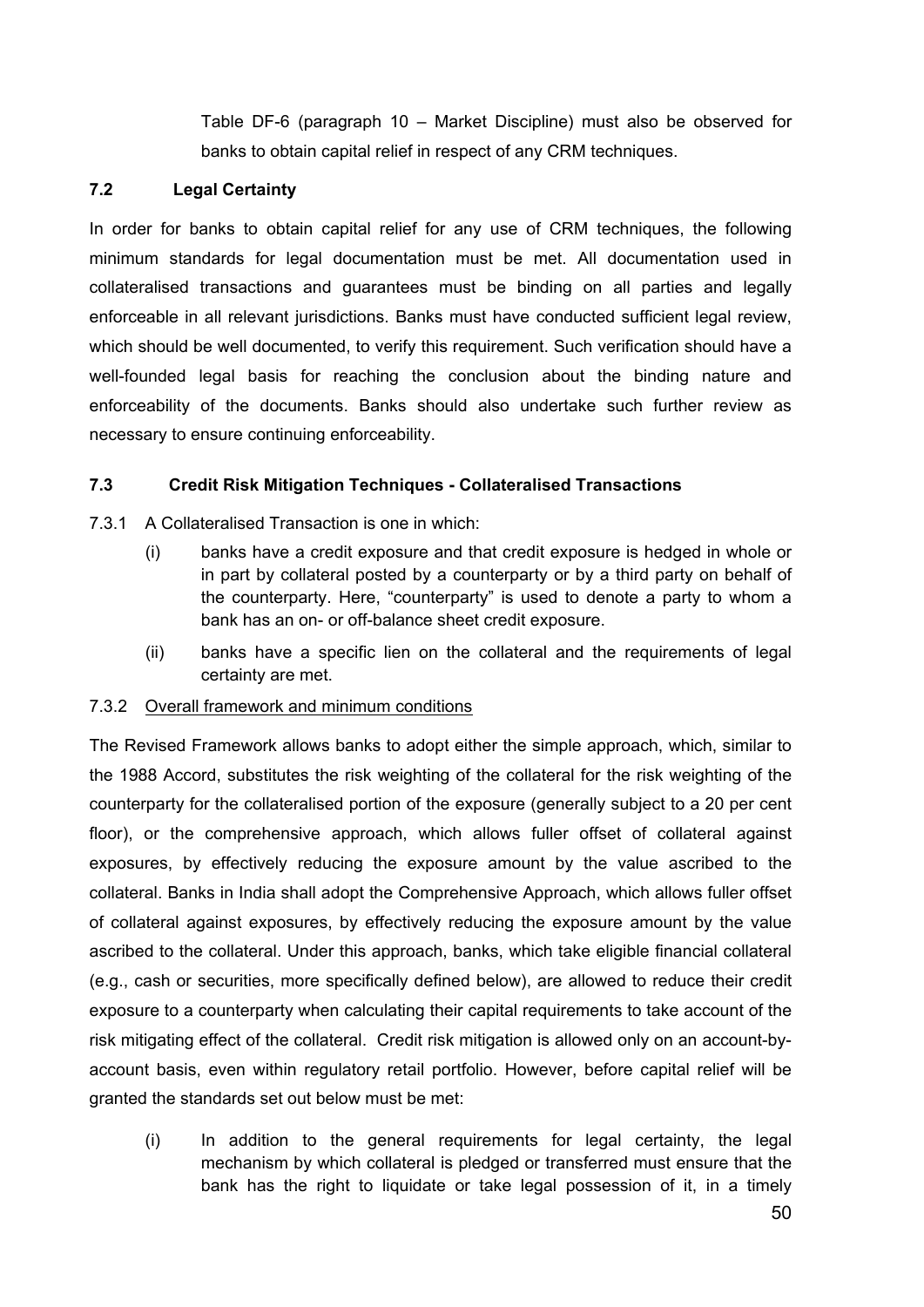manner, in the event of the default, insolvency or bankruptcy (or one or more otherwise-defined credit events set out in the transaction documentation) of the counterparty (and, where applicable, of the custodian holding the collateral). Furthermore banks must take all steps necessary to fulfill those requirements under the law applicable to the bank's interest in the collateral for obtaining and maintaining an enforceable security interest, e.g. by registering it with a registrar.

- (ii) In order for collateral to provide protection, the credit quality of the counterparty and the value of the collateral must not have a material positive correlation. For example, securities issued by the counterparty - or by any related group entity - would provide little protection and so would be ineligible.
- (iii) Banks must have clear and robust procedures for the timely liquidation of collateral to ensure that any legal conditions required for declaring the default of the counterparty and liquidating the collateral are observed, and that collateral can be liquidated promptly.
- (iv) Where the collateral is held by a custodian, banks must take reasonable steps to ensure that the custodian segregates the collateral from its own assets.

7.3.3 A capital requirement will be applied to a bank on either side of the collateralised transaction: for example, both repos and reverse repos will be subject to capital requirements. Likewise, both sides of securities lending and borrowing transactions will be subject to explicit capital charges, as will the posting of securities in connection with a derivative exposure or other borrowing.

### 7.3.4 The Comprehensive Approach

i) In the comprehensive approach, when taking collateral, banks will need to calculate their adjusted exposure to a counterparty for capital adequacy purposes in order to take account of the effects of that collateral. Banks are required to adjust both the amount of the exposure to the counterparty and the value of any collateral received in support of that counterparty to take account of possible future fluctuations in the value of either, occasioned by market movements. These adjustments are referred to as 'haircuts'. The application of haircuts will produce volatility adjusted amounts for both exposure and collateral. The volatility adjusted amount for the exposure will be higher than the exposure and the volatility adjusted amount for the collateral will be lower than the collateral, unless either side of the transaction is cash. In other words, the 'haircut' for the exposure will be a premium factor and the 'haircut' for the collateral will be a discount factor. It may be noted that the purpose underlying the application of haircut is to capture the market-related volatility inherent in the value of exposures as well as of the eligible financial collaterals. Since the value of credit exposures acquired by banks in the course of their banking operations, would not be subject to market volatility, (since the loan disbursal / investment would be a "cash"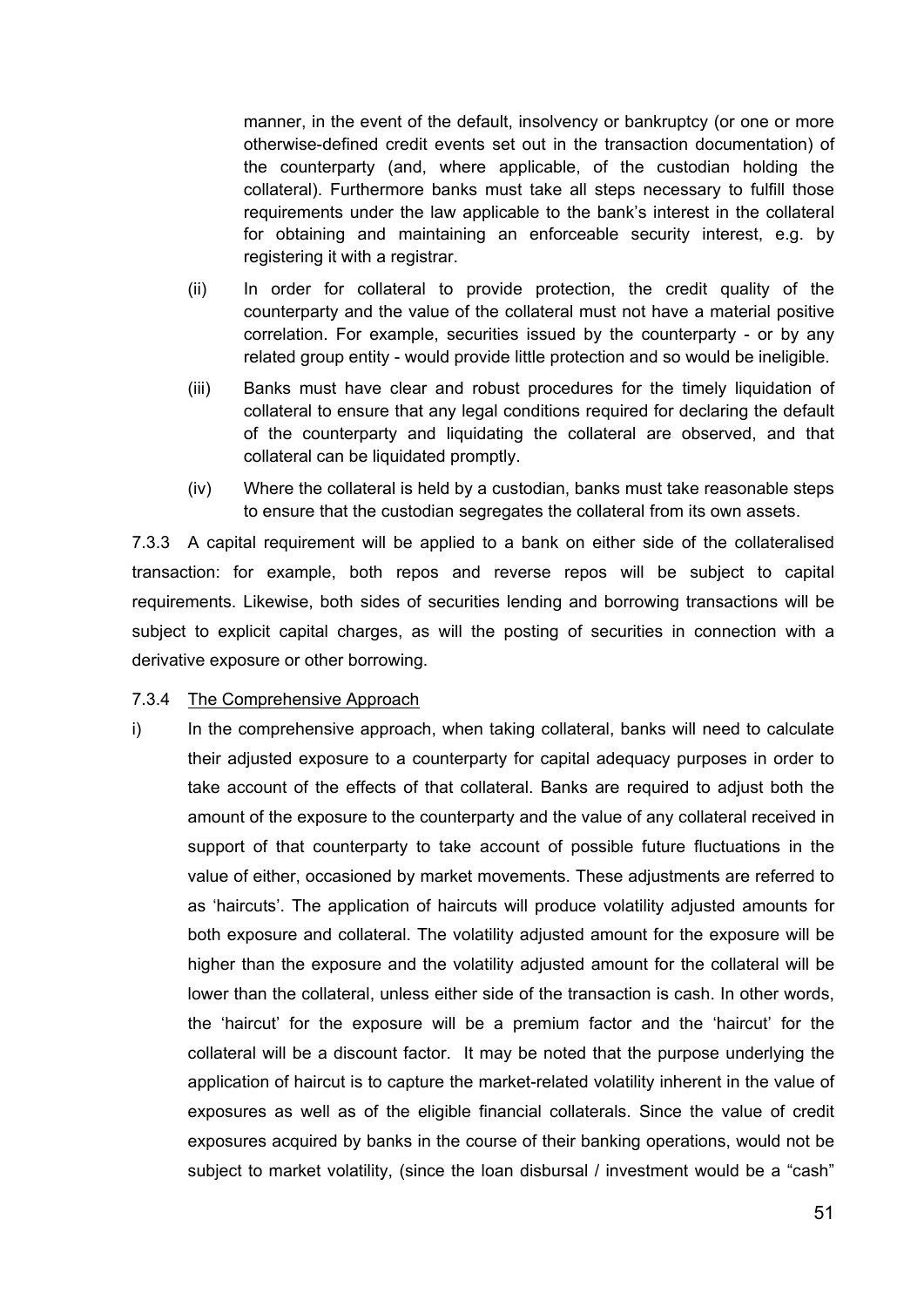<span id="page-51-0"></span>transaction) though the value of eligible financial collateral would be, the haircut stipulated in Table-14 would apply in respect of credit transactions only to the eligible collateral but not to the credit exposure of the bank. On the other hand, exposures of banks, arising out of repo-style transactions would require upward adjustment for volatility, as the value of security sold/lent/pledged in the repo transaction, would be subject to market volatility. Hence, such exposures shall attract haircut.

- ii) Additionally where the exposure and collateral are held in different currencies an additional downwards adjustment must be made to the volatility adjusted collateral amount to take account of possible future fluctuations in exchange rates.
- iii) Where the volatility-adjusted exposure amount is greater than the volatility-adjusted collateral amount (including any further adjustment for foreign exchange risk), banks shall calculate their risk-weighted assets as the difference between the two multiplied by the risk weight of the counterparty. The framework for performing calculations of capital requirement is indicated in paragraph [7.3.6.](#page-52-0)

### 7.3.5 Eligible Financial Collateral

l

The following collateral instruments are eligible for recognition in the comprehensive approach:

- (i) Cash (as well as certificates of deposit or comparable instruments, including fixed deposit receipts, issued by the lending bank) on deposit with the bank which is incurring the counterparty exposure.
- (ii) Gold: Gold would include both bullion and jewellery. However, the value of the collateralised jewellery should be arrived at after notionally converting these to 99.99 purity.
- (iii) Securities issued by Central and State Governments
- (iv) Kisan Vikas Patra and National Savings Certificates provided no lock-in period is operational and if they can be encashed within the holding period.
- (v) Life insurance policies with a declared surrender value of an insurance company which is regulated by an insurance sector regulator.
- (vi) Debt securities rated by a chosen Credit Rating Agency in respect of which banks should be sufficiently confident about the market liquidity<sup>[1](#page-51-1)9</sup> where these are either:
	- a) Attracting 100 per cent or lesser risk weight i.e., rated at least BBB(-) when issued by public sector entities and other entities (including banks

<span id="page-51-1"></span> $19$  A debenture would meet the test of liquidity if it is traded on a recognised stock exchange(s) on at least 90 per cent of the trading days during the preceding 365 days. Further, liquidity can be evidenced in the trading during the previous one month in the recognised stock exchange if there are a minimum of 25 trades of marketable lots in securities of each issuer.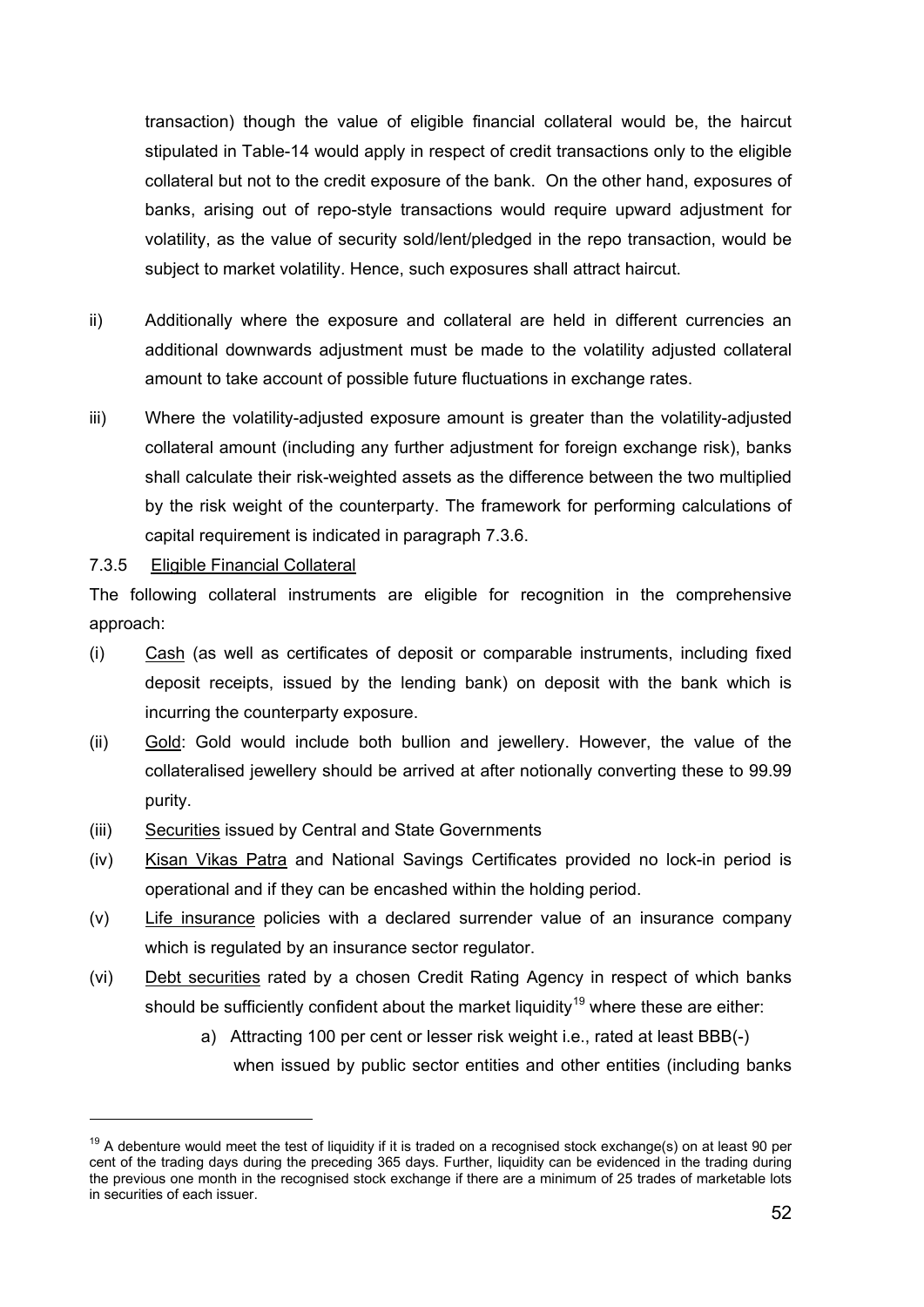and Primary Dealers); or

- b) Attracting 100 per cent or lesser risk weight i.e., rated at least CARE A3/ CRISIL A3/Fitch A3/ICRA A3/Brickwork A3 for short-term debt instruments.
- <span id="page-52-0"></span>vii) Debt Securities not rated by a chosen Credit Rating Agency in respect of which banks should be sufficiently confident about the market liquidity where these are:
	- a) issued by a bank; and
	- b) listed on a recognised exchange; and
	- c) classified as senior debt; and
	- d) all rated issues of the same seniority by the issuing bank are rated at least BBB(-) or CARE A3/ CRISIL A3/Fitch A3/ICRA A3/Brickwork A3 by a chosen Credit Rating Agency; and
	- e) the bank holding the securities as collateral has no information to suggest that the issue justifies a rating below BBB(-) or CARE A3/ CRISIL A3/Fitch A3/ICRA A3/Brickwork A3 (as applicable) and;
	- f) Banks should be sufficiently confident about the market liquidity of the security.
- viii) Units of Mutual Funds regulated by the securities regulator of the jurisdiction of the bank's operation mutual funds where:
	- a) a price for the units is publicly quoted daily i.e., where the daily NAV is available in public domain; and
	- b) Mutual fund is limited to investing in the instruments listed in this paragraph.

# 7.3.6 Calculation of capital requirement

For a collateralised transaction, the exposure amount after risk mitigation is calculated as follows:

# $E^*$  = max {0, [E x (1 + H<sub>e</sub>) - C x (1 - H<sub>c</sub> - H<sub>fx</sub>)]}

where:

- $E^*$  = the exposure value after risk mitigation
- $E =$  current value of the exposure for which the collateral qualifies as a risk mitigant
- $H<sub>e</sub>$  = haircut appropriate to the exposure
- $C =$  the current value of the collateral received
- $H<sub>c</sub>$  = haircut appropriate to the collateral
- $H_{fx}$  = haircut appropriate for currency mismatch between the collateral and exposure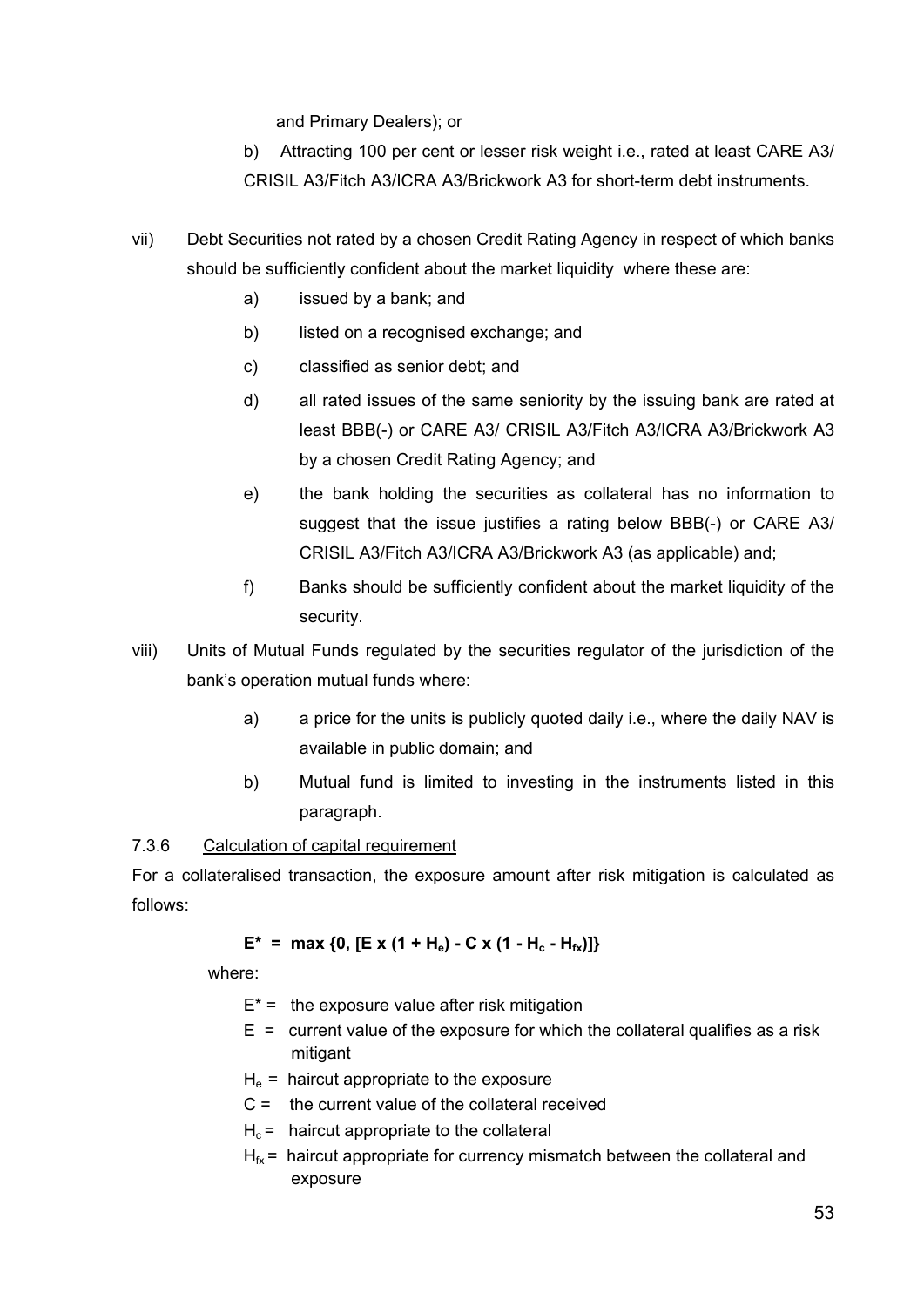The exposure amount after risk mitigation (i.e., E\*) will be multiplied by the risk weight of the counterparty to obtain the risk-weighted asset amount for the collateralised transaction. Illustrative examples calculating the effect of Credit Risk Mitigation is furnished in **Annex 8.** 

### 7.3.7 Haircuts

l

- i. In principle, banks have two ways of calculating the haircuts: (i) standard supervisory haircuts, using parameters set by the Basel Committee, and (ii) ownestimate haircuts, using banks' own internal estimates of market price volatility. Banks in India shall use only the standard supervisory haircuts for both the exposure as well as the collateral.
- ii. The Standard Supervisory Haircuts (assuming daily mark-to-market, daily re-margining and a 10 business-day holding period)<sup>[20](#page-53-0)</sup>, expressed as percentages, would be as furnished in Table 14.
- iii. The ratings indicated in Table 14 represent the ratings assigned by the domestic rating agencies. In the case of exposures toward debt securities issued by foreign Central Governments and foreign corporates, the haircut may be based on ratings of the international rating agencies, as indicated in Table 15.
- iv. Sovereign will include Reserve Bank of India, DICGC and CGTMSE, which are eligible for zero per cent risk weight.
- v. Banks may apply a zero haircut for eligible collateral where it is a National Savings Certificate, Kisan Vikas Patras, surrender value of insurance policies and banks' own deposits.
- vi. The standard supervisory haircut for currency risk where exposure and collateral are denominated in different currencies is eight per cent (also based on a 10 business day holding period and daily mark-to-market)

<span id="page-53-0"></span> $20$  Holding period will be the time normally required by the bank to realise the value of the collateral.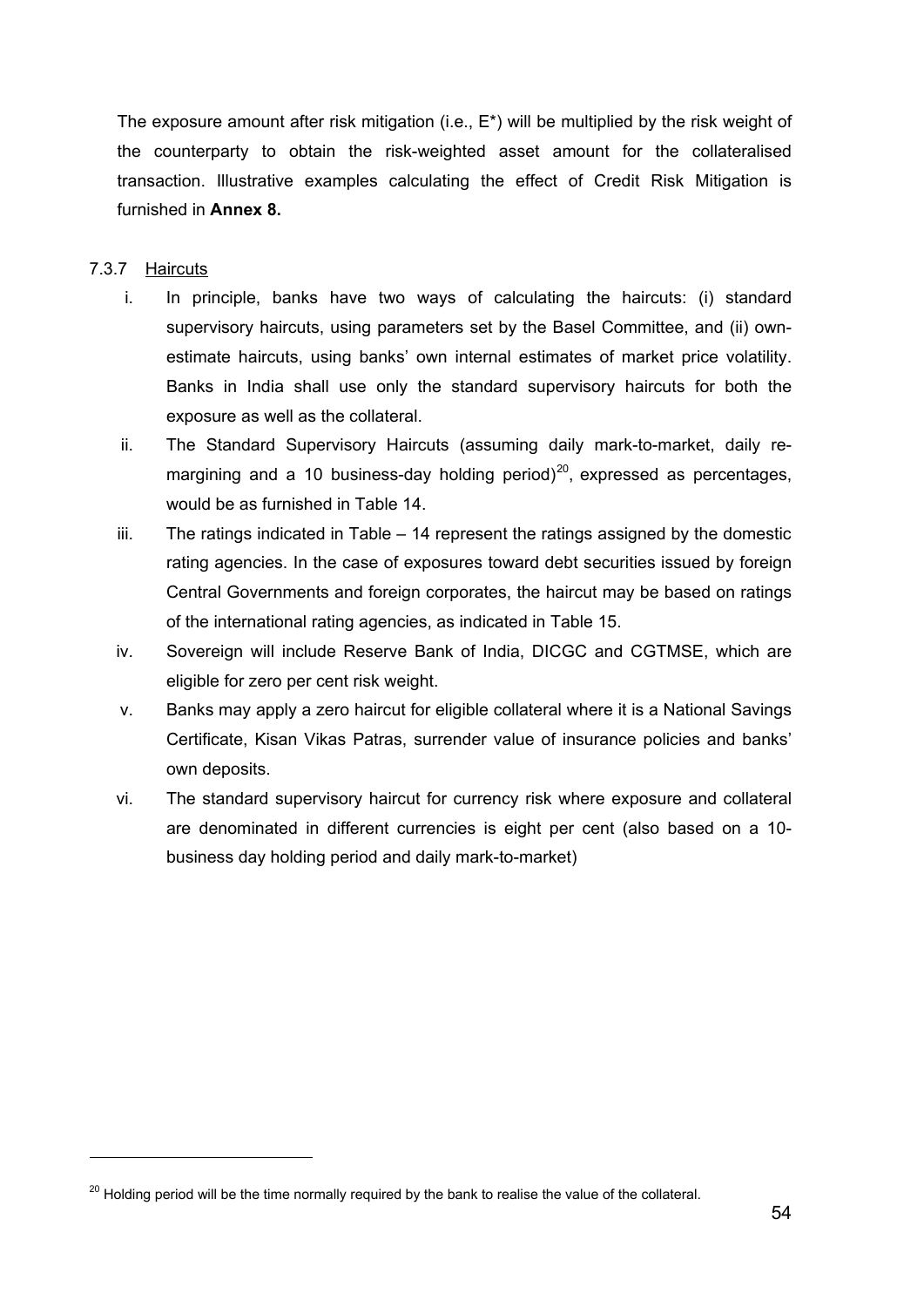#### **Table – 14: Standard Supervisory Haircuts for Sovereign and other securities which constitute Exposure and Collateral**

| SI.<br>No. |                                                                                       | <b>Issue Rating by accredited</b><br><b>ECAIs (CARE/ CRISIL/ Fitch/</b><br><b>ICRA/ Brickwork) for Debt</b> | <b>Residual Maturity</b><br>(in years) | <b>Haircut</b><br>(in percentage)                                                                                                                          |  |  |
|------------|---------------------------------------------------------------------------------------|-------------------------------------------------------------------------------------------------------------|----------------------------------------|------------------------------------------------------------------------------------------------------------------------------------------------------------|--|--|
|            |                                                                                       | securities                                                                                                  |                                        |                                                                                                                                                            |  |  |
| A          |                                                                                       | Securities issued / guaranteed by the Government of India and issued by the State                           |                                        |                                                                                                                                                            |  |  |
|            |                                                                                       | <b>Governments (Sovereign securities)</b>                                                                   |                                        |                                                                                                                                                            |  |  |
|            |                                                                                       | Rating not applicable - as                                                                                  | $\le$ or = 1 year                      | 0.5                                                                                                                                                        |  |  |
|            | j.                                                                                    | Government securities are                                                                                   | $> 1$ year and $<$ or = 5 years        | $\mathfrak{p}$                                                                                                                                             |  |  |
|            |                                                                                       | not currently rated in India                                                                                | $> 5$ years                            | 4                                                                                                                                                          |  |  |
| B          | Domestic debt securities other than those indicated at Item No. A above including the |                                                                                                             |                                        |                                                                                                                                                            |  |  |
|            | securities guaranteed by Indian State Governments                                     |                                                                                                             |                                        |                                                                                                                                                            |  |  |
|            |                                                                                       |                                                                                                             | $\epsilon$ or = 1 year                 | 1                                                                                                                                                          |  |  |
|            | ii.                                                                                   | AAA to AA                                                                                                   | $> 1$ year and $<$ or = 5 years        | 4                                                                                                                                                          |  |  |
|            |                                                                                       | A1                                                                                                          | > 5 years                              | $\overline{8}$                                                                                                                                             |  |  |
|            | iii                                                                                   | A to BBB<br>$A2$ ; A3 and                                                                                   | $<$ or = 1 year                        | $\overline{2}$                                                                                                                                             |  |  |
|            |                                                                                       | unrated bank securities as<br>specified in paragraph 7.3.5                                                  | $>$ 1 year and $<$ or = 5 years        | 6                                                                                                                                                          |  |  |
|            |                                                                                       | (vii) of the circular                                                                                       | > 5 years                              | $12 \overline{ }$                                                                                                                                          |  |  |
|            | iv                                                                                    | Units of Mutual Funds                                                                                       |                                        | Highest<br>haircut<br>applicable to any of the<br>above securities,<br>in.<br>which the eligible mutual<br>fund {cf. paragraph 7.3.5<br>(viii)} can invest |  |  |
| C          |                                                                                       | Cash in the same currency                                                                                   |                                        | 0                                                                                                                                                          |  |  |
| D          | Gold                                                                                  |                                                                                                             | 15                                     |                                                                                                                                                            |  |  |

### **Table – 15 : Standard Supervisory Haircut for Exposures and Collaterals which are obligations of foreign central sovereigns/foreign corporates**

| <b>Issue rating for debt securities</b><br>as assigned by international<br>rating agencies | <b>Residual</b><br><b>Maturity</b>   | <b>Sovereigns</b><br>(%) | <b>Other</b><br><b>Issues</b><br>(%) |
|--------------------------------------------------------------------------------------------|--------------------------------------|--------------------------|--------------------------------------|
|                                                                                            | $\leq$ = 1 year                      | 0.5                      |                                      |
| AAA to AA /<br>A-1                                                                         | $> 1$ year and $<$ or<br>$= 5$ years | 2                        | 4                                    |
|                                                                                            | > 5 years                            | 4                        | 8                                    |
| A to BBB /<br>$A-2$ / $A-3$ / $P-3$ and Unrated                                            | $\le$ = 1 year                       | 1                        | 2                                    |
| <b>Bank Securities</b>                                                                     | $> 1$ year and $<$ or<br>$= 5$ years | 3                        | 6                                    |
|                                                                                            | > 5 years                            | 6                        | 12                                   |

vii) For transactions in which banks' exposures are unrated or bank lends non-eligible instruments (i.e, non-investment grade corporate securities), the haircut to be applied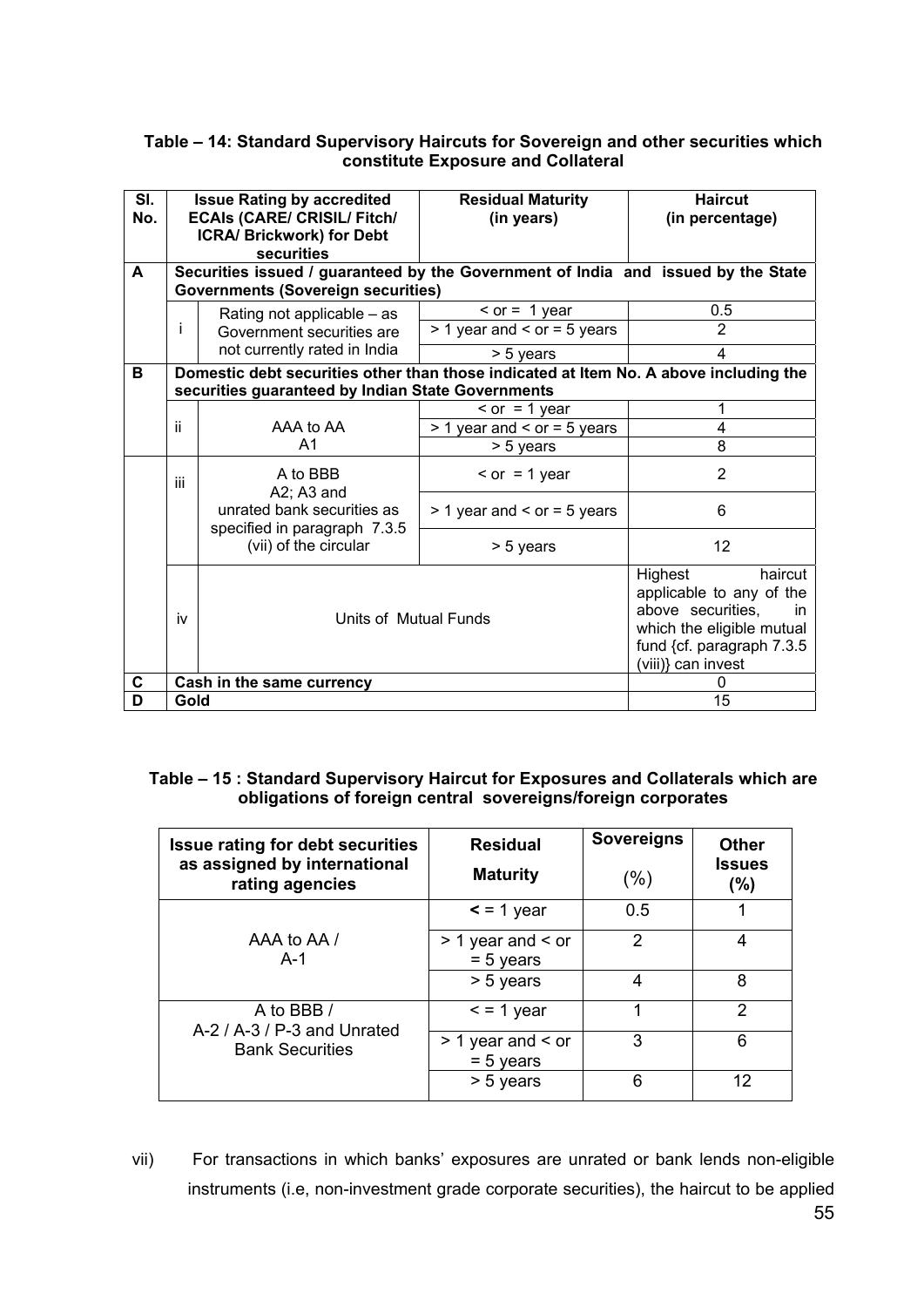on a exposure should be 25 per cent. (Since, at present, the repos are allowed only in the case of Government securities, banks are not likely to have any exposure which will attract the provisions of this clause. However, this would be relevant, if in future, repos/security lending transactions are permitted in the case of unrated corporate securities).

viii) Where the collateral is a basket of assets, the haircut on the basket will be,

$$
H=\sum_i a_i H_i
$$

where a<sub>i</sub> is the weight of the asset (as measured by the amount/value of the asset in units of currency) in the basket and Hi, the haircut applicable to that asset.

ix) Adjustment for different holding periods:

For some transactions, depending on the nature and frequency of the revaluation and remargining provisions, different holding periods (other than 10 business-days ) are appropriate. The framework for collateral haircuts distinguishes between repo-style transactions (i.e. repo/reverse repos and securities lending/borrowing), "other capitalmarket-driven transactions" (i.e. OTC derivatives transactions and margin lending) and secured lending. In capital-market-driven transactions and repo-style transactions, the documentation contains remargining clauses; in secured lending transactions, it generally does not. In view of different holding periods, in the case of these transactions, the minimum holding period shall be taken as indicated below:

| <b>Transaction type</b>              | <b>Minimum holding</b><br><b>Period</b> | <b>Condition</b>  |
|--------------------------------------|-----------------------------------------|-------------------|
| Repo-style transaction               | five business days                      | daily remargining |
| Other capital market<br>transactions | ten business days                       | daily remargining |
| Secured lending                      | twenty business days                    | daily revaluation |

The haircut for the transactions with other than 10 business-days minimum holding period, as indicated above, will have to be adjusted by scaling up/down the haircut for 10 business–days indicated in the Table-14, as per the formula given in paragraph 7.3.7 (xi) below.

x) Adjustment for non-daily mark-to-market or remargining:

In case a transaction has margining frequency different from daily margining assumed, the applicable haircut for the transaction will also need to be adjusted by using the formula given in paragraph 7.3.7 (xi) below.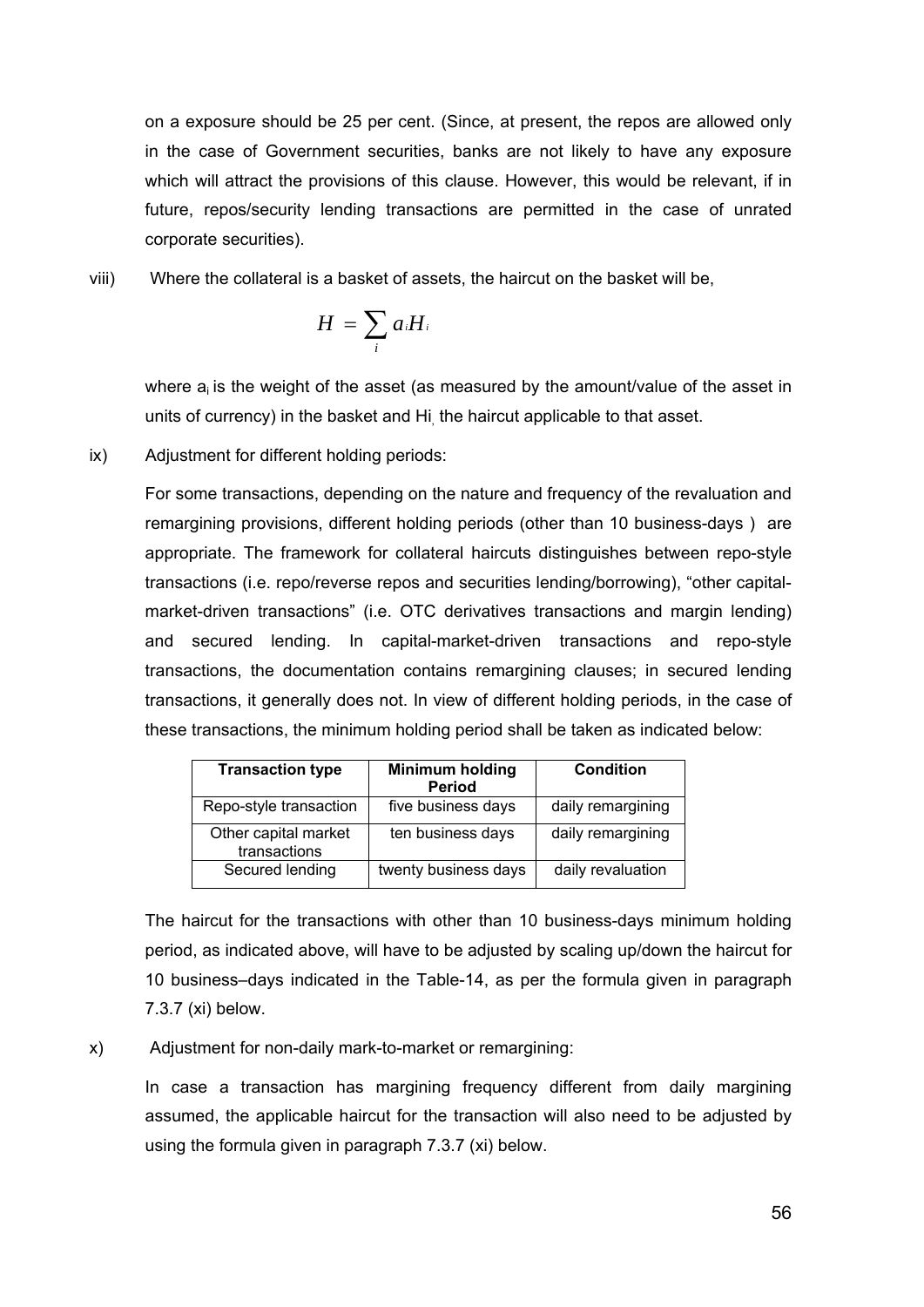xi) Formula for adjustment for different holding periods and / or non-daily mark  $-$  to  $$ market or remargining:

Adjustment for the variation in holding period and margining  $/$  mark – to – market, as indicated in paragraph (ix) and (x) above will be done as per the following formula:

$$
H = H_{10} \sqrt{\frac{N_R + (T_M - 1)}{10}}
$$

where:

- $H =$  haircut;
- $H_{10}$  = 10-business-day standard supervisory haircut for instrument
- $N_R$  = actual number of business days between remargining for capital market transactions or revaluation for secured transactions.
- $T_M$  = minimum holding period for the type of transaction

### 7.3.8 Capital Adequacy Framework for Repo-/Reverse Repo-style transactions.

The repo-style transactions also attract capital charge for Counterparty credit risk (CCR), in addition to the credit risk and market risk. The CCR is defined as the risk of default by the counterparty in a repo-style transaction, resulting in non-delivery of the security lent/pledged/sold or non-repayment of the cash.

- A. Treatment in the books of the borrower of funds:
	- i) Where a bank has borrowed funds by selling / lending or posting, as collateral, of securities, the 'Exposure' will be an off-balance sheet exposure equal to the 'market value' of the securities sold/lent as scaled up after applying appropriate haircut. For the purpose, the haircut as per Table 14 would be used as the basis which should be applied by using the formula in paragraph 7.3.7 (xi), to reflect minimum (prescribed) holding period of five business-days for repo-style transactions and the variations, if any, in the frequency of re-margining, from the daily margining assumed for the standard supervisory haircut. The 'off-balance sheet exposure' will be converted into 'on-balance sheet' equivalent by applying a credit conversion factor of 100 per cent., as per item 5 in Table 8 of the circular.
	- ii) The amount of money received will be treated as collateral for the securities lent/sold/pledged. Since the collateral is cash, the haircut for it would be zero.
	- iii) The credit equivalent amount arrived at (i) above, net of amount of cash collateral, will attract a risk weight as applicable to the counterparty.
	- iv) As the securities will come back to the books of the borrowing bank after the repo period, it will continue to maintain the capital for the credit risk in the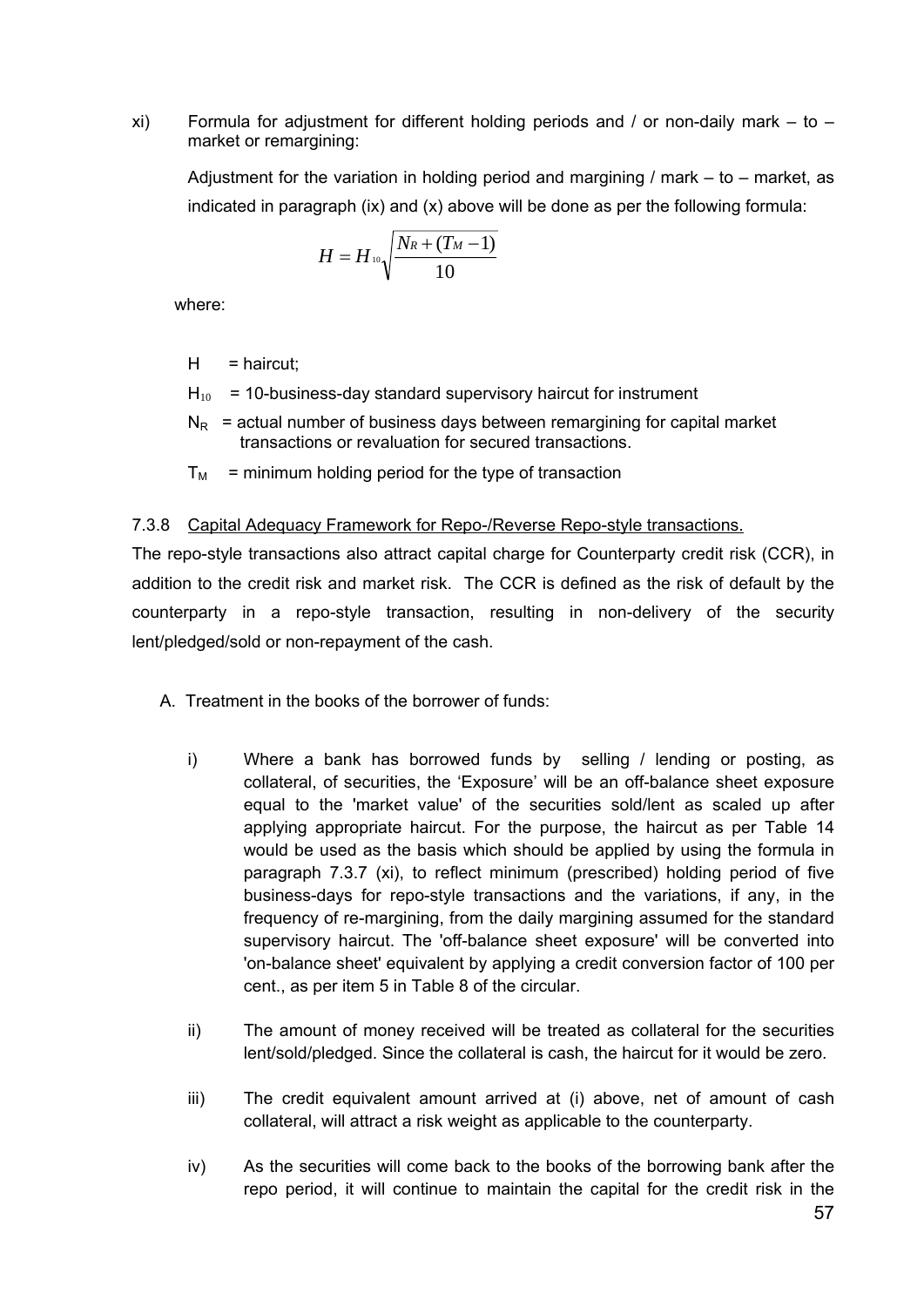securities in the cases where the securities involved in repo are held under HTM category, and capital for market risk in cases where the securities are held under AFS/HFT categories. The capital charge for credit risk / specific risk would be determined according to the credit rating of the issuer of the security. In the case of Government securities, the capital charge for credit / specific risk will be 'zero'.

- B. Treatment in the books of the lender of funds:
	- i) The amount lent will be treated as on-balance sheet/funded exposure on the counter party, collateralised by the securities accepted under the repo.
	- ii) The exposure, being cash, will receive a zero haircut.
	- iii) The collateral will be adjusted downwards/marked down as per applicable haircut.
	- iv) The amount of exposure reduced by the adjusted amount of collateral, will receive a risk weight as applicable to the counterparty, as it is an on- balance sheet exposure.
	- v) The lending bank will not maintain any capital charge for the security received by it as collateral during the repo period, since such collateral does not enter its balance sheet but is only held as a bailee.

# **7.4 Credit Risk Mitigation Techniques – On-Balance Sheet Netting**

On-balance sheet netting is confined to loans/advances and deposits, where banks have legally enforceable netting arrangements, involving specific lien with proof of documentation. They may calculate capital requirements on the basis of net credit exposures subject to the following conditions:

Where a bank,

- a) has a well-founded legal basis for concluding that the netting or offsetting agreement is enforceable in each relevant jurisdiction regardless of whether the counterparty is insolvent or bankrupt;
- b) is able at any time to determine the loans/advances and deposits with the same counterparty that are subject to the netting agreement; and
- c) monitors and controls the relevant exposures on a net basis,

it may use the net exposure of loans/advances and deposits as the basis for its capital adequacy calculation in accordance with the formula in paragraph 7.3.6. Loans/advances are treated as exposure and deposits as collateral. The haircuts will be zero except when a currency mismatch exists. All the requirements contained in paragraph [7.3.6](#page-52-0) and [7.6](#page-60-0) will also apply.

# **7.5 Credit Risk Mitigation Techniques - Guarantees**

7.5.1 Where guarantees are direct, explicit, irrevocable and unconditional banks may take account of such credit protection in calculating capital requirements.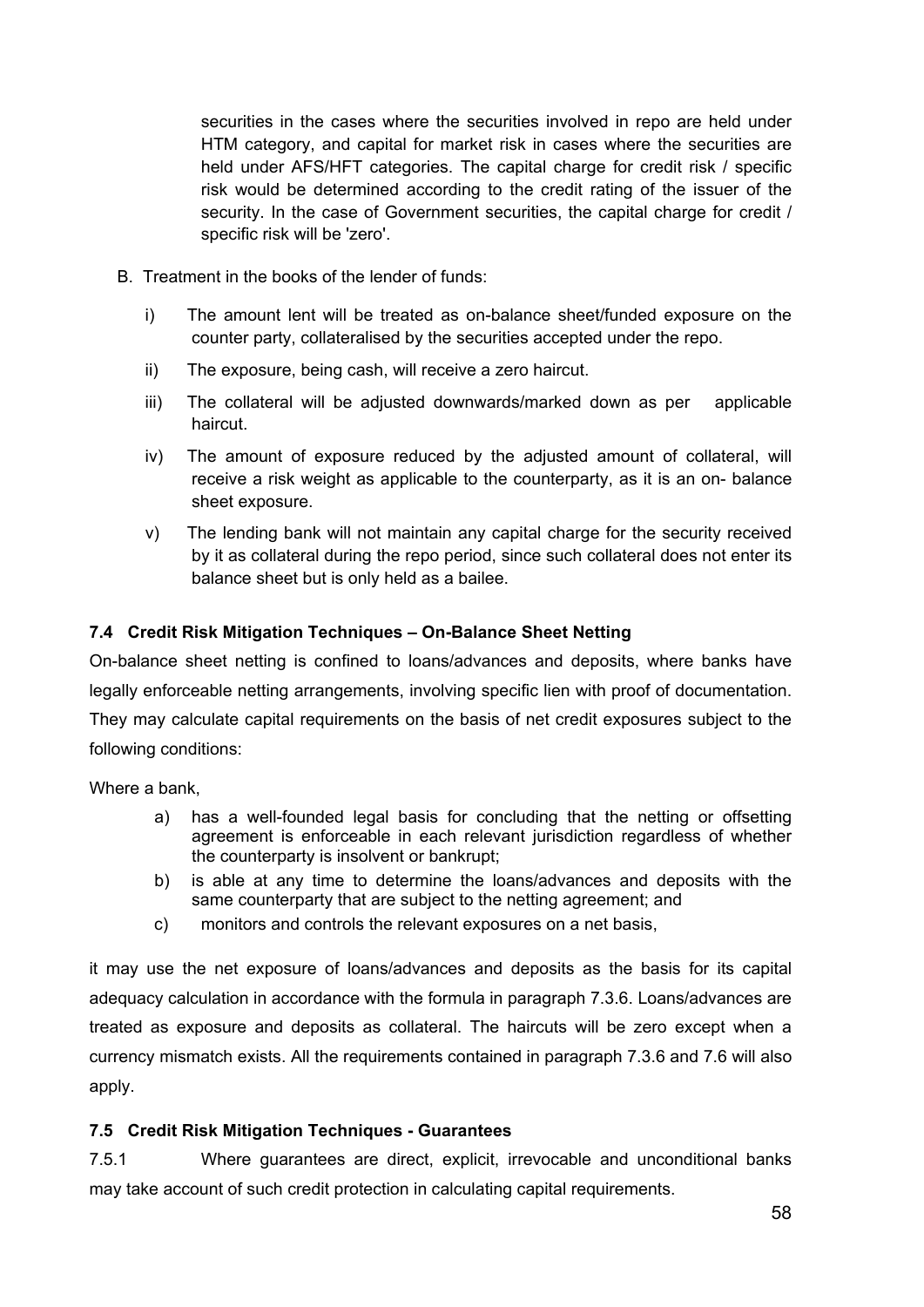7.5.2 A range of guarantors are recognised. As under the 1988 Accord, a substitution approach will be applied. Thus only guarantees issued by entities with a lower risk weight than the counterparty will lead to reduced capital charges since the protected portion of the counterparty exposure is assigned the risk weight of the guarantor, whereas the uncovered portion retains the risk weight of the underlying counterparty.

7.5.3 Detailed operational requirements for guarantees eligible for being treated as a CRM are as under:

### 7.5.4 Operational requirements for guarantees

- i) A guarantee (counter-guarantee) must represent a direct claim on the protection provider and must be explicitly referenced to specific exposures or a pool of exposures, so that the extent of the cover is clearly defined and incontrovertible. The guarantee must be irrevocable; there must be no clause in the contract that would allow the protection provider unilaterally to cancel the cover or that would increase the effective cost of cover as a result of deteriorating credit quality in the guaranteed exposure. The guarantee must also be unconditional; there should be no clause in the guarantee outside the direct control of the bank that could prevent the protection provider from being obliged to pay out in a timely manner in the event that the original counterparty fails to make the payment(s) due.
- ii) All exposures will be risk weighted after taking into account risk mitigation available in the form of guarantees. When a guaranteed exposure is classified as non-performing, the guarantee will cease to be a credit risk mitigant and no adjustment would be permissible on account of credit risk mitigation in the form of guarantees. The entire outstanding, net of specific provision and net of realisable value of eligible collaterals / credit risk mitigants, will attract the appropriate risk weight.

### 7.5.5 Additional operational requirements for guarantees

In addition to the legal certainty requirements in paragraphs [7.2](#page-49-0) above, in order for a guarantee to be recognised, the following conditions must be satisfied:

- i) On the qualifying default/non-payment of the counterparty, the bank is able in a timely manner to pursue the guarantor for any monies outstanding under the documentation governing the transaction. The guarantor may make one lump sum payment of all monies under such documentation to the bank, or the guarantor may assume the future payment obligations of the counterparty covered by the guarantee. The bank must have the right to receive any such payments from the guarantor without first having to take legal actions in order to pursue the counterparty for payment.
- ii) The guarantee is an explicitly documented obligation assumed by the guarantor.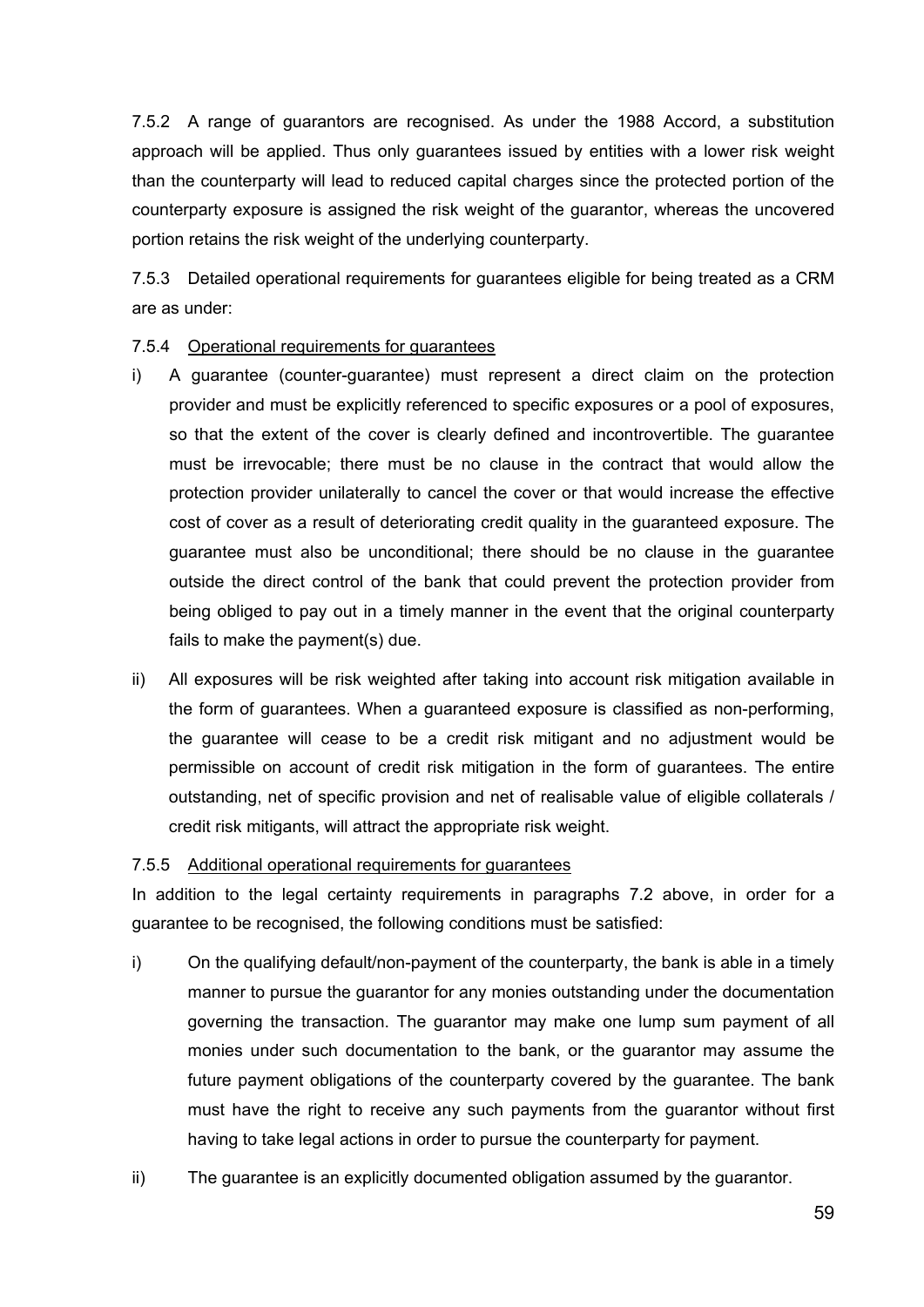iii) Except as noted in the following sentence, the guarantee covers all types of payments the underlying obligor is expected to make under the documentation governing the transaction, for example notional amount, margin payments etc. Where a guarantee covers payment of principal only, interests and other uncovered payments should be treated as an unsecured amount in accordance with paragraph

### 7.5.6 Range of Eligible Guarantors (Counter-Guarantors)

Credit protection given by the following entities will be recognised:

- (i) Sovereigns, sovereign entities (including BIS, IMF, European Central Bank and European Community as well as those MDBs referred to in paragraph 5.5, ECGC and CGTMSE), banks and primary dealers with a lower risk weight than the counterparty;
- (ii) other entities rated AA (-) or better. This would include guarantee cover provided by parent, subsidiary and affiliate companies when they have a lower risk weight than the obligor. The rating of the guarantor should be an entity rating which has factored in all the liabilities and commitments (including guarantees) of the entity.

### 7.5.7 Risk Weights

The protected portion is assigned the risk weight of the protection provider. Exposures covered by State Government guarantees will attract a risk weight of 20 per cent. The uncovered portion of the exposure is assigned the risk weight of the underlying counterparty.

### 7.5.8 Proportional Cover

Where the amount guaranteed, or against which credit protection is held, is less than the amount of the exposure, and the secured and unsecured portions are of equal seniority, i.e. the bank and the guarantor share losses on a pro-rata basis capital relief will be afforded on a proportional basis: i.e. the protected portion of the exposure will receive the treatment applicable to eligible guarantees, with the remainder treated as unsecured.

### 7.5.9 Currency Mismatches

Where the credit protection is denominated in a currency different from that in which the exposure is denominated – i.e. there is a currency mismatch – the amount of the exposure deemed to be protected will be reduced by the application of a haircut  $H_{FX}$ , i.e.,

# $G_A = G \times (1 - H_{FX})$

where:

- G = nominal amount of the credit protection
- $H_{FX}$  = haircut appropriate for currency mismatch between the credit protection and underlying obligation.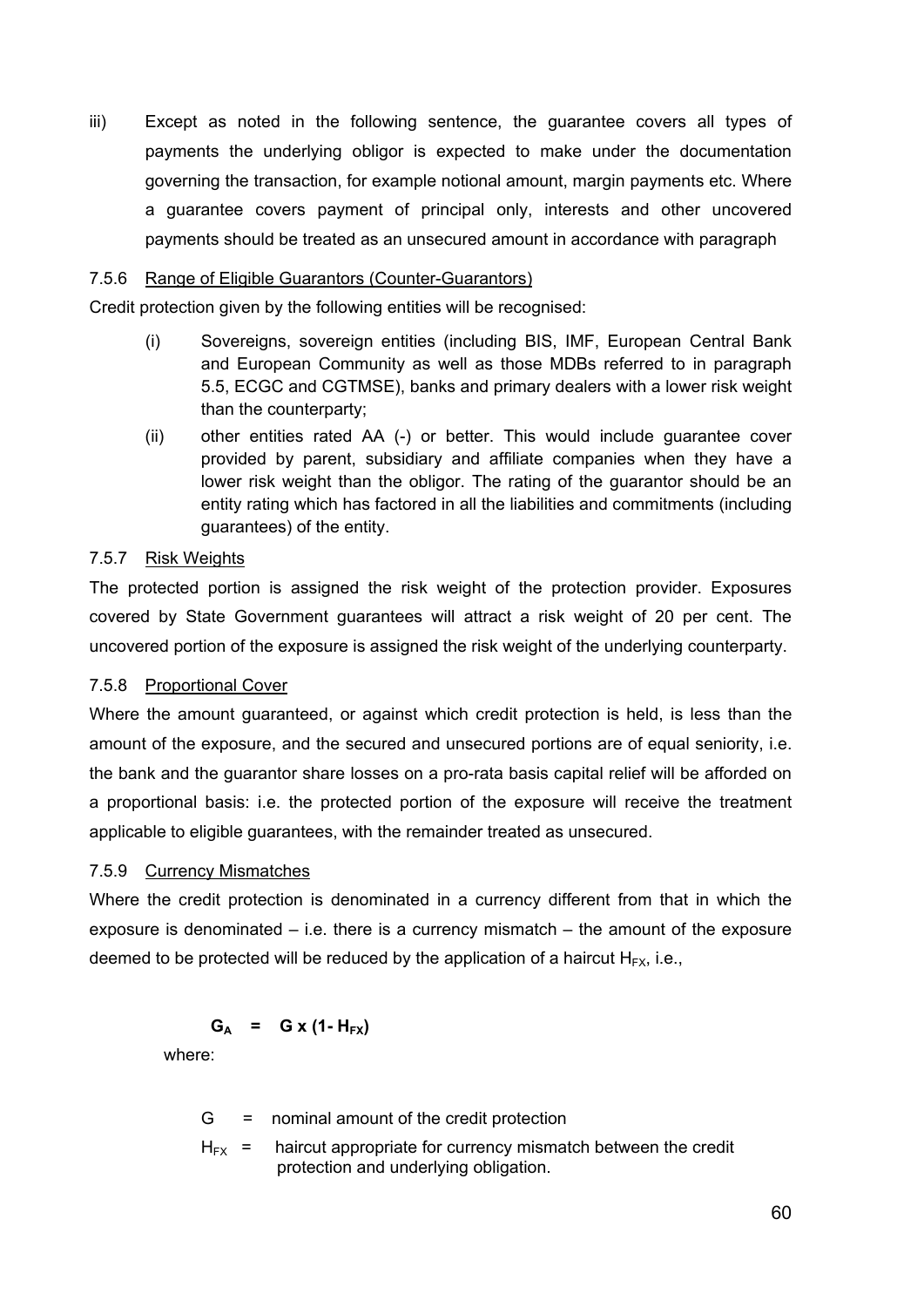<span id="page-60-0"></span>Banks using the supervisory haircuts will apply a haircut of eight per cent for currency mismatch.

## 7.5.10 Sovereign Guarantees and Counter-Guarantees

A claim may be covered by a guarantee that is indirectly counter-guaranteed by a sovereign. Such a claim may be treated as covered by a sovereign guarantee provided that:

- (i) the sovereign counter-guarantee covers all credit risk elements of the claim;
- (ii) both the original guarantee and the counter-guarantee meet all operational requirements for guarantees, except that the counter-guarantee need not be direct and explicit to the original claim; and
- (iii) the cover should be robust and no historical evidence suggests that the coverage of the counter-guarantee is less than effectively equivalent to that of a direct sovereign guarantee.

# **7.6 Maturity Mismatch**

7.6.1 For the purposes of calculating risk-weighted assets, a maturity mismatch occurs when the residual maturity of collateral is less than that of the underlying exposure. Where there is a maturity mismatch and the CRM has an original maturity of less than one year, the CRM is not recognised for capital purposes. In other cases where there is a maturity mismatch, partial recognition is given to the CRM for regulatory capital purposes as detailed below in paragraphs 7.6.2 to 7.6.4. In case of loans collateralised by the bank's own deposits, even if the tenor of such deposits is less than three months or deposits have maturity mismatch vis-à-vis the tenor of the loan, the provisions of paragraph 7.6.1 regarding derecognition of collateral would not be attracted provided an explicit consent of the depositor has been obtained from the depositor (i.e, borrower) for adjusting the maturity proceeds of such deposits against the outstanding loan or for renewal of such deposits till the full repayment of the underlying loan.

# 7.6.2 Definition of Maturity

The maturity of the underlying exposure and the maturity of the collateral should both be defined conservatively. The effective maturity of the underlying should be gauged as the longest possible remaining time before the counterparty is scheduled to fulfil its obligation, taking into account any applicable grace period. For the collateral, embedded options which may reduce the term of the collateral should be taken into account so that the shortest possible effective maturity is used. The maturity relevant here is the residual maturity.

# 7.6.3 Risk Weights for Maturity Mismatches

As outlined in paragraph 7.6.1, collateral with maturity mismatches are only recognised when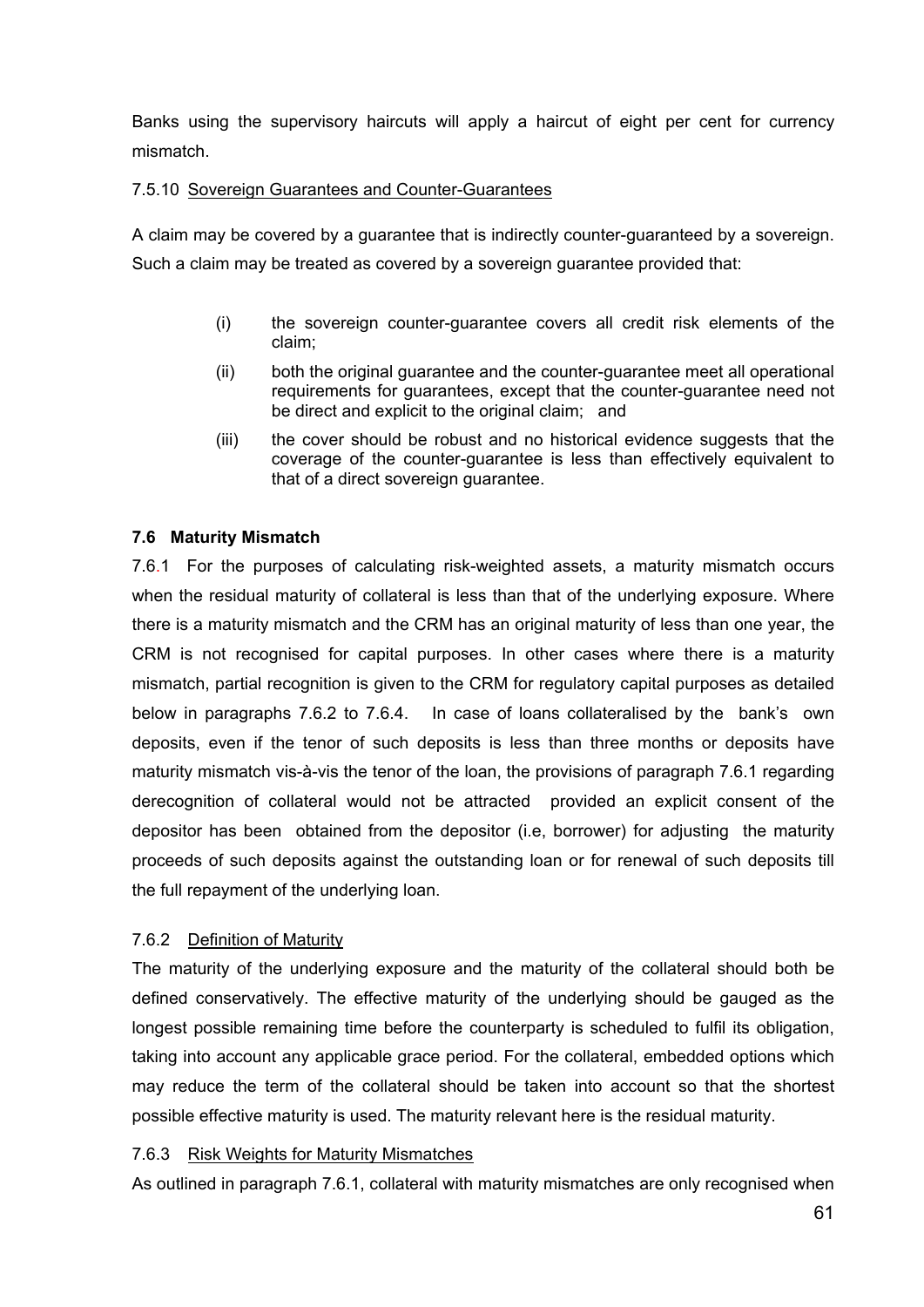their original maturities are greater than or equal to one year. As a result, the maturity of collateral for exposures with original maturities of less than one year must be matched to be recognised. In all cases, collateral with maturity mismatches will no longer be recognised when they have a residual maturity of three months or less.

7.6.4 When there is a maturity mismatch with recognised credit risk mitigants (collateral, on-balance sheet netting and guarantees) the following adjustment will be applied:

$$
Pa = Px (t - 0.25) \div (T - 0.25)
$$

where:

- $Pa = value of the credit protection adjusted for maturity mismatch$
- $P =$  credit protection (e.g. collateral amount, guarantee amount) adjusted for any haircuts
- $t = min (T, residual maturity of the credit protection arrangement)$ expressed in years
- $T = min(5, residual maturity of the exposure) expressed in years$

### **7.7 Treatment of pools of CRM Techniques**

In the case where a bank has multiple CRM techniques covering a single exposure (e.g. a bank has both collateral and guarantee partially covering an exposure), the bank will be required to subdivide the exposure into portions covered by each type of CRM technique (e.g. portion covered by collateral, portion covered by guarantee) and the risk-weighted assets of each portion must be calculated separately. When credit protection provided by a single protection provider has differing maturities, they must be subdivided into separate protection as well.

### **8. Capital charge for Market Risk**

### **8.1 Introduction**

Market risk is defined as the risk of losses in on-balance sheet and off-balance sheet positions arising from movements in market prices. The market risk positions subject to capital charge requirement are:

- (i) The risks pertaining to interest rate related instruments and equities in the trading book; and
- (ii) Foreign exchange risk (including open position in precious metals) throughout the bank (both banking and trading books).

# **8.2 Scope and coverage of capital charge for Market Risks**

8.2.1These guidelines seek to address the issues involved in computing capital charges for interest rate related instruments in the trading book, equities in the trading book and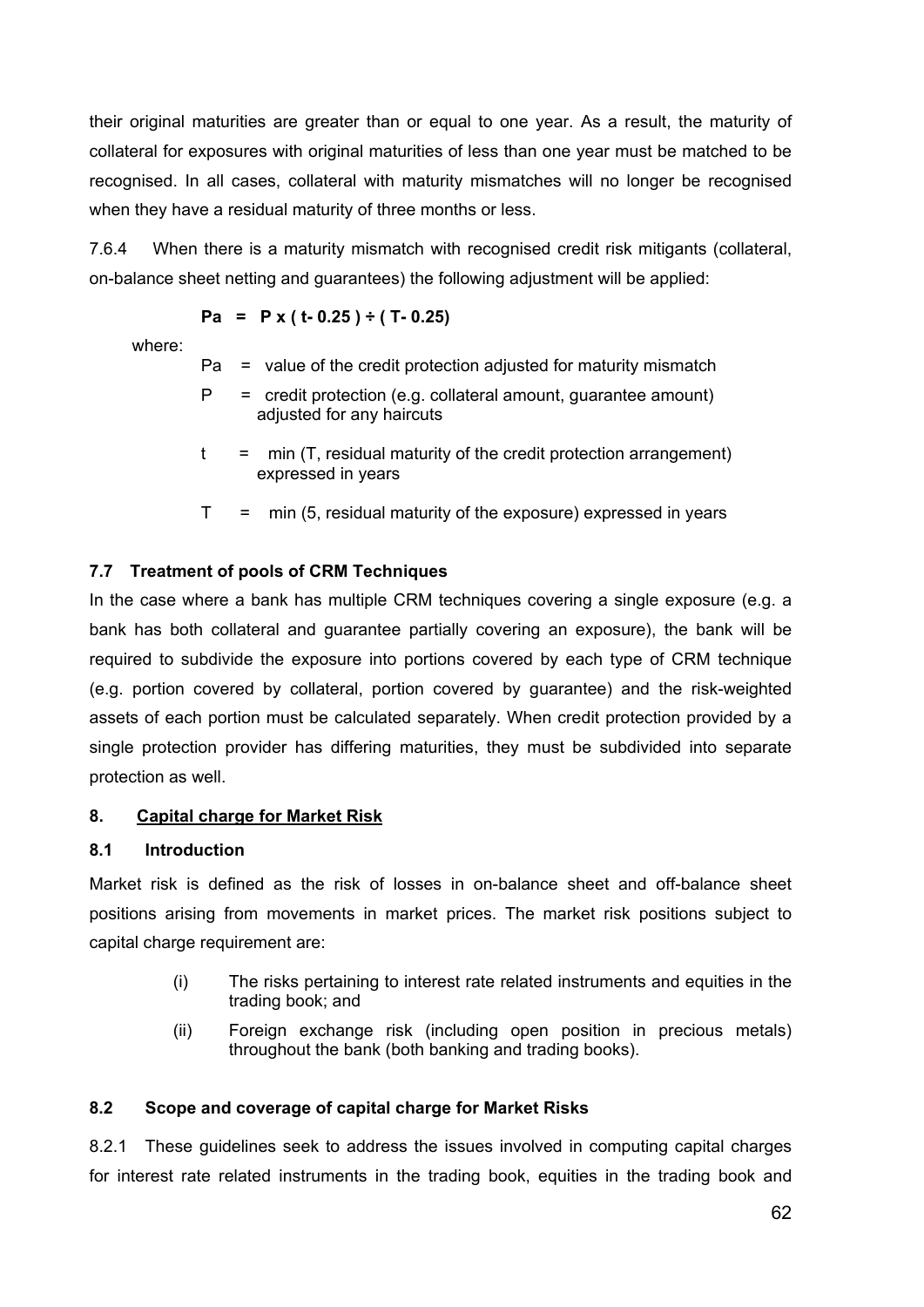foreign exchange risk (including gold and other precious metals) in both trading and banking books. Trading book for the purpose of capital adequacy will include:

- (i) Securities included under the Held for Trading category
- (ii) Securities included under the Available for Sale category
- (iii) Open gold position limits
- (iv) Open foreign exchange position limits
- (v) Trading positions in derivatives, and
- (vi) Derivatives entered into for hedging trading book exposures.

8.2.2 Banks are required to manage the market risks in their books on an ongoing basis and ensure that the capital requirements for market risks are being maintained on a continuous basis, i.e. at the close of each business day. Banks are also required to maintain strict risk management systems to monitor and control intra-day exposures to market risks.

8.2.3 Capital for market risk would not be relevant for securities, which have already matured and remain unpaid. These securities will attract capital only for credit risk. On completion of 90 days delinquency, these will be treated on par with NPAs for deciding the appropriate risk weights for credit risk.

# **8.3 Measurement of capital charge for Interest Rate Risk**

8.3.1 This section describes the framework for measuring the risk of holding or taking positions in debt securities and other interest rate related instruments in the trading book.

8.3.2 The capital charge for interest rate related instruments would apply to current market value of these items in bank's trading book. Since banks are required to maintain capital for market risks on an ongoing basis, they are required to mark to market their trading positions on a daily basis. The current market value will be determined as per extant RBI guidelines on valuation of investments.

8.3.3 The minimum capital requirement is expressed in terms of two separately calculated charges, (i) "**specific risk**" charge for each security, which is designed to protect against an adverse movement in the price of an individual security owing to factors related to the individual issuer, both for short (short position is not allowed in India except in derivatives and Central Government Securities) and long positions, and (ii) "**general market risk**" charge towards interest rate risk in the portfolio, where long and short positions (which is not allowed in India except in derivatives) in different securities or instruments can be offset.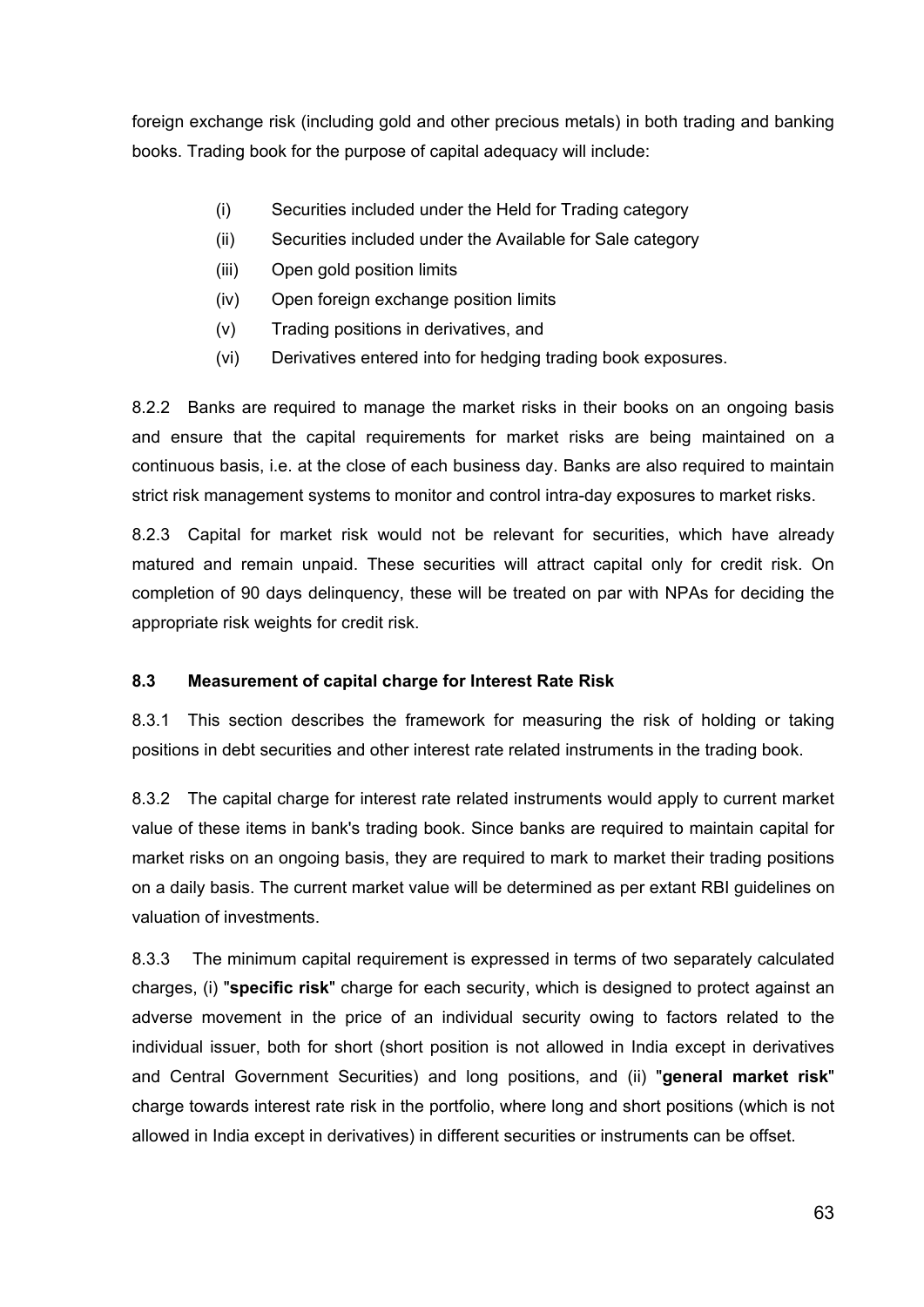8.3.4 For the debt securities held under AFS category, in view of the possible longer holding period and attendant higher specific risk, the banks shall hold total capital charge for market risk equal to greater of (a) or (b) below:

- a) Specific risk capital charge, computed notionally for the AFS securities treating them as held under HFT category (as computed according to Table 16: Part A/C/E, as applicable) plus the General Market Risk Capital Charge.
- b) Alternative total capital charge for the AFS category computed notionally treating them as held in the banking book (as computed in accordance with Table 16: Part B/D/F, as applicable)

# A. Specific Risk

8.3.5 The capital charge for specific risk is designed to protect against an adverse movement in the price of an individual security owing to factors related to the individual issuer. The specific risk charges for various kinds of exposures would be applied as detailed below:

| SI.No. | Nature of debt securities / issuer    | Table to be followed |
|--------|---------------------------------------|----------------------|
| a.     | Central, State and Foreign Central    |                      |
|        | Governments' bonds:                   |                      |
|        | Held in HFT category<br>(i)           | Table 16 – Part A    |
|        | (ii) Held in AFS category             | Table 16 - Par B     |
| b.     | Banks' Bonds:                         |                      |
|        | (i) Held in HFT category              | Table 16 - Part C    |
|        | (ii) Held in AFS category             | Table 16 - Par D     |
| C.     | Corporate Bonds and securitised debt: |                      |
|        | (i) Held in HFT category              | Table $16 - ParE$    |
|        | (ii) Held in AFS category             | Table 16 – Part F    |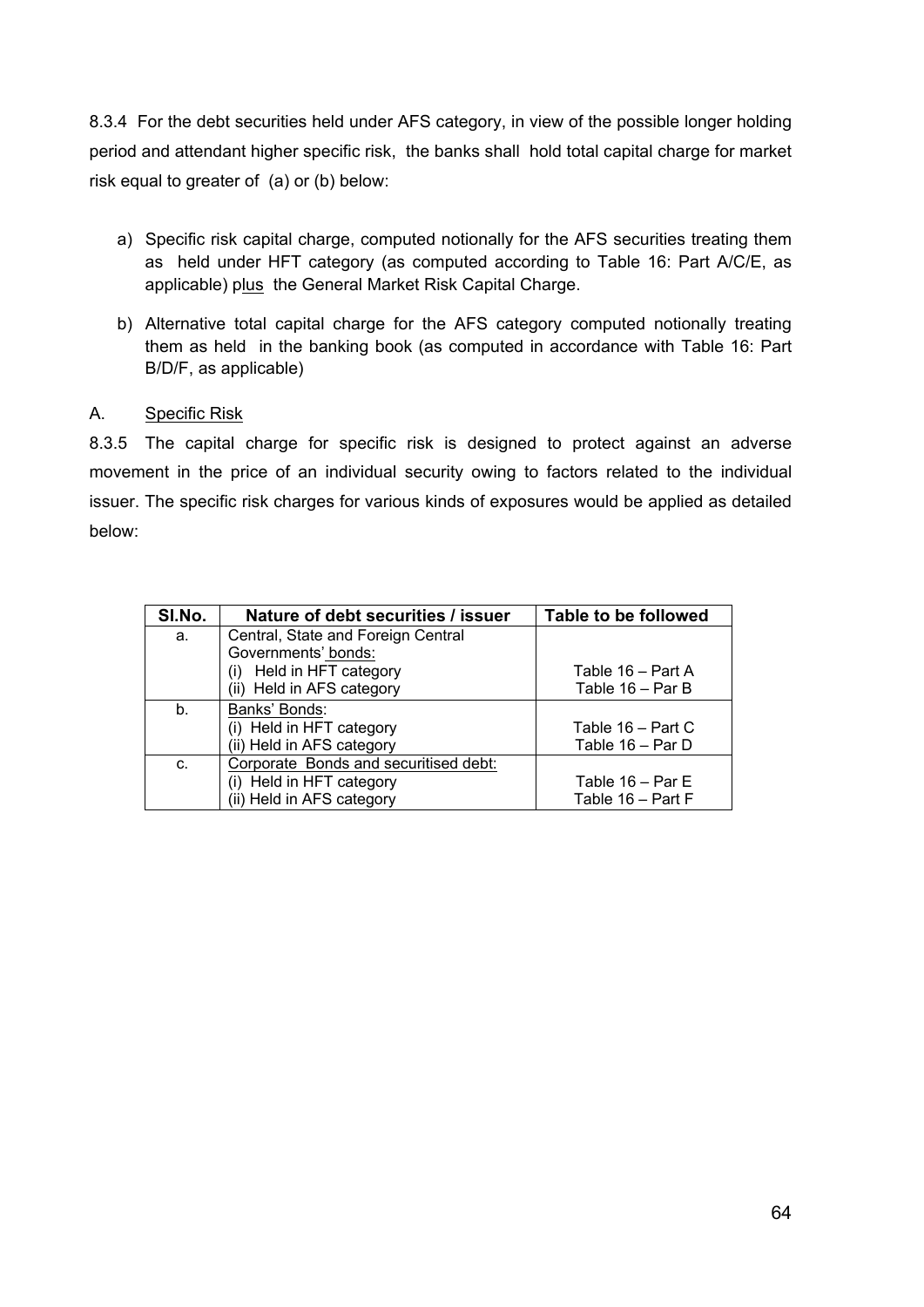#### **Table 16 – Part A Specific Risk Capital Charge for Sovereign securities issued by Indian and foreign sovereigns – Held by banks under the HFT Category**

| Sr.<br>No.       | <b>Nature of Investment</b>                                                                                                       | <b>Residual Maturity</b>                                | <b>Specific risk</b><br>capital<br>(as $%$ of<br>exposure) |
|------------------|-----------------------------------------------------------------------------------------------------------------------------------|---------------------------------------------------------|------------------------------------------------------------|
| А.               | <b>Indian Central Government and State Governments</b>                                                                            |                                                         |                                                            |
| $\overline{1}$ . | Investment<br>Central<br>State<br>and<br>in.<br><b>Government Securities</b>                                                      | All                                                     | 0.00                                                       |
| 2.               | Investments in other approved<br>securities guaranteed by Central<br>Government                                                   | All                                                     | 0.00                                                       |
|                  |                                                                                                                                   | 6 months or less                                        | 0.28                                                       |
| 3.               | Investments in other approved<br>securities guaranteed by State<br>Government                                                     | More than 6 months and up<br>to and including 24 months | 1.13                                                       |
|                  |                                                                                                                                   | More than 24 months                                     | 1.80                                                       |
| 4.               | Investment in other securities where<br>payment of interest and repayment of<br>principal are guaranteed by Central<br>Government | All                                                     | 0.00                                                       |
|                  | Investments in other securities where                                                                                             | 6 months or less                                        |                                                            |
| 5.               | payment of interest and repayment of<br>principal are guaranteed by State                                                         | More than 6 months and up<br>to and including 24 months | 1.13                                                       |
|                  | Government.                                                                                                                       | More than 24 months                                     | 1.80                                                       |
| В.               | <b>Foreign Central Governments</b>                                                                                                |                                                         |                                                            |
| 1 <sub>1</sub>   | AAA to AA                                                                                                                         | All                                                     | 0.00                                                       |
|                  |                                                                                                                                   | 6 months or less                                        | 0.28                                                       |
| 2.               | A to BBB                                                                                                                          | More than 6 months and up<br>to and including 24 months | 1.13                                                       |
|                  |                                                                                                                                   | More than 24 months                                     | 1.80                                                       |
| 3.               | BB to B                                                                                                                           | All                                                     | 9.00                                                       |
| 4.               | <b>Below B</b>                                                                                                                    | All                                                     | 13.50                                                      |
| 5.               | Unrated                                                                                                                           | All                                                     | 13.50                                                      |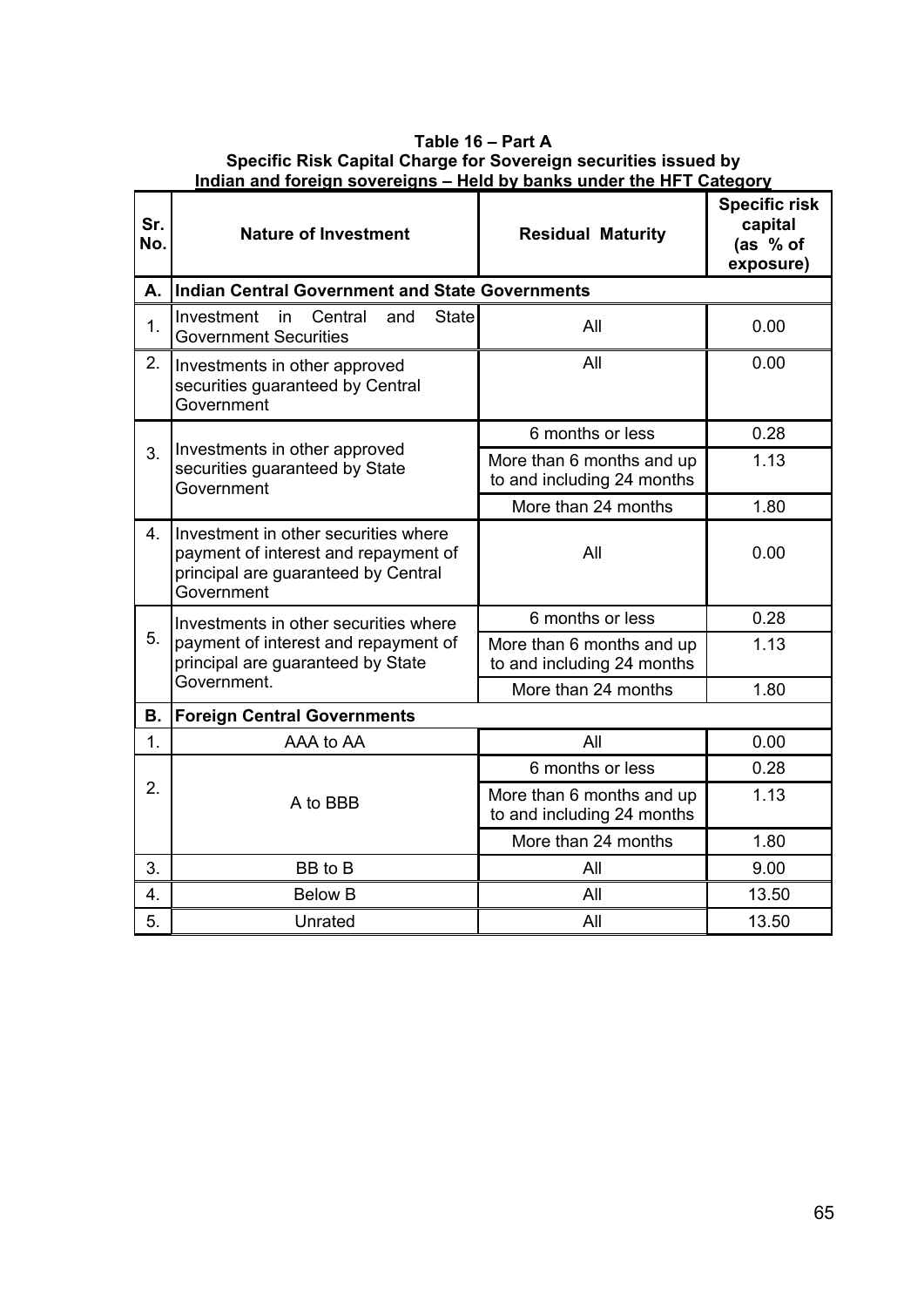#### **Table 16 – Part B Alternative Total Capital Charge for securities issued by Indian and foreign sovereigns**  – **Held by banks under the AFS Category**

| Sr.<br>No. | <b>Nature of Investment</b>                                                                                                       | <b>Residual</b><br><b>Maturity</b> | <b>Specific risk capital</b><br>(as % of exposure) |  |  |  |  |  |
|------------|-----------------------------------------------------------------------------------------------------------------------------------|------------------------------------|----------------------------------------------------|--|--|--|--|--|
| А.         | Indian Central Government and State Governments                                                                                   |                                    |                                                    |  |  |  |  |  |
| 1.         | Central<br>State<br>Investment<br>in<br>and<br><b>Government Securities</b>                                                       | All                                | 0.00                                               |  |  |  |  |  |
| 2.         | Investments in other approved securities<br>guaranteed by Central Government                                                      | All                                | 0.00                                               |  |  |  |  |  |
| 3.         | Investments in other approved securities<br>guaranteed by State Government                                                        | All                                | 1.80                                               |  |  |  |  |  |
| 4.         | Investment in other securities where<br>payment of interest and repayment of<br>principal are guaranteed by Central<br>Government | All                                | 0.00                                               |  |  |  |  |  |
| 5.         | Investments in other securities where<br>payment of interest and repayment of<br>principal are guaranteed by State<br>Government. | All                                | 1.80                                               |  |  |  |  |  |
| В.         | <b>Foreign Central Governments</b>                                                                                                |                                    |                                                    |  |  |  |  |  |
| 1.         | AAA to AA                                                                                                                         | All                                | 0.00                                               |  |  |  |  |  |
| 2.         | A                                                                                                                                 | All                                | 1.80                                               |  |  |  |  |  |
| 3.         | <b>BBB</b>                                                                                                                        | All                                | 4.50                                               |  |  |  |  |  |
| 4.         | BB to B                                                                                                                           | All                                | 9.00                                               |  |  |  |  |  |
| 5.         | <b>Below B</b>                                                                                                                    | All                                | 13.50                                              |  |  |  |  |  |
|            | Unrated                                                                                                                           | All                                | 9.00                                               |  |  |  |  |  |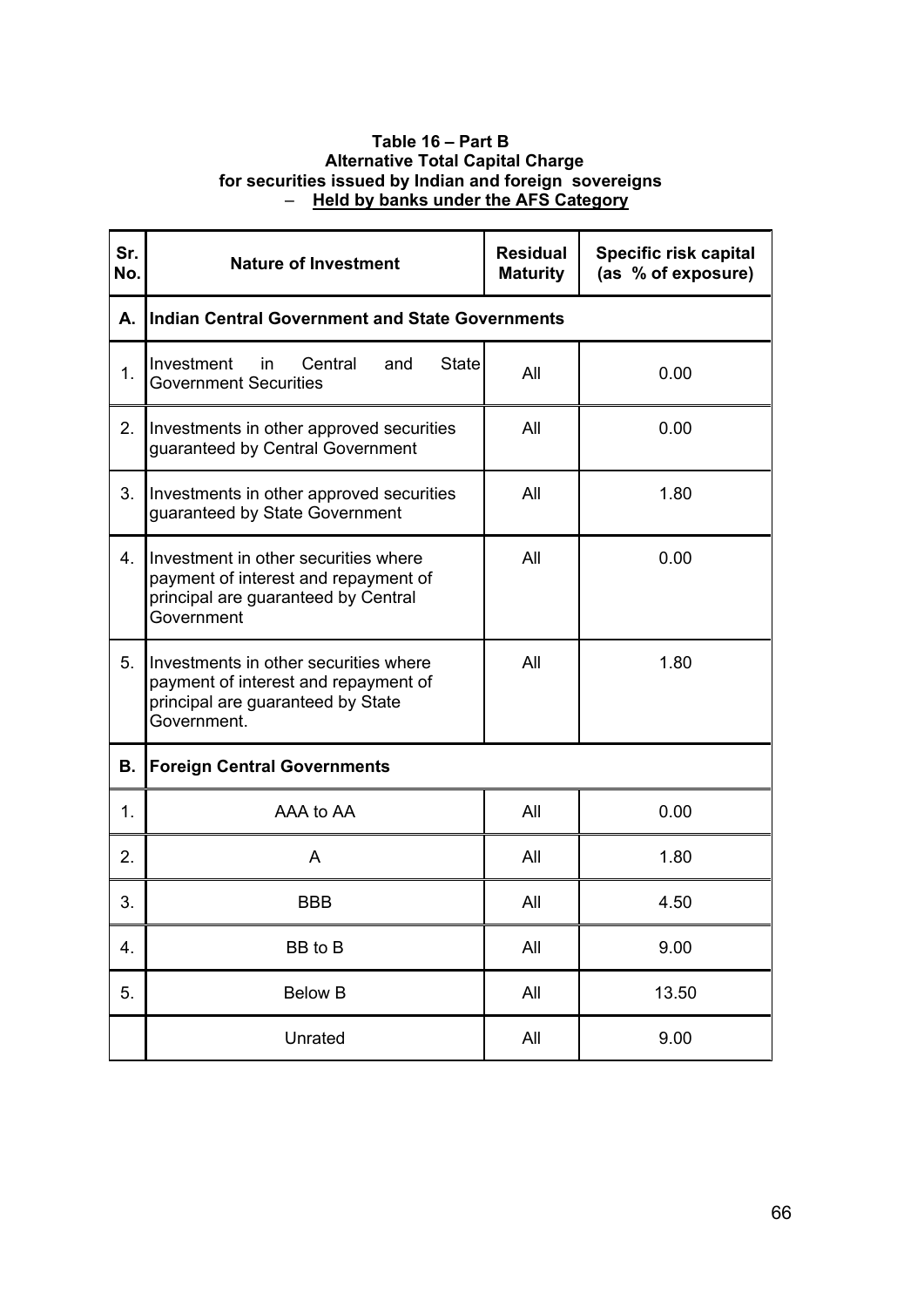|                                                     |                                                                           | Specific risk capital charge                                                                           |                        |                                                                                          |                            |
|-----------------------------------------------------|---------------------------------------------------------------------------|--------------------------------------------------------------------------------------------------------|------------------------|------------------------------------------------------------------------------------------|----------------------------|
| Level of<br><b>CRAR</b>                             |                                                                           | <b>All Scheduled Banks</b><br>(Commercial, Co-<br><b>Operative and Regional</b><br><b>Rural Banks)</b> |                        | <b>All Non-Scheduled Banks</b><br>(Commercial, Co-Operative<br>and Regional Rural Banks) |                            |
| <b>Residual</b><br>(where<br>maturity<br>available) |                                                                           | <b>Investments</b><br>within 10%<br>limit referred<br>to in para                                       | All<br>other<br>claims | <b>Investments</b><br>within 10%<br>limit referred<br>to in para                         | <b>All other</b><br>claims |
| (in per<br>cent)                                    |                                                                           | 4.4.8<br>(in per<br>cent)                                                                              | (in per<br>cent)       | 4.4.8<br>(in per cent)                                                                   | (in per cent)              |
| 1                                                   | $\overline{2}$                                                            | 3                                                                                                      | 4                      | 5                                                                                        | 6                          |
| 9<br>and<br>above                                   | 6 months or<br>less                                                       | 1.40                                                                                                   | 0.28                   | 1.40                                                                                     | 1.40                       |
|                                                     | Greater<br>than<br>6<br>months and<br>up to and<br>including 24<br>months | 5.65                                                                                                   | 1.13                   | 5.65                                                                                     | 5.65                       |
|                                                     | Exceeding<br>24 months                                                    | 9.00                                                                                                   | 1.80                   | 9.00                                                                                     | 9.00                       |
| $6$ to $\leq 9$                                     | All<br>maturities                                                         | 13.50                                                                                                  | 4.50                   | 22.50                                                                                    | 13.50                      |
| 3 to < 6                                            | All<br>maturities                                                         | 22.50                                                                                                  | 9.00                   | 31.50                                                                                    | 22.50                      |
| 0 to $<$ 3                                          | All<br>maturities                                                         | 31.50                                                                                                  | 13.50                  | 56.25                                                                                    | 31.50                      |
| Negative                                            | All<br>maturities                                                         | 56.25                                                                                                  | 56.25                  | <b>Full deduction</b>                                                                    | 56.25                      |

### **Table 16 – Part C Specific risk capital charge for bonds issued by banks – Held by banks under the HFT category**

# **Notes:**

- i) In the case of banks where no capital adequacy norms have been prescribed by the RBI, the lending / investing bank may calculate the CRAR of the bank concerned, notionally, by obtaining necessary information from the investee bank and using the capital adequacy norms as applicable to the commercial banks. In case, it is not found feasible to compute CRAR on such notional basis, the specific risk capital charge of 31.50 or 56.25 per cent, as per the risk perception of the investing bank, should be applied uniformly to the investing bank's entire exposure.
- ii) In case of banks where capital adequacy norms are not applicable at present, the matter of investments in their capital-eligible instruments would not arise for now. However, column Nos. 3 and 5 of the Table above will become applicable to them, if in future they issue any capital instruments where other banks are eligible to invest.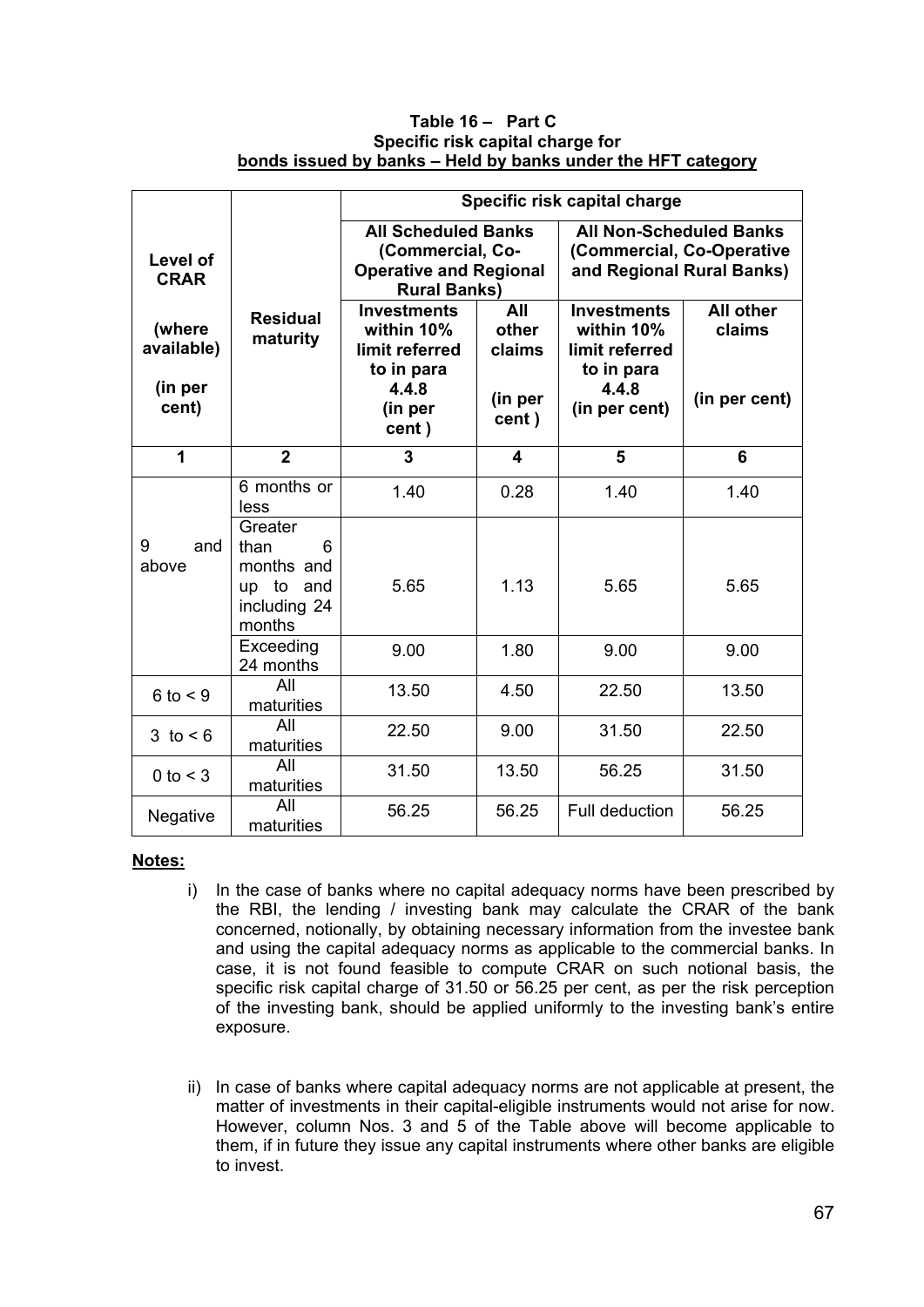### **Table 16 – Part D**

### **Alternative Total Capital Charge for bonds issued by banks – Held by banks under AFS category**

### **(subject to the conditions stipulated in paragraph 8.3.4)**

|                                | <b>Alternative Total Capital Charge</b>                                                         |                               |                                                                                                                               |       |
|--------------------------------|-------------------------------------------------------------------------------------------------|-------------------------------|-------------------------------------------------------------------------------------------------------------------------------|-------|
| Level of<br><b>CRAR</b>        | <b>All Scheduled Banks</b><br>(Commercial, Co-<br>operative and Regional<br><b>Rural Banks)</b> |                               | <b>All Non-Scheduled Banks</b><br>(Commercial, Co-operative<br>and Regional Rural Banks)                                      |       |
| (where<br>available)<br>(in %) | <b>Investments</b><br>within 10 $%$<br>limit<br>referred to<br>in para 4.4.8<br>above<br>(in %) | All other<br>claims<br>(in %) | <b>Investments</b><br>within 10 $%$<br>All other<br>limit referred<br>claims<br>to in para<br>4.4.8 above<br>(in %)<br>(in %) |       |
| 1                              | $\overline{2}$                                                                                  | 3                             | 4                                                                                                                             | 5     |
| 9 and<br>above                 | 9.00                                                                                            | 1.80                          | 9.00                                                                                                                          | 9.00  |
| 6 to $\leq 9$                  | 13.50                                                                                           | 4.50                          | 22.50                                                                                                                         | 13.50 |
| 3 to $< 6$                     | 22.50                                                                                           | 9.00                          | 31.50                                                                                                                         | 22.50 |
| 0 to $<$ 3                     | 31.50                                                                                           | 13.50                         | 50.00                                                                                                                         | 31.50 |
| Negative                       | 56.25                                                                                           | 56.25                         | <b>Full deduction</b>                                                                                                         | 56.25 |

### **Notes:**

- i) In the case of banks where no capital adequacy norms have been prescribed by the RBI, the lending / investing bank may calculate the CRAR of the bank concerned, notionally, by obtaining necessary information from the investee bank and using the capital adequacy norms as applicable to the commercial banks. In case, it is not found feasible to compute CRAR on such notional basis, the specific risk capital charge of 31.50 or 56.25 per cent, as per the risk perception of the investing bank, should be applied uniformly to the investing bank's entire exposure.
- ii) In case of banks where capital adequacy norms are not applicable at present, the matter of investments in their capital-eligible instruments would not arise for now. However, column Nos. 2 and 4 of the Table above will become applicable to them, if in future they issue any capital instruments where other banks are eligible to invest.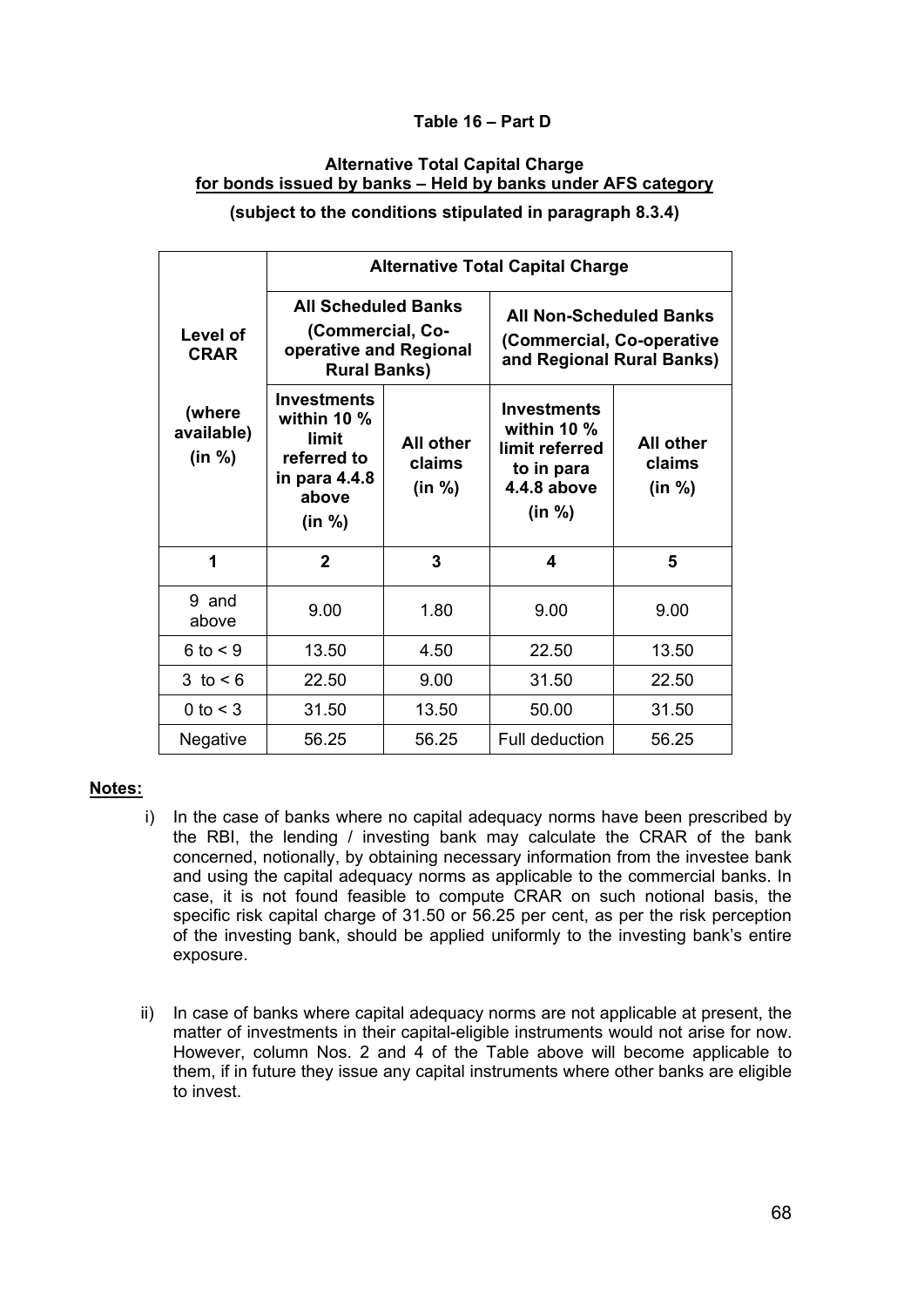# **Table 16 –Part E (i)[21](#page-68-0)**

### **Specific Risk Capital Charge for Corporate Bonds (Other than bank bonds) – Held by banks under HFT Category**

| * Rating by            | <b>Residual maturity</b>  | <b>Specific Risk Capital</b> |
|------------------------|---------------------------|------------------------------|
| the ECAI               |                           | Charge (in %)                |
| AAA to BBB             | 6 months or less          | 0.28                         |
|                        | Greater than 6 months and | 1.14                         |
|                        | up to and including 24    |                              |
|                        | months                    |                              |
|                        | Exceeding 24 months       | 1.80                         |
| BB and below           | All maturities            | 13.5                         |
| Unrated (if permitted) | All maturities            | 9                            |

\* These ratings indicate the ratings assigned by Indian rating agencies/ECAIs or foreign rating agencies. In the case of foreign ECAIs, the rating symbols used here correspond to Standard and Poor. The modifiers "+" or "-" have been subsumed with the main rating category.

#### **Table 16 –Part E (ii) Alternative Total Capital Charge for Corporate Bonds (Other than bank bonds) – Held by banks under AFS Category**

| * Rating by the<br><b>ECAI</b> | <b>Total Capital Charge</b><br>(in per cent) |
|--------------------------------|----------------------------------------------|
| AAA                            | 1.8                                          |
| AA                             | 27                                           |
|                                | 4.5                                          |
| <b>BBB</b>                     | 9.0                                          |
| <b>BB</b> and below            | 13.5                                         |
| Unrated                        |                                              |

**\*** These ratings indicate the ratings assigned by *Indian rating agencies/ECAIs or foreign*  rating agencies. In the case of foreign ECAIs, the rating symbols used here correspond to *Standard and Poor. The modifiers "+" or "-" have been subsumed with the main rating category.* 

1

<span id="page-68-0"></span><sup>21</sup> Master Circular DBOD.No.BP.BC.73/21.06.001/2009-10 dated Feb 8, 2010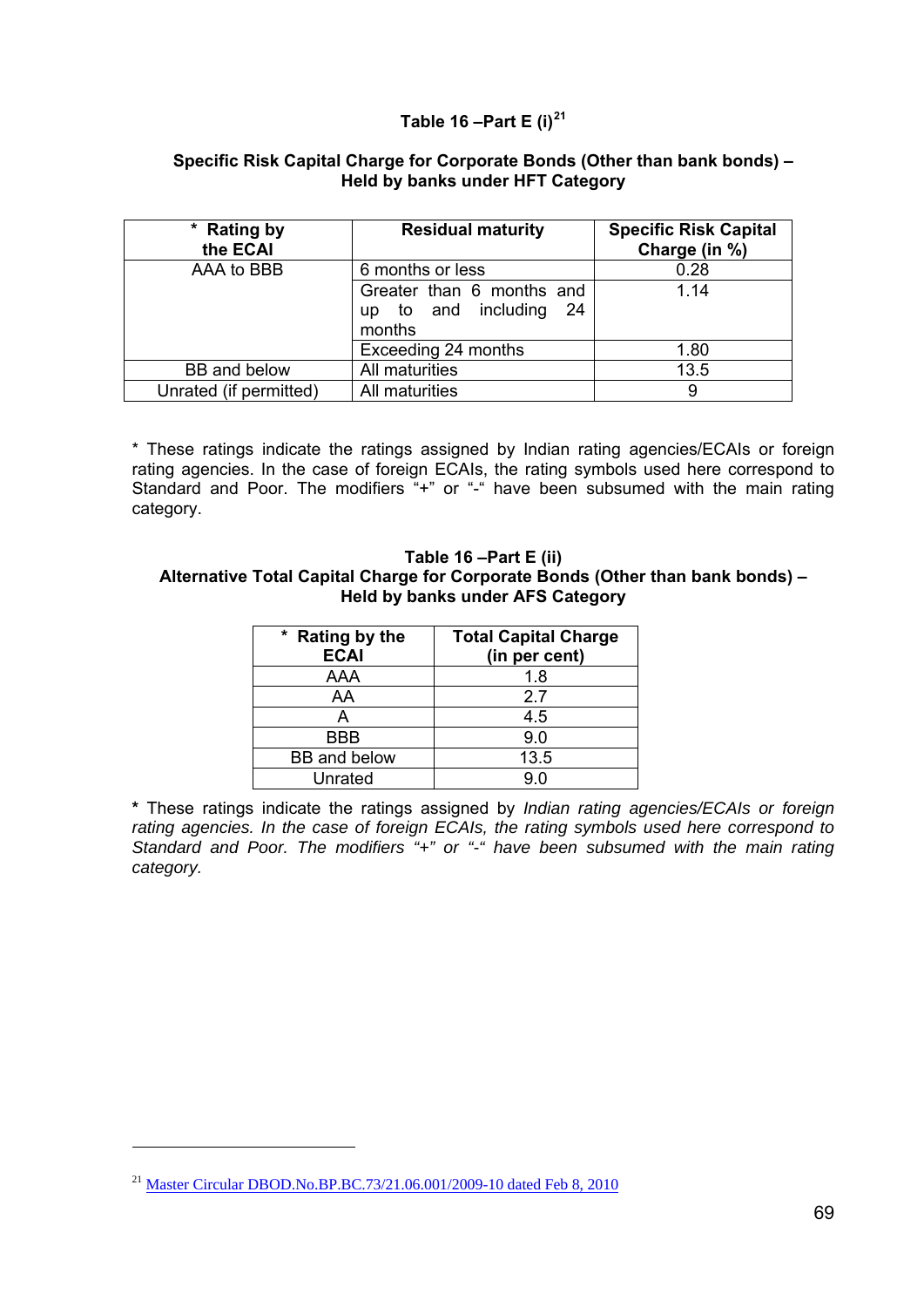| Table 16 – Part F                                                    |
|----------------------------------------------------------------------|
| Specific Risk Capital Charge for Securitised Debt Instruments (SDIs) |
| - Held by banks under HFT and AFS Category                           |

| * Rating by the ECAI                      | <b>Specific Risk Capital Charge</b> |                                                                            |  |
|-------------------------------------------|-------------------------------------|----------------------------------------------------------------------------|--|
| <b>Securitisation</b><br>Exposures (in %) |                                     | <b>Securitisation</b><br><b>Exposures (SDIs)</b><br>relating to Commercial |  |
|                                           |                                     | <b>Real Estate Exposures</b><br>( in %)                                    |  |
| AAA                                       | 1.8                                 | 9.0                                                                        |  |
| AA                                        | 2.7                                 | 9.0                                                                        |  |
| A                                         | 4.5                                 | 9.0                                                                        |  |
| <b>BBB</b>                                | 9.0                                 | 9.0                                                                        |  |
| BB                                        | 31.5                                | 31.5                                                                       |  |
|                                           | (Deduction in the case)             | (Deduction in the case of                                                  |  |
|                                           | of originators)                     | originators)                                                               |  |
| B and below or unrated                    | Deduction                           | Deduction                                                                  |  |

**\*** These ratings indicate the ratings assigned by Indian rating agencies/ECAIs or foreign rating agencies. In the case of foreign ECAIs, the rating symbols used here correspond to Standard and Poor. The modifiers "+" or "-" have been subsumed with the main rating category.

#### **Table 16 – Part G Specific Risk Capital Charge for Re-securitised Debt Instruments (RSDIs) – Held by banks under HFT and AFS Category**

| $\star$<br><b>Rating by the ECAI</b> | <b>Specific Risk Capital Charge</b>          |                                                                                                      |  |  |
|--------------------------------------|----------------------------------------------|------------------------------------------------------------------------------------------------------|--|--|
|                                      | <b>Re-Securitisation</b><br>Exposures (in %) | <b>Re-Securitisation Exposures</b><br>(RSDIs) relating to Commercial<br>Real Estate Exposures (in %) |  |  |
| AAA                                  | 3.6                                          | 18                                                                                                   |  |  |
| AA                                   | 5.4                                          | 18                                                                                                   |  |  |
| А                                    | 9.0                                          | 18                                                                                                   |  |  |
| <b>BBB</b>                           | 18                                           | 18                                                                                                   |  |  |
| BB                                   | 63 (Deduction in the case of                 | 63 (Deduction in the case of                                                                         |  |  |
|                                      | originators)                                 | originators)                                                                                         |  |  |
| B and below or unrated               | Deduction                                    | Deduction                                                                                            |  |  |

*\** These ratings indicate the ratings assigned by Indian rating agencies/ECAIs or foreign rating agencies. In the case of foreign ECAIs, the rating symbols used here correspond to Standard and Poor. The modifiers "+" or "-"have been subsumed with the main rating category.

8.3.6 Banks shall, in addition to computing the counterparty credit risk (CCR) charge for OTC derivatives, as part of capital for credit risk as per the Standardised Approach covered in paragraph 5 above, also compute the specific risk charge for OTC derivatives in the trading book as required in terms of **Annex 9**.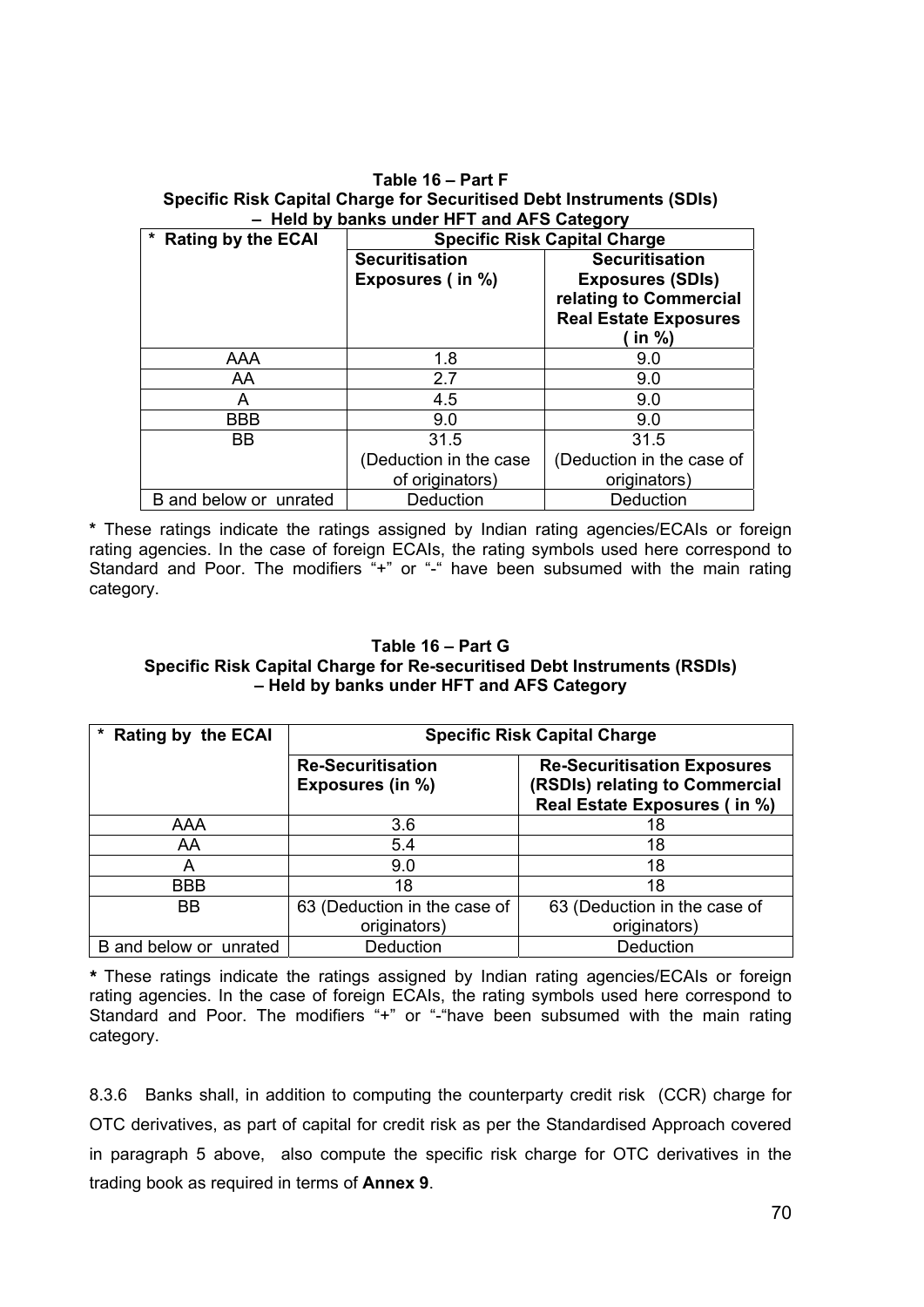### B. General Market Risk

8.3.7 The capital requirements for general market risk are designed to capture the risk of loss arising from changes in market interest rates. The capital charge is the sum of four components:

- (i) the net short (short position is not allowed in India except in derivatives) or long position in the whole trading book;
- (ii) a small proportion of the matched positions in each time-band (the "vertical disallowance");
- (iii) a larger proportion of the matched positions across different time-bands (the "horizontal disallowance"), and
- (iv) a net charge for positions in options, where appropriate.

8.3.8 Separate maturity ladders should be used for each currency and capital charges should be calculated for each currency separately and then summed with no offsetting between positions of opposite sign. In the case of those currencies in which business is insignificant (where the turnover in the respective currency is less than 5 per cent of overall foreign exchange turnover), separate calculations for each currency are not required. The bank may, instead, slot within each appropriate time-band, the net long or short position for each currency. However, these individual net positions are to be summed within each timeband, irrespective of whether they are long or short positions, to produce a gross position figure. The gross positions in each time-band will be subject to the assumed change in yield set out in Table-18 with no further offsets.

8.3.9 The Basle Committee has suggested two broad methodologies for computation of capital charge for market risks. One is the standardised method and the other is the banks' internal risk management models method. As banks in India are still in a nascent stage of developing internal risk management models, it has been decided that, to start with, banks may adopt the standardised method. Under the standardised method there are two principal methods of measuring market risk, a "maturity" method and a "duration" method. As "duration" method is a more accurate method of measuring interest rate risk, it has been decided to adopt standardised duration method to arrive at the capital charge. Accordingly, banks are required to measure the general market risk charge by calculating the price sensitivity (modified duration) of each position separately. Under this method, the mechanics are as follows:

- (i) first calculate the price sensitivity (modified duration) of each instrument;
- (ii) next apply the assumed change in yield to the modified duration of each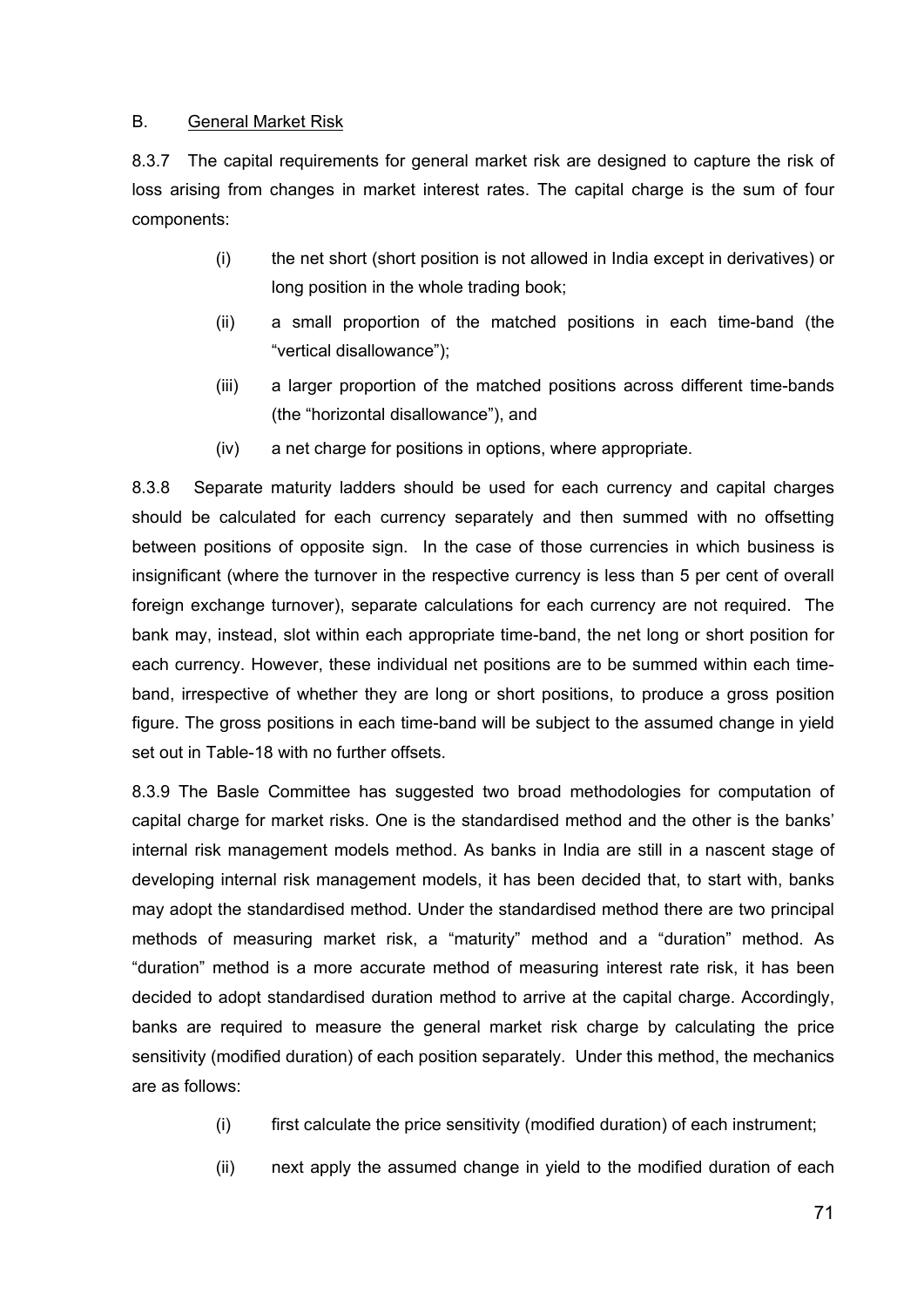instrument between 0.6 and 1.0 percentage points depending on the maturity of the instrument (see **Table - 17)**;

- (iii) slot the resulting capital charge measures into a maturity ladder with the fifteen time bands as set out in **Table - 17**;
- (iv) subject long and short positions (short position is not allowed in India except in derivatives) in each time band to a 5 per cent vertical disallowance designed to capture basis risk; and
- (v) carry forward the net positions in each time-band for horizontal offsetting subject to the disallowances set out in **Table - 18**.

| <b>Time Bands</b> | <b>Assumed Change</b><br>in Yield | <b>Time Bands</b> | <b>Assumed Change</b><br>in Yield |
|-------------------|-----------------------------------|-------------------|-----------------------------------|
| Zone 1            |                                   | Zone 3            |                                   |
| 1 month or less   | 1.00                              | 3.6 to 4.3 years  | 0.75                              |
| 1 to 3 months     | 1.00                              | 4.3 to 5.7 years  | 0.70                              |
| 3 to 6 months     | 1.00                              | 5.7 to 7.3 years  | 0.65                              |
| 6 to 12 months    | 1.00                              | 7.3 to 9.3 years  | 0.60                              |
| Zone 2            |                                   | 9.3 to 10.6 years | 0.60                              |
| 1.0 to 1.9 years  | 0.90                              | 10.6 to 12 years  | 0.60                              |
| 1.9 to 2.8 years  | 0.80                              | 12 to 20 years    | 0.60                              |
| 2.8 to 3.6 years  | 0.75                              | over 20 years     | 0.60                              |

**Table 17 - Duration Method – Time Bands and Assumed changes in Yield** 

### **Table 18 - Horizontal Disallowances**

| <b>Zones</b> | <b>Time band</b>   | <b>Within the</b><br>zones | <b>Between</b><br>adjacent zones | <b>Between zones</b><br>1 and $3$ |
|--------------|--------------------|----------------------------|----------------------------------|-----------------------------------|
|              | 1 month or less    |                            | 40%                              |                                   |
| Zone 1       | 1 to 3 months      | 40%                        |                                  |                                   |
|              | 3 to 6 months      |                            |                                  |                                   |
|              | 6 to 12 months     |                            |                                  |                                   |
|              | 1.0 to 1.9 years   |                            |                                  |                                   |
| Zone 2       | 1.9 to 2.8 years   | 30%                        | 40%                              |                                   |
|              | 2.8 to 3.6 years   |                            |                                  |                                   |
|              | 3.6 to 4.3 years   |                            |                                  | 100%                              |
|              | 4.3 to 5.7 years   |                            |                                  |                                   |
| Zone 3       | 5.7 to 7.3 years   |                            |                                  |                                   |
|              | 7.3 to $9.3$ years | 30%                        |                                  |                                   |
|              | 9.3 to 10.6 years  |                            |                                  |                                   |
|              | 10.6 to 12 years   |                            |                                  |                                   |
|              | 12 to 20 years     |                            |                                  |                                   |
|              | over 20 years      |                            |                                  |                                   |

# 8.3.10 Interest rate derivatives

The measurement of capital charge for market risks should include all interest rate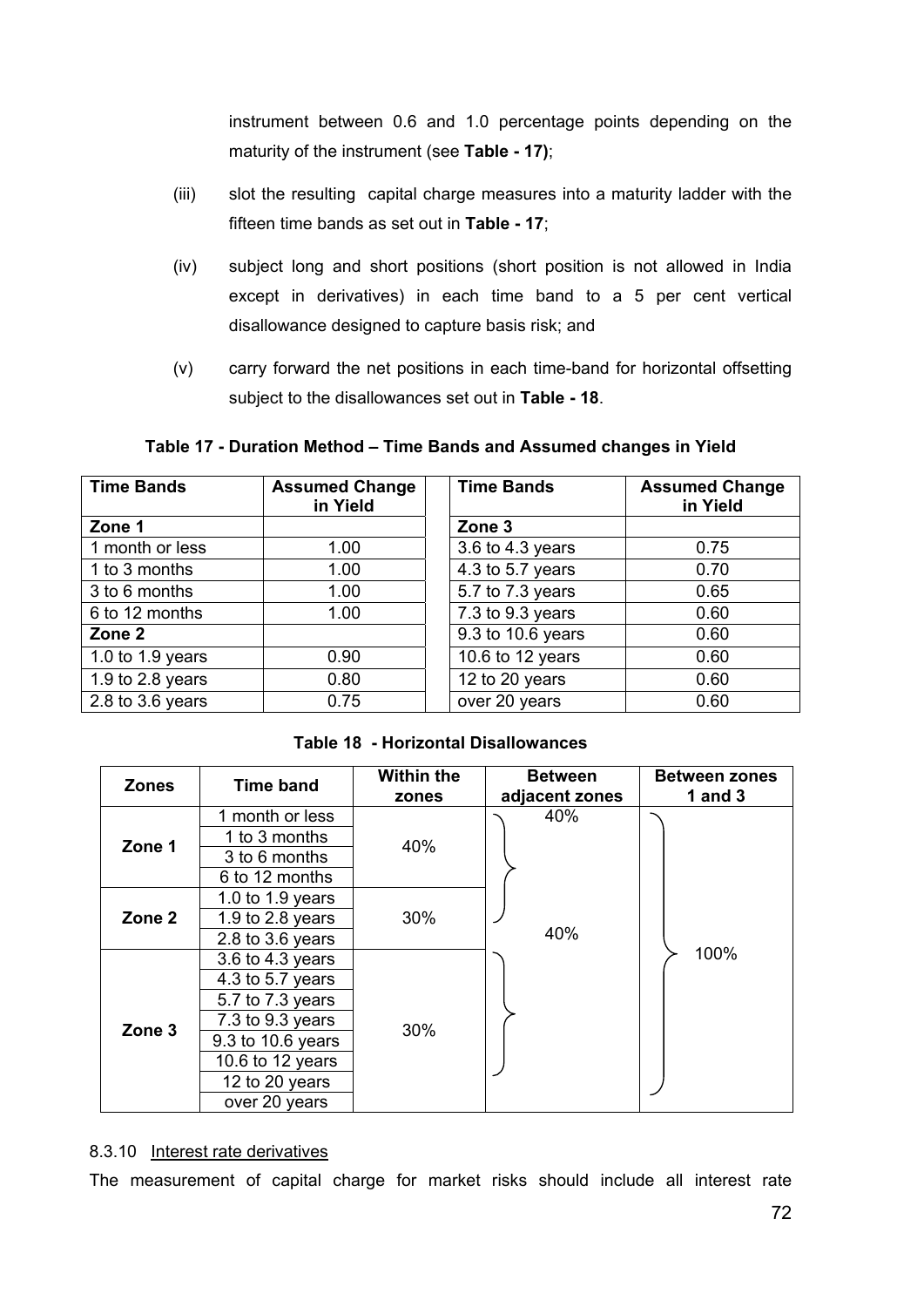derivatives and off-balance sheet instruments in the trading book and derivatives entered into for hedging trading book exposures which would react to changes in the interest rates, like FRAs, interest rate positions etc. The details of measurement of capital charge for interest rate derivatives are furnished in **Annex 9**.

## **8.4 Measurement of capital charge for Equity Risk**

8.4.1 The capital charge for equities would apply on their current market value in bank's trading book. Minimum capital requirement to cover the risk of holding or taking positions in equities in the trading book is set out below. This is applied to all instruments that exhibit market behaviour similar to equities but not to non-convertible preference shares (which are covered by the interest rate risk requirements described earlier). The instruments covered include equity shares, whether voting or non-voting, convertible securities that behave like equities, for example: units of mutual funds, and commitments to buy or sell equity.

## **Specific and General Market Risk**

8.4.2 Capital charge for banks' capital market investments, including those exempted from CME norms, for specific risk (akin to credit risk) will be 11.25 per cent or higher (equivalent to risk weight of 125 per cent or risk weight warranted by external rating, or lack of it, of the counterparty, whichever is higher) and specific risk is computed on banks' gross equity positions (i.e. the sum of all long equity positions and of all short equity positions – short equity position is, however, not allowed for banks in India). The general market risk charge will be 9 per cent on the gross equity positions.

8.4.3 Specific Risk Capital Charge for banks' investment in Security Receipts will be 13.5 per cent (equivalent to 150 per cent risk weight). Since the Security Receipts are by and large illiquid and not traded in the secondary market, there will be no General Market Risk Capital Charge on them.(vide mailbox clarification dated January 18, 2010)

## **8.5 Measurement of Capital Charge for Foreign Exchange Risk**

The bank's net open position in each currency should be calculated by summing:

- The net spot position (i.e. all asset items less all liability items, including accrued interest, denominated in the currency in question);
- The net forward position (i.e. all amounts to be received less all amounts to be paid under forward foreign exchange transactions, including currency futures and the principal on currency swaps not included in the spot position);
- Guarantees (and similar instruments) that are certain to be called and are likely to be irrecoverable;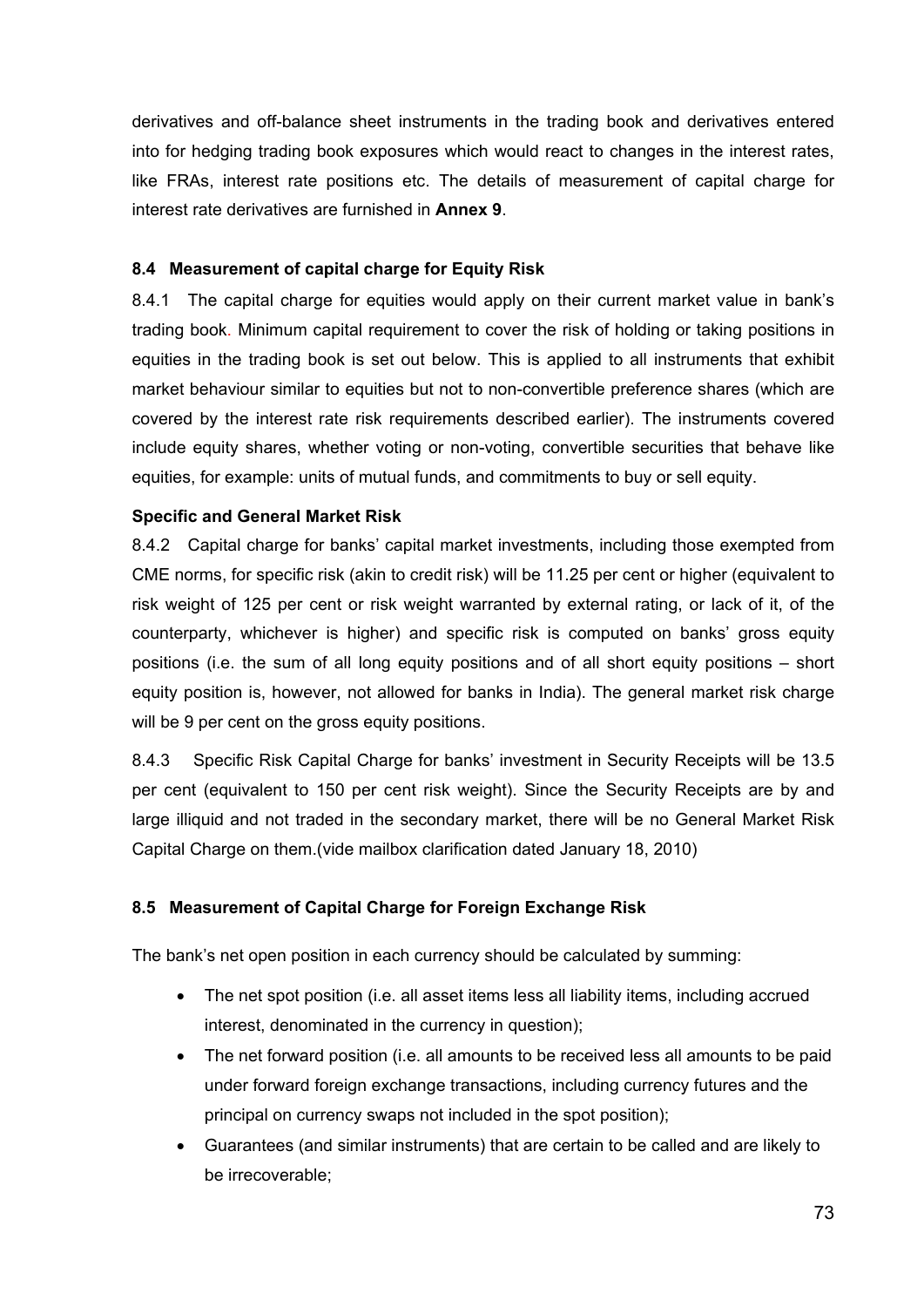- Net future income/expenses not yet accrued but already fully hedged (at the discretion of the reporting bank);
- Depending on particular accounting conventions in different countries, any other item representing a profit or loss in foreign currencies;
- The net delta-based equivalent of the total book of foreign currency options

Foreign exchange open positions and gold open positions are at present risk-weighted at 100 per cent. Thus, capital charge for market risks in foreign exchange and gold open position is 9 per cent. These open positions, **limits or actual whichever is higher,** would continue to attract capital charge at 9 per cent. This capital charge is in addition to the capital charge for credit risk on the on-balance sheet and off-balance sheet items pertaining to foreign exchange and gold transactions.

# **8.6 Measurement of Capital Charge for Credit Default Swap (CDS) in the Trading Book**

## 8.6.1 **General Market Risk**

A credit default swap does not normally create a position for general market risk for either the protection buyer or protection seller. However, the present value of premium payable / receivable is sensitive to changes in the interest rates. In order to measure the interest rate risk in premium receivable / payable, the present value of the premium can be treated as a notional position in Government securities of relevant maturity. These positions will attract appropriate capital charge for general market risk. The protection buyer / seller will treat the present value of the premium payable / receivable equivalent to a short / long notional position in Government securities of relevant maturity.

## 8.6.2 **Specific Risk for Exposure to Reference Entity**

A CDS creates a notional long / short position for specific risk in the reference asset / obligation for protection seller / protection buyer. For calculating specific risk capital charge, the notional amount of the CDS and its maturity should be used. The specific risk capital charge for CDS positions will be as per [Tables](http://10.24.1.98/kmt/GetDocument.asp?PageRef=regulator/rbi/dbod/rbi6130-11-2011.htm#tab1) below.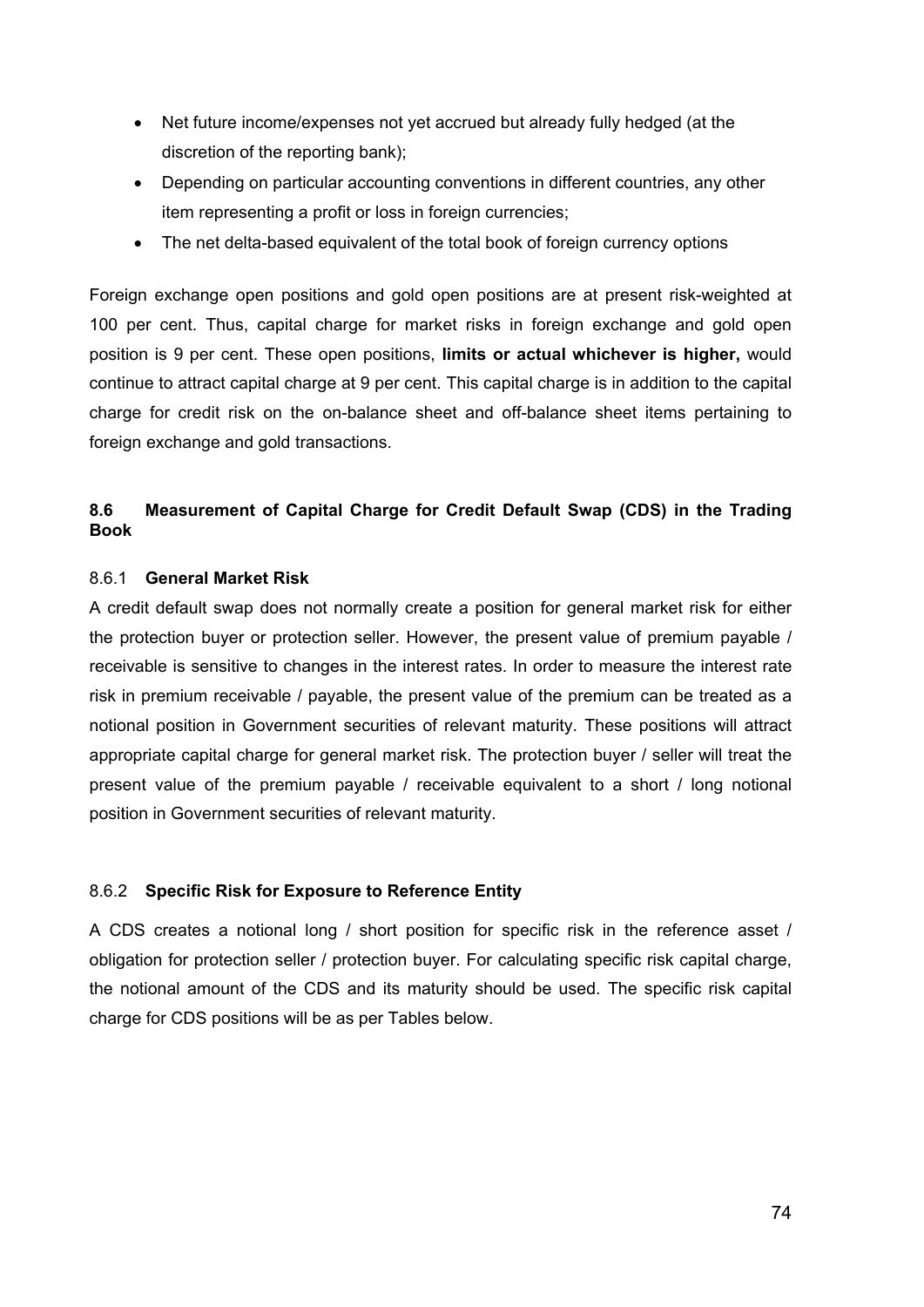| Specific Risk Capital Charges for bought and<br>sold CDS positions in the Trading Book: Exposures to entities<br>other than Commercial Real Estate Companies / NBFC-ND-SI |                                                            |                   |                                                    |         |  |  |
|---------------------------------------------------------------------------------------------------------------------------------------------------------------------------|------------------------------------------------------------|-------------------|----------------------------------------------------|---------|--|--|
|                                                                                                                                                                           | Upto 90 days                                               | After 90 days     |                                                    |         |  |  |
| <b>Ratings by the</b><br><b>ECAI</b>                                                                                                                                      | <b>Residual Maturity of the</b><br>instrument              | Capital<br>charge | Capital<br><b>Ratings by</b><br>the ECAI<br>charge |         |  |  |
| AAA to BBB                                                                                                                                                                | 6 months or less                                           | 0.28%             | AAA                                                | 1.8%    |  |  |
|                                                                                                                                                                           | Greater than 6 months and up to<br>and including 24 months | 1.14%             | AA                                                 | 2.7%    |  |  |
|                                                                                                                                                                           | 1.80%<br>Exceeding 24 months                               |                   | A                                                  | 4.5%    |  |  |
|                                                                                                                                                                           |                                                            |                   | <b>BBB</b>                                         | $9.0\%$ |  |  |
| BB and below                                                                                                                                                              | <b>All maturities</b>                                      | 13.5%             | BB and below                                       | 13.5%   |  |  |
| Unrated<br>(if permitted)                                                                                                                                                 | All maturities                                             | $9.0\%$           | Unrated<br>(if permitted)                          | $9.0\%$ |  |  |

\* These ratings indicate the ratings assigned by Indian rating agencies / ECAIs or foreign rating agencies. In the case of foreign ECAIs, the rating symbols used here correspond to Standard and Poor. The modifiers "+" or "-" have been subsumed within the main category.

| Specific Risk Capital Charges for bought and sold CDS positions in the Trading<br>Book: Exposures to Commercial Real Estate Companies / NBFC-ND-SI# |                                                            |         |  |  |  |
|-----------------------------------------------------------------------------------------------------------------------------------------------------|------------------------------------------------------------|---------|--|--|--|
| Ratings by the ECAI*                                                                                                                                | <b>Capital charge</b>                                      |         |  |  |  |
| AAA to BBB                                                                                                                                          | 6 months or less                                           | 1.4%    |  |  |  |
|                                                                                                                                                     | Greater than 6 months and up to and<br>including 24 months | 7.7%    |  |  |  |
|                                                                                                                                                     | Exceeding 24 months                                        | $9.0\%$ |  |  |  |
| BB and below                                                                                                                                        | All maturities                                             | 9.0%    |  |  |  |
| Unrated (if permitted)                                                                                                                              | All maturities                                             | $9.0\%$ |  |  |  |

# The above table will be applicable for exposures up to 90 days. Capital charge for exposures to Commercial Real Estate Companies / NBFC-ND-SI beyond 90 days shall be taken at 9.0%, regardless of rating of the reference / deliverable obligation.

\* These ratings indicate the ratings assigned by Indian rating agencies / ECAIs or foreign rating agencies. In the case of foreign ECAIs, the rating symbols used here correspond to Standard and Poor. The modifiers "+" or "-" have been subsumed within the main category.

### 8.6.2.1 *Specific Risk Capital Charges for Positions Hedged by CDS*

- (i) Banks may fully offset the specific risk capital charges when the values of two legs (i.e. long and short in CDS positions) always move in the opposite direction and broadly to the same extent. This would be the case when the two legs consist of **completely identical CDS**. In these cases, no specific risk capital requirement applies to both sides of the CDS positions.
- (ii) Banks may offset 80 per cent of the specific risk capital charges when the value of two legs (i.e. long and short) always moves in the opposite direction but not broadly to the same extent<sup> $Z$ </sup>. This would be the case when a long cash position is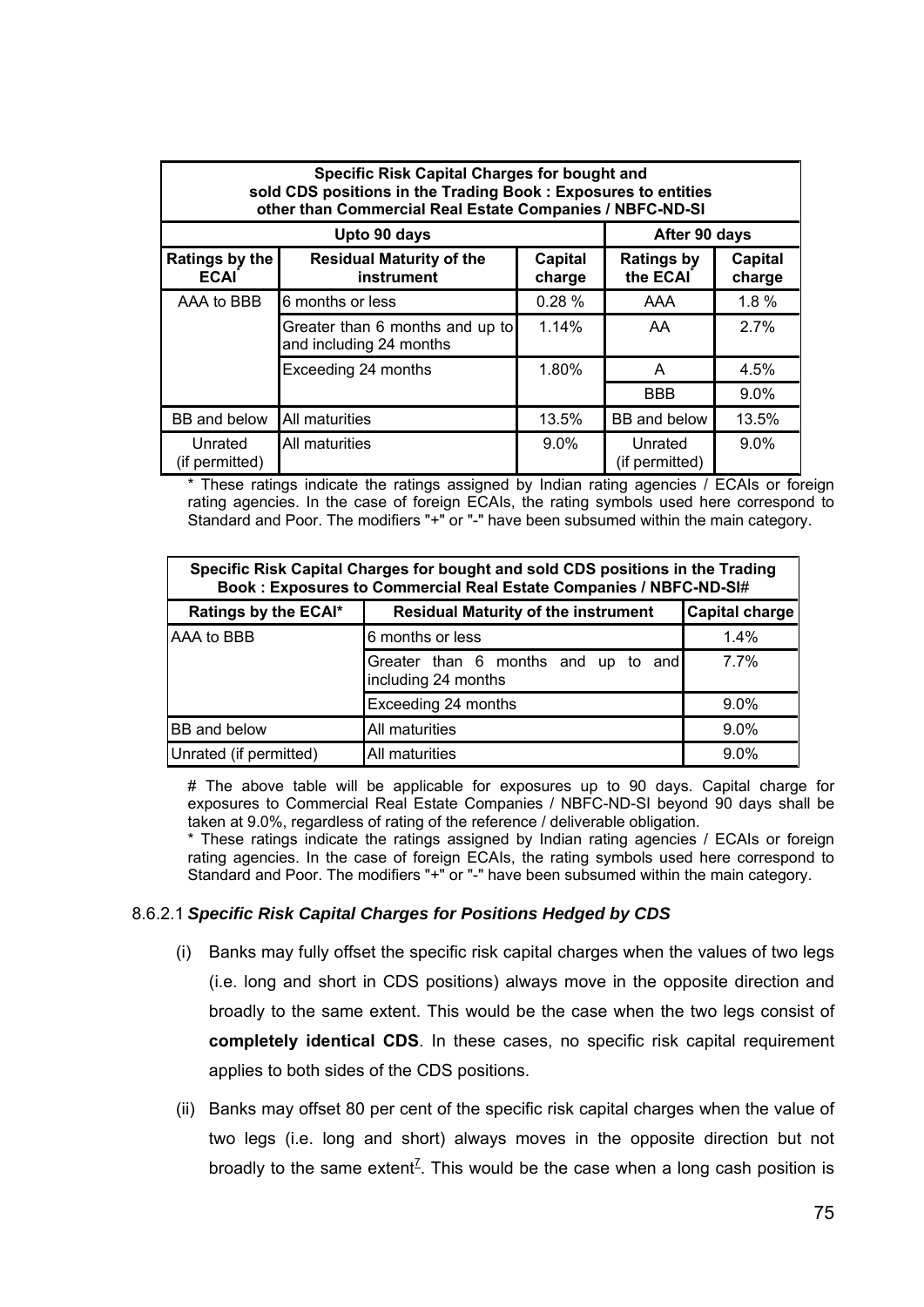hedged by a credit default swap and there is an exact match in terms of the reference / deliverable obligation, and the maturity of both the reference / deliverable obligation and the CDS. In addition, key features of the CDS (e.g. credit event definitions, settlement mechanisms) should not cause the price movement of the CDS to materially deviate from the price movements of the cash position. To the extent that the transaction transfers risk, an 80% specific risk offset will be applied to the side of the transaction with the higher capital charge, while the specific risk requirement on the other side will be zero.

- (iii) Banks may offset partially the specific risk capital charges when the value of the two legs (i.e. long and short) usually moves in the opposite direction. This would be the case in the following situations:
- (a) The position is captured in [paragraph 8.6.2.1\(ii\)](http://10.24.1.98/kmt/GetDocument.asp?PageRef=regulator/rbi/dbod/rbi6130-11-2011.htm#p6.2.1.2) but there is an asset mismatch between the cash position and the CDS. However, the underlying asset is included in the (reference / deliverable) obligations in the CDS documentation and meets the requirements in paragraph 5.17.1.3(i) above.
- (b) The position is captured in paragraph 8.6.2.1 (ii) but there is maturity mismatch between credit protection and the underlying asset. However, the underlying asset is included in the (reference/ deliverable) obligations in the CDS documentation.
- (c) In each of the cases in paragraph (a) and (b) above, rather than applying specific risk capital requirements on each side of the transaction (i.e. the credit protection and the underlying asset), only higher of the two capital requirements will apply.

### 8.6.2.2 *Specific Risk Charge in CDS Positions which are not meant for Hedging*

In cases not captured in [paragraph 8.6.2.1,](http://10.24.1.98/kmt/GetDocument.asp?PageRef=regulator/rbi/dbod/rbi6130-11-2011.htm#p6.2.1) a specific risk capital charge will be assessed against both sides of the positions.

### **8.6.3 Capital Charge for Counterparty Credit Risk**

The credit exposure for the purpose of counterparty credit risk on account of CDS transactions in the Trading Book will be calculated according to the Current Exposure Method<sup>[9](http://10.24.1.98/kmt/GetDocument.asp?PageRef=regulator/rbi/dbod/rbi6130-11-2011.htm#9)</sup> under Basel II framework.

#### **8.6.3.1 Protection Seller**

A protection seller will have exposure to the protection buyer only if the fee/premia is outstanding. In such cases, the counterparty credit risk charge for all single name long CDS positions in the Trading Book will be calculated as the sum of the current marked-to-market value, if positive (zero, if marked-to-market value is negative) and the potential future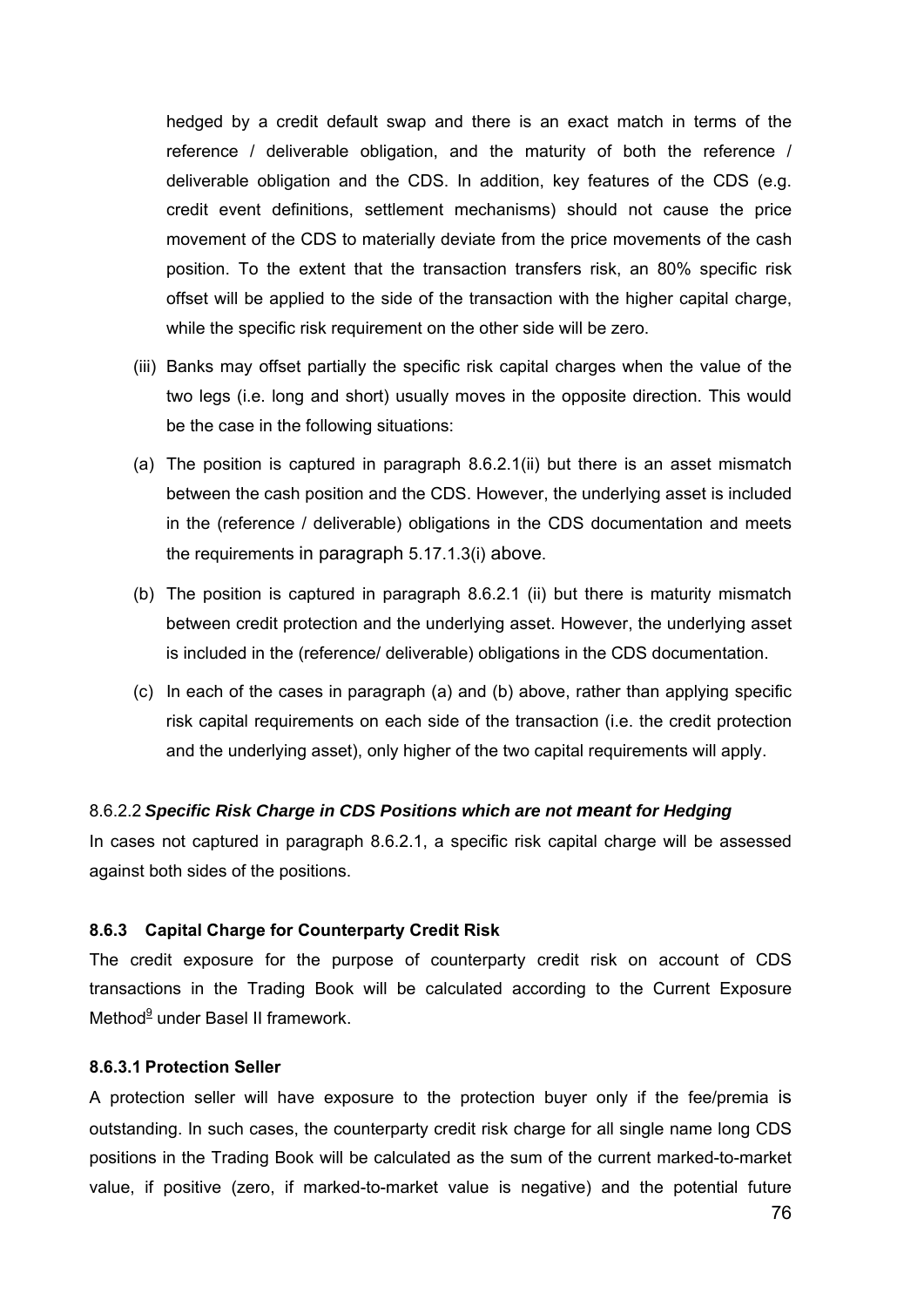exposure add-on factors based on table given below. However, the add-on will be capped to the amount of unpaid premia.

| <b>Add-on Factors for Protection Sellers</b> |                      |  |  |
|----------------------------------------------|----------------------|--|--|
| (As % of Notional Principal of CDS)          |                      |  |  |
| <b>Type of Reference Obligation</b>          | <b>Add-on Factor</b> |  |  |
| Obligations rated BBB- and above             | 10%                  |  |  |
| Below BBB- and unrated                       | <b>20%</b>           |  |  |

## **8.6.3.2 Protection Buyer**

A CDS contract creates a counterparty exposure on the protection seller on account of the credit event payment. The counterparty credit risk charge for all short CDS positions in the Trading Book will be calculated as the sum of the current marked-to-market value, if positive (zero, if marked-to-market value is negative) and the potential future exposure add-on factors based on table given below

| <b>Add-on Factors for Protection Buyers</b> |                      |  |  |
|---------------------------------------------|----------------------|--|--|
| (As % of Notional Principal of CDS)         |                      |  |  |
| <b>Type of Reference Obligation</b>         | <b>Add-on Factor</b> |  |  |
| Obligations rated BBB- and above            | 10%                  |  |  |
| Below BBB- and unrated                      | 20%                  |  |  |

# **8.6.3.3 Capital Charge for Counterparty Risk for Collateralised Transactions in CDS**

As mentioned in [paragraph 3.3](http://10.24.1.98/kmt/GetDocument.asp?PageRef=regulator/rbi/idmc/rbi505323-05-2011.htm#3.3) of the [circular IDMD.PCD.No.5053/14.03.04/2010-11 dated](http://rbi.org.in/scripts/NotificationUser.aspx?Id=6432&Mode=0)  [May 23, 2011](http://rbi.org.in/scripts/NotificationUser.aspx?Id=6432&Mode=0), collaterals and margins would be maintained by the individual market participants. The counterparty exposure for CDS traded in the OTC market will be calculated as per the Current Exposure Method. Under this method, the calculation of the counterparty credit risk charge for an individual contract, taking into account the collateral, will be as follows :

Counterparty risk capital charge =  $[(RC + add-on) - CA] \times r \times 9\%$ 

where :

RC = the replacement cost,

add-on = the amount for potential future exposure calculated according to [paragraph](http://10.24.1.98/kmt/GetDocument.asp?PageRef=regulator/rbi/dbod/rbi6130-11-2011.htm#p7)  [5.17.3](http://10.24.1.98/kmt/GetDocument.asp?PageRef=regulator/rbi/dbod/rbi6130-11-2011.htm#p7) above.

CA = the volatility adjusted amount of eligible collateral under the comprehensive approach prescribed in [paragraphs 7.3](http://10.24.1.98/kmt/GetDocument.asp?PageRef=regulator/rbi/dbod/rbi1101-07-2011_p2.htm#7.3) on "Credit Risk Mitigation Techniques -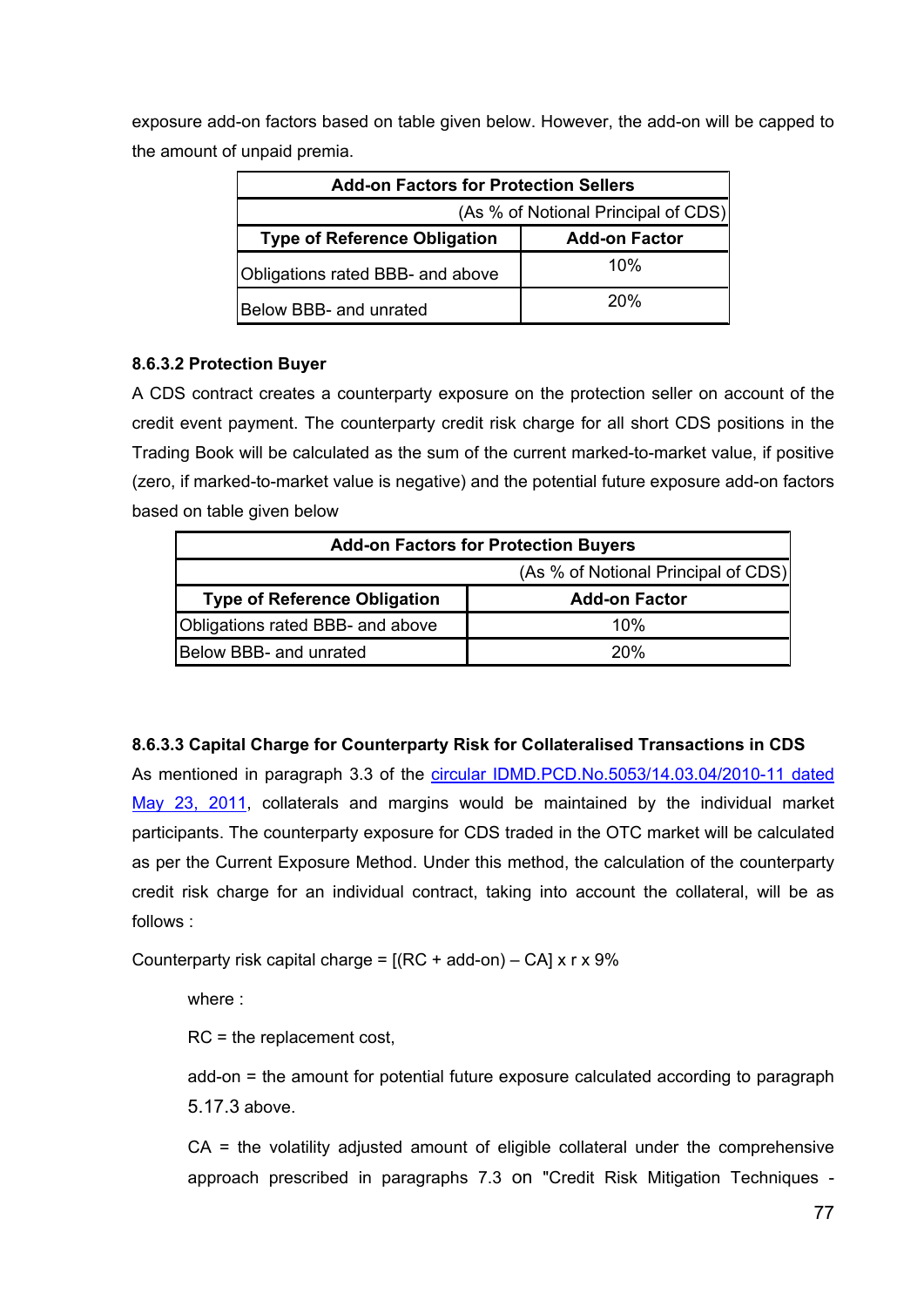Collateralised Transactions" of this Master Circular, or zero if no eligible collateral is applied to the transaction, and

r = the risk weight of the counterparty.

## **8.6.4 Treatment of Exposures below Materiality Thresholds of CDS**

Materiality thresholds on payments below which no payment is made in the event of loss are equivalent to retained first loss positions and should be assigned risk weight of 1111 per cent for capital adequacy purpose by the protection buyer.

## **8.7 Aggregation of the capital charge for Market Risks**

As explained earlier capital charges for specific risk and general market risk are to be computed separately before aggregation. For computing the total capital charge for market risks, the calculations may be plotted in the following table

|                                                      | $III$ GIOIE)          |
|------------------------------------------------------|-----------------------|
| <b>Risk Category</b>                                 | <b>Capital charge</b> |
| I. Interest Rate (a+b)                               |                       |
| a. General market risk                               |                       |
| i) Net position (parallel shift)                     |                       |
| ii) Horizontal disallowance (curvature)              |                       |
| iii) Vertical disallowance (basis)                   |                       |
| iv) Options                                          |                       |
| b. Specific risk                                     |                       |
| $II.$ Equity $(a+b)$                                 |                       |
| a. General market risk                               |                       |
| b. Specific risk                                     |                       |
| III. Foreign Exchange & Gold                         |                       |
| IV. Total capital charge for market risks (I+II+III) |                       |

## **Proforma**

 $($  in crore)

### **8.8 Treatment for Illiquid Positions**

## 8.8.1 Prudent Valuation Guidance

(i) This section provides banks with guidance on prudent valuation for positions that are accounted for at fair value. This guidance would be applicable to all positions enumerated in para 8.2.1 above. It is especially important for positions without actual market prices or observable inputs to valuation, as well as less liquid positions which raise supervisory concerns about prudent valuation. The valuation guidance set forth below is not intended to require banks to change valuation procedures for financial reporting purposes.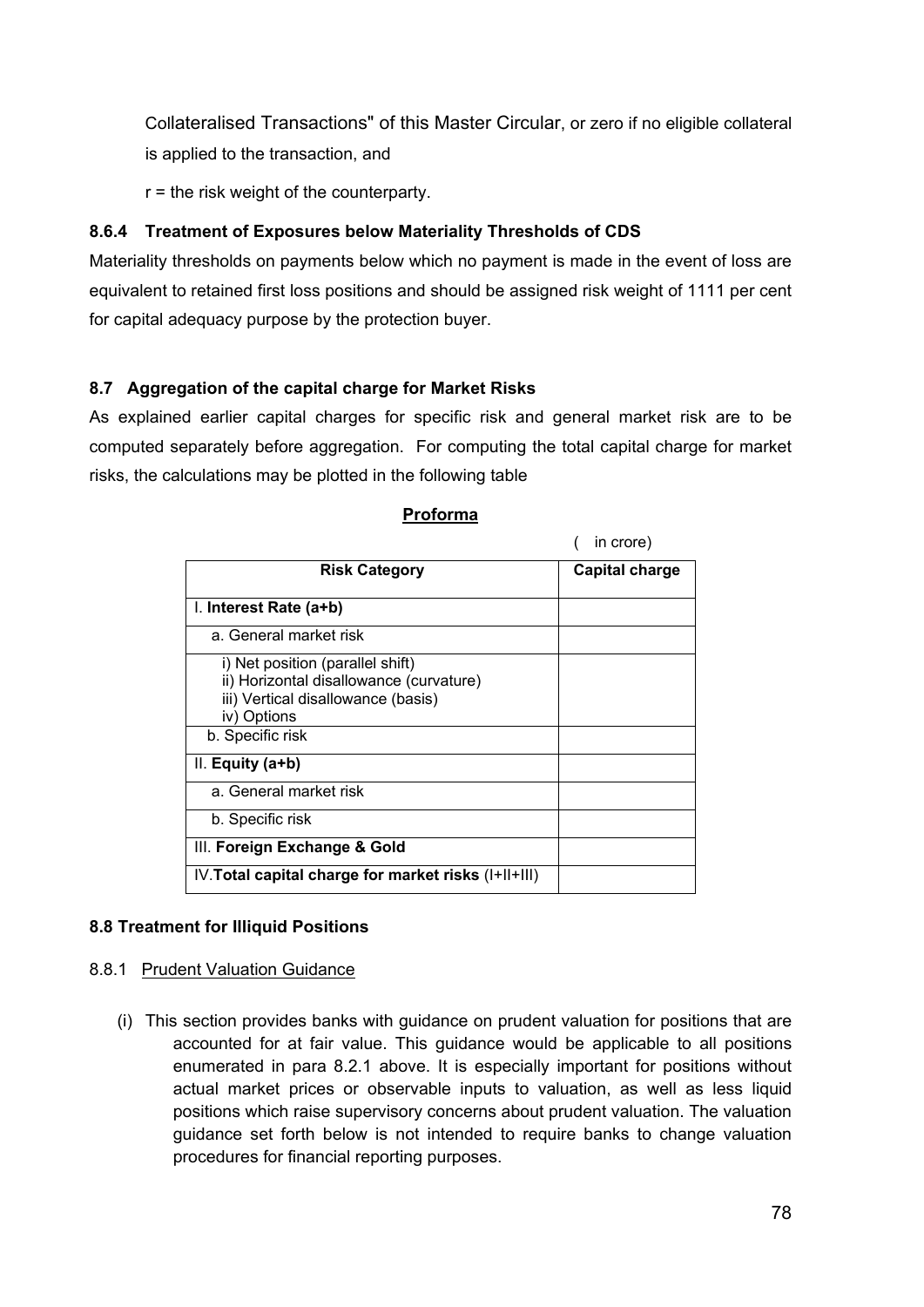(ii) A framework for prudent valuation practices should at a minimum include the following:

### 8.8.1.1 *Systems and Controls*:

Banks must establish and maintain adequate systems and controls sufficient to give management and supervisors the confidence that their valuation estimates are prudent and reliable. These systems must be integrated with other risk management systems within the organisation (such as credit analysis). Such systems must include:

- (i) Documented policies and procedures for the process of valuation. This includes clearly defined responsibilities of the various areas involved in the determination of the valuation, sources of market information and review of their appropriateness, guidelines for the use of unobservable inputs reflecting the bank's assumptions of what market participants would use in pricing the position, frequency of independent valuation, timing of closing prices, procedures for adjusting valuations, end of the month and ad-hoc verification procedures; and
- (ii) Clear and independent (i.e. independent of front office) reporting lines for the department accountable for the valuation process.

### 8.8.1.2 *Valuation Methodologies*:

### **Marking to Market**

- (i) Marking-to-market is at least the daily valuation of positions at readily available close out prices in orderly transactions that are sourced independently. Examples of readily available close out prices include exchange prices, screen prices, or quotes from several independent reputable brokers.
- (ii) Banks must mark-to-market as much as possible. The more prudent side of bid/offer should be used unless the institution is a significant market maker in a particular position type and it can close out at mid-market. Banks should maximise the use of relevant observable inputs and minimise the use of unobservable inputs when estimating fair value using a valuation technique. However, observable inputs or transactions may not be relevant, such as in a forced liquidation or distressed sale, or transactions may not be observable, such as when markets are inactive. In such cases, the observable data should be considered, but may not be determinative.

### **Marking to Model**

(iii) Marking-to model is defined as any valuation which has to be benchmarked, extrapolated or otherwise calculated from a market input. Where marking-to-market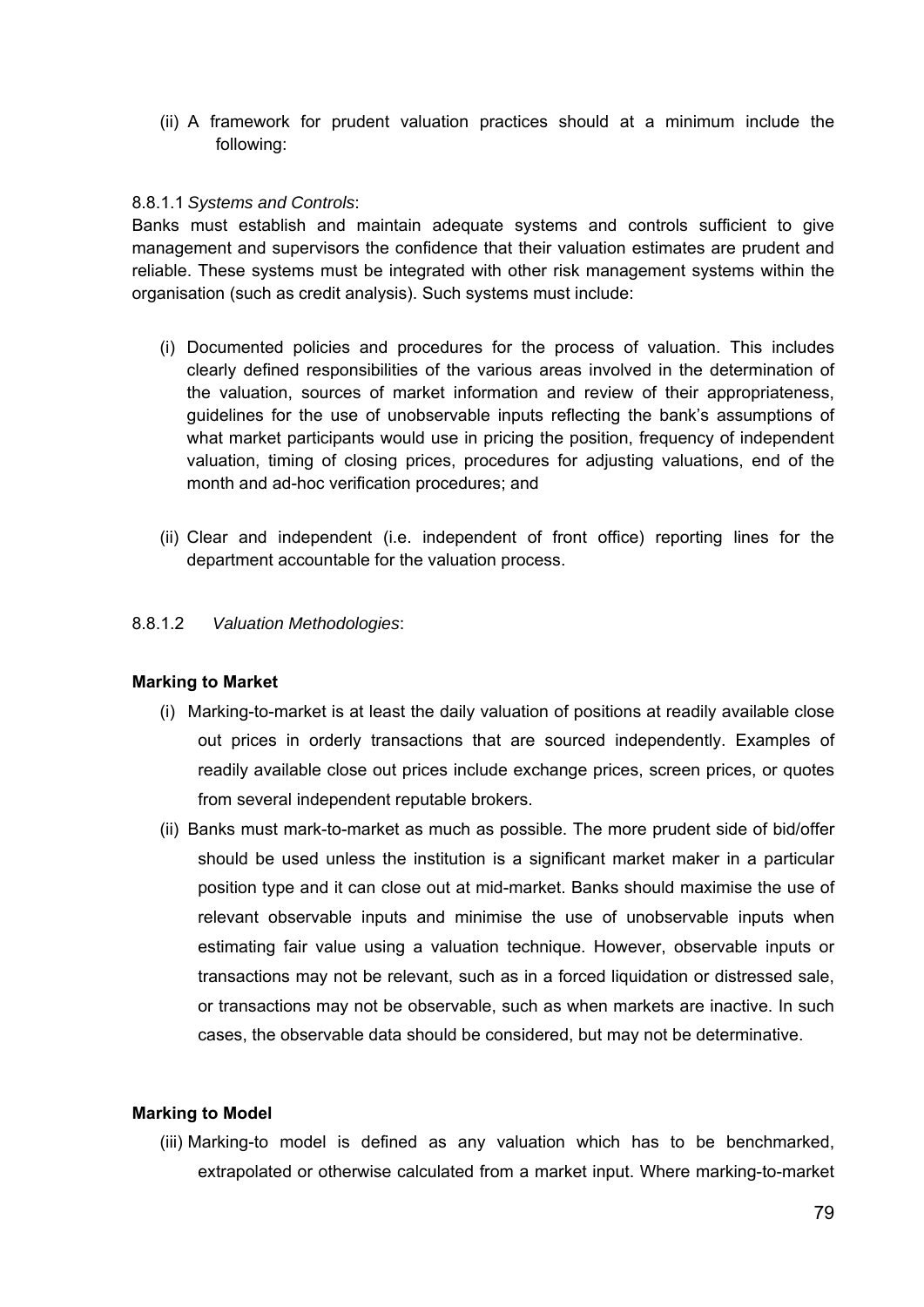is not possible, banks should follow the guidelines on valuation of investments contained in [Master Circular DBOD No. BP. BC.3 / 21.04.141 / 2009-10 dated July](http://www.rbi.org.in/scripts/BS_ViewMasCirculardetails.aspx?id=5061)  [1, 2009](http://www.rbi.org.in/scripts/BS_ViewMasCirculardetails.aspx?id=5061) on prudential norms for classification, valuation and operation of investment portfolio by banks. For investment and derivative positions other than those covered in the Master Circular, the valuation model used by banks must be demonstrated to be prudent. When marking to valuation model other than that prescribed in RBI/FIMMDA guidelines, an extra degree of conservatism is appropriate. RBI will consider the following in assessing whether a mark-to-model valuation is prudent:

• Senior management should be aware of the elements of the trading book or of other fair-valued positions which are subject to mark to model and should understand the materiality of the uncertainty this creates in the reporting of the risk/performance of the business.

• Market inputs should be sourced, to the extent possible, in line with market prices (as discussed above). The appropriateness of the market inputs for the particular position being valued should be reviewed regularly.

• Where available, generally accepted valuation methodologies for particular products should be used as far as possible.

• Where the model is developed by the institution itself, it should be based on appropriate assumptions, which have been assessed and challenged by suitably qualified parties independent of the development process. The model should be developed or approved independently of the front office. It should be independently tested. This includes validating the mathematics, the assumptions and the software implementation.

• There should be formal change control procedures in place and a secure copy of the model should be held and periodically used to check valuations.

• Risk management should be aware of the weaknesses of the models used and how best to reflect those in the valuation output.

• The model should be subject to periodic review to determine the accuracy of its performance (eg assessing continued appropriateness of the assumptions, analysis of P&L versus risk factors, comparison of actual close out values to model outputs).

• Valuation adjustments should be made as appropriate, for example, to cover the uncertainty of the model valuation (see also valuation adjustments in paragraphs 8.7.1.2 (vi), (vii) and 8.7.2.1 to 8.7.2.4.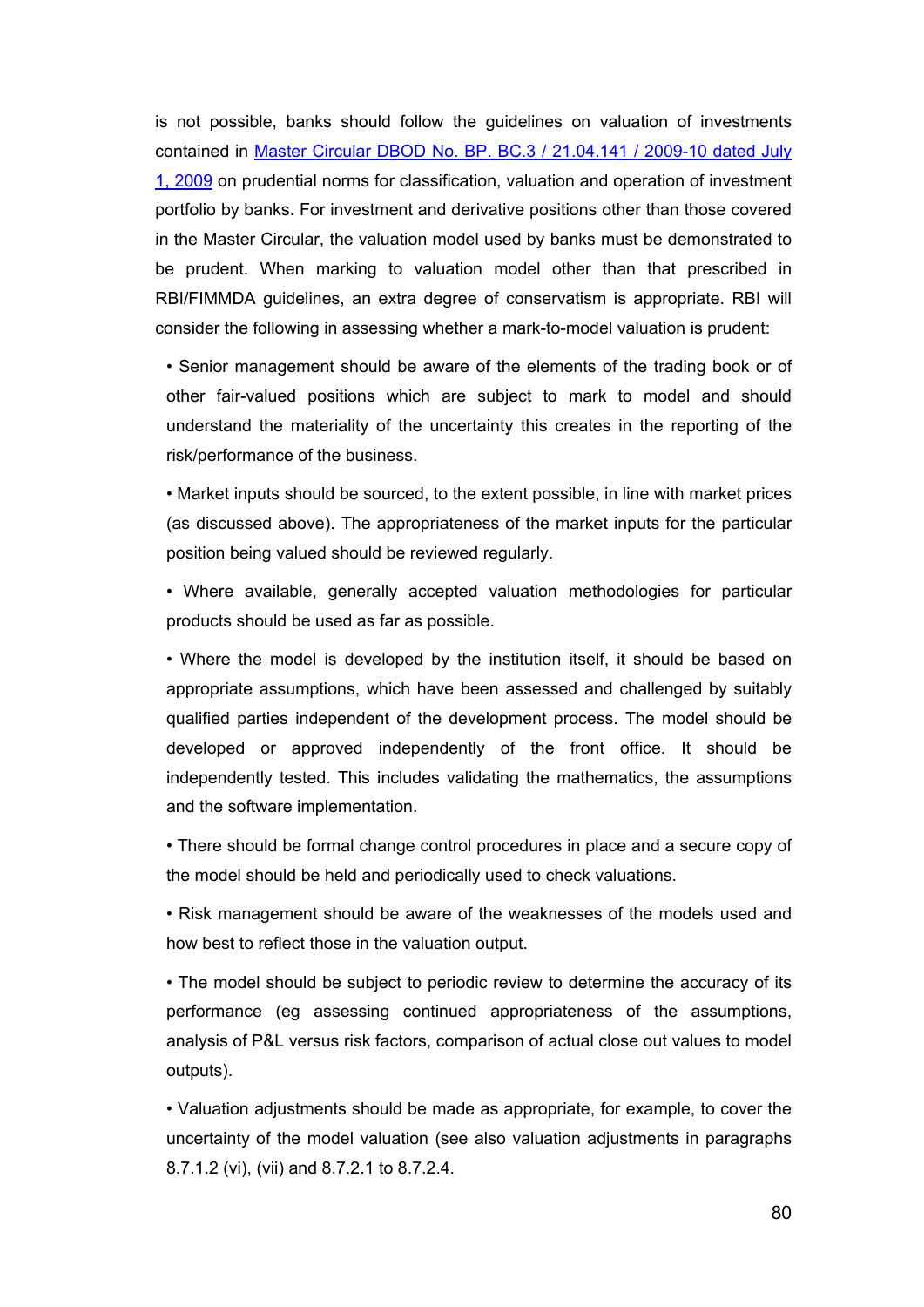## **Independent Price Verification**

- (iv) Independent price verification is distinct from daily mark-to-market. It is the process by which market prices or model inputs are regularly verified for accuracy. While daily marking-to-market may be performed by dealers, verification of market prices or model inputs should be performed by a unit independent of the dealing room, at least monthly (or, depending on the nature of the market/trading activity, more frequently). It need not be performed as frequently as daily mark-to-market, since the objective, i.e independent, marking of positions should reveal any error or bias in pricing, which should result in the elimination of inaccurate daily marks.
- (v) Independent price verification entails a higher standard of accuracy in that the market prices or model inputs are used to determine profit and loss figures, whereas daily marks are used primarily for management reporting in between reporting dates. For independent price verification, where pricing sources are more subjective, eg only one available broker quote, prudent measures such as valuation adjustments may be appropriate.

### **Valuation Adjustments**

- (vi) As part of their procedures for marking to market, banks must establish and maintain procedures for considering valuation adjustments. RBI would particularly expect banks using third-party valuations to consider whether valuation adjustments are necessary. Such considerations are also necessary when marking to model.
- (vii) At a minimum, banks should consider the following valuation adjustments while valuing their derivatives portfolios :
	- unearned credit spreads,
	- closeout costs,
	- operational risks,
	- early termination, investing and funding costs, and
	- future administrative costs and,
	- where appropriate, model risk.

Banks may follow any recognised method/model to compute the above adjustments. However, in the case of unearned credit spread adjustments, if a bank does not have a model, it may follow the following norms: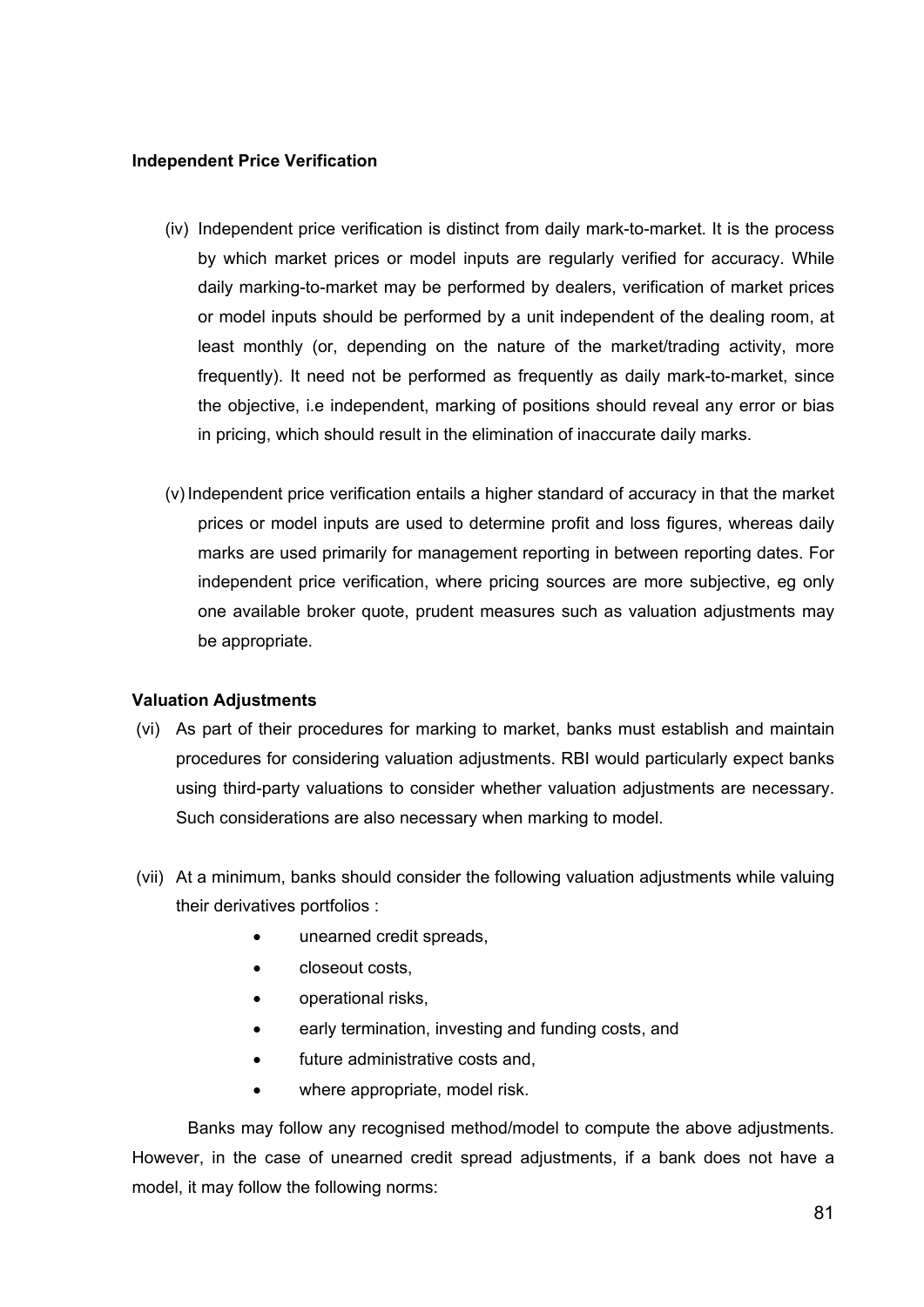Derivatives dealers generally use dynamic credit adjustments that reflect changes in the creditworthiness of their counterparties to the OTC derivatives portfolios. Adjustments for default risk are of two general kinds. The first includes allowances for anticipated credit losses, and the second includes the cost of capital held to cover unanticipated credit losses.

 Unearned credit spread adjustments are made to reflect the risk that the dealer will not receive payments because of anticipated defaults by the counterparty. These adjustments generally take into account netting arrangements and collateral. Thus, adjustments that dealers actually make for credit risk tend to be lower than adjustments that would be made if netting arrangements and collateral were ignored. In India, banks have not so far been permitted to have netting agreements in respect of derivatives transactions. Therefore, in cases where banks do not have models to estimate adjustment for unearned credit spreads, they may make provisions for expected losses by using CCF equal to 20% of the CCF used for computing the potential future exposure for the purpose of capital adequacy.

 In addition to the cost of anticipated credit losses, some dealers may make adjustments for a capital charge for bearing the risk of unanticipated losses. Such a charge would be reflected in the prices at which market participants are willing to enter into derivatives transactions. These adjustments reflect the cost of the return that must be paid to capital held to absorb the risk that credit losses will exceed the highest anticipated level. Adjustments for the cost of unanticipated losses are appropriate since the risk of such losses is inherent in a portfolio as of any valuation date. Banks need not make any adjustment for unanticipated losses as these are taken care of through credit conversion factors for potential future exposures while computing capital requirement as per extant instructions.

**Note:** Some of other terms used above are explained below:

#### **Close-out costs**

Close-out costs adjustment factors in the cost of eliminating the market risk of the portfolio.

#### **Investing and Funding costs**

The "investing and funding costs adjustment" relating to the cost of funding and investing cash flow mismatches at rates different from the rate which models typically assume.

#### **Administrative costs adjustment**

Administrative costs adjustment relates to the costs that will be incurred to administer the portfolio.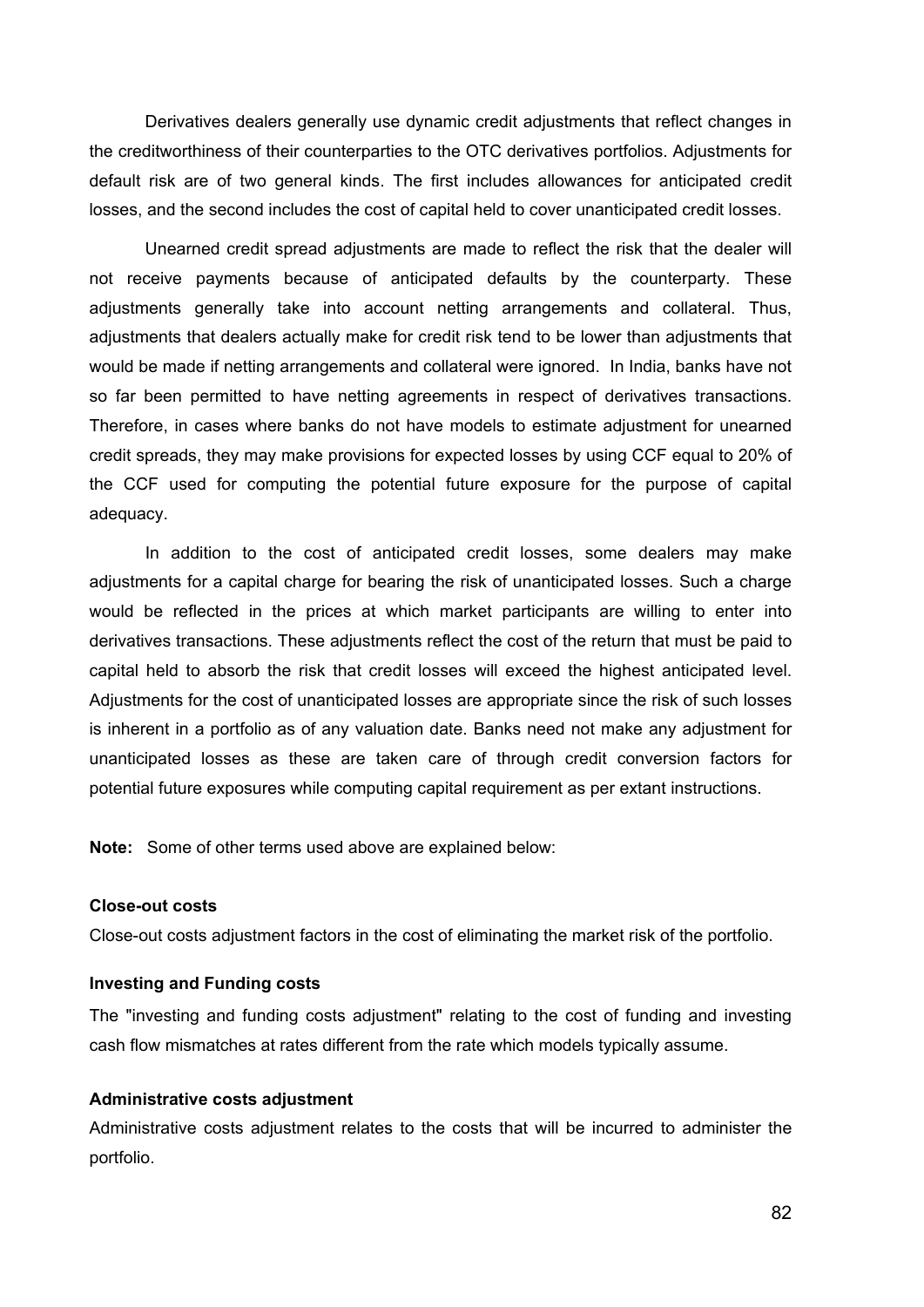# 8.8.2 Adjustment to the current valuation of less liquid positions for regulatory capital purposes:

8.8.2.1 Banks must establish and maintain procedures for judging the necessity of and calculating an adjustment to the current valuation of less liquid positions for regulatory capital purposes. This adjustment may be in addition to any changes to the value of the position required for financial reporting purposes and should be designed to reflect the illiquidity of the position. An adjustment to a position's valuation to reflect current illiquidity should be considered whether the position is marked to market using market prices or observable inputs, third-party valuations or marked to model.

8.8.2.2 Bearing in mind that the assumptions made about liquidity in the market risk capital charge may not be consistent with the bank's ability to sell or hedge out less liquid positions where appropriate, banks must take an adjustment to the current valuation of these positions, and review their continued appropriateness on an on-going basis. Reduced liquidity may have arisen from market events. Additionally, close-out prices for concentrated positions and/or stale positions should be considered in establishing the adjustment. RBI has not prescribed any particularly methodology for calculating the amount of valuation adjustment on account of illiquid positions. Banks must consider all relevant factors when determining the appropriateness of the adjustment for less liquid positions. These factors may include, but are not limited to, the amount of time it would take to hedge out the position/risks within the position, the average volatility of bid/offer spreads, the availability of independent market quotes (number and identity of market makers), the average and volatility of trading volumes (including trading volumes during periods of market stress), market concentrations, the aging of positions, the extent to which valuation relies on marking-to-model, and the impact of other model risks not included in paragraph 8.7.2.2. The valuation adjustment on account of illiquidity should be considered irrespective of whether the guidelines issued by FIMMDA have taken into account the illiquidity premium or not, while fixing YTM/spreads for the purpose of valuation.

8.8.2.3 For complex products including, but not limited to, securitisation exposures, banks must explicitly assess the need for valuation adjustments to reflect two forms of model risk:

- (i) the model risk associated with using a possibly incorrect valuation methodology; and
- (ii) the risk associated with using unobservable (and possibly incorrect) calibration parameters in the valuation model.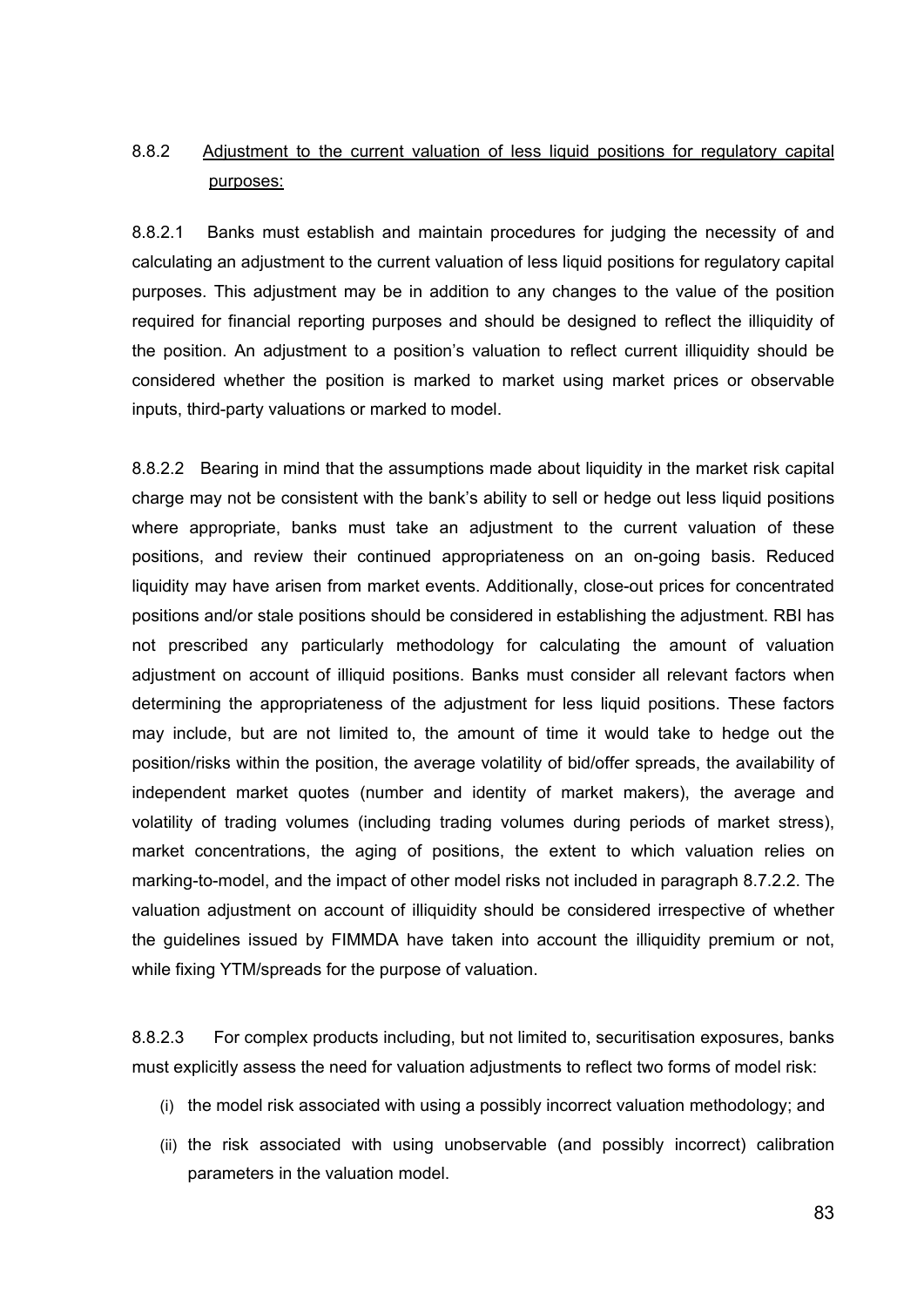8.8.2.4 The adjustment to the current valuation of less liquid positions made under paragraph 8.7.2.2 will not be debited to P&L Account, but will be deducted from Tier 1 regulatory capital while computing CRAR of the bank. The adjustment may exceed those valuation adjustments made under financial reporting/accounting standards and paragraphs 8.7.1.2 (vi) and (vii).

8.8.2.5 In calculating the eligible capital for market risk, it will be necessary first to calculate the banks' minimum capital requirement for credit and operational risk and only afterwards its market risk requirement to establish how much Tier 1 and Tier 2 capital is available to support market risk. Eligible capital will be the sum of the whole of banks' Tier 1 capital plus all of Tier 2 capital provided Tier 2 capital does not exceed 100% of the Tier 1 capital and the relevant conditions for Tier 1 and Tier 2 capital are fulfilled, as described in this Master Circular.

**Computation of capital for Market Risk**

**(in** ` **crore)** 

| 1. | <b>Capital Funds</b>                        |      | 105  |
|----|---------------------------------------------|------|------|
|    | Tier 1 Capital                              | 55   |      |
|    | <b>Tier 2 Capital</b><br>$\bullet$          | 50   |      |
|    |                                             |      |      |
| 2. | Total Risk Weighted Assets (RWA)            |      | 1140 |
|    | RWA for credit and operational<br>$\bullet$ | 1000 |      |
|    | risk                                        |      |      |
|    | RWA for market risk<br>$\bullet$            | 140  |      |
| 3. | <b>Total CRAR</b>                           |      | 9.21 |
| 4. | Minimum capital required to support         |      | 90   |
|    | credit and operational risk (1000*9%)       | 45   |      |
|    | Tier 1 (@ 4.5% of 1000)                     | 45   |      |
|    | Tier 2 (@ 4.5% of 1000)                     |      |      |
| 5. | Capital available to support market risk    |      | 15   |
|    | $(105-90)$                                  |      |      |
|    | Tier 1- (55-45)                             | 10   |      |
|    | Tier 2- (50-45)<br>$\bullet$                | 5    |      |
|    |                                             |      |      |

## **9. Capital Charge for Operational Risk**

### **9.1 Definition of Operational Risk**

Operational risk is defined as the risk of loss resulting from inadequate or failed internal processes, people and systems or from external events. This definition includes legal risk, but excludes strategic and reputational risk. Legal risk includes, but is not limited to, exposure to fines, penalties, or punitive damages resulting from supervisory actions, as well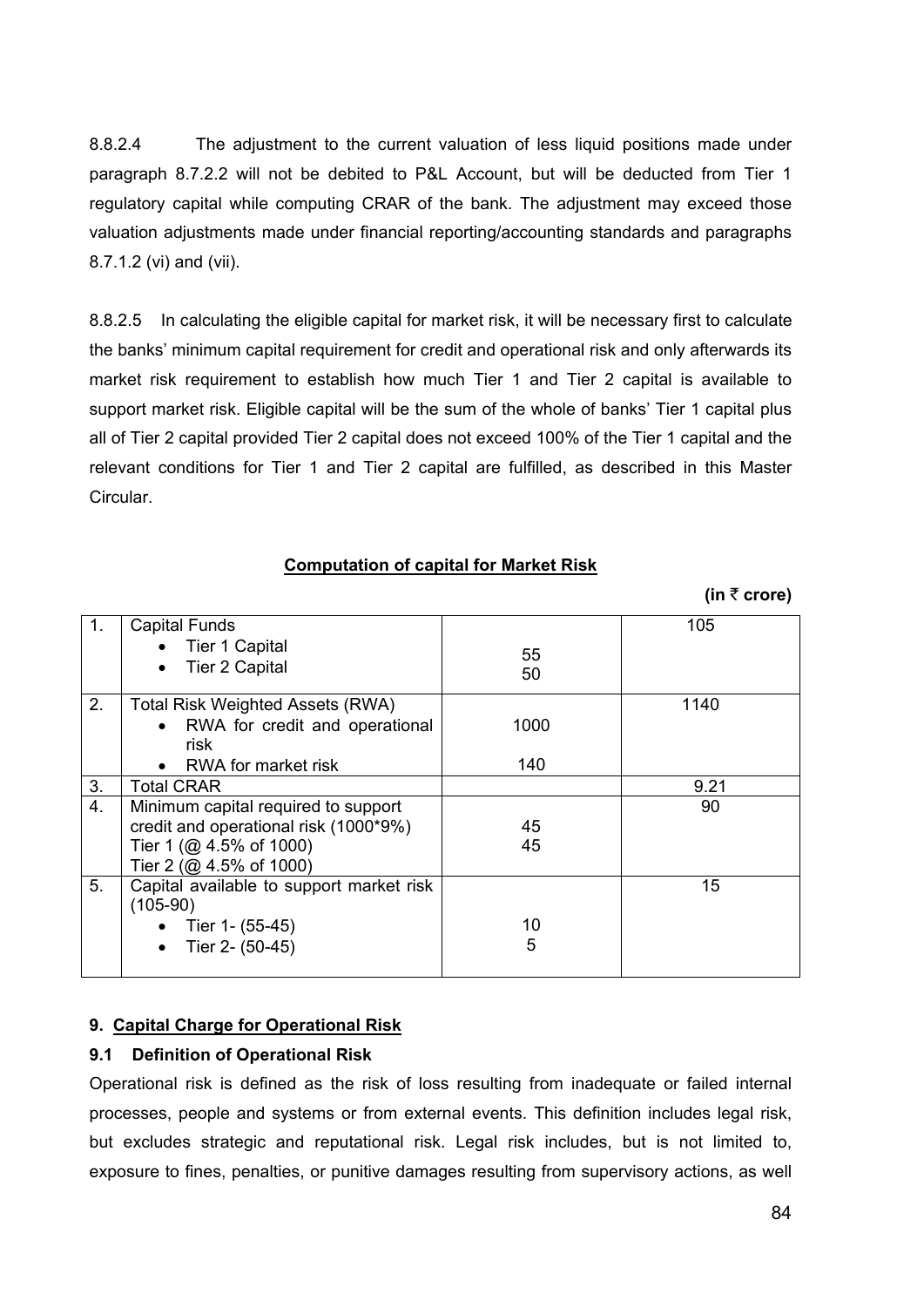as private settlements.

### **9.2 The measurement methodologies**

9.2.1 The New Capital Adequacy Framework outlines three methods for calculating operational risk capital charges in a continuum of increasing sophistication and risk sensitivity: (i) the Basic Indicator Approach (BIA); (ii) the Standardised Approach (TSA); and (iii) Advanced Measurement Approaches (AMA).

9.2.2 Banks are encouraged to move along the spectrum of available approaches as they develop more sophisticated operational risk measurement systems and practices.

9.2.3 The New Capital Adequacy Framework provides that internationally active banks and banks with significant operational risk exposures are expected to use an approach that is more sophisticated than the Basic Indicator Approach and that is appropriate for the risk profile of the institution. However, to begin with, banks in India shall compute the capital requirements for operational risk under the Basic Indicator Approach. Reserve Bank will review the capital requirement produced by the Basic Indicator Approach for general credibility, especially in relation to a bank's peers and in the event that credibility is lacking, appropriate supervisory action under Pillar 2 will be considered.

## **9.3 The Basic Indicator Approach**

9.3.1 Under the Basic Indicator Approach, banks must hold capital for operational risk equal to the average over the previous three years of a fixed percentage (denoted as alpha) of positive annual gross income. Figures for any year in which annual gross income is negative or zero should be excluded from both the numerator and denominator when calculating the average. If negative gross income distorts a bank's Pillar 1 capital charge, Reserve Bank will consider appropriate supervisory action under Pillar 2. The charge may be expressed as follows:

## $KBIA = [\sum(GI_{1...n} \times \alpha)]/n$

Where:

KBIA = the capital charge under the Basic Indicator Approach

- GI = annual gross income, where positive, over the previous three years
- n = number of the previous three years for which gross income is positive
- $\alpha$  = 15 per cent, which is set by the BCBS, relating the industry wide level of required capital to the industry wide level of the indicator.

9.3.2 Gross income is defined as "Net interest income" plus "net non-interest income". It is intended that this measure should: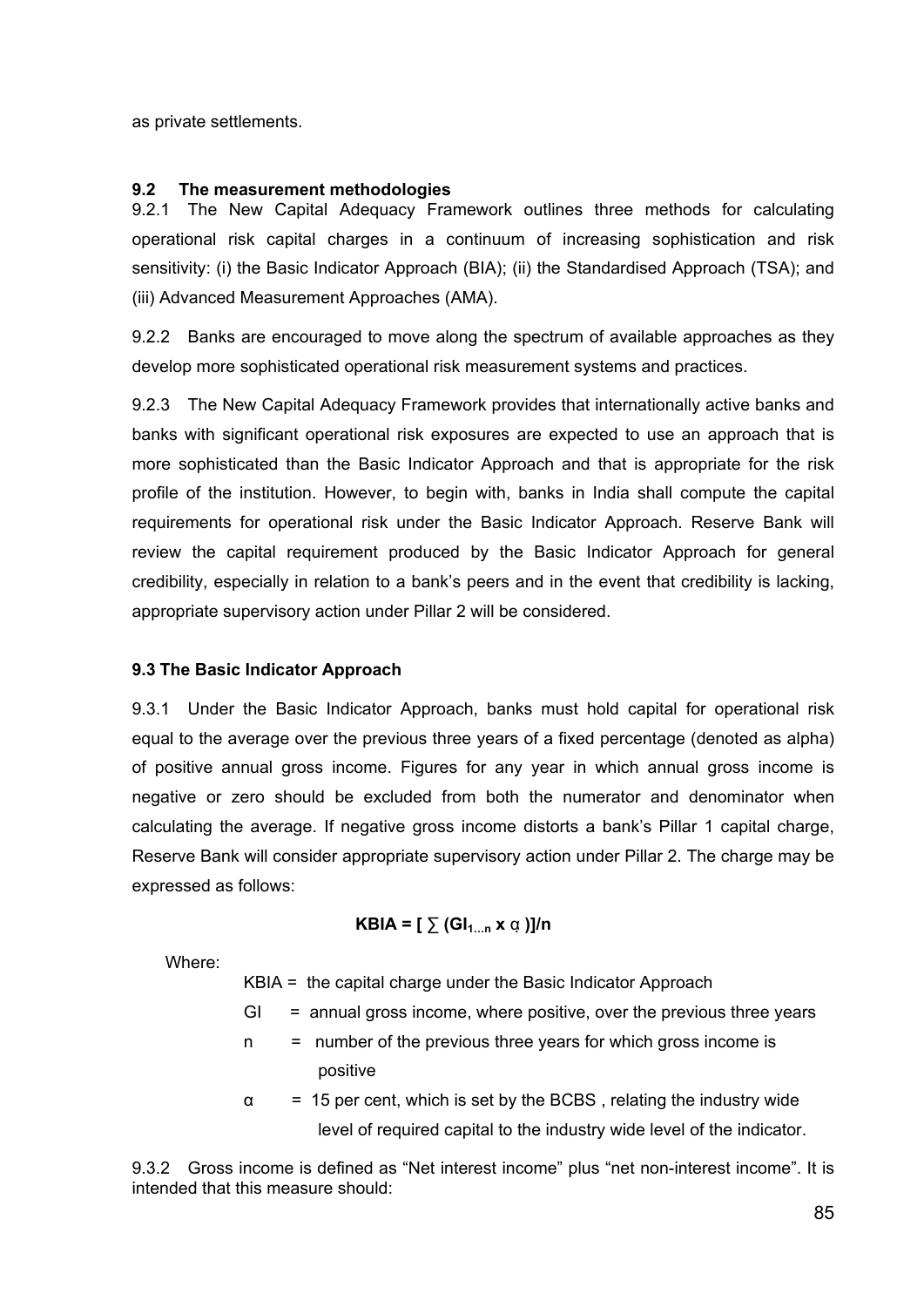- i) be gross of any provisions (e.g. for unpaid interest) and write-offs made during the year;
- ii) be gross of operating expenses, including fees paid to outsourcing service providers, *in addition to fees paid for services that are outsourced, fees received by banks that provide outsourcing services shall be included in the definition of gross income;*
- iii) exclude reversal during the year in respect of provisions and write-offs made during the previous year(s);
- iv) exclude income recognised from the disposal of items of movable and immovable property;
- v) exclude realised profits/losses from the sale of securities in the *"held to maturity" category*;
- vi) exclude income from legal settlements in favour of the bank;
- vii) exclude other extraordinary or irregular items of income and expenditure; and
- viii) exclude income derived from insurance activities (i.e. income derived by writing insurance policies) and insurance claims in favour of the bank.

9.3.3 Banks are advised to compute capital charge for operational risk under the Basic Indicator Approach as follows:

- a) Average of [Gross Income \* alpha] for each of the last three financial years, excluding years of negative or zero gross income
- b) Gross income = *Net profit (+) Provisions & contingencies (+) operating expenses (Schedule 16) (–) items (iii) to (viii) of paragraph 9.3.2.*
- c) Alpha = 15 per cent

9.3.4 As a point of entry for capital calculation, no specific criteria for use of the Basic Indicator Approach are set out in the New Capital Adequacy Framework. Nevertheless, banks using this approach are encouraged to comply with the Committee's guidance on '*Sound Practices for the Management and Supervision of Operational Ris*k', February 2003 and the 'Guidance Note on Management of Operational Risk', issued by the Reserve Bank of India in October, 2005.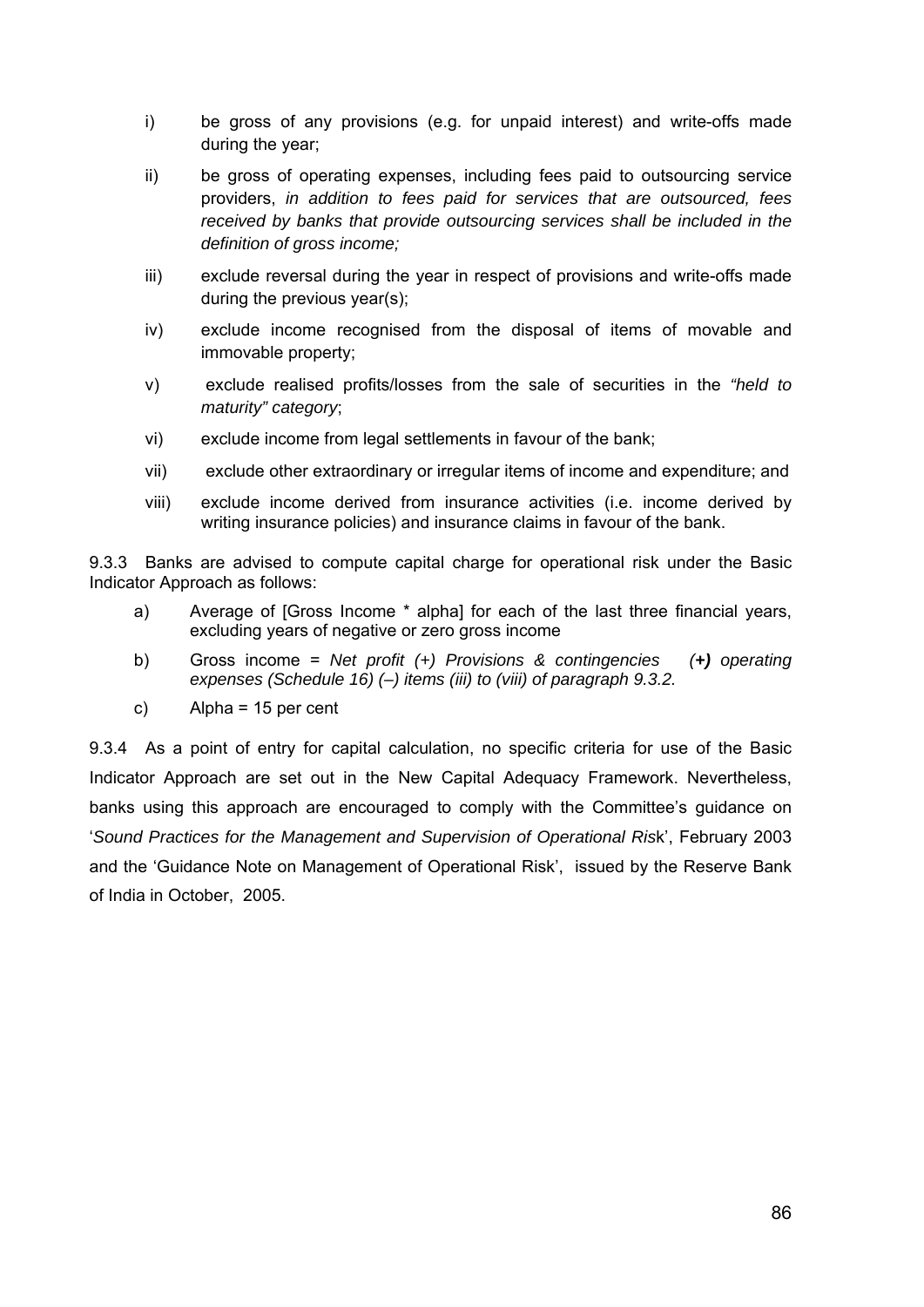# **Part – B : Supervisory Review and Evaluation Process (SREP)**

# **10. Introduction to the SREP under Pillar 2**

10.1 The New Capital Adequacy Framework (NCAF), based on the Basel II Framework evolved by the Basel Committee on Banking Supervision, has been adapted for India vide our [Circular DBOD.No.BP.BC 90/ 20.06.001/ 2006-07 dated April 27, 2007.](http://www.rbi.org.in/scripts/NotificationUser.aspx?Id=3464&Mode=0) In terms of paragraph 2.4 (iii)(c) of the Annex to the aforesaid circular banks were required to have a Board-approved policy on ICAAP and to asses the capital requirement as per ICAAP. It is presumed that banks would have formulated the policy and also undertaken the capital adequacy assessment accordingly.

10.2 The Basel II Framework has three components or three Pillars. The Pillar 1 is the Minimum Capital Ratio while the Pillar 2 and Pillar 3 are the Supervisory Review Process (SRP) and Market Discipline, respectively. While the guidelines on the Pillar 1 and Pillar 3 were issued by the RBI vide the aforesaid circular, since consolidated in this Master Circular in Part A and Part C, respectively, the guidelines in regard to the SRP and the Internal Capital Adequacy Assessment Process (ICAAP) are furnished at paragraph 11 below. An illustrative outline of the format of the ICAAP document, to be submitted to the RBI, by banks, is furnished at **Annex – 15**.

10.3 The objective of the SRP is to ensure that banks have adequate capital to support all the risks in their business as also to encourage them to develop and use better risk management techniques for monitoring and managing their risks. This in turn would require a well-defined internal assessment process within banks through which they assure the RBI that adequate capital is indeed held towards the various risks to which they are exposed. The process of assurance could also involve an active dialogue between the bank and the RBI so that, when warranted, appropriate intervention could be made to either reduce the risk exposure of the bank or augment / restore its capital. Thus, ICAAP is an important component of the SRP.

10.4 The main aspects to be addressed under the SRP, and therefore, under the ICAAP, would include:

- (a) the risks that are not fully captured by the minimum capital ratio prescribed under Pillar 1;
- (b) the risks that are not at all taken into account by the Pillar 1; and
- (c) the factors external to the bank.

Since the capital adequacy ratio prescribed by the RBI under the Pillar 1 of the Framework is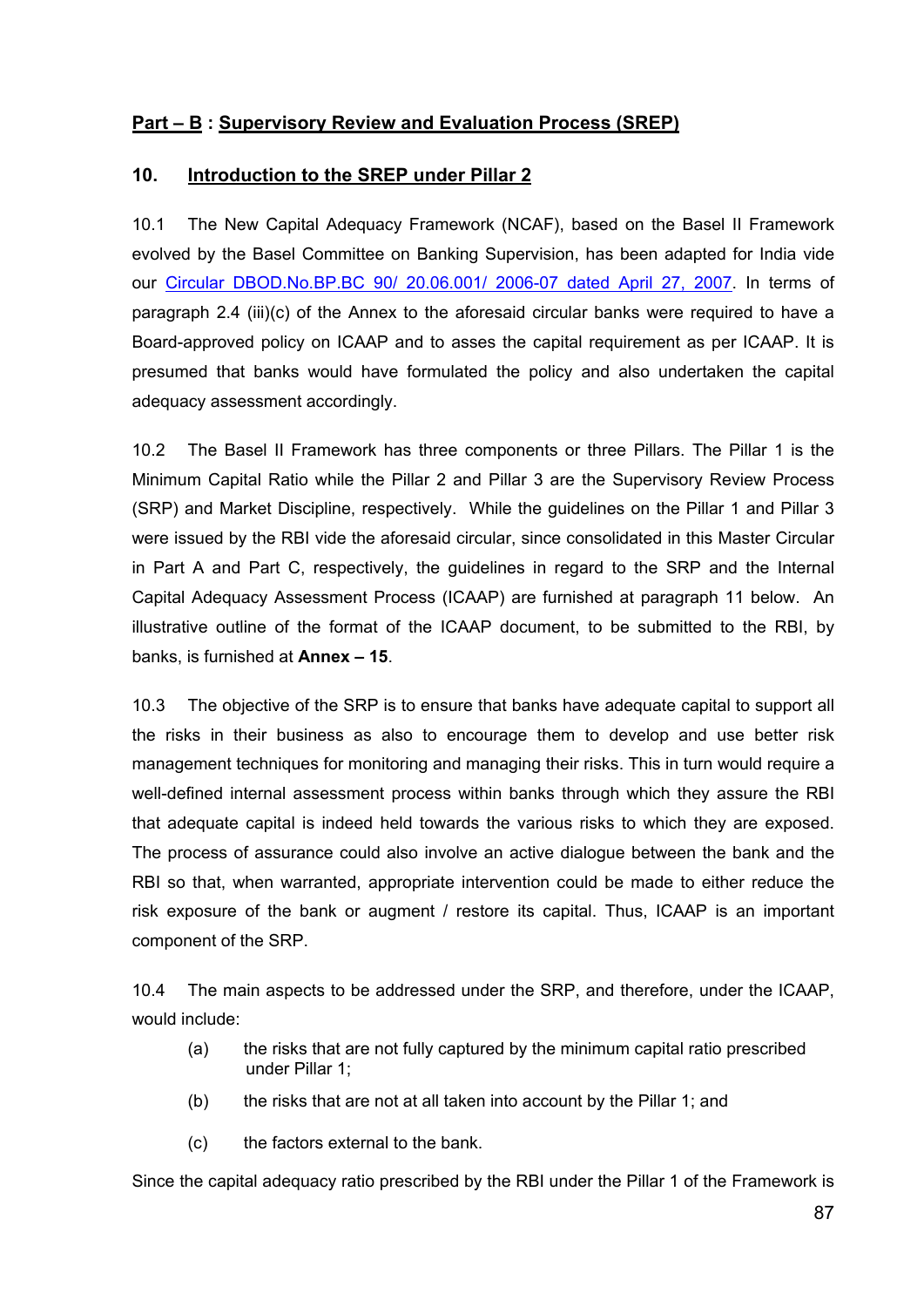only the regulatory **minimum** level, addressing only the three specified risks (viz., credit, market and operational risks), holding additional capital might be necessary for banks, on account of both – the possibility of some under-estimation of risks under the Pillar 1 and the actual risk exposure of a bank vis-à-vis the quality of its risk management architecture. **Illustratively**, some of the risks that the banks are generally exposed to but which are not captured or not fully captured in the regulatory CRAR would include:

- (a) Interest rate risk in the banking book;
- (b) Credit concentration risk;
- (c) Liquidity risk;
- (d) Settlement risk;
- (e) Reputational risk;
- (f) Strategic risk;
- (g) Risk of under-estimation of credit risk under the Standardised approach;
- (h) "Model risk" i.e., the risk of under-estimation of credit risk under the IRB approaches;
- (i) Risk of weakness in the credit-risk mitigants;
- (j) Residual risk of securitisation, etc.

It is, therefore, only appropriate that the banks make their own assessment of their various risk exposures, through a well-defined internal process, and maintain an adequate capital cushion for such risks.

10.5 It is recognised that there is no one single approach for conducting the ICAAP and the market consensus in regard to the best practice for undertaking ICAAP is yet to emerge. The methodologies and techniques are still evolving particularly in regard to measurement of non-quantifiable risks, such as reputational and strategic risks. These guidelines, therefore, seek to provide only broad principles to be followed by banks in developing their ICAAP.

10.6 Banks were advised to develop and put in place, with the approval of their Boards, an ICAAP commensurate with their size, level of complexity, risk profile and scope of operations. The ICAAP, which would be in addition to a bank's calculation of regulatory capital requirements under Pillar 1, was to be operationalised with effect from March 31, 2008 by the foreign banks and the Indian banks with operational presence outside India, and from March 31, 2009 by all other commercial banks, excluding the Local Area Banks and Regional Rural banks.

10.7 The ICAAP document should, *inter alia*, include the capital adequacy assessment and projections of capital requirement for the ensuing year, along with the plans and strategies for meeting the capital requirement. An illustrative outline of a format of the ICAAP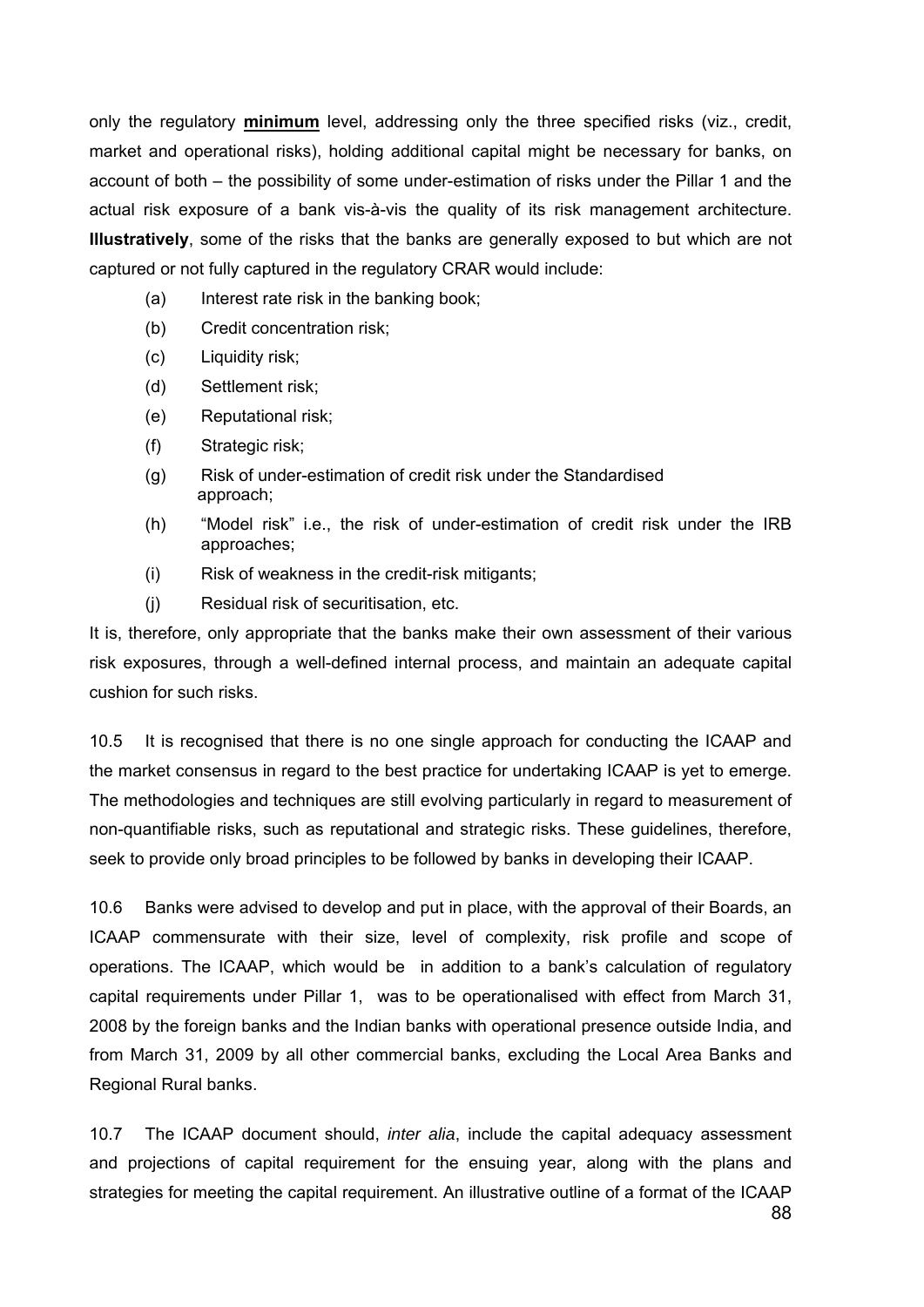document is furnished at **Annex – 15**, for guidance of the banks though the ICAAP documents of the banks could vary in length and format, in tune with their size, level of complexity, risk profile and scope of operations.

### **11. Need for improved risk management [22](#page-88-0)**

11.1. While financial institutions have faced difficulties over the years for a multitude of reasons, the major causes of serious banking problems continue to be lax credit standards for borrowers and counterparties, poor portfolio risk management, and a lack of attention to changes in economic or other circumstances that can lead to a deterioration in the credit standing of a bank's counterparties. This experience is common in both advanced and developing countries.

11.2. The financial market crisis of 2007-08 has underscored the critical importance of effective credit risk management to the long-term success of any banking organisation and as a key component to financial stability. It has provided a stark reminder of the need for banks to effectively identify, measure, monitor and control credit risk, as well as to understand how credit risk interacts with other types of risk (including market, liquidity and reputational risk). The essential elements of a comprehensive credit risk management programme include (i) establishing an appropriate credit risk environment; (ii) operating under a sound credit granting process; (iii) maintaining an appropriate credit administration, measurement and monitoring process; and (iv) ensuring adequate controls over credit risk as elaborated in our Guidance note on Credit Risk issued on October 12, 2002.

11.3. The recent crisis has emphasised the importance of effective capital planning and longer-term capital maintenance. A bank's ability to withstand uncertain market conditions is bolstered by maintaining a strong capital position that accounts for potential changes in the bank's strategy and volatility in market conditions over time. Banks should focus on effective and efficient capital planning, as well as long-term capital maintenance. An effective capital planning process requires a bank to assess both the risks to which it is exposed and the risk management processes in place to manage and mitigate those risks; evaluate its capital adequacy relative to its risks; and consider the potential impact on earnings and capital from economic downturns. A bank's capital planning process should incorporate rigorous, forward looking stress testing, as discussed below in Para 12.9.

1

<span id="page-88-0"></span><sup>22</sup> Master Circular DBOD.No.BP.BC.73/21.06.001/2009-10 dated Feb 8, 2010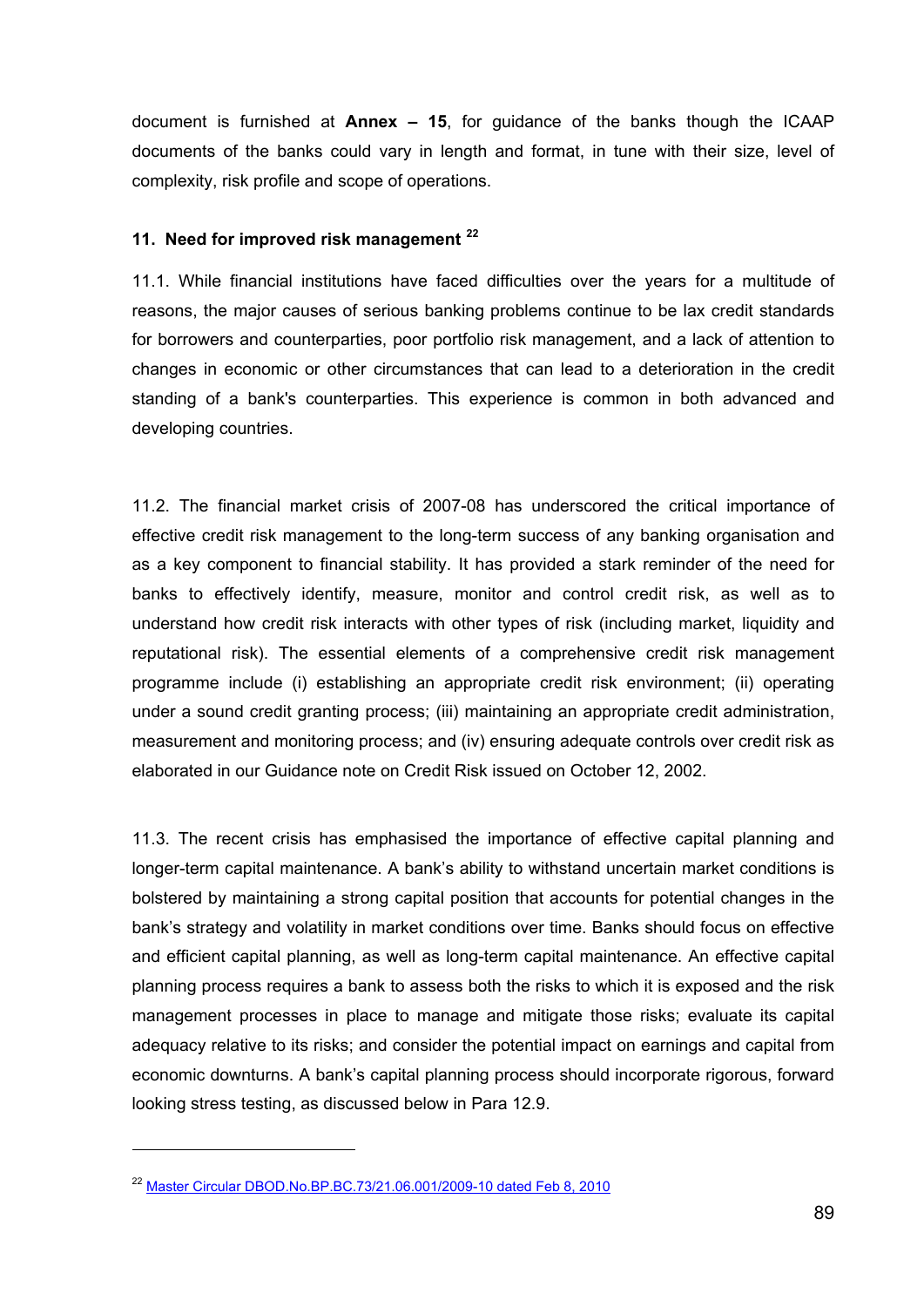11.4 Rapid growth in any business activity can present banks with significant risk management challenges. This was the case with the expanded use of the "originate-todistribute" business model, off-balance sheet vehicles, liquidity facilities and credit derivatives. The originate-to-distribute model and securitisation can enhance credit intermediation and bank profitability, as well as more widely diversify risk. Managing the associated risks, however, poses significant challenges. Indeed, these activities create exposures within business lines, across the firm and across risk factors that can be difficult to identify, measure, manage, mitigate and control. This is especially true in an environment of declining market liquidity, asset prices and risk appetite. The inability to properly identify and measure such risks may lead to unintended risk exposures and concentrations, which in turn can lead to concurrent losses arising in several businesses and risk dimensions due to a common set of factors. Strong demand for structured products created incentives for banks using the originate-to-distribute model to originate loans, such as subprime mortgages, using unsound and unsafe underwriting standards. At the same time, many investors relied solely on the ratings of the credit rating agencies (CRAs) when determining whether to invest in structured credit products. Many investors conducted little or no independent due diligence on the structured products they purchased. Furthermore, many banks had insufficient risk management processes in place to address the risks associated with exposures held on their balance sheet, as well as those associated with off-balance sheet entities, such as asset backed commercial paper (ABCP) conduits and structured investment vehicles (SIVs).

11.5 Innovation has increased the complexity and potential illiquidity of structured credit products. This, in turn, can make such products more difficult to value and hedge, and may lead to inadvertent increases in overall risk. Further, the increased growth of complex investor-specific products may result in thin markets that are illiquid, which can expose a bank to large losses in times of stress if the associated risks are not well understood and managed in a timely and effective manner.

#### **12 Guidelines for the SREP of the RBI and the ICAAP of banks**

#### **12.1 The Background**

12.1.1 While the Basel - I framework was confined to the prescription of only minimum capital requirements for banks, the Basel II framework expands this approach not only to capture certain additional risks in the minimum capital ratio but also includes two additional areas, namely, the Supervisory Review Process and Market Discipline through increased disclosure requirements for banks. Thus, the Basel II framework rests on the following three mutually- reinforcing pillars: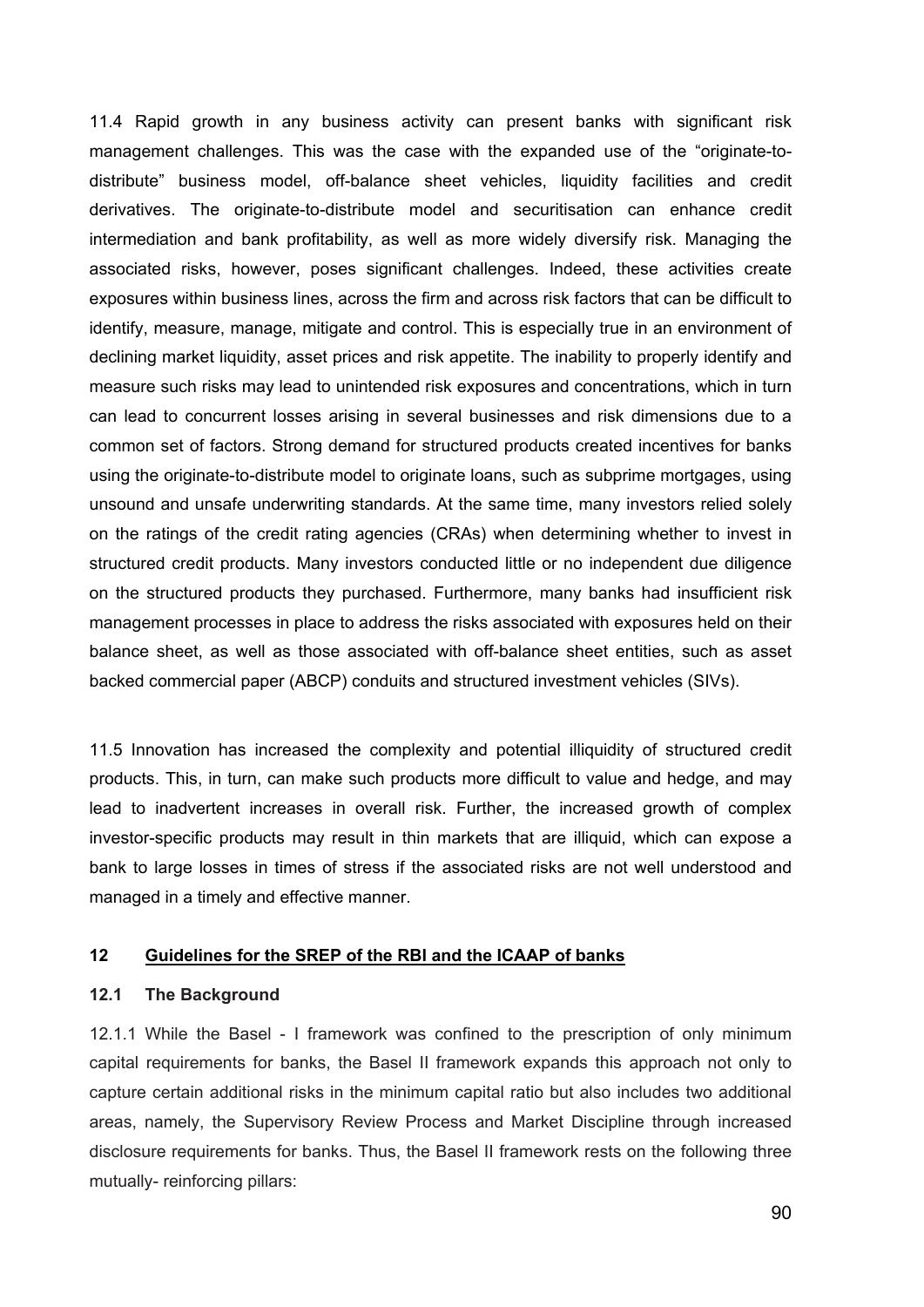Pillar 1: Minimum Capital Requirements — which prescribes a risk-sensitive calculation of capital requirements that, for the first time, explicitly includes operational risk in addition to market and credit risk.

Pillar 2: Supervisory Review Process (SRP) — which envisages the establishment of suitable risk management systems in banks and their review by the supervisory authority.

Pillar 3: Market Discipline — which seeks to achieve increased transparency through expanded disclosure requirements for banks.

12.1.2. The Basel II document of the Basel Committee also lays down the following four key principles in regard to the SRP envisaged under Pillar 2:

**Principle 1:** Banks should have a process for assessing their overall capital adequacy in relation to their risk profile and a strategy for maintaining their capital levels.

**Principle 2:** Supervisors should review and evaluate banks' internal capital adequacy assessments and strategies, as well as their ability to monitor and ensure their compliance with the regulatory capital ratios. Supervisors should take appropriate supervisory action if they are not satisfied with the result of this process.

**Principle 3:** Supervisors should expect banks to operate above the minimum regulatory capital ratios and should have the ability to require banks to hold capital in excess of the minimum.

**Principle 4:** Supervisors should seek to intervene at an early stage to prevent capital from falling below the minimum levels required to support the risk characteristics of a particular bank and should require rapid remedial action if capital is not maintained or restored.

12.1.3 It would be seen that the principles 1 and 3 relate to the supervisory expectations from banks while the principles 2 and 4 deal with the role of the supervisors under Pillar 2. Pillar 2 (Supervisory Review Process - SRP) requires banks to implement an internal process, called the Internal Capital Adequacy Assessment Process (ICAAP), for assessing their capital adequacy in relation to their risk profiles as well as a strategy for maintaining their capital levels. Pillar 2 also requires the supervisory authorities to subject all banks to an evaluation process, hereafter called Supervisory Review and Evaluation Process (SREP), and to initiate such supervisory measures on that basis, as might be considered necessary. An analysis of the foregoing principles indicates that the following broad responsibilities have been cast on banks and the supervisors:

## Banks' responsibilities

- a) Banks should have in place a process for assessing their overall capital adequacy in relation to their risk profile and a strategy for maintaining their capital levels (Principle 1)
- b) Banks should operate above the minimum regulatory capital ratios *(Principle 3)*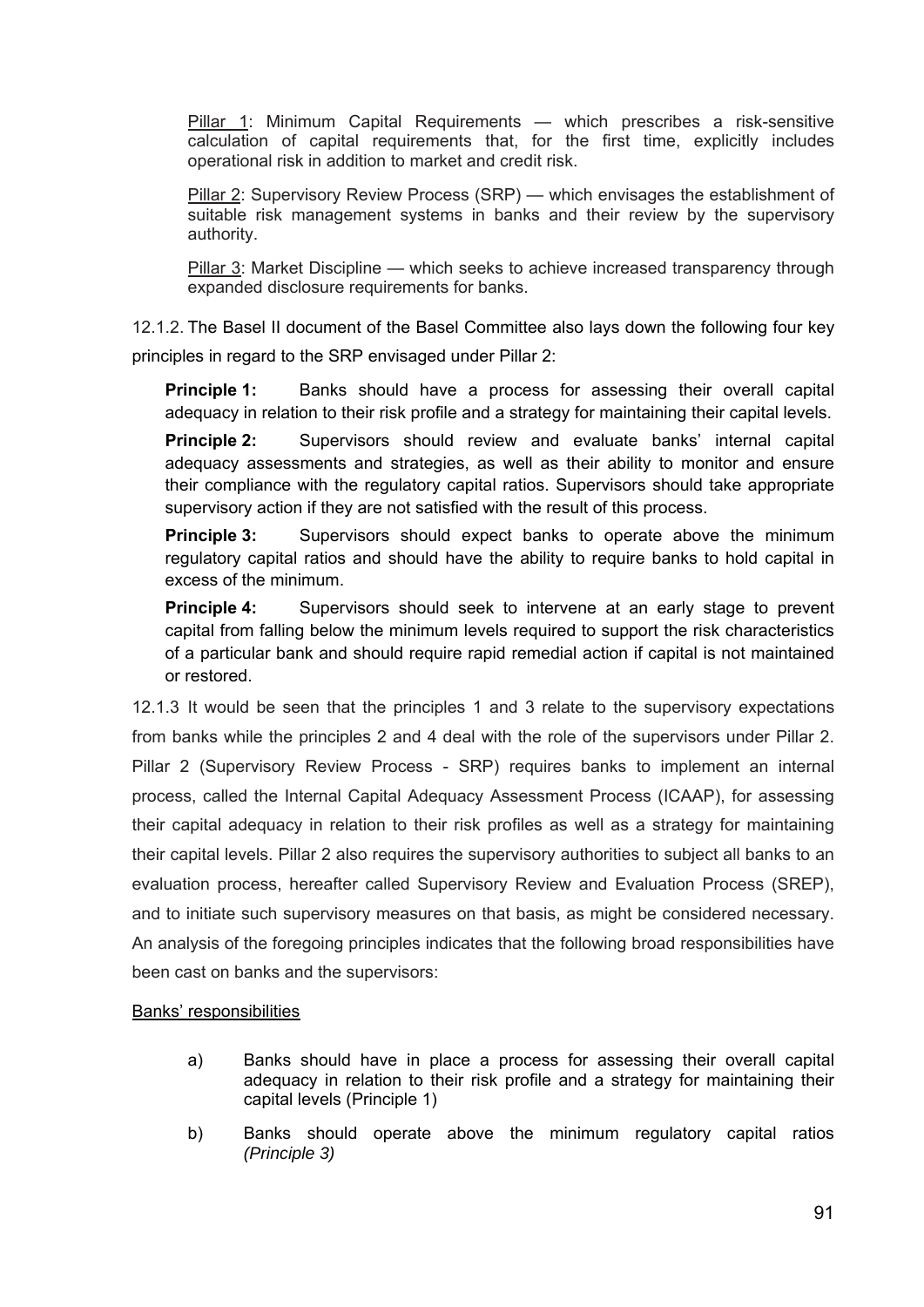#### Supervisors' responsibilities

- a) Supervisors should review and evaluate a bank's ICAAP. (Principle 2)
- b) Supervisors should take appropriate action if they are not satisfied with the results of this process. (Principle 2)
- c) Supervisors should review and evaluate a bank's compliance with the regulatory capital ratios. (Principle 2)
- d) Supervisors should have the ability to require banks to hold capital in excess of the minimum. (Principle 3)
- e) Supervisors should seek to intervene at an early stage to prevent capital from falling below the minimum levels. (Principle 4)
- f) Supervisors should require rapid remedial action if capital is not maintained or restored. (Principle 4)

12.1.4 Thus, the ICAAP and SREP are the two important components of Pillar 2 and could be broadly defined as follows:

The ICAAP comprises a bank's procedures and measures designed to ensure the following:

- a) An appropriate identification and measurement of risks;
- b) An appropriate level of internal capital in relation to the bank's risk profile; and
- c) Application and further development of suitable risk management systems in the bank.

The SREP consists of a review and evaluation process adopted by the supervisor, which covers all the processes and measures defined in the principles listed above. Essentially, these include the review and evaluation of the bank's ICAAP, conducting an independent assessment of the bank's risk profile, and if necessary, taking appropriate prudential measures and other supervisory actions.

12.1.5 These guidelines seek to provide broad guidance to banks by outlining the manner in which the SREP would be carried out by the RBI, the expected scope and design of their ICAAP, and the expectations of the RBI from banks in regard to implementation of the ICAAP.

### **12.2 Conduct of the SREP by the RBI**

12.2.1 Capital helps protect individual banks from insolvency, thereby promoting safety and soundness in the overall banking system. Minimum regulatory capital requirements under Pillar 1 establish a threshold below which a sound bank's regulatory capital must not fall. Regulatory capital ratios permit some comparative analysis of capital adequacy across regulated banking entities because they are based on certain common methodology / assumptions. However, supervisors need to perform a more comprehensive assessment of capital adequacy that considers risks specific to a bank, conducting analyses that go beyond minimum regulatory capital requirements.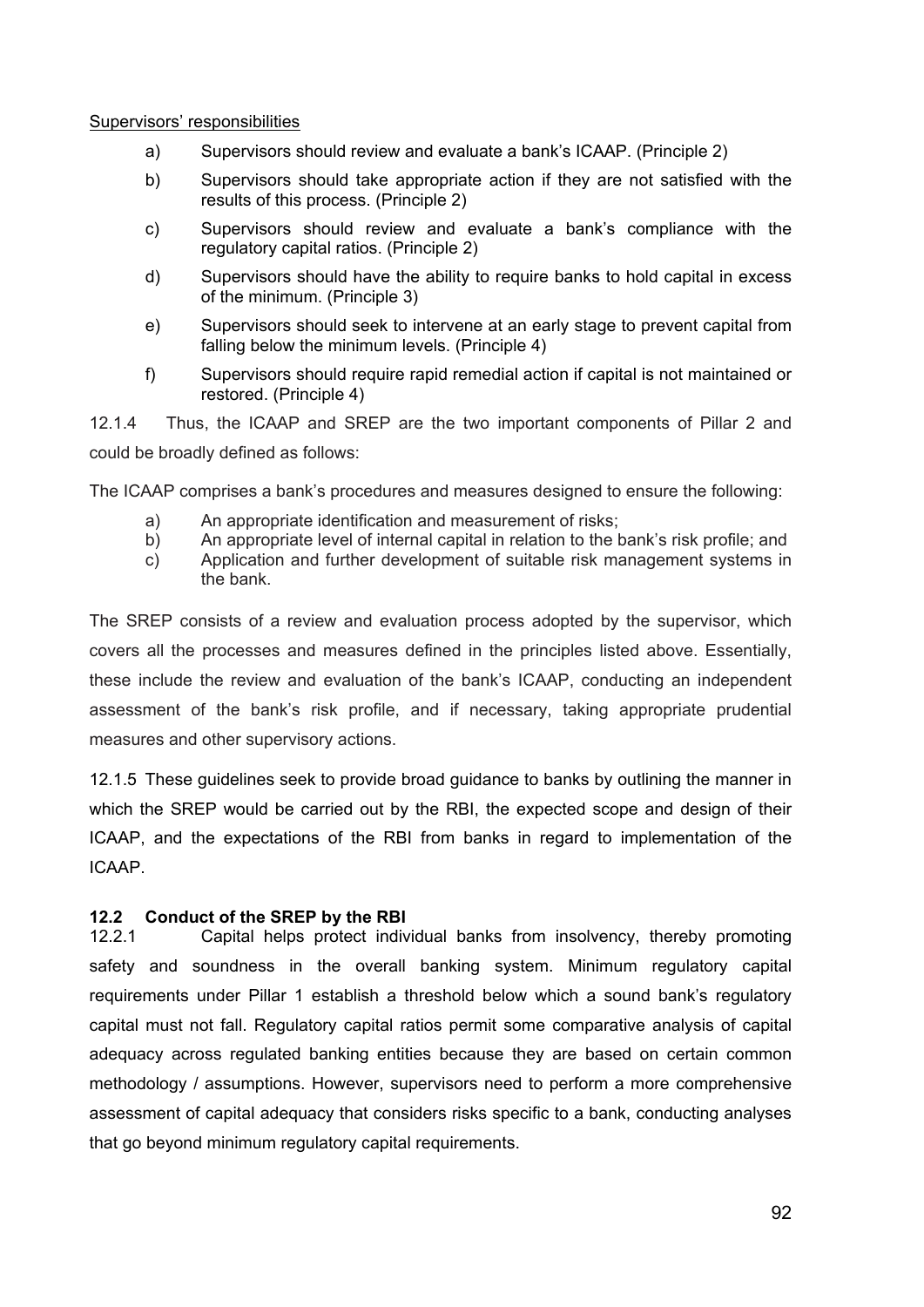12.2.2 The RBI generally expects banks to hold capital above their minimum regulatory capital levels, commensurate with their individual risk profiles, to account for all material risks. Under the SREP, the RBI will assess the overall capital adequacy of a bank through a comprehensive evaluation that takes into account all relevant available information. In determining the extent to which banks should hold capital in excess of the regulatory minimum, the RBI would take into account the combined implications of a bank's compliance with regulatory minimum capital requirements, the quality and results of a bank's ICAAP, and supervisory assessment of the bank's risk management processes, control systems and other relevant information relating to the bank's risk profile and capital position.

12.2.3 The SREP of banks would, thus, be conducted by the RBI periodically, generally, along with the RBI's Annual Financial Inspection (AFI) of banks and in the light of the data in the off-site returns received from banks in the RBI, in conjunction with the ICAAP document, which is required to be submitted every year by banks to the RBI (Cf. Para 11.3.4 below). Through the SREP, the RBI would evaluate the adequacy and efficacy of the ICAAP of banks and the capital requirements derived by them therefrom. While in the course of evaluation, there would be no attempt to reconcile the difference between the regulatory minimum CRAR and the outcome of the ICAAP of a bank (as the risks covered under the two processes are different), banks would be expected to demonstrate to the RBI that the ICAAP adopted by them is fully responsive to their size, level of complexity, scope & scale of operations and the resultant risk profile / exposures, and adequately captures their capital requirements. Such an evaluation of the effectiveness of the ICAAP would help the RBI in understanding the capital management processes and strategies adopted by banks. If considered necessary, the SREP could also involve a dialogue between the bank's top management and the RBI from time to time. In addition to the periodic reviews, independent external experts may also be commissioned by the RBI, if deemed necessary, to perform *ad hoc* reviews and comment on specific aspects of the ICAAP process of a bank; the nature and extent of such a review shall be determined by the RBI.

93 12.2.4 Under the SREP, the RBI would also seek to determine whether a bank's overall capital remains adequate as the underlying conditions change. Generally, material increases in risk that are not otherwise mitigated should be accompanied by commensurate increases in capital. Conversely, reductions in overall capital (to a level still above regulatory minima) may be appropriate if the RBI's supervisory assessment leads it to a conclusion that risk has materially declined or that it has been appropriately mitigated. Based on such an assessment, the RBI could consider initiating appropriate supervisory measures to address its supervisory concerns. The measures could include requiring a modification or enhancement of the risk management and internal control processes of a bank, a reduction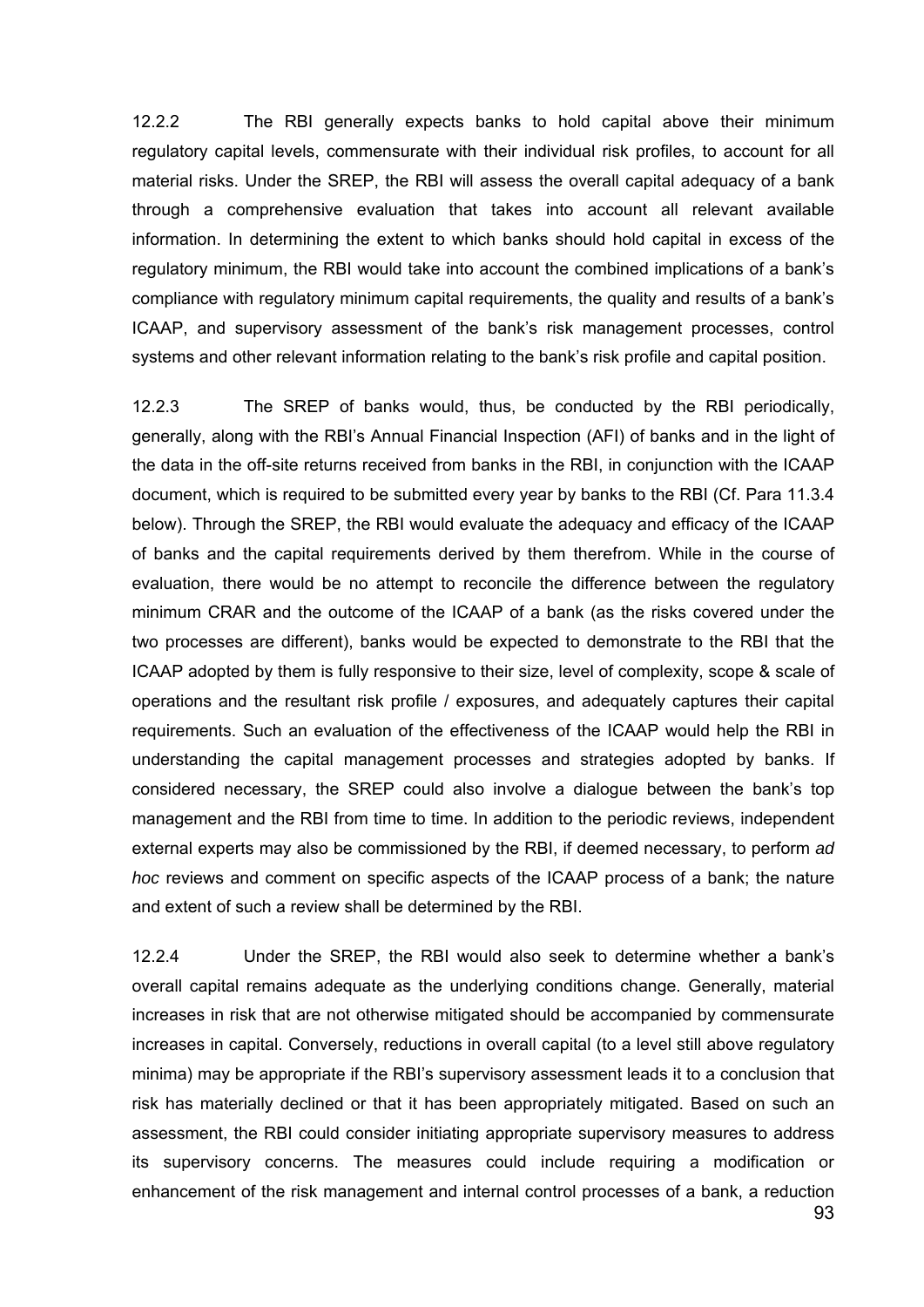in risk exposures, or any other action as deemed necessary to address the identified supervisory concerns. These measures could also include the stipulation of a bank-specific minimum CRAR that could potentially be even higher, if so warranted by the facts and circumstances, than the regulatory minimum stipulated under Pillar 1. In cases where the RBI decides to stipulate a CRAR at a level higher than the regulatory minimum, it would explain the rationale for doing so, to the bank concerned. However, such an add-on CRAR stipulation, though possible, is not expected to be an automatic or inevitable outcome of the SREP exercise, the prime objective being improvement in the risk management systems of banks.

12.2.5 As and when the advanced approaches envisaged in the Basel II document are permitted to be adopted in India, the SREP would also assess the ongoing compliance by banks with the eligibility criteria for adopting the advanced approaches.

## **12.3 The structural aspects of the ICAAP**

12.3.1 This section outlines the broad parameters of the ICAAP that banks are required to comply with in designing and implementing their ICAAP.

### 12.3.2 Every bank to have an ICAAP

l

Reckoning that the Basel II framework is applicable to all commercial banks (except the Local Area Banks and the Regional Rural Banks), both at the solo level (global position) as well as at the consolidated level, the ICAAP should be prepared, on a solo basis, at every tier for each banking entity within the banking group, as also at the level of the consolidated bank (i.e., a group of entities where the licensed bank is the controlling entity). This requirement would also apply to the foreign banks which have a branch presence in India and their ICAAP should cover their Indian operations only.

# 1[2](#page-93-0).3.3 ICAAP to encompass firm-wide risk profile  $^{23}$

## 12.3.3.1 General firm-wide risk management principles:

Senior management should understand the importance of taking an integrated, firm-wide perspective of a bank's risk exposure, in order to support its ability to identify and react to emerging and growing risks in a timely and effective manner. The purpose of this guidance is the need to enhance firm-wide oversight, risk management and controls around banks' capital markets activities, including securitisation, off-balance sheet exposures, structured

<span id="page-93-0"></span><sup>&</sup>lt;sup>23</sup> Master Circular DBOD.No.BP.BC.73/21.06.001/2009-10 dated Feb 8, 2010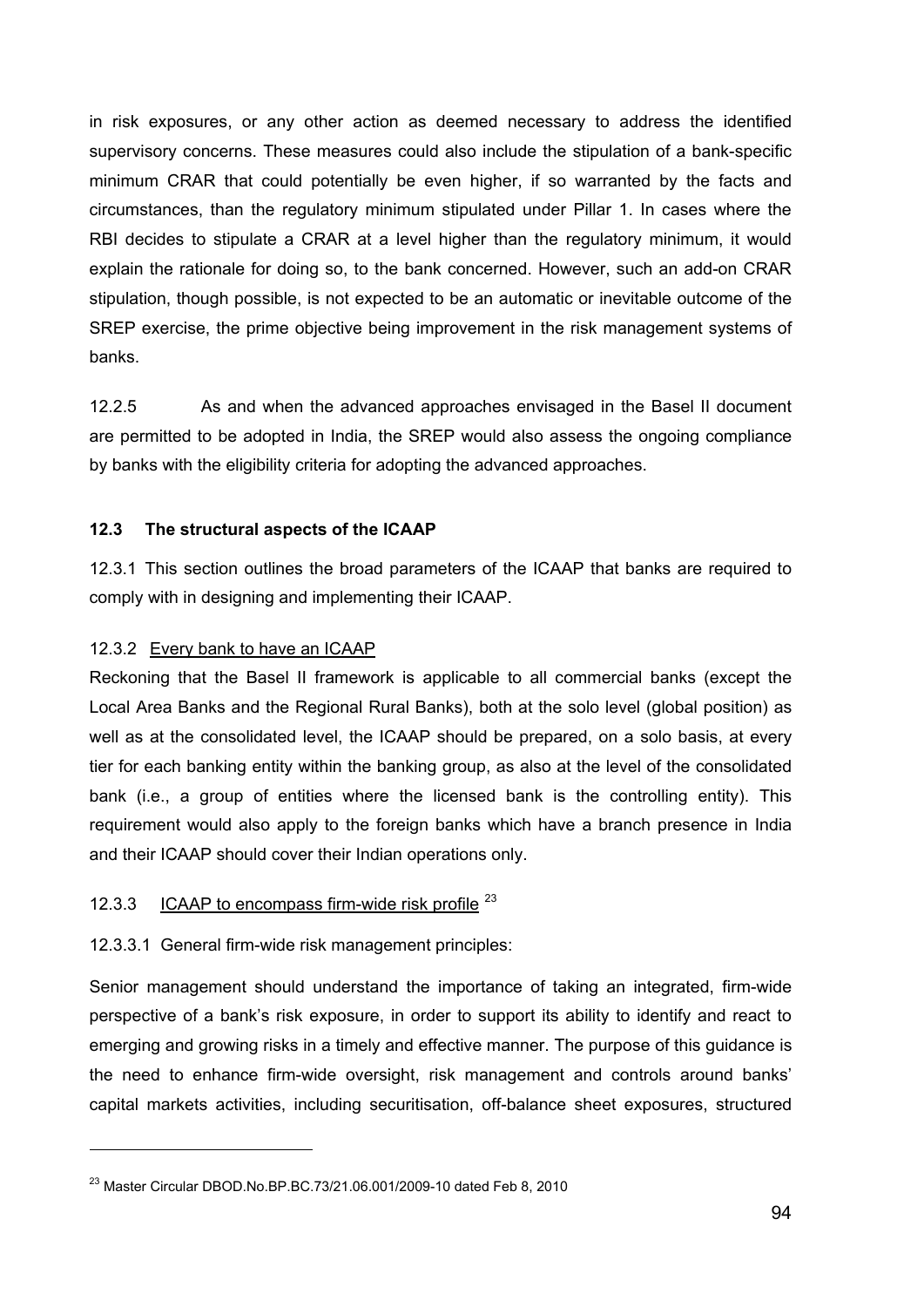credit and complex trading activities.

A sound risk management system should have the following key features:

- Active board and senior management oversight;
- Appropriate policies, procedures and limits;
- Comprehensive and timely identification, measurement, mitigation, controlling, monitoring and reporting of risks;
- Appropriate management information systems (MIS) at the business and firm-wide level; and
- Comprehensive internal controls.

#### 12.3.3.2 Board and Senior Management Oversight:

The ultimate responsibility for designing and implementation of the ICAAP lies with the bank's board of directors of the bank and with the Chief Executive Officer in the case of the foreign banks with branch presence in India**.** It is the responsibility of the board of directors and senior management to define the institution's risk appetite and to ensure that the bank's risk management framework includes detailed policies that set specific firm-wide prudential limits on the bank's activities, which are consistent with its risk taking appetite and capacity. In order to determine the overall risk appetite, the board and senior management must first have an understanding of risk exposures on a firm-wide basis. To achieve this understanding, the appropriate members of senior management must bring together the perspectives of the key business and control functions. In order to develop an integrated firm-wide perspective on risk, senior management must overcome organisational silos between business lines and share information on market developments, risks and risk mitigation techniques. As the banking industry is exhibiting the tendency to move increasingly towards market-based intermediation, there is a greater probability that many areas of a bank may be exposed to a common set of products, risk factors or counterparties. Senior management should establish a risk management process that is not limited to credit, market, liquidity and operational risks, but incorporates all material risks. This includes reputational, legal and strategic risks, as well as risks that do not appear to be significant in isolation, but when combined with other risks could lead to material losses.

The board of directors and senior management should possess sufficient knowledge of all major business lines to ensure that appropriate policies, controls and risk monitoring systems are effective. They should have the necessary expertise to understand the capital markets activities in which the bank is involved – such as securitisation and off-balance sheet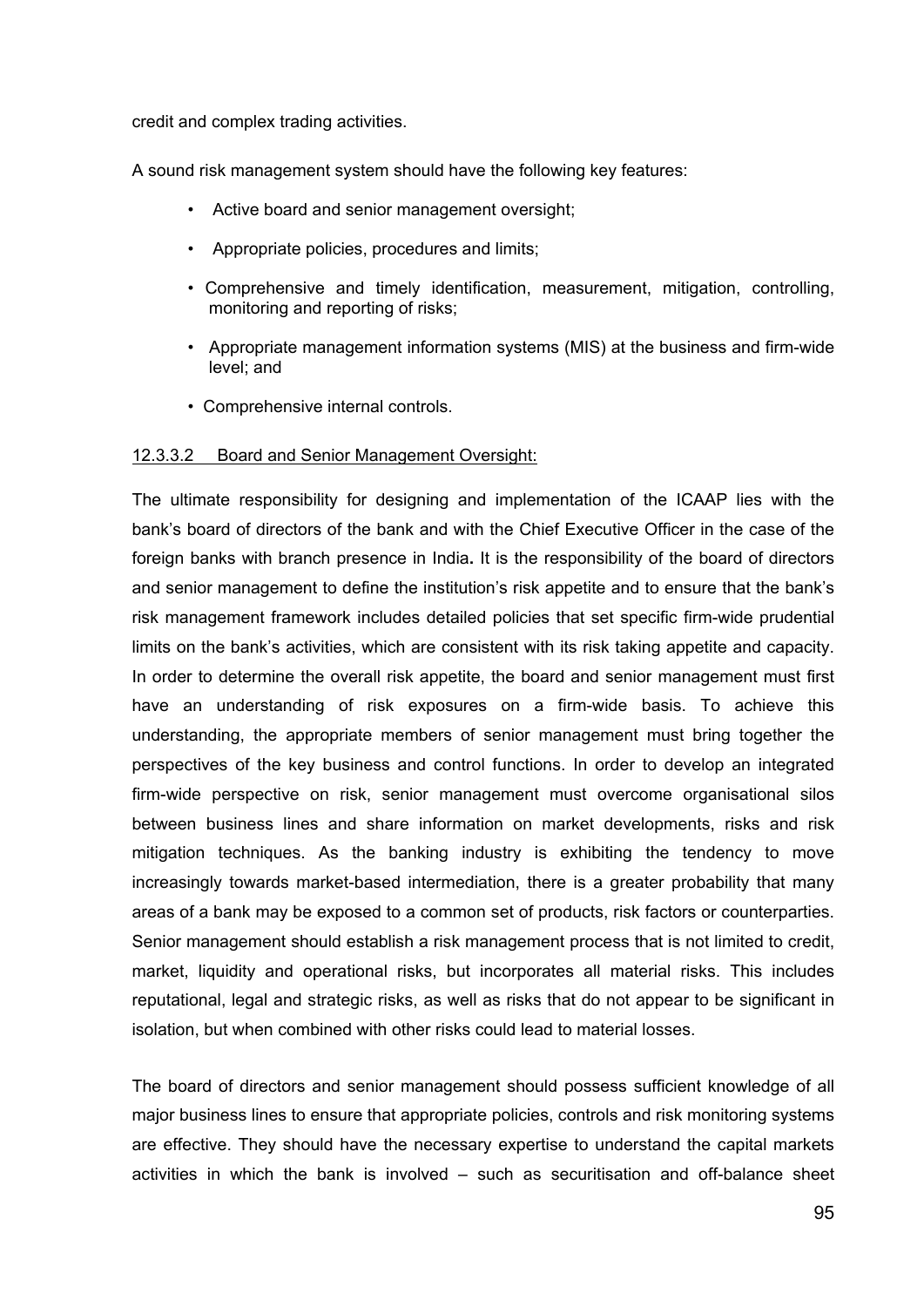activities – and the associated risks. The board and senior management should remain informed on an on-going basis about these risks as financial markets, risk management practices and the bank's activities evolve. In addition, the board and senior management should ensure that accountability and lines of authority are clearly delineated. With respect to new or complex products and activities, senior management should understand the underlying assumptions regarding business models, valuation and risk management practices. In addition, senior management should evaluate the potential risk exposure if those assumptions fail. Before embarking on new activities or introducing products new to the institution, the board and senior management should identify and review the changes in firm-wide risks arising from these potential new products or activities and ensure that the infrastructure and internal controls necessary to manage the related risks are in place. In this review, a bank should also consider the possible difficulty in valuing the new products and how they might perform in a stressed economic environment. The Board should ensure that the senior management of the bank :

> i) establishes a risk framework in order to assess and appropriately manage the various risk exposures of the bank;

> ii) develops a system to monitor the bank's risk exposures and to relate them to the bank's capital and reserve funds;

> iii) establishes a method to monitor the bank's compliance with internal policies, particularly in regard to risk management; and

> iv) effectively communicates all relevant policies and procedures throughout the bank.

 A bank's risk function and its chief risk officer (CRO) or equivalent position should be independent of the individual business lines and report directly to the chief executive officer (CEO)/ Managing Director and the institution's board of directors. In addition, the risk function should highlight to senior management and the board risk management concerns, such as risk concentrations and violations of risk appetite limits.

12.3.3.4 Policies, procedures, limits and controls:

The structure, design and contents of a bank's ICAAP should be approved by the board of directors to ensure that the ICAAP forms an integral part of the management process and decision making culture of the bank. Firm-wide risk management programmes should include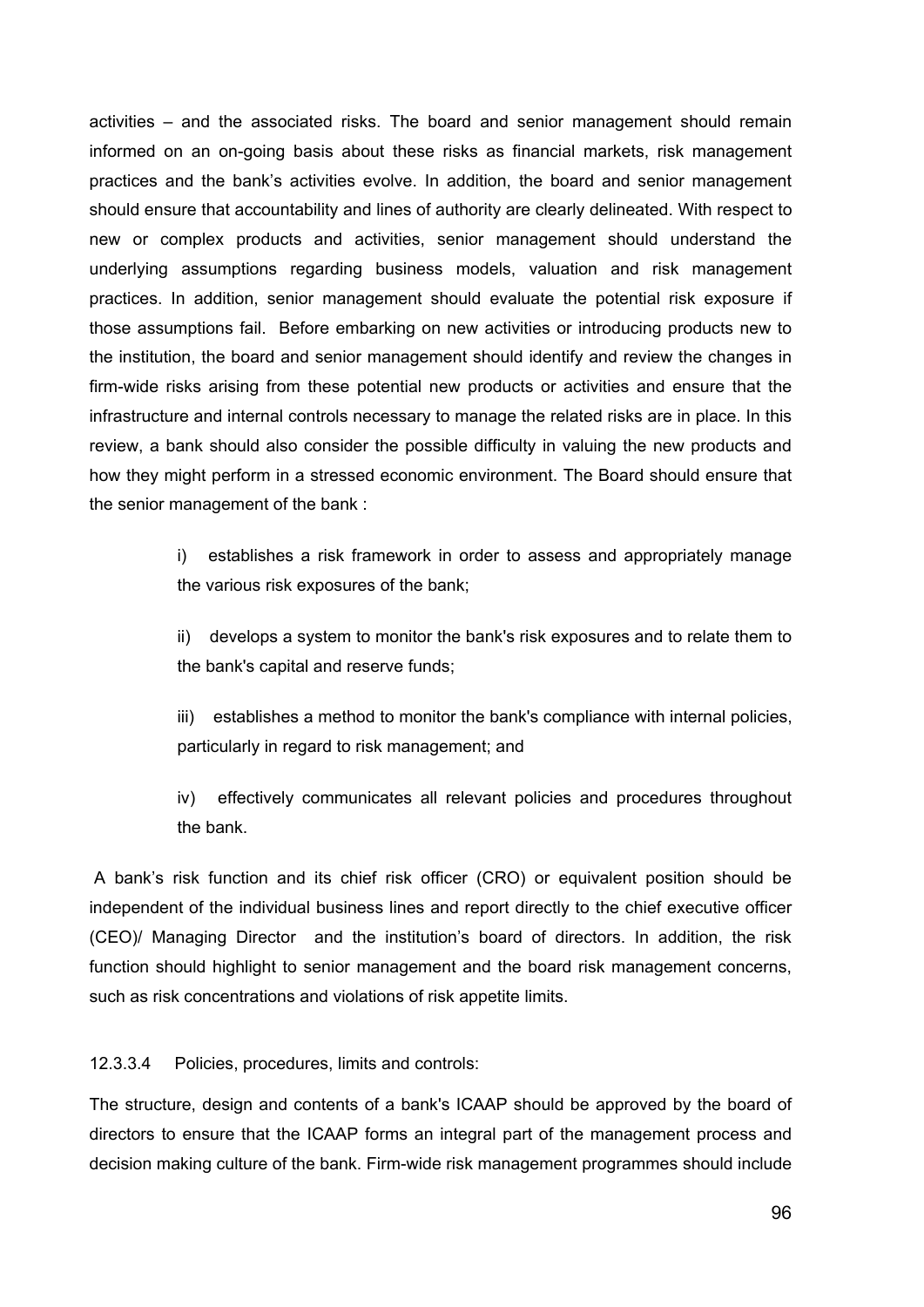detailed policies that set specific firm-wide prudential limits on the principal risks relevant to a bank's activities. A bank's policies and procedures should provide specific guidance for the implementation of broad business strategies and should establish, where appropriate, internal limits for the various types of risk to which the bank may be exposed. These limits should consider the bank's role in the financial system and be defined in relation to the bank's capital, total assets, earnings or, where adequate measures exist, its overall risk level.

A bank's policies, procedures and limits should:

- Provide for adequate and timely identification, measurement, monitoring, control and mitigation of the risks posed by its lending, investing, trading, securitisation, off-balance sheet, fiduciary and other significant activities at the business line and firm-wide levels;
- Ensure that the economic substance of a bank's risk exposures, including reputational risk and valuation uncertainty, are fully recognised and incorporated into the bank's risk management processes;
- Be consistent with the bank's stated goals and objectives, as well as its overall financial strength;
- Clearly delineate accountability and lines of authority across the bank's various business activities, and ensure there is a clear separation between business lines and the risk function;
- Escalate and address breaches of internal position limits;
- Provide for the review of new businesses and products by bringing together all relevant risk management, control and business lines to ensure that the bank is able to manage and control the activity prior to it being initiated; and
- Include a schedule and process for reviewing the policies, procedures and limits and for updating them as appropriate.

12.3.3.5 Identifying, measuring, monitoring and reporting of risk:

A bank's MIS should provide the board and senior management in a clear and concise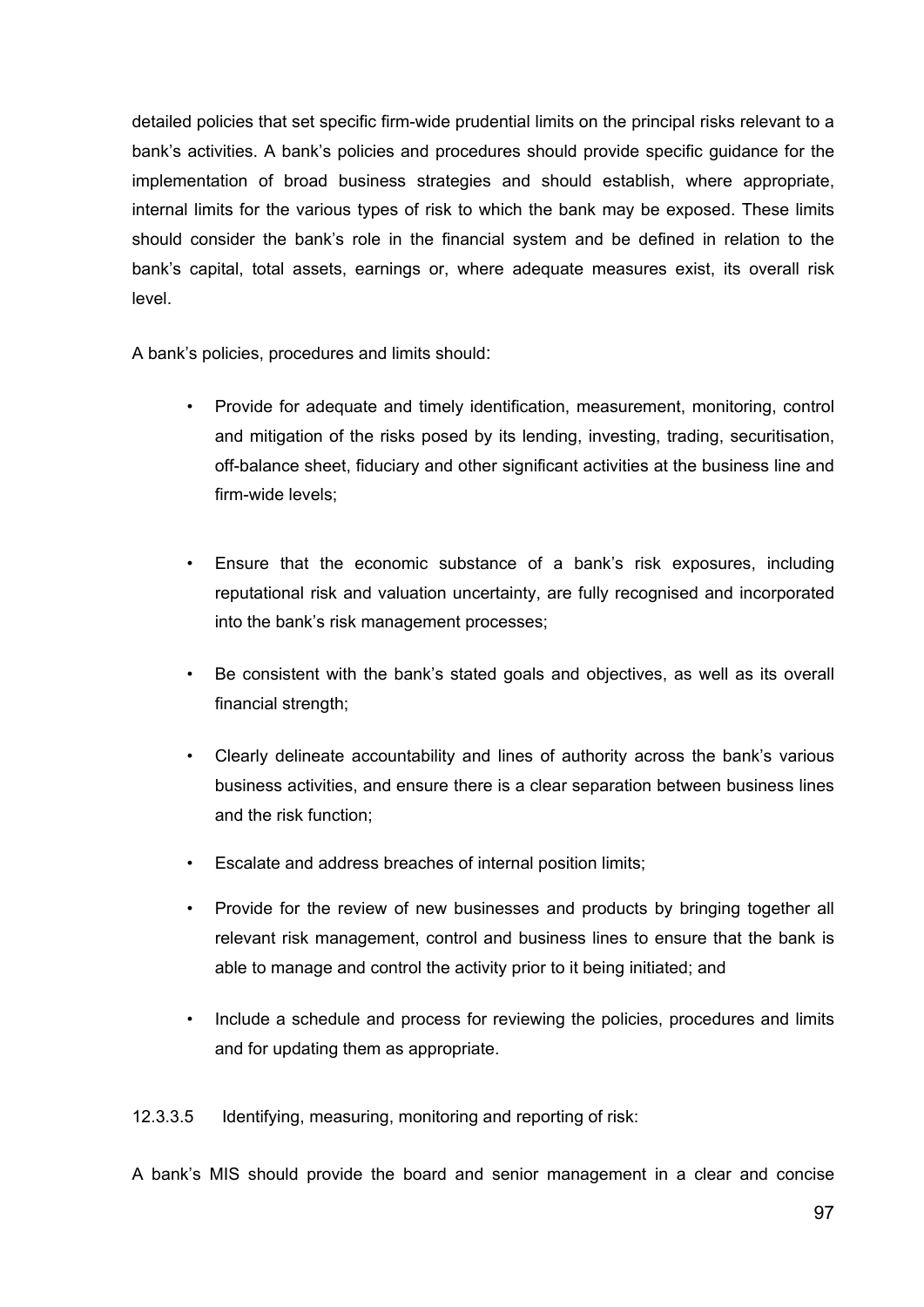manner with timely and relevant information concerning their institutions' risk profile. This information should include all risk exposures, including those that are off-balance sheet. Management should understand the assumptions behind and limitations inherent in specific risk measures.

The key elements necessary for the aggregation of risks are an appropriate infrastructure and MIS that (i) allow for the aggregation of exposures and risk measures across business lines and (ii) support customised identification of concentrations and emerging risks. MIS developed to achieve this objective should support the ability to evaluate the impact of various types of economic and financial shocks that affect the whole of the financial institution. Further, a bank's systems should be flexible enough to incorporate hedging and other risk mitigation actions to be carried out on a firm-wide basis while taking into account the various related basis risks.

To enable proactive management of risk, the board and senior management need to ensure that MIS is capable of providing regular, accurate and timely information on the bank's aggregate risk profile, as well as the main assumptions used for risk aggregation. MIS should be adaptable and responsive to changes in the bank's underlying risk assumptions and should incorporate multiple perspectives of risk exposure to account for uncertainties in risk measurement. In addition, it should be sufficiently flexible so that the institution can generate forward-looking bank-wide scenario analyses that capture management's interpretation of evolving market conditions and stressed conditions. Third-party inputs or other tools used within MIS (e.g. credit ratings, risk measures, models) should be subject to initial and ongoing validation.

A bank's MIS should be capable of capturing limit breaches and there should be procedures in place to promptly report such breaches to senior management, as well as to ensure that appropriate follow-up actions are taken. For instance, similar exposures should be aggregated across business platforms (including the banking and trading books) to determine whether there is a concentration or a breach of an internal position limit.

#### 12.3.3.6 Internal controls:

Risk management processes should be frequently monitored and tested by independent control areas and internal, as well as external, auditors. The aim is to ensure that the information on which decisions are based is accurate so that processes fully reflect management policies and that regular reporting, including the reporting of limit breaches and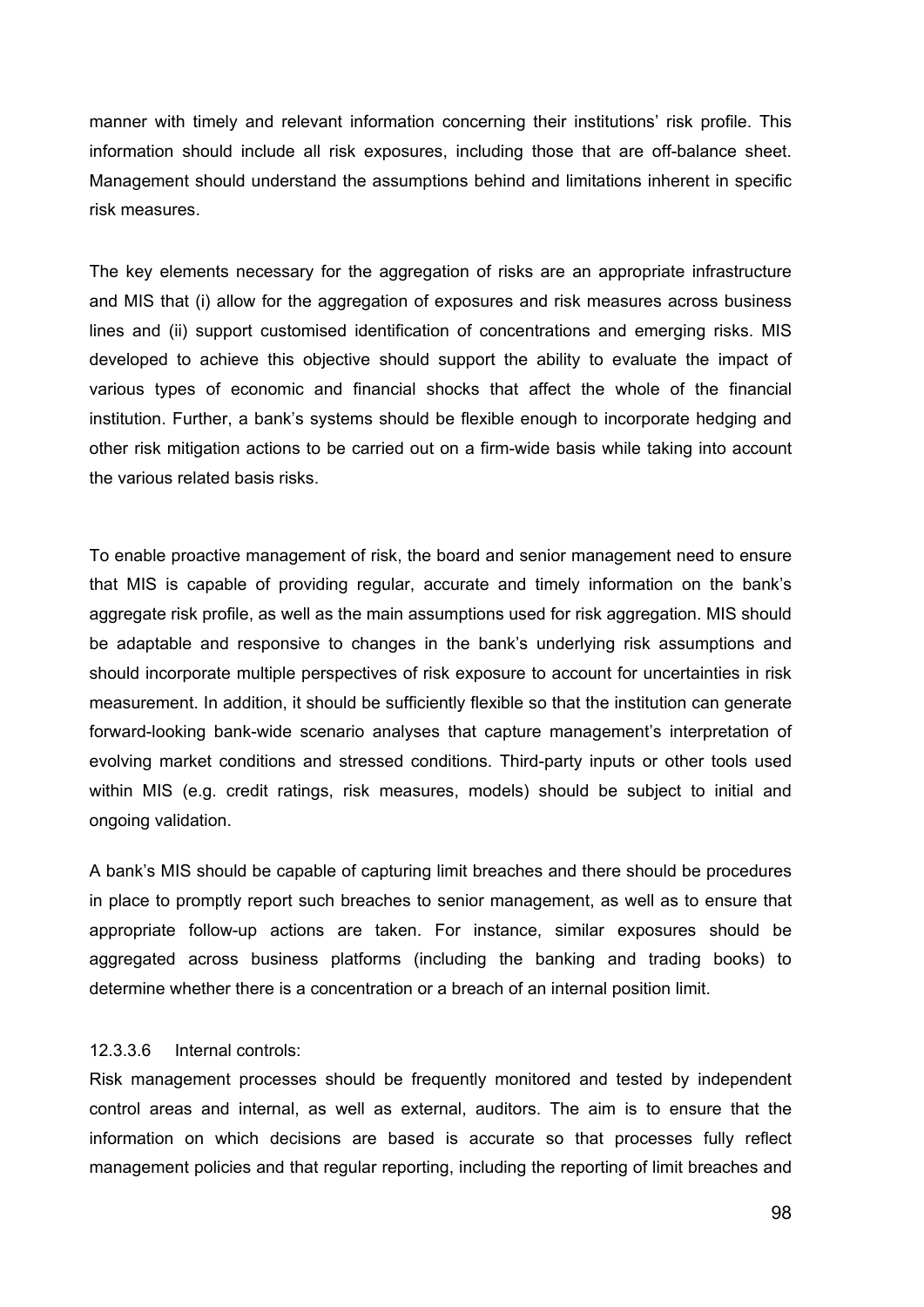other exception-based reporting, is undertaken effectively. The risk management function of banks must be independent of the business lines in order to ensure an adequate separation of duties and to avoid conflicts of interest.

Since a sound risk management process provides the basis for ensuring that a bank maintains adequate capital, the board of directors of a bank shall set the tolerance level for risk.

## 12.3.3.7 Submission of the outcome of the ICAAP to the Board and the RBI:

As the ICAAP is an ongoing process, a written record on the outcome of the ICAAP should to be periodically submitted by banks to their board of directors. Such written record of the internal assessment of its capital adequacy should include, *inter alia*, the risks identified, the manner in which those risks are monitored and managed, the impact of the bank's changing risk profile on the bank's capital position, details of stress tests/scenario analysis conducted and the resultant capital requirements. The reports shall be sufficiently detailed to allow the Board of Directors to evaluate the level and trend of material risk exposures, whether the bank maintains adequate capital against the risk exposures and in case of additional capital being needed, the plan for augmenting capital. The board of directors would be expected make timely adjustments to the strategic plan, as necessary.

Based on the outcome of the ICAAP as submitted to and approved by the Board, the ICAAP Document, in the format furnished at **Annex 15**, should be furnished to the RBI (i.e., to the CGM-in-Charge, Department of Banking Supervision, Central Office, Reserve Bank of India, World Trade Centre, Centre I, Colaba, Cuffe Parade, Mumbai – 400 005). The document should reach the RBI latest by end of the first quarter (i.e April-June) of the relevant financial year.

## **12.4 Review of the ICAAP outcomes**

The board of directors shall, at least once a year, assess and document whether the processes relating the ICAAP implemented by the bank successfully achieve the objectives envisaged by the board. The senior management should also receive and review the reports regularly to evaluate the sensitivity of the key assumptions and to assess the validity of the bank's estimated future capital requirements. In the light of such an assessment, appropriate changes in the ICAAP should be instituted to ensure that the underlying objectives are effectively achieved.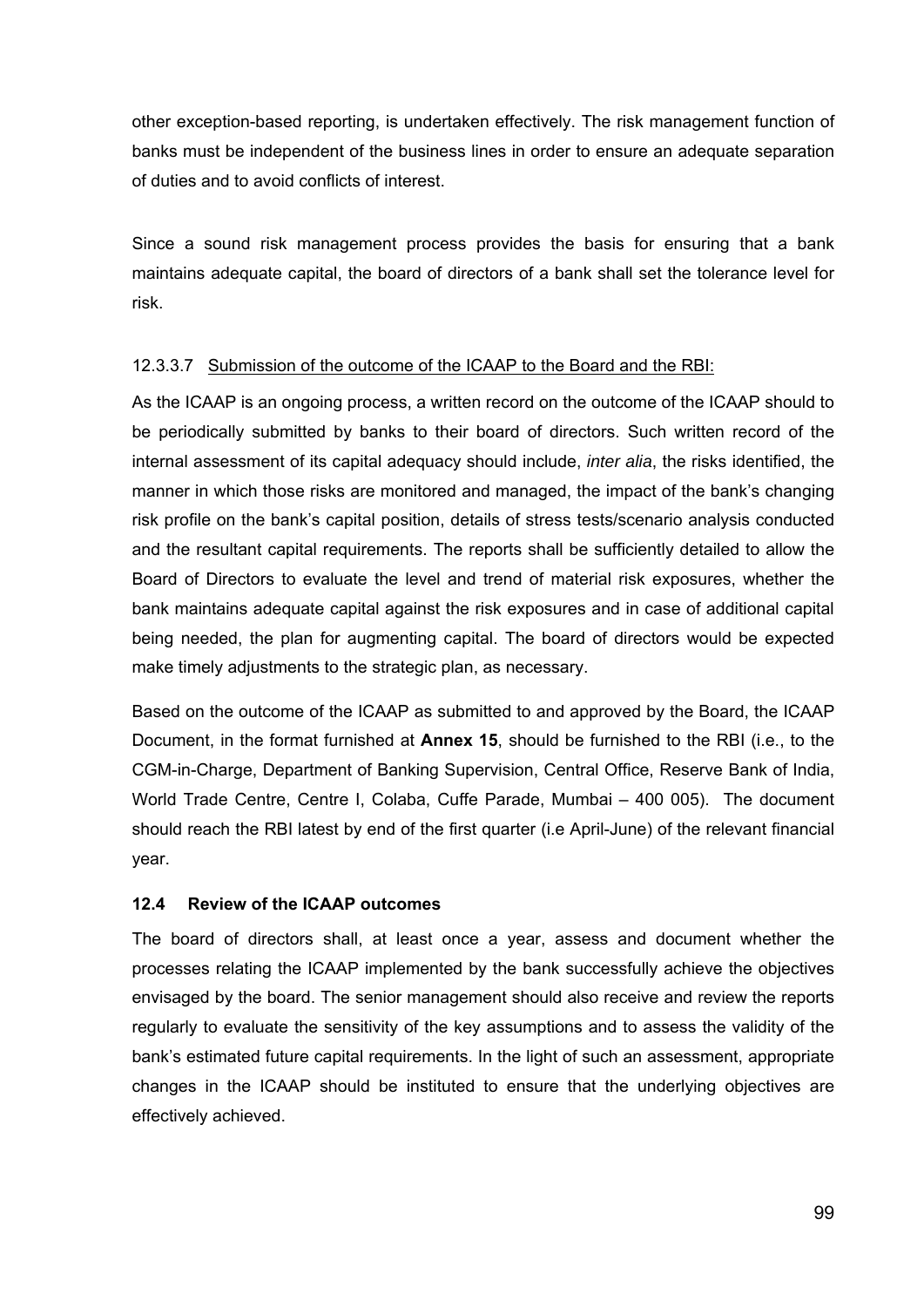### 12.5 **ICAAP to be an Integral part of the management and decision-making culture**

The ICAAP should from an integral part of the management and decision-making culture of a bank. This integration could range from using the ICAAP to internally allocate capital to various business units, to having it play a role in the individual credit decision process and pricing of products or more general business decisions such as expansion plans and budgets. The integration would also mean that ICAAP should enable the bank management to assess, on an ongoing basis, the risks that are inherent in their activities and material to the institution.

## 12.6 **The Principle of proportionality**

The implementation of ICAAP should be guided by the principle of proportionality. Though banks are encouraged to migrate to and adopt progressively sophisticated approaches in designing their ICAAP, the RBI would expect the degree of sophistication adopted in the ICAAP in regard to risk measurement and management to be commensurate with the nature, scope, scale and the degree of complexity in the bank's business operations. The following paragraphs **illustratively** enumerate the broad approach which could be considered by banks with varying levels of complexity in their operations, in formulating their ICAAP.

**(A)** In relation to a bank that defines its activities and risk management practices as **simple**, in carrying out its ICAAP, that bank could:

- a) identify and consider that bank's largest losses over the last 3 to 5 years and whether those losses are likely to recur;
- b) prepare a short list of the most significant risks to which that bank is exposed;
- c) consider how that bank would act, and the amount of capital that would be absorbed in the event that each of the risks identified were to materialise;
- d) consider how that bank's capital requirement might alter under the scenarios in (c) and how its capital requirement might alter in line with its business plans for the next 3 to 5 years; and
- e) document the ranges of capital required in the scenarios identified above and form an overall view on the amount and quality of capital which that bank should hold, ensuring that its senior management is involved in arriving at that view.

**(B)** In relation to a bank that define its activities and risk management practices as **moderately complex**, in carrying out its ICAAP, that bank could:

a) having consulted the operational management in each major business line, prepare a comprehensive list of the major risks to which the business is exposed;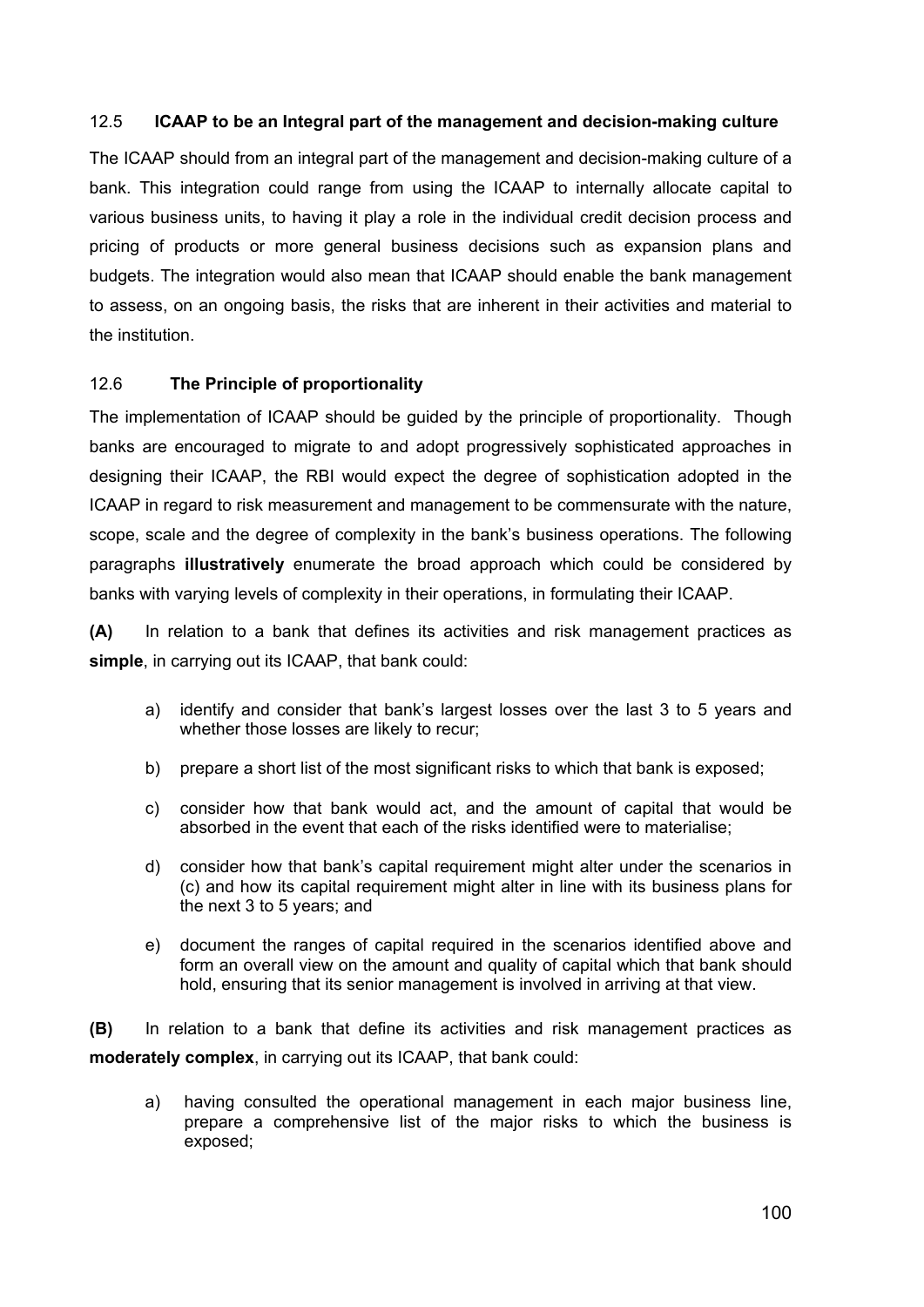- b) estimate, with the aid of historical data, where available, the range and distribution of possible losses which might arise from each of those risks and consider using shock stress tests to provide risk estimates;
- c) consider the extent to which that bank's capital requirement adequately captures the risks identified in (a) and (b) above;
- d) for areas in which the capital requirement is either inadequate or does not address a risk, estimate the additional capital needed to protect that bank and its customers, in addition to any other risk mitigation action that bank plans to take;
- e) consider the risk that the bank's own analyses of capital adequacy may be inaccurate and that it may suffer from management weaknesses which affect the effectiveness of its risk management and mitigation;
- f) project that bank's business activities forward in detail for one year and in less detail for the next 3 to 5 years, and estimate how that bank's capital and capital requirement would alter, assuming that business develops as expected;
- g) assume that business does not develop as expected and consider how that bank's capital and capital requirement would alter and what that bank's reaction to a range of adverse economic scenarios might be;
- h) document the results obtained from the analyses in (b), (d), (f), and (g) above in a detailed report for that bank's top management / board of directors; and
- i) ensure that systems and processes are in place to review the accuracy of the estimates made in (b), (d), (f) and (g) (i.e., systems for back testing) vis-à-vis the performance / actuals.

**(C)** In relation to a bank that define its activities and risk management practices as **complex**, in carrying out its ICAAP, that bank could follow a proportional approach to that bank's ICAAP which should cover the issues identified at (a) to (d) in paragraph (B) above, but is likely also to involve the use of models, most of which will be integrated into its day-today management and operations.

Models of the kind referred to above may be linked so as to generate an overall estimate of the amount of capital that a bank considers appropriate to hold for its business needs. A bank may also link such models to generate information on the economic capital considered desirable for that bank. A model which a bank uses to generate its target amount of economic capital is known as an economic capital model (ECM). Economic capital is the target amount of capital which optimises the return for a bank's stakeholders for a desired level of risk. For example, a bank is likely to use value-at-risk (VaR) models for market risk, advanced modelling approaches for credit risk and, possibly, advanced measurement approaches for operational risk. A bank might also use economic scenario generators to model stochastically its business forecasts and risks. However, the advanced approaches envisaged in the Basel II Framework are not currently permitted by the RBI and the banks would need prior approval of the RBI for migrating to the advanced approaches.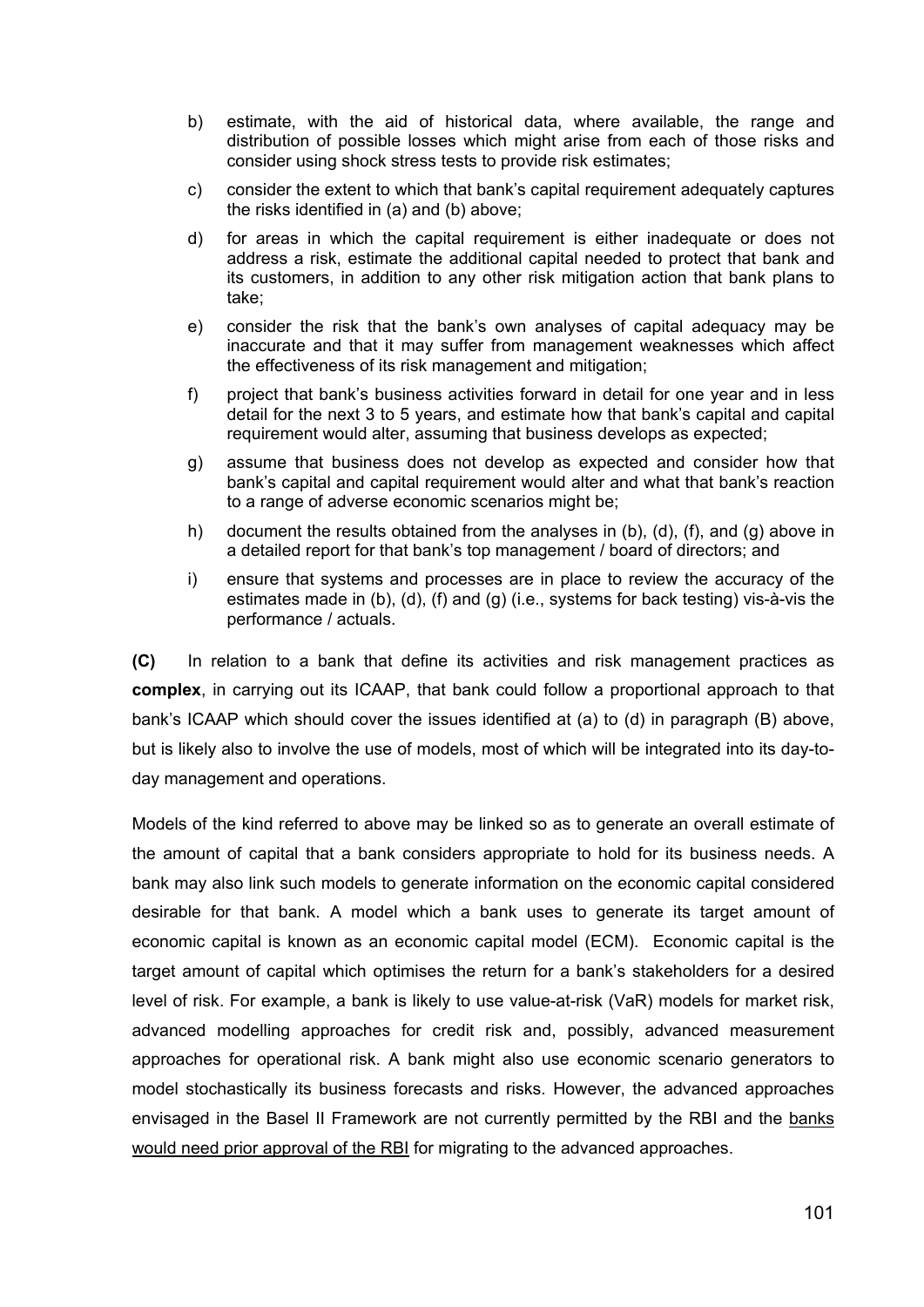Such a bank is also likely to be part of a group and to be operating internationally. There is likely to be centralised control over the models used throughout the group, the assumptions made and their overall calibration.

## **12.7 Regular independent review and validation**

The ICAAP should be subject to regular and independent review through an internal or external audit process, separately from the SREP conducted by the RBI, to ensure that the ICAAP is comprehensive and proportionate to the nature, scope, scale and level of complexity of the bank's activities so that it accurately reflects the major sources of risk that the bank is exposed to. A bank shall ensure appropriate and effective internal control structures, particularly in regard to the risk management processes, in order to monitor the bank's continued compliance with internal policies and procedures. As a minimum, a bank shall conduct periodic reviews of its risk management processes, which should ensure:

- a) the integrity, accuracy, and reasonableness of the processes;
- b) the appropriateness of the bank's capital assessment process based on the nature, scope, scale and complexity of the bank's activities;
- c) the timely identification of any concentration risk;
- d) the accuracy and completeness of any data inputs into the bank's capital assessment process;
- e) the reasonableness and validity of any assumptions and scenarios used in the capital assessment process;
- f) that the bank conducts appropriate stress testing;

## **12.8 ICAAP to be a forward-looking process**

The ICAAP should be forward looking in nature, and thus, should take into account the expected / estimated future developments such as strategic plans, macro economic factors, etc., including the likely future constraints in the availability and use of capital. As a minimum, the management of a bank shall develop and maintain an appropriate strategy that would ensure that the bank maintains adequate capital commensurate with the nature, scope, scale, complexity and risks inherent in the bank's on-balance-sheet and off-balance-sheet activities, and should demonstrate as to how the strategy dovetails with the macro-economic factors.

Thus, banks shall have an explicit, Board-approved capital plan which should spell out the institution's objectives in regard to level of capital, the time horizon for achieving those objectives, and in broad terms, the capital planning process and the allocate responsibilities for that process. The plan shall outline:

a) the bank's capital needs;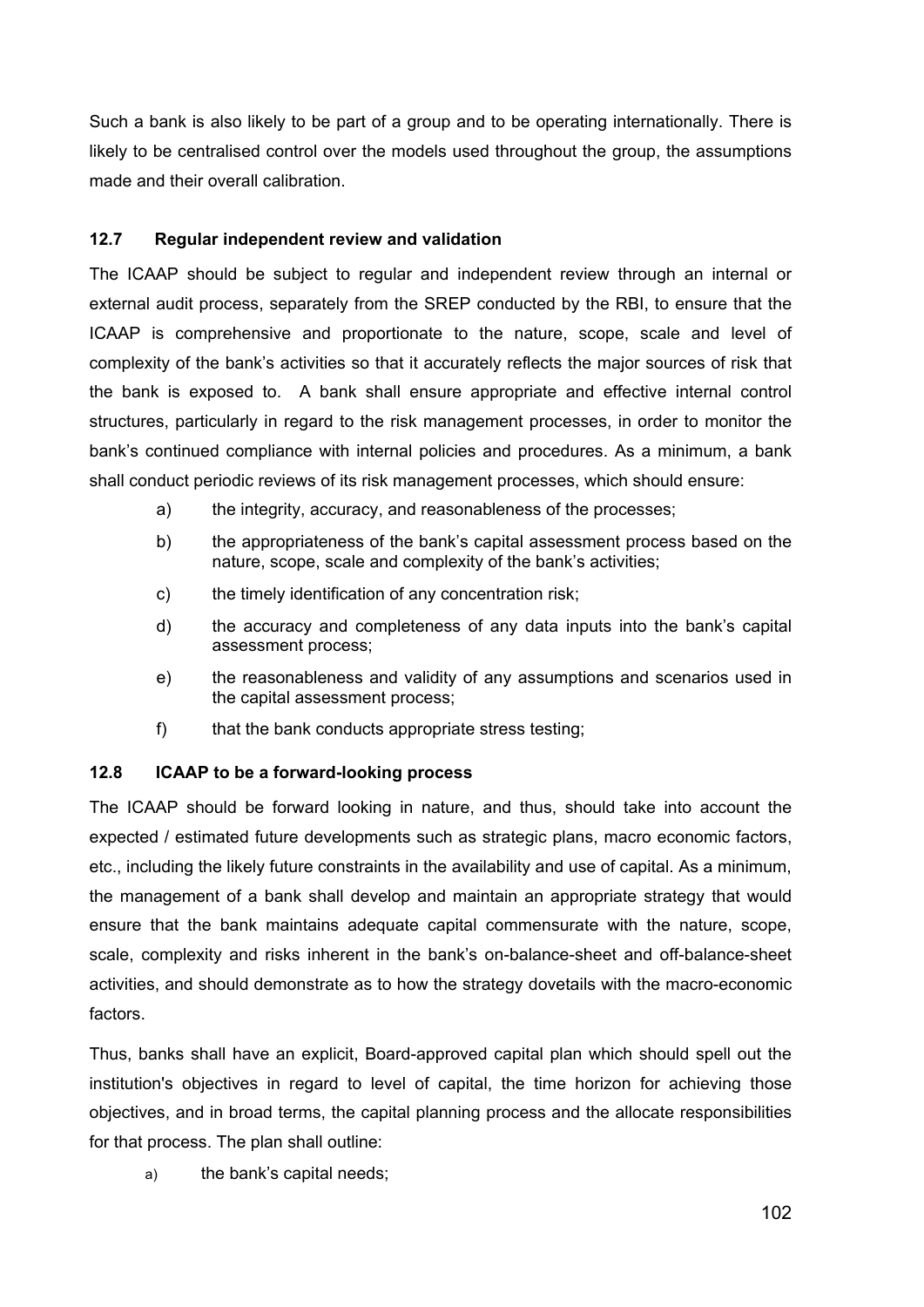- b) the bank's anticipated capital utilisation;
- c) the bank's desired level of capital;
- d) limits related to capital;
- e) a general contingency plan for dealing with divergences and unexpected events.

### **12.9 ICAAP to be a risk-based process**

The adequacy of a bank's capital is a function of its risk profile. Banks shall, therefore, set their capital targets which are consistent with their risk profile and operating environment. As a minimum, a bank shall have in place a sound ICAAP, which shall include all **material** risk exposures incurred by the bank. There are some types of risks (such as reputation risk and strategic risk) which are less readily quantifiable; for such risks, the focus of the ICAAP should be more on qualitative assessment, risk management and mitigation than on quantification of such risks. Banks' ICAAP document shall clearly indicate for which risks a quantitative measure is considered warranted, and for which risks a qualitative measure is considered to be the correct approach.

## **12.10 ICAAP to include stress tests and scenario analyses**

As part of the ICAAP, the management of a bank shall, as a minimum, conduct relevant stress tests periodically, particularly in respect of the bank's material risk exposures, in order to evaluate the potential vulnerability of the bank to some unlikely but plausible events or movements in the market conditions that could have an adverse impact on the bank. The use of stress testing framework can provide a bank's management a better understanding of the bank's likely exposure in extreme circumstances. In this context, the attention is also invited to the RBI circular DBOD.No.BP.BC.101/21.04.103/2006-07 dated June 26, 2007 on stress testing wherein the banks were advised to put in place appropriate stress testing policies and stress test frameworks, incorporating "sensitivity tests" and "scenario tests", for the various risk factors, by September 30, 2007, on a trial / pilot basis and to operationalise formal stress testing frameworks from March 31, 2008. The banks are urged to take necessary measures for implementing an appropriate formal stress testing framework by the date specified which would also meet the stress testing requirements under the ICAAP of the banks.

## **12.11 Use of capital models for ICAAP**

While the RBI does not expect the banks to use complex and sophisticated econometric models for internal assessment of their capital requirements, and there is no RBI-mandated requirement for adopting such models, the banks, with international presence, were required, in terms of paragraph 17 of our Circular DBOD.No.BP(SC).BC. 98 / 21.04.103 / 99 dated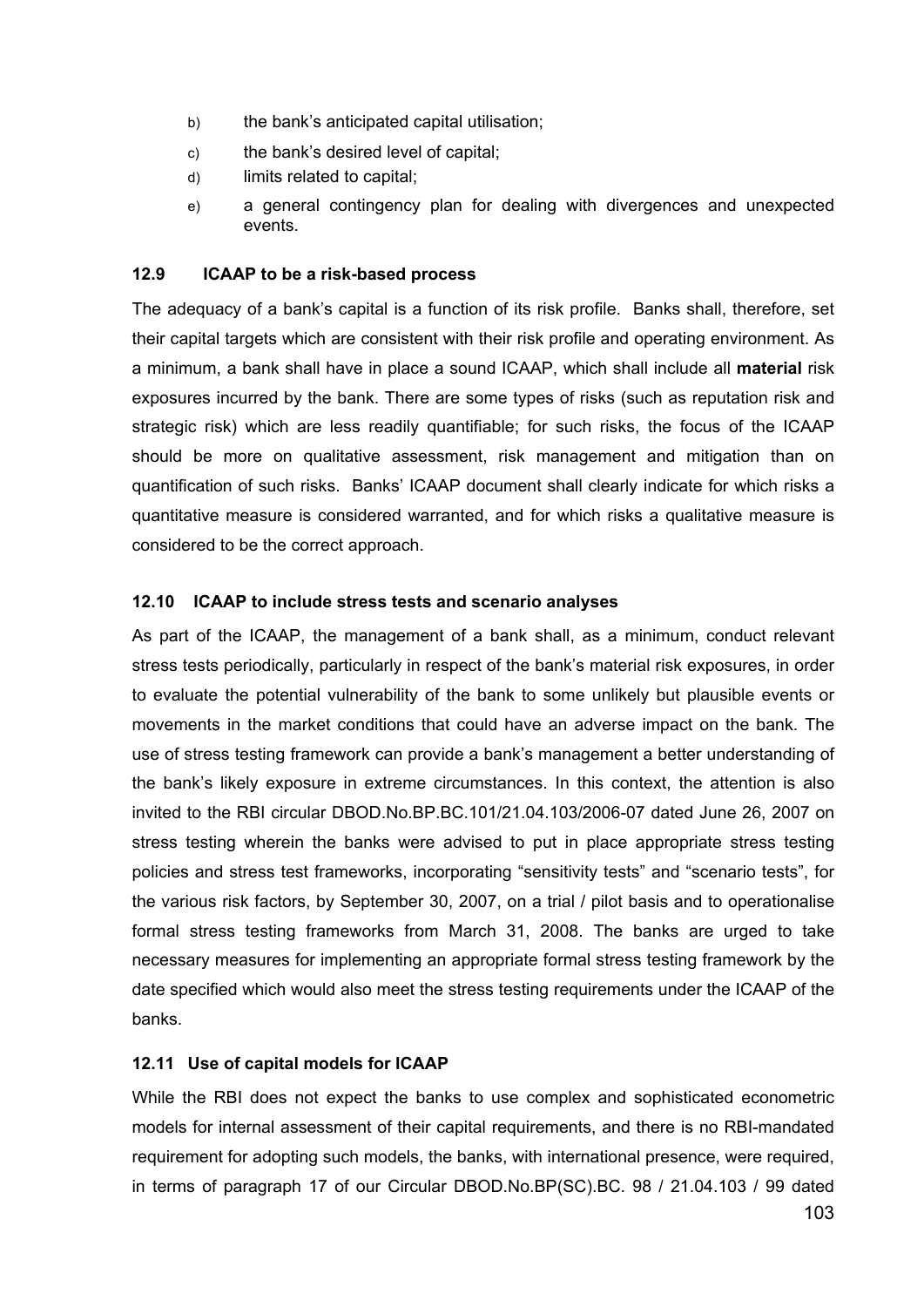October 7, 1999, to develop suitable methodologies, by March 31, 2001, for estimating and maintaining economic capital. However, some of the banks, which have relatively complex operations and are adequately equipped in this regard, may like to place reliance on such models as part of their ICAAP. While there is no single prescribed approach as to how a bank should develop its capital model, a bank adopting a model-based approach to its ICAAP shall be able to, *inter alia,* demonstrate:

- a) Well documented model specifications, including the methodology / mechanics and the assumptions underpinning the working of the model;
- b) The extent of reliance on the historical data in the model and the system of back testing to be carried out to assess the validity of the outputs of the model vis-à-vis the actual outcomes;
- c) A robust system for independent validation of the model inputs and outputs;
- d) A system of stress testing the model to establish that the model remains valid even under extreme conditions / assumptions;
- e) The level of confidence assigned to the model outputs and its linkage to the bank's business strategy;
- f) The adequacy of the requisite skills and resources within the banks to operate, maintain and develop the model.

#### **13 Select operational aspects of the ICAAP**

 This Section outlines in somewhat greater detail the scope of the risk universe expected to be normally captured by the banks in their ICAAP.

### **13.1 Identifying and measuring material risks in ICAAP**

The first objective of an ICAAP is to identify all material risks. Risks that can be reliably measured and quantified should be treated as rigorously as data and methods allow. The appropriate means and methods to measure and quantify those material risks are likely to vary across banks.

Some of the risks to which banks are exposed include credit risk, market risk, operational risk, interest rate risk in the banking book, credit concentration risk and liquidity risk (as briefly outlined below). The RBI has issued guidelines to the banks on asset liability management, management of country risk, credit risk, operational risk, etc., from time to time. A bank's risk management processes, including its **ICAAP, should, therefore, be consistent with this existing body of guidance**. However, certain other risks, such as reputational risk and business or strategic risk, may be equally important for a bank and, in such cases, should be given same consideration as the more formally defined risk types. For example, a bank may be engaged in businesses for which periodic fluctuations in activity levels, combined with relatively high fixed costs, have the potential to create unanticipated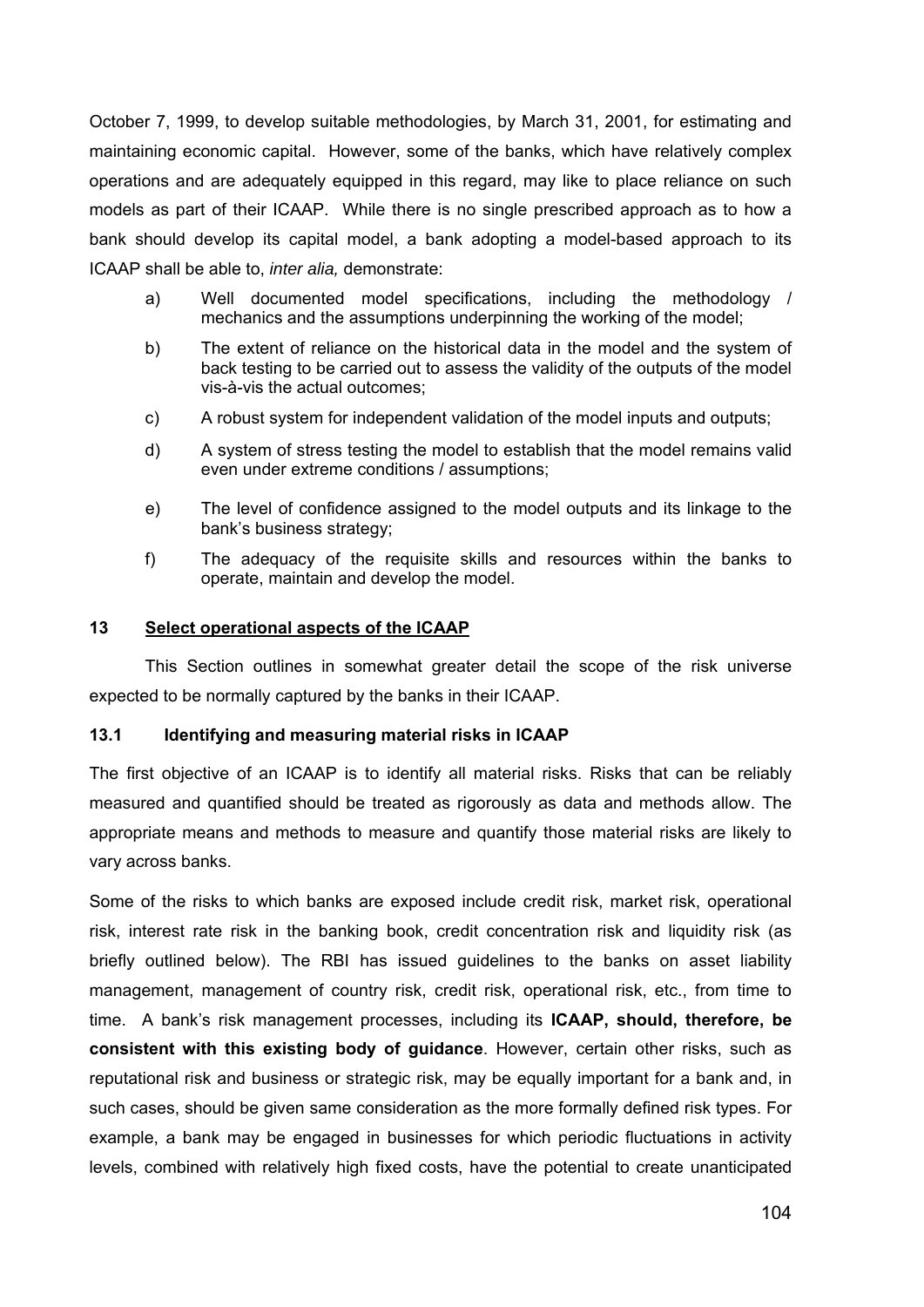losses that must be supported by adequate capital. Additionally, a bank might be involved in strategic activities (such as expanding business lines or engaging in acquisitions) that introduce significant elements of risk and for which additional capital would be appropriate.

Additionally, if banks employ risk mitigation techniques, they should understand the risk to be mitigated and the potential effects of that mitigation, reckoning its enforceability and effectiveness, on the risk profile of the bank.

**13.2 Credit risk** : A bank should have the ability to assess credit risk at the portfolio level as well as at the exposure or counterparty level. Banks should be particularly attentive to identifying credit risk concentrations and ensuring that their effects are adequately assessed. This should include consideration of various types of dependence among exposures, incorporating the credit risk effects of extreme outcomes, stress events, and shocks to the assumptions made about the portfolio and exposure behavior. Banks should also carefully assess concentrations in counterparty credit exposures, including counterparty credit risk exposures emanating from trading in less liquid markets, and determine the effect that these might have on the bank's capital adequacy.

**13.3 Market risk**: A bank should be able to identify risks in trading activities resulting from a movement in market prices. This determination should consider factors such as illiquidity of instruments, concentrated positions, one-way markets, non-linear/deep out-of-the money positions, and the potential for significant shifts in correlations. Exercises that incorporate extreme events and shocks should also be tailored to capture key portfolio vulnerabilities to the relevant market developments.

**13.4 Operational risk**: A bank should be able to assess the potential risks resulting from inadequate or failed internal processes, people, and systems, as well as from events external to the bank. This assessment should include the effects of extreme events and shocks relating to operational risk. Events could include a sudden increase in failed processes across business units or a significant incidence of failed internal controls.

**13.5 Interest rate risk in the banking book (IRRBB):** A bank should identify the risks associated with the changing interest rates on its on-balance sheet and off-balance sheet exposures in the banking book from both, a short-term and long-term perspective. This might include the impact of changes due to parallel shocks, yield curve twists, yield curve inversions, changes in the relationships of rates (basis risk), and other relevant scenarios. The bank should be able to support its assumptions about the behavioral characteristics of its non-maturity deposits and other assets and liabilities, especially those exposures characterised by embedded optionality. Given the uncertainty in such assumptions, stress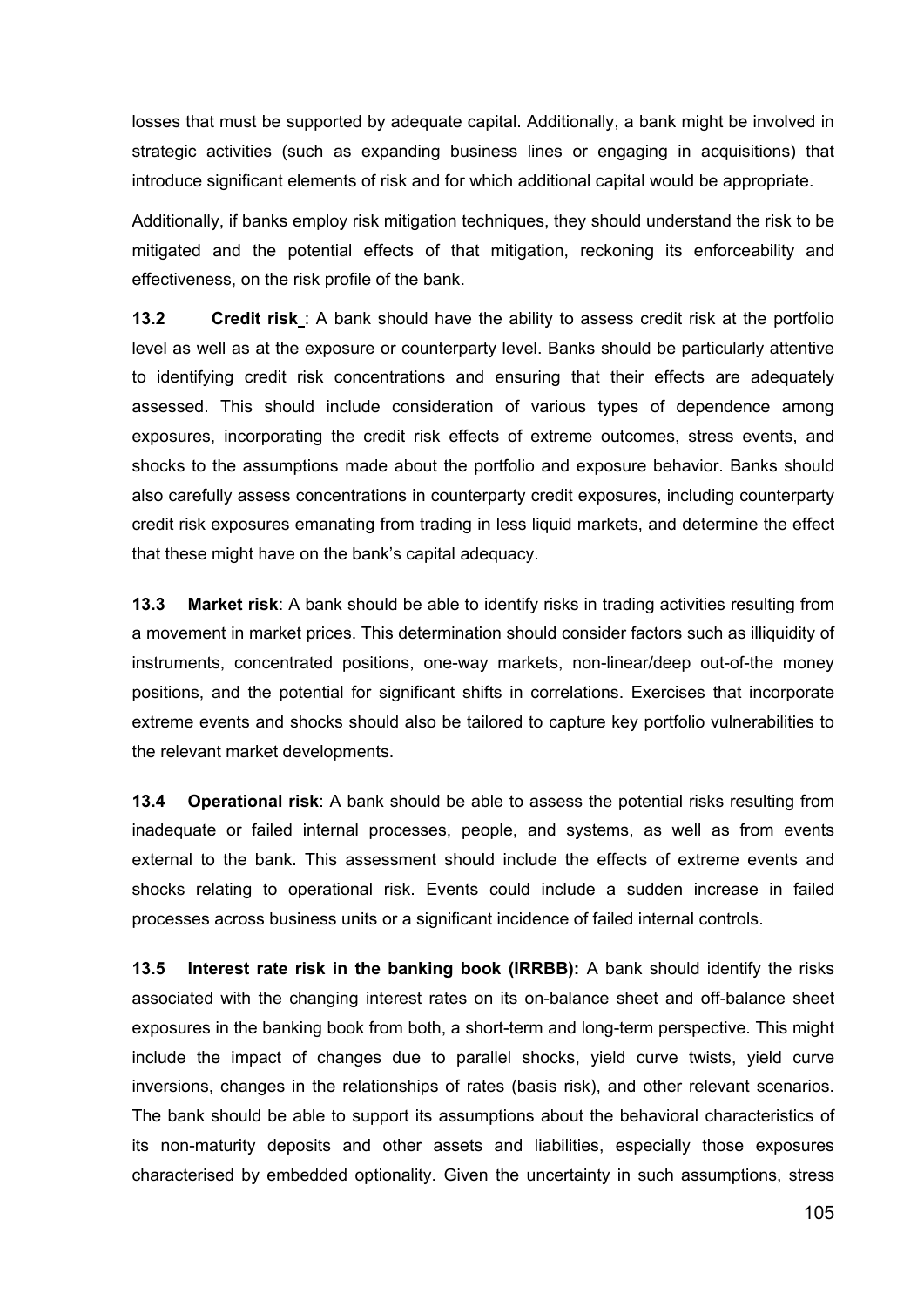testing and scenario analysis should be used in the analysis of interest rate risks. While there could be several approaches to measurement of IRRBB, an **illustrative** approach for measurement of IRRBB is furnished at **Annex 10.** The banks would, however, be free to adopt any other variant of these approaches or entirely different methodology for computing / quantifying the IRRBB provided the technique is based on objective, verifiable and transparent methodology and criteria.

**13.6 Credit concentration risk**: A risk concentration is any single exposure or a group of exposures with the potential to produce losses large enough (relative to a bank's capital, total assets, or overall risk level) to threaten a bank's health or ability to maintain its core operations. Risk concentrations have arguably been the single most important cause of major problems in banks. Concentration risk resulting from concentrated portfolios could be significant for most of the banks.

The following **qualitative criteria** could be adopted by banks to demonstrate that the credit concentration risk is being adequately addressed:

- a) While assessing the exposure to concentration risk, a bank should keep in view that the calculations of Basel II framework are based on the assumption that a bank is well diversified.
- b) While the banks' single borrower exposures, the group borrower exposures and capital market exposures are regulated by the exposure norms prescribed by the RBI, there could be concentrations in these portfolios as well. In assessing the degree of credit concentration, therefore, a bank shall consider not only the foregoing exposures but also consider the degree of credit concentration in a particular economic sector or geographical area. Banks with operational concentration in a few geographical regions, by virtue of the pattern of their branch network, shall also consider the impact of adverse economic developments in that region, and their impact on the asset quality.
- c) The performance of specialised portfolios may, in some instances, also depend on key individuals / employees of the bank. Such a situation could exacerbate the concentration risk because the skills of those individuals, in part, limit the risk arising from a concentrated portfolio. The impact of such key employees / individuals on the concentration risk is likely to be correspondingly greater in smaller banks. In developing its stress tests and scenario analyses, a bank shall, therefore, also consider the impact of losing key personnel on its ability to operate normally, as well as the direct impact on its revenues.

As regards the **quantitative criteria** to be used to ensure that credit concentration risk is being adequately addressed, the credit concentration risk calculations shall be performed at the counterparty level (i.e., large exposures), at the portfolio level (i.e., sectoral and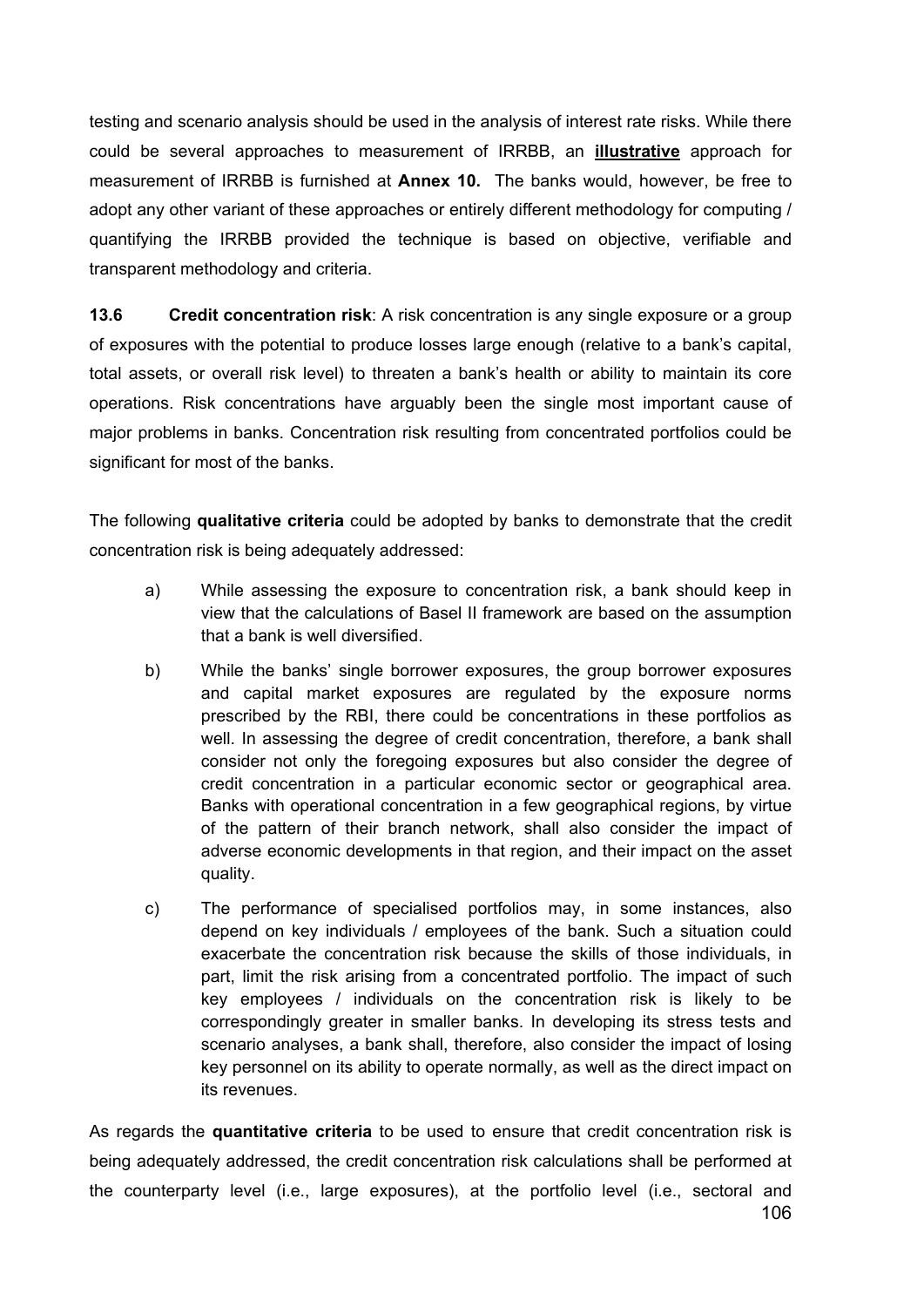geographical concentrations) and at the asset class level (i.e., liability and assets concentrations). In this regard, a reference is invited to paragraph 3.2.2 (c) of the Annex to our Circular DBOD.No.BP.(SC).BC.98/ 21.04.103/ 99 dated October 7, 1999 regarding Risk Management System in Banks in terms of which certain prudential limits have been stipulated in regard to 'substantial exposures' of banks. As a prudent practice, banks may like to ensure that their aggregate exposure (including non-funded exposures) to all 'large borrowers' does not exceed at any time, 800 per cent of their 'capital funds' (as defined for the purpose of extant exposure norms of the RBI). The 'large borrower' for this purpose could be taken to mean as one to whom the bank's aggregate exposure (funded as well as non-funded) exceeds 10 per cent of the bank's capital funds. The banks would also be well advised to pay special attention to their industry-wise exposures where their exposure to a particular industry exceeds 10 per cent of their aggregate credit exposure (including investment exposure) to the industrial sector as a whole.

There could be several approaches to the measurement of credit concentration the banks' portfolio. One of the approaches commonly used for the purpose involves computation of Herfindahl-Hirshman Index (HHI). It may please be noted that the HHI as a measure of concentration risk is only one of the possible methods and the banks would be free to adopt any other appropriate method for the purpose, which has objective and transparent criteria for such measurement.

Risk concentrations should be analysed on both solo and consolidated basis. $^{24}$  $^{24}$  $^{24}$  Risk concentrations should be viewed in the context of a single or a set of closely related riskdrivers that may have different impacts on a bank. These concentrations should be integrated when assessing a bank's overall risk exposure. A bank should consider concentrations that are based on common or correlated risk factors that reflect more subtle or more situation-specific factors than traditional concentrations, such as correlations between market, credit risks and liquidity risk.

The growth of market-based intermediation has increased the possibility that different areas of a bank are exposed to a common set of products, risk factors or counterparties. This has created new challenges for risk aggregation and concentration management. Through its risk management processes and MIS, a bank should be able to identify and aggregate similar risk exposures across the firm, including across legal entities, asset types (e.g. loans, derivatives and structured products), risk areas (e.g. the trading book) and geographic regions. In addition to the situations described in para 13.6 (b) above, risk

1

<span id="page-106-0"></span><sup>&</sup>lt;sup>24</sup> Master Circular DBOD.No.BP.BC.73/21.06.001/2009-10 dated Feb 8, 2010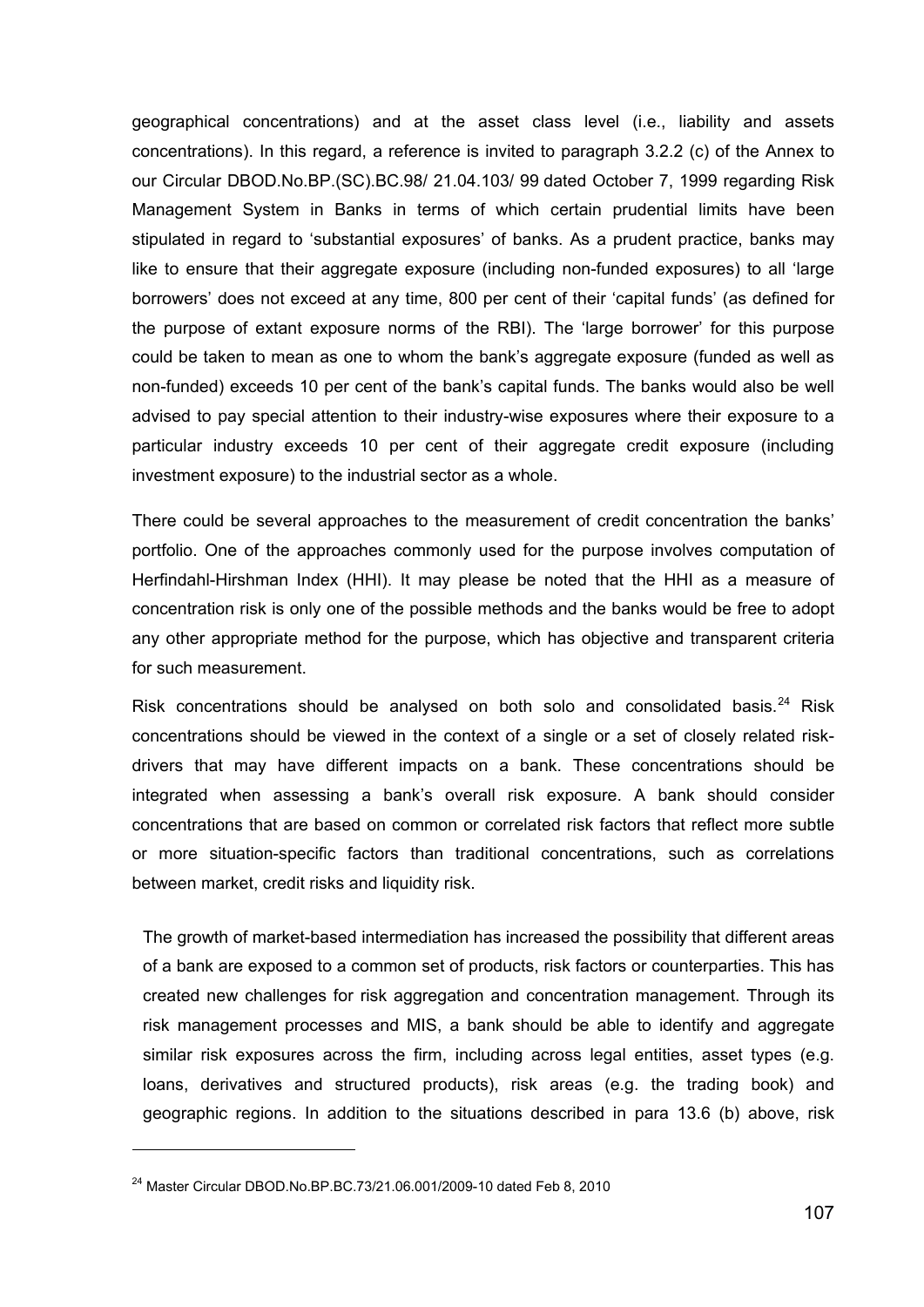concentrations can arise include:

- exposures to a single counterparty, or group of connected counterparties;
- exposures to both regulated and non-regulated financial institutions such as hedge funds and private equity firms;
- trading exposures/market risk;
	- $\triangleright$  exposures to counterparties (eq hedge funds and hedge counterparties) through the execution or processing of transactions (either product or service);
	- $\triangleright$  funding sources;
	- $\triangleright$  assets that are held in the banking book or trading book, such as loans, derivatives and structured products; and
	- $\triangleright$  off-balance sheet exposures, including guarantees, liquidity lines and other commitments.

Risk concentrations can also arise through a combination of exposures across these broad categories. A bank should have an understanding of its firm-wide risk concentrations resulting from similar exposures across its different business lines. Examples of such business lines include subprime exposure in lending books; counterparty exposures; conduit exposures and SIVs; contractual and non-contractual exposures; trading activities; and underwriting pipelines. While risk concentrations often arise due to direct exposures to borrowers and obligors, a bank may also incur a concentration to a particular asset type indirectly through investments backed by such assets (e.g. collateralised debt obligations – CDOs), as well as exposure to protection providers guaranteeing the performance of the specific asset type (e.g. monoline insurers). In this context, it may be noted that while banks in India are presently not allowed to pursue most of such business lines/assume most of such exposures without RBI's permission, their foreign branches may have such exposures booked before issuance of [circular DBOD.No. BP.BC.89/21.04.141/2008-09](http://rbi.org.in/scripts/NotificationUser.aspx?Id=4676&Mode=0)  [dated December 1, 2008.](http://rbi.org.in/scripts/NotificationUser.aspx?Id=4676&Mode=0) A bank should have in place adequate, systematic procedures for identifying high correlation between the creditworthiness of a protection provider and the obligors of the underlying exposures due to their performance being dependent on common factors beyond systematic risk (i.e. "wrong way risk").

Procedures should be in place to communicate risk concentrations to the board of directors and senior management in a manner that clearly indicates where in the organisation each segment of a risk concentration resides. A bank should have credible risk mitigation strategies in place that have senior management approval. This may include altering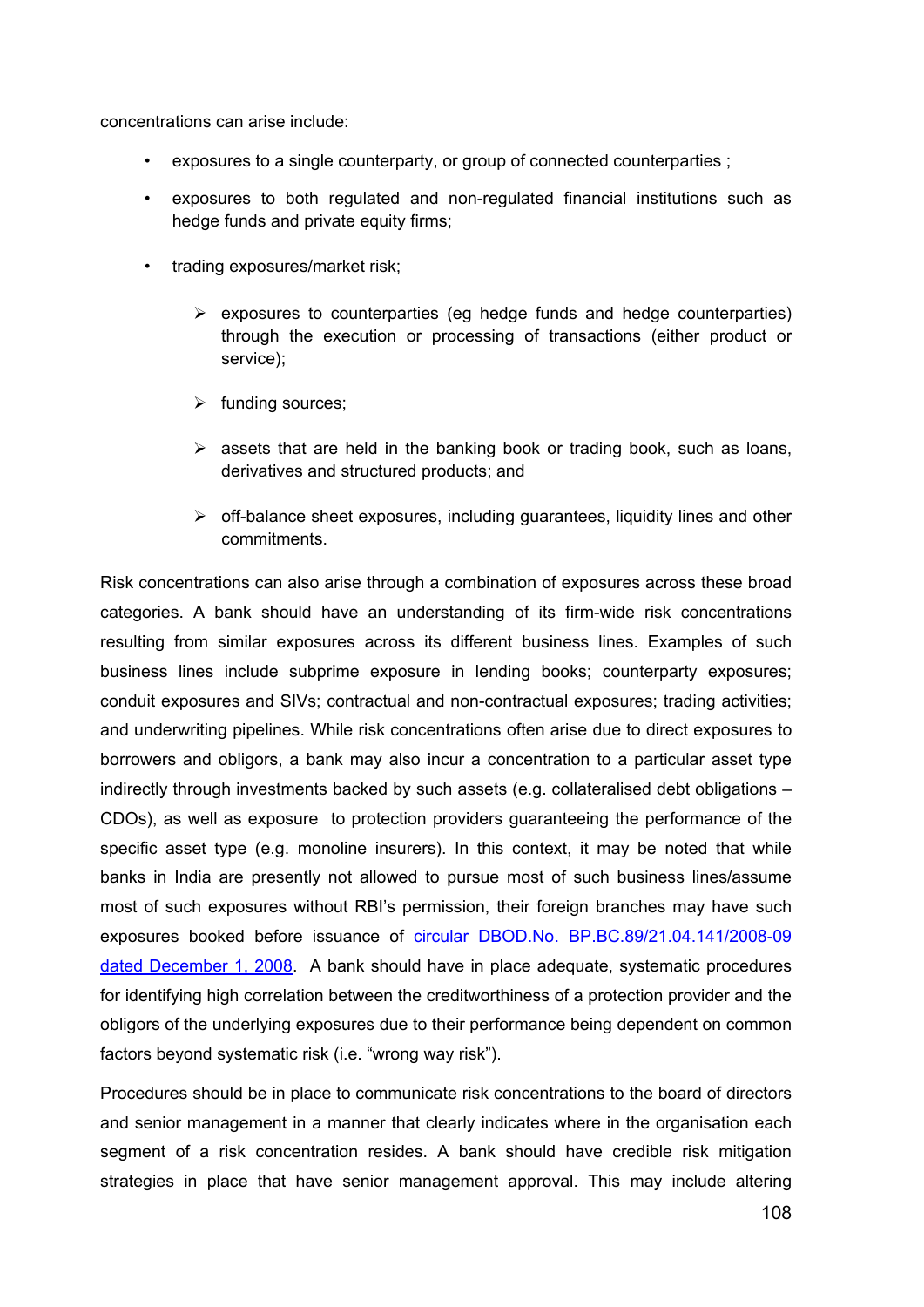business strategies, reducing limits or increasing capital buffers in line with the desired risk profile. While it implements risk mitigation strategies, the bank should be aware of possible concentrations that might arise as a result of employing risk mitigation techniques.

Banks should employ a number of techniques, as appropriate, to measure risk concentrations. These techniques include shocks to various risk factors; use of business level and firm-wide scenarios; and the use of integrated stress testing and economic capital models. Identified concentrations should be measured in a number of ways, including for example consideration of gross versus net exposures, use of notional amounts, and analysis of exposures with and without counterparty hedges. A bank should establish internal position limits for concentrations to which it may be exposed. When conducting periodic stress tests a bank should incorporate all major risk concentrations and identify and respond to potential changes in market conditions that could adversely impact their performance and capital adequacy.

 The assessment of such risks under a bank's ICAAP and the supervisory review process should not be a mechanical process, but one in which each bank determines, depending on its business model, its own specific vulnerabilities. An appropriate level of capital for risk concentrations should be incorporated in a bank's ICAAP, as well as in Pillar 2 assessments. Each bank should discuss such issues with its supervisor.

A bank should have in place effective internal policies, systems and controls to identify, measure, monitor, manage, control and mitigate its risk concentrations in a timely manner. Not only should normal market conditions be considered, but also the potential build-up of concentrations under stressed market conditions, economic downturns and periods of general market illiquidity. In addition, the bank should assess scenarios that consider possible concentrations arising from contractual and non-contractual contingent claims. The scenarios should also combine the potential build-up of pipeline exposures together with the loss of market liquidity and a significant decline in asset values.

**13.7 Liquidity risk:** A bank should understand the risks resulting from its inability to meet its obligations as they come due, because of difficulty in liquidating assets (market liquidity risk) or in obtaining adequate funding (funding liquidity risk). This assessment should include analysis of sources and uses of funds, an understanding of the funding markets in which the bank operates, and an assessment of the efficacy of a contingency funding plan for events that could arise.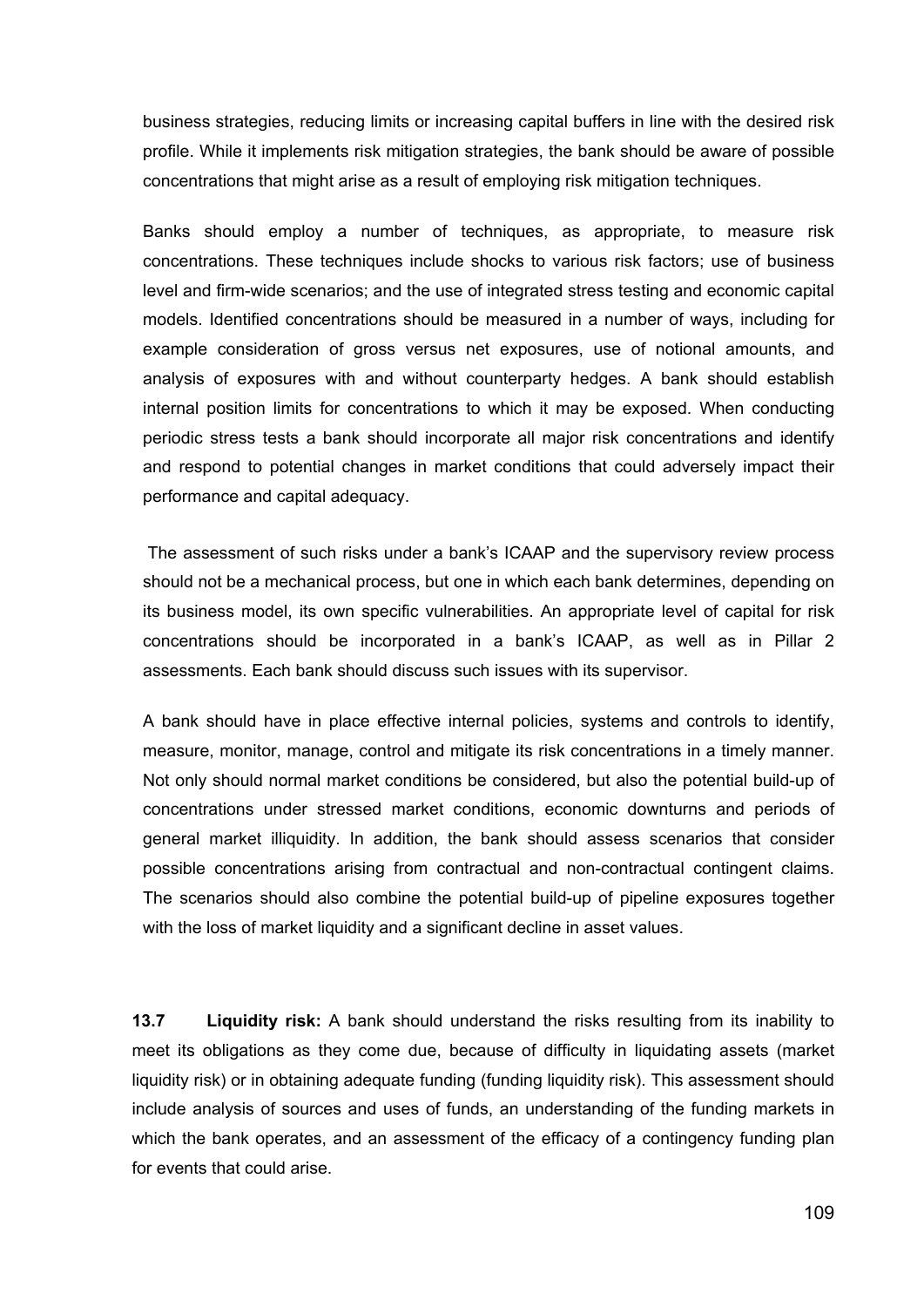The recent financial market crisis underscores the importance of assessing the potential impact of liquidity risk on capital adequacy in a bank's  $ICAAP<sup>25</sup>$  $ICAAP<sup>25</sup>$  $ICAAP<sup>25</sup>$ . Senior management should consider the relationship between liquidity and capital since liquidity risk can impact capital adequacy which, in turn, can aggravate a bank's liquidity profile.

In September 2008, the Basel Committee on Banking Supervision published Principles for Sound Liquidity Risk Management and Supervision, which stresses that banks need to have strong liquidity cushions in order to weather prolonged periods of financial market stress and illiquidity. The standards address many of the shortcomings experienced by the banking sector during the market turmoil that began in mid-2007, including those related to stress testing practices contingency funding plans, management of on- and off-balance sheet activity and contingent commitments.

This liquidity guidance outlines requirements for sound practices for the liquidity risk management of banks. The fundamental principle is that a bank should both assiduously manage its liquidity risk and also maintain sufficient liquidity to withstand a range of stress events. Liquidity is a critical element of a bank's resilience to stress, and as such, a bank should maintain a liquidity cushion, made up of unencumbered, high quality liquid assets, to protect against liquidity stress events, including potential losses of unsecured and typically available secured funding sources.

A key element in the management of liquidity risk is the need for strong governance of liquidity risk, including the setting of a liquidity risk tolerance by the board. The risk tolerance should be communicated throughout the bank and reflected in the strategy and policies that senior management set to manage liquidity risk. Another facet of liquidity risk management is that a bank should appropriately price the costs, benefits and risks of liquidity into the internal pricing, performance measurement, and new product approval process of all significant business activities.

A bank is expected to be able to thoroughly identify, measure and control liquidity risks, especially with regard to complex products and contingent commitments (both contractual and non-contractual). This process should involve the ability to project cash flows arising from assets, liabilities and off-balance sheet items over various time horizons, and should ensure diversification in both the tenor and source of funding. A bank should utilise early warning indicators to identify the emergence of increased risk or vulnerabilities in its liquidity

l

<span id="page-109-0"></span><sup>25</sup> Master Circular DBOD.No.BP.BC.73/21.06.001/2009-10 dated Feb 8, 2010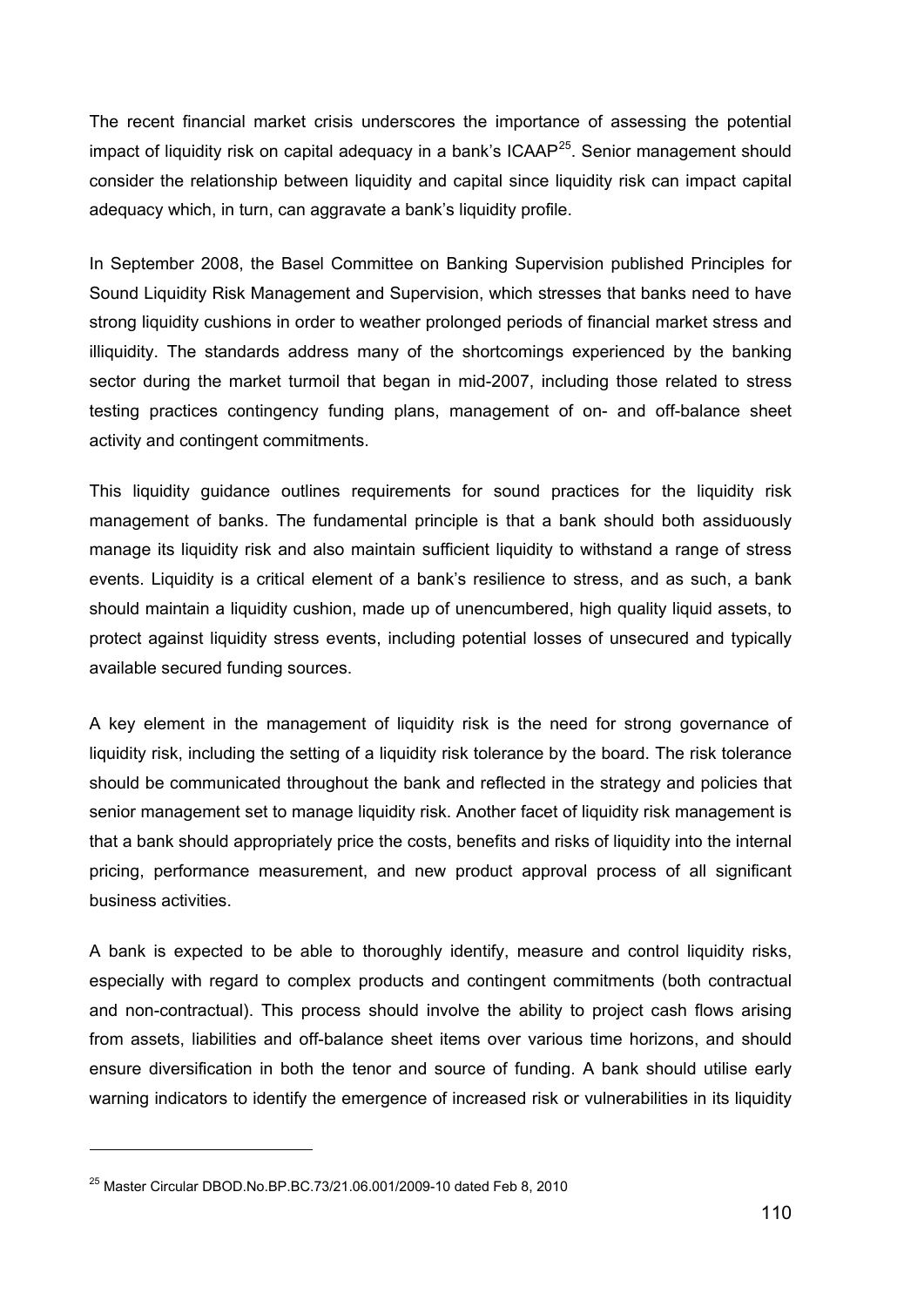position or funding needs. It should have the ability to control liquidity risk exposure and funding needs, regardless of its organisation structure, within and across legal entities, business lines, and currencies, taking into account any legal, regulatory and operational limitations to the transferability of liquidity.

A bank's failure to effectively manage intraday liquidity could leave it unable to meet its payment obligations at the time expected, which could lead to liquidity dislocations that cascade quickly across many systems and institutions. As such, the bank's management of intraday liquidity risks should be considered as a crucial part of liquidity risk management. It should also actively manage its collateral positions and have the ability to calculate all of its collateral positions.

While banks typically manage liquidity under "normal" circumstances, they should also be prepared to manage liquidity under "stressed" conditions. A bank should perform stress tests or scenario analyses on a regular basis in order to identify and quantify their exposures to possible future liquidity stresses, analysing possible impacts on the institutions' cash flows, liquidity positions, profitability, and solvency. The results of these stress tests should be discussed thoroughly by management, and based on this discussion, should form the basis for taking remedial or mitigating actions to limit the bank's exposures, build up a liquidity cushion, and adjust its liquidity profile to fit its risk tolerance. The results of stress tests should also play a key role in shaping the bank's contingency funding planning, which should outline policies for managing a range of stress events and clearly sets out strategies for addressing liquidity shortfalls in emergency situations.

As public disclosure increases certainty in the market, improves transparency, facilitates valuation, and strengthens market discipline, it is important that banks publicly disclose information on a regular basis that enables market participants to make informed decisions about the soundness of their liquidity risk management framework and liquidity position.

## **13.8 Off-Balance Sheet Exposures and Securitisation Risk**

Banks' use of securitisation has grown dramatically over the last several years. It has been used as an alternative source of funding and as a mechanism to transfer risk to investors. While the risks associated with securitisation are not new to banks, the recent financial turmoil highlighted unexpected aspects of credit risk, concentration risk, market risk, liquidity risk, legal risk and reputational risk, which banks failed to adequately address. For instance, a number of banks that were not contractually obligated to support sponsored securitisation structures were unwilling to allow those structures to fail due to concerns about reputational risk and future access to capital markets. The support of these structures exposed the banks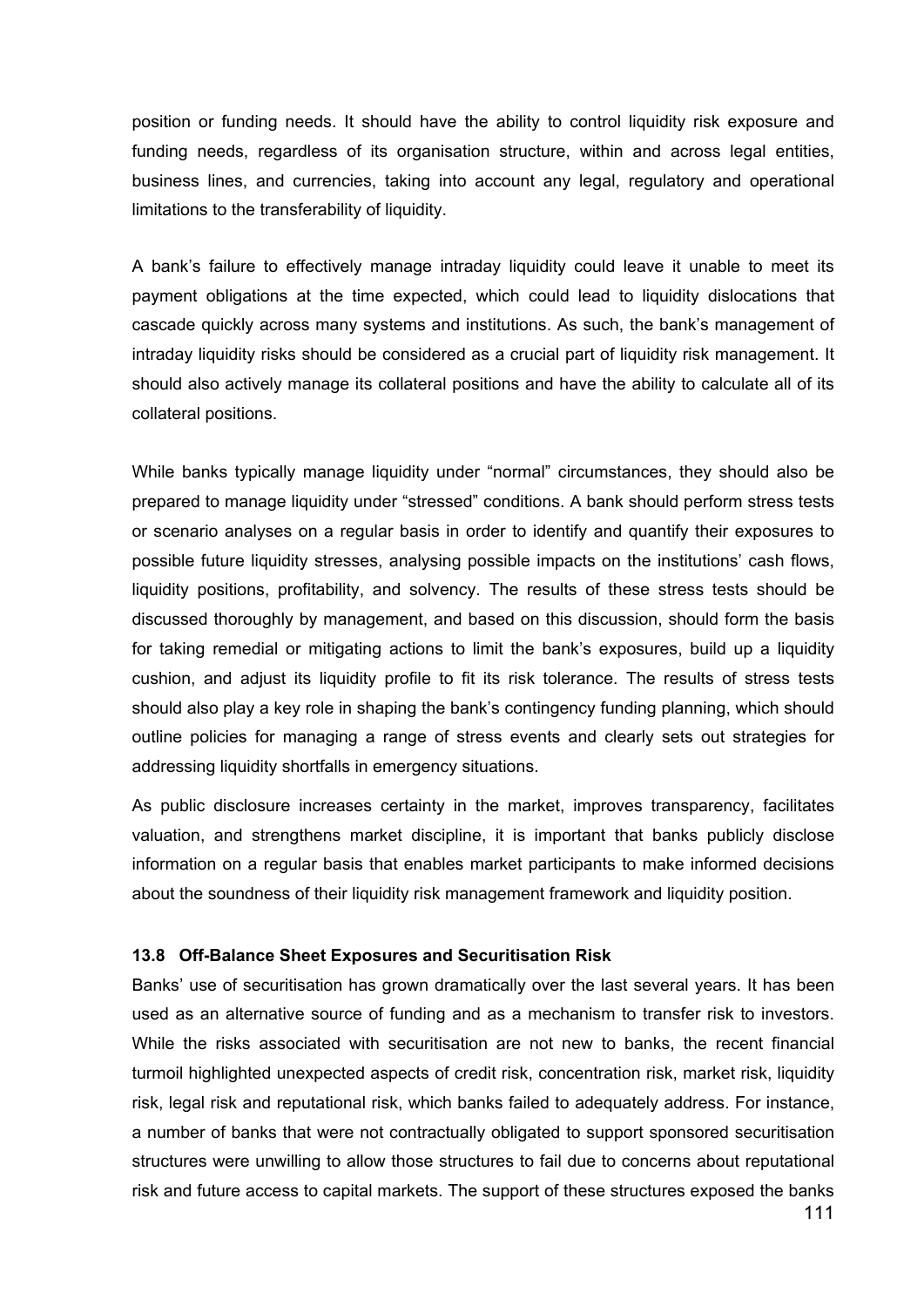to additional and unexpected credit, market and liquidity risk as they brought assets onto their balance sheets, which put significant pressure on their financial profile and capital ratios.

Weaknesses in banks' risk management of securitisation and off-balance sheet exposures resulted in large unexpected losses during the financial crisis. To help mitigate these risks, a bank's on- and off-balance sheet securitisation activities should be included in its risk management disciplines, such as product approval, risk concentration limits, and estimates of market, credit and operational risk.

In light of the wide range of risks arising from securitisation activities, which can be compounded by rapid innovation in securitisation techniques and instruments, minimum capital requirements calculated under Pillar 1 are often insufficient. All risks arising from securitisation, particularly those that are not fully captured under Pillar 1, should be addressed in a bank's ICAAP. These risks include:

- Credit, market, liquidity and reputational risk of each exposure;
- Potential delinquencies and losses on the underlying securitised exposures;
- Exposures from credit lines or liquidity facilities to special purpose entities;
- Exposures from guarantees provided by monolines and other third parties.

Securitisation exposures should be included in the bank's MIS to help ensure that senior management understands the implications of such exposures for liquidity, earnings, risk concentration and capital. More specifically, a bank should have the necessary processes in place to capture in a timely manner updated information on securitisation transactions including market data, if available, and updated performance data from the securitisation trustee or servicer.

## **13.9 Reputational Risk and Implicit Support**

 Reputational risk can be defined as the risk arising from negative perception on the part of customers, counterparties, shareholders, investors, debt-holders, market analysts, other relevant parties or regulators that can adversely affect a bank's ability to maintain existing, or establish new, business relationships and continued access to sources of funding (eg through the interbank or securitisation markets). Reputational risk is multidimensional and reflects the perception of other market participants. Furthermore, it exists throughout the organisation and exposure to reputational risk is essentially a function of the adequacy of the bank's internal risk management processes, as well as the manner and efficiency with which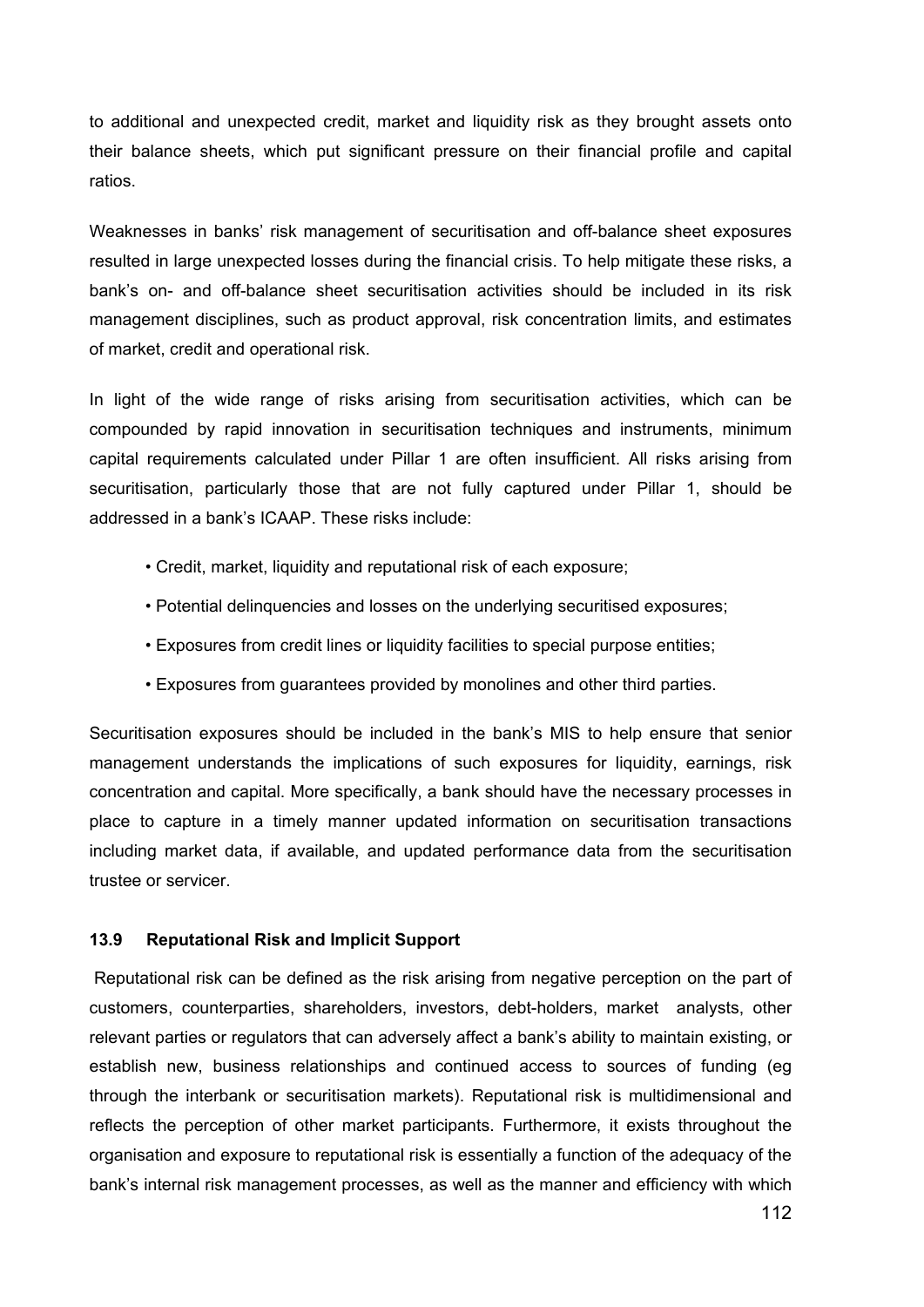management responds to external influences on bank-related transactions.

Reputational risk can lead to the provision of implicit support, which may give rise to credit, liquidity, market and legal risk – all of which can have a negative impact on a bank's earnings, liquidity and capital position. A bank should identify potential sources of reputational risk to which it is exposed. These include the bank's business lines, liabilities, affiliated operations, off-balance sheet vehicles and the markets in which it operates. The risks that arise should be incorporated into the bank's risk management processes and appropriately addressed in its ICAAP and liquidity contingency plans.

Prior to the 2007 upheaval, many banks failed to recognise the reputational risk associated with their off-balance sheet vehicles. In stressed conditions some firms went beyond their contractual obligations to support their sponsored securitisations and off balance sheet vehicles. A bank should incorporate the exposures that could give rise to reputational risk into its assessments of whether the requirements under the securitisation framework have been met and the potential adverse impact of providing implicit support.

Reputational risk may arise, for example, from a bank's sponsorship of securitisation structures such as ABCP conduits and SIVs, as well as from the sale of credit exposures to securitisation trusts. It may also arise from a bank's involvement in asset or funds management, particularly when financial instruments are issued by owned or sponsored entities and are distributed to the customers of the sponsoring bank. In the event that the instruments were not correctly priced or the main risk drivers not adequately disclosed, a sponsor may feel some responsibility to its customers, or be economically compelled, to cover any losses. Reputational risk also arises when a bank sponsors activities such as money market mutual funds, in-house hedge funds and real estate investment trusts. In these cases, a bank may decide to support the value of shares/units held by investors even though is not contractually required to provide the support.

The financial market crisis has provided several examples of banks providing financial support that exceeded their contractual obligations. In order to preserve their reputation, some banks felt compelled to provide liquidity support to their SIVs, which was beyond their contractual obligations. In other cases, banks purchased ABCP issued by vehicles they sponsored in order to maintain market liquidity. As a result, these banks assumed additional liquidity and credit risks, and also put pressure on capital ratios.

Reputational risk also may affect a bank's liabilities, since market confidence and a bank's ability to fund its business are closely related to its reputation. For instance, to avoid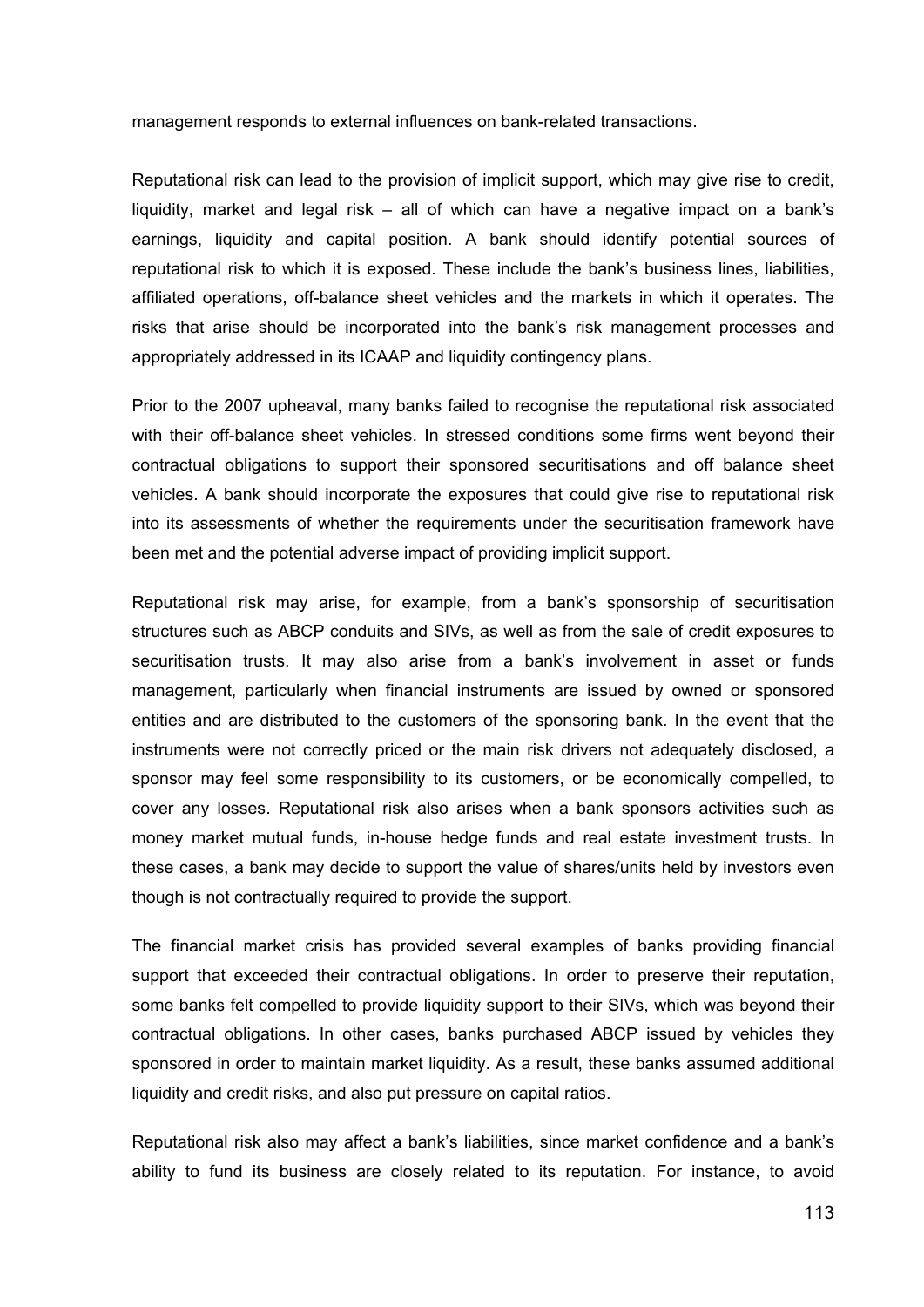damaging its reputation, a bank may call its liabilities even though this might negatively affect its liquidity profile. This is particularly true for liabilities that are components of regulatory capital, such as hybrid / subordinated debt. In such cases, a bank's capital position is likely to suffer.

Bank management should have appropriate policies in place to identify sources of reputational risk when entering new markets, products or lines of activities. In addition, a bank's stress testing procedures should take account of reputational risk so management has a firm understanding of the consequences and second round effects of reputational risk.

Once a bank identifies potential exposures arising from reputational concerns, it should measure the amount of support it might have to provide (including implicit support of securitisations) or losses it might experience under adverse market conditions. In particular, in order to avoid reputational damages and to maintain market confidence, a bank should develop methodologies to measure as precisely as possible the effect of reputational risk in terms of other risk types (eg credit, liquidity, market or operational risk) to which it may be exposed. This could be accomplished by including reputational risk scenarios in regular stress tests. For instance, non-contractual off-balance sheet exposures could be included in the stress tests to determine the effect on a bank's credit, market and liquidity risk profiles. Methodologies also could include comparing the actual amount of exposure carried on the balance sheet versus the maximum exposure amount held off-balance sheet, that is, the potential amount to which the bank could be exposed.

A bank should pay particular attention to the effects of reputational risk on its overall liquidity position, taking into account both possible increases in the asset side of the balance sheet and possible restrictions on funding, should the loss of reputation result in various counterparties' loss of confidence.

In contrast to contractual credit exposures, such as guarantees, implicit support is a more subtle form of exposure. Implicit support arises when a bank provides post-sale support to a securitisation transaction in excess of any contractual obligation. Implicit support may include any letter of comfort provided by the originator in respect of the present or future liabilities of the SPV. Such non-contractual support exposes a bank to the risk of loss, such as loss arising from deterioration in the credit quality of the securitisation's underlying assets.

By providing implicit support, a bank signals to the market that all of the risks inherent in the securitised assets are still held by the organisation and, in effect, had not been transferred. Since the risk arising from the potential provision of implicit support is not captured ex ante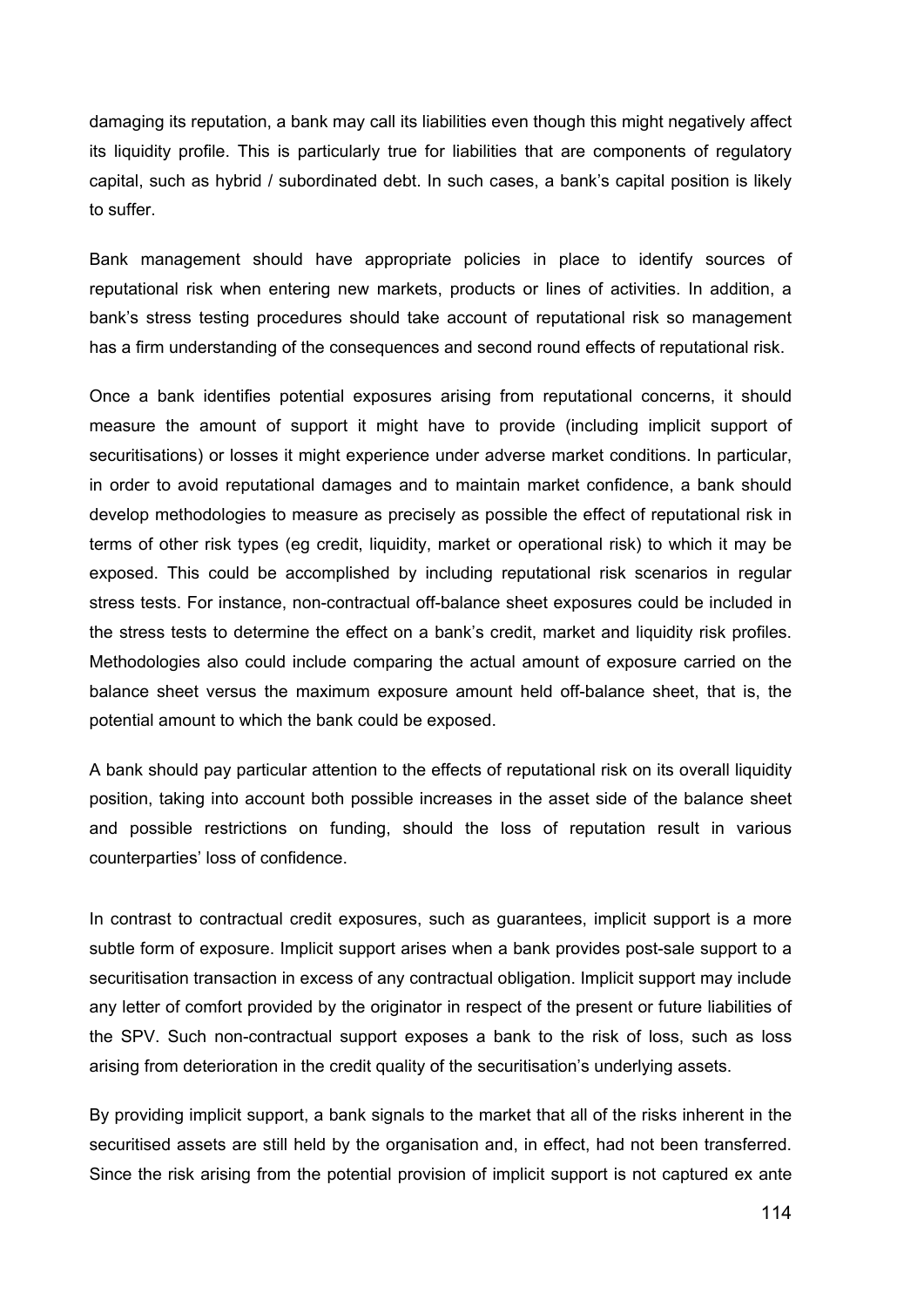under Pillar 1, it must be considered as part of the Pillar 2 process. In addition, the processes for approving new products or strategic initiatives should consider the potential provision of implicit support and should be incorporated in a bank's ICAAP.

#### **13.10 Risk Evaluation and Management**

A bank should conduct analyses of the underlying risks when investing in the structured products (permitted by RBI) and must not solely rely on the external credit ratings assigned to securitisation exposures by the credit rating agencies. A bank should be aware that external ratings are a useful starting point for credit analysis, but are no substitute for full and proper understanding of the underlying risk, especially where ratings for certain asset classes have a short history or have been shown to be volatile. Moreover, a bank also should conduct credit analysis of the securitisation exposure at acquisition and on an ongoing basis. It should also have in place the necessary quantitative tools, valuation models and stress tests of sufficient sophistication to reliably assess all relevant risks.

When assessing securitisation exposures, a bank should ensure that it fully understands the credit quality and risk characteristics of the underlying exposures in structured credit transactions, including any risk concentrations. In addition, a bank should review the maturity of the exposures underlying structured credit transactions relative to the issued liabilities in order to assess potential maturity mismatches.

A bank should track credit risk in securitisation exposures at the transaction level and across securitisations exposures within each business line and across business lines. It should produce reliable measures of aggregate risk. A bank also should track all meaningful concentrations in securitisation exposures, such as name, product or sector concentrations, and feed this information to firm-wide risk aggregation systems that track, for example, credit exposure to a particular obligor.

A bank's own assessment of risk needs to be based on a comprehensive understanding of the structure of the securitisation transaction. It should identify the various types of triggers, credit events and other legal provisions that may affect the performance of its on- and offbalance sheet exposures and integrate these triggers and provisions into its funding/liquidity, credit and balance sheet management. The impact of the events or triggers on a bank's liquidity and capital position should also be considered.

Banks globally, either underestimated or did not anticipate that a market-wide disruption could prevent them from securitising warehoused or pipeline exposures and did not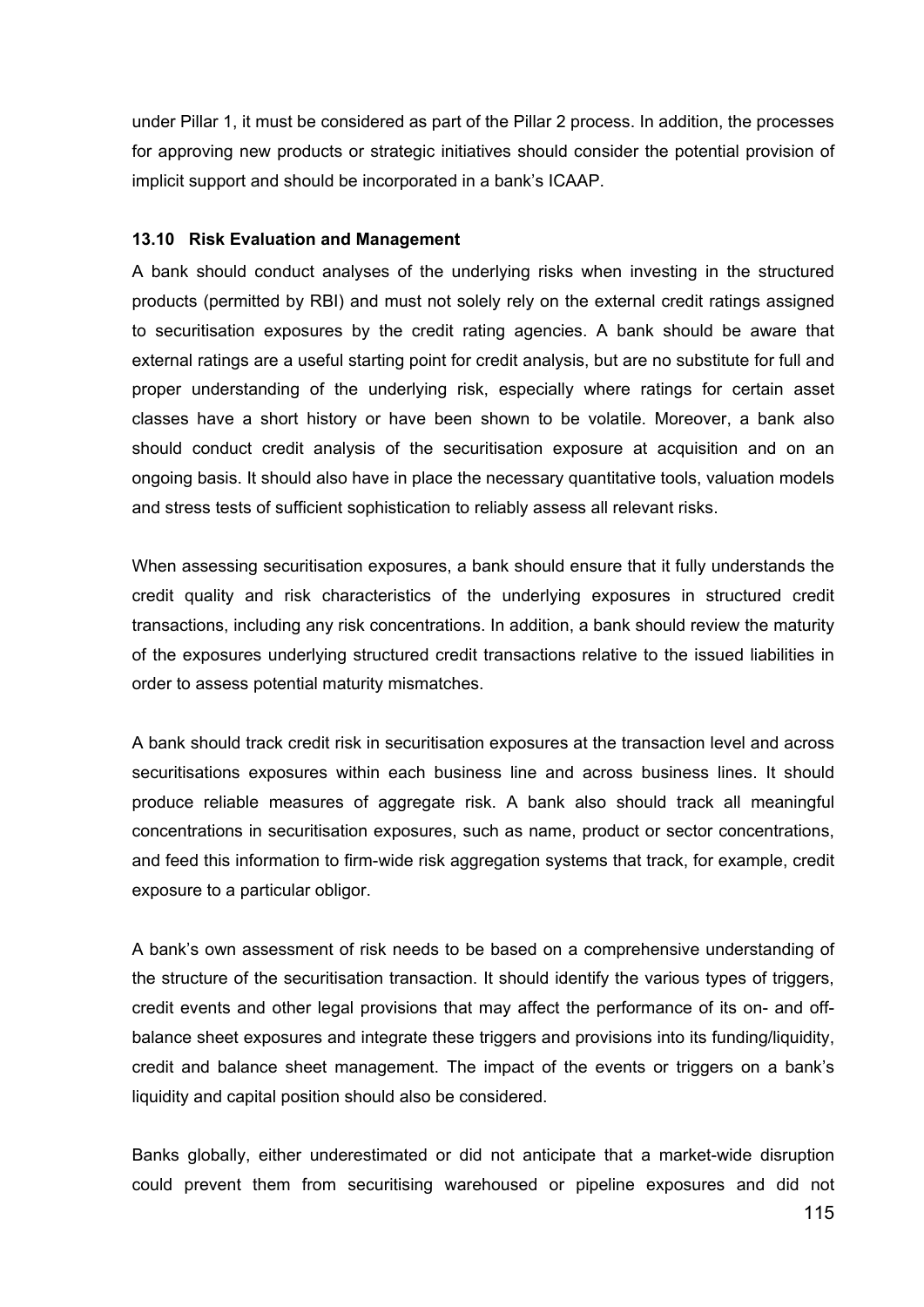anticipate the effect this could have on liquidity, earnings and capital adequacy. As part of its risk management processes, a bank should consider and, where appropriate, mark-tomarket warehoused positions, as well as those in the pipeline, regardless of the probability of securitising the exposures. It should consider scenarios which may prevent it from securitising its assets as part of its stress testing and identify the potential effect of such exposures on its liquidity, earnings and capital adequacy.

A bank should develop prudent contingency plans specifying how it would respond to funding, capital and other pressures that arise when access to securitisation markets is reduced. The contingency plans should also address how the bank would address valuation challenges for potentially illiquid positions held for sale or for trading. The risk measures, stress testing results and contingency plans should be incorporated into the bank's risk management processes and its ICAAP, and should result in an appropriate level of capital under Pillar 2 in excess of the minimum requirements.

A bank that employs risk mitigation techniques should fully understand the risks to be mitigated, the potential effects of that mitigation and whether or not the mitigation is fully effective. This is to help ensure that the bank does not understate the true risk in its assessment of capital. In particular, it should consider whether it would provide support to the securitisation structures in stressed scenarios due to the reliance on securitisation as a funding tool.

#### **13.11 Valuation Practices**

The characteristics of complex structured products, including securitisation transactions, make their valuation inherently difficult due, in part, to the absence of active and liquid markets, the complexity and uniqueness of the cash waterfalls, and the links between valuations and underlying risk factors. As mentioned earlier, banks in India are presently not allowed to assume such exposures without RBI's permission. However, their foreign branches may have such exposures booked before issuance of circular DBOD.No. BP.BC.89/21.04.141/2008-09 dated December 1, 2008. The absence of a transparent price from a liquid market means that the valuation must rely on models or proxy-pricing methodologies, as well as on expert judgment. The outputs of such models and processes are highly sensitive to the inputs and parameter assumptions adopted, which may themselves be subject to estimation error and uncertainty. Moreover, calibration of the valuation methodologies is often complicated by the lack of readily available benchmarks. Therefore, a bank is expected to have adequate governance structures and control processes for fair valuing exposures for risk management and financial reporting purposes.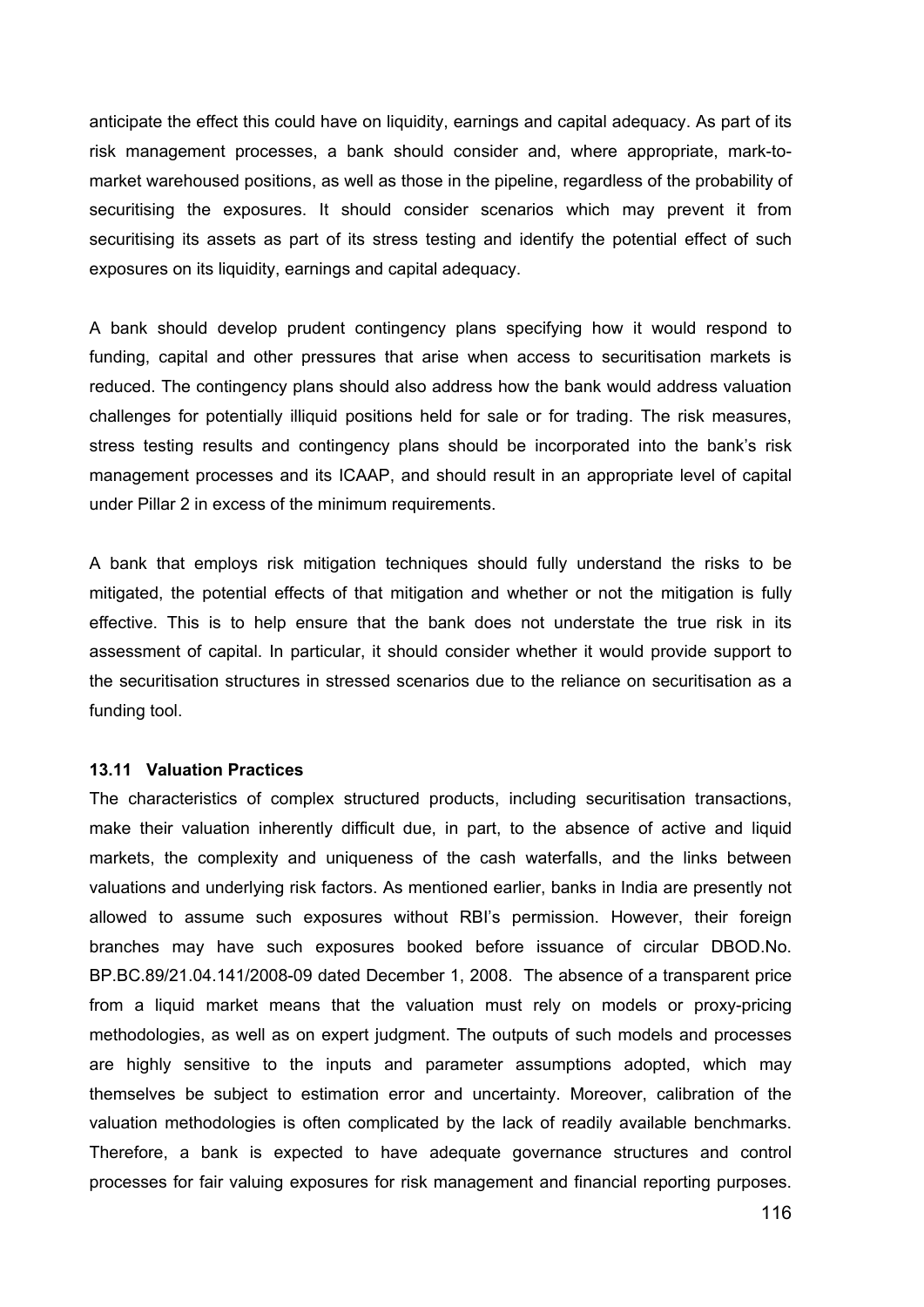The valuation governance structures and related processes should be embedded in the overall governance structure of the bank, and consistent for both risk management and reporting purposes. The governance structures and processes are expected to explicitly cover the role of the board and senior management. In addition, the board should receive reports from senior management on the valuation oversight and valuation model performance issues that are brought to senior management for resolution, as well as all significant changes to valuation policies.

 A bank should also have clear and robust governance structures for the production, assignment and verification of financial instrument valuations. Policies should ensure that the approvals of all valuation methodologies are well documented. In addition, policies and procedures should set forth the range of acceptable practices for the initial pricing, markingto-market/model, valuation adjustments and periodic independent revaluation. New product approval processes should include all internal stakeholders relevant to risk measurement, risk control, and the assignment and verification of valuations of financial instruments.

A bank's control processes for measuring and reporting valuations should be consistently applied across the firm and integrated with risk measurement and management processes. In particular, valuation controls should be applied consistently across similar instruments (risks) and consistent across business lines (books). These controls should be subject to internal audit. Regardless of the booking location of a new product, reviews and approval of valuation methodologies must be guided by a minimum set of considerations. Furthermore, the valuation/new product approval process should be supported by a transparent, welldocumented inventory of acceptable valuation methodologies that are specific to products and businesses.

In order to establish and verify valuations for instruments and transactions in which it engages, a bank must have adequate capacity, including during periods of stress. This capacity should be commensurate with the importance, riskiness and size of these exposures in the context of the business profile of the institution. In addition, for those exposures that represent material risk, a bank is expected to have the capacity to produce valuations using alternative methods in the event that primary inputs and approaches become unreliable, unavailable or not relevant due to market discontinuities or illiquidity. A bank must test and review the performance of its models under stress conditions so that it understands the limitations of the models under stress conditions.

The relevance and reliability of valuations is directly related to the quality and reliability of the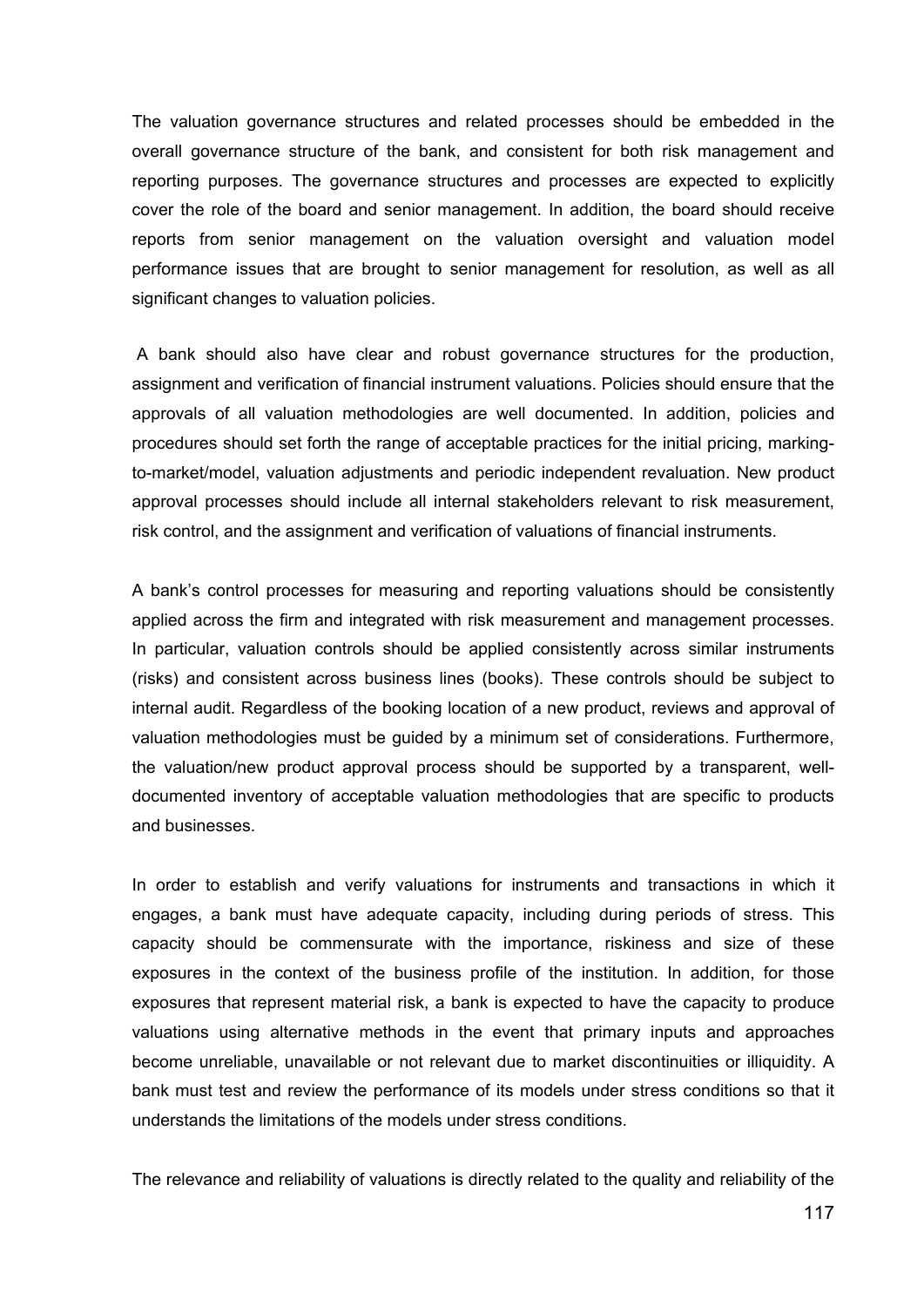inputs. A bank is expected to apply the accounting guidance provided to determine the relevant market information and other factors likely to have a material effect on an instrument's fair value when selecting the appropriate inputs to use in the valuation process. Where values are determined to be in an active market, a bank should maximise the use of relevant observable inputs and minimise the use of unobservable inputs when estimating fair value using a valuation technique. However, where a market is deemed inactive, observable inputs or transactions may not be relevant, such as in a forced liquidation or distress sale, or transactions may not be observable, such as when markets are inactive. In such cases, accounting fair value guidance provides assistance on what should be considered, but may not be determinative. In assessing whether a source is reliable and relevant, a bank should consider, among other things:

- the frequency and availability of the prices/quotes:
- whether those prices represent actual regularly occurring transactions on an arm's length basis;
- the breadth of the distribution of the data and whether it is generally available to the relevant participants in the market;
- the timeliness of the information relative to the frequency of valuations;
- the number of independent sources that produce the quotes/prices;
- whether the quotes/prices are supported by actual transactions;
- the maturity of the market; and
- the similarity between the financial instrument sold in a transaction and the instrument held by the institution.

A bank's external reporting should provide timely, relevant, reliable and decision useful information that promotes transparency. Senior management should consider whether disclosures around valuation uncertainty can be made more meaningful. For instance, the bank may describe the modelling techniques and the instruments to which they are applied; the sensitivity of fair values to modelling inputs and assumptions; and the impact of stress scenarios on valuations. A bank should regularly review its disclosure policies to ensure that the information disclosed continues to be relevant to its business model and products and to current market conditions.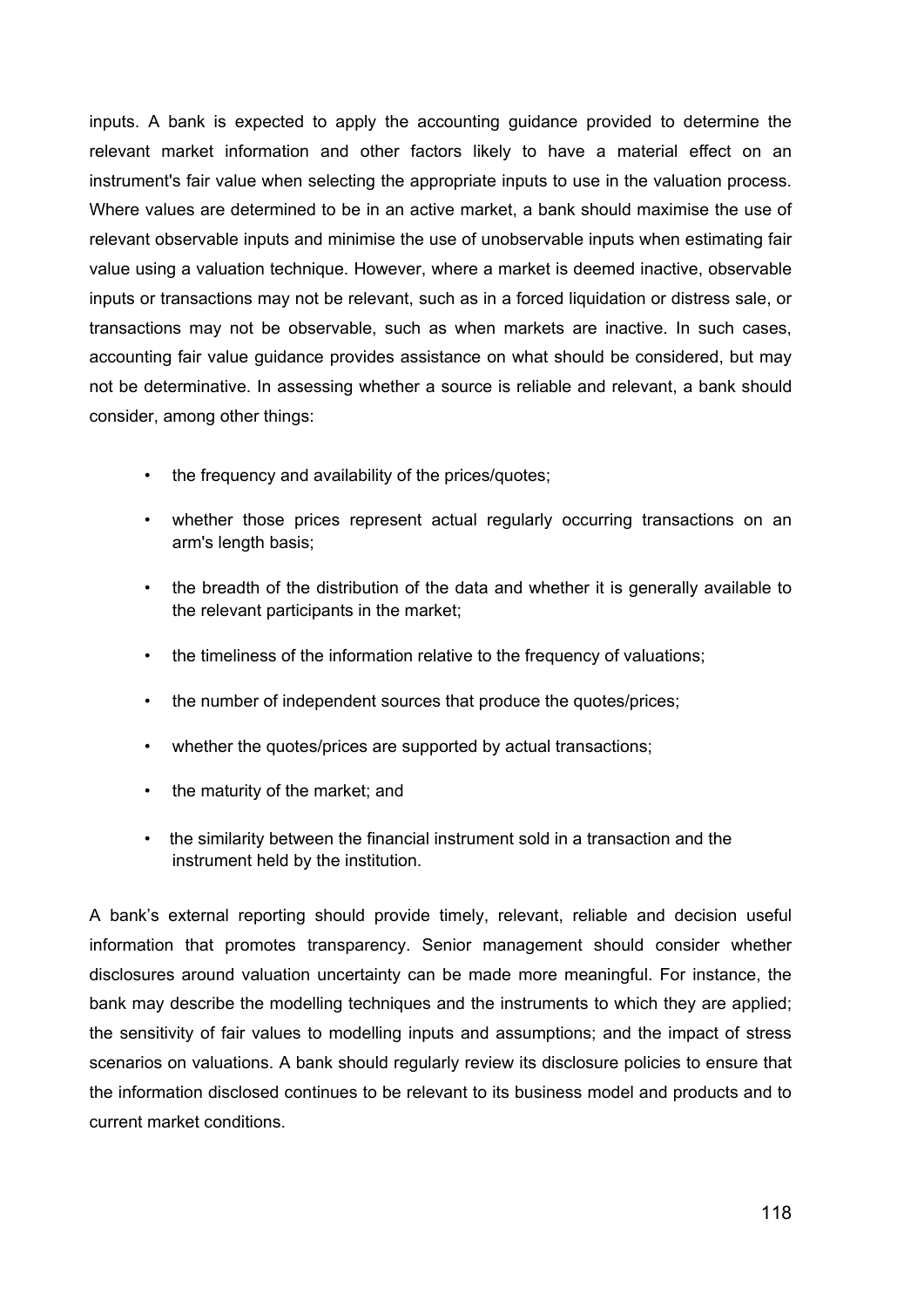# **13.12 Sound Stress Testing Practices**

Stress testing is an important tool that is used by banks as part of their internal risk management that alerts bank management to adverse unexpected outcomes related to a broad variety of risks, and provides an indication to banks of how much capital might be needed to absorb losses should large shocks occur. Moreover, stress testing supplements other risk management approaches and measures. It plays a particularly important role in:

- providing forward looking assessments of risk,
- overcoming limitations of models and historical data,
- supporting internal and external communication,
- feeding into capital and liquidity planning procedures,
- informing the setting of a banks' risk tolerance,
- addressing existing or potential, firm-wide risk concentrations, and
- facilitating the development of risk mitigation or contingency plans across a range of stressed conditions.

Stress testing is especially important after long periods of benign risk, when the fading memory of negative economic conditions can lead to complacency and the underpricing of risk, and when innovation leads to the rapid growth of new products for which there is limited or no loss data.

It should be recognised that improvements in stress testing alone cannot address all risk management weaknesses, but as part of a comprehensive approach, stress testing has a leading role to play in strengthening bank corporate governance and the resilience of individual banks and the financial system.

Stress testing should form an integral part of the overall governance and risk management culture of the bank. Board and senior management involvement in setting stress testing objectives, defining scenarios, discussing the results of stress tests, assessing potential actions and decision making is critical in ensuring the appropriate use of stress testing in banks' risk governance and capital planning. Senior management should take an active interest in the development in, and operation of, stress testing. The results of stress tests should contribute to strategic decision making and foster internal debate regarding assumptions, such as the cost, risk and speed with which new capital could be raised or that positions could be hedged or sold. Board and senior management involvement in the stress testing program is essential for its effective operation.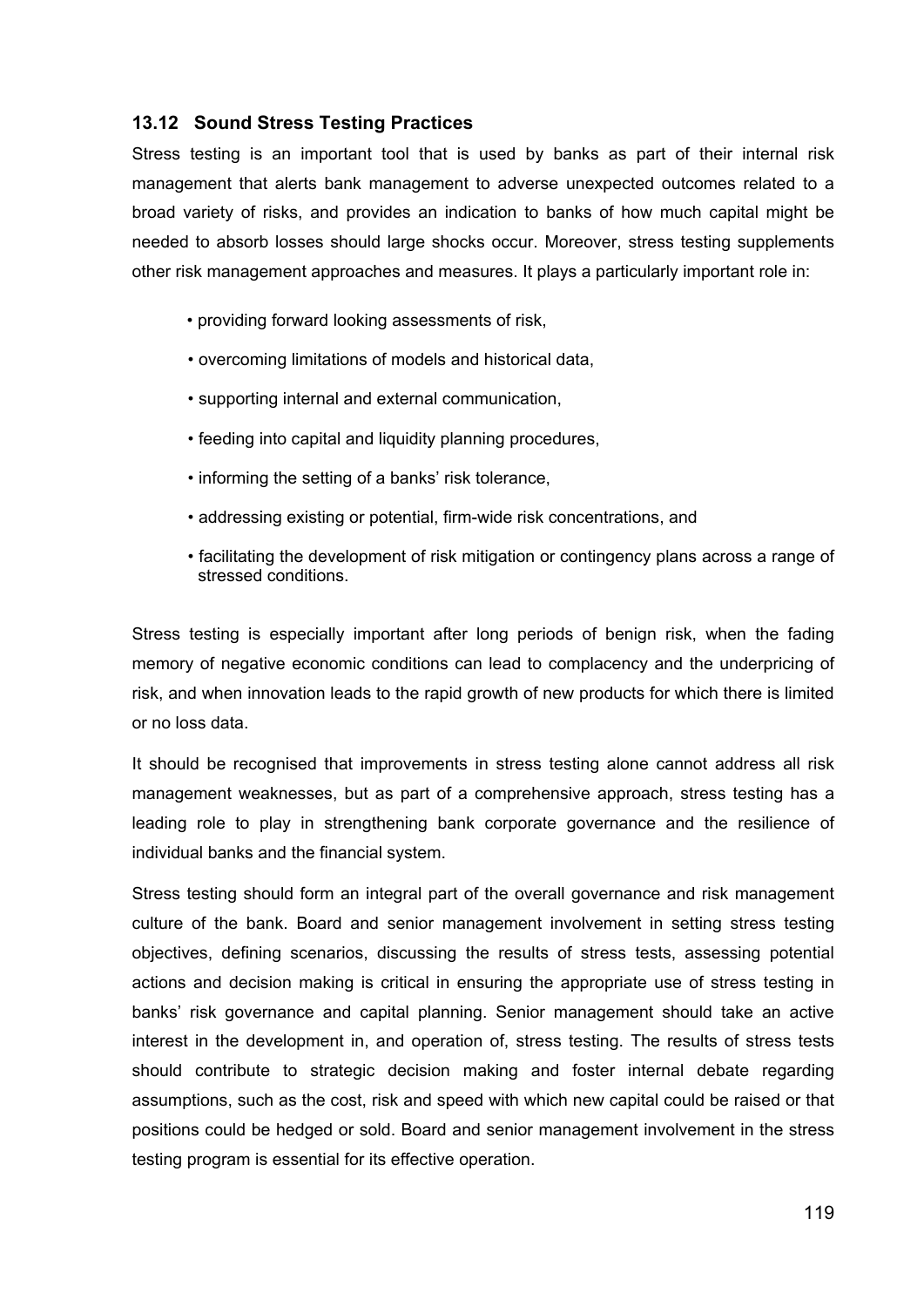A bank's capital planning process should incorporate rigorous; forward looking stress testing that identifies possible events or changes in market conditions that could adversely impact the bank. Banks, under their ICAAPs should examine future capital resources and capital requirements under adverse scenarios. In particular, the results of forward-looking stress testing should be considered when evaluating the adequacy of a bank's capital buffer. Capital adequacy should be assessed under stressed conditions against a variety of capital ratios, including regulatory ratios, as well as ratios based on the bank's internal definition of capital resources. In addition, the possibility that a crisis impairs the ability of even very healthy banks to raise funds at reasonable cost should be considered.

A bank should develop methodologies to measure the effect of reputational risk in terms of other risk types, namely credit, liquidity, market and other risks that they may be exposed to in order to avoid reputational damages and in order to maintain market confidence. This could be done by including reputational risk scenarios in regular stress tests. For instance, including non-contractual off-balance sheet exposures in the stress tests to determine the effect on a bank's credit, market and liquidity risk profiles.

 A bank should carefully assess the risks with respect to commitments to off-balance sheet vehicles and third-party firms related to structured credit securities and the possibility that assets will need to be taken on balance sheet for reputational reasons. Therefore, in its stress testing programme, a bank should include scenarios assessing the size and soundness of such vehicles and firms relative to its own financial, liquidity and regulatory capital positions. This analysis should include structural, solvency, liquidity and other risk issues, including the effects of covenants and triggers.

## **13.13 Sound Compensation Practices**

 Risk management must be embedded in the culture of a bank. It should be a critical focus of the CEO/Managing Director, Chief Risk Officer (CRO), senior management, trading desk and other business line heads and employees in making strategic and day-to-day decisions. For a broad and deep risk management culture to develop and be maintained over time, compensation policies must not be unduly linked to short-term accounting profit generation. Compensation policies should be linked to longer-term capital preservation and the financial strength of the firm, and should consider risk-adjusted performance measures. In addition, a bank should provide adequate disclosure regarding its compensation policies to stakeholders. Each bank's board of directors and senior management have the responsibility to mitigate the risks arising from remuneration policies in order to ensure effective firm-wide risk management.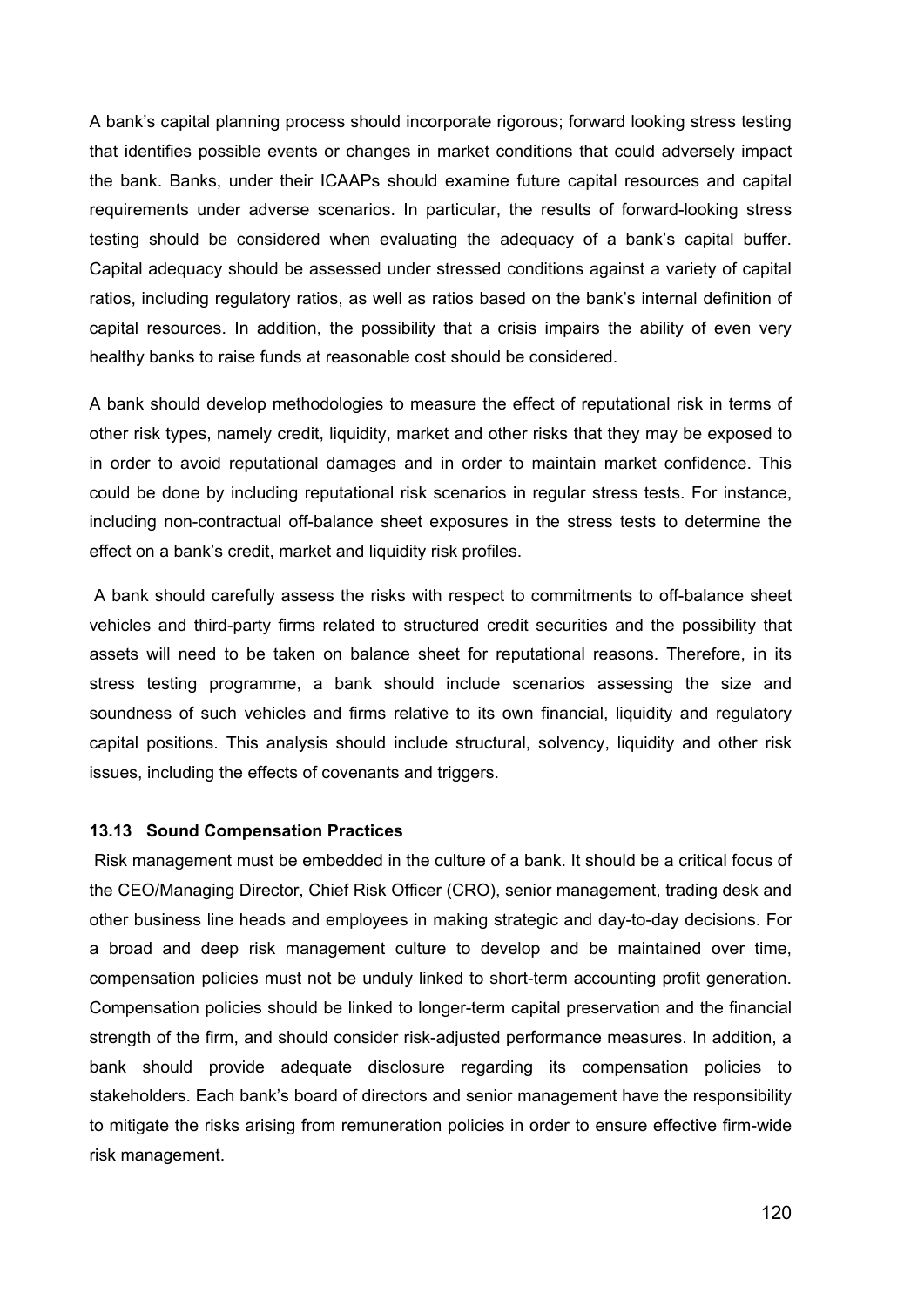Compensation practices at large financial institutions are one factor among many that contributed to the financial crisis that began in 2007. High short-term profits led to generous bonus payments to employees without adequate regard to the longer-term risks they imposed on their firms. These incentives amplified the excessive risk-taking that has threatened the global financial system and left firms with fewer resources to absorb losses as risks materialised. The lack of attention to risk also contributed to the large, in some cases extreme absolute level of compensation in the industry. As a result, to improve compensation practices and strengthen supervision in this area, particularly for systemically important firms, the Financial Stability Board (formerly the Financial Stability Forum) published its Principles for Sound Compensation Practices in April 2009.

A bank's board of directors must actively oversee the compensation system's design and operation, which should not be controlled primarily by the chief executive officer and management team. Relevant board members and employees must have independence and expertise in risk management and compensation. In addition, the board of directors must monitor and review the compensation system to ensure the system includes adequate controls and operates as intended. The practical operation of the system should be regularly reviewed to ensure compliance with policies and procedures. Compensation outcomes, risk measurements, and risk outcomes should be regularly reviewed for consistency with intentions.

Staff that are engaged in the financial and risk control areas must be independent, have appropriate authority, and be compensated in a manner that is independent of the business areas they oversee and commensurate with their key role in the firm. Effective independence and appropriate authority of such staff is necessary to preserve the integrity of financial and risk management's influence on incentive compensation.

Compensation must be adjusted for all types of risk so that remuneration is balanced between the profit earned and the degree of risk assumed in generating the profit. In general, both quantitative measures and human judgment should play a role in determining the appropriate risk adjustments, including those that are difficult to measure such as liquidity risk and reputation risk.

Compensation outcomes must be symmetric with risk outcomes and compensation systems should link the size of the bonus pool to the overall performance of the firm. Employees' incentive payments should be linked to the contribution of the individual and business to the firm's overall performance.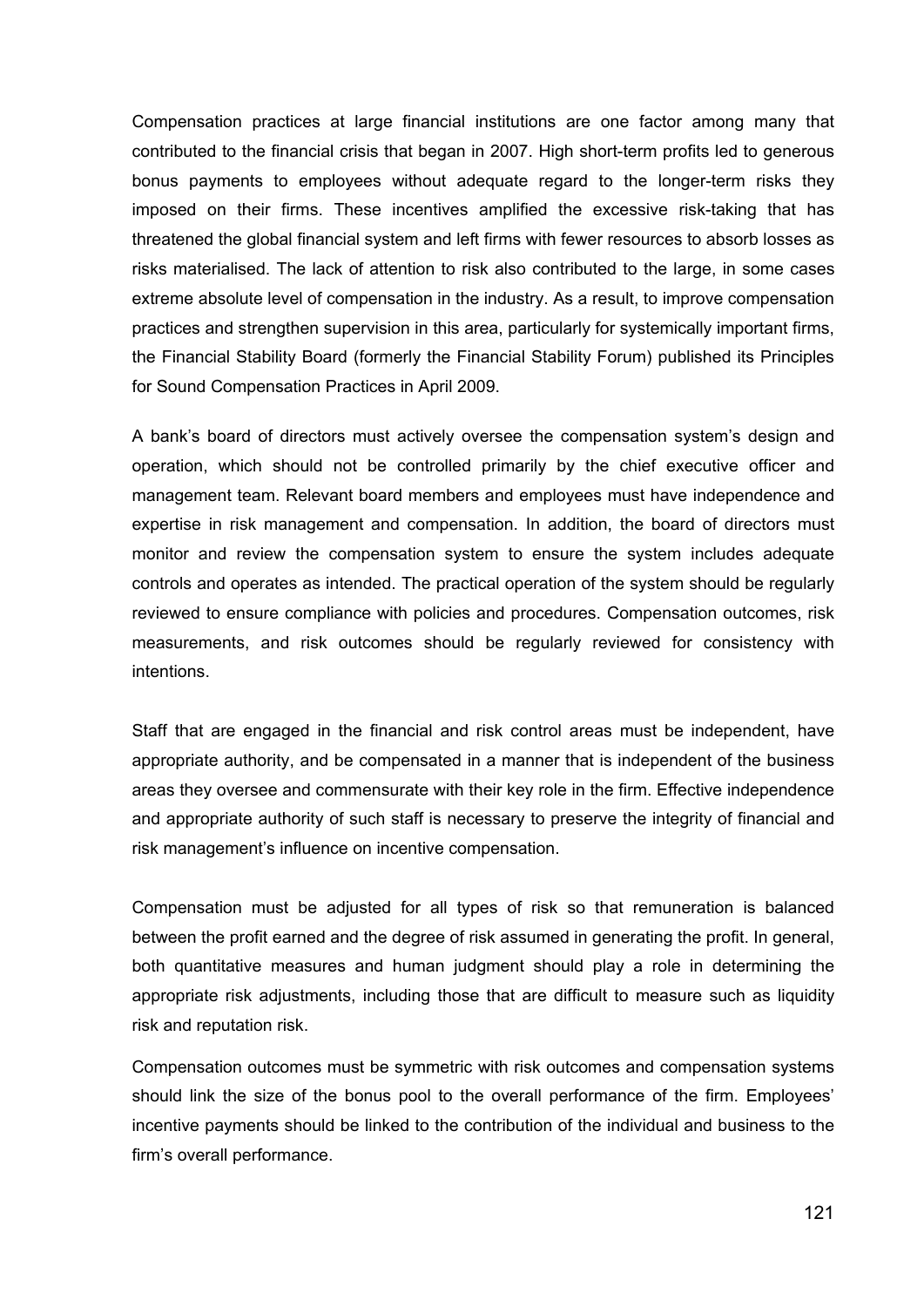Compensation payout schedules must be sensitive to the time horizon of risks. Profits and losses of different activities of a financial firm are realised over different periods of time. Variable compensation payments should be deferred accordingly. Payments should not be finalised over short periods where risks are realised over long periods. Management should question payouts for income that cannot be realised or whose likelihood of realisation remains uncertain at the time of payout.

The mix of cash, equity and other forms of compensation must be consistent with risk alignment. The mix will vary depending on the employee's position and role. The firm should be able to explain the rationale for its mix.

RBI will review compensation practices in a rigorous and sustained manner and deficiencies, if any, will be addressed promptly with the appropriate supervisory action.

13.14 The risk factors discussed above should not be considered an exhaustive list of those affecting any given bank. All relevant factors that present a material source of risk to capital should be incorporated in a well-developed ICAAP. Furthermore, banks should be mindful of the capital adequacy effects of concentrations that may arise within each risk type.

## **13.15 Quantitative and Qualitative Approaches in ICAAP**

(a) All measurements of risk incorporate both quantitative and qualitative elements, but to the extent possible, a quantitative approach should form the foundation of a bank's measurement framework. In some cases, quantitative tools can include the use of large historical databases; when data are more scarce, a bank may choose to rely more heavily on the use of stress testing and scenario analyses. Banks should understand when measuring risks that measurement error always exists, and in many cases the error is itself difficult to quantify. In general, an increase in uncertainty related to modeling and business complexity should result in a larger capital cushion.

(b) Quantitative approaches that focus on most likely outcomes for budgeting, forecasting, or performance measurement purposes may not be fully applicable for capital adequacy because the ICAAP should also take less likely events into account. Stress testing and scenario analysis can be effective in gauging the consequences of outcomes that are unlikely but would have a considerable impact on safety and soundness.

(c) To the extent that risks cannot be reliably measured with quantitative tools – for example, where measurements of risk are based on scarce data or unproven quantitative methods – qualitative tools, including experience and judgment, may be more heavily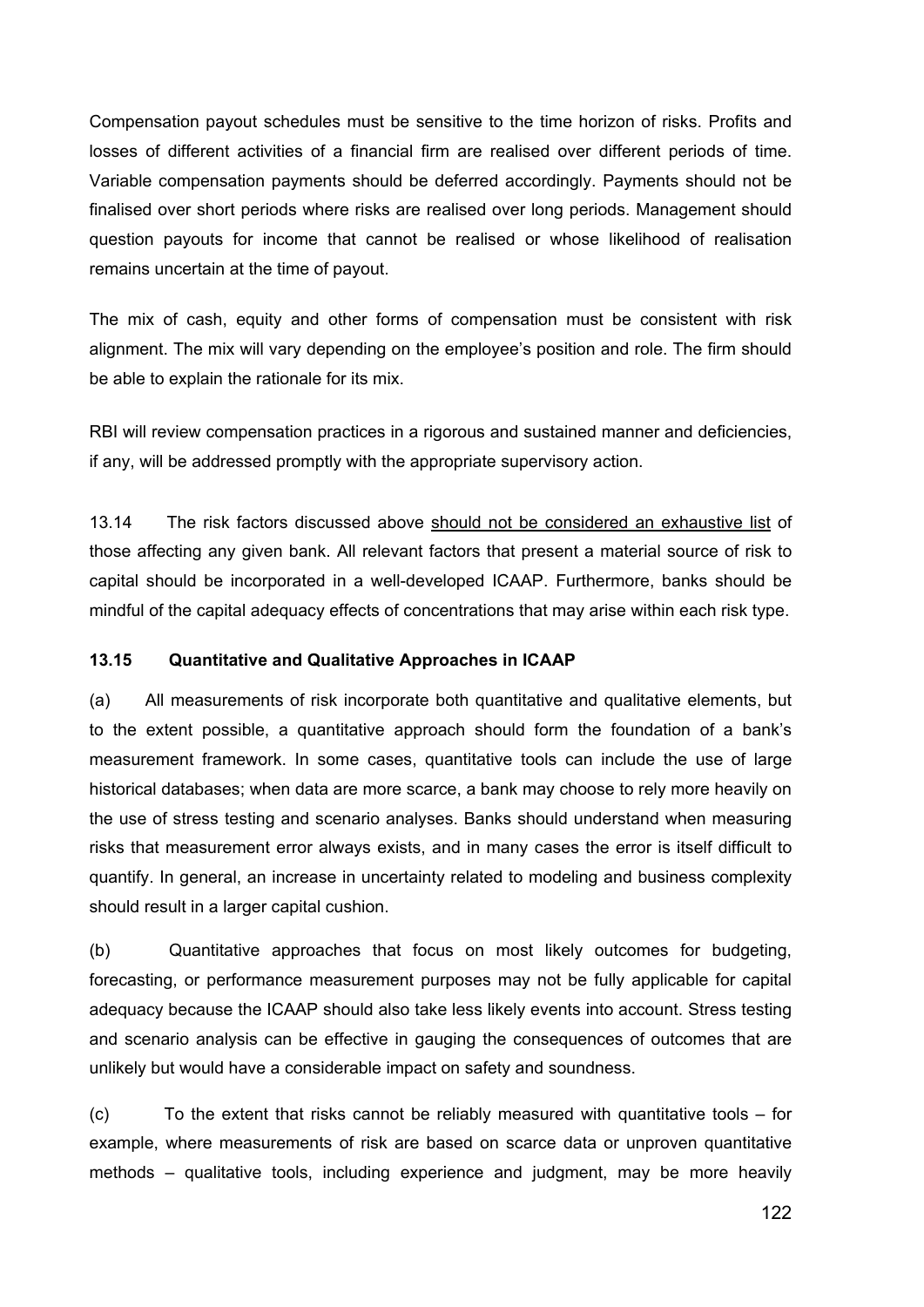utilised. Banks should be cognisant that qualitative approaches have their own inherent biases and assumptions that affect risk assessment; accordingly, banks should recognise the biases and assumptions embedded in, and the limitations of, the qualitative approaches used.

# **13.16 Risk Aggregation and Diversification Effects**

(a) An effective ICAAP should assess the risks across the entire bank. A bank choosing to conduct risk aggregation among various risk types or business lines should understand the challenges in such aggregation. In addition, when aggregating risks, banks should be ensure that any potential concentrations across more than one risk dimension are addressed, recognising that losses could arise in several risk dimensions at the same time, stemming from the same event or a common set of factors. For example, a localised natural disaster could generate losses from credit, market, and operational risks at the same time.

(b) In considering the possible effects of diversification, management should be systematic and rigorous in documenting decisions, and in identifying assumptions used in each level of risk aggregation. Assumptions about diversification should be supported by analysis and evidence. The bank should have systems capable of aggregating risks based on the bank's selected framework. For example, a bank calculating correlations within or among risk types should consider data quality and consistency, and the volatility of correlations over time and under stressed market conditions.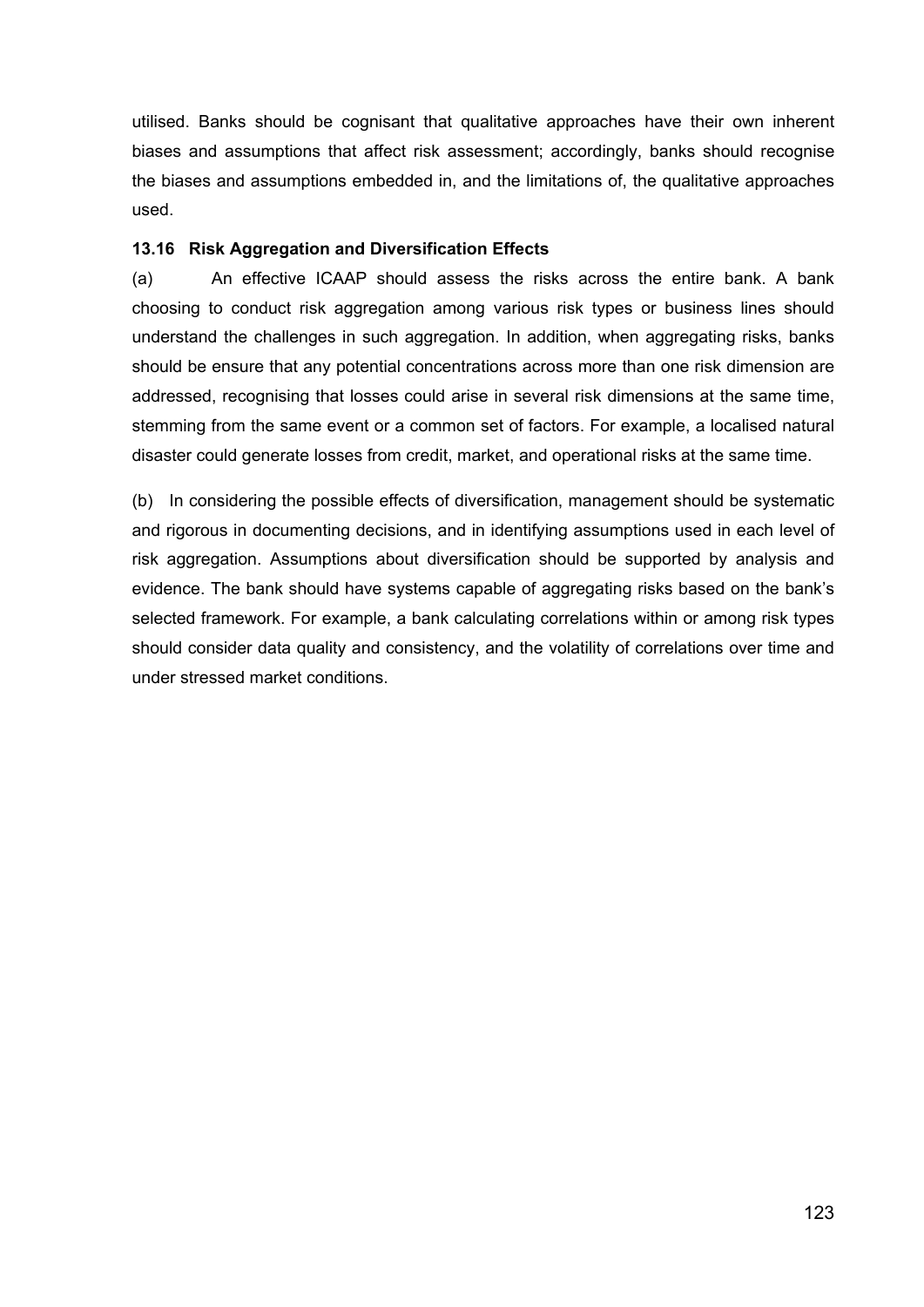# **Part – C: Market Discipline**

## **14. Guidelines for Market Discipline**

## **14.1 General**

14.1.1 The purpose of Market discipline (detailed in Pillar 3) in the Revised Framework is to complement the minimum capital requirements (detailed under Pillar 1) and the supervisory review process (detailed under Pillar 2). The aim is to encourage market discipline by developing a set of disclosure requirements which will allow market participants to assess key pieces of information on the scope of application, capital, risk exposures, risk assessment processes, and hence the capital adequacy of the institution.

14.1.2 In principle, banks' disclosures should be consistent with how senior management and the Board of directors assess and manage the risks of the bank. Under Pillar 1, banks use specified approaches/ methodologies for measuring the various risks they face and the resulting capital requirements. It is believed that providing disclosures that are based on a common framework is an effective means of informing the market about a bank's exposure to those risks and provides a consistent and comprehensive disclosure framework that enhances comparability

## **14.2 Achieving appropriate disclosure**

14.2.1 Market discipline can contribute to a safe and sound banking environment. Hence, non-compliance with the prescribed disclosure requirements would attract a penalty, including financial penalty. However, it is not intended that direct additional capital requirements would be a response to non-disclosure, except as indicated below.

14.2.2 In addition to the general intervention measures, the Revised Framework also anticipates a role for specific measures. Where disclosure is a qualifying criterion under Pillar 1 to obtain lower risk weightings and/or to apply specific methodologies, there would be a direct sanction (not being allowed to apply the lower risk weighting or the specific methodology).

## **14.3 Interaction with accounting disclosures**

It is recognised that the Pillar 3 disclosure framework does not conflict with requirements under accounting standards, which are broader in scope. The BCBS has taken considerable efforts to see that the narrower focus of Pillar 3, which is aimed at disclosure of bank capital adequacy, does not conflict with the broader accounting requirements. The Reserve Bank will consider future modifications to the Market Discipline disclosures as necessary in light of its ongoing monitoring of this area and industry developments.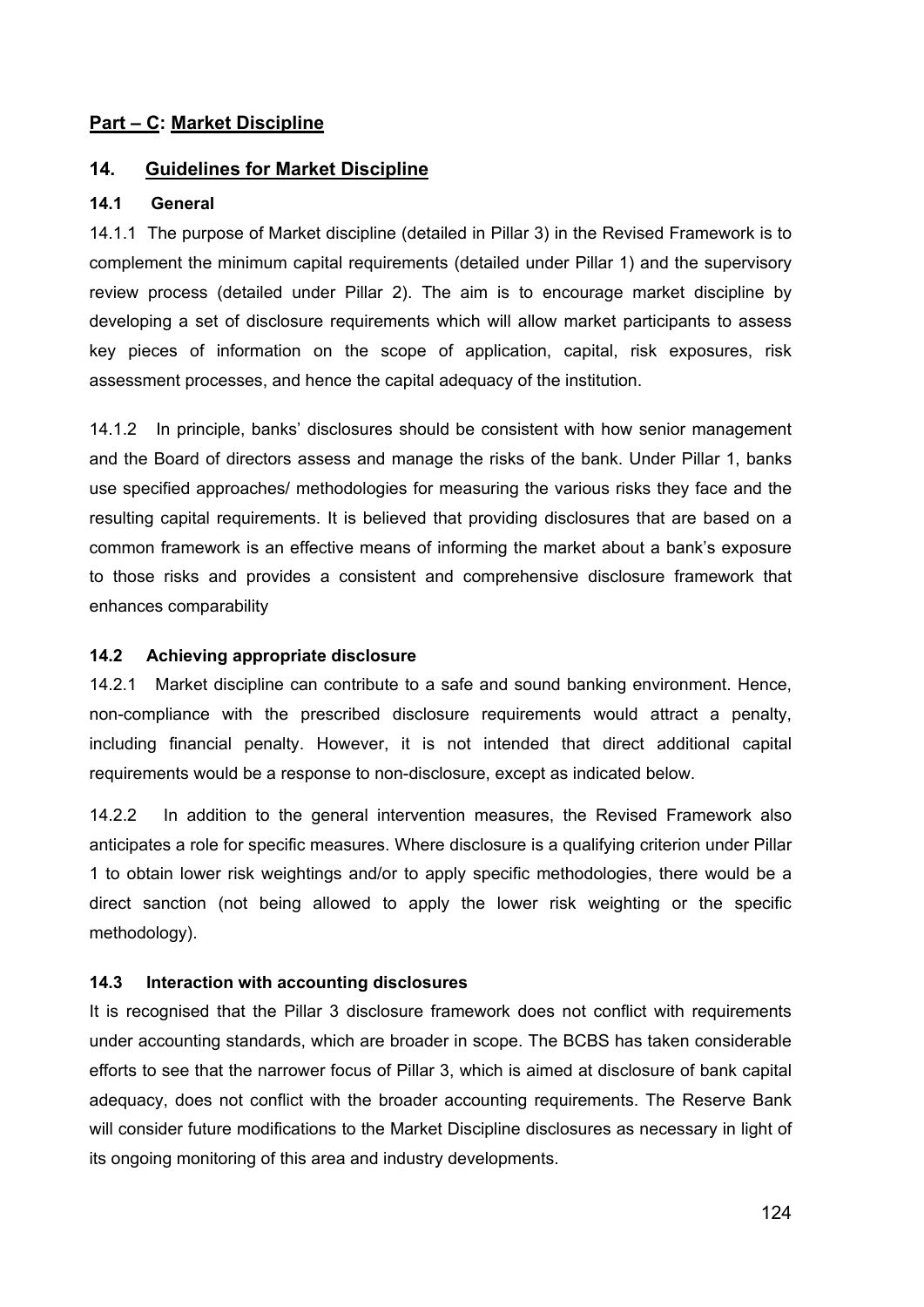#### **14.4 Scope and frequency of disclosures**

14.4.1 Banks, including consolidated banks, should provide all Pillar 3 disclosures, both qualitative and quantitative, as at end March each year along with the annual financial statements. With a view to enhance the ease of access to the Pillar 3 disclosures, banks may make their annual disclosures both in their annual reports as well as their respective web sites. Banks with capital funds of Rs.100 crore or more should make interim disclosures on the quantitative aspects, on a stand alone basis, on their respective websites as at end September each year. Qualitative disclosures that provide a general summary of a bank's risk management objectives and policies, reporting system and definitions may be published only on an annual basis.

14.4.2 In recognition of the increased risk sensitivity of the Revised Framework and the general trend towards more frequent reporting in capital markets, all banks with capital funds of  $\bar{\tau}$  500 crore or more, and their significant bank subsidiaries, must disclose their Tier I capital, total capital, total required capital and Tier I ratio and total capital adequacy ratio, on a quarterly basis on their respective websites.

14.4.3 The disclosure on the websites should be made in a web page titled "Basel II Disclosures" and the link to this page should be prominently provided on the home page of the bank's website. Each of these disclosures pertaining to a financial year should be available on the websites until disclosure of the third subsequent annual (March end) disclosure<sup>[2](#page-124-0)6</sup> is made.

#### **14.5 Validation**

1

The disclosures in this manner should be subjected to adequate validation. For example, since information in the annual financial statements would generally be audited, the additional material published with such statements must be consistent with the audited statements. In addition, supplementary material (such as Management's Discussion and Analysis) that is published should also be subjected to sufficient scrutiny (e.g. internal control assessments, etc.) to satisfy the validation issue. If material is not published under a validation regime, for instance in a stand alone report or as a section on a website, then management should ensure that appropriate verification of the information takes place, in accordance with the general disclosure principle set out below. In the light of the above, Pillar 3 disclosures will not be required to be audited by an external auditor, unless specified.

<span id="page-124-0"></span><sup>&</sup>lt;sup>26</sup> For example: Disclosures for the financial year ending March 31, 2009 (i.e., June/ September/ December 2008 and March 2009) should be available until disclosure as on March 31, 2012.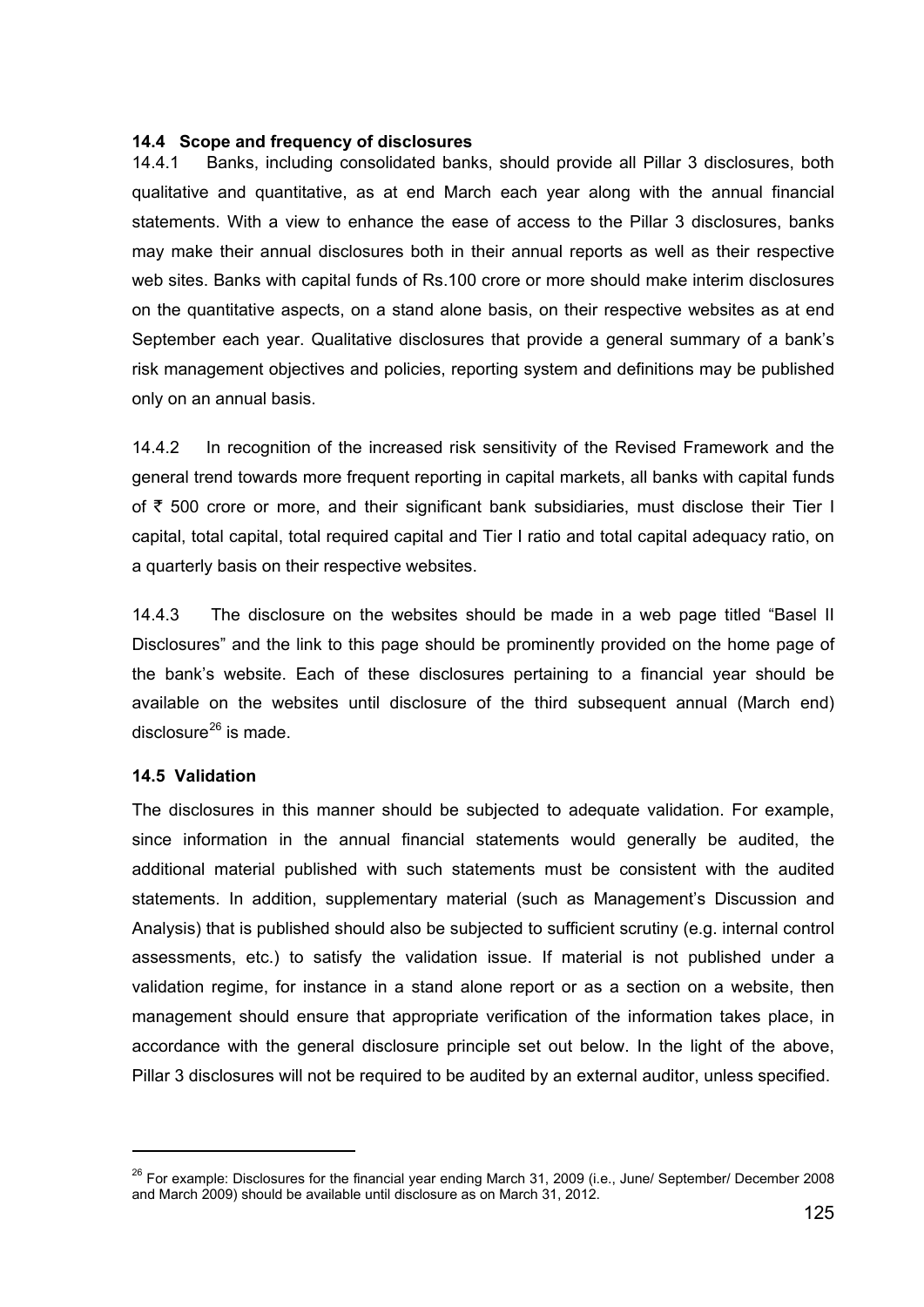#### **14.6 Materiality**

A bank should decide which disclosures are relevant for it based on the materiality concept. Information would be regarded as material if its omission or misstatement could change or influence the assessment or decision of a user relying on that information for the purpose of making economic decisions. This definition is consistent with International Accounting Standards and with the national accounting framework. The Reserve Bank recognises the need for a qualitative judgment of whether, in light of the particular circumstances, a user of financial information would consider the item to be material (user test). The Reserve Bank does not consider it necessary to set specific thresholds for disclosure as the user test is a useful benchmark for achieving sufficient disclosure. However, with a view to facilitate smooth transition to greater disclosures as well as to promote greater comparability among the banks' Pillar 3 disclosures, the materiality thresholds have been prescribed for certain limited disclosures. Notwithstanding the above, banks are encouraged to apply the user test to these specific disclosures and where considered necessary make disclosures below the specified thresholds also.

#### **14.7 Proprietary and confidential information**

Proprietary information encompasses information (for example on products or systems), that if shared with competitors would render a bank's investment in these products/systems less valuable, and hence would undermine its competitive position. Information about customers is often confidential, in that it is provided under the terms of a legal agreement or counterparty relationship. This has an impact on what banks should reveal in terms of information about their customer base, as well as details on their internal arrangements, for instance methodologies used, parameter estimates, data etc. The Reserve Bank believes that the requirements set out below strike an appropriate balance between the need for meaningful disclosure and the protection of proprietary and confidential information.

#### **14.8 General disclosure principle**

Banks should have a formal disclosure policy approved by the Board of directors that addresses the bank's approach for determining what disclosures it will make and the internal controls over the disclosure process. In addition, banks should implement a process for assessing the appropriateness of their disclosures, including validation and frequency.

## **14.9 Scope of application**

Pillar 3 applies at the top consolidated level of the banking group to which the Framework applies (as indicated above under [paragraph 3](#page-7-0) Scope of Application). Disclosures related to individual banks within the groups would not generally be required to be made by the parent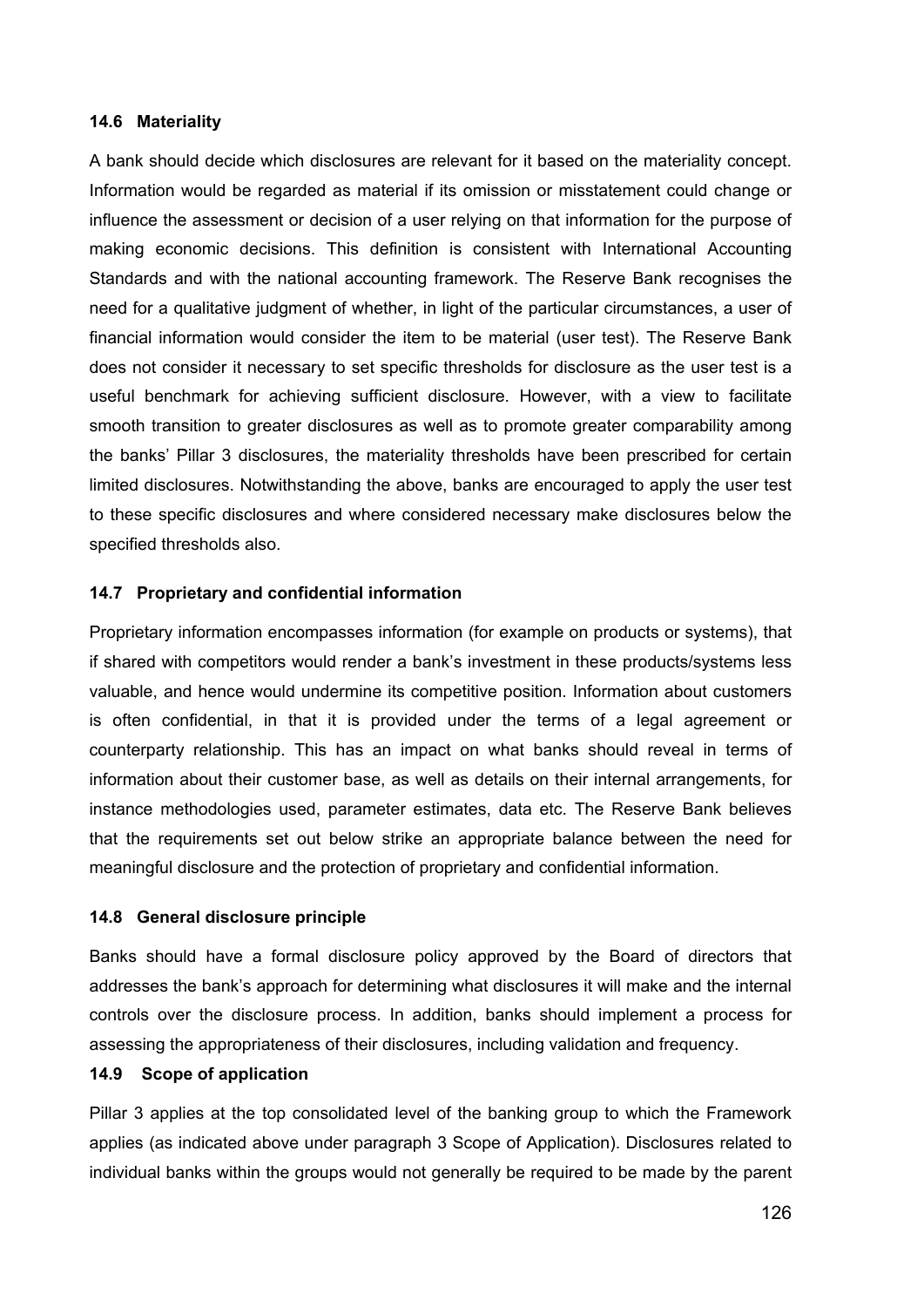bank. An exception to this arises in the disclosure of Total and Tier I Capital Ratios by the top consolidated entity where an analysis of significant bank subsidiaries within the group is appropriate, in order to recognise the need for these subsidiaries to comply with the Framework and other applicable limitations on the transfer of funds or capital within the group. Pillar 3 disclosures will be required to be made by the individual banks on a standalone basis when they are not the top consolidated entity in the banking group.

## **14.10 Effective Date of Disclosures**

The first of the disclosures as per these guidelines were required to be made as on the effective dates of migration to the revised framework by banks as applicable to them viz. March 31, 2008 or 2009.

# **14.11 Revisions to Pillar III**[27](#page-126-0)

14.11.1 In response to observed weaknesses in public disclosure and after a careful assessment of leading disclosure practices, Basel Committee on Banking Supervision decided to revise the current Pillar 3 requirements. Banks are expected to comply with the revised requirements by March 31, 2010. These enhancements also respond to the Financial Stability Board's recommendations for strengthened Pillar 3 requirements and draw upon the Senior Supervisors Group's analysis of disclosure practices.

14.11.2. The Pillar 3 revisions include disclosure requirements that are not specifically required to compute capital requirements under Pillar 1. This information, however, will help market participants to better understand the overall risk profile of an institution. These enhanced disclosure requirements will help to avoid a recurrence of market uncertainties about the strength of banks' balance sheets related to their securitisation activities.

14.11.3. It may be noted that beyond disclosure requirements as set forth under New Capital Adequacy Framework, banks are responsible for conveying their actual risk profile to market participants. The information banks disclose must be adequate to fulfill this objective.

14.11.4. Banks operating in India should make additional disclosures in the following areas:

(i) Securitisation exposures in the trading book;

1

<span id="page-126-0"></span><sup>27</sup> Master Circular DBOD.No.BP.BC.73/21.06.001/2009-10 dated Feb 8, 2010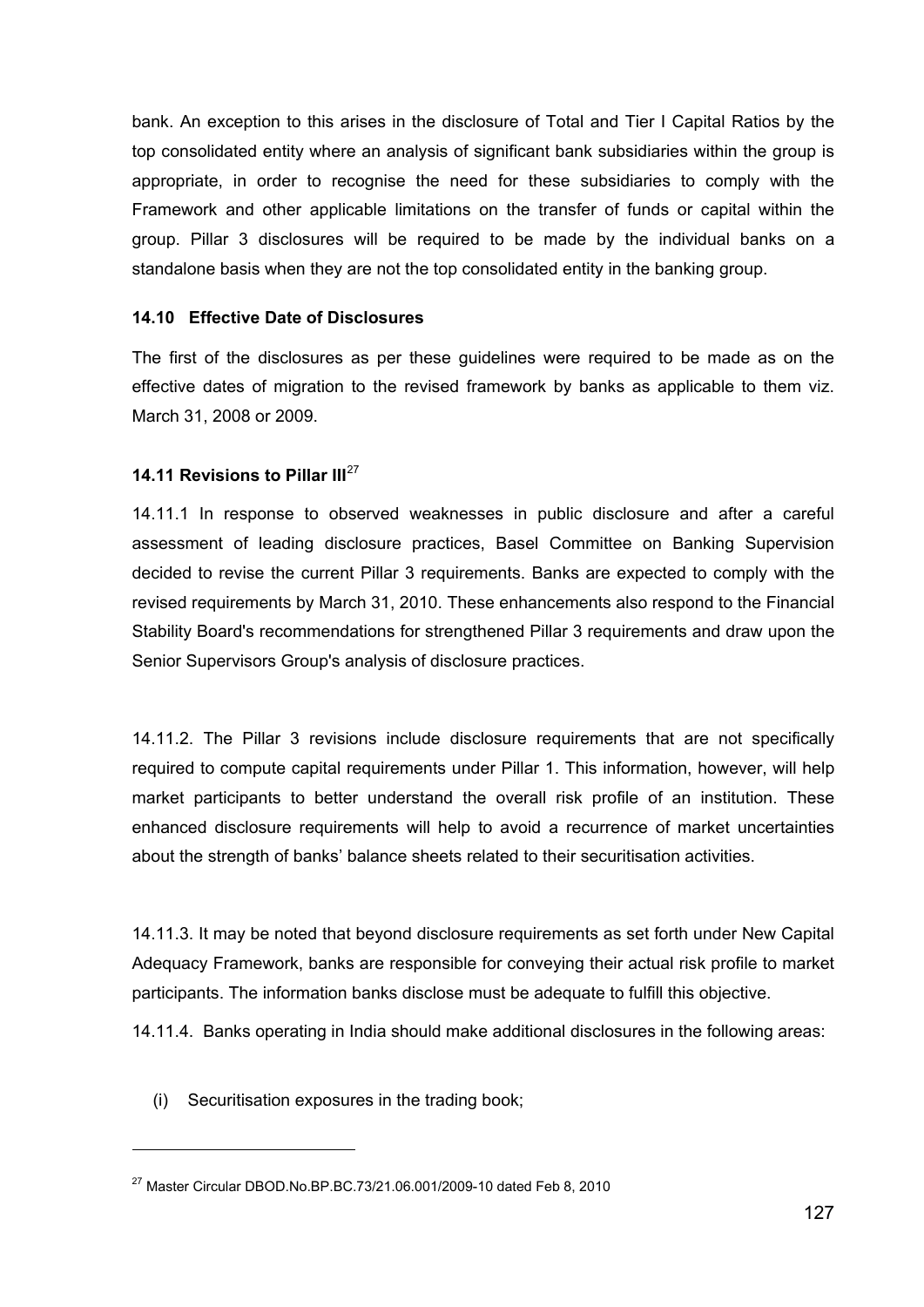- (ii) Sponsorship of off-balance sheet vehicles;
- (iii) Valuation with regard to securitisation exposures; and
- (iv) Pipeline and warehousing risks with regard to securitisation exposures

#### **14.12 The disclosure requirements**

The following sections set out in tabular form are the disclosure requirements under Pillar 3. Additional definitions and explanations are provided in a series of footnotes.

#### **Table DF – 1: Scope of Application**

#### **Qualitative Disclosures**

(a) The name of the top bank in the group to which the Framework applies.

(b) An outline of differences in the basis of consolidation for accounting and regulatory purposes, with a brief description of the entities  $^{28}$  $^{28}$  $^{28}$  within the group

- (i) that are fully consolidated: $^{29}$  $^{29}$  $^{29}$
- (ii) that are pro-rata consolidated; $30$  $30$
- (iii) that are given a deduction treatment; and
- (iv) that are neither consolidated nor deducted (e.g. where the investment is riskweighted).

#### **Quantitative Disclosures**

(c) The aggregate amount of capital deficiencies<sup>[3](#page-127-3)1</sup> in all subsidiaries not included in the consolidation i.e. that are deducted and the name(s) of such subsidiaries.

(d) The aggregate amounts (e.g. current book value) of the bank's total interests in insurance entities, which are risk-weighted  $32$  $32$  as well as their name, their country of incorporation or residence, the proportion of ownership interest and, if different, the proportion of voting power in these entities. In addition, indicate the quantitative impact on regulatory capital of using this method versus using the deduction.

l

<span id="page-127-0"></span> $28$  Entity = securities, insurance and other financial subsidiaries, commercial subsidiaries, significant minority equity investments in insurance, financial and commercial entities.

<span id="page-127-1"></span> $29$  viz. subsidiaries as in consolidated accounting, e.g. AS 21.

<span id="page-127-2"></span> $30$  viz. Joint ventures in consolidated accounting, e.g. AS 27.

<span id="page-127-3"></span> $31$  A capital deficiency is the amount by which actual capital is less than the regulatory capital requirement. Any deficiencies which have been deducted on a group level in addition to the investment in such subsidiaries are not to be included in the aggregate capital deficiency.

<span id="page-127-4"></span><sup>&</sup>lt;sup>32</sup> See paragraph 3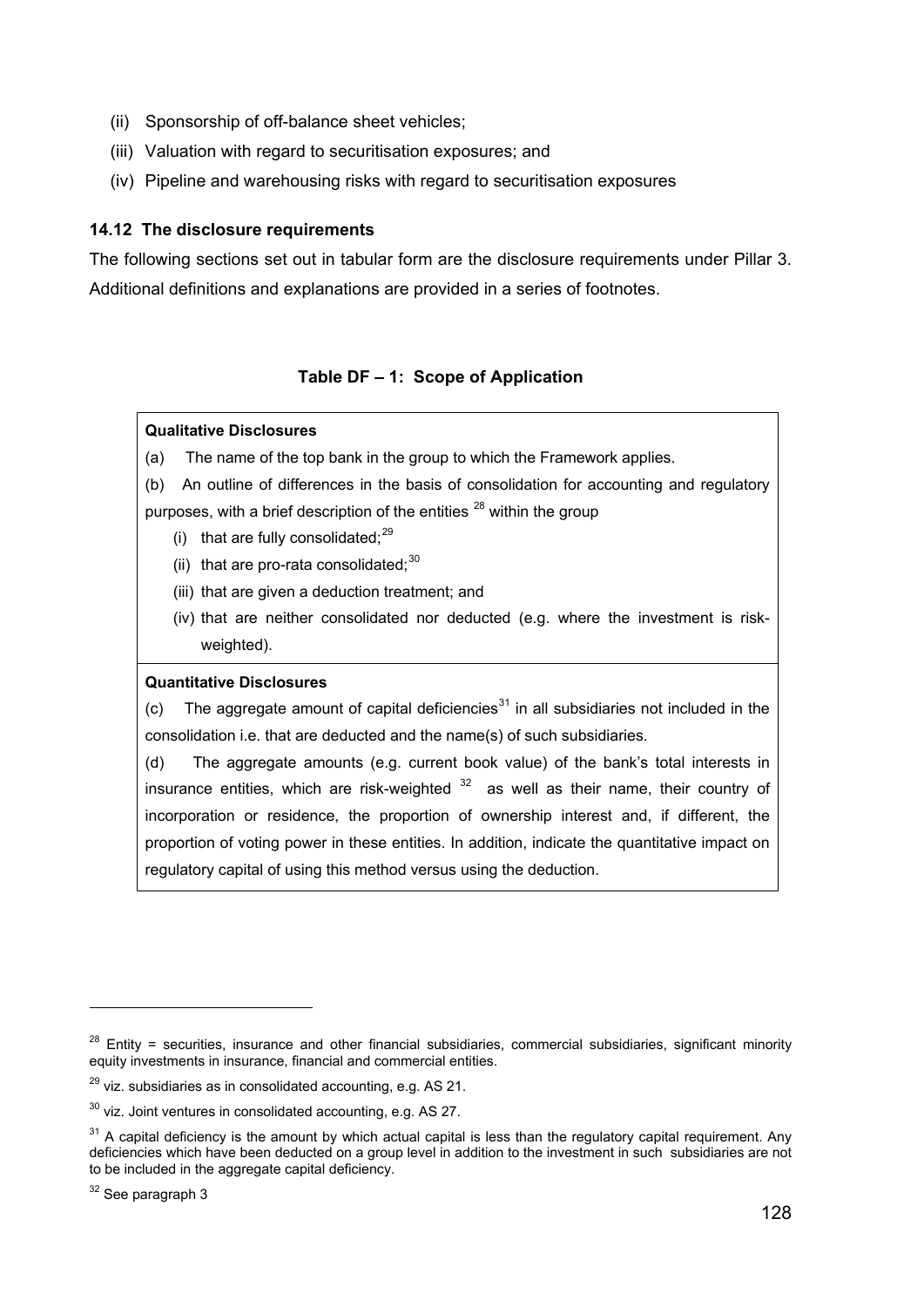## **Table DF – 2 : Capital Structure**

#### **Qualitative Disclosures**

(a) Summary information on the terms and conditions of the main features of all capital instruments, especially in the case of capital instruments eligible for inclusion in Tier I or in Upper Tier II.

#### **Quantitative Disclosures**

(b) The amount of Tier I capital, with separate disclosure of:

- paid-up share capital;
- reserves;
- $\bullet$  innovative instruments;  $33$
- other capital instruments;
- amounts deducted from Tier I capital, including goodwill and investments.

(c) The total amount of Tier II capital (net of deductions from Tier II capital).

(d) Debt capital instruments eligible for inclusion in Upper Tier II capital

- Total amount outstanding
- Of which amount raised during the current year
- Amount eligible to be reckoned as capital funds

#### (e) Subordinated debt eligible for inclusion in Lower Tier II capital

- Total amount outstanding
- Of which amount raised during the current year
- Amount eligible to be reckoned as capital funds

(f) Other deductions from capital, if any.

(g) Total eligible capital.

1

<span id="page-128-0"></span><sup>&</sup>lt;sup>33</sup> Innovative perpetual debt instruments (or head office borrowings of foreign banks eligible for similar treatment) and any other type of instrument that may be allowed from time to time.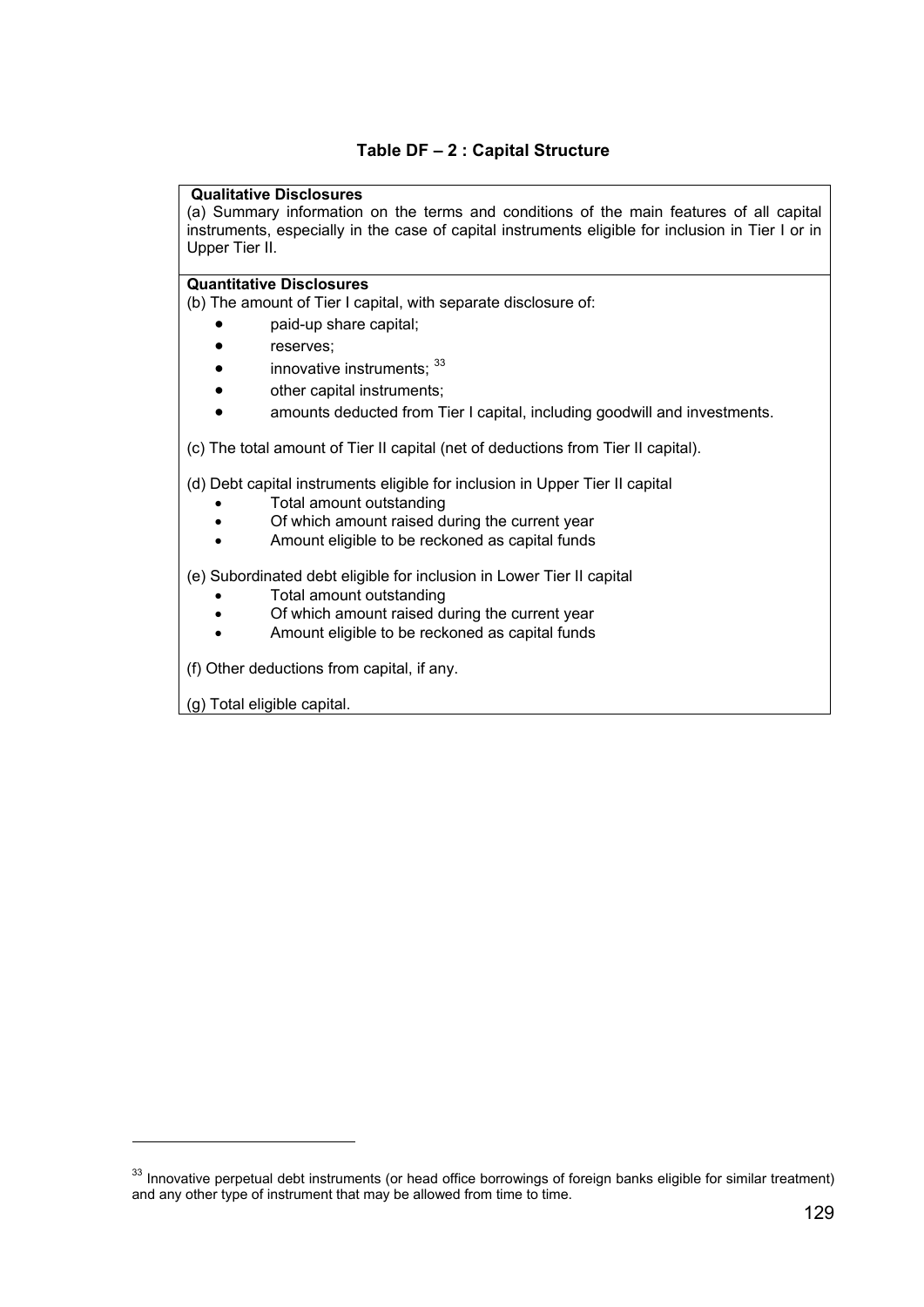| <b>Qualitative disclosures</b>                                                              |
|---------------------------------------------------------------------------------------------|
| (a) A summary discussion of the bank's approach to assessing the adequacy of its capital to |
| support current and future activities.                                                      |
| <b>Quantitative disclosures</b>                                                             |
| (b) Capital requirements for credit risk:                                                   |
| Portfolios subject to standardised approach                                                 |
| Securitisation exposures.                                                                   |
| (c) Capital requirements for market risk:                                                   |
| Standardised duration approach;                                                             |
| Interest rate risk                                                                          |
| Foreign exchange risk (including gold)                                                      |
| Equity risk                                                                                 |
| (d) Capital requirements for operational risk:                                              |
| Basic indicator approach;                                                                   |
| (e) Total and Tier I capital ratio:                                                         |
| For the top consolidated group; and                                                         |
| For significant bank subsidiaries (stand alone or sub-consolidated depending on             |
| how the Framework is applied).                                                              |
|                                                                                             |

## **14.13 Risk exposure and assessment**

The risks to which banks are exposed and the techniques that banks use to identify, measure, monitor and control those risks are important factors market participants consider in their assessment of an institution. In this section, several key banking risks are considered: credit risk, market risk, and interest rate risk in the banking book and operational risk. Also included in this section are disclosures relating to credit risk mitigation and asset securitisation, both of which alter the risk profile of the institution. Where applicable, separate disclosures are set out for banks using different approaches to the assessment of regulatory capital.

# **14.14 General qualitative disclosure requirement**

For each separate risk area (e.g. credit, market, operational, banking book interest rate risk) banks must describe their risk management objectives and policies, including:

- (i) strategies and processes;
- (ii) the structure and organisation of the relevant risk management function;
- (iii) the scope and nature of risk reporting and/or measurement systems;
- (iv) policies for hedging and/or mitigating risk and strategies and processes for monitoring the continuing effectiveness of hedges/mitigants.

## **Credit risk**

General disclosures of credit risk provide market participants with a range of information about overall credit exposure and need not necessarily be based on information prepared for regulatory purposes. Disclosures on the capital assessment techniques give information on the specific nature of the exposures, the means of capital assessment and data to assess the reliability of the information disclosed.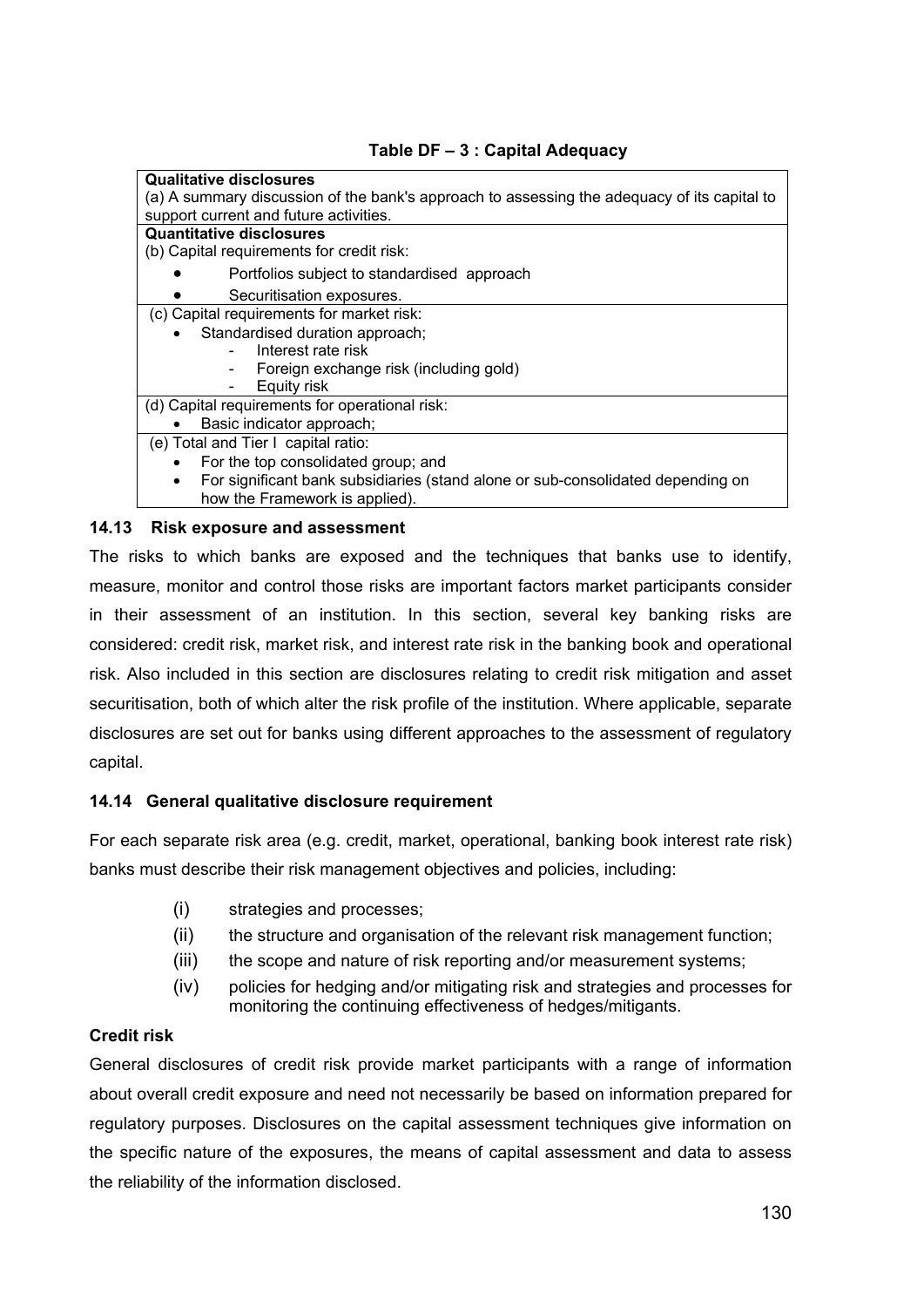| Table DF – 4: Credit Risk: General Disclosures for All Banks |
|--------------------------------------------------------------|
|                                                              |

**Qualitative Disclosures** 

(a) The general qualitative disclosure requirement (paragraph 10.13 ) with respect to credit risk, including:

- Definitions of past due and impaired (for accounting purposes);
- Discussion of the bank's credit risk management policy;

## **Quantitative Disclosures**

(b) Total gross credit risk exposures<sup>[3](#page-130-0)4</sup>, Fund based and Non-fund based separately.

- $(c)$  Geographic distribution of exposures<sup>[35](#page-130-1)</sup>, Fund based and Non-fund based separately
	- Overseas
	- Domestic

(d) Industry<sup>[3](#page-130-2)6</sup> type distribution of exposures, fund based and non-fund based separately

(e) Residual contractual maturity breakdown of assets,  $37$ 

- (f) Amount of NPAs (Gross)
	- Substandard
	- Doubtful 1
	- Doubtful 2
	- Doubtful 3
	- Loss
- (g) Net NPAs
- (h) NPA Ratios
	- Gross NPAs to gross advances
	- Net NPAs to net advances
- (i) Movement of NPAs (Gross)
	- **Opening balance**
	- **Additions**
	- **Reductions**
	- Closing balance
- (j) Movement of provisions for NPAs
	- Opening balance
	- Provisions made during the period
	- Write-off
	- Write-back of excess provisions
	- Closing balance
- (k) Amount of Non-Performing Investments
- (l) Amount of provisions held for non-performing investments
- (m) Movement of provisions for depreciation on investments
	- Opening balance
	- Provisions made during the period
	- Write-off

1

- Write-back of excess provisions
- Closing balance

<span id="page-130-0"></span><sup>&</sup>lt;sup>34</sup> That is after accounting offsets in accordance with the applicable accounting regime and without taking into account the effects of credit risk mitigation techniques, e.g. collateral and netting.

<span id="page-130-1"></span> $35$  That is, on the same basis as adopted for Segment Reporting adopted for compliance with AS 17.

<span id="page-130-2"></span><sup>&</sup>lt;sup>36</sup> The industries break-up may be provided on the same lines as prescribed for DSB returns. If the exposure to any particular industry is more than 5 per cent of the gross credit exposure as computed under (b) above it should be disclosed separately.

<span id="page-130-3"></span> $37$  Banks shall use the same maturity bands as used for reporting positions in the ALM returns.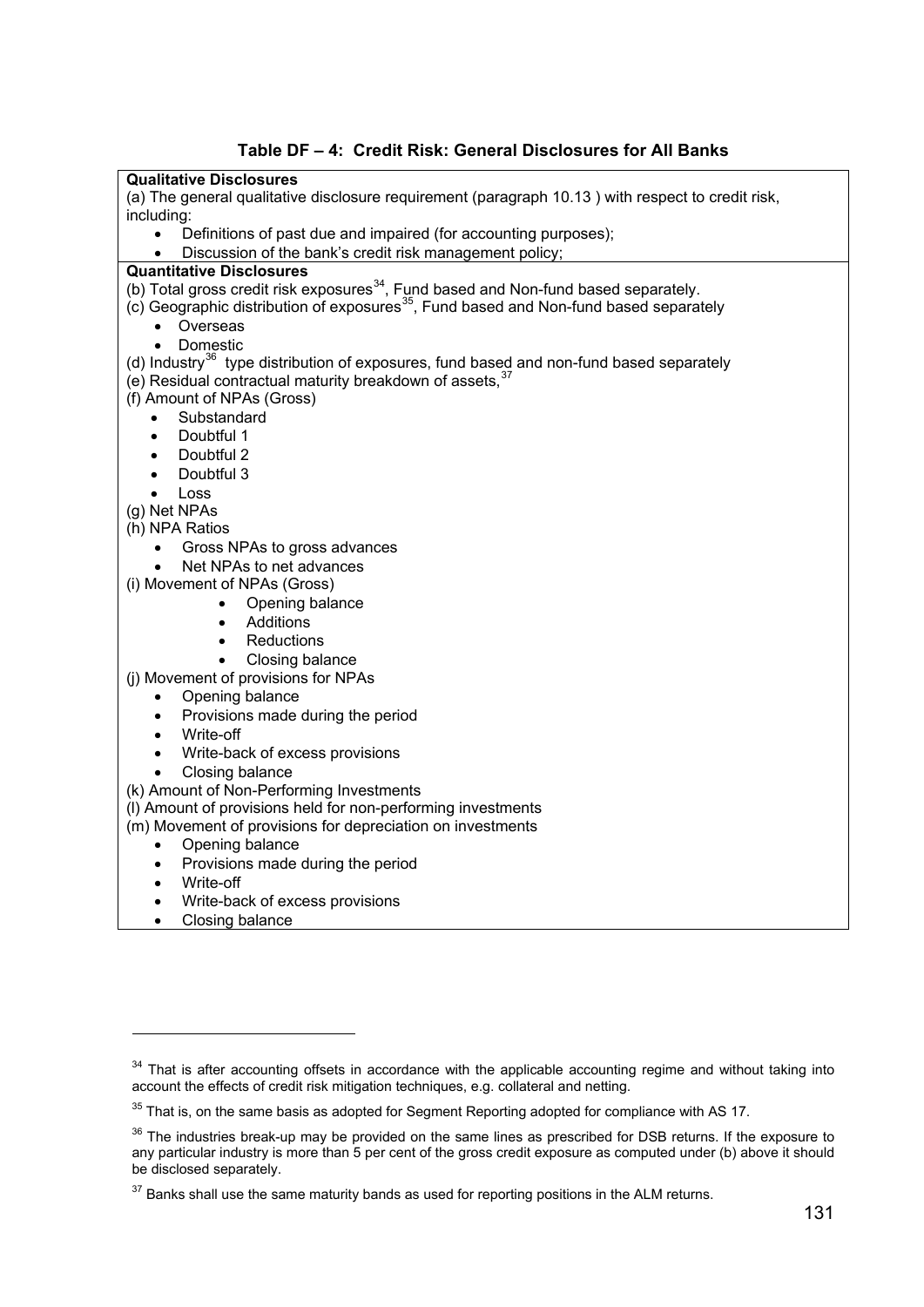## **Table DF – 5**

## **Credit Risk: Disclosures for Portfolios Subject to the Standardised Approach**

#### **Qualitative Disclosures**

(a) For portfolios under the standardised approach:

- Names of credit rating agencies used, plus reasons for any changes;
- Types of exposure for which each agency is used; and
- A description of the process used to transfer public issue ratings onto comparable assets in the banking book;

#### **Quantitative Disclosures**

(b) For exposure<sup>[3](#page-131-0)8</sup> amounts after risk mitigation subject to the standardised approach, amount of a bank's outstandings (rated and unrated) in the following three major risk buckets as well as those that are deducted;

- Below 100 % risk weight
- 100 % risk weight
- More than 100 % risk weight
- **Deducted**

## **Table DF – 6**

## **Credit Risk Mitigation: Disclosures for Standardised Approaches [3](#page-131-1)9**

## **Qualitative Disclosures**

(a) The general qualitative disclosure requirement (paragraph 10.13 ) with respect to credit risk mitigation including:

- • *Policies and processes for, and an indication of the extent to which the bank makes use of, on- and off-balance sheet netting;*
- policies and processes for collateral valuation and management;
- a description of the main types of collateral taken by the bank;
- the main types of guarantor counterparty and their ceditworthiness; and
- information about (market or credit) risk concentrations within the mitigation taken

#### *Quantitative Disclosures*

*(b) For each separately disclosed credit risk portfolio the total exposure (after, where applicable, on- or off balance sheet netting) that is covered by eligible financial collateral after the application of haircuts.* 

*(c) For each separately disclosed portfolio the total exposure (after, where applicable, on- or off-balance sheet netting) that is covered by guarantees/credit derivatives (whenever specifically permitted by RBI)* 

l

<span id="page-131-0"></span><sup>&</sup>lt;sup>38</sup> As defined for disclosures in Table 4

<span id="page-131-1"></span><sup>&</sup>lt;sup>39</sup> At a minimum, banks must give the disclosures in this Table in relation to credit risk mitigation that has been recognised for the purposes of reducing capital requirements under this Framework. Where relevant, banks are encouraged to give further information about mitigants that have not been recognised for that purpose.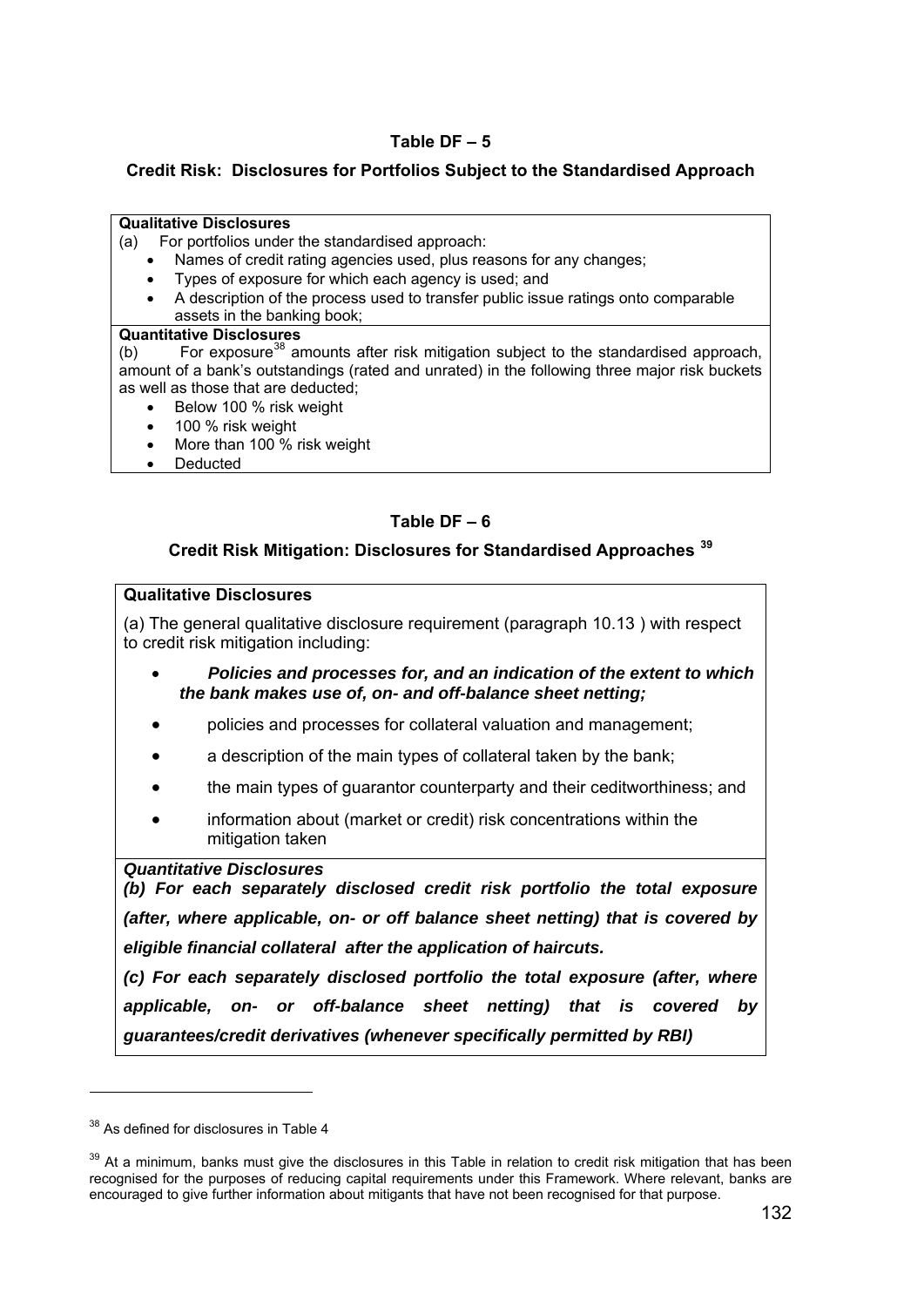# **Table : DF-7[4](#page-132-0)0**

# *Securitisation Exposures: Disclosure for Standardised Approach*

|     | <b>Qualitative Disclosures</b>                                                                                                                                                                                                                                                                                           |
|-----|--------------------------------------------------------------------------------------------------------------------------------------------------------------------------------------------------------------------------------------------------------------------------------------------------------------------------|
| (a) | The general qualitative disclosure requirement with respect to securitisation<br>including a discussion of:                                                                                                                                                                                                              |
|     | • the bank's objectives in relation to securitisation activity, including the extent<br>to which these activities transfer credit risk of the underlying securitised<br>exposures away from the bank to other entities.                                                                                                  |
|     | • the nature of other risks (e.g. liquidity risk) inherent in securitised assets;                                                                                                                                                                                                                                        |
|     | • the various roles played by the bank in the securitisation process (For<br>example: originator, investor, servicer, provider of credit enhancement,<br>liquidity provider, swap provider <sup>@</sup> protection provider <sup>#</sup> ) and an indication of the<br>extent of the bank's involvement in each of them; |
|     | • a description of the processes in place to monitor changes in the credit and<br>market risk of securitisation exposures (for example, how the behaviour of the<br>underlying assets impacts securitisation exposures as defined in para 5.16.1 of<br>the Master Circular on NCAF dated July 1, 2009).                  |
|     | • a description of the bank's policy governing the use of credit risk mitigation to<br>mitigate the risks retained through securitisation exposures;                                                                                                                                                                     |
|     | <sup>@</sup> A bank may have provided support to a securitisation structure in the form of<br>an interest rate swap or currency swap to mitigate the interest rate/currency<br>risk of the underlying assets, if permitted as per regulatory rules.                                                                      |
|     | #<br>A bank may provide credit protection to a securitisation transaction through<br>guarantees, credit derivatives or any other similar product, if permitted as per<br>regulatory rules.                                                                                                                               |
| (b) | Summary of the bank's accounting policies for securitisation activities,<br>including:<br>• whether the transactions are treated as sales or financings;                                                                                                                                                                 |
|     | • methods and key assumptions (including inputs) applied in valuing positions<br>retained or purchased                                                                                                                                                                                                                   |
|     | • changes in methods and key assumptions from the previous period and<br>impact of the changes;                                                                                                                                                                                                                          |
|     | • policies for recognising liabilities on the balance sheet for arrangements that                                                                                                                                                                                                                                        |

<span id="page-132-0"></span><sup>40</sup> Master Circular DBOD.No.BP.BC.73/21.06.001/2009-10 dated Feb 8, 2010

1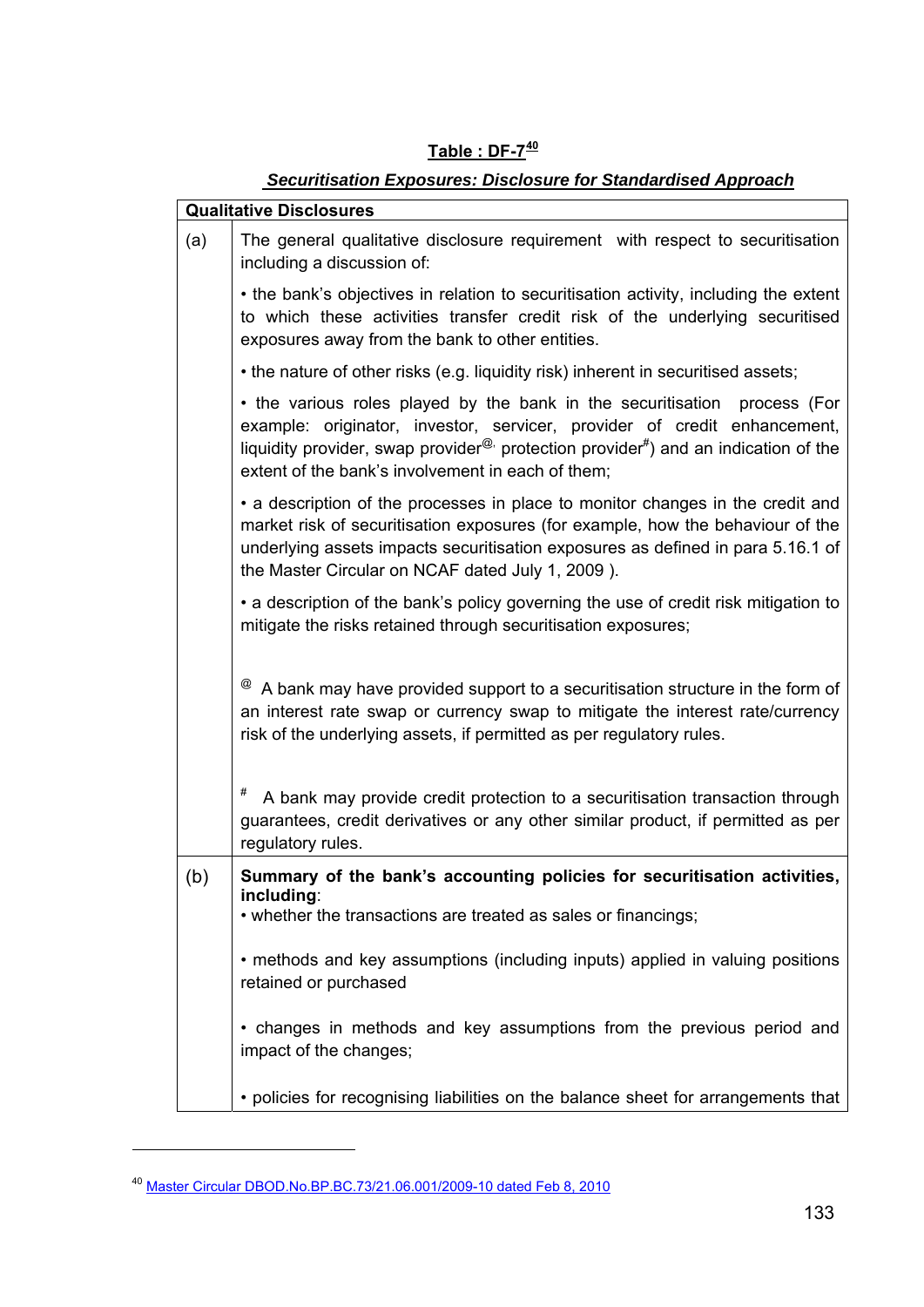|     | could require the bank to provide financial support for securitised assets.                                                                                                                                                                                                                                                                                                                                                                 |
|-----|---------------------------------------------------------------------------------------------------------------------------------------------------------------------------------------------------------------------------------------------------------------------------------------------------------------------------------------------------------------------------------------------------------------------------------------------|
| (c) | In the banking book, the names of ECAIs used for securitisations and the types<br>of securitisation exposure for which each agency is used.                                                                                                                                                                                                                                                                                                 |
|     | <b>Quantitative disclosures: Banking Book</b>                                                                                                                                                                                                                                                                                                                                                                                               |
| (d) | The total amount of exposures securitised by the bank.                                                                                                                                                                                                                                                                                                                                                                                      |
| (e) | For exposures securitised losses recognised by the bank during the current<br>period broken by the exposure type (e.g. Credit cards, housing loans, auto<br>loans etc. detailed by underlying security)                                                                                                                                                                                                                                     |
| (f) | Amount of assets intended to be securitised within a year                                                                                                                                                                                                                                                                                                                                                                                   |
| (g) | Of (f), amount of assets originated within a year before securitisation.                                                                                                                                                                                                                                                                                                                                                                    |
| (h) | The total amount of exposures securitised (by exposure<br>type)<br>and<br>unrecognised gain or losses on sale by exposure type.                                                                                                                                                                                                                                                                                                             |
| (i) | Aggregate amount of:<br>• on-balance sheet securitisation exposures retained or purchased broken<br>down by exposure type and                                                                                                                                                                                                                                                                                                               |
|     | • off-balance sheet securitisation exposures broken down by exposure type                                                                                                                                                                                                                                                                                                                                                                   |
| (j) | Aggregate amount of securitisation exposures retained or purchased and<br>the associated capital charges, broken down between exposures and further<br>broken down into different risk weight bands for each regulatory capital<br>approach<br>Exposures that have been deducted entirely from Tier 1 capital, credit<br>enhancing I/Os deducted from total capital, and other exposures deducted from<br>total capital (by exposure type). |
|     | <b>Quantitative Disclosures: Trading book</b>                                                                                                                                                                                                                                                                                                                                                                                               |
| (k) | Aggregate amount of exposures securitised by the bank for which the bank has<br>retained some exposures and which is subject to the market risk approach, by<br>exposure type.                                                                                                                                                                                                                                                              |
| (1) | Aggregate amount of:                                                                                                                                                                                                                                                                                                                                                                                                                        |
|     | • on-balance sheet securitisation exposures retained or purchased broken<br>down by exposure type; and                                                                                                                                                                                                                                                                                                                                      |
|     | . off-balance sheet securitisation exposures broken down by exposure type.                                                                                                                                                                                                                                                                                                                                                                  |
| (m) | Aggregate amount of securitisation exposures retained or purchased<br>separately for:                                                                                                                                                                                                                                                                                                                                                       |
|     | • securitisation exposures retained or purchased subject to Comprehensive<br>Risk Measure for specific risk; and                                                                                                                                                                                                                                                                                                                            |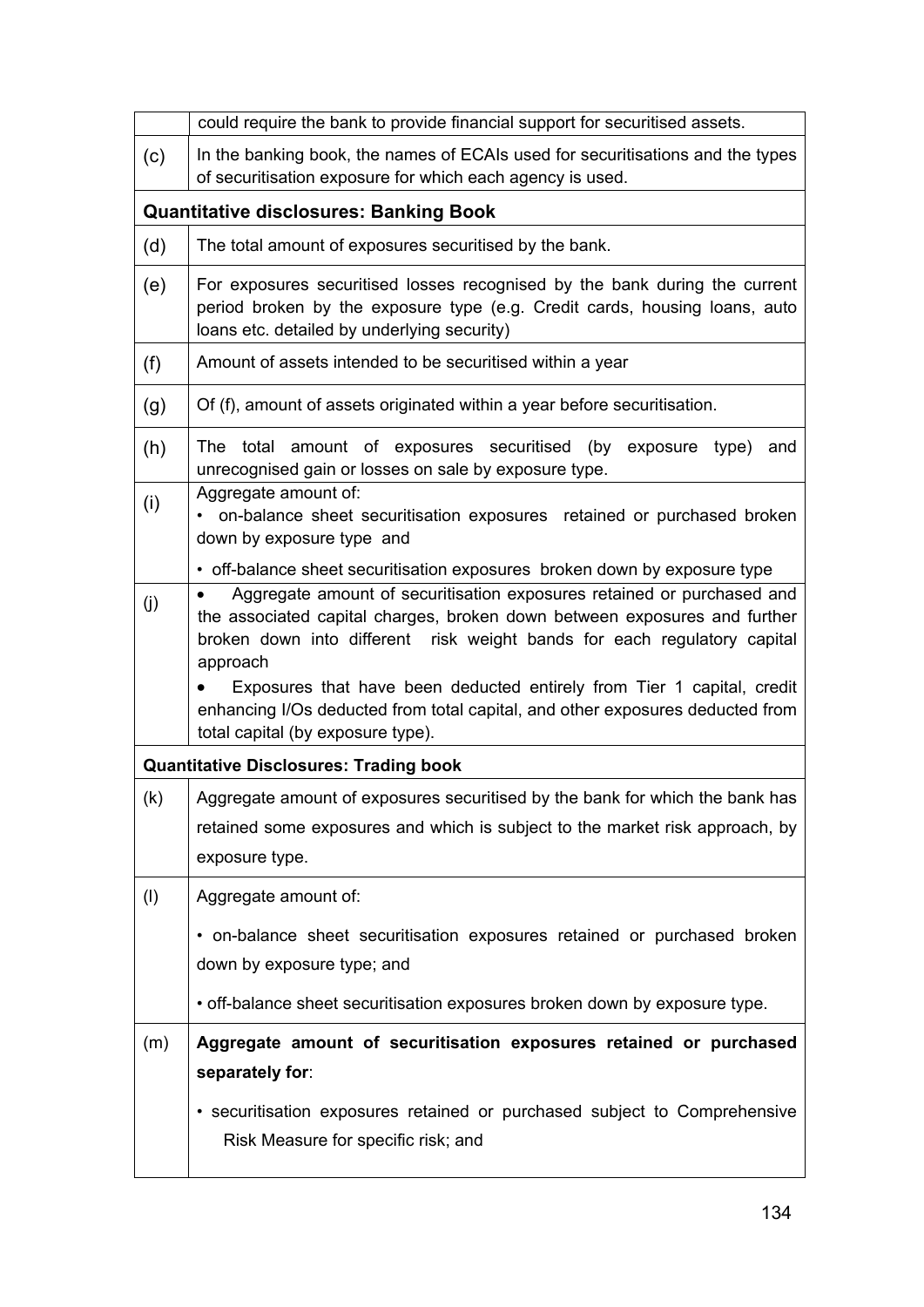|     | securitisation exposures subject to the securitisation framework for specific<br>$\bullet$<br>risk broken down into different risk weight bands.      |
|-----|-------------------------------------------------------------------------------------------------------------------------------------------------------|
| (n) | Aggregate amount of:                                                                                                                                  |
|     | • the capital requirements for the securitisation exposures, subject to the<br>securitisation framework broken down into different risk weight bands. |
|     | • securitisation exposures that are deducted entirely from Tier 1 capital, credit                                                                     |
|     | enhancing I/Os deducted from total capital, and other exposures deducted from<br>total capital(by exposure type).                                     |
|     |                                                                                                                                                       |

**Table DF- 8 : Market Risk in Trading Book** 

#### **Qualitative disclosures**

 (a) The general qualitative disclosure requirement (paragraph 10.13) for market risk including the portfolios covered by the standardised approach.

#### **Quantitative disclosures**

(b) The capital requirements for:

- interest rate risk:
- equity position risk; and
- foreign exchange risk;

## **Table DF-9 : Operational Risk**

## **Qualitative disclosures**

• In addition to the general qualitative disclosure requirement (paragraph 10.13), the approach(es) for operational risk capital assessment for which the bank qualifies.

## **Table DF- 10 : Interest Rate Risk in the Banking Book (IRRBB)**

#### **Qualitative Disclosures**

(a) The general qualitative disclosure requirement (paragraph 10.13), including the nature of IRRBB and key assumptions, including assumptions regarding loan prepayments and behaviour of non-maturity deposits, and frequency of IRRBB measurement.

#### **Quantitative Disclosures**

(b) The increase (decline) in earnings and economic value (or relevant measure used by management) for upward and downward rate shocks according to management's method for measuring IRRBB, broken down by currency (where the turnover is more than 5% of the total turnover).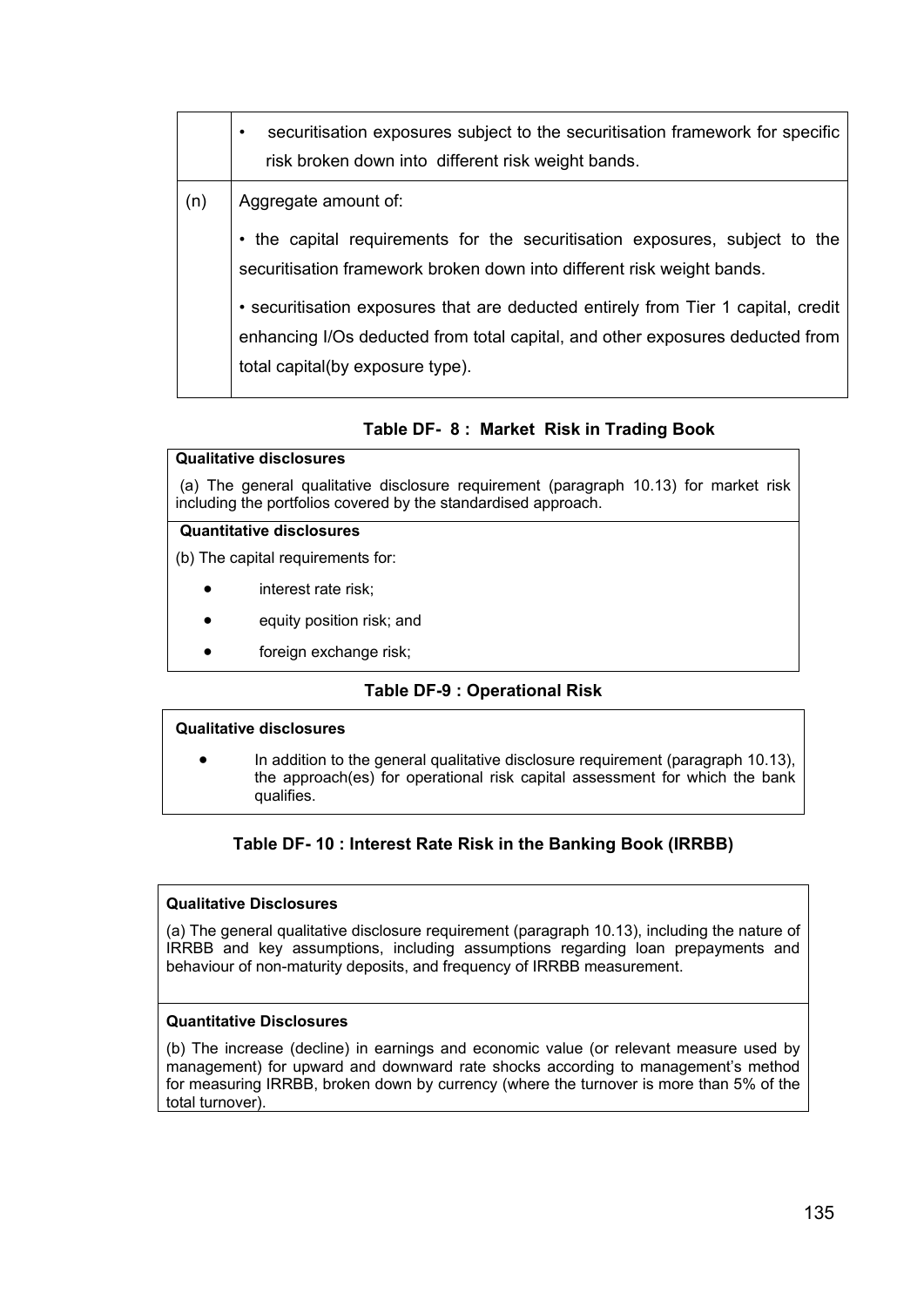#### **Format for the Parallel Run Report furnishing the Progress in Implementation of New Capital Adequacy Framework for the Quarter ended …………..**

Name of the Bank : \_\_\_\_\_\_\_\_\_\_\_\_\_\_\_\_\_\_\_\_\_\_\_\_\_\_\_\_\_\_\_\_\_\_\_\_\_\_\_\_\_\_\_

**Pillar I Aspects**

#### **1.1 Capital Adequacy**

|       |                                           |                         |         |                       |  |                      |                                         |                      | (Rs. in crore)                          |  |  |  |  |
|-------|-------------------------------------------|-------------------------|---------|-----------------------|--|----------------------|-----------------------------------------|----------------------|-----------------------------------------|--|--|--|--|
| 1.1.1 | <b>Risk Weighted Assets</b>               |                         |         |                       |  |                      | <b>Basel-I</b>                          | <b>Basel-II</b>      |                                         |  |  |  |  |
|       |                                           |                         |         |                       |  | <b>Book</b><br>Value | <b>Risk</b><br>Weighted<br><b>Value</b> | <b>Book</b><br>Value | <b>Risk</b><br>Weighted<br><b>Value</b> |  |  |  |  |
|       | <b>RWA for Credit Risk</b>                |                         |         |                       |  |                      |                                         |                      |                                         |  |  |  |  |
|       | On Balance Sheet Items<br>a)              |                         |         |                       |  |                      |                                         |                      |                                         |  |  |  |  |
|       | i.<br>Investment<br>Loan and<br>portfolio |                         |         |                       |  |                      |                                         |                      |                                         |  |  |  |  |
|       |                                           |                         | $\star$ | Standard              |  |                      |                                         |                      |                                         |  |  |  |  |
|       |                                           |                         |         |                       |  |                      | $\star$                                 | NPA / NPI            |                                         |  |  |  |  |
|       |                                           | ii.                     |         | <b>Other Assets</b>   |  |                      |                                         |                      |                                         |  |  |  |  |
|       | b)                                        | Off Balance Sheet Items |         |                       |  |                      |                                         |                      |                                         |  |  |  |  |
|       |                                           | i.                      |         | <b>Market Related</b> |  |                      |                                         |                      |                                         |  |  |  |  |
|       |                                           | ii.                     |         | Non-Market Related    |  |                      |                                         |                      |                                         |  |  |  |  |
| 1.1.2 | <b>RWA for Market Risk</b>                |                         |         |                       |  |                      |                                         |                      |                                         |  |  |  |  |
| 1.1.3 | <b>RWA for Operational Risk</b>           |                         |         |                       |  |                      |                                         |                      |                                         |  |  |  |  |
| 1.1.4 | <b>Total Capital</b>                      |                         |         |                       |  |                      |                                         |                      |                                         |  |  |  |  |
|       |                                           | Tier I capital          |         |                       |  |                      |                                         |                      |                                         |  |  |  |  |
|       | Tier II capital                           |                         |         |                       |  |                      |                                         |                      |                                         |  |  |  |  |
| 1.1.5 |                                           | <b>CRAR</b>             |         |                       |  |                      |                                         |                      |                                         |  |  |  |  |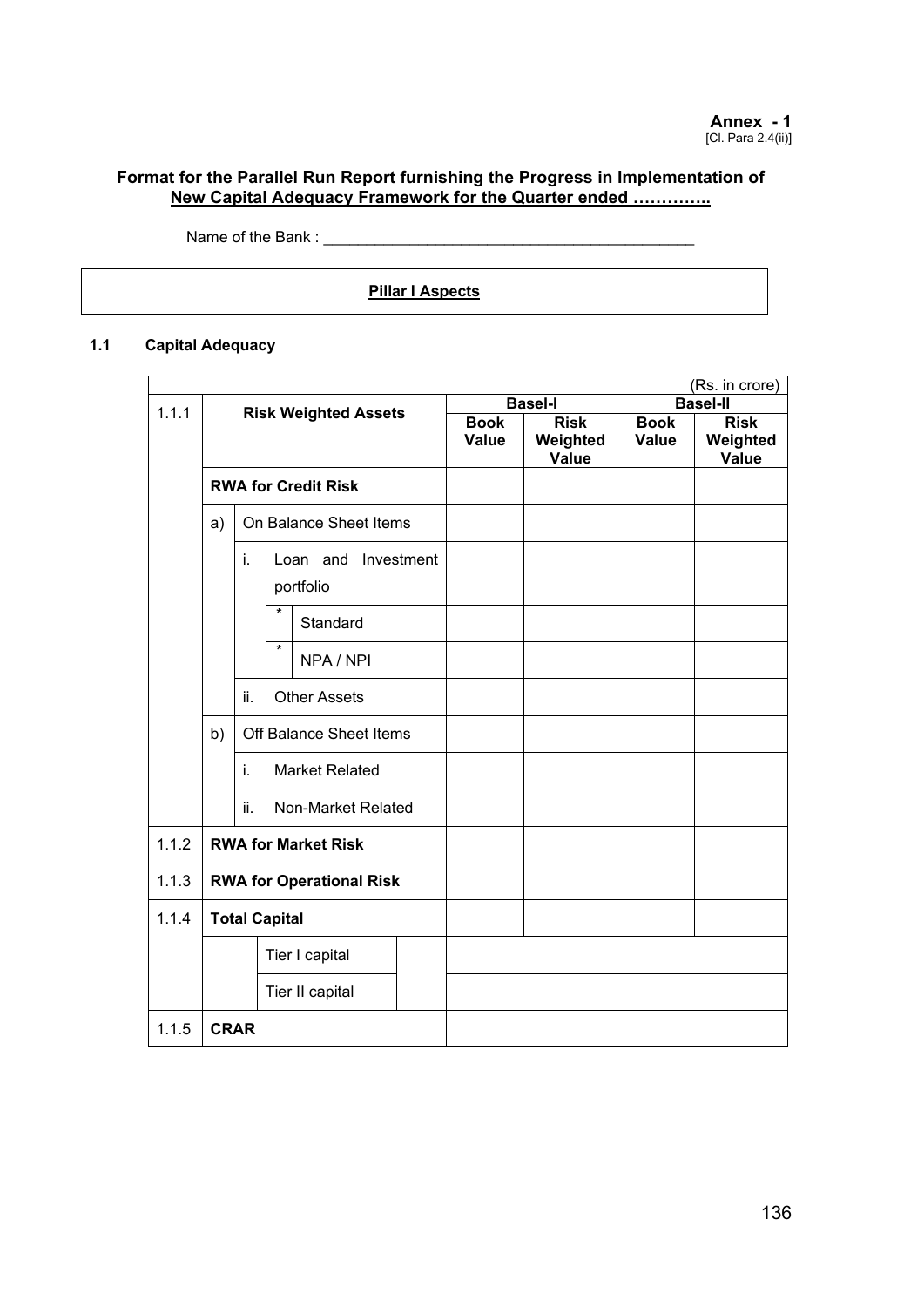## **1.2 Rating Profile of Exposures**

| SI.<br>No. | <b>Type of Exposure</b> |                                 |  | <b>Amount</b> | <b>Percentage of Loan</b><br><b>Amount to Total Credit</b>                         |
|------------|-------------------------|---------------------------------|--|---------------|------------------------------------------------------------------------------------|
| 1.2.1      | Corporate<br>Loans      |                                 |  |               |                                                                                    |
|            |                         | <b>Other than SME)</b>          |  |               |                                                                                    |
|            | a                       | Rated                           |  |               |                                                                                    |
|            | b'                      | Unrated                         |  |               |                                                                                    |
| 1.2.2      |                         | <b>Corporate Loans (SME)</b>    |  |               |                                                                                    |
|            | a                       | Rated                           |  |               |                                                                                    |
|            | b'                      | Unrated                         |  |               |                                                                                    |
| 1.2.3      |                         | <b>Securitised Exposures</b>    |  |               | N. A.                                                                              |
|            | a                       | Rated                           |  |               |                                                                                    |
|            | b'                      | Unrated                         |  |               |                                                                                    |
|            |                         |                                 |  |               | Note: 'Rated' includes, ratings derived from Issuer rating / rating of other rated |
|            |                         | instruments of the same issuer. |  |               |                                                                                    |

# **1.3 Use of CRM Techniques - Extent of CRMs used**

| SI.   | <b>Eligible Financial</b> | <b>Total</b> | % to total | <b>Net</b>      | Percentage | <b>Capital relief</b> |
|-------|---------------------------|--------------|------------|-----------------|------------|-----------------------|
| No.   | <b>Collateral (FC)</b>    | amount       | amount     | amount of       | of FC to   | availed on            |
|       |                           | of $(FC)$    |            | <b>FC</b> after | total RWA  | account of FC         |
|       |                           | used         |            | haircut         |            | (9% of Net)           |
|       |                           |              |            |                 |            | amount of FC          |
|       |                           |              |            |                 |            | after haircut)        |
| 1.3.1 | Cash                      |              |            |                 |            |                       |
| 1.3.2 | Gold                      |              |            |                 |            |                       |
| 1.3.3 | Govt. Securities          |              |            |                 |            |                       |
| 1.3.4 | KVP / NSC                 |              |            |                 |            |                       |
| 1.3.5 | LIC Policy                |              |            |                 |            |                       |
| 1.3.6 | <b>Debt Securities</b>    |              |            |                 |            |                       |
|       | (i)<br>Rated              |              |            |                 |            |                       |
|       | (ii)<br>Unrated           |              |            |                 |            |                       |
| 1.3.7 | Units of Mutual Fund      |              |            |                 |            |                       |

# **1.4 Collateral Risk Management**

|                 | Govt.      | <b>Debt</b>       | Gold | LIC / NSC | <b>Units</b> |
|-----------------|------------|-------------------|------|-----------|--------------|
|                 | securities | <b>Securities</b> |      | / KVP     | of MF        |
| of<br>Frequency |            |                   |      |           |              |
| Valuation of FC |            |                   |      |           |              |

1.4.1 Any credit concentration recognized on account of the nature of collaterals?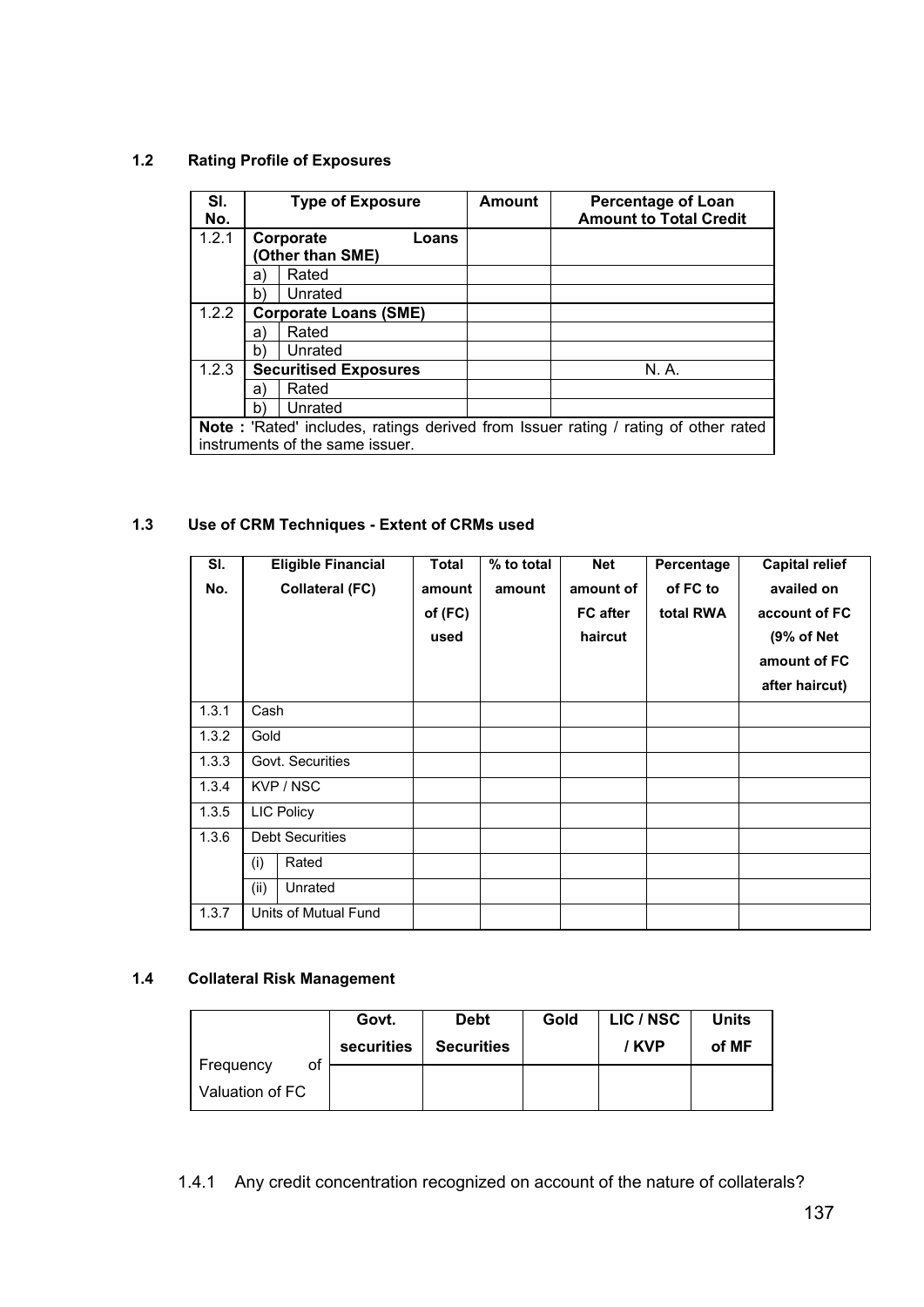1.4.2 Has the bank made an assessment of the market liquidity risk involved in the financial collateral? How is that taken into account in capital adequacy assessment under Pillar II?

1.4.3 What is the bank's assessment of operational risk especially the legal risk arising out of collaterals (such as on account of inadequate / incomplete documentation).

1.4.4 Does the bank hold as FC securities issued by any of its borrowing companies or their associates? If yes, the value of such FC may be indicated in the following table.

| <b>Latest Market value</b> | Value after applicable haircut |
|----------------------------|--------------------------------|
|                            |                                |

1.4.5 Are any collateral securities for the bank's exposures held by the custodian? Does the bank ensure that the custodian segregates these securities from its own securities?

1.4.6 The amount of exposures subject to on-balance sheet netting.

1.4.7 Details of eligible non-financial collateral

| <b>Basel-I</b>                                                                                                                                                                        | <b>Basel-II</b>                                                                                                                                |
|---------------------------------------------------------------------------------------------------------------------------------------------------------------------------------------|------------------------------------------------------------------------------------------------------------------------------------------------|
| The amount of NPA secured by $\vert$ The amount of secured portion of<br>physical collateral (in cases where<br>the amount of provisions held is at<br>least 15% of the outstanding). | NPAs after taking into account<br>only the physical collateral which<br>is eligible as per para 5.12.4 of our<br>circular dated April 27, 2007 |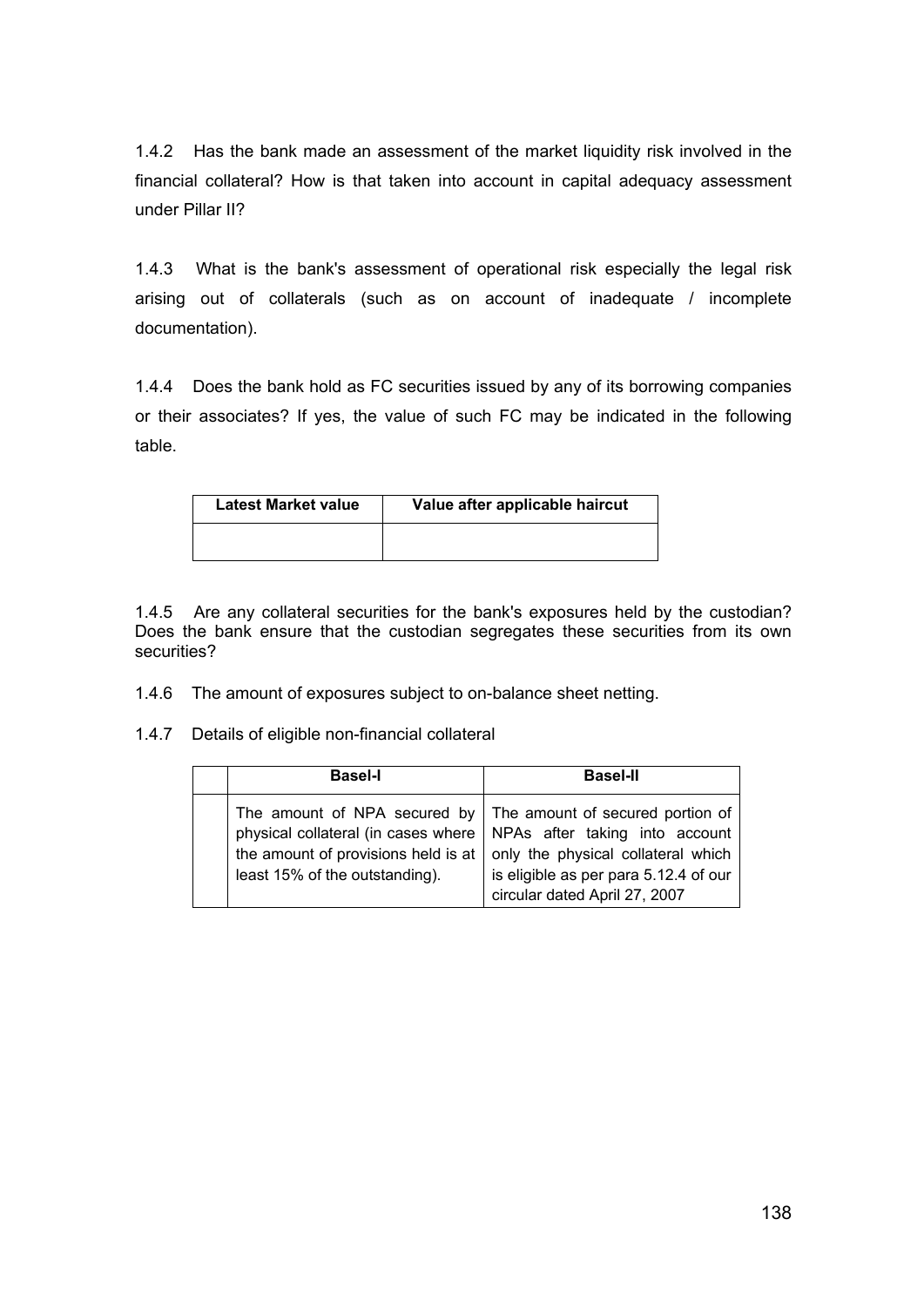## **2.1 Existence of ICAAP**

2.1.1 Whether the bank has formulated the ICAAP with the approval of board?

2.1.2 If so, what are its main components and risks covered?

2.1.3 Whether the outcomes of the ICAAP are periodically submitted to the Board and RBI? At what periodicity the outcomes of the ICAAP are reviewed by the board and Senior Management?

2.1.4 Whether ICAAP is an integral part of the management and decision making in the bank?

# **2.2 Board and Senior management oversight**

2.2.1 Whether the bank has a Risk Management Committee (RMC)? Is it a Board Level Committee?

2.2.2 If so, please indicate its composition and qualifications and experience of the members of the RMC.

2.2.3 Periodicity of submission of reports to the Board reviewing capital position and future capital needs of the banks.

2.2.4 Does the bank project its capital requirements in the medium term? If so, what parameters are taken into account into account in arriving at such projections?

2.2.5 Is the capital plan reviewed periodically? If yes, at what frequency? Please indicate the date of the last review.

2.2.6 Has the bank set up a separate Risk Management Department? If so, please indicate its broad set up.

2.2.7 Has the bank laid down a written detailed policy and procedure to ensure that the bank identifies, measures and reports all material risks to the board?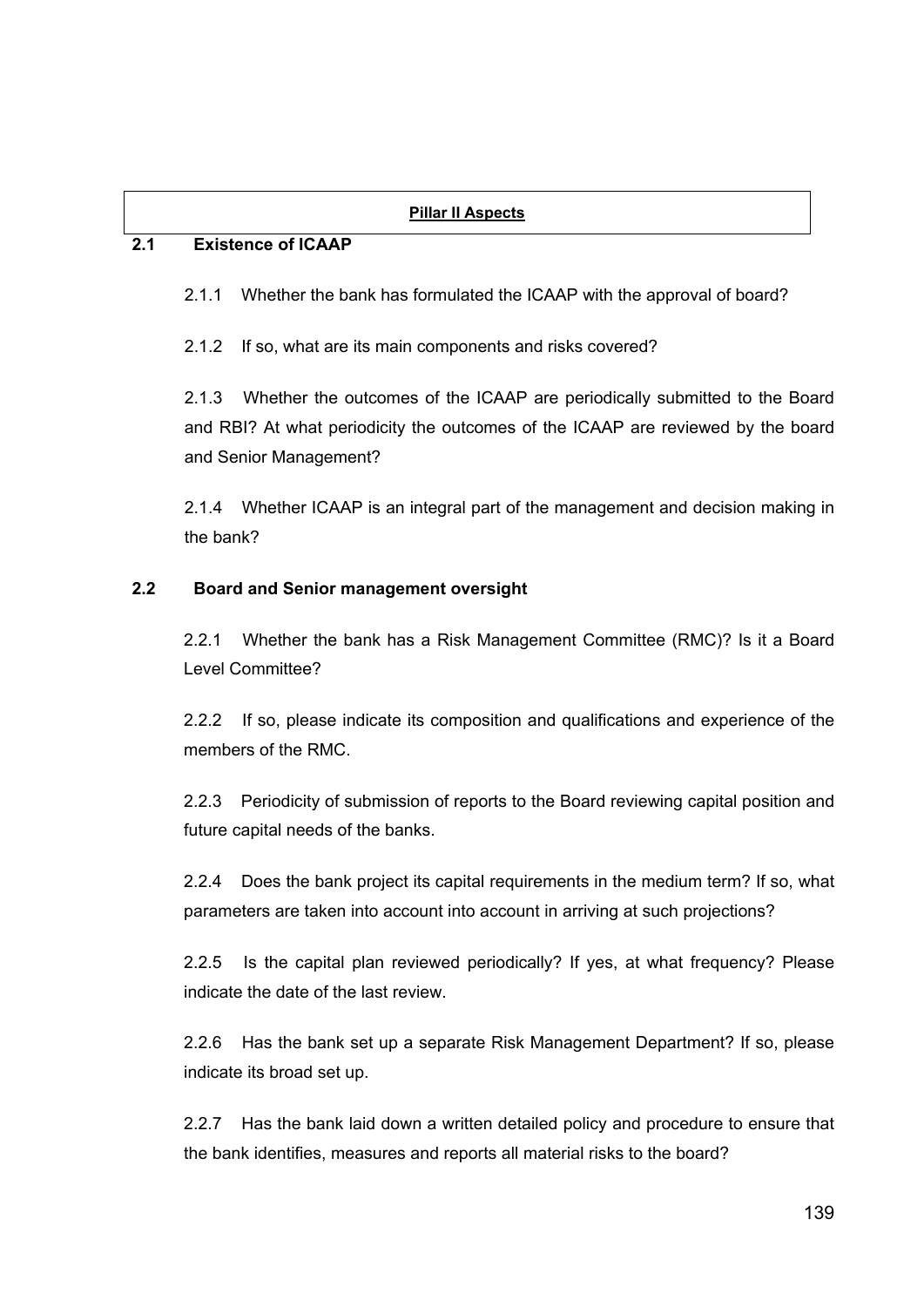2.2.8 Does the bank have a process to relate its capital needs to risk?

2.2.9 Has the internal capital adequacy assessment process (ICAAP) is subject to an independent validation process? Is so, which agency conducts such validation within or outside the bank? Whether validation has been brought within the scope of the Internal Audit?

# **2.3 Assessment of specific risks under ICAAP**

## 2.3.1 **Credit Risk**

A. Has the bank identified any additional credit risks in the bank's credit portfolio such as credit concentration risk?

B. Does the bank think that its credit portfolio is well-diversified?

C. Does the bank assess the level of concentration risk in its non-retail portfolio by analyzing the distribution of such exposures across different bands within the regulatory ceiling for single borrower and group of borrower exposures, e.g. upto 5% of capital funds, 5-10% of capital funds and 10-15% of capital funds and so on?

D. The outstanding credit accounted for by the top 20 single borrower and top 20 borrower groups (separately) :

| <b>Amount</b> | % of total credit |  |  |
|---------------|-------------------|--|--|
|               |                   |  |  |
|               |                   |  |  |
|               |                   |  |  |

E. Percentage of credit portfolio covered under the bank's internal rating system?

# 2.3.2 **Operational Risk**

A. Has the bank developed a framework for managing its operational risk exposure?

B. Does the bank consider that the capital maintained as per BIA is adequate for the level of operational risk it has.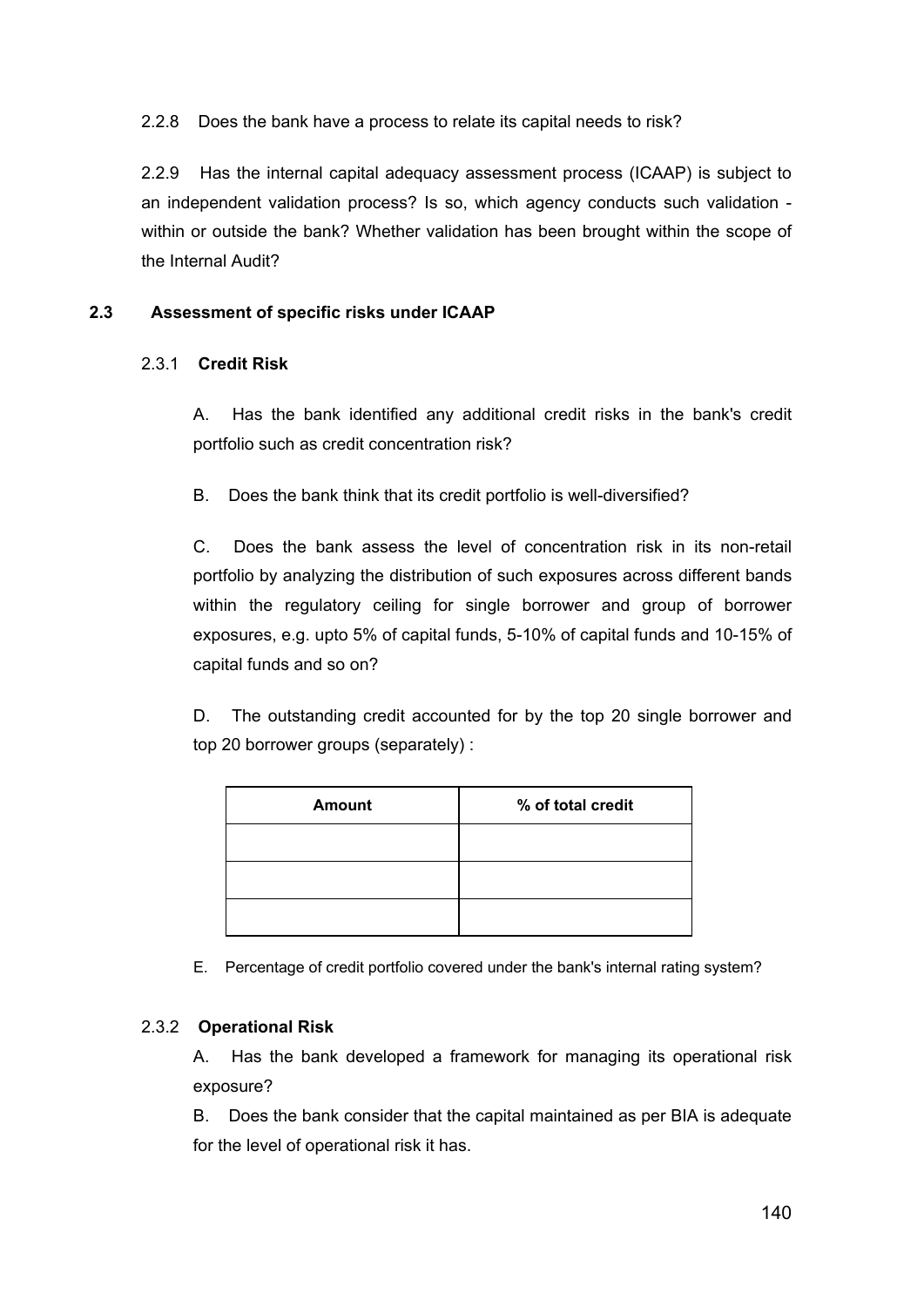C. Has the bank devised any strategy to transfer the operational risk outside the bank, such as by means of insurance?

D. Name the five sources of operational risks considered most significant for the bank at present, given its business mix and operational strategy?

## 2.3.3 **Market Risk**

A. Does the bank use VaR for managing any of its market risk exposures? If so, please indicate the names of such exposures?

B. Does the bank supplement the VaR measure with stress tests wherever it is used?

C. If so, please indicate the areas subjected to stress testing during the last quarter?

D. Is there a system of independent validation or the stress testing exercise? If so, by whom?

#### 2.3.4 **Interest rate risk in the banking book**

A. Does the bank assess its exposure to interest risk in the banking book?

B. If so, does the bank calculate likely drop in Market Value of Equity with 200 bps change in interest rates? If so, please indicate the estimated impact of such shock as at the end of the last quarter.

#### 2.3.5 **Liquidity Risk**

A. How does the bank assess its liquidity risk exposure? Does it specifically estimate the market funding risk and market liquidity risk?

B. Who is the authority / entity designated to monitor and manage the liquidity risk in the bank? Please give details.

C. Whether the bank has a system of internal allocation of capital for liquidity risk? If so, please describe briefly.

D. What are the five most important measures taken by the bank to control its liquidity risk?

E. Total amount of bulk deposits taken from the 20 largest depositors and percentage of these deposits to total deposits

#### 2.3.6 **Non-quantifiable Risks**

What is the methodology for assessing and controlling non-quantifiable risks such as reputation risk and strategic risk?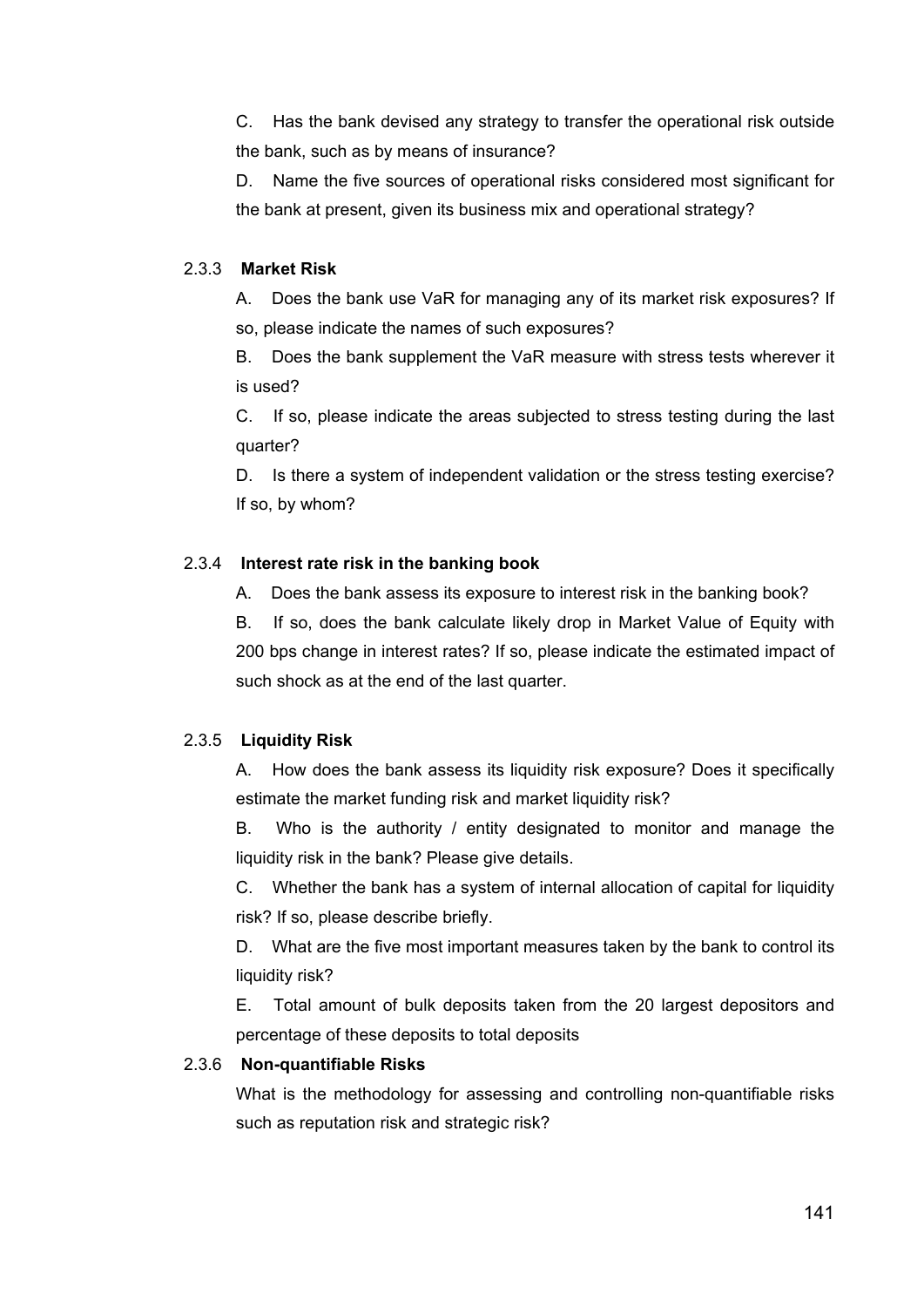## **2.4 MIS and Audit**

2.4.1 Please indicate the names and brief contents of the reports which are generated by the bank with a view to monitoring exposure to various risks and the final authority to whom the reports are put up? Please attach a separate sheet for this.

2.4.2 Does the external audit check / review the bank's ICAAP and other risk management reports? Are such Reports put up to the Audit Committee / RMC / Board for information?

2.4.3 Does the internal audit check the accuracy of MIS reports on risk management and capital adequacy submitted? Are the results of stress tests put up to the Board?

2.4.4 Does the bank have adequate MIS and level of computerisation and networking to support the implementation of Standardised approaches and ICAAP? If not, what are the plans and targets / deadlines set for achieving it?

2.4.5 Please indicate the major deficiencies identified in respect of the above.

2.4.6 Please indicate the steps taken to address the above deficiencies during the quarter.

| SI.    | <b>Type of Risk</b>                     | Capital add-on assessed |            |
|--------|-----------------------------------------|-------------------------|------------|
| No.    |                                         | <b>Amount</b>           | % age CRAR |
| 2.5.1  | <b>Credit Concentration Risk</b>        |                         |            |
| 2.5.2  | <b>Liquidity Risk</b>                   |                         |            |
| 2.5.3  | <b>Settlement Risk</b>                  |                         |            |
| 2.5.4  | <b>Reputational Risk</b>                |                         |            |
| 2.5.5  | <b>Strategic Risk</b>                   |                         |            |
| 2.5.6  | Risk for underestimation of Credit Risk |                         |            |
| 2.5.7  | <b>Model Risk</b>                       |                         |            |
| 2.5.8  | Risk on weakness in credit mitigants    |                         |            |
| 2.5.9  | <b>IRRBB</b>                            |                         |            |
| 2.5.10 | Any other risks:                        |                         |            |

#### **2.5 Details of any additional capital requirement assessed by the bank**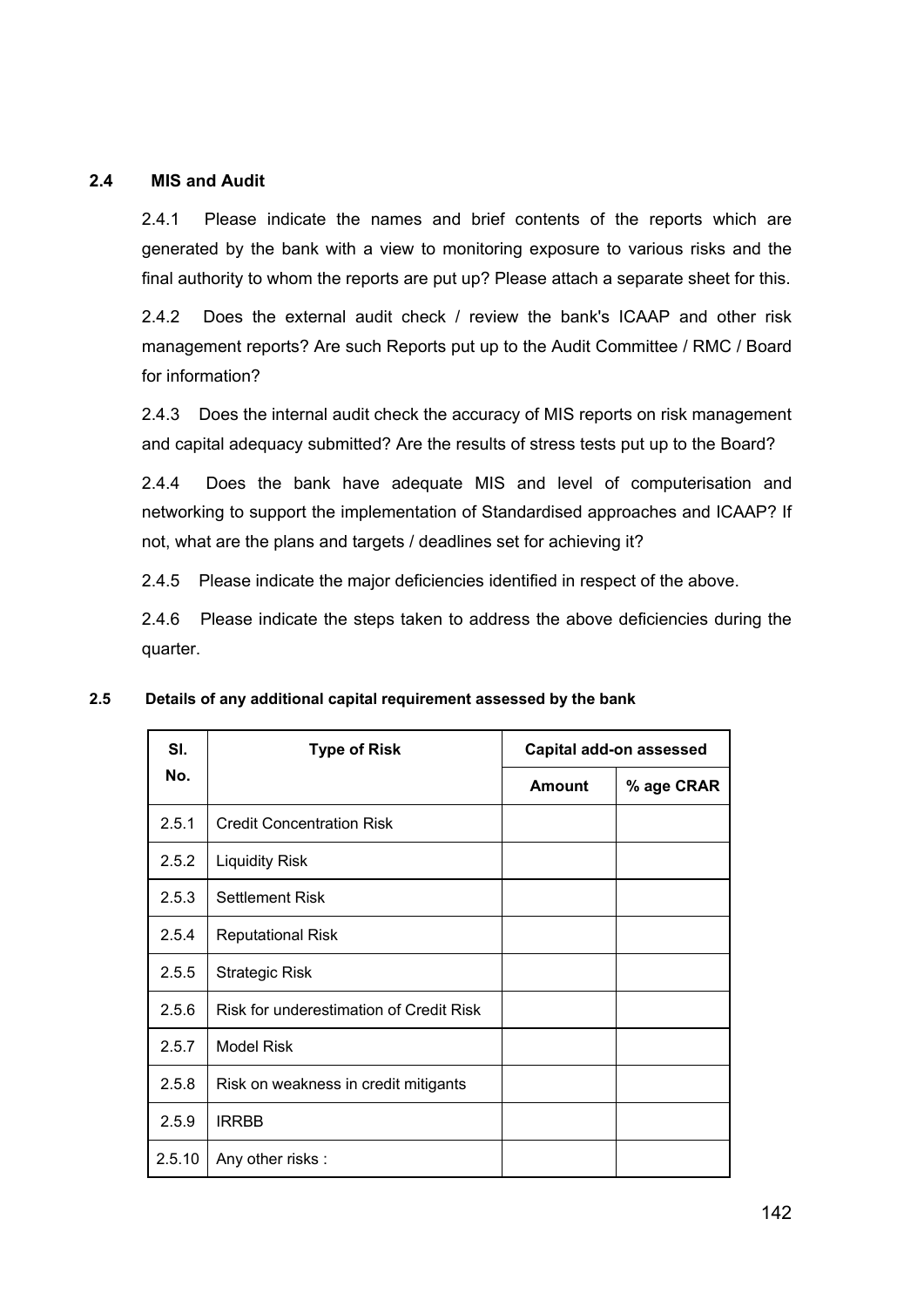|        | (i)  | Quantifiable                                           |  |
|--------|------|--------------------------------------------------------|--|
|        | (ii) | Non-quantifiable                                       |  |
| 2.5.11 |      | In respect of risks already captured<br>under Pillar-I |  |
|        | (a)  | <b>Credit Risk</b>                                     |  |
|        | (b)  | <b>Market Risk</b>                                     |  |
|        | (c)  | <b>Operational Risk</b>                                |  |

## **2.6 Stress Testing**

A. Whether the bank has Board approved stress testing framework? What is the periodicity of review of stress testing framework?

B. What are the risks covered under stress testing framework?

C. At what periodicity, the stress tests are conducted and the results thereof are reviewed by the Board and senior management of the bank?

D. Have there been any breaches in the stress tolerance levels in the past one year? If so, what are the remedial measures initiated by the bank?

E. Is there any mechanism to validate the stress tests and their findings?

## **2.7 Skill development initiatives taken**

How does the bank assess the adequacy of its human resources in terms of skills and specialisation required for smooth implementation of Basel II framework? Please indicate the HRD strategy adopted by the bank as also the major skill development initiatives taken during the quarter.

## **2.8 Miscellaneous**

A. What are the Board approved policy on disclosure?

B. What are the mechanisms in place for validating the CRAR position computed as per the New Capital Adequacy framework?

 C. What are the assessments / findings / recommendations of these validation exercise?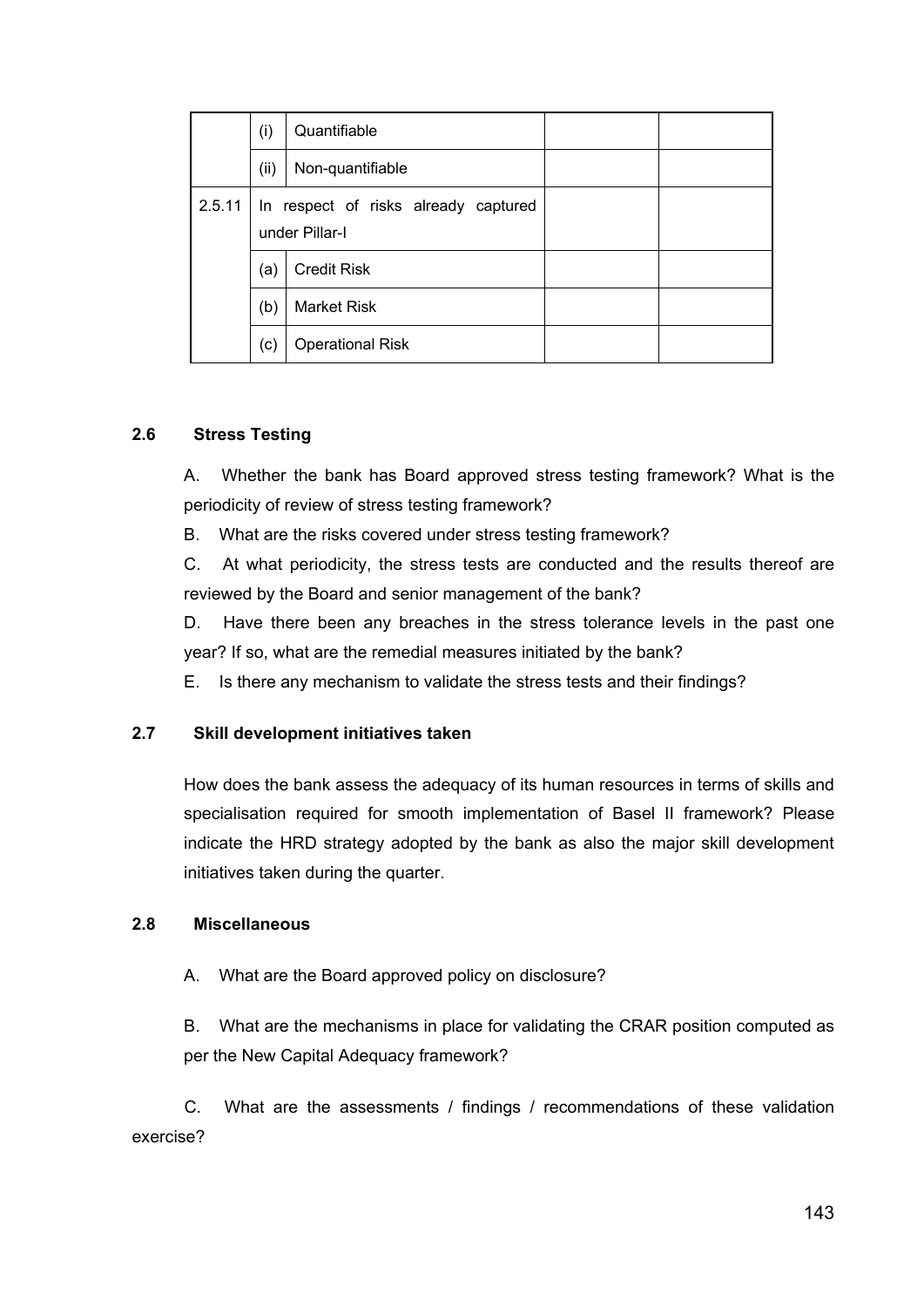## **Terms and Conditions Applicable to Innovative Perpetual Debt Instruments (IPDI) to Qualify for Inclusion as Tier I Capital**

The Innovative Perpetual Debt Instruments (Innovative Instruments) that may be issued as bonds or debentures by Indian banks should meet the following terms and conditions to qualify for inclusion as Tier I Capital for capital adequacy purposes:

## **1. Terms of Issue of innovative instruments denominated in Indian Rupees**

- i) *Amount:* The amount of innovative instruments to be raised may be decided by the Board of Directors of banks.
- ii) *Limits:* The total amount raised by a bank through innovative instruments shall not exceed 15 per cent of total Tier I capital. The eligible amount will be computed with reference to the amount of Tier I capital as on March 31 of the previous financial year, after deduction of goodwill, DTA and other intangible assets but before the deduction of investments, as required in paragraph 4.4. Innovative instruments in excess of the above limits shall be eligible for inclusion under Tier II, subject to limits prescribed for Tier II capital. However, investors' rights and obligations would remain unchanged.
- iii) *Maturity period:* The innovative instruments shall be perpetual.
- iv) *Rate of Interest:* The interest payable to the investors may be either at a fixed rate or at a floating rate referenced to a market determined rupee interest benchmark rate.
- v) *Options:* Innovative instruments shall not be issued with a 'put option'. However banks may issue the instruments with a call option subject to strict compliance with each of the following conditions:
	- a) Call option may be exercised after the instrument has run for at least ten years; and
	- b) Call option shall be exercised only with the prior approval of RBI (Department of Banking Operations & Development). While considering the proposals received from banks for exercising the call option the RBI would, among other things, take into consideration the bank's CRAR position both at the time of exercise of the call option and after exercise of the call option.
	- vi) *Step-up option:* In terms of document titled 'Basel-III- A global regulatory framework for more resilient banks and banking systems', released by Basel Committee on Banking Supervision (BCBS) in December 2010, regulatory capital instruments should not have step-up's or other incentives to redeem. However, the BCBS has proposed certain transitional arrangements, in terms of which only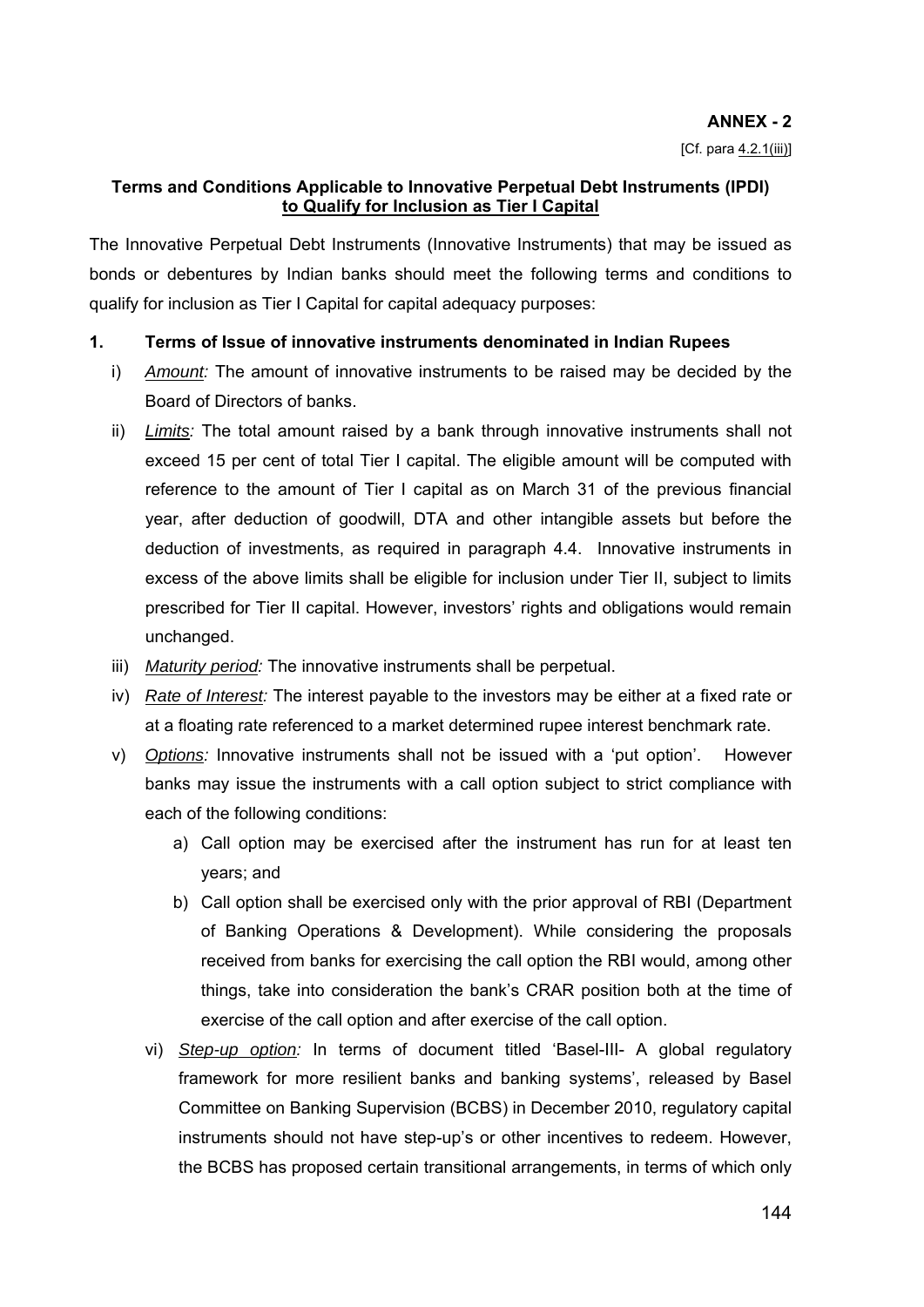those instruments having such features which were issued before September 12, 2010 will continue to be recognised as eligible capital instruments under Basel III which becomes operational beginning January 01, 2013 in a phased manner. Hence, banks should not issue Tier I or Tier II capital instruments with 'step-up' option, so that these instruments continue to remain eligible for inclusion in the new definition of regulatory capital.

#### *vii) Lock-In Clause :*

(a) Innovative instruments shall be subjected to a lock-in clause in terms of which the issuing bank shall not be liable to pay interest, if

- i) the bank's CRAR is below the minimum regulatory requirement prescribed by RBI; OR
- ii) the impact of such payment results in bank's capital to risk assets ratio (CRAR) falling below or remaining below the minimum regulatory requirement prescribed by Reserve Bank of India;

(b) However, banks may pay interest with the prior approval of RBI when the impact of such payment may result in net loss or increase the net loss, provided the CRAR remains above the regulatory norm.

(c) The interest shall not be cumulative.

(d) All instances of invocation of the lock-in clause should be notified by the issuing banks to the Chief General Managers-in-Charge of Department of Banking Operations & Development and Department of Banking Supervision of the Reserve Bank of India, Mumbai.

- viii) *Seniority of claim:* The claims of the investors in innovative instruments shall be
	- a) Superior to the claims of investors in equity shares; and
	- b) Subordinated to the claims of all other creditors.
- ix) Discount: The innovative instruments shall not be subjected to a progressive discount for capital adequacy purposes since these are perpetual.
- *x) Other conditions*

a) Innovative instruments should be fully paid-up, unsecured, and free of any restrictive clauses.

b) Investment by FIIs in innovative instruments raised in Indian Rupees shall be outside the ECB limit for rupee denominated corporate debt, as fixed by the Govt. of India from time to time, for investment by FIIs in corporate debt instruments. Investment in these instruments by FIIs and NRIs shall be within an overall limit of 49 per cent and 24 per cent of the issue, respectively, subject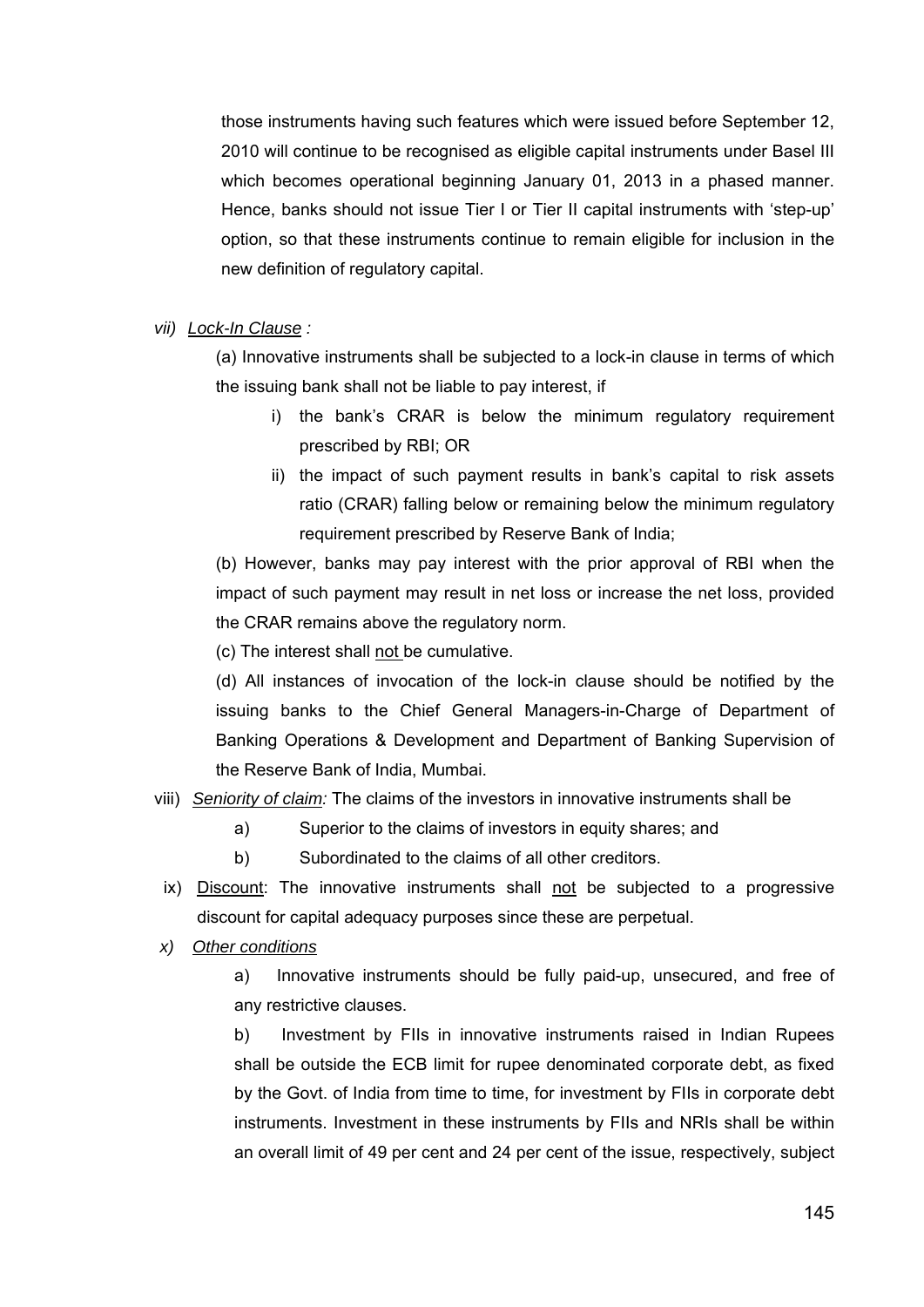to the investment by each FII not exceeding 10 per cent of the issue and investment by each NRI not exceeding five per cent of the issue.

c) Banks should comply with the terms and conditions, if any, stipulated by SEBI / other regulatory authorities in regard to issue of the instruments.

### **2. Terms of issue of innovative instruments denominated in foreign currency**

Banks may augment their capital funds through the issue of innovative instruments in foreign currency without seeking the prior approval of the Reserve Bank of India, subject to compliance with the undermentioned requirements:

- i) Innovative instruments issued in foreign currency should comply with all terms and conditions as applicable to the instruments issued in Indian Rupees.
- ii) Not more than 49 per cent of the eligible amount can be issued in foreign currency.
- iii) Innovative instruments issued in foreign currency shall be outside the limits for foreign currency borrowings indicated below:
	- a) The total amount of Upper Tier II Instruments issued in foreign currency shall not exceed 25 per cent of the unimpaired Tier I capital. This eligible amount will be computed with reference to the amount of Tier I capital as on March 31 of the previous financial year, after deduction of goodwill and other intangible assets but before the deduction of investments, as per para 4.4.6 of this Master Circular.
	- b) This will be in addition to the existing limit for foreign currency borrowings by Authorised Dealers, stipulated in terms of [Master Circular No. RBI/2006-07/24](http://www.rbi.org.in/scripts/BS_ViewMasCirculardetails.aspx?id=2952)  [dated July 1, 2006](http://www.rbi.org.in/scripts/BS_ViewMasCirculardetails.aspx?id=2952) on Risk Management and Inter-Bank Dealings.

### **3. Compliance with Reserve Requirements**

The total amount raised by a bank through innovative instruments shall not be reckoned as liability for calculation of net demand and time liabilities for the purpose of reserve requirements and, as such, will not attract CRR / SLR requirements.

### **4. Reporting Requirements**

Banks issuing innovative instruments shall submit a report to the Chief General Manager-incharge, Department of Banking Operations & Development, Reserve Bank of India, Mumbai giving details of the debt raised, including the terms of issue specified at para 1 above ,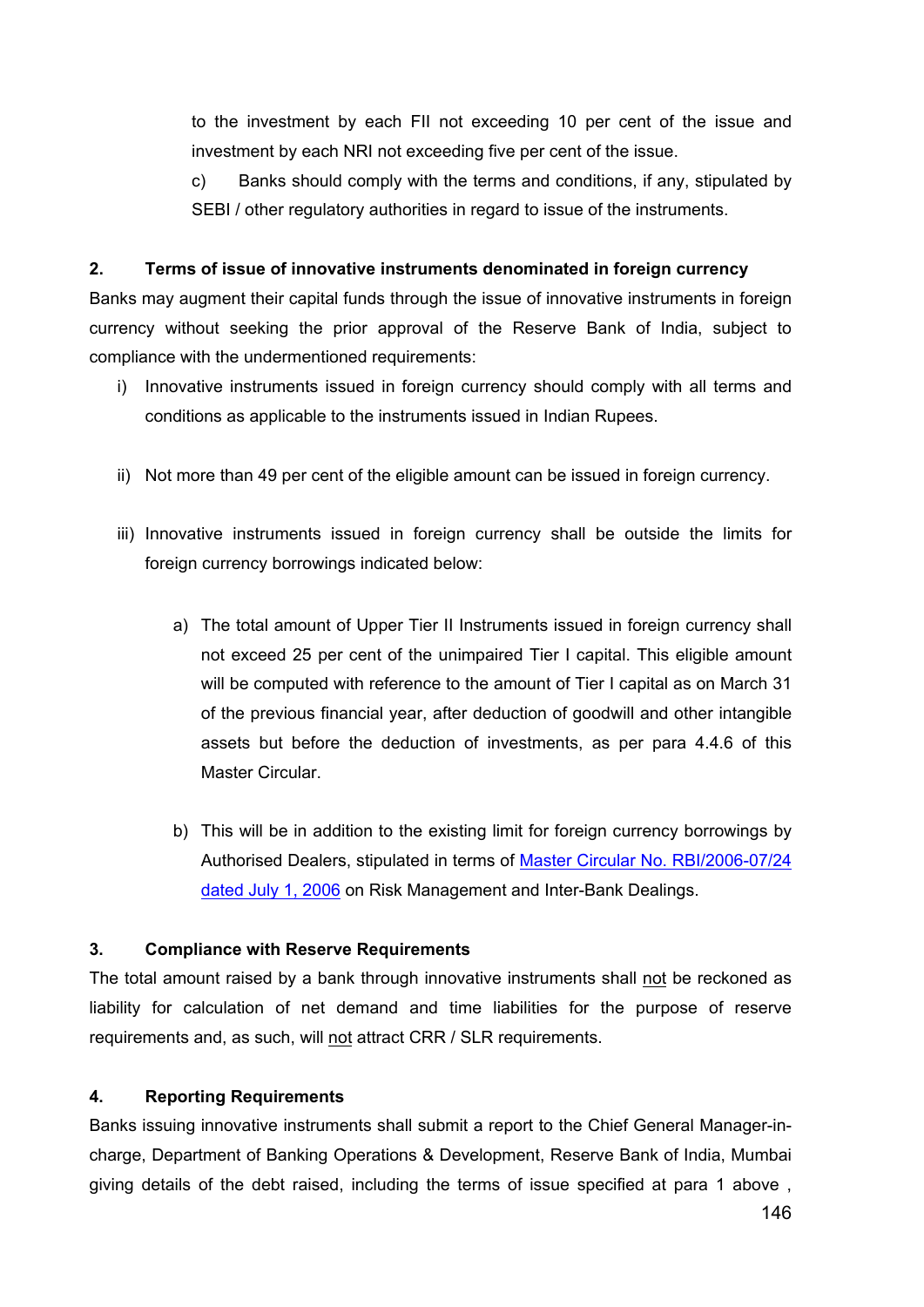together with a copy of the offer document soon after the issue is completed.

# **5. Investment in IPDIs issued by other banks/ FIs**

i) A bank's investment in innovative instruments issued by other banks and financial institutions will be reckoned along with the investment in other instruments eligible for capital status while computing compliance with the overall ceiling of 10 percent for cross holding of capital among banks/FIs prescribed vide circular **DBOD.BP.BC.No.3/ 21.01.002/ 2004-05** [dated 6th July 2004](http://www.rbi.org.in/scripts/NotificationUser.aspx?Id=1772&Mode=0) and also subject to cross holding limits.

ii) Bank's investments in innovative instruments issued by other banks will attract risk weight for capital adequacy purposes, as prescribed in paragraph 5.6 of this Master Circular.

## **6. Grant of advances against innovative instruments**

Banks should not grant advances against the security of the innovative instruments issued by them.

## **7. Classification in the Balance Sheet**

The amount raised by way of issue of IPDI may be classified under 'Schedule 4 – Borrowings' in the Balance Sheet.<sup>[41](#page-146-0)</sup>

# **8 Raising of innovative Instruments for inclusion as Tier I capital by foreign banks in India**

Foreign banks in India may raise Head Office (HO) borrowings in foreign currency for inclusion as Tier I capital subject to the same terms and conditions as mentioned in items 1 to 5 above for Indian banks. In addition, the following terms and conditions would also be applicable:

- i) *Maturity period:* If the amount of innovative Tier I capital raised as Head Office borrowings shall be retained in India on a perpetual basis.
- ii) *Rate of interest:* Rate of interest on innovative Tier I capital raised as HO borrowings should not exceed the on-going market rate. Interest should be paid at half yearly rests.
- iii) *Withholding tax:* Interest payments to the HO will be subject to applicable withholding tax.
- iv) *Documentation:* The foreign bank raising innovative Tier I capital as HO borrowings should obtain a letter from its HO agreeing to give the loan for supplementing the

1

<span id="page-146-0"></span><sup>41</sup> Circular DBOD.No.BP.BC.81/21.01.002/2009-10 dated March 30, 2010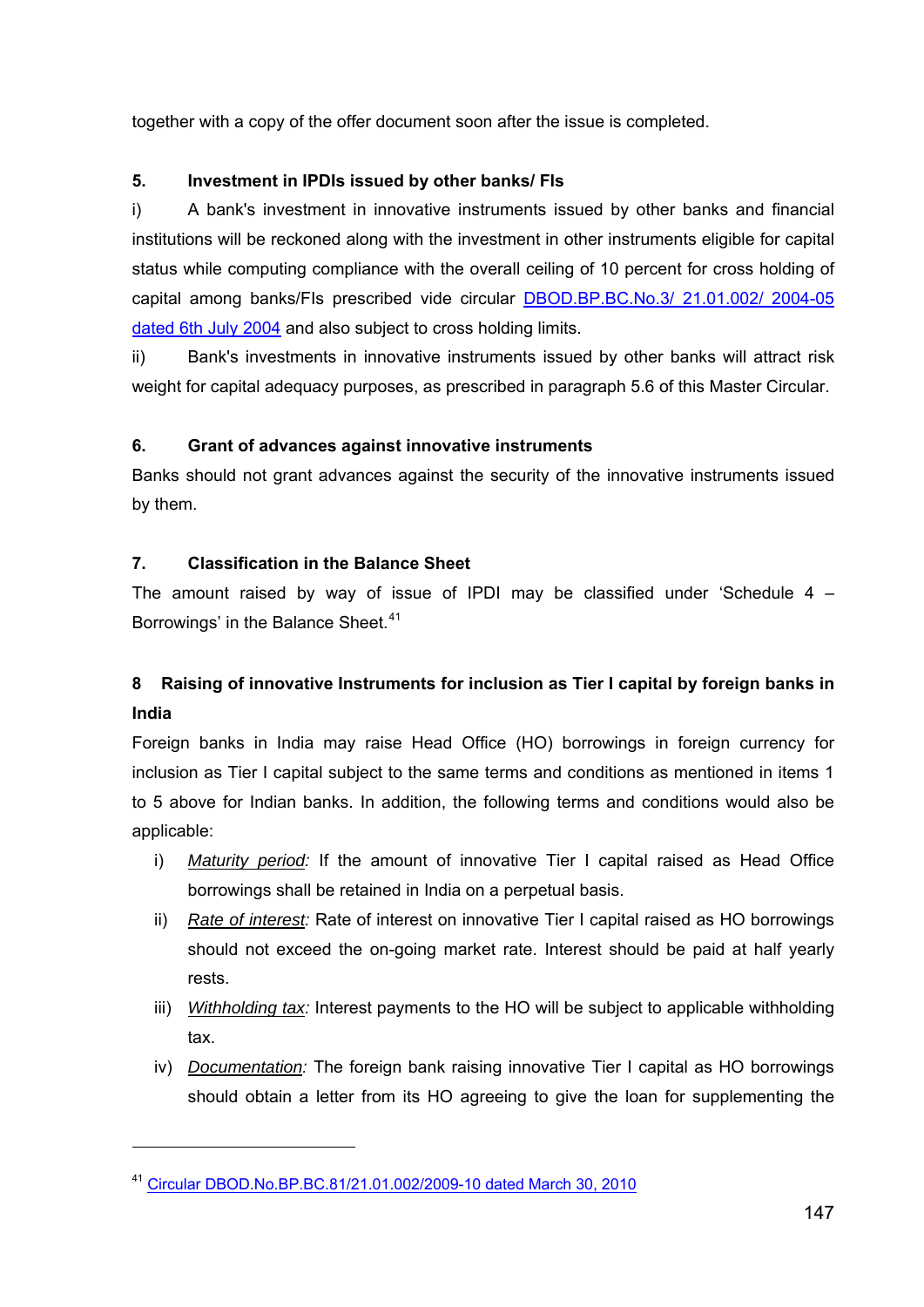capital base for the Indian operations of the foreign bank. The loan documentation should confirm that the loan given by HO shall be eligible for the same level of seniority of claim as the investors in innovative capital instruments issued by Indian banks. The loan agreement will be governed by and construed in accordance with the Indian law.

- v) *Disclosure:* The total eligible amount of HO borrowings shall be disclosed in the balance sheet under the head 'Innovative Tier I capital raised in the form of Head Office borrowings in foreign currency'.
- vi) *Hedging:* The total eligible amount of HO borrowing should remain fully swapped in Indian Rupees with the bank at all times.
- vii) *Reporting and certification:* Details regarding the total amount of innovative Tier I capital raised as HO borrowings, along with a certification to the effect that the borrowing is in accordance with these guidelines, should be advised to the Chief General Managers-in-Charge of the Department of Banking Operations & Development (International Banking Division), Department of External Investments & Operations and Foreign Exchange Department (Forex Markets Division), Reserve Bank of India, Mumbai.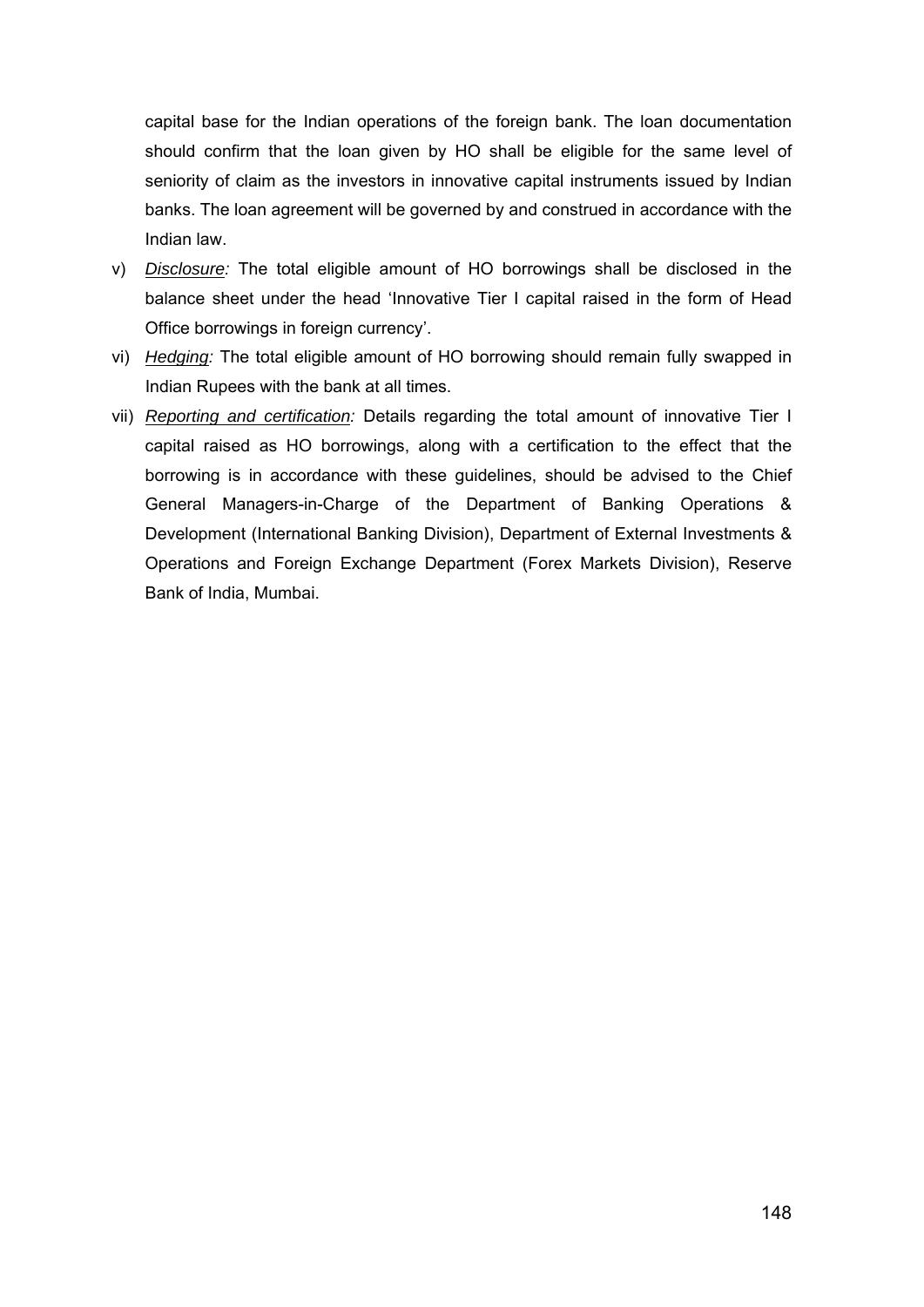### **ANNEX – 3**

[Cf. para 4.2.1(iv)]

### **Terms and Conditions Applicable to Perpetual Non-Cumulative Preference Shares (PNCPS) to Qualify for Inclusion as Tier I Capital**

### **1. Terms of Issue**

- *i*) Limits: The outstanding amount of Tier I Preference Shares along with Innovative Tier I instruments shall not exceed 40per cent of total Tier I capital at any point of time. The above limit will be based on the amount of Tier I capital after deduction of goodwill and other intangible assets but before the deduction of investments. Tier I Preference Shares, issued in excess of the overall ceiling of 40 per cent, shall be eligible for inclusion under Upper Tier II capital, subject to limits prescribed for Tier II capital. However, investors' rights and obligations would remain unchanged.
- *ii) Amount:* The amount of PNCPS to be raised may be decided by the Board of Directors of banks.
- *iii) Maturity:* The PNCPS shall be perpetual.
- *iv) Options:* 
	- *(a)* PNCPS shall not be issued with a 'put option' or 'step up option'.
	- (b) However, banks may issue the instruments with a call option at a particular date subject to following conditions:
		- (i) The call option on the instrument is permissible after the instrument has run for at least ten years; and
		- (ii) Call option shall be exercised only with the prior approval of RBI (Department of Banking Operations & Development). While considering the proposals received from banks for exercising the call option the RBI would, among other things, take into consideration the bank's CRAR position both at the time of exercise of the call option and after exercise of the call option.
- *V) Classification in the Balance sheet:* These instruments will be classified as capital and shown under 'Schedule I- Capital' of the Balance sheet.
- *vi) Dividend:*The rate of dividend payable to the investors may be either a fixed rate or a floating rate referenced to a market determined rupee interest benchmark rate
- *vii) Payment of Dividend:*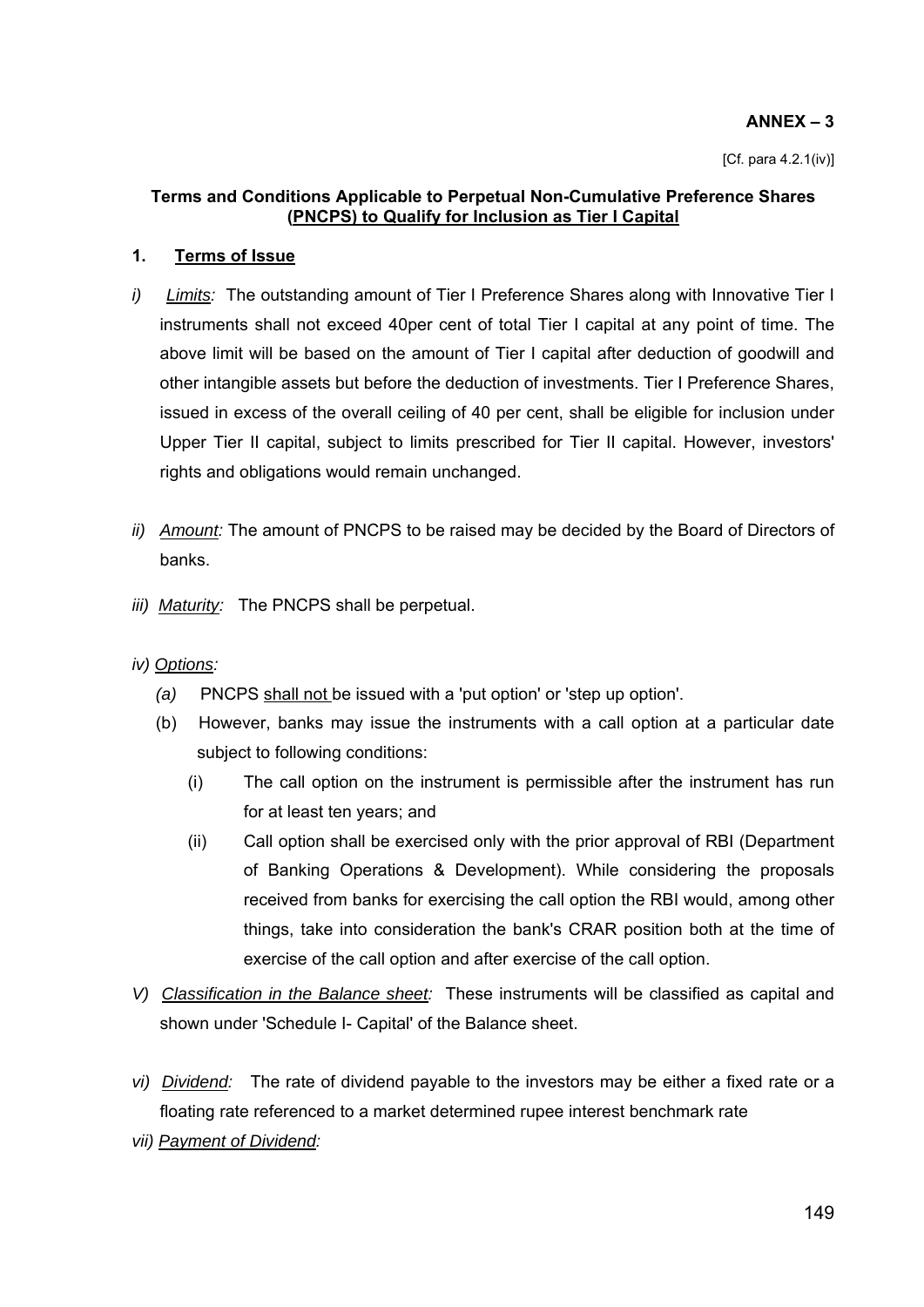*(a)* The issuing bank shall pay dividend subject to availability of distributable surplus out of current year's earnings, and if

- (i) the bank's CRAR is above the minimum regulatory requirement prescribed by RBI;
- (ii) the impact of such payment does not result in bank's capital to risk weighted assets ratio (CRAR) falling below or remaining below the minimum regulatory requirement prescribed by Reserve Bank of India;
- (iii) In the case of half yearly payment of dividends, the balance sheet as at the end of the previous year does not show any accumulated losses; and

 (iv) In the case of annual payment of dividends, the current year's balance sheet does not show any accumulated losses

(b) The dividend shall not be cumulative. i.e., dividend missed in a year will not be paid in future years, even if adequate profit is available and the level of CRAR conforms to the regulatory minimum. When dividend is paid at a rate lesser than the prescribed rate, the unpaid amount will not be paid in future years, even if adequate profit is available and the level of CRAR conforms to the regulatory minimum.

(c) All instances of non-payment of dividend / payment of dividend at a lesser rate than prescribed in consequence of conditions as at (a) above should be reported by the issuing banks to the Chief General Managers-in-Charge of Department of Banking Operations & Development and Department of Banking Supervision, Central Office of the Reserve Bank of India, Mumbai.

- *viii) Seniority of claim:* The claims of the investors in PNCPS shall be senior to the claims of investors in equity shares and subordinated to the claims of all other creditors and the depositors.
- *Ix) Other conditions:* 
	- (a) PNCPS should be fully paid-up, unsecured, and free of any restrictive clauses.
	- (b) Investment by FIIs and NRIs shall be within an overall limit of 49 per cent and 24 per cent of the issue respectively, subject to the investment by each FII not exceeding 10 per cent of the issue, and investment by each NRI not exceeding five per cent of the issue. Investment by FIIs in these instruments shall be outside the ECB limit for rupee-denominated corporate debt, as fixed by Government of India from time to time. The overall non-resident holding of Preference Shares and equity shares in public sector banks will be subject to the statutory / regulatory limit.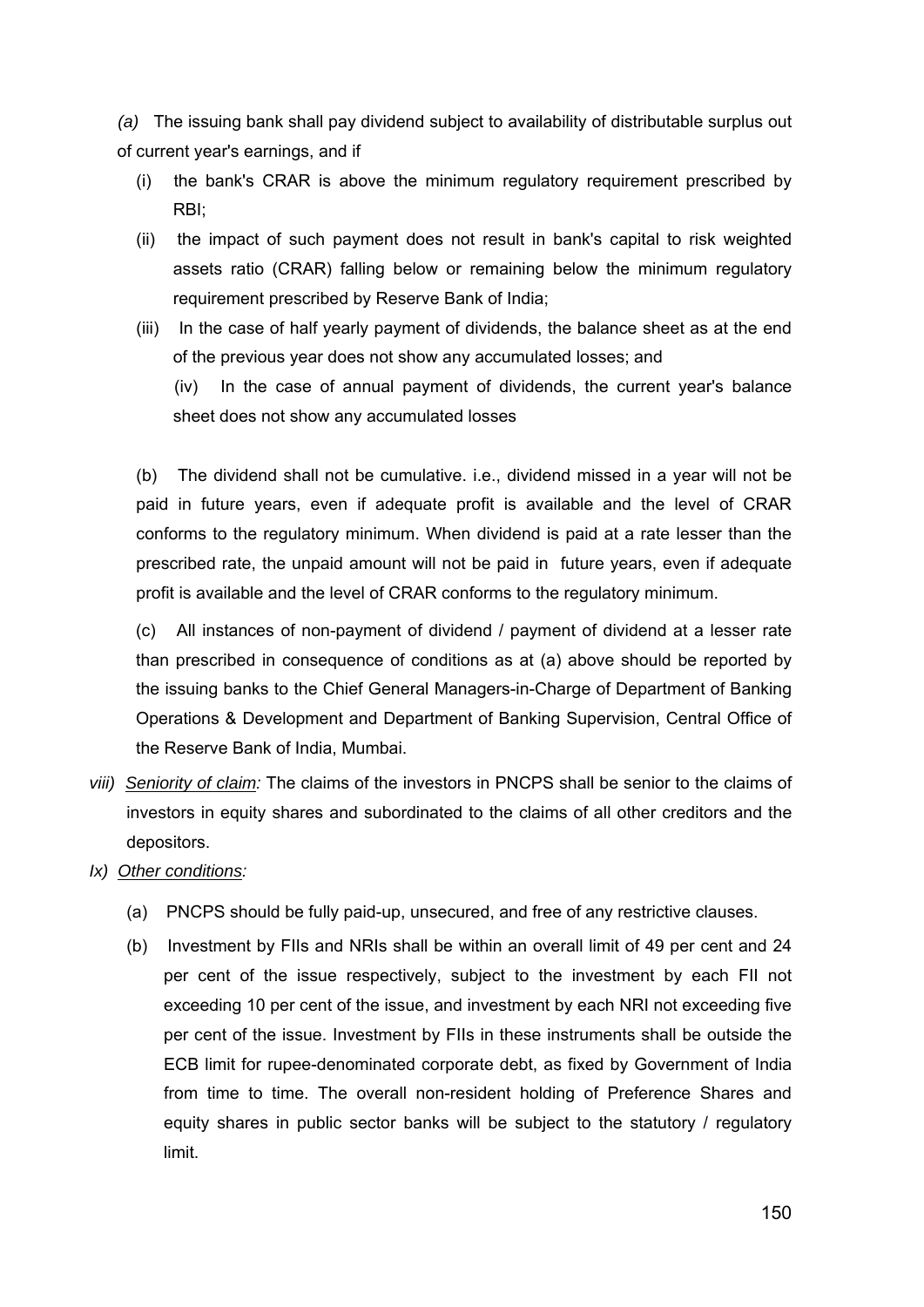(c) Banks should comply with the terms and conditions, if any, stipulated by SEBI / other regulatory authorities in regard to issue of the instruments.

#### **2. Compliance with Reserve Requirements**

(a) The funds collected by various branches of the bank or other banks for the issue and held pending finalisation of allotment of the Tier I Preference Shares will have to be taken into account for the purpose of calculating reserve requirements.

(b) However, the total amount raised by the bank by issue of PNCPS shall not be reckoned as liability for calculation of net demand and time liabilities for the purpose of reserve requirements and, as such, will not attract CRR / SLR requirements.

### **3**. **Reporting Requirements**

i) Banks issuing PNCPS shall submit a report to the Chief General Manager-in-charge, Department of Banking Operations & Development, Reserve Bank of India, Mumbai giving details of the capital raised, including the terms of issue specified at para 1 above together with a copy of the offer document soon after the issue is completed.

ii) The issue-wise details of amount raised as PNCPS qualifying for Tier I capital by the bank from FIIs / NRIs are required to be reported within 30 days of the issue to the Chief General Manager, Reserve Bank of India, Foreign Exchange Department, Foreign Investment Division, Central Office, Mumbai 400 001 in the proforma given at the end of this **Annex**. The details of the secondary market sales / purchases by FIIs and the NRIs in these instruments on the floor of the stock exchange shall be reported by the custodians and designated banks, respectively, to the Reserve Bank of India through the soft copy of the LEC Returns, on a daily basis, as prescribed in [Schedule 2](http://10.24.1.98/kmt/GetDocument.asp?PageRef=ecm/fema2003-05-2000_sch.htm#sch2) and [3 o](http://10.24.1.98/kmt/GetDocument.asp?PageRef=ecm/fema2003-05-2000_sch.htm#sch3)f the [FEMA Notification](http://rbi.org.in/Scripts/BS_FemaNotifications.aspx?Id=174)  [No.20 dated 3rd May 2000](http://rbi.org.in/Scripts/BS_FemaNotifications.aspx?Id=174), as amended from time to time.

# **4**. **Investment in perpetual non-cumulative Preference Shares issued by other banks/ FIs**

- (a) A bank's investment in PNCPS issued by other banks and financial institutions will be reckoned along with the investment in other instruments eligible for capital status while computing compliance with the overall ceiling of 10 percent of investing banks' capital funds as prescribed vide circular [DBOD.BP.BC.No.3/ 21.01.002/ 2004-05 dated 6th](http://www.rbi.org.in/scripts/NotificationUser.aspx?Id=1772&Mode=0)  [July 2004](http://www.rbi.org.in/scripts/NotificationUser.aspx?Id=1772&Mode=0).
- (b) Bank's investments in PNCPS issued by other banks / financial institutions will attract risk weight as provided in para 5.6.1 of this Master circular, for capital adequacy purposes.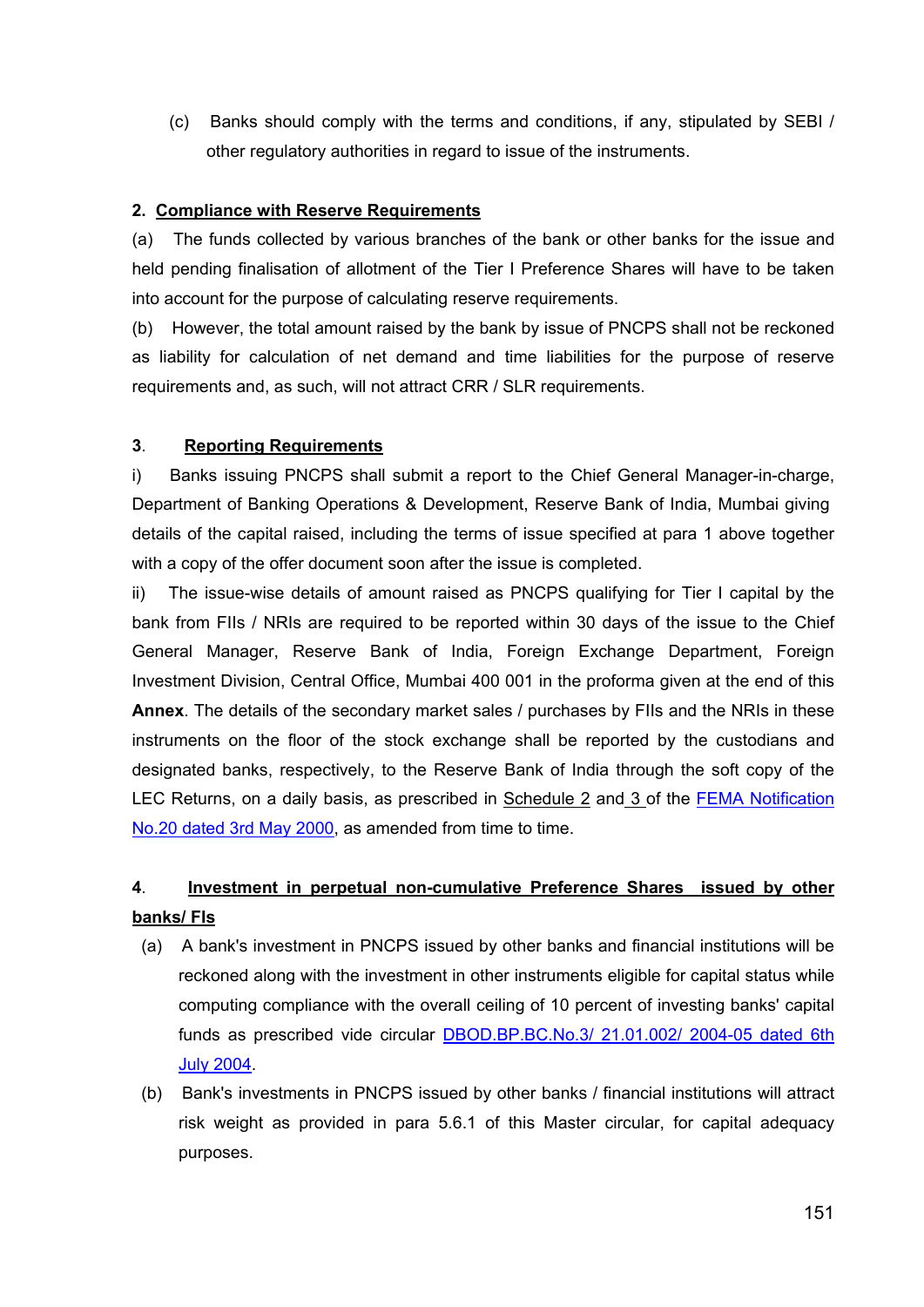(c) A bank's investments in the PNCPS of other banks will be treated as exposure to capital market and be reckoned for the purpose of compliance with the prudential ceiling for capital market exposure as fixed by RBI.

### **5. Grant of advances against Tier I Preference Shares**

Banks should not grant advances against the security of the PNCPS issued by them.

#### **6. Classification in the Balance Sheet**

These instruments will be classified as capital and shown under 'Schedule I- Capital' of the Balance sheet<sup>[42](#page-151-0)</sup>

### **Reporting Format**

(Cf. para 3(ii) of Annex – 3)

#### **Details of Investments by FIIs and NRIs in Perpetual Non-Cumulative Preference Shares qualifying as Tier-I capital**

- (a) Name of the bank :
- (b) Total issue size / amount raised (in Rupees) :
- (c) Date of issue :

| <b>Fils</b>          |                      |                                            | <b>NRIS</b> |                      |                                            |
|----------------------|----------------------|--------------------------------------------|-------------|----------------------|--------------------------------------------|
| No of<br><b>Fils</b> | <b>Amount raised</b> |                                            | No. of      | <b>Amount raised</b> |                                            |
|                      | in Rupees            | as a percentage of<br>the total issue size | <b>NRIS</b> | in Rupees            | as a percentage of<br>the total issue size |
|                      |                      |                                            |             |                      |                                            |
|                      |                      |                                            |             |                      |                                            |

It is certified that

(i) the aggregate investment by all FIIs does not exceed 49 percent of the issue size and investment by no individual FII exceeds 10 percent of the issue size.

(ii) It is certified that the aggregate investment by all NRIs does not exceed 24 percent of the issue size and investment by no individual NRI exceeds 5 percent of the issue size

Authorised Signatory

**Date** Seal of the bank

l

<span id="page-151-0"></span><sup>42</sup> DBOD.No.BP.BC.81/21.01.002/2009-10 dated March 30, 2010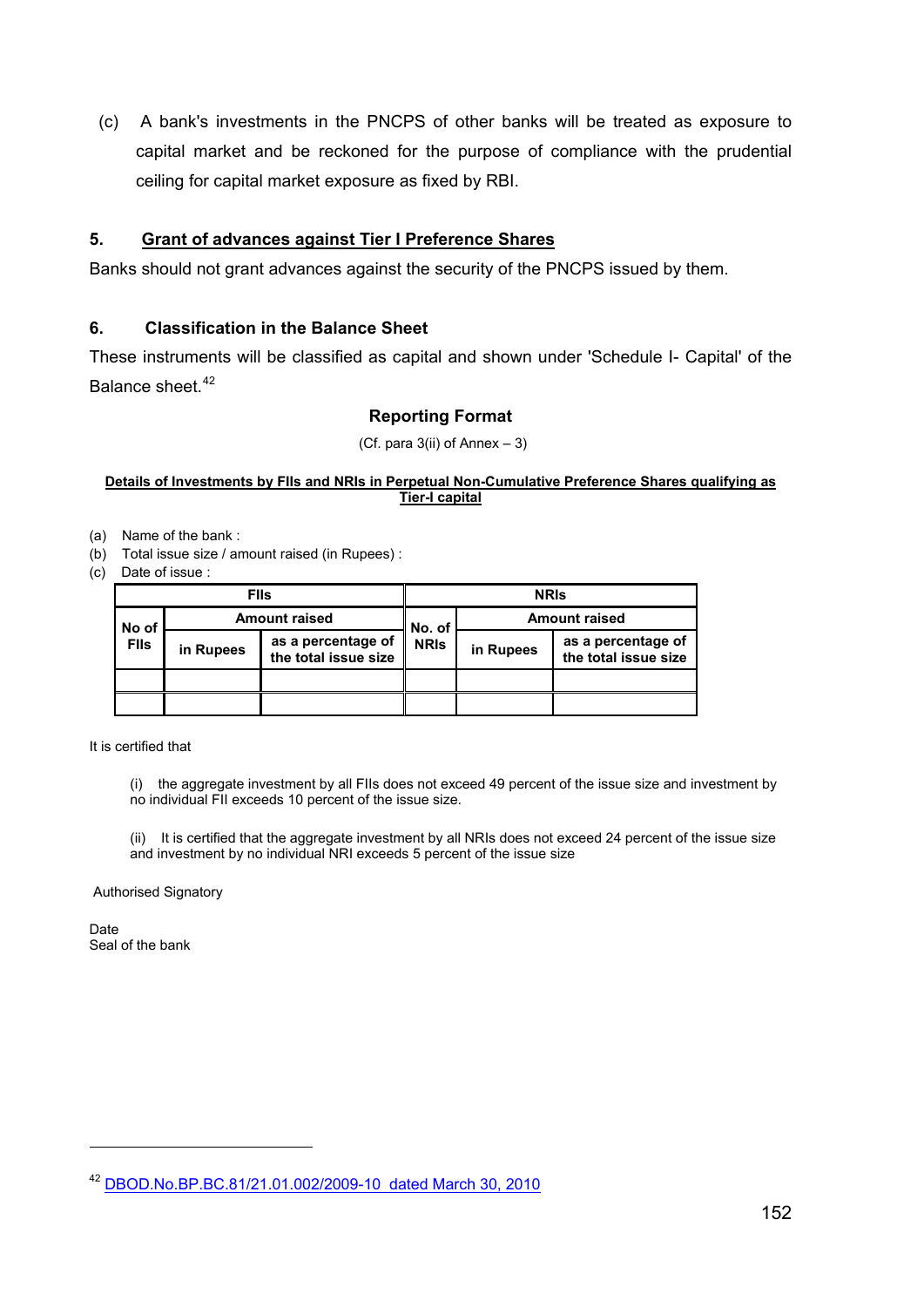#### **Terms and Conditions Applicable to Debt Capital Instruments to Qualify for Inclusion as Upper Tier II Capital**

The debt capital instruments that may be issued as bonds / debentures by Indian banks should meet the following terms and conditions to qualify for inclusion as Upper Tier II Capital for capital adequacy purposes.

### **1. Terms of Issue of Upper Tier II Capital instruments in Indian Rupees**

- *i) Amount:* The amount of Upper Tier II instruments to be raised may be decided by the Board of Directors of banks.
- *ii) Limits:* Upper Tier II instruments along with other components of Tier II capital shall not exceed 100 per cent of Tier I capital. The above limit will be based on the amount of Tier I capital after deduction of goodwill, DTA and other intangible assets but before the deduction of investments, as required in paragraph 4.4.
- *iii) Maturity Period:* The Upper Tier II instruments should have a minimum maturity of 15 years.
- *iv) Rate of interest:*The interest payable to the investors may be either at a fixed rate or at a floating rate referenced to a market determined rupee interest benchmark rate.
- *v) Options:* Upper Tier II instruments shall not be issued with a 'put option'. However banks may issue the instruments with a call option subject to strict compliance with each of the following conditions:
	- a) Call option may be exercised only if the instrument has run for at least ten years;
	- b) Call option shall be exercised only with the prior approval of RBI (Department of Banking Operations & Development). While considering the proposals received from banks for exercising the call option the RBI would, among other things, take into consideration the bank's CRAR position both at the time of exercise of the call option and after exercise of the call option.
- 153 *vi) Step-up option:* In terms of document titled 'Basel-III- A global regulatory framework for more resilient banks and banking systems', released by Basel Committee on Banking Supervision (BCBS) in December 2010, regulatory capital instruments should not have step-up's or other incentives to redeem. However, the BCBS has proposed certain transitional arrangements, in terms of which only those instruments having such features which were issued before September 12, 2010 will continue to be recognised as eligible capital instruments under Basel III which becomes operational beginning January 01, 2013 in a phased manner. Hence, banks should not issue Tier I or Tier II capital instruments with 'step-up' option, so that these instruments continue to remain eligible for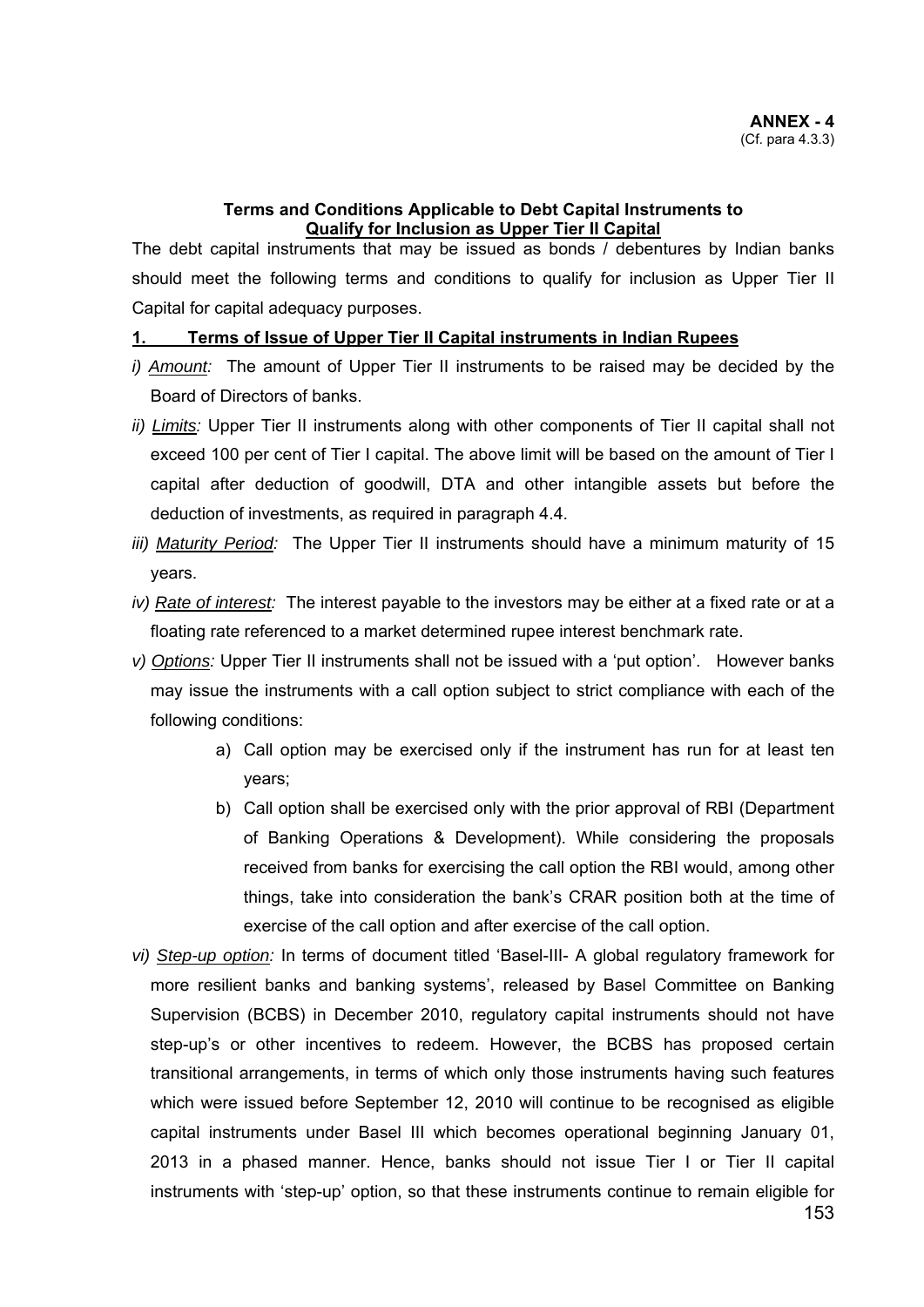inclusion in the new definition of regulatory capital.

*vii) Lock-in-Clause*

- a) Upper Tier II instruments shall be subjected to a lock-in clause in terms of which the issuing bank shall not be liable to pay either interest or principal, even at maturity, if
	- I. the bank's CRAR is below the minimum regulatory requirement prescribed by RBI; **OR**
	- II. the impact of such payment results in bank's capital to risk assets ratio (CRAR) falling below or remaining below the minimum regulatory requirement prescribed by Reserve Bank of India.
- b) However, banks may pay interest with the prior approval of RBI when the impact of such payment may result in net loss or increase the net loss provided CRAR remains above the regulatory norm.
- c) The interest amount due and remaining unpaid may be allowed to be paid in the later years in cash/ cheque subject to the bank complying with the above regulatory requirement.
- d) All instances of invocation of the lock-in clause should be notified by the issuing banks to the Chief General Managers-in-Charge of Department of Banking Operations & Development and Department of Banking Supervision of the Reserve Bank of India, Mumbai.
- *viii) Seniority of claim:* The claims of the investors in Upper Tier II instruments shall be

a) Superior to the claims of investors in instruments eligible for inclusion in Tier I capital; and

- b) Subordinate to the claims of all other creditors.
- *ix) Discount:*The Upper Tier II instruments shall be subjected to a progressive discount for capital adequacy purposes as in the case of long term subordinated debt over the last five years of their tenor. As they approach maturity these instruments should be subjected to progressive discount as indicated in the table below for being eligible for inclusion in Tier II capital.

| <b>Remaining Maturity of Instruments</b>      | <b>Rate of Discount</b><br>per cent) |
|-----------------------------------------------|--------------------------------------|
| Less than one year                            | 100                                  |
| One year and more but less than two years     | 80                                   |
| Two years and more but less than three years  | 60                                   |
| Three years and more but less than four years | 40                                   |
| Four years and more but less than five years  |                                      |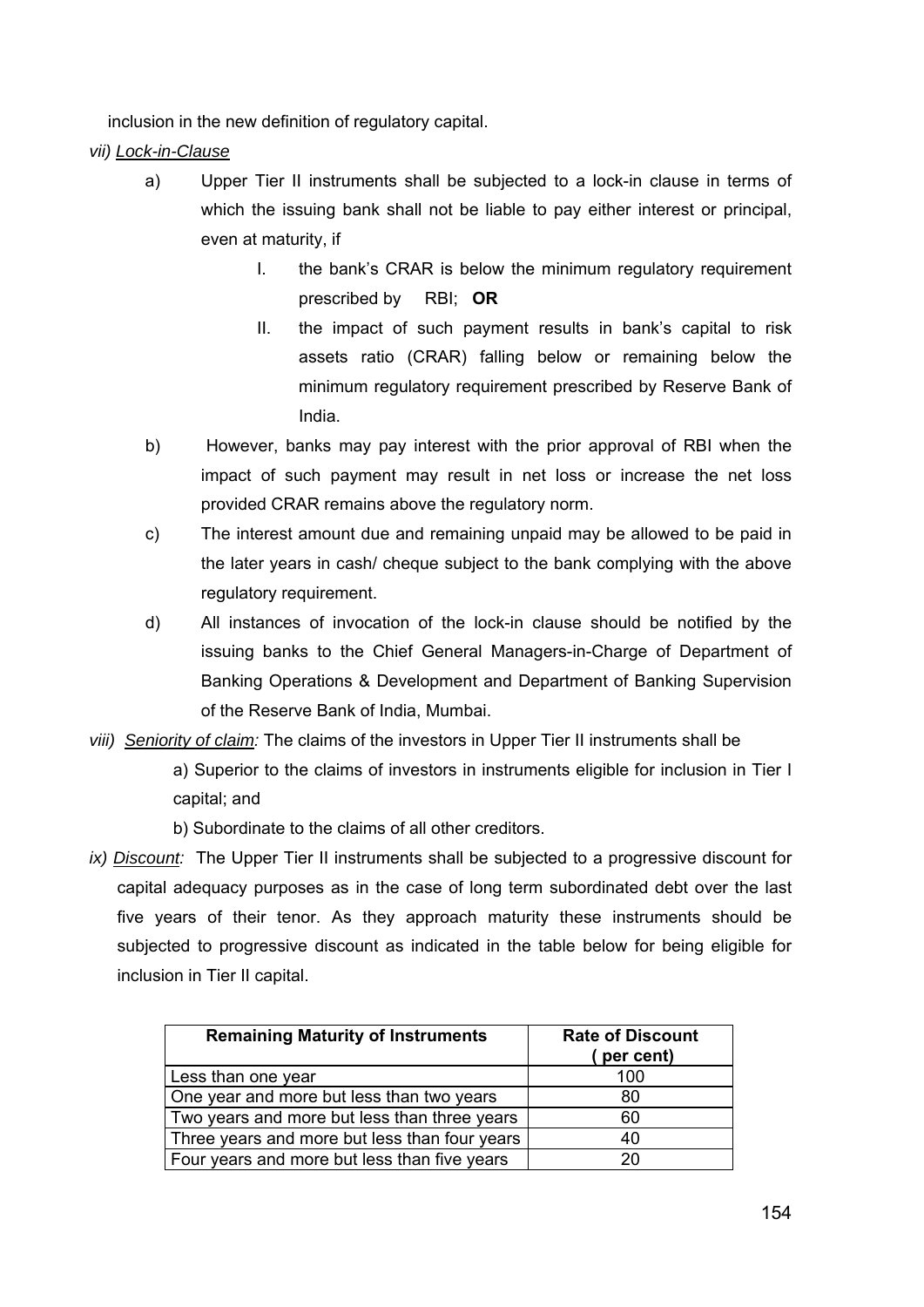- *x) Redemption:* Upper Tier II instruments shall not be redeemable at the initiative of the holder. All redemptions shall be made only with the prior approval of the Reserve Bank of India (Department of Banking Operations & Development).
- *xi) Other conditions:* 
	- a) Upper Tier II instruments should be fully paid-up, unsecured, and free of any restrictive clauses.
	- b) Investment by FIIs in Upper Tier II Instruments raised in Indian Rupees shall be outside the limit for investment in corporate debt instruments, as fixed by the Govt. of India from time to time. However, investment by FIIs in these instruments will be subject to a separate ceiling as prescribed from time to time. In addition, NRIs shall also be eligible to invest in these instruments as per existing policy.
	- c) Banks should comply with the terms and conditions, if any, stipulated by SEBI/other regulatory authorities in regard to issue of the instruments.

## **2. Terms of issue of Upper Tier II capital instruments in foreign currency**

Banks may augment their capital funds through the issue of Upper Tier II Instruments in foreign currency without seeking the prior approval of the Reserve Bank of India, subject to compliance with the undermentioned requirements:

- i) Upper Tier II Instruments issued in foreign currency should comply with all terms and conditions applicable to instruments issued in Indian Rupees.
- ii) The total amount of Upper Tier II Instruments issued in foreign currency shall not exceed 25 per cent of the unimpaired Tier I capital. This eligible amount will be computed with reference to the amount of Tier I capital as on March 31 of the previous financial year, after deduction of goodwill and other intangible assets but before the deduction of investments, as per para 4.4.6 of this Master Circular.
- iii) This will be in addition to the existing limit for foreign currency borrowings by Authorised Dealers stipulated in terms of Master Circular on Risk Management and Inter-Bank Dealings.

### **3. Compliance with Reserve Requirements**

I. The funds collected by various branches of the bank or other banks for the issue and held pending finalisation of allotment of the Upper Tier II Capital instruments will have to be taken into account for the purpose of calculating reserve requirements.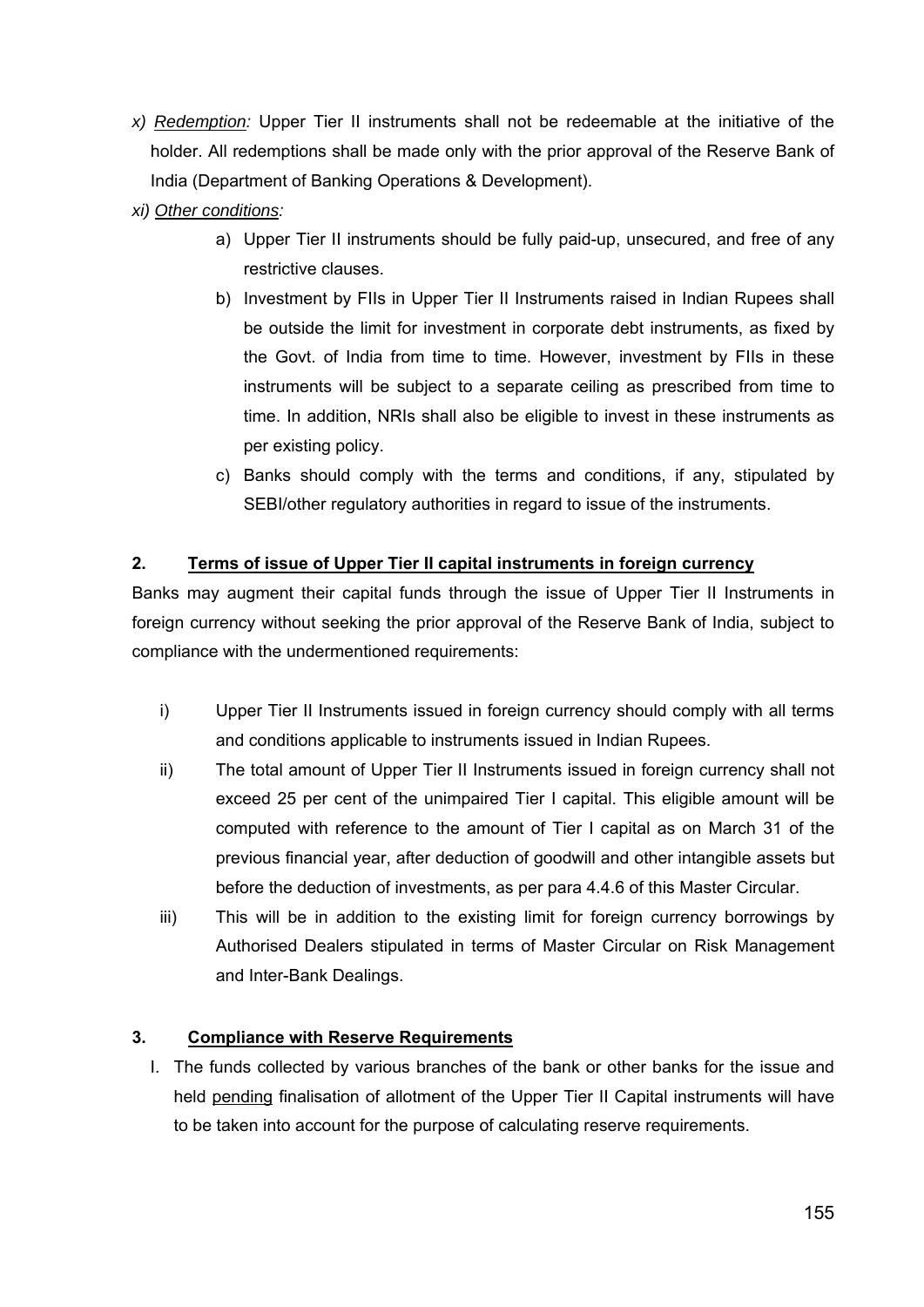II. The total amount raised by a bank through Upper Tier II instruments shall be reckoned as liability for the calculation of net demand and time liabilities for the purpose of reserve requirements and, as such, will attract CRR/SLR requirements.

## **4. Reporting Requirements**

Banks issuing Upper Tier II instruments shall submit a report to the Chief General Managerin-charge, Department of Banking Operations & Development, Reserve Bank of India, Mumbai giving details of the debt raised, including the terms of issue specified at para 1 above, together with a copy of the offer document soon after the issue is completed.

## **5. Investment in Upper Tier II instruments issued by other banks/ FIs**

- i) A bank's investment in Upper Tier II instruments issued by other banks and financial institutions will be reckoned along with the investment in other instruments eligible for capital status while computing compliance with the overall ceiling of 10 percent for cross holding of capital among banks/FIs prescribed vide [circular DBOD.BP.BC.No.3/ 21.01.002/ 2004-05 dated 6th July 2004](http://www.rbi.org.in/scripts/NotificationUser.aspx?Id=1772&Mode=0) and also subject to cross holding limits.
- ii) Bank's investments in Upper Tier II instruments issued by other banks/ financial institutions will attract risk weight as per para 5.6.1 of this Master Circular, for capital adequacy purposes.

# **6. Grant of advances against Upper Tier II instruments**

Banks should not grant advances against the security of the Upper Tier II instruments issued by them.

# **7. Classification in the Balance Sheet.**

l

The amount raised through Upper Tier II capital instruments will be classified under 'Schedule 4- Borrowing' in the Balance Sheet.<sup>[43](#page-155-0)</sup>

# **8 Raising of Upper Tier II Instruments by Foreign Banks in India**

Foreign banks in India may raise Head Office (HO) borrowings in foreign currency for inclusion as Upper Tier II capital subject to the same terms and conditions as mentioned in items 1 to 5 above for Indian banks. In addition, the following terms and conditions would also be applicable:

<span id="page-155-0"></span><sup>43</sup> DBOD.No.BP.BC.81/21.01.002/2009-10 dated March 30, 2010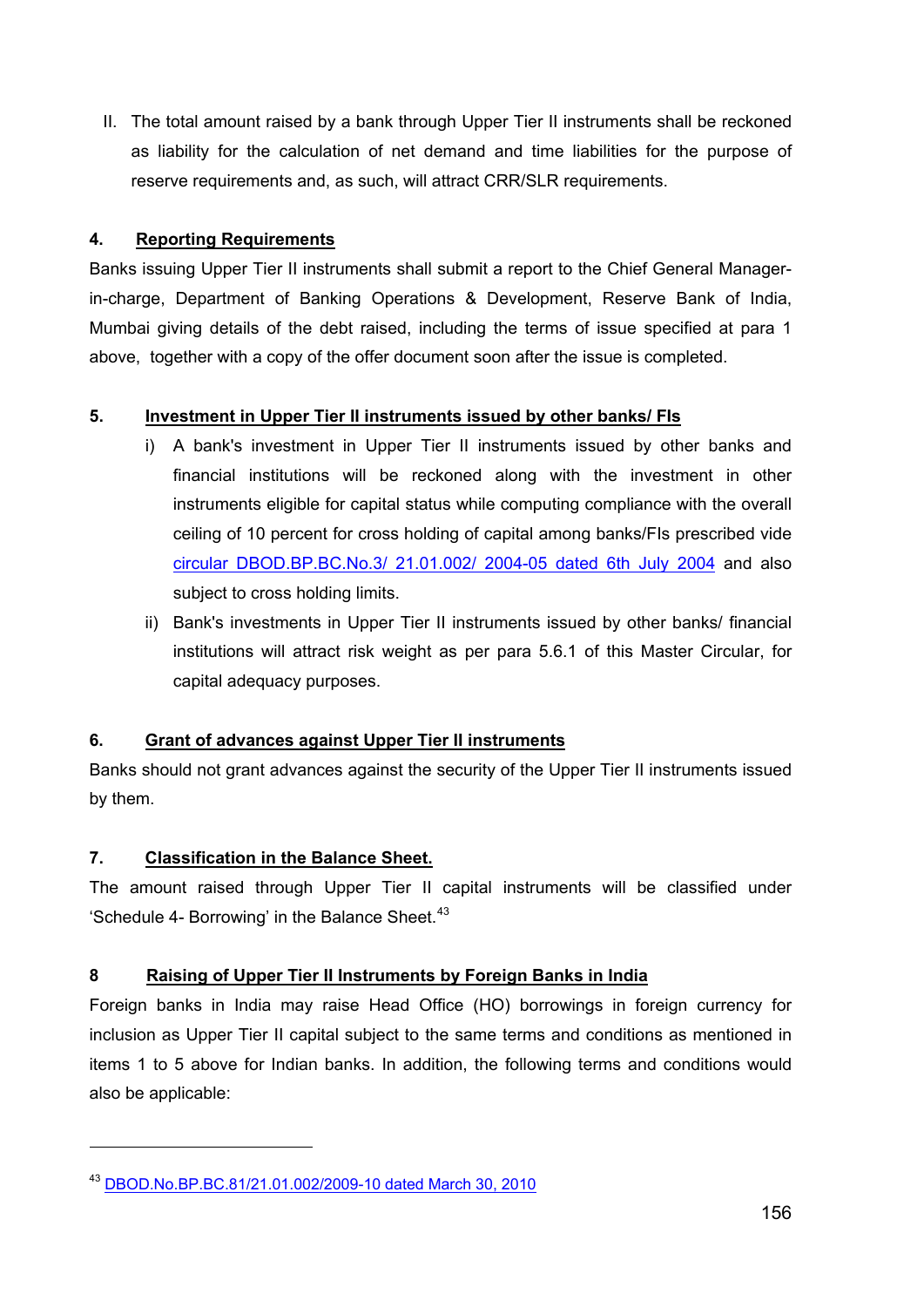- 1) *Maturity Period:* If the amount of Upper Tier II capital raised as HO borrowings is in tranches, each tranche shall be retained in India for a minimum period of fifteen years.
- 2) *Rate of interest:* Rate of interest on Upper Tier II capital raised as HO borrowings should not exceed the on-going market rate. Interest should be paid at half yearly rests.
- *3) Withholding tax:* Interest payments to the HO will be subject to applicable withholding tax.
- 4) *Documentation*: The foreign bank raising Upper Tier II capital as HO borrowings should obtain a letter from its HO agreeing to give the loan for supplementing the capital base for the Indian operations of the foreign bank. The loan documentation should confirm that the loan given by HO shall be eligible for the same level of seniority of claim as the investors in Upper Tier II debt capital instruments issued by Indian banks. The loan agreement will be governed by and construed in accordance with the Indian law.
- 5) *Disclosure:* The total eligible amount of HO borrowings shall be disclosed in the balance sheet under the head 'Upper Tier II capital raised in the form of Head Office borrowings in foreign currency'.
- 6) *Hedging:* The total eligible amount of HO borrowing should remain fully swapped in Indian Rupees with the bank at all times.
- 7) *Reporting and certification:* Details regarding the total amount of Upper Tier II capital raised as HO borrowings, along with a certification to the effect that the borrowing is in accordance with these guidelines, should be advised to the Chief General Managers-in-Charge of the Department of Banking Operations & Development (International Banking Division), Department of External Investments & Operations and Foreign Exchange Department (Forex Markets Division), Reserve Bank of India, Mumbai.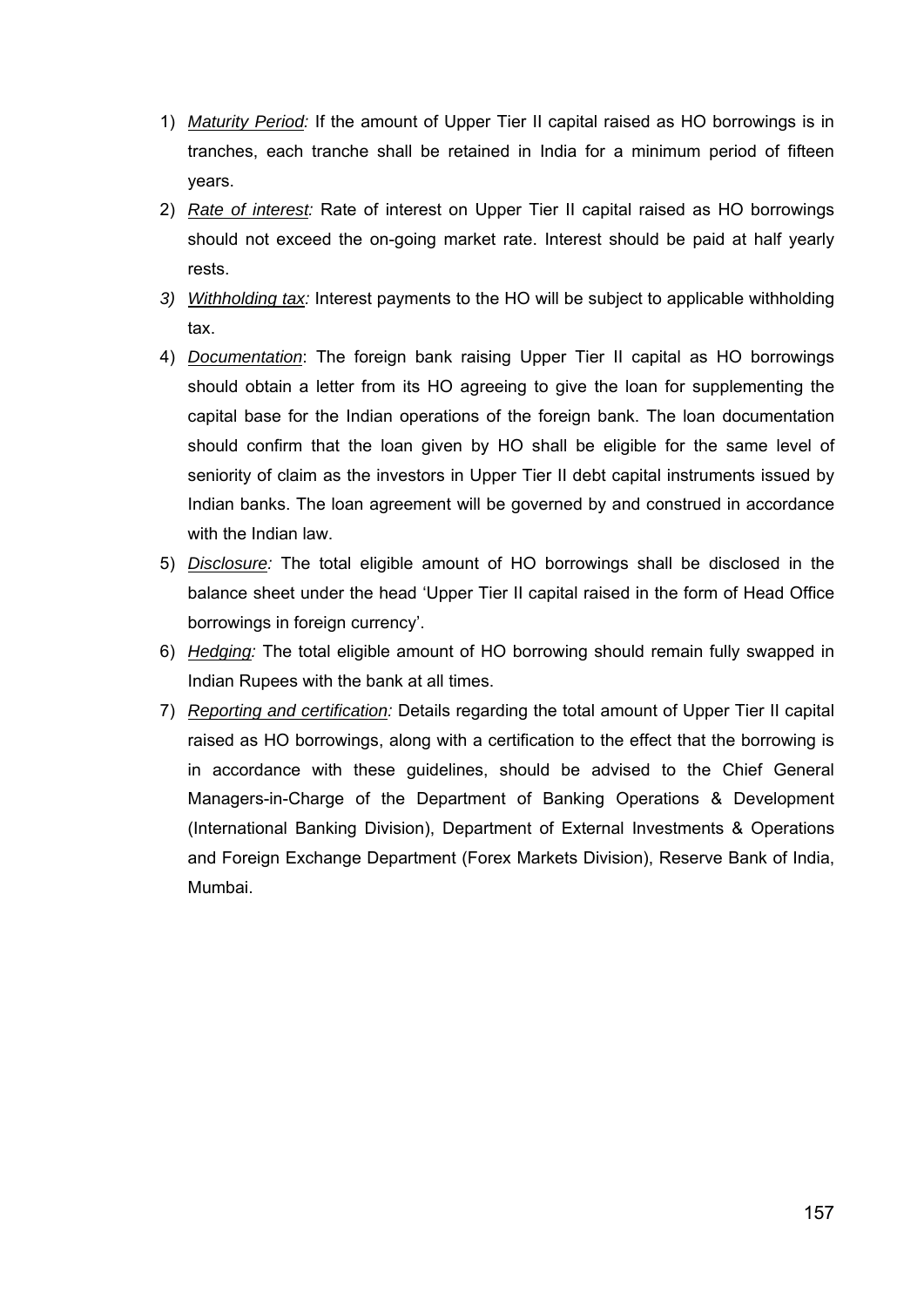#### **Terms and Conditions Applicable to Perpetual Cumulative Preference Shares (PCPS)/ Redeemable Non-Cumulative Preference Shares (RNCPS) / Redeemable Cumulative Preference Shares (RCPS) to Qualify for Inclusion as Part of Upper Tier II Capital**

### **1. Terms of Issue**

#### *i) Characteristics of the instruments:*

- a. These instruments could be either perpetual (PCPS) or dated (RNCPS and RCPS) instruments with a fixed maturity of minimum 15 years.
- b. The perpetual instruments shall be cumulative. The dated instruments could be cumulative or non-cumulative
- *ii) Limits:* The outstanding amount of these instruments along with other components of Tier II capital shall not exceed 100 per cent of Tier I capital at any point of time. The above limit will be based on the amount of Tier I capital after deduction of goodwill and other intangible assets but before the deduction of investments.
- *iii) Amount:* The amount to be raised may be decided by the Board of Directors of banks.
- *iv) Options:* 
	- (i) These instruments shall not be issued with a 'put option'.

(ii) However, banks may issue the instruments with a call option at a particular date subject to strict compliance with each of the following conditions:

- (a) The call option on the instrument is permissible after the instrument has run for at least ten years; and
- (b) Call option shall be exercised only with the prior approval of RBI (Department of Banking Operations & Development). While considering the proposals received from banks for exercising the call option the RBI would, among other things, take into consideration the bank's CRAR position both at the time of exercise of the call option and after exercise of the call option.

*v) Step-up option:* In terms of document titled 'Basel-III- A global regulatory framework for more resilient banks and banking systems', released by Basel Committee on Banking Supervision (BCBS) in December 2010, regulatory capital instruments should not have stepup's or other incentives to redeem. However, the BCBS has proposed certain transitional arrangements, in terms of which only those instruments having such features which were issued before September 12, 2010 will continue to be recognised as eligible capital instruments under Basel III which becomes operational beginning January 01, 2013 in a phased manner. Hence, banks should not issue Tier I or Tier II capital instruments with 'stepup' option, so that these instruments continue to remain eligible for inclusion in the new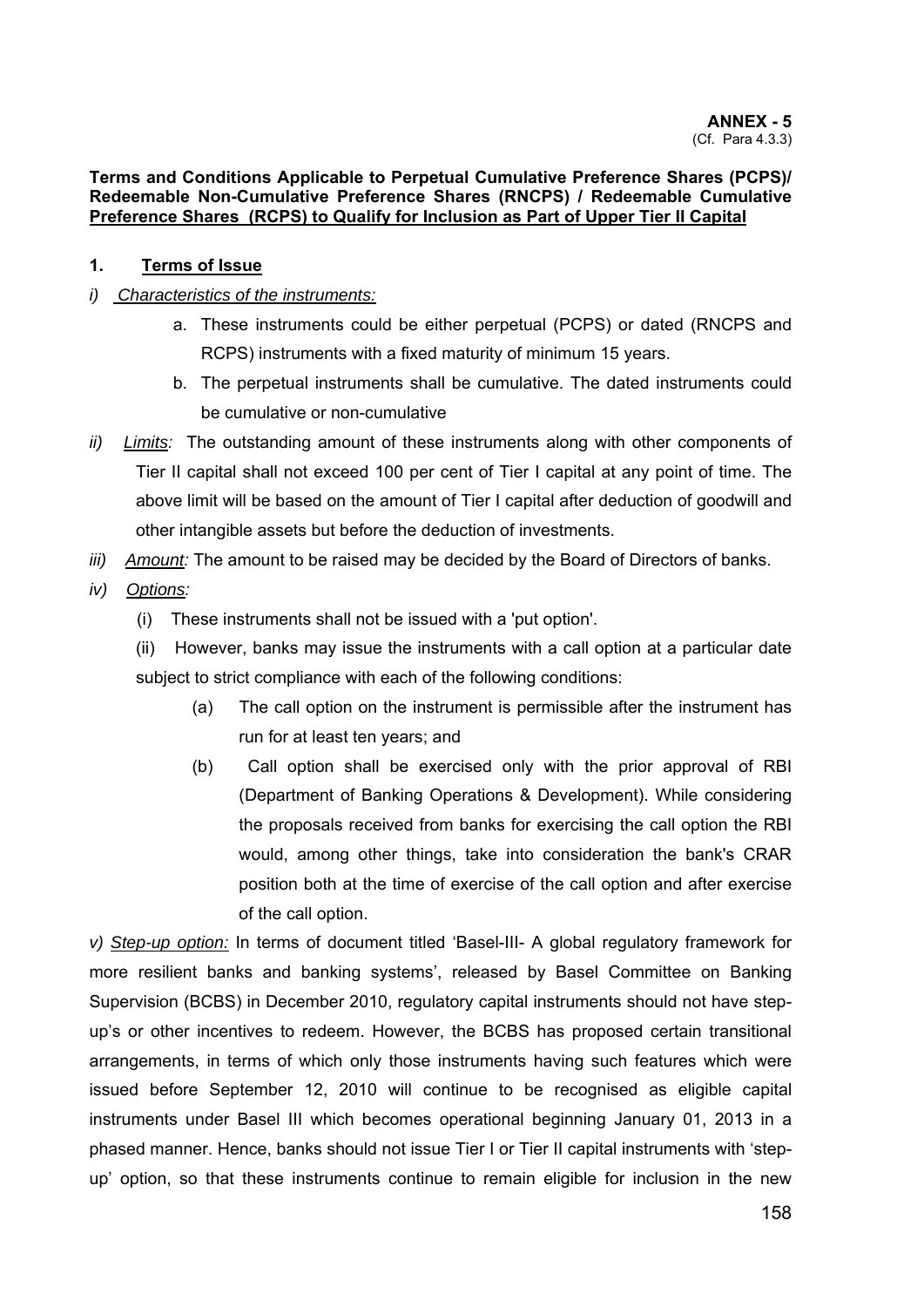definition of regulatory capital.

- *vi) Classification in the balance sheet:* These instruments will be classified as 'Borrowings' under Schedule 4 of the Balance Sheet under item No.I (i.e., Borrowings).
- *vii) Coupon:* The coupon payable to the investors may be either at a fixed rate or at a floating rate referenced to a market determined rupee interest benchmark rate.

### *vii) Payment of coupon:*

a) The coupon payable on these instruments will be treated as interest and accordingly debited to P& L Account. However, it will be payable only if

> i) The bank's CRAR is above the minimum regulatory requirement prescribed by RBI

ii) The impact of such payment does not result in bank's CRAR falling below or remaining below the minimum regulatory requirement prescribed by RBI.

 iii) The bank does not have a net loss. For this purpose the Net Loss is defined as either (i) the accumulated loss at the end of the previous financial year / half year as the case may be; or (ii) the loss incurred during the current financial year.

iv) In the case of PCPS and RCPS the unpaid / partly unpaid coupon will be treated as a liability. The interest amount due and remaining unpaid may be allowed to be paid in later years subject to the bank complying with the above requirements.

v) In the case of RNCPS, deferred coupon will not be paid in future years, even if adequate profit is available and the level of CRAR conforms to the regulatory minimum. The bank can however pay a coupon at a rate lesser than the prescribed rate, if adequate profit is available and the level of CRAR conforms to the regulatory minimum

 b) All instances of non-payment of interest / payment of interest at a lesser rate than the prescribed rate should be notified by the issuing banks to the Chief General Managers-in-Charge of Department of Banking Operations & Development and Department of Banking Supervision, Central Office of the Reserve Bank of India, Mumbai.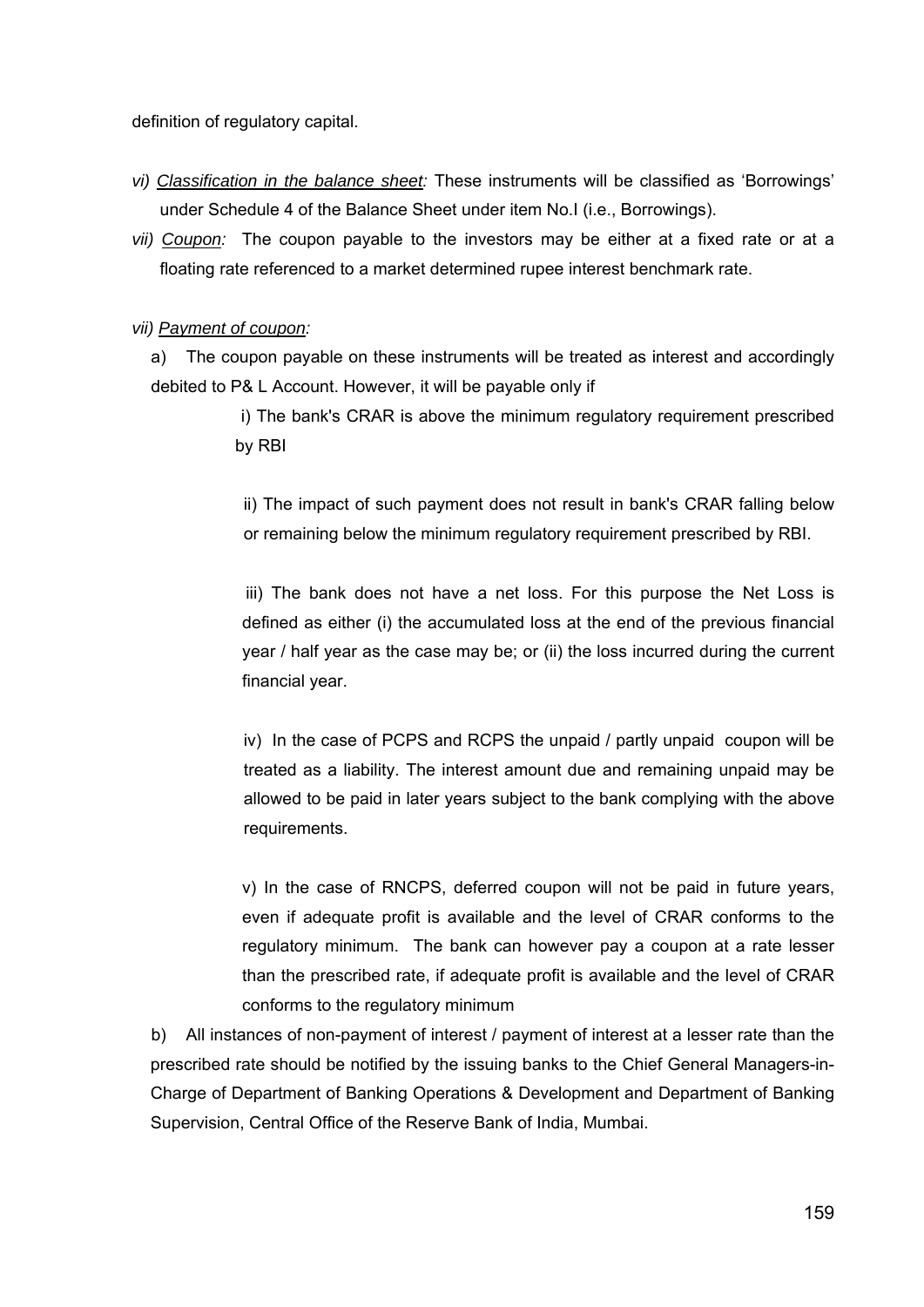### *ix) Redemption / repayment:*

- a) The RNCPS and RCPS shall not be redeemable at the initiative of the holder.
- b) Redemption of these instruments at maturity shall be made only with the prior approval of the Reserve Bank of India (Department of Banking Operations and Development), subject, *inter alia,* to the following conditions :
	- I. the bank's CRAR is above the minimum regulatory requirement prescribed by the RBI, and
	- II. the impact of such payment does not result in bank's CRAR falling below or remaining below the minimum regulatory requirement prescribed by RBI.
- *1.10. Seniority of claim:* The claims of the investors in these instruments shall be senior to the claims of investors in instruments eligible for inclusion in Tier I capital and subordinate to the claims of all other creditors including those in Lower Tier II and the depositors. Amongst the investors of various instruments included in Upper Tier II, the claims shall rank pari-passu with each other.
- *1.11 Amortisation for the purpose of computing CRAR:* The Redeemable Preference Shares (both cumulative and non-cumulative) shall be subjected to a progressive discount for capital adequacy purposes over the last five years of their tenor, as they approach maturity as indicated in the table below for being eligible for inclusion in Tier II capital.

| <b>Remaining Maturity of Instruments</b>      | Rate<br>Discount (%) |
|-----------------------------------------------|----------------------|
| Less than one year                            | 100                  |
| One year and more but less than two years     | 80                   |
| Two years and more but less than three years  | 60                   |
| Three years and more but less than four years | 40                   |
| Four years and more but less than five years  |                      |

#### *1.12 Other conditions:*

- a) These instruments should be fully paid-up, unsecured, and free of any restrictive clauses.
- b) Investment by FIIs and NRIs shall be within an overall limit of 49 per cent and 24 per cent of the issue respectively, subject to the investment by each FII not exceeding 10 per cent of the issue and investment by each NRI not exceeding 5 per cent of the issue. Investment by FIIs in these instruments shall be outside the ECB limit for rupee denominated corporate debt as fixed by Government of India from time to time. However, investment by FIIs in these instruments will be subject to separate ceiling as prescribed from time to time. The overall non-resident holding of Preference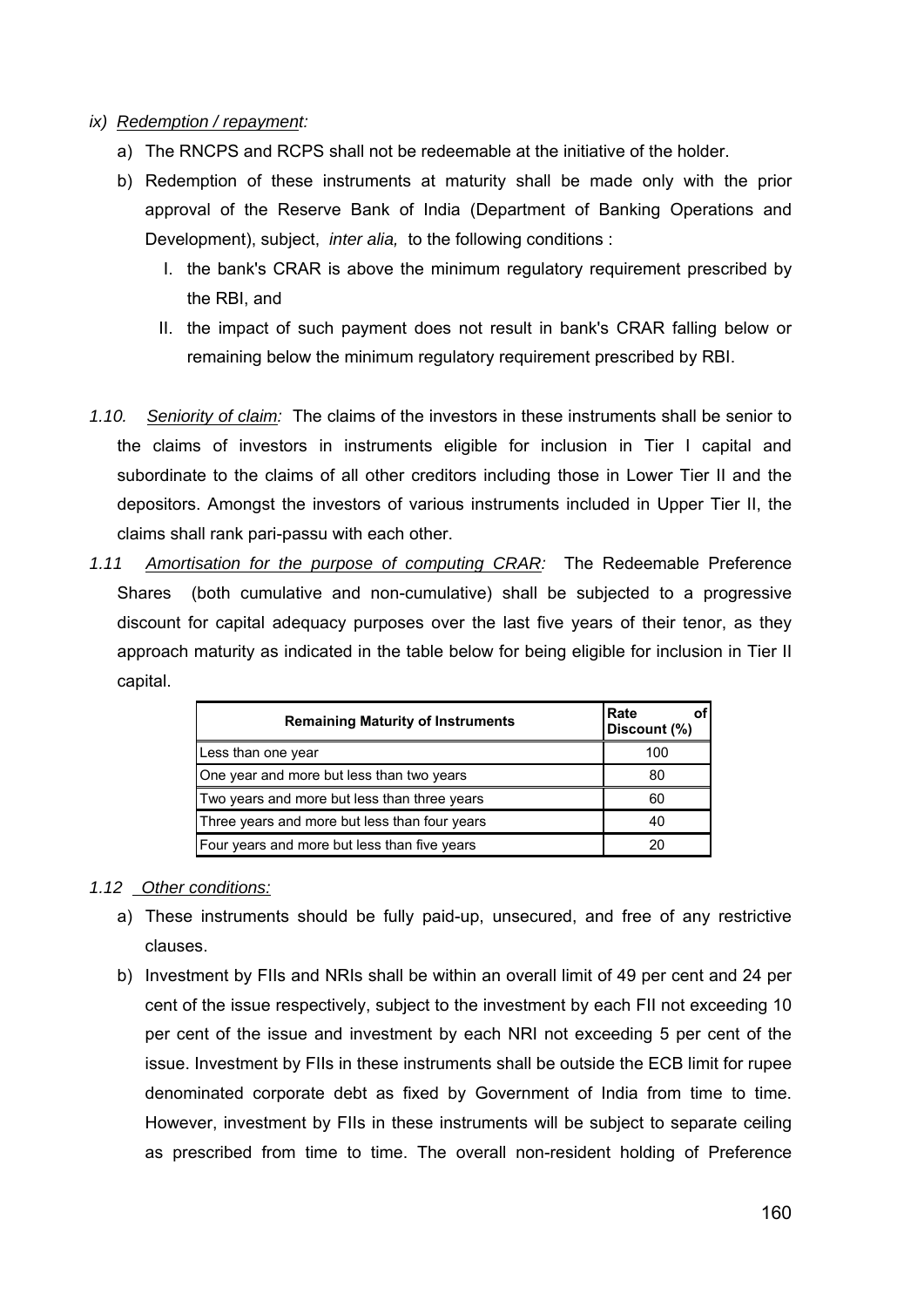Shares and equity shares in public sector banks will be subject to the statutory / regulatory limit.

c) Banks should comply with the terms and conditions, if any, stipulated by SEBI / other regulatory authorities in regard to issue of the instruments.

## **2. Compliance with Reserve Requirements**

- a) The funds collected by various branches of the bank or other banks for the issue and held pending finalization of allotment of these instruments will have to be taken into account for the purpose of calculating reserve requirements.
- b) The total amount raised by a bank through the issue of these instruments shall be reckoned as liability for the calculation of net demand and time liabilities for the purpose of reserve requirements and, as such, will attract CRR / SLR requirements.

## **3. Reporting Requirements**

Banks issuing these instruments shall submit a report to the Chief General Manager-incharge, Department of Banking Operations & Development, Reserve Bank of India, Mumbai giving details of the debt raised, including the terms of issue specified at para 1 above ,together with a copy of the offer document soon after the issue is completed.

### **4**. **Investment in these instruments issued by other banks / FIs**

- a) A bank's investment in these instruments issued by other banks and financial institutions will be reckoned along with the investment in other instruments eligible for capital status while computing compliance with the overall ceiling of 10 percent of investing banks' total capital funds prescribed vide circular [DBOD.BP.BC.No.3/](http://www.rbi.org.in/scripts/NotificationUser.aspx?Id=1772&Mode=0)  [21.01.002/ 2004-05 dated 6th July 2004](http://www.rbi.org.in/scripts/NotificationUser.aspx?Id=1772&Mode=0) and also subject to cross holding limits.
- b) Bank's investments in these instruments issued by other banks / financial institutions will attract risk weight for capital adequacy purposes as provided vide paragraph 5.6 of this Master Circular.

# **5**. **Grant of advances against these instruments**

Banks should not grant advances against the security of these instruments issued by them.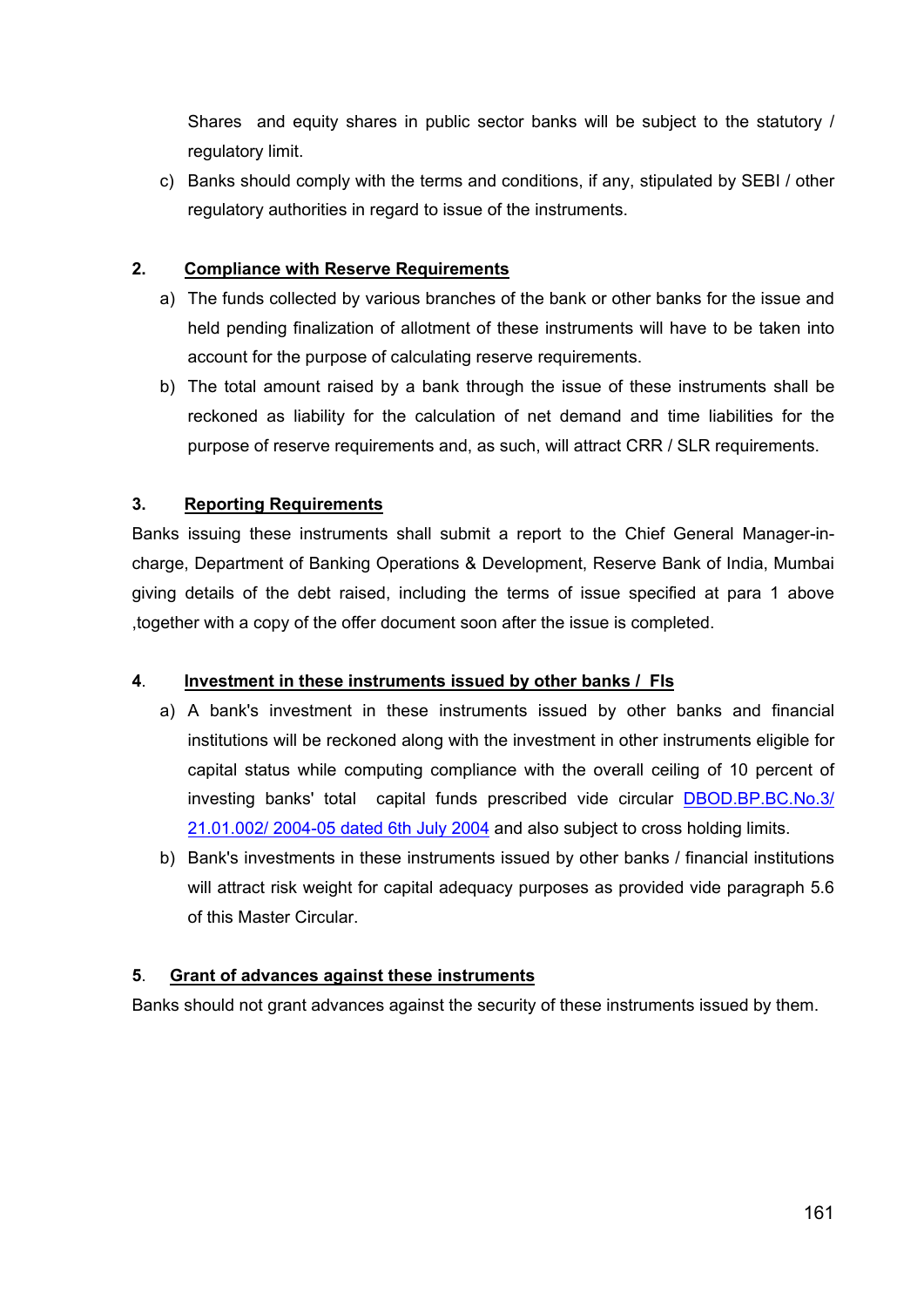### **Terms and Conditions Applicable to Subordinated Debt to Qualify for Inclusion as Lower Tier II Capital**

# **PART 1 – Issue of Rupee-denominated subordinated debt by Indian banks, which is eligible for inclusion in lower Tier II capital**

### **Rupee subordinated debt**

Foreign banks operating in India are not permitted to raise Rupee Tier II subordinated debt in India. Indian banks can issue Rupee Tier II subordinated debt qualifying for inclusion in Lower Tier II capital as per the following conditions:

### **1. Terms of issue of bond**

To be eligible for inclusion in Tier – II Capital, terms of issue of the bonds as subordinated debt instruments should be in conformity with the following:

## **(a) Amount**

The amount of subordinated debt to be raised may be decided by the Board of Directors of the bank.

### **(b) Maturity period**

(i) Subordinated debt instruments with an initial maturity period of less than 5 years, or with a remaining maturity of one year should not be included as part of Tier-II Capital. They should be subjected to progressive discount as they approach maturity at the rates shown below:

|                       | Remaining maturity of the instruments    | Rate of<br>discount (%) |
|-----------------------|------------------------------------------|-------------------------|
| a)                    | Less than One year                       | 100                     |
| b)<br>years           | More than One year and less than Two     | 80                      |
| $\mathsf{C}$<br>vears | More than Two years and less than Three  | 60                      |
| d)<br>Years           | More than three years and less than Four | 40                      |
| e)<br>vears           | More than Four years and less than Five  | 20                      |

(ii) The bonds should have a minimum initial maturity of 5 years. However if the bonds are issued in the last quarter of the year i.e. from  $1<sup>st</sup>$  January to  $31<sup>st</sup>$  March, they should have a minimum initial tenure of sixty three months.

### **(c) Rate of interest**

The coupon rate would be decided by the Board of Directors of banks.

# **(d) Call Option**

Subordinated debt instruments shall not be issued with a 'put option'. However banks may issue the instruments with a call option subject to strict compliance with each of the following conditions: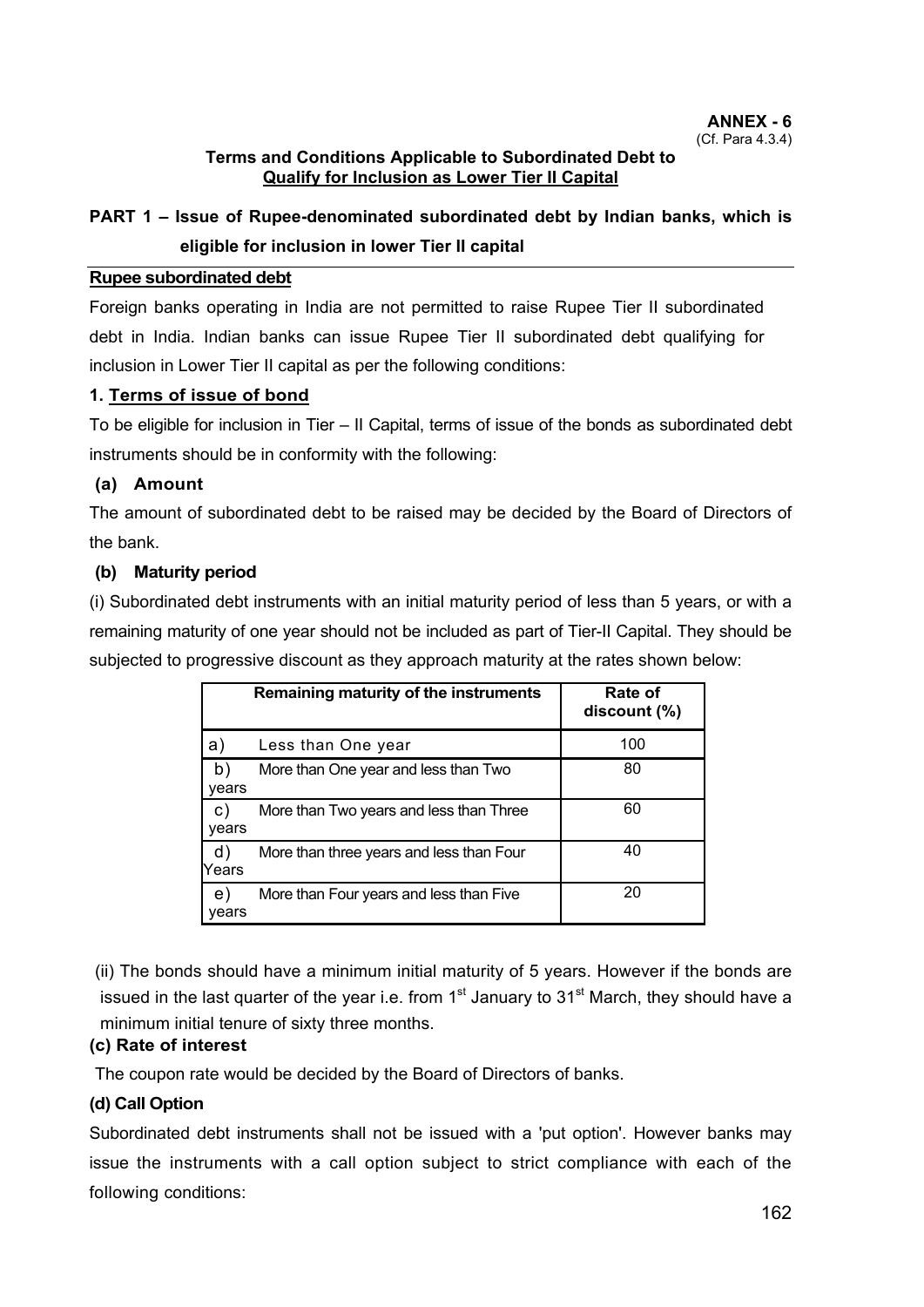(i) Call option may be exercised after the instrument has run for at least **five years**; and

(ii) Call option shall be exercised only with the prior approval of RBI (Department of Banking Operations & Development). While considering the proposals received from banks for exercising the call option the RBI would, among other things, take into consideration the bank's CRAR position both at the time of exercise of the call option and after exercise of the call option.

**(e) Step-up Option**: In terms of document titled 'Basel-III- A global regulatory framework for more resilient banks and banking systems', released by Basel Committee on Banking Supervision (BCBS) in December 2010, regulatory capital instruments should not have stepup's or other incentives to redeem. However, the BCBS has proposed certain transitional arrangements, in terms of which only those instruments having such features which were issued before September 12, 2010 will continue to be recognised as eligible capital instruments under Basel III which becomes operational beginning January 01, 2013 in a phased manner. Hence, banks should not issue Tier I or Tier II capital instruments with 'stepup' option, so that these instruments continue to remain eligible for inclusion in the new definition of regulatory capital.

### **(f) Other conditions**

(i) The instruments should be fully paid-up, unsecured, subordinated to the claims of other creditors, free of restrictive clauses and should not be redeemable at the initiative of the holder or without the consent of the Reserve Bank of India.

(ii) Necessary permission from Foreign Exchange Department should be obtained for issuing the instruments to NRIs /FIIs.

(iii) Banks should comply with the terms and conditions, if any, set by SEBI/other regulatory authorities in regard to issue of the instruments.

**(g)** Banks should indicate the amount of subordinated debt raised as Tier II capital by way of explanatory notes/ remarks in the Balance Sheet as well as in Schedule 5 to the Balance Sheet under 'Other Liabilities & Provisions'.

### **2. Inclusion in Tier II capital**

Subordinated debt instruments will be limited to 50 per cent of Tier-I Capital of the bank. These instruments, together with other components of Tier II capital, should not exceed 100% of Tier I capital.

#### **3. Grant of advances against bonds**

Banks should not grant advances against the security of their own bonds.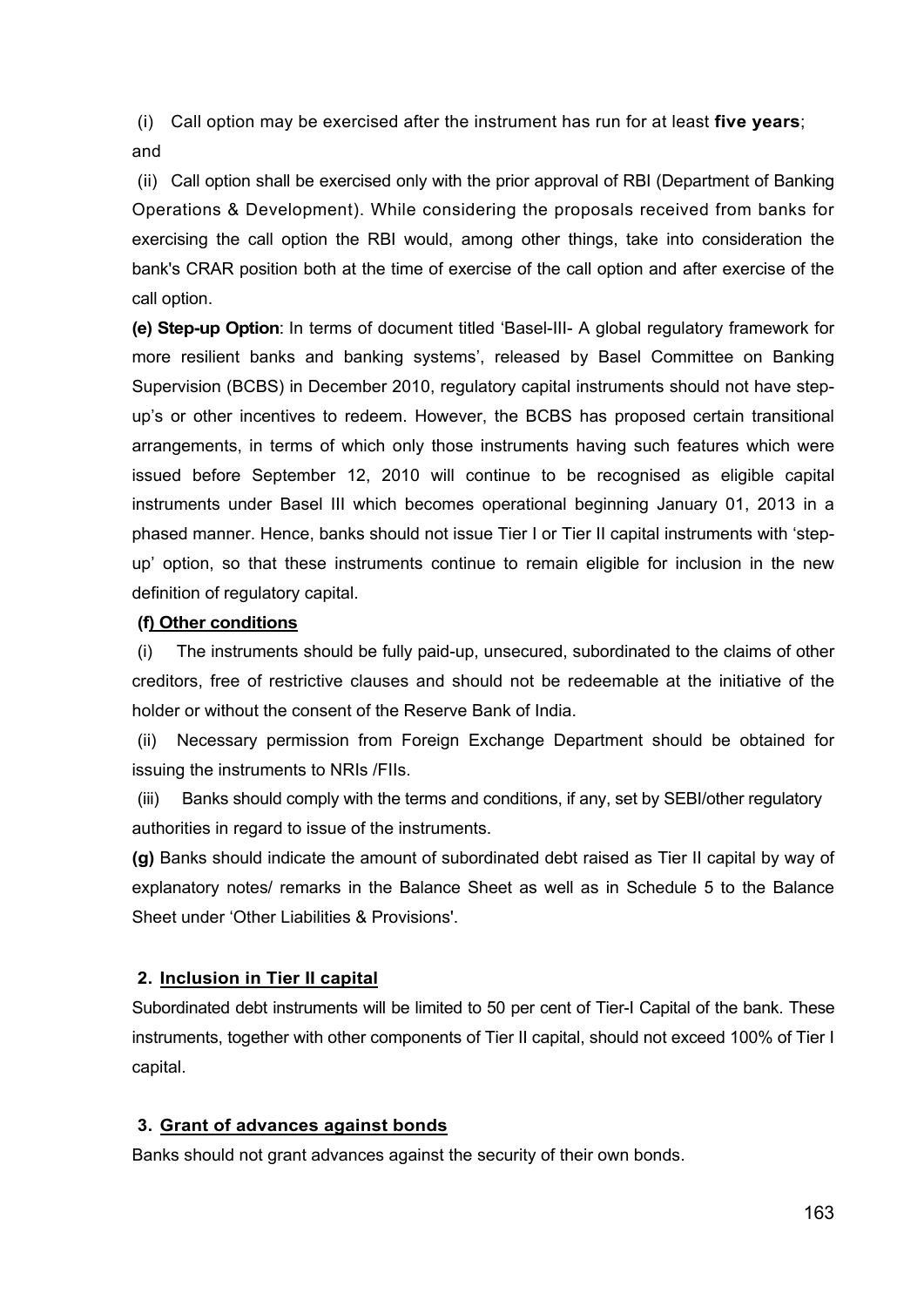### **4. Compliance with Reserve Requirements**

The total amount of Subordinated Debt raised by the bank has to be reckoned as liability for the calculation of net demand and time liabilities for the purpose of reserve requirements and, as such, will attract CRR/SLR requirements.

### **5. Treatment of Investment in subordinated debt**

Investments by banks in subordinated debt of other banks will be assigned 100% risk weight for capital adequacy purpose. Also, the bank's aggregate investment in Tier II bonds issued by other banks and financial institutions shall be within the overall ceiling of 10 percent of the investing bank's total capital. The capital for this purpose will be the same as that reckoned for the purpose of capital adequacy.

### **6. Subordinated Debt to Retail Investors**

With a view to enhancing investor education relating to risk characteristics of regulatory capital requirements, banks issuing subordinated debt to retail investors should adhere to the following conditions:

a) The requirement for specific sign-off as quoted below, from the investors for having understood the features and risks of the instrument may be incorporated in the common application form of the proposed debt issue.

*"By making this application, I/We acknowledge that I/We have understood the terms and conditions of the Issue of [insert the name of the instruments being issued] of [Name of The Bank] as disclosed in the Draft Shelf Prospectus, Shelf Prospectus and Tranche Document ".* 

- b) For floating rate instruments, banks should not use its Fixed Deposit rate as benchmark.
- c) All the publicity material, application form and other communication with the investor should clearly state in bold letters (**with font size 14**) how a subordinated bond is different from fixed deposit particularly that it is not covered by deposit insurance.

#### **7. Subordinated Debt in foreign currency raised by Indian banks**

Banks may take approval of RBI on a case-by-case basis**.** 

### **8. Reporting Requirements**

The banks should submit a report to Reserve Bank of India giving details of the capital raised through subordinated-debt, such as, amount raised, maturity of the instrument, and rate of interest together with a copy of the offer document soon after the issue is completed.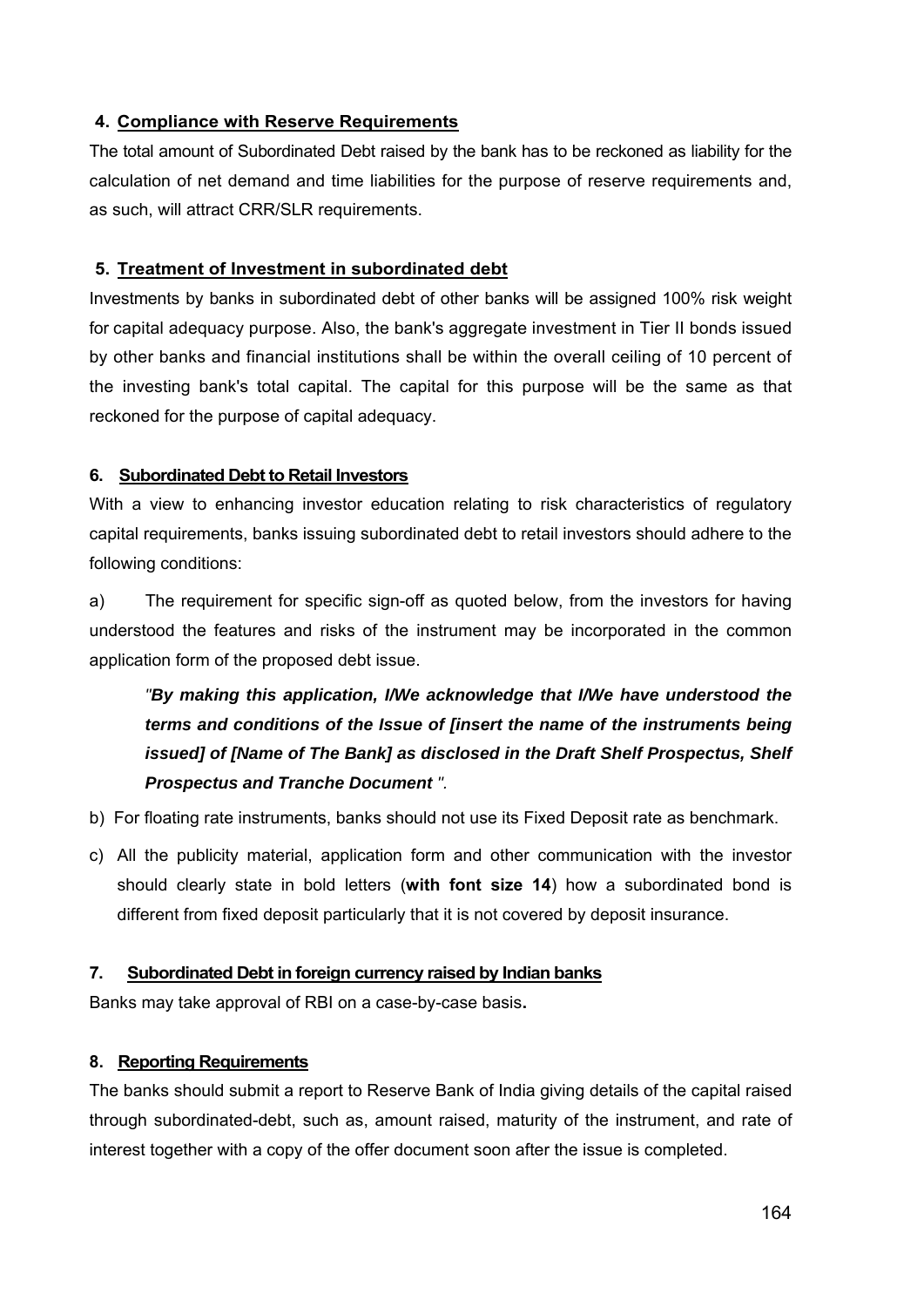### **9. Classification in the Balance Sheet**

The amount of capital raised should be classified under 'Schedule 4- Borrowing' in the Balance Sheet.

# **Part 2 - Raising of Head Office borrowings in foreign currency by foreign banks operating in India for inclusion in Tier II Capital**

### **1. Terms of borrowings:**

Detailed guidelines on the standard requirements and conditions for Head Office borrowings in foreign currency raised by foreign banks operating in India for inclusion , as subordinated debt in Tier II capital are as indicated below:-

- *i) Amount of borrowing :* The total amount of HO borrowing in foreign currency will be at the discretion of the foreign bank. However, the amount eligible for inclusion in Tier II capital as subordinated debt will be subject to a maximum ceiling of 50 per cent of the Tier I capital maintained in India, and the applicable discount rate mentioned in paragraph 5 below. Further as per extant instructions, the total of Tier II capital should not exceed 100 per cent of Tier I capital.
- *ii) Maturity period:* Head Office borrowings should have a minimum initial maturity of 5 years. If the borrowing is in tranches, each tranche will have to be retained in India for a minimum period of five years. HO borrowings in the nature of perpetual subordinated debt, where there may be no final maturity date, will not be permitted.
- *iii) Features:* The HO borrowings should be fully paid up, i.e. the entire borrowing or each tranche of the borrowing should be available in full to the branch in India. It should be unsecured, subordinated to the claims of other creditors of the foreign bank in India, free of restrictive clauses and should not be redeemable at the instance of the HO.
	- iii) *Rate of discount:* The HO borrowings will be subjected to progressive discount as they approach maturity at the rates indicated below:

| <b>Remaining maturity of borrowing</b>  | Rate of discount (%)                                |  |  |
|-----------------------------------------|-----------------------------------------------------|--|--|
|                                         | Not Applicable                                      |  |  |
|                                         | (the entire amount can be included as               |  |  |
| More than 5 years                       | subordinated debt in Tier II capital subject to the |  |  |
|                                         | ceiling mentioned in paragraph 2)                   |  |  |
| More than 4 years and less than 5 years | 20                                                  |  |  |
| More than 3 years and less than 4 years | 40                                                  |  |  |
| More than 2 years and less than 3 years | 60                                                  |  |  |
| More than 1 year and less than 2 years  | 80                                                  |  |  |
|                                         | 100                                                 |  |  |
| Less than 1 year                        | (No amount can be treated as subordinated debt      |  |  |
|                                         | for Tier II capital)                                |  |  |

*v) Rate of interest:* The rate of interest on HO borrowings should not exceed the on-going market rate. Interest should be paid at half yearly rests.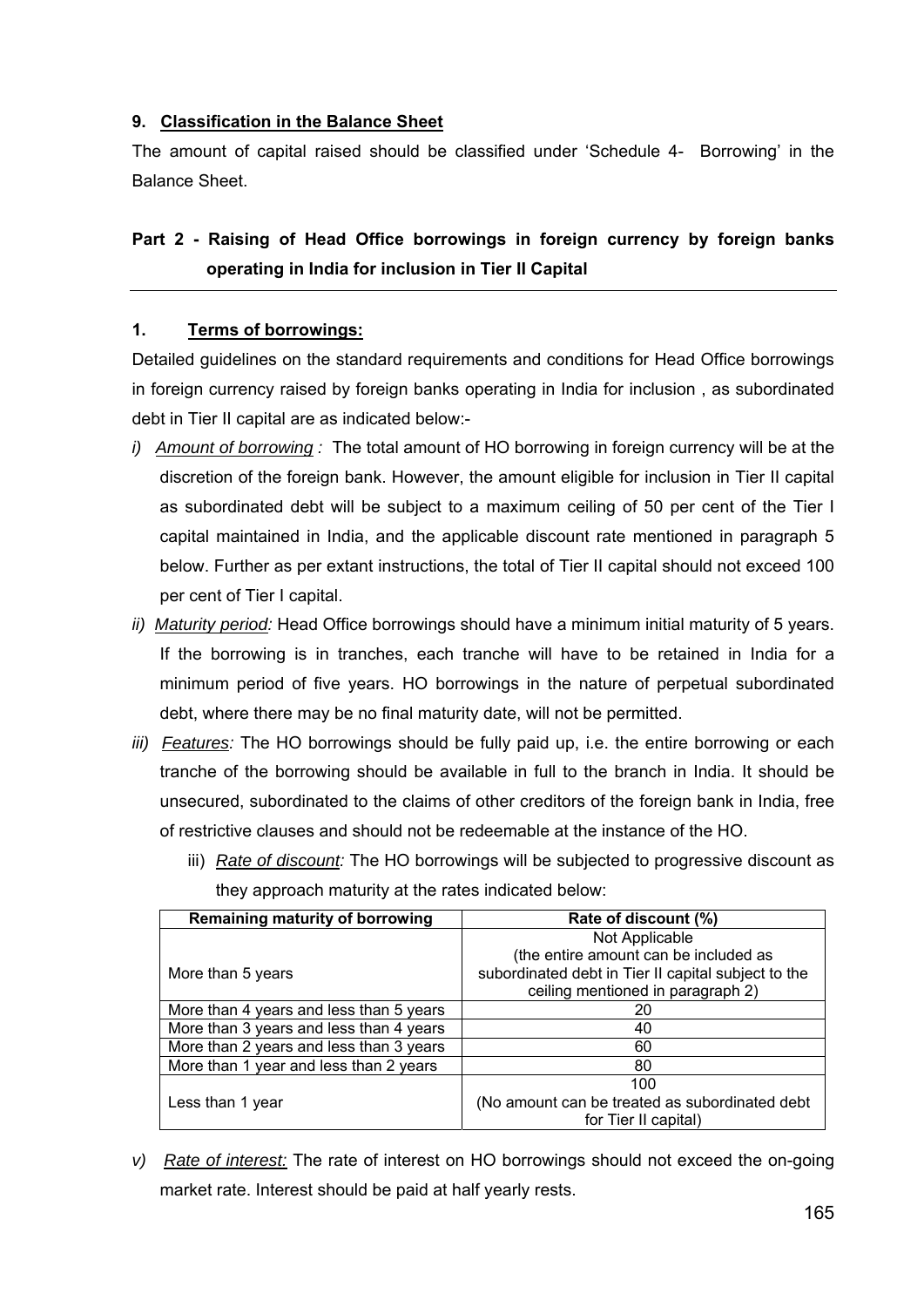- *vi) Withholding tax:* The interest payments to the HO will be subject to applicable withholding tax.
- *vii) Repayment:* All repayments of the principal amount will be subject to prior approval of Reserve Bank of India, Department of Banking Operations and Development.
- *viii) Documentation:* The bank should obtain a letter from its HO agreeing to give the loan for supplementing the capital base for the Indian operations of the foreign bank. The loan documentation should confirm that the loan given by HO would be subordinated to the claims of all other creditors of the foreign bank in India. The loan agreement will be governed by, and construed in accordance with the Indian law. Prior approval of the RBI should be obtained in case of any material changes in the original terms of issue.

### **2. Disclosure**

The total amount of HO borrowings may be disclosed in the balance sheet under the head `Subordinated loan in the nature of long term borrowings in foreign currency from Head Office'. (Schedule 4 – Borrowing)

### **3. Reserve Requirements**

The total amount of HO borrowings is to be reckoned as liability for the calculation of net demand and time liabilities for the purpose of reserve requirements and, as such, will attract CRR/SLR requirements.

### **4. Hedging**

The entire amount of HO borrowing should remain fully swapped with banks at all times. The swap should be in Indian rupees.

### **5. Reporting & Certification**

Such borrowings done in compliance with the guidelines set out above would not require prior approval of Reserve Bank of India. However, information regarding the total amount of borrowing raised from Head Office under this Annex, along with a certification to the effect that the borrowing is as per the guidelines, should be advised to the Chief General Managers-in-Charge of the Department of Banking Operations & Development (International Banking Division), Department of External Investments & Operations and Foreign Exchange Department (Forex Markets Division), Reserve Bank of India, Mumbai.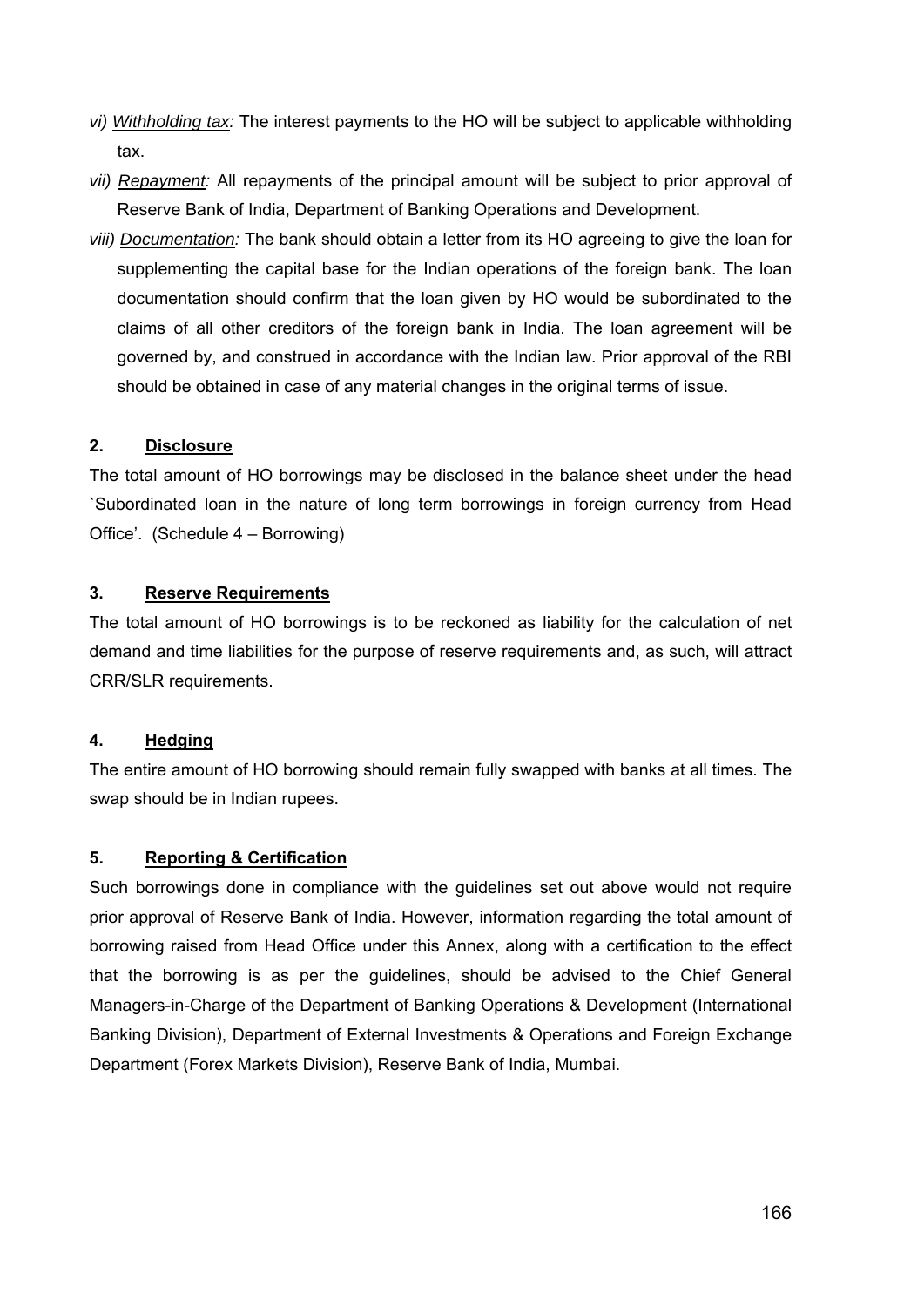### **Extracts from the 'Guidelines on Securitisation of Standard Assets' issued vide [circular DBOD.No.BP.C.60/21.04.048/2005-06 dated February 1, 2006](http://www.rbi.org.in/scripts/NotificationUser.aspx?Id=2723&Mode=0)**

#### **Scope**

1. The regulatory framework provided in the guidelines covers securitisation of standard assets by banks, All India Term Lending and Refinancing Institutions, and Non Banking Financial Companies (including RNBCs). The reference to 'bank' in the guidelines would include all the above institutions.

2. Securitisation is a process by which assets are sold to a bankruptcy remote special purpose vehicle (SPV) in return for an immediate cash payment. The cash flow from the underlying pool of assets is used to service the securities issued by the SPV. Securitisation thus follows a two-stage process. In the first stage there is sale of single asset or pooling and sale of pool of assets to a 'bankruptcy remote' special purpose vehicle (SPV) in return for an immediate cash payment and in the second stage repackaging and selling the security interests representing claims on incoming cash flows from the asset or pool of assets to third party investors by issuance of tradable debt securities.

3. Banks' exposures to a securitisation transaction are referred to as "securitisation exposures". Securitisation exposures include, but are not restricted to the following: exposures to securities issued by the SPV, credit enhancement facility, liquidity facility, underwriting facility, interest rate or currency swaps and cash collateral accounts.

4. The broad definitions of various terms used in these guidelines are furnished below. These terms have been supplemented as appropriate at various relevant portions of these guidelines.

(i) "Bankruptcy remote" means the unlikelihood of an entity being subjected to voluntary or involuntary bankruptcy proceedings, including by the originator or its creditors;

(ii) "credit enhancement" is provided to an SPV to cover the losses associated with the pool of assets. The rating given to the securities issued by the SPV (PTCs) by a rating agency will reflect the level of enhancement;

(iii) A "first loss facility" represents the first level of financial support to a SPV as part of the process in bringing the securities issued by the SPV to investment grade. The provider of the facility bears the bulk (or all) of the risks associated with the assets held by the SPV;

(iv) A "second loss facility" represents a credit enhancement providing a second (or subsequent) tier of protection to an SPV against potential losses;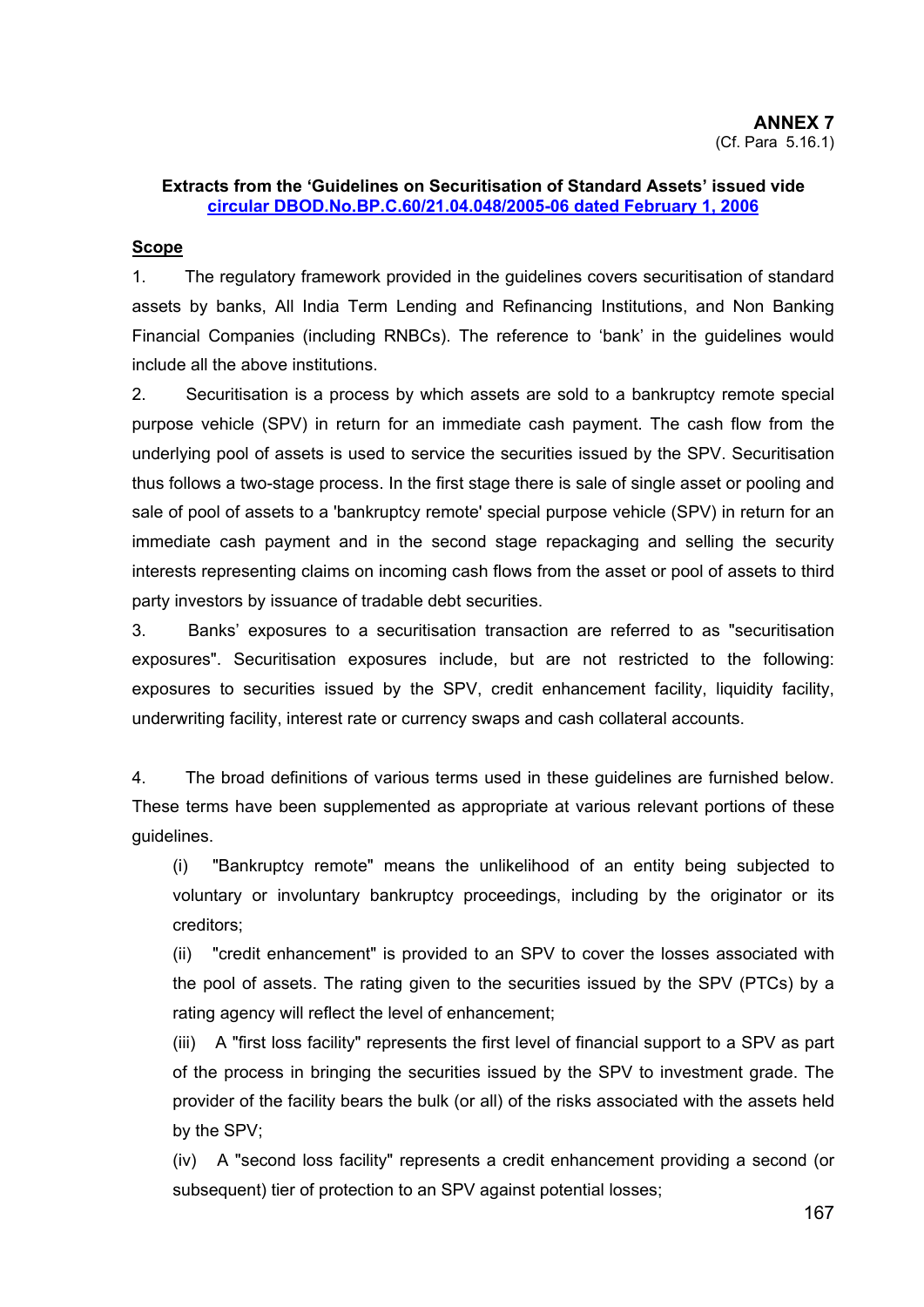- (v) "Liquidity facilities" enable SPVs to assure investors of timely payments. These include smoothening of timing differences between payment of interest and principal on pooled assets and payments due to investors;
- (vi) "Originator" refers to a bank that transfers from its balance sheet a single asset or a pool of assets to an SPV as a part of a securitisation transaction and would include other entities of the consolidated group to which the bank belongs.
- (vii) "Securitisation" means a process by which a single performing asset or a pool of performing assets are sold to a bankruptcy remote SPV and transferred from the balance sheet of the originator to the SPV in return for an immediate cash payment;
- (viii) "Service provider" means a bank that carries out on behalf of the SPV (a) administrative functions relating to the cash flows of the underlying exposure or pool of exposures of a securitization; (b) funds management; and (c) servicing the investors;
- (ix) "SPV" means any company, trust, or other entity constituted or established for a specific purpose - (a) activities of which are limited to those for accomplishing the purpose of the company, trust or other entity as the case may be; and (b) which is structured in a manner intended to isolate the corporation, trust or entity as the case may be, from the credit risk of an originator to make it bankruptcy remote;
- (x) "Underwriting" means the arrangement under which a bank agrees, before issue, to buy a specified quantity of securities in a new issue on a given date and at a given price if no other purchaser has come forward.

#### **True Sale**

5. For enabling the transferred assets to be removed from the balance sheet of the originator in a securitisation structure, the isolation of assets or 'true sale' from the originator to the SPV is an essential prerequisite. In case the assets are transferred to the SPV by the originator in full compliance with all the conditions of true sale given below, the transfer would be treated as a 'true sale' and originator will not be required to maintain any capital against the value of assets so transferred from the date of such transfer. The effective date of such transfer should be expressly indicated in the subsisting agreement. In the event of the transferred assets not meeting the "true-sale" criteria the assets would be deemed to be on the balance sheet of the originator and accordingly the originator would be required to maintain capital for those assets. The criteria of true-sale that have been prescribed below are illustrative but not exhaustive.

### **6 The criteria for "True Sale" of assets**

6.1 The sale should result in immediate legal separation of the originator from the assets which are sold to the new owner viz. the SPV. The assets should stand completely isolated from the originator, after its transfer to the SPV, i.e., put beyond the originator's as well as their creditors' reach, even in the event of bankruptcy of the originator.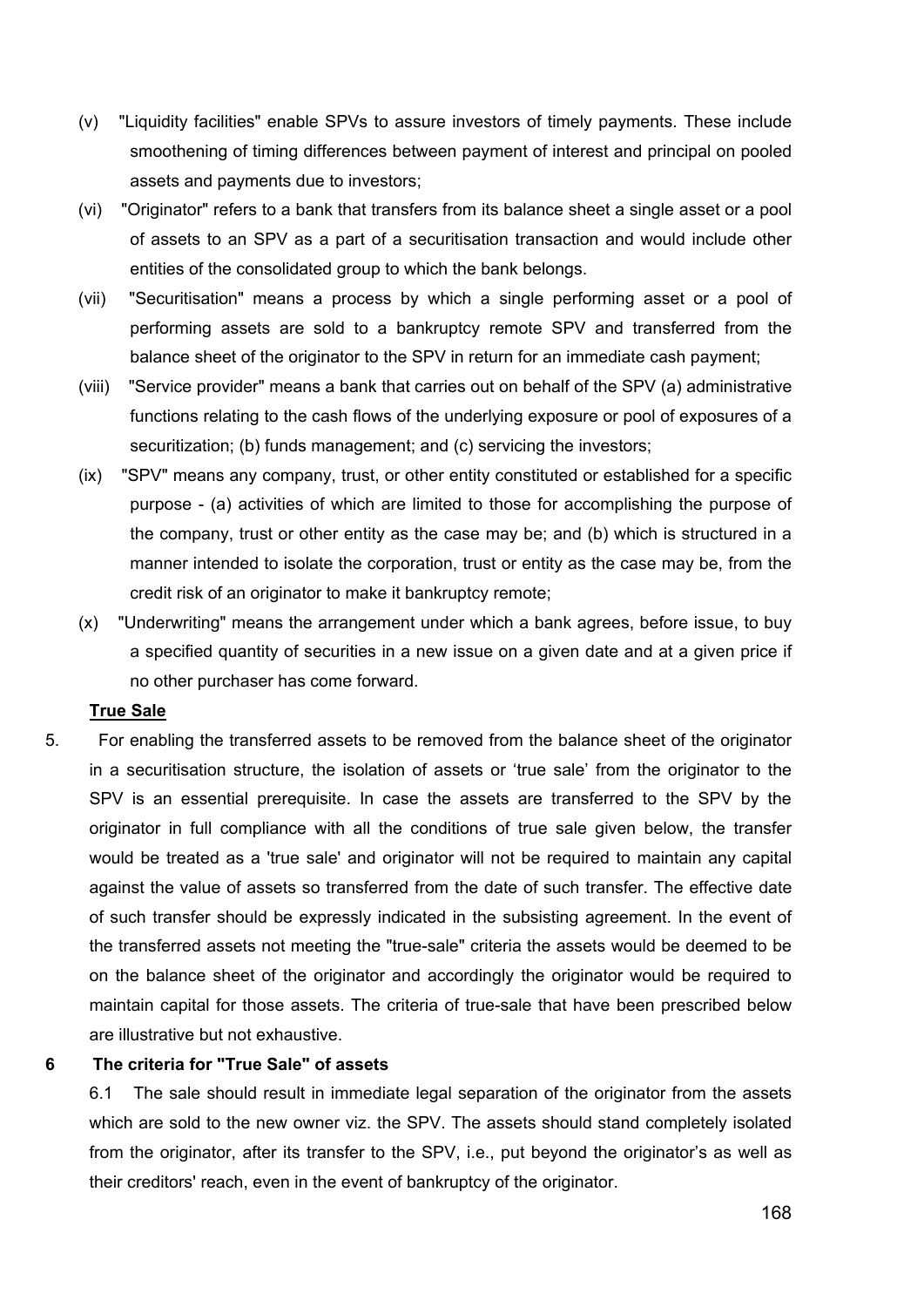6.2 The originator should effectively transfer all risks / rewards and rights / obligations pertaining to the asset and shall not hold any beneficial interest in the asset after its sale to the SPV. An agreement entitling the originator to any surplus income on the securitised assets at the end of the life of the securities issued by the SPV would not be deemed as a violation of the true sale criteria. The SPV should obtain the unfettered right to pledge, sell, transfer or exchange or otherwise dispose of the assets free of any restraining condition.

6.3 The originator shall not have any economic interest in the assets after its sale and the SPV shall have no recourse to the originator for any expenses or losses except those specifically permitted under these guidelines.

6.4 There shall be no obligation on the originator to re-purchase or fund the re-payment of the asset or any part of it or substitute assets held by SPV or provide additional assets to the SPV at any time except those arising out of breach of warranties or representations made at the time of sale. The originator should be able to demonstrate that a notice to this effect has been given to the SPV and that the SPV has acknowledged the absence of such obligation.

6.5 An option to repurchase fully performing assets at the end of the securitisation scheme where residual value of such assets has, in aggregate, fallen to less than 10% of the original amount sold to the SPV ("clean up calls") as allowed vide paragraph 10 can be retained by the originator.

6.6 The originator should be able to demonstrate that it has taken all reasonable precautions to ensure that it is not obliged, nor will feel impelled, to support any losses suffered by the scheme or investors.

6.7 The sale shall be only on cash basis and the consideration shall be received not later than at the time of transfer of assets to the SPV. The sale consideration should be marketbased and arrived at in a transparent manner on an arm's length basis.

6.8 Provision of certain services (such as credit enhancement, liquidity facility, underwriting, asset-servicing, etc.) and assumption of consequent risks / obligations by the originators as specifically allowed in these guidelines would not detract from the 'true sale' nature of the transaction, provided such service obligations do not entail any residual credit risk on the assets securitized or any additional liability for them beyond the contractual performance obligations in respect of such services.

6.9 An opinion from the originating bank's Legal Counsel should be kept on record signifying that: (i) all rights, titles, interests and benefits in the assets have been transferred to SPV; (ii) originator is not liable to investors in any way with regard to these assets other than liability for certain permitted contractual obligations for example, credit enhancement / liquidity facility; and (iii) creditors of the originator do not have any right in any way with regard to these assets even in case of bankruptcy of the originator.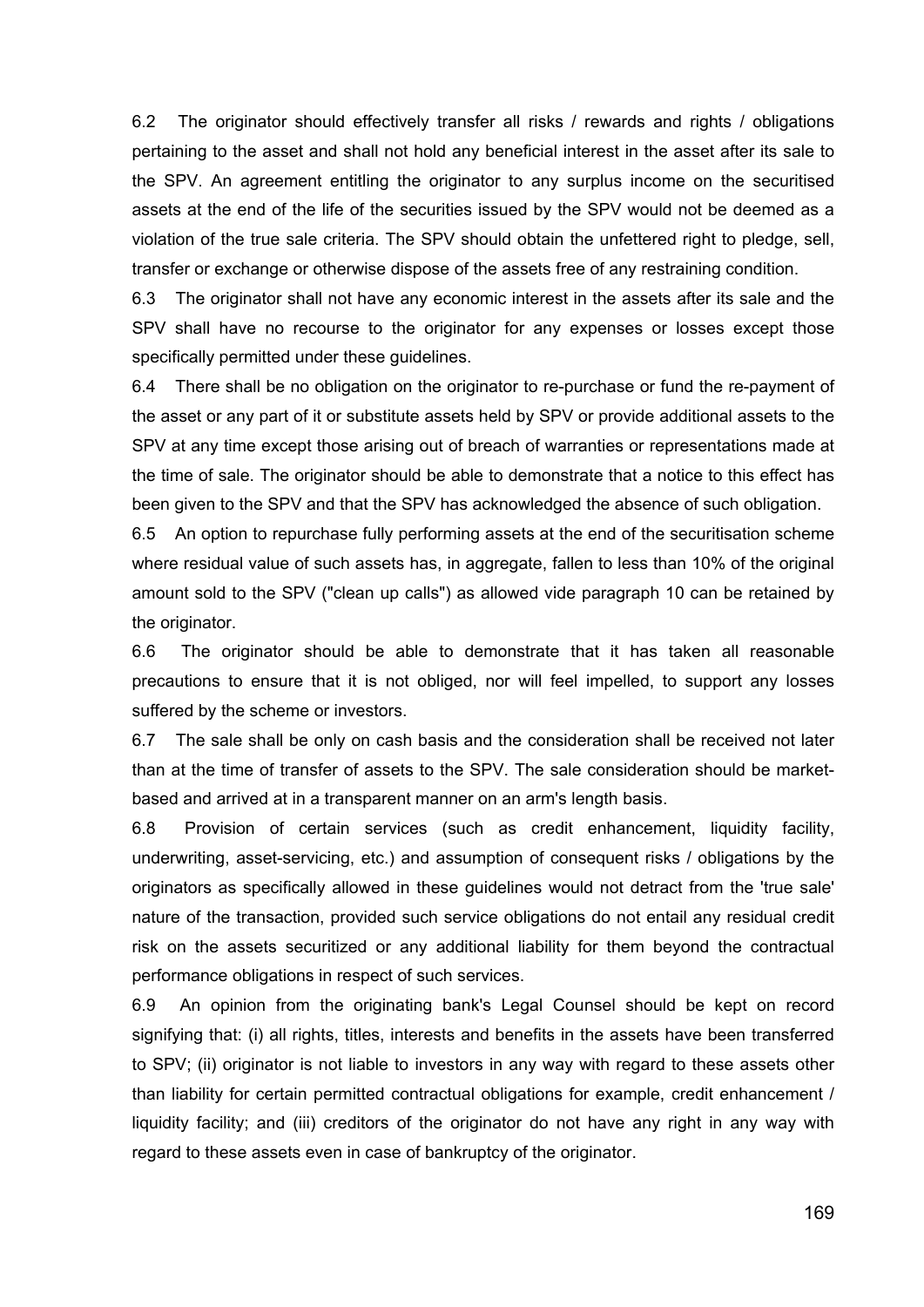6.10 Any re-schedulement, restructuring or re-negotiation of the terms of the underlying agreement/s effected after the transfer of assets to the SPV, shall be binding on the SPV and not on the originator and shall be done only with the express consent of the investors, providers of credit enhancement and other service providers. This should be expressly provided in the sale transaction documents.

6.11 The transfer of assets from originator must not contravene the terms and conditions of any underlying agreement governing the assets and all necessary consents from obligors (including from third parties, where necessary) should have been obtained.

6.12 In case the originator also provides servicing of assets after securitisation, under an agreement with the SPV, and the payments / repayments from the borrowers are routed through it, it shall be under no obligation to remit funds to the SPV / investors unless and until these are received from the borrowers.

6.13 The originator should not be under any obligation to purchase the securities issued by the SPV and should not subscribe to their primary issue. The originator may, however, purchase at market price only senior securities issued by the SPV if these are at least 'investment grade', for investment purposes. Such purchase, along with the securities that may devolve on account of underwriting commitments, should not exceed 10% of the original amount of the issue.

6.14 The originator shall not indulge in market-making or dealing in the securities issued by the SPV.

6.15 The securities issued by the SPV shall not have any put options. The securities may have a call option to address the pre-payment risk on the underlying assets.

#### **CRITERIA TO BE MET BY SPV**

8. SPV is a special purpose vehicle set up during the process of securitisation to which the beneficial interest in the securitised assets are sold / transferred on a without recourse basis. The SPV may be a partnership firm, a trust or a company. Any reference to SPV in these guidelines would also refer to the trust settled or declared by the SPV as a part of the process of securitisation. The SPV should meet the following criteria to enable the originator to treat the assets transferred by it to the SPV as a true sale and apply the prudential guidelines on capital adequacy and other aspects with regard to the securitisation exposures assumed by it.

8.1 Any transaction between the originator and the SPV should be strictly on arm's length basis. Further, it should be ensured that any transaction with the SPV should not intentionally provide for absorbing any future losses.

8.2 The SPV and the trustee should not resemble in name or imply any connection or relationship with the originator of the assets in its title or name.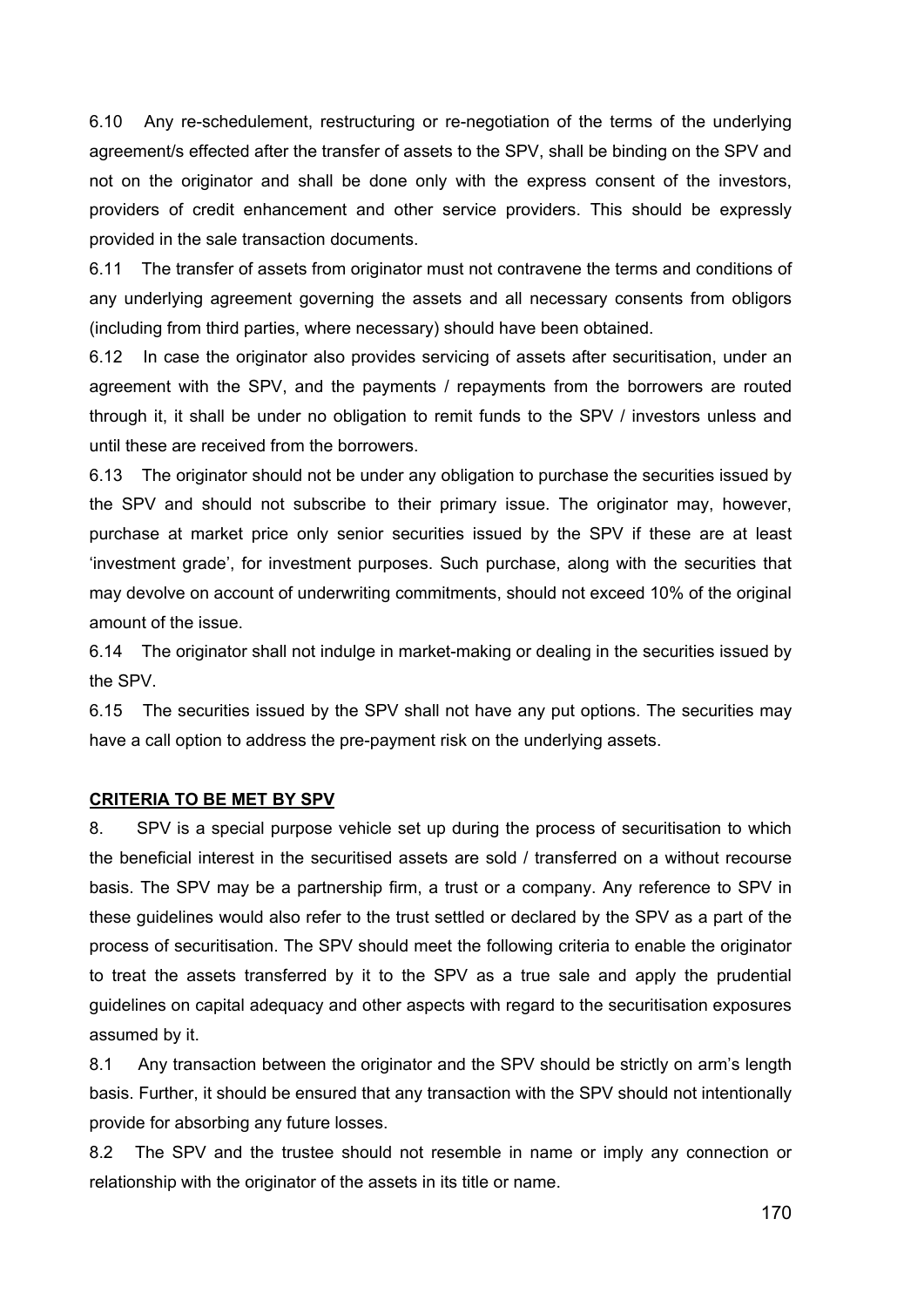8.3 The SPV should be entirely independent of the originator. The originator should not have any ownership, proprietary or beneficial interest in the SPV. The originator should not hold any share capital in the SPV.

8.4 The originator shall have only one representative, without veto power, on the board of the SPV provided the board has at least four members and independent directors are in majority.

8.5 The originator shall not exercise control, directly or indirectly, over the SPV and the trustees, and shall not settle the trust deed.

8.6 The SPV should be bankruptcy remote and non-discretionary.

8.7 The trust deed should lay down, in detail, the functions to be performed by the trustee, their rights and obligations as well as the rights and obligations of the investors in relation to the securitised assets. The Trust Deed should not provide for any discretion to the trustee as to the manner of disposal and management or application of the trust property. In order to protect their interests, investors should be empowered in the trust deed to change the trustee at any point of time.

8.8 The trustee should only perform trusteeship functions in relation to the SPV and should not undertake any other business with the SPV.

8.9 The originator shall not support the losses of the SPV except under the facilities explicitly permitted under these guidelines and shall also not be liable to meet the recurring expenses of the SPV.

8.10 The securities issued by the SPV shall compulsorily be rated by a rating agency registered with SEBI and such rating at any time shall not be more than 6 months old. The credit rating should be publicly available. For the purpose of rating and subsequent updation, the SPV should supply the necessary information to the rating agency in a timely manner. Commonality and conflict of interest, if any, between the SPV and the rating agency should also be disclosed.

8.11 The SPV should inform the investors in the securities issued by it that these securities are not insured and that they do not represent deposit liabilities of the originator, servicer or trustees.

8.12 A copy of the trust deed and the accounts and statement of affairs of the SPV should be made available to the RBI, if required to do so.

#### **Special Features**

#### **9. Representations and Warranties**

An originator that sells assets to SPV may make representations and warranties concerning those assets. Where the following conditions are met the originator will not be required to hold capital against such representations and warranties.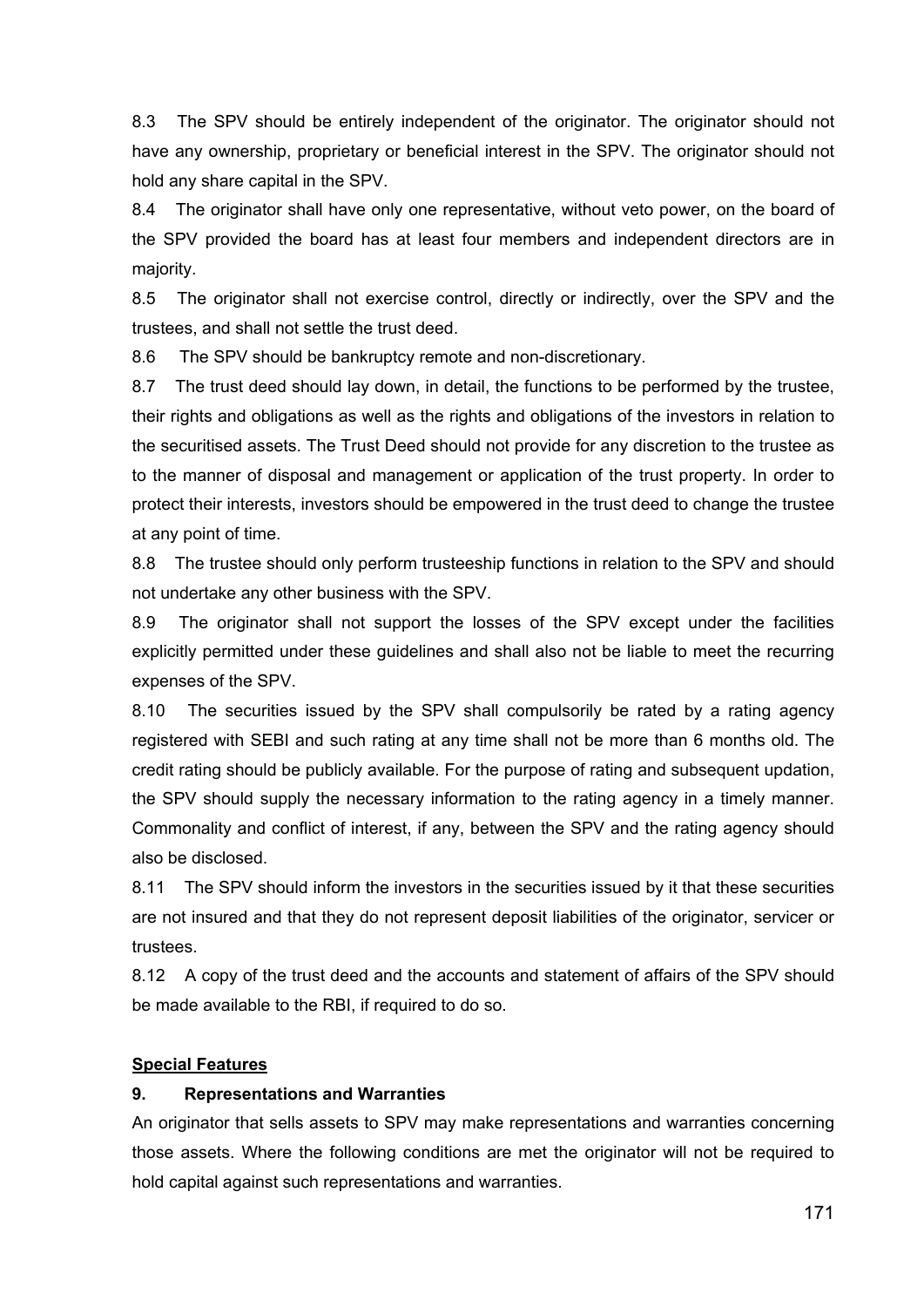(a) Any representation or warranty is provided only by way of a formal written agreement.

(b) The originator undertakes appropriate due diligence before providing or accepting any representation or warranty.

(c) The representation or warranty refers to an existing state of facts that is capable of being verified by the originator at the time the assets are sold.

(d) The representation or warranty is not open-ended and, in particular, does not relate to the future creditworthiness of the assets, the performance of the SPV and / or the securities the SPV issues.

(e) The exercise of a representation or warranty, requiring an originator to replace assets (or any parts of them) sold to a SPV, must be:

\* undertaken within 120 days of the transfer of assets to the SPV; and

\* conducted on the same terms and conditions as the original sale.

(f) An originator that is required to pay damages for breach of representation or warranty can do so provided the agreement to pay damages meets the following conditions:

the onus of proof for breach of representation or warranty remains at all times with the party so alleging;

the party alleging the breach serves a written Notice of Claim on the originator, specifying the basis for the claim; and

\* damages are limited to losses directly incurred as a result of the breach.

(g) An originator should notify RBI (Department of Banking Supervision) of all instances where it has agreed to replace assets sold to SPV or pay damages arising out of any representation or warranty.

#### **10. Re-purchase of Assets from SPVs**

An option to repurchase fully performing assets at the end of the securitisation scheme where residual value of such assets has, in aggregate, fallen to less than 10% of the original amount sold to the SPV ("clean up calls") could be retained by the originator and would not be construed to constitute 'effective control', provided:

(i) the purchase is conducted at arm's length, on market terms and conditions (including price / fee) and is subject to the originator's normal credit approval and review processes; and

(ii) the exercise of the clean-up call is at its discretion.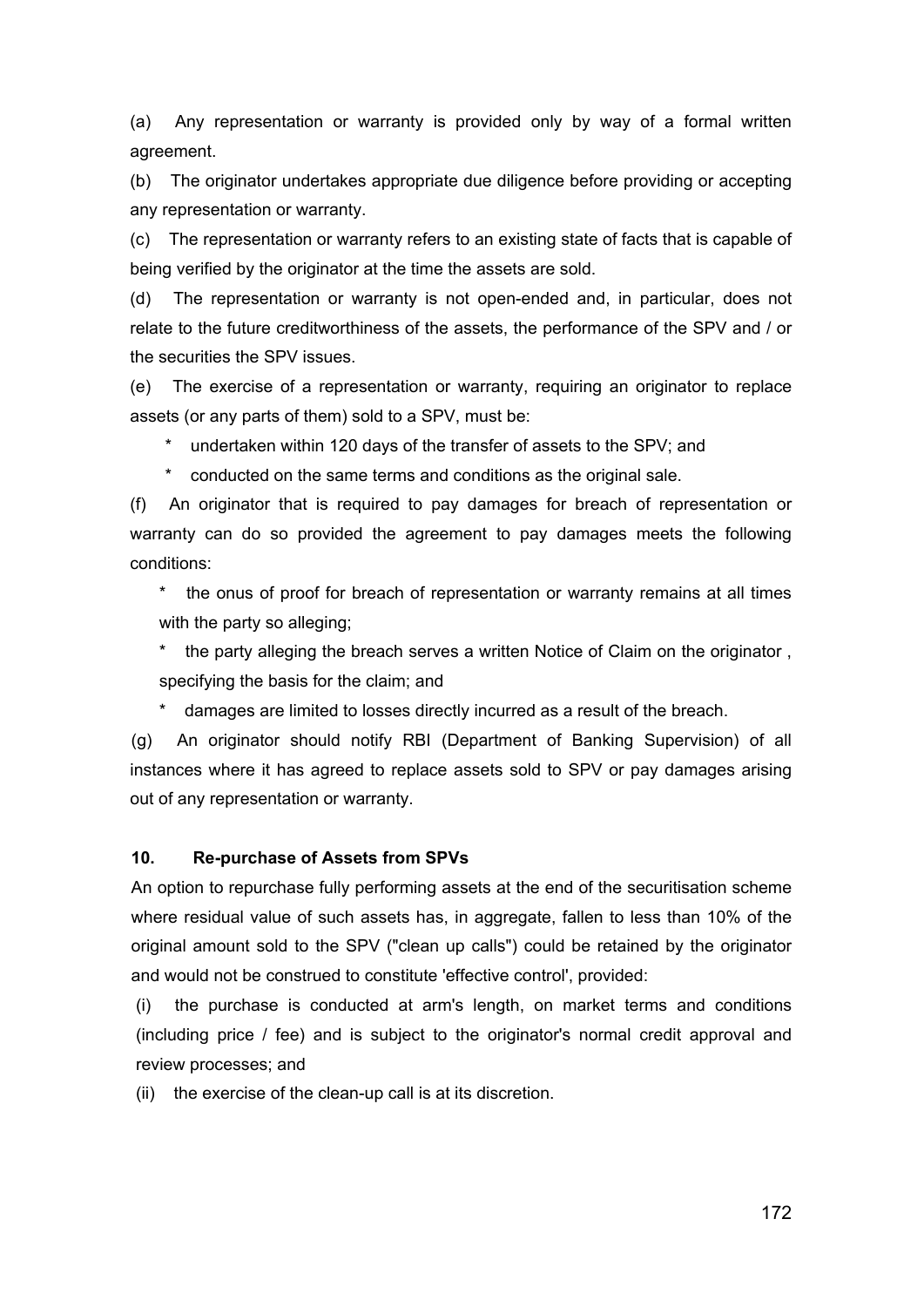### **POLICY ON PROVISION OF CREDIT ENHANCEMENT FACILITIES**

### **11. Detailed Policy**

Credit enhancement facilities include all arrangements provided to the SPV that could result in a bank absorbing losses of the SPV or its investors. Such facilities may be provided by both originators and third parties. A bank should hold capital against the credit risk assumed when it provides credit enhancement, either explicitly or implicitly, to a special purpose vehicle or its investors. The entity providing credit enhancement facilities should ensure that the following conditions are fulfilled. Where any of the conditions is not satisfied, the bank providing credit enhancement facility will be required to hold capital against the full value of the securitised assets as if they were held on its balance sheet.

11.1 Provision of the facility should be structured in a manner to keep it distinct from other facilities and documented separately from any other facility provided by the bank. The nature, purpose, extent of the facility and all required standards of performance should be clearly specified in a written agreement to be executed at the time of originating the transaction and disclosed in the offer document.

11.2 The facility is provided on an 'arm's length basis' on market terms and conditions, and subjected to the facility provider's normal credit approval and review process.

11.3 Payment of any fee or other income for the facility is not subordinated or subject to deferral or waiver.

11.4 The facility is limited to a specified amount and duration.

11.5 The duration of the facility is limited to the earlier of the dates on which:

- (i) the underlying assets are redeemed;
- (ii) all claims connected with the securities issued by the SPV are paid out; or
- (iii) the bank's obligations are otherwise terminated.

11.6 There should not be any recourse to the facility provider beyond the fixed contractual obligations. In particular, the facility provider should not bear any recurring expenses of the securitisation.

11.7 The facility provider has written opinions from its legal advisors that the terms of agreement protect it from any liability to the investors in the securitisation or to the SPV / trustee, except in relation to its contractual obligations pursuant to the agreement governing provision of the facility.

11.8 The SPV and / or investors in the securities issued by the SPV have the clear right to select an alternative party to provide the facility.

11.9 Credit enhancement facility should be provided only at the initiation of the securitisation transaction.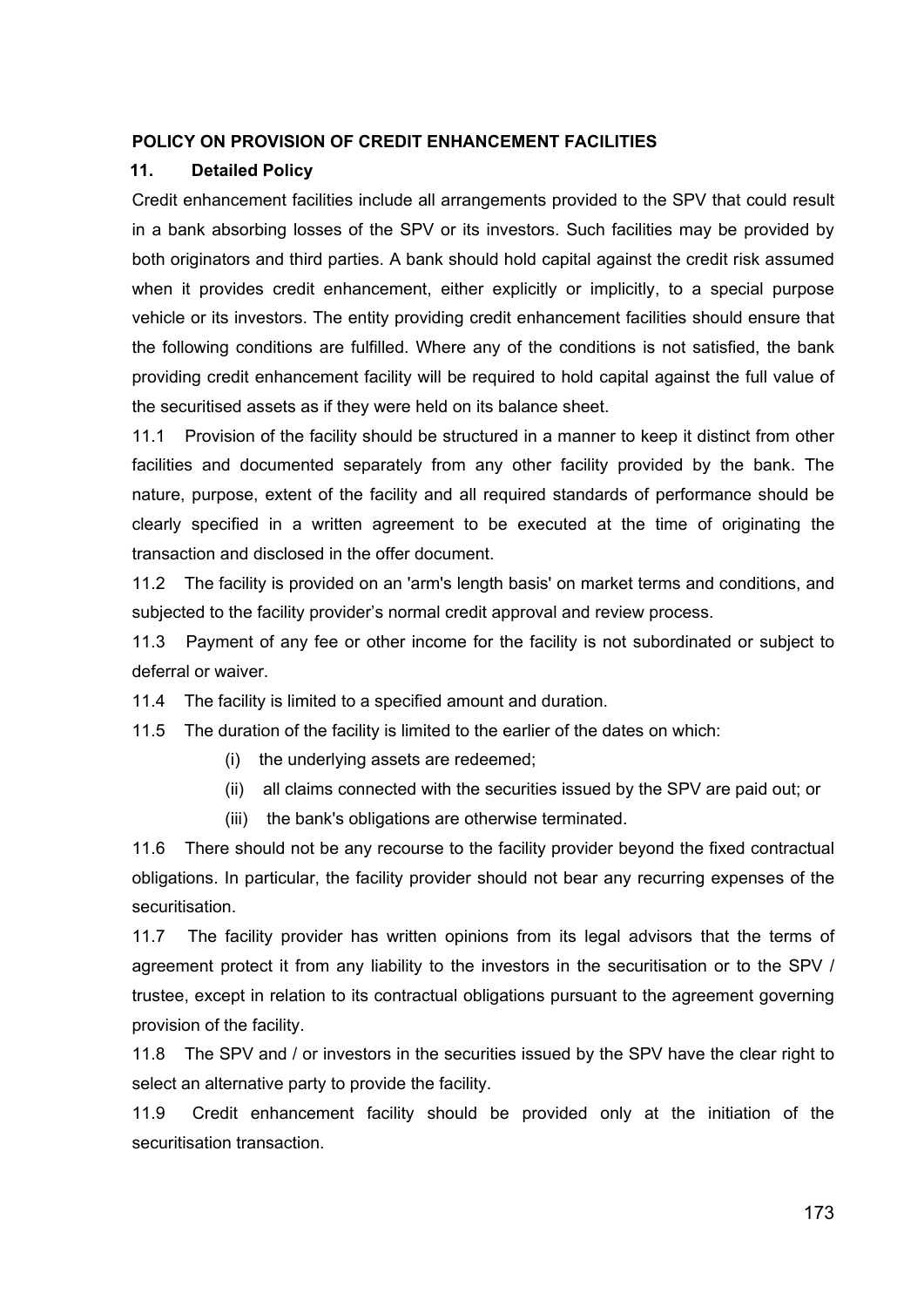11.10 The amount of credit enhancement extended at the initiation of the securitisation transaction should be available to the SPV during the entire life of the securities issued by the SPV. The amount of credit enhancement shall be reduced only to the extent of draw downs to meet the contingencies arising out of losses accruing to the SPV or its investors. No portion of the credit enhancement shall be released to the provider during the life of the securities issued by the SPV.

11.11 Any utilization / draw down of the credit enhancement should be immediately writtenoff by debit to the profit and loss account.

11.12 When a first loss facility does not provide substantial cover a second loss facility might carry a disproportionate share of risk. In order to limit this possibility, a credit enhancement facility will be deemed to be a second loss facility only where:

\* it enjoys protection given by a substantial first loss facility;

\* it can be drawn on only after the first loss facility has been completely exhausted;

\* it covers only losses beyond those covered by the first loss facility; and

\* the provider of the first loss facility continues to meet its obligations.

If the second loss facility does not meet the above criteria, it will be treated as a first loss facility.

11.13 The first-loss facility would be considered substantial where it covers some multiple of historic losses or worst case losses estimated by simulation or other techniques. The second loss facility provider shall assess adequacy of first loss facility on an arm's length basis and shall review it periodically at least once in six months. The following factors may be reckoned while conducting the assessment as well as review:

(i) the class and quality of assets held by the SPV;

(ii) the history of default rates on the assets;

(iii) the output of any statistical models used by banks to assess expected default rates on the assets;

(iv) the types of activity in which the SPV is engaging in or is permitted to engage in;

(v) the quality of the parties providing the first loss facility; and

(vi) the opinions or rating letters provided by reputable rating agencies regarding the adequacy of first loss protection.

**12 and 13 :** Replaced by para 5.16.2 of this circular.

### **POLICY ON PROVISION OF LIQUIDITY FACILITIES**

#### **14. Detailed Policy on provision of liquidity support**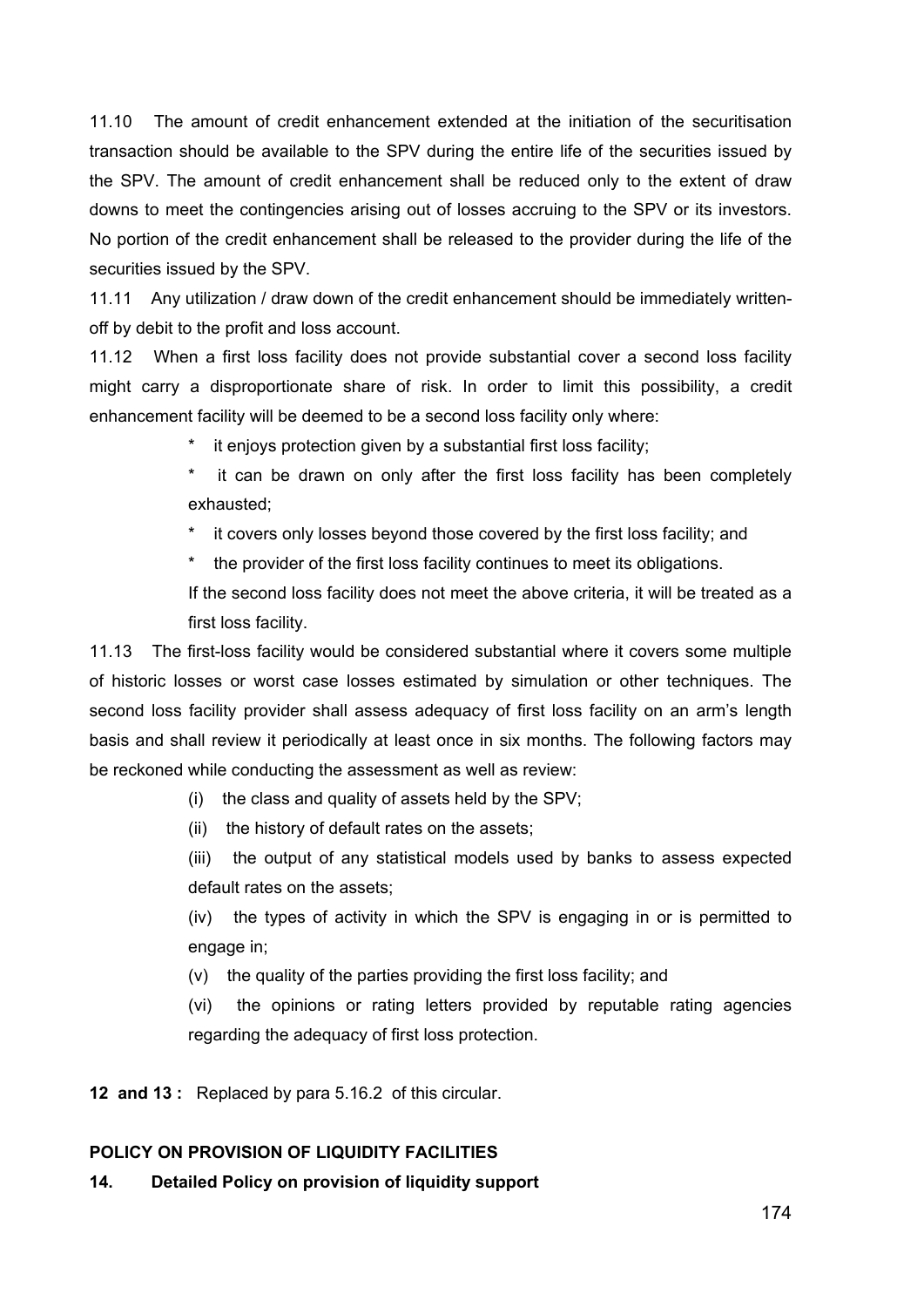A liquidity facility is provided to help smoothen the timing differences faced by the SPV between the receipt of cash flows from the underlying assets and the payments to be made to investors. A liquidity facility should meet the following conditions to guard against the possibility of the facility functioning as a form of credit enhancement and / or credit support. In case the facility fails to meet any of these conditions, it will be regarded as serving the economic purpose of credit enhancement and the liquidity facility provided by a third party shall be treated as a first loss facility and the liquidity facility provided by the originator shall be treated as a second loss facility.

14.1 All conditions specified in paragraphs 11.1 to 11.8 above.

14.2 The securitised assets are covered by a substantial first loss credit enhancement.

14.3 The documentation for the facility must clearly define the circumstances under which the facility may or may not be drawn on.

14.4 The facility should be capable of being drawn only where there is a sufficient level of non-defaulted assets to cover drawings, or the full amount of assets that may turn nonperforming are covered by a substantial credit enhancement.

14.5 The facility shall not be drawn for the purpose of

- (a) providing credit enhancement;
- (b) covering losses of the SPV;
- (c) serving as a permanent revolving funding; and
- (d) covering any losses incurred in the underlying pool of exposures prior to a draw down.

14.6 The liquidity facility should not be available for (a) meeting recurring expenses of securitisation; (b) funding acquisition of additional assets by the SPV; (c) funding the final scheduled repayment of investors and (d) funding breach of warranties.

14.7 Funding should be provided to SPV and not directly to the investors.

14.8 When the liquidity facility has been drawn the facility provider shall have a priority of claim over the future cash flows from the underlying assets, which will be senior to the claims of the senior most investor.

14.9 When the originator is providing the liquidity facility, an independent third party, other than the originator's group entities, should co-provide at least 25% of the liquidity facility that shall be drawn and repaid on a pro-rata basis. The originator must not be liable to meet any shortfall in liquidity support provided by the independent party. During the initial phase, a bank may provide the full amount of a liquidity facility on the basis that it will find an independent party to participate in the facility as provided above. The originator will have three months to locate such independent third party.

#### **15. Treatment of liquidity facility**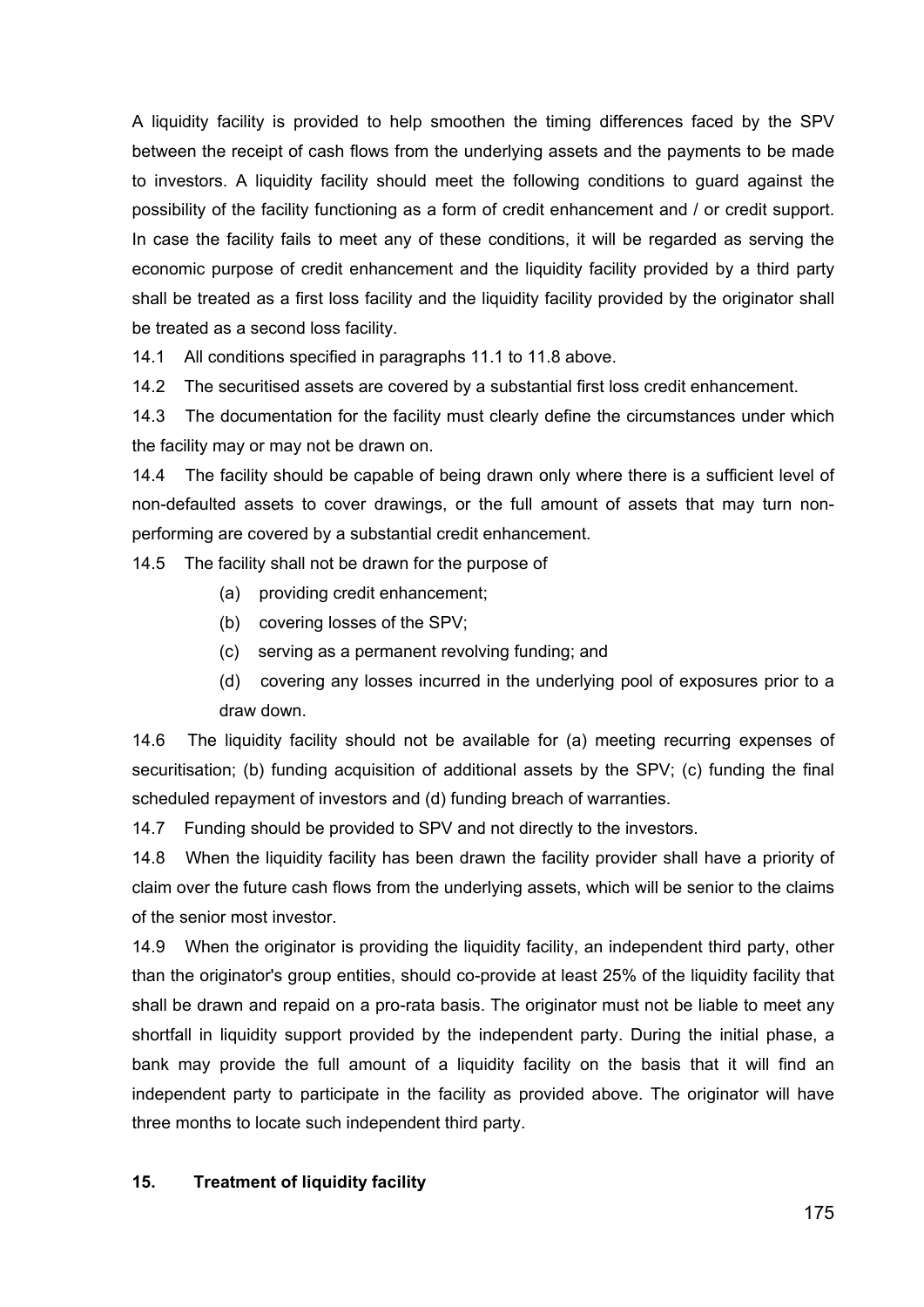15.1 The commitment to provide liquidity facility, to the extent not drawn would be an offbalance sheet item and attract 100% credit conversion factor as well as 100 % risk weight. The extent to which the commitment becomes a funded facility, it would attract 100 % risk weight.

15.2 Since the liquidity facility is meant to smoothen temporary cash flow mismatches, the facility will remain drawn only for short periods. If the drawings under the facility are outstanding for more than 90 days it should be classified as NPA and fully provided for.

#### **POLICY ON PROVISION OF UNDERWRITING FACILITIES**

#### **16. General Policy**

An originator or a third-party service provider may act as an underwriter for the issue of securities by SPV and treat the facility as an underwriting facility for capital adequacy purposes subject to the following conditions. In case any of the conditions is not satisfied, the facility will be considered as a credit enhancement and treated as a first loss facility when provided by a third party and a second loss facility when provided by an originator.

16.1 All conditions specified in paragraphs 11.1 to 11.8 above.

16.2 The underwriting is exercisable only when the SPV cannot issue securities into the market at a price equal to or above the benchmark predetermined in the underwriting agreement.

16.3 The bank has the ability to withhold payment and to terminate the facility, if necessary, upon the occurrence of specified events(e.g. material adverse changes or defaults on assets above a specified level); and

16.4 There is a market for the type of securities underwritten.

### **17. Underwriting**

#### 17.1 Underwriting by an originator

An originator may underwrite only investment grade senior securities issued by the SPV. The holdings of securities devolved through underwriting should be sold to third parties within three-month period following the acquisition. During the stipulated time limit, the total outstanding amount of devolved securities will be subjected to a risk weight of 100 per cent. In case of failure to off-load within the stipulated time limit, any holding in excess of 10 per cent of the original amount of issue, including secondary market purchases, shall be deducted 50% from Tier I capital and 50% from Tier II capital.

### 17.2 Underwriting by third party service providers

A third party service provider may underwrite the securities issued by the SPV. The holdings of securities devolved through underwriting should be sold to third parties within three-month period following the acquisition. During the stipulated time limit, the total outstanding amount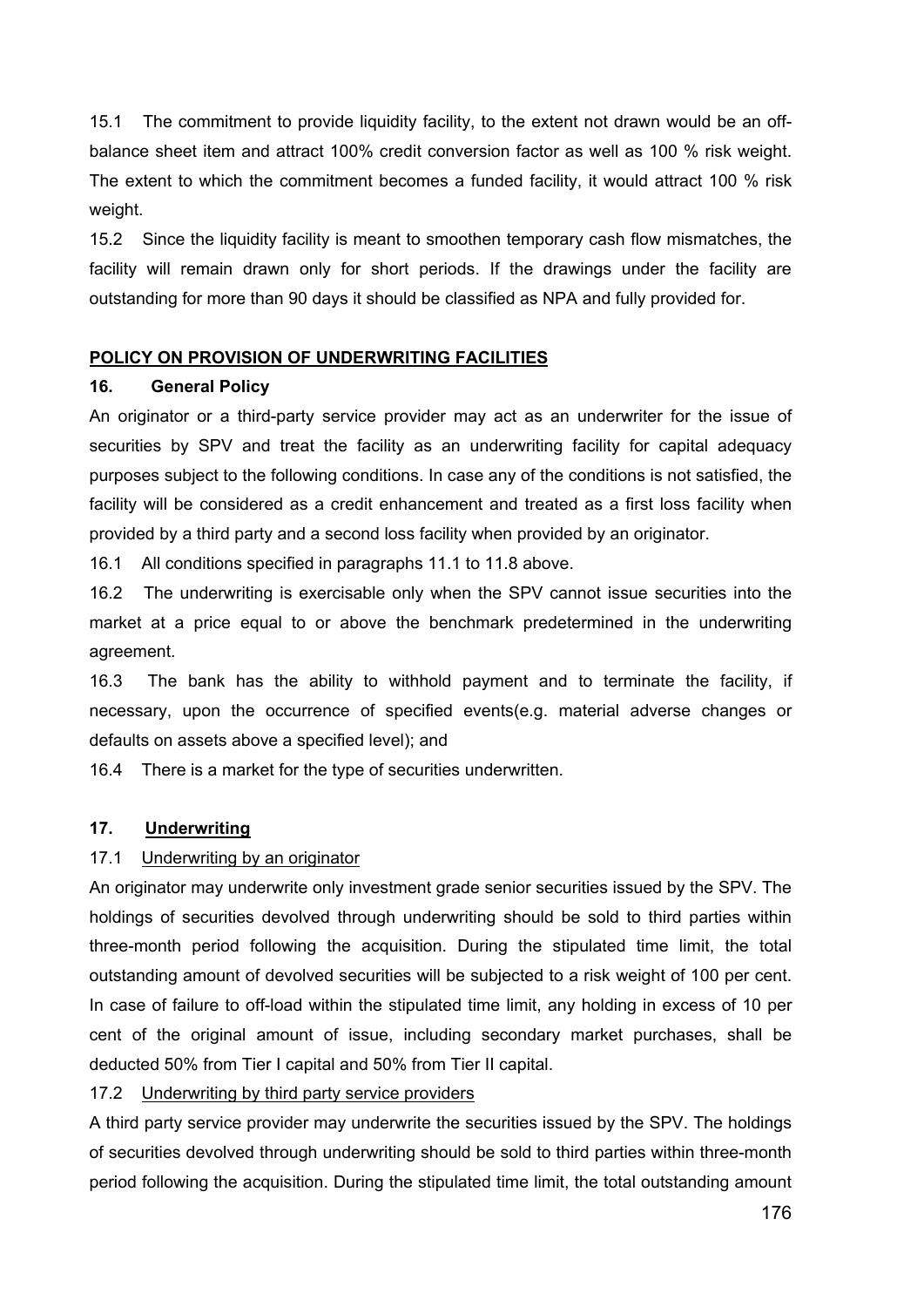of devolved securities will be subjected to a risk weight of 100 per cent. In case of failure to off-load within the stipulated time limit, the total outstanding amount of devolved securities which are at least investment grade will attract a 100% risk weight and those which are below investment grade will be deducted from capital at 50% from Tier I and 50% from Tier II.

#### **POLICY ON PROVISION OF SERVICES**

18. A servicing bank administers or services the securitised assets. Hence, it should not have any reputational obligation to support any losses incurred by the SPV and should be able to demonstrate this to the investors. A bank performing the role of a service provider for a proprietary or a third-party securitisation transaction should ensure that the following conditions are fulfilled. Where the following conditions are not met, the service provider may be deemed as providing liquidity facility to the SPV or investors and treated accordingly for capital adequacy purpose.

18.1 All conditions specified in paragraphs 11.1 to 11.8 above.

18.2 The service provider should be under no obligation to remit funds to the SPV or investors until it has received funds generated from the underlying assets except where it is the provider of an eligible liquidity facility.

18.3 The service provider shall hold in trust, on behalf of the investors, the cash flows arising from the underlying and should avoid co-mingling of these cash flows with their own cash flows.

#### **19. PRUDENTIAL NORMS FOR INVESTMENT IN THE SECURITIES ISSUED BY SPV**

19.1 As the securities issued by SPVs would be in the nature of non-SLR securities, banks' investment in these securities would attract all prudential norms applicable to non-SLR investments prescribed by RBI from time to time

19.2 Limits on investment in securities by the originator

The aggregate investment by the originator in securities issued by SPV would be as given in para 7.13.

#### 19.3 Exposure norms for investment in the PTCs

The counterparty for the investor in the securities would not be the SPV but the underlying assets in respect of which the cash flows are expected from the obligors / borrowers. These should be taken into consideration when reckoning overall exposures to any particular borrower / borrower Group, industry or geographic area for the purpose of managing concentration risks and compliance with extant prudential exposure norms, wherever the obligors in the pool constitute 5% or more of the receivables in the pool or Rs.5 crore, whichever is lower.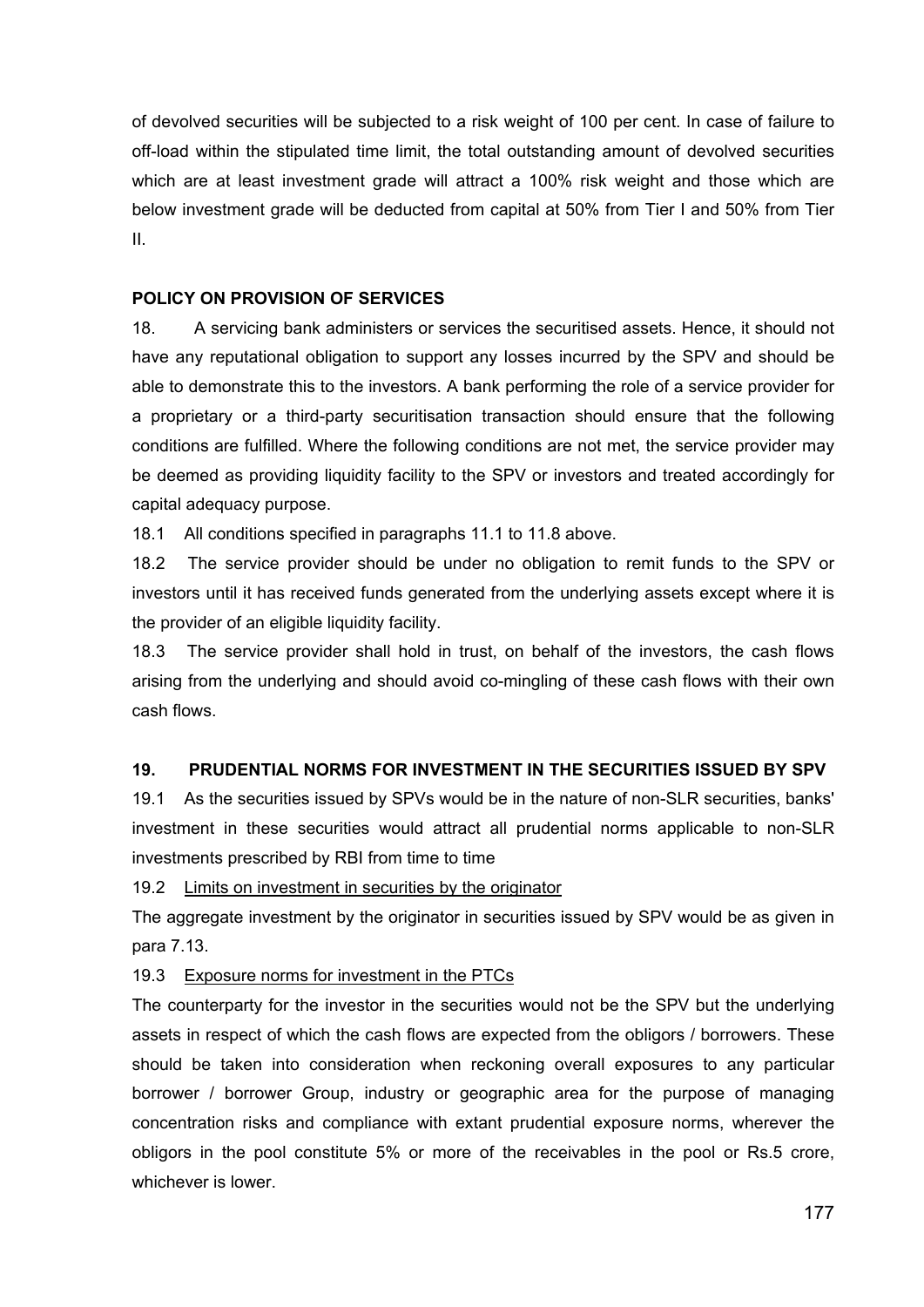### 19.4 Income recognition and provisioning norms for investors in the PTCs

As the securities are expected to be limited-tenor, interest bearing debt instruments, the income on the securities may normally be recognised on accrual basis. However, if the income (or even the redemption amount) on securities remains in arrears for more than 90 days, any future income should be recognised only on realisation and any unrealised income recognised on accrual basis should be reversed. In case of pendency of dues on the securities appropriate provisions for the diminution in value of the securities on account of such overdues should also be made, as already envisaged in the extant RBI norms for classification and valuation of investment by the banks.

### **20. ACCOUNTING TREATMENT OF THE SECURITISATION TRANSACTIONS**

### 20.1 **Accounting in the books of the Originator**

In terms of these guidelines banks can sell assets to SPV only on cash basis and the sale consideration should be received not later than the transfer of the asset to the SPV. Hence, any loss arising on account of the sale should be accounted accordingly and reflected in the Profit & Loss account for the period during which the sale is effected and any profit / premium arising on account of sale should be amortised over the life of the securities issued or to be issued by the SPV.

(i) In case the securitised assets qualify for derecognition from the books of the originator, the entire expenses incurred on the transaction, say, legal fees, etc., should be expensed at the time of the transaction and should not be deferred.

(ii) Where the securitised assets do not qualify for derecognition the sale consideration received shall be treated as a borrowing.

20.2 The accounting treatment of the securitisation transactions in the books of originators, SPV and investors in securities will be as per the guidance note issued by the ICAI with reference to those aspects not specifically covered in these guidelines. "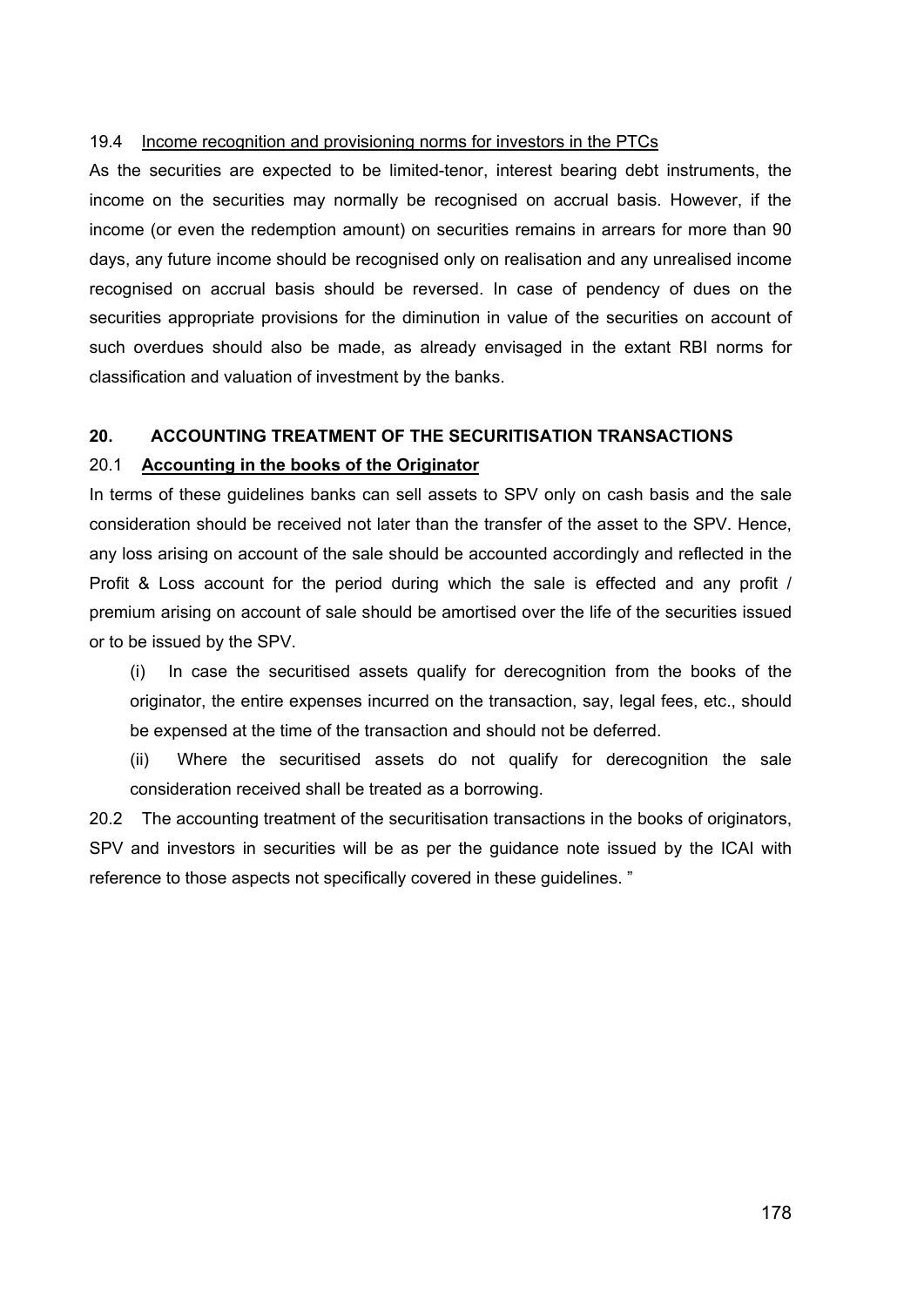#### **ANNEX 7A**

(Cf. Para 5.16.1)

#### **Extracts from the 'Revisions to the Guidelines on Transfer of Assets through Securitisation and Direct Assignment of Cash Flow' issued vide circular [DBOD.No.BP.BC-103/21.04.177/2011-12 dated May 7, 2012](http://www.rbi.org.in/scripts/NotificationUser.aspx?Id=7184&Mode=0)**

#### **INTRODUCTION**

Securitisation involves pooling of homogeneous assets and the subsequent sale of the cash flows from these asset pools to investors. The securitisation market is primarily intended to redistribute the credit risk away from the originators to a wide spectrum of investors who can bear the risk, thus aiding financial stability and provide an additional source of funding. The recent crisis in the credit markets has called into question the desirability of certain aspects of securitisation activity as well as of many elements of the 'originate to distribute' business model, because of their possible influence on originators' incentives and the potential misalignment of interests of the originators and investors. While the securitisation framework in India has been reasonably prudent, certain imprudent practices have reportedly developed like origination of loans with the sole intention of immediate securitisation and securitisation of tranches of project loans even before the total disbursement is complete, thereby passing on the project implementation risk to investors.

With a view to developing an orderly and healthy securitisation market, to ensure greater alignment of the interests of the originators and the investors as also to encourage the development of the securitisation activity in a manner consistent with the aforesaid objectives, several proposals for post-crisis reform are being considered internationally. Central to this is the idea that originators should retain a portion of each securitisation originated, as a mechanism to better align incentives and ensure more effective screening of loans. In addition, a minimum period of retention of loans prior to securitisation is also considered desirable, to give comfort to the investors regarding the due diligence exercised by the originators. Keeping in view the above objectives and the international work on these accounts, guidelines have been formulated regarding the Minimum Holding Period (MHP) and Minimum Retention Requirement (MRR).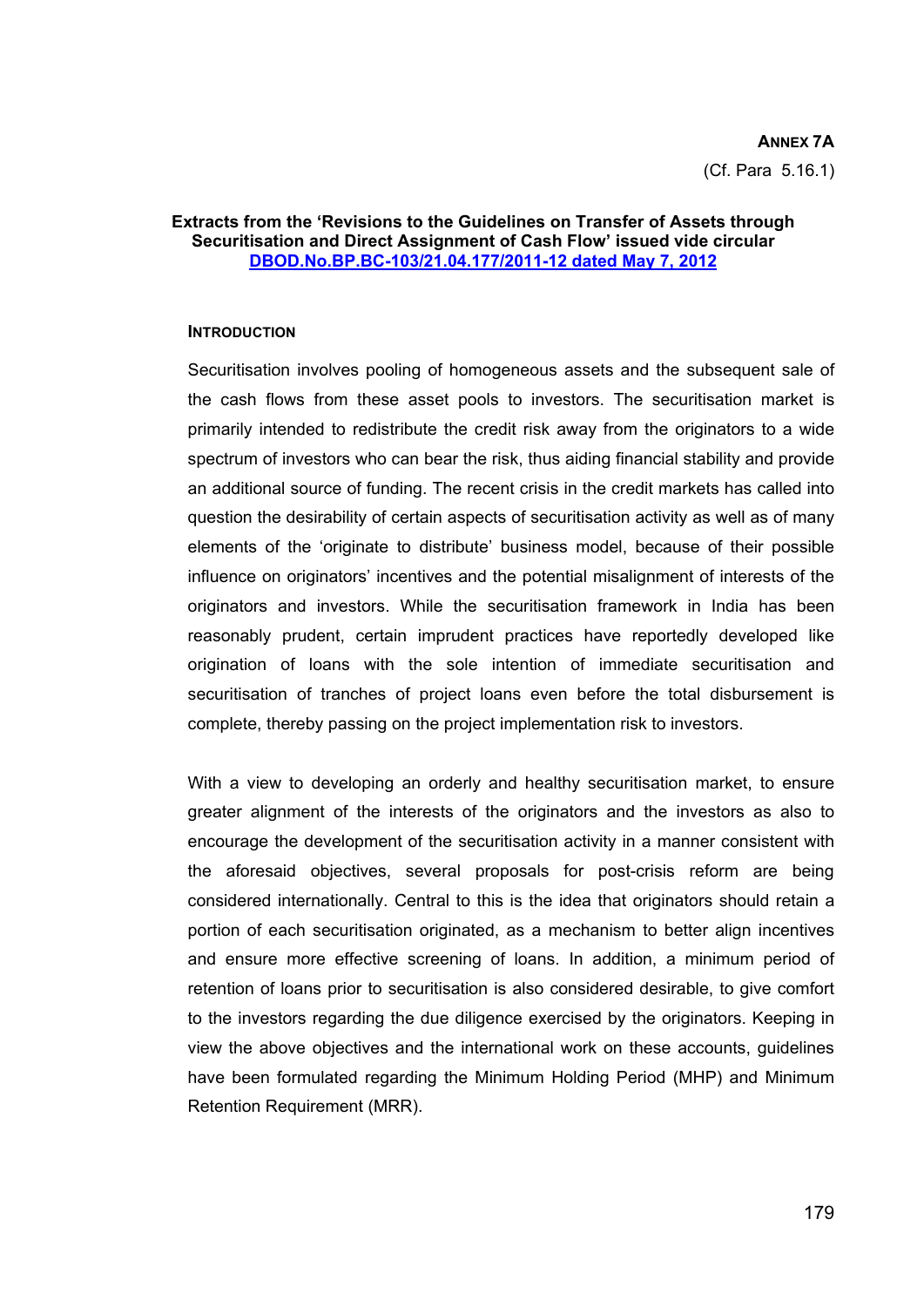#### **SECTION A**

### **GUIDELINES ON SECURITISATION OF STANDARD ASSETS**

#### **1. REQUIREMENTS TO BE MET BY THE ORIGINATING BANKS**

#### **1.1 Assets Eligible for Securitisation**

In a single securitisation transaction, the underlying assets should represent the debt obligations of a homogeneous pool of obligors**[4](#page-179-0)4**. Subject to this condition, all on-balance sheet standard assets<sup>[4](#page-179-1)5</sup>, except the following, will be eligible for securitisation by the originators:

- (i) Revolving credit facilities (e.g. Cash Credit accounts, Credit Card receivables etc.)
- (ii) Assets purchased from other entities
- (iii) Securitisation exposures (e.g. Mortgage-backed/asset-backed securities)
- (iv) Loans with bullet repayment of both principal and interest<sup>[4](#page-179-2)6</sup>.

### **1.2 Minimum Holding Period (MHP)**

l

1.2.1 Originating banks can securitise loans only after these have been held by them for a minimum period in their books. The criteria governing determination of MHP for assets listed below reflect the need to ensure that:

- the project implementation risk is not passed on to the investors, and
- a minimum recovery performance is demonstrated prior to securitisation to ensure better underwriting standards.

1.2.2 Banks can securitise loans only after a MHP counted from the date of full disbursement of loans for an activity/purpose; acquisition of asset (i.e., car, residential house etc.) by the borrower or the date of completion of a project, as the case may be. MHP would be defined

<span id="page-179-0"></span> $44$  The single asset securitisations do not involve any credit tranching and redistribution of risk, and therefore, are not consistent with the economic objectives of securitisation.

<span id="page-179-1"></span> $45$  In these guidelines the term loans/assets have been used to refer to loans, advances and bonds which are in the nature of advances as defined in para 2.1 (vii) of Master Circular – Prudential Norms for Classification, Valuation and Operation of Investment Portfolio by banks dated July 1, 2011

<span id="page-179-2"></span><sup>&</sup>lt;sup>46</sup> Loans with tenor up to 24 months extended to individuals for agricultural activities (as defined by Rural Planning and Credit Department of the Reserve Bank of India, in the Master Circular - Lending to Priority Sector) where both interest and principal are due only on maturity and trade receivables with tenor up to 12 months discounted/purchased by banks from their borrowers will be eligible for securitisation. However, only those loans/receivables will be eligible for securitisation where a borrower (in case of agricultural loans) /a drawee of the bill (in case of trade receivables) has fully repaid the entire amount of last two loans/receivables (one loan, in case of agricultural loans with maturity extending beyond one year) within 90 days of the due date.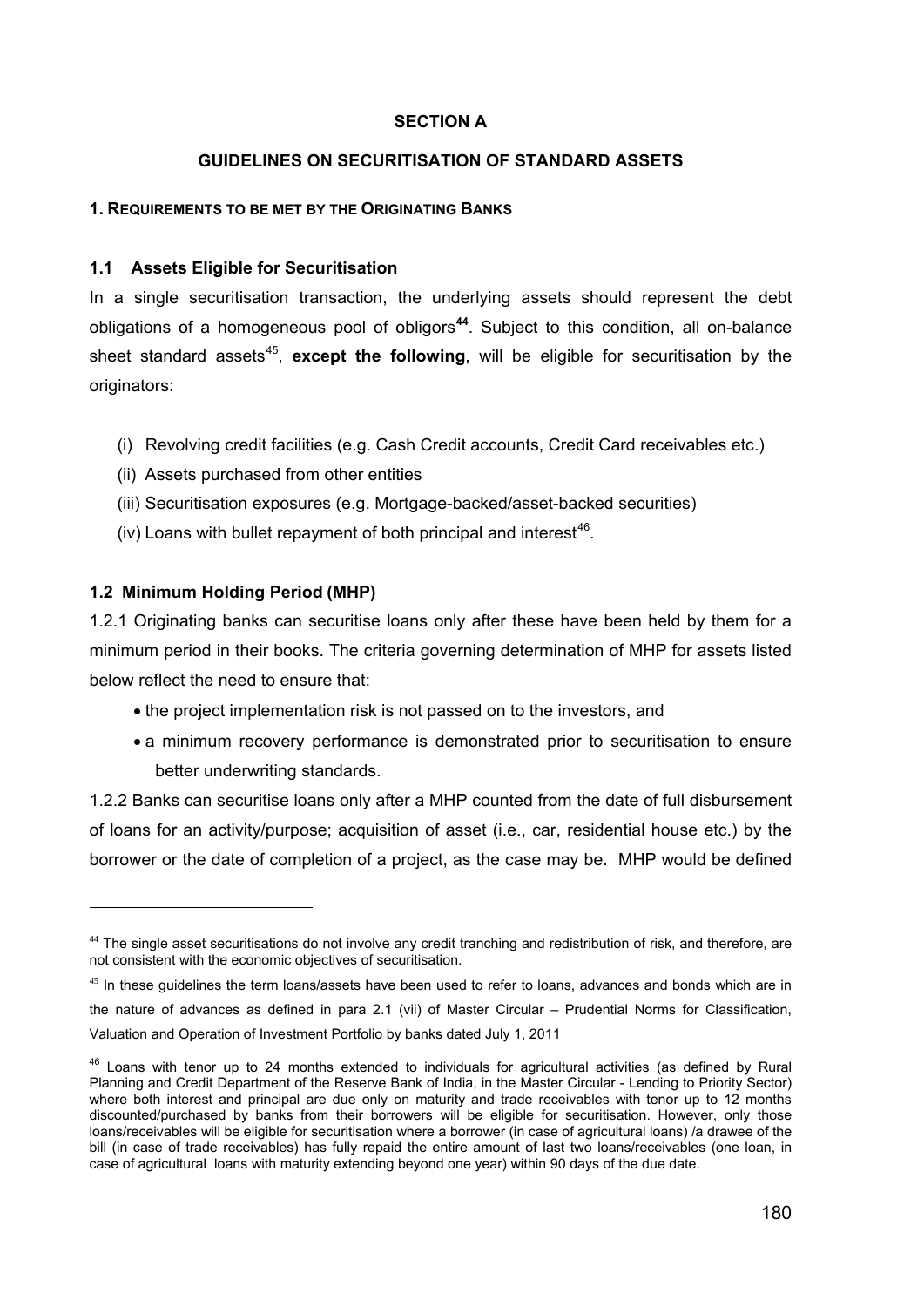with reference to the number of instalments to be paid prior to securitisation. MHP applicable to various loans depending upon the tenor and repayment frequency is given in the following table $47$  $47$ .

|                                                                           | <b>Minimum number of instalments</b><br>to be paid before securitisation |                                               |                                            |                                       |
|---------------------------------------------------------------------------|--------------------------------------------------------------------------|-----------------------------------------------|--------------------------------------------|---------------------------------------|
|                                                                           | Repayment<br>frequency-<br>Weekly                                        | Repayment<br>frequency-<br><b>Fortnightly</b> | Repayment<br>frequency -<br><b>Monthly</b> | Repayment<br>frequency -<br>Quarterly |
| Loans with original maturity<br>up to 2 years                             | Twelve                                                                   | <b>Six</b>                                    | Three                                      | Two                                   |
| Loans with original maturity<br>of more than 2 years and up<br>to 5 years | Eighteen                                                                 | <b>Nine</b>                                   | <b>Six</b>                                 | Three                                 |
| Loans with original maturity<br>of more than 5 years                      |                                                                          |                                               | Twelve                                     | Four                                  |

#### **Minimum Holding Period**

1.2.3 The MHP will be applicable to individual loans in the pool of securitised loans. MHP will not be applicable to loans referred to in foot note 3 of para 1.1.

# **1.3 Minimum Retention Requirement (MRR)**

1

1.3.1 The MRR is primarily designed to ensure that the originating banks have a continuing stake in the performance of securitised assets so as to ensure that they carry out proper due diligence of loans to be securitised. In the case of long term loans, the MRR may also include a vertical tranche of securitised paper in addition to the equity/subordinate tranche, to ensure that the originating banks have stake in the performance of securitised assets for the entire life of the securitisation process. The originating banks should adhere to the MRR detailed in the Table below while securitising loans:

<span id="page-180-0"></span> $47$  Where the repayment is at more than quarterly intervals, loans can be securitised after repayment of at-least two instalments.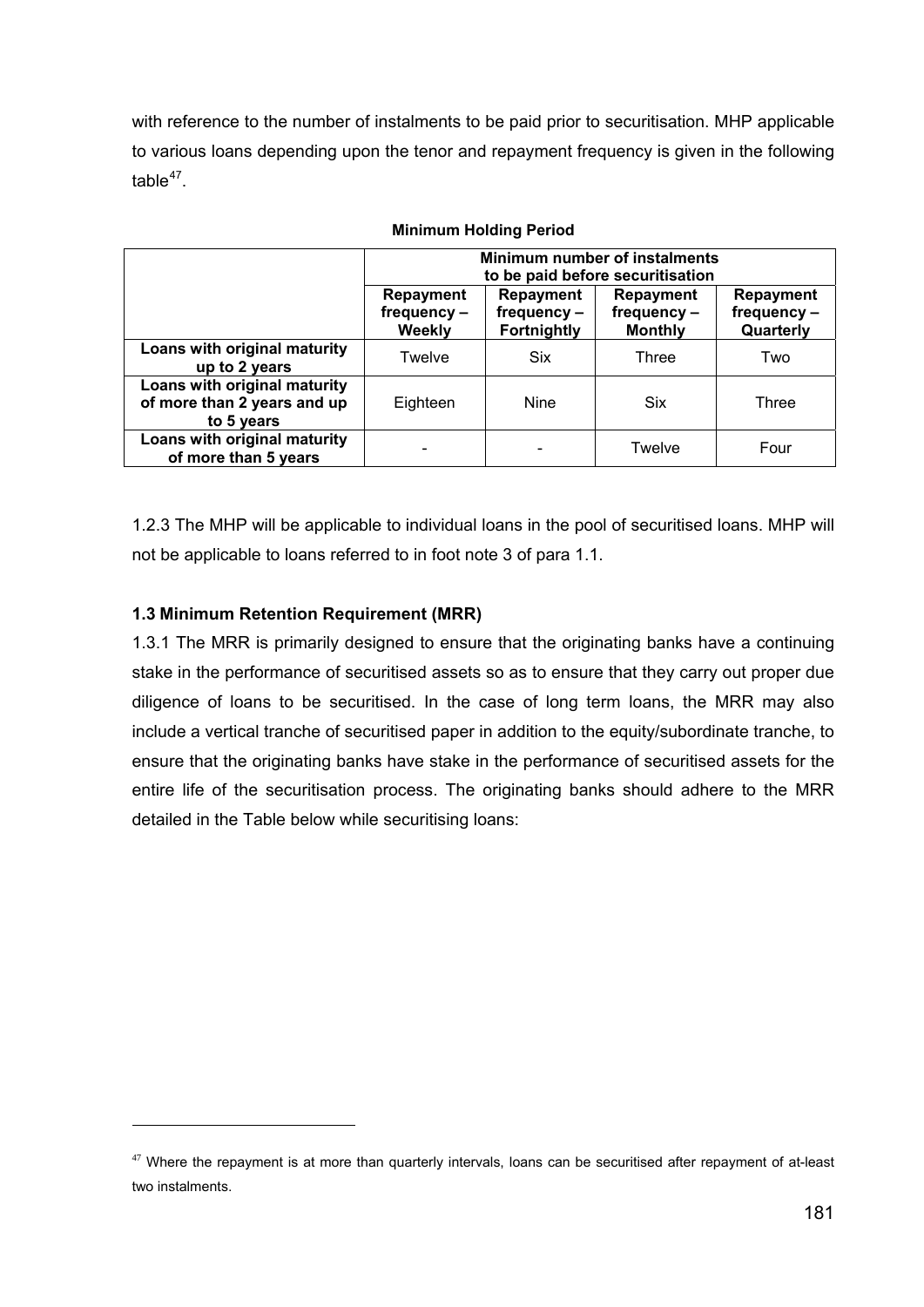| <b>Type of Loan</b>                                             | <b>MRR</b>                                                            | <b>Description of MRR</b>                                                                                                                                                                                                       |                                                                                                                                                                                                                                                      |  |
|-----------------------------------------------------------------|-----------------------------------------------------------------------|---------------------------------------------------------------------------------------------------------------------------------------------------------------------------------------------------------------------------------|------------------------------------------------------------------------------------------------------------------------------------------------------------------------------------------------------------------------------------------------------|--|
| with<br>Loans<br>original maturity<br>of 24 months or<br>less   | 5% of the book<br>of<br>value<br>the<br>loans<br>being<br>securitised | (i) Where securitisation involves<br>neither credit tranching nor<br>first<br>loss<br>credit<br>any<br>enhancement by originators                                                                                               | the<br>Investment in<br>securities<br>issued by the Special Purpose<br>Vehicle (SPV) equal to 5% of the<br>book value of the loans being<br>securitised.                                                                                             |  |
|                                                                 |                                                                       | (ii) Where securitisation involves<br>no credit tranching, but involves<br>originators providing first loss<br>credit enhancements e.g. off-<br>balance sheet supports, cash<br>collaterals, over collateralisation<br>etc.     | originator<br>The<br>would<br>be<br>providing the required<br>credit<br>enhancement.<br>١f<br>the<br>first<br>loss<br>credit<br>enhancement required<br>is less<br>than 5%, then the<br>balance<br>should be in the securities<br>issued by the SPV. |  |
|                                                                 |                                                                       | (iii) Where securitisation involves<br>credit tranching but no first<br>loss credit enhancement from<br>originator                                                                                                              | 5% in equity tranche. If equity<br>tranche is less than 5%, then<br>balance pari-passu in remaining<br>tranches.                                                                                                                                     |  |
|                                                                 |                                                                       | (iv) Where securitisation involves<br>credit tranching and first loss<br>enhancements<br>credit<br>by<br>originator<br>(off-balance<br>sheet<br>supports,<br>cash<br>collaterals,<br>overcollateralisation etc.)                | If<br>first<br>the<br>loss<br>credit<br>enhancement is less than 5%,<br>then balance in equity tranche. If<br>first loss credit enhancement<br>plus equity tranche is less than<br>5%, then remaining pari-passu in<br>other tranches.               |  |
| with<br>Loans<br>original maturity<br>of more than 24<br>months | 10%<br>of<br>the<br>book value of<br>the loans being<br>securitised   | (i) Where securitisation involves<br>neither credit tranching nor<br>first<br>credit<br>any<br><b>loss</b><br>enhancement                                                                                                       | Investment in<br>the<br>securities<br>issued by the SPV equal to 10%<br>of the book value of the loans<br>being securitised.                                                                                                                         |  |
|                                                                 |                                                                       | (ii) Where securitisation involves<br>no credit tranching, but involves<br>first loss credit enhancements<br>from<br>originators e.g.,<br>off-<br>balance sheet supports, cash<br>collaterals,<br>overcollateralisation<br>etc. | The<br>originator<br>would<br>be<br>providing<br>required<br>credit<br>enhancement. If this is less than<br>10%, then<br>balance<br>the<br>in<br>securities issued by the SPV.                                                                       |  |
|                                                                 |                                                                       | (iii) Where securitisation involves<br>credit tranching but no first<br>loss credit enhancement from<br>originator                                                                                                              | 5% in equity tranche or less if<br>the equity tranche is less than<br>5%.<br>The<br>(10%<br>balance<br>investment in equity<br>tranche)<br>pari-passu in other tranches<br>issued by the SPV.                                                        |  |
|                                                                 |                                                                       | (iv) Where securitisation involves<br>credit tranching as well as the<br>first loss credit enhancements<br>originators<br>(off-balance<br>bv<br>sheet supports, cash collaterals,<br>overcollateralisation etc.)                | i) If the<br>first<br>loss<br>credit<br>enhancement is more than 5%<br>but less than 10%, then balance<br>pari-passu in securities including<br>equity tranche issued by the<br>SPV.                                                                 |  |
|                                                                 |                                                                       |                                                                                                                                                                                                                                 | the<br>first<br>loss<br>credit<br>lf<br>II)<br>enhancement is less than 5%,<br>then in equity tranche so that<br>first loss plus equity tranche is<br>equal to 5%. Balance pari-passu<br>other<br>tranches<br>(excluding<br>in                       |  |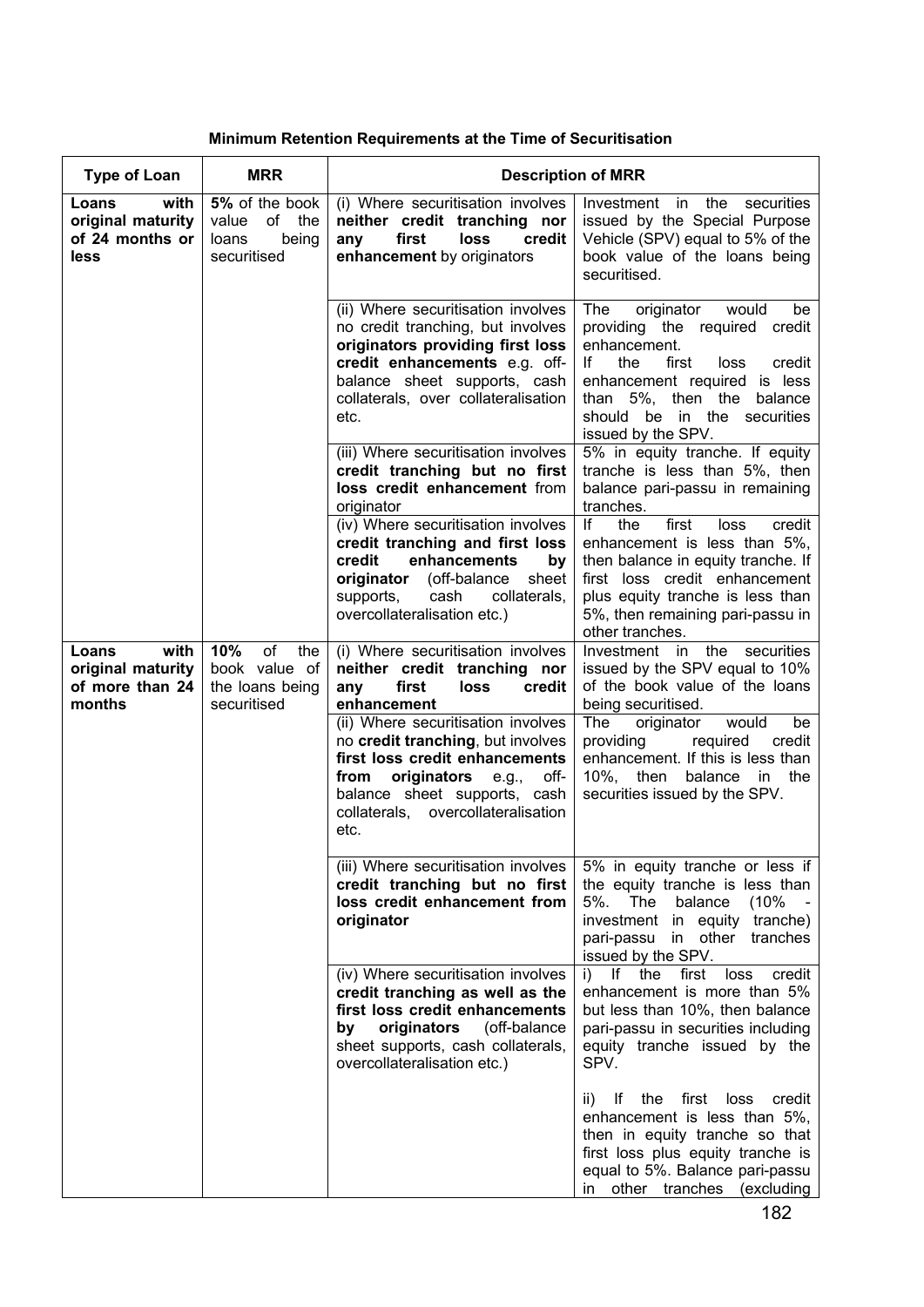| Type of Loan                                                       | <b>MRR</b>                                                          | <b>Description of MRR</b>                                                                                                                                                                                        |                                                                                                                                                                                                            |  |
|--------------------------------------------------------------------|---------------------------------------------------------------------|------------------------------------------------------------------------------------------------------------------------------------------------------------------------------------------------------------------|------------------------------------------------------------------------------------------------------------------------------------------------------------------------------------------------------------|--|
|                                                                    |                                                                     |                                                                                                                                                                                                                  | equity tranche) issued by the<br>SPV so that the total retention is<br>$10%$ .                                                                                                                             |  |
| <b>Bullet</b><br>repayment<br>loans/receivable<br>s referred to in | 10%<br>οf<br>the<br>book value of<br>the loans being<br>securitised | (i) Where securitisation involves<br>neither credit tranching nor<br>first<br>credit<br><b>loss</b><br>anv<br>enhancement by originators                                                                         | Investment in<br>the<br>securities<br>issued by the SPV equal to 10%<br>of the book value of the loans<br>being securitised.                                                                               |  |
| foot note 3 of<br>para 1.1                                         |                                                                     | (ii) Where securitisation involves<br>no credit tranching, but involves<br>originators providing first loss<br>credit enhancements e.g. off-                                                                     | The<br>originator<br>be<br>would<br>providing the required<br>credit<br>enhancement.                                                                                                                       |  |
|                                                                    |                                                                     | balance sheet supports, cash<br>collaterals.<br>overcollateralisation<br>etc.                                                                                                                                    | lf<br>the<br>first<br>credit<br>loss<br>enhancement required<br>is less<br>than 10%, then the balance<br>should<br>be<br>in the<br>securities<br>issued by the SPV.                                        |  |
|                                                                    |                                                                     | (iii) Where securitisation involves<br>credit tranching but no first<br>loss credit enhancement from<br>originator                                                                                               | 10% in equity tranche. If equity<br>tranche is less than 10%, then<br>balance pari-passu in remaining<br>tranches.                                                                                         |  |
|                                                                    |                                                                     | (iv) Where securitisation involves<br>credit tranching and first loss<br>credit<br>enhancements<br>by<br>(off-balance<br>originator<br>sheet<br>collaterals,<br>supports,<br>cash<br>overcollateralisation etc.) | lf<br>first<br>the<br>loss<br>credit<br>enhancement is less than 10%,<br>then balance in equity tranche. If<br>balance is greater than equity<br>tranche, then remaining pari-<br>passu in other tranches. |  |

1.3.2 MRR will have to be maintained by the entity which securitises the loans. In other words, it cannot be maintained by other entities which are treated as 'originator' in terms of para 5(vi) of the circular dated February 1, 2006 containing Guidelines on Securitisation of Standard Assets.

1.3.3 The MRR should represent the principal cash flows. Therefore, banks' investment in the Interest Only Strip representing the Excess Interest Spread/ Future Margin Income, whether or not subordinated, will not be counted towards the MRR.

1.3.4 The level of commitment by originators i.e., MRR should not be reduced either through hedging of credit risk or selling the retained interest. The MRR as a percentage of unamortised principal should be maintained on an ongoing basis except for reduction of retained exposure due to proportionate repayment or through the absorption of losses. The form of MRR should not change during the life of securitisation.

1.3.5 For complying with the MRR under these guidelines banks should ensure that proper documentation in accordance with law is made.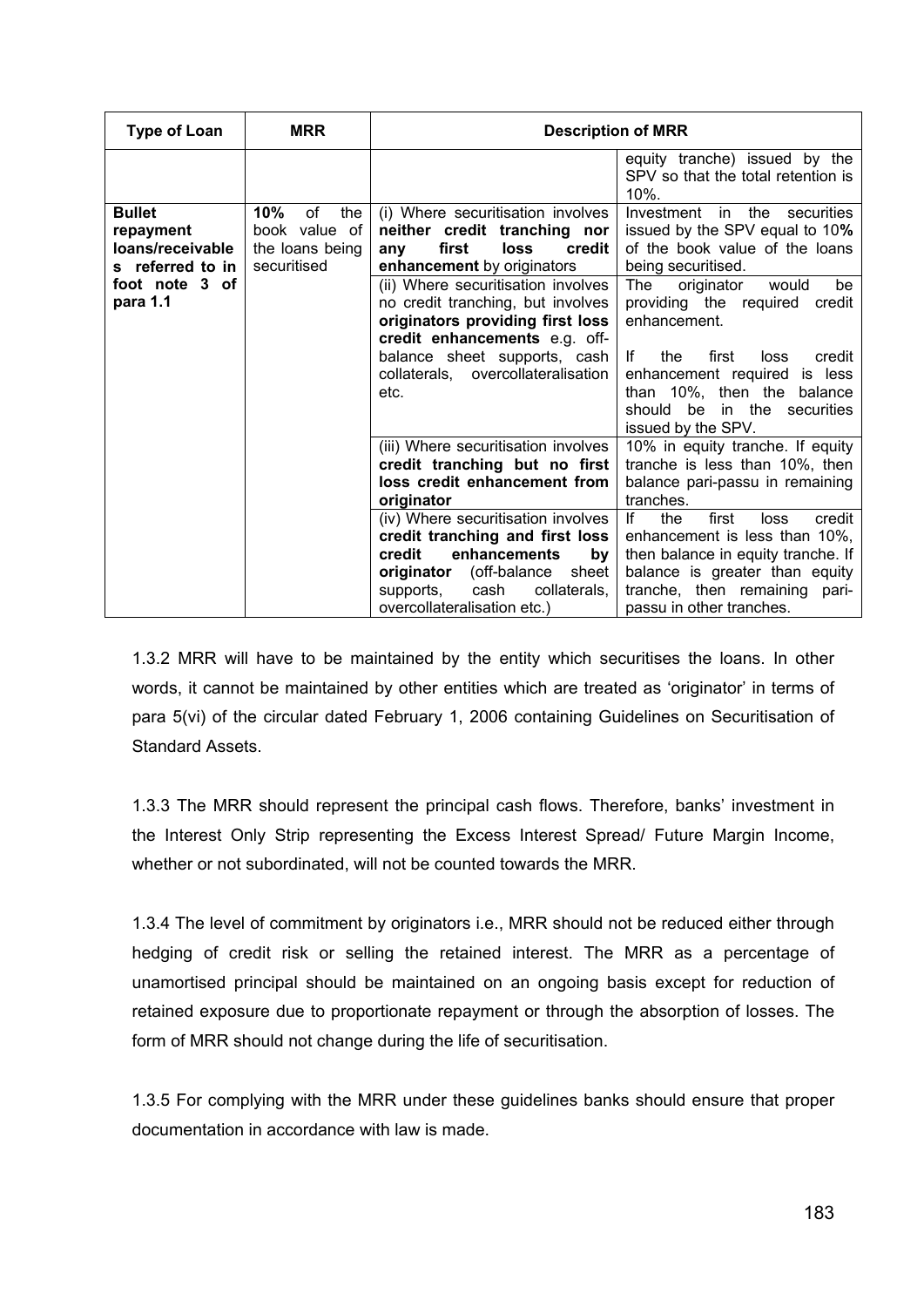#### **1.4 Limit on Total Retained Exposures**

1.4.1 At present, total investment by the originator in the securities issued by the SPV through underwriting or otherwise is limited to 20% of the total securitised instruments issued. Credit enhancement, liquidity support and counterparty credit exposures in the case of interest rate swaps/currency swaps with the SPV are outside this limit. However, under the Basel II requirements, there should be transfer of a significant credit risk associated with the securitised exposures to the third parties for recognition of risk transfer. In view of this, the total exposure of banks to the loans securitised in the following forms should not exceed **20%** of the total securitised instruments issued**:**

- $\triangleright$  Investments in equity/subordinate/senior tranches of securities issued by the SPV including through underwriting commitments
- $\triangleright$  Credit enhancements including cash and other forms of collaterals including over-collateralisation, but excluding the credit enhancing interest only strip
- $\triangleright$  Liquidity support.

1.4.2 If a bank exceeds the above limit, the excess amount would be risk weighted at 1111%[4](#page-183-0)8.

1.4.3 Credit exposure on account of interest rate swaps/currency swaps entered into with the SPV will be excluded from this limit as this would not be within the control of the bank.

1.4.4 The 20% limit on exposures will not be deemed to have been breached if it is exceeded due to amortisation of securitisation instruments issued.

#### **1.5 Booking of Profit Upfront**

l

1.5.1 In terms of para 20.1 of our [circular DBOD.No.BP.BC.60/21.04.048/2005-06 dated](http://www.rbi.org.in/scripts/NotificationUser.aspx?Id=2723&Mode=0)  [February 1, 2006,](http://www.rbi.org.in/scripts/NotificationUser.aspx?Id=2723&Mode=0) any profit/premium arising on account of securitisation of loans should be amortised over the life of the securities issued or to be issued by the SPV. These instructions were *inter alia* intended to discourage 'originate-to-distribute' model. Now that these concerns are sought to be addressed to some extent by MRR, MHP and other measures being proposed in these guidelines, it has been decided to allow higher recognition of cash

<span id="page-183-0"></span><sup>&</sup>lt;sup>48</sup> As per Basel III, the maximum risk weight for securitisation exposures, consistent with minimum 8% capital requirement, is 1250%. Since in India minimum capital requirement is 9%, the risk weight has been capped at 1111% (100/9) so as to ensure that capital charge does not exceed the exposure value.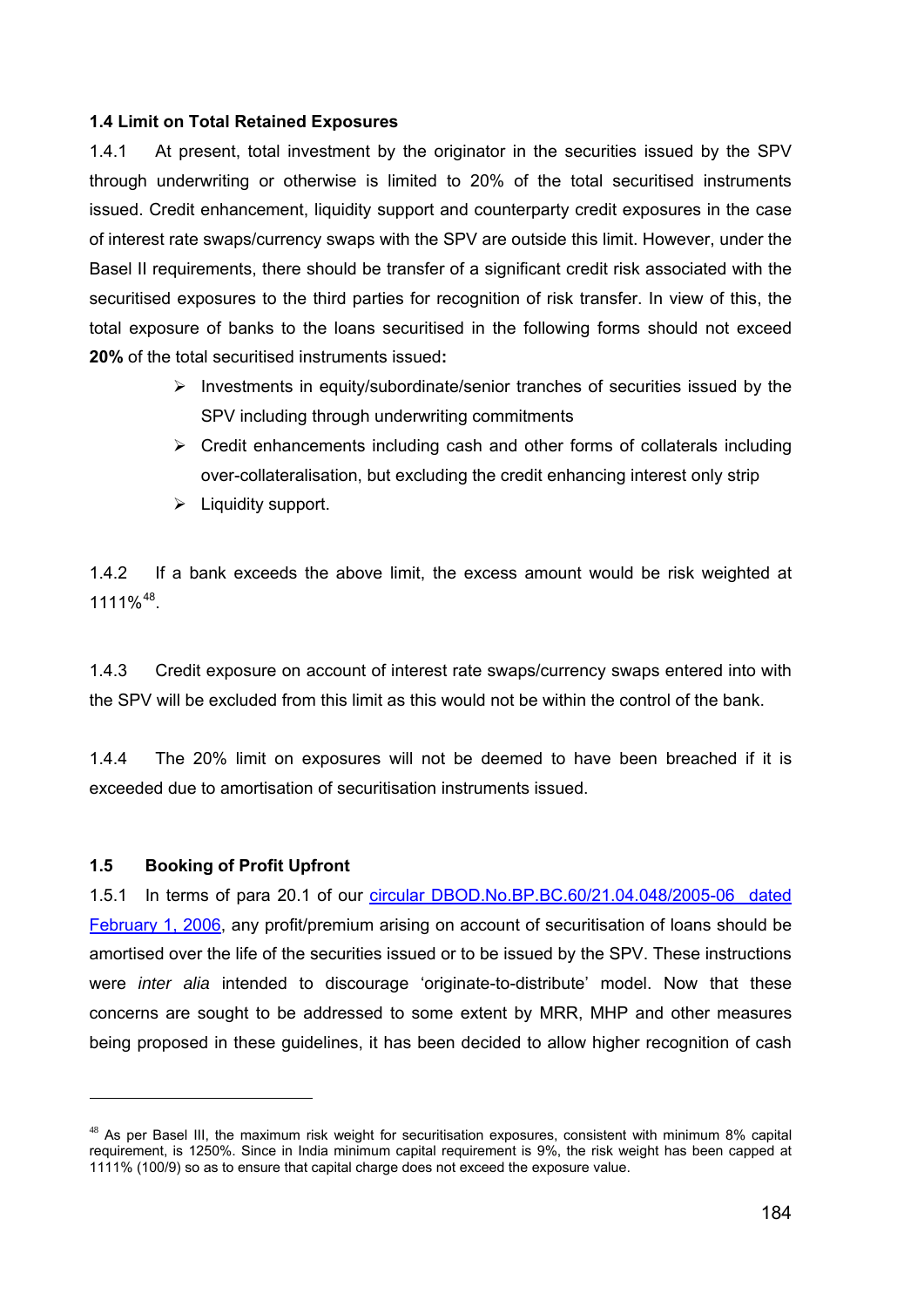profits during a year based on amortisation of principal and losses incurred as well as specific provision requirements on the securitisation exposures as explained below:

The amount of profit received in cash may be held under an accounting head styled as *"Cash Profit on Loan Transfer Transactions Pending Recognition"* maintained on individual transaction basis*.* The amortisation of cash profit arising out of securitisation transaction will be done at the end of every financial year and calculated as under:

Profit to be amortised = Max $\{L, [(X^*(Y/Z))], [(X/n)]\}$ 

X = amount of unamortised cash profit lying in the account 'Cash Profit on Loan Transfer Transactions Pending Recognition' at the beginning of the year

Y = amount of principal amortised during the year

 $Z =$  amount of unamortised principal at the beginning of the year

 $L = Loss<sup>49</sup>$  $L = Loss<sup>49</sup>$  $L = Loss<sup>49</sup>$  (marked to market losses incurred on the portfolio + specific provisions, if any, made against the exposures to the particular securitisation transaction + direct write-off) excluding loss incurred on credit enhancing interest only strip<sup>[50](#page-184-1)</sup>

n = residual maturity of the securitisation transaction

1

1.5.2 The above method of amortisation of profit can be applied to outstanding securitisation transactions as well. However, the method can be applied only with respect to the outstanding amortisable profit and un-amortised principal outstanding as on the date of issuance of this circular.

1.5.3 At times, the originating banks retain contractual right to receive some of the interest amount due on the transferred assets. This interest receivable by the originating bank represents a liability of the SPV and its present value is capitalised by the originating bank as an Interest Only Strip (I/O Strip), which is an on-balance sheet asset. Normally, a bank would recognise an unrealised gain in its Profit and Loss account on capitalisation of future interest receivable by way of I/O Strip. However, consistent with the instructions contained in circular dated February 1, 2006 referred to above, banks should not recognise the unrealised gains in Profit and Loss account; instead they should hold the unrealised profit under an

<span id="page-184-0"></span><sup>&</sup>lt;sup>49</sup> The losses, including marked-to-market losses, incurred by banks, specific provisions, if any, and direct writeoffs to be made on the MRR and any other exposures to the securitisation transaction (other than credit enhancing interest only strip) should be charged to Profit and Loss account. However, the amortisation formula would ensure that these debits to Profit and Loss account are offset to the extent there is balance in *"Cash Profit on Loan Transfer Transactions Pending Recognition* Account". Banks should also hold capital against securitisation exposures in terms of extant guidelines of RBI without taking into account balance in "*Cash Profit on Loan Transfer Transactions Pending Recognition* Account".

<span id="page-184-1"></span> $50$  For accounting of losses in respect of credit enhancing interest only strip, please see para 1.5.3.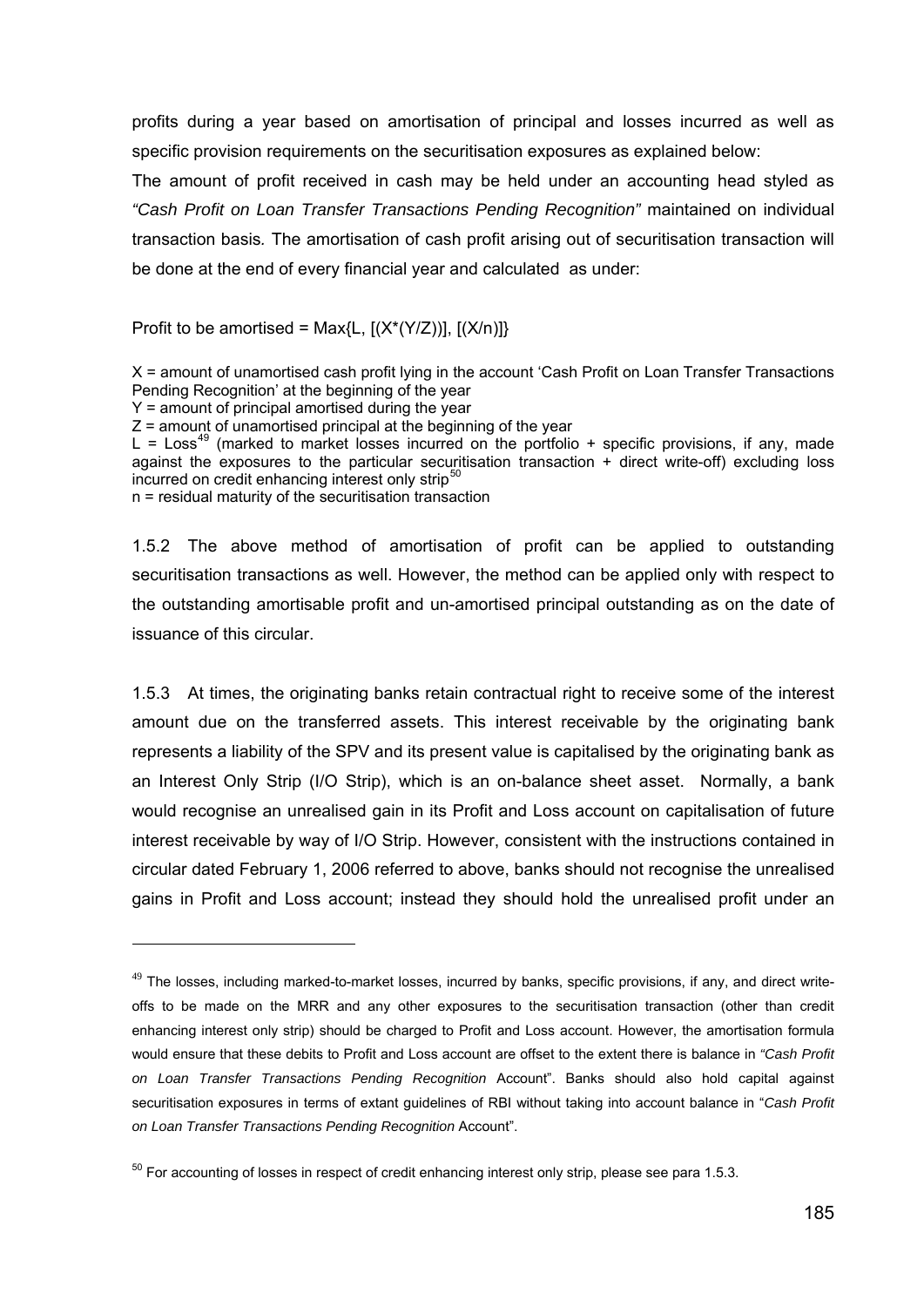accounting head styled as *"Unrealised Gain on Loan Transfer Transactions"*. The balance in this account may be treated as a provision against potential losses incurred on the I/O Strip due to its serving as credit enhancement for the securitisation transaction<sup>[5](#page-185-0)1</sup>. The profit may be recognised in Profit and Loss Account only when Interest Only Strip is redeemed in cash. As banks would not be booking gain on sale represented by I/O Strip upfront, it need not be deducted from Tier I capital. This method of accounting of Interest Only Strip can be applied to outstanding securitisation transactions as well.

#### **1.6 Loan Origination Standards**

The originating banks should apply the same sound and well-defined criteria for credit underwriting to exposures to be securitised as they apply to exposures to be held on their book. To this end, the same processes for approving and, where relevant, amending, renewing and monitoring of credits should be applied by the originators.

# **1.7 Treatment of Securitised Assets not Meeting the Requirements Stipulated above**

All instructions contained in this paragraph will be applicable only to the new transactions unless explicitly stated otherwise. If an originating bank fails to meet the requirement laid down in the paragraphs 1.1 to 1.7 above, it will have to maintain capital for the securitised assets as if these were not securitised. This capital would be in addition to the capital which the bank is required to maintain on its other existing exposures to the securitisation transaction.

#### 2. **REQUIREMENTS TO BE MET BY BANKS OTHER THAN ORIGINATORS HAVING SECURITISATION EXPOSURES**

#### **2.1 Standards for Due Diligence**

 $\overline{a}$ 

2.1.1 Banks can invest in or assume exposure to a securitisation position **only if** the originator (other banks/FIs/NBFCs) has explicitly disclosed to the credit institution that it has

<span id="page-185-0"></span><sup>&</sup>lt;sup>51</sup> The I/O Strips may be amortising or non-amortising. In the case of amortising I/O strips, a bank would periodically receive in cash, only the amount which is left after absorbing losses, if any, supported by the I/O strip. On receipt, this amount may be credited to Profit and Loss account and the amount equivalent to the amortisation due may be written-off against the *"Unrealised Gain on Loan Transfer Transactions"* A/c bringing down the book value of the I/O strip in the bank's books. In the case of a non-amortising I/O Strip, as and when the bank receives intimation of charging-off of losses by the SPV against the I/O strip, it may write-off equivalent amount against *"Unrealised Gain on Loan Transfer Transactions"* A/c and bring down the book value of the I/O strip in the bank's books. The amount received in final redemption value of the I/O Strip received in cash may be taken to Profit and Loss account.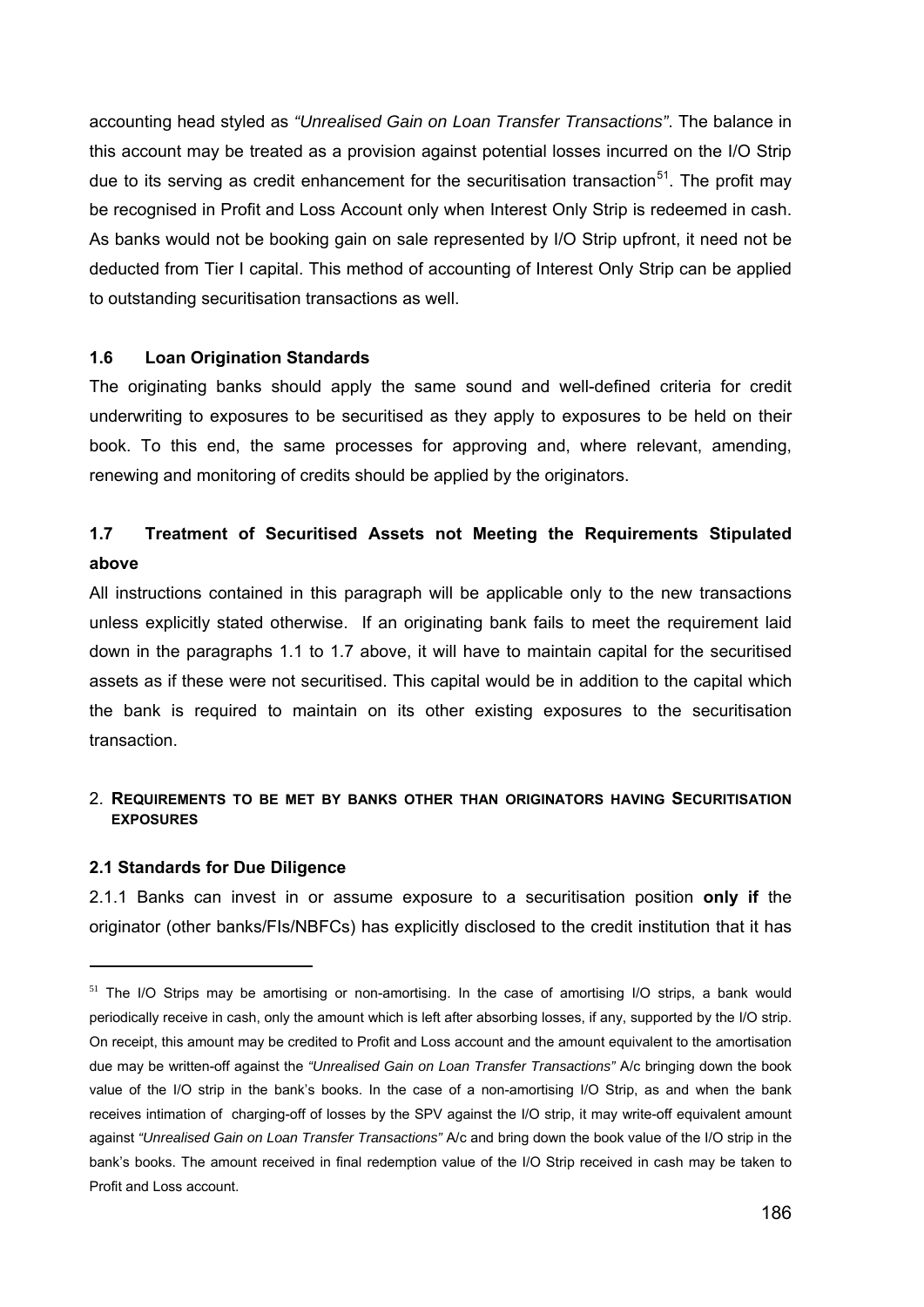adhered to MHP and MRR stipulated in these guidelines and will adhere to MRR guidelines on an ongoing basis. The overseas branches of Indian banks should also not invest or assume exposure to securitisation positions in other jurisdictions which have not laid down any MRR. However, they can invest in such instruments in the jurisdictions where the MRR has been prescribed, though it may be different from that prescribed in this circular.

2.1.2 Before investing, and as appropriate thereafter, banks should be able to demonstrate for each of their individual securitisation positions, that they have a comprehensive and thorough understanding of risk profile of their proposed / existing investments in securitised positions. Banks will also have to demonstrate that for making such an assessment they have implemented formal policies and procedures appropriate to banking book and trading book for analysing and recording the following:

a) information disclosed by the originators regarding the MRR in the securitisation, on at least half yearly basis;

b) the risk characteristics of the individual securitisation position including all the structural features of the securitisation that can materially impact the performance of the investing bank's securitisation position *(i.e., the seniority of the tranche, thickness of the subordinate tranches, its sensitivity to pre-payment risk and credit enhancement resets, structure of repayment water-falls, waterfall related triggers*, *the position of the tranche in sequential repayment of tranches( time-tranching ), liquidity enhancements, availability of credit enhancements in the case of liquidity facilities, deal-specific definition of default, etc.);* 

c) the risk characteristics of the exposures underlying the securitisation position *(i.e., the credit quality, extent of diversification and homogeneity of the pool of loans, sensitivity of the repayment behavior of individual borrowers to factors other than their sources of income, volatility of the market values of the collaterals supporting the loans, cyclicality of the economic activities in which the underlying borrowers are engaged, etc.);*

d) the reputation of the originators in terms of observance of credit appraisal and credit monitoring standards, adherence to MRR and MHP standards in earlier securitisations, and fairness in selecting exposures for securitisation;

e) loss experience in earlier securitisations of the originators in the relevant exposure classes underlying the securitisation position, incidence of any frauds committed by the underlying borrowers, truthfulness of the representations and warranties made by the originator;

f) the statements and disclosures made by the originators, or their agents or advisors, about their due diligence on the securitised exposures and, where applicable, on the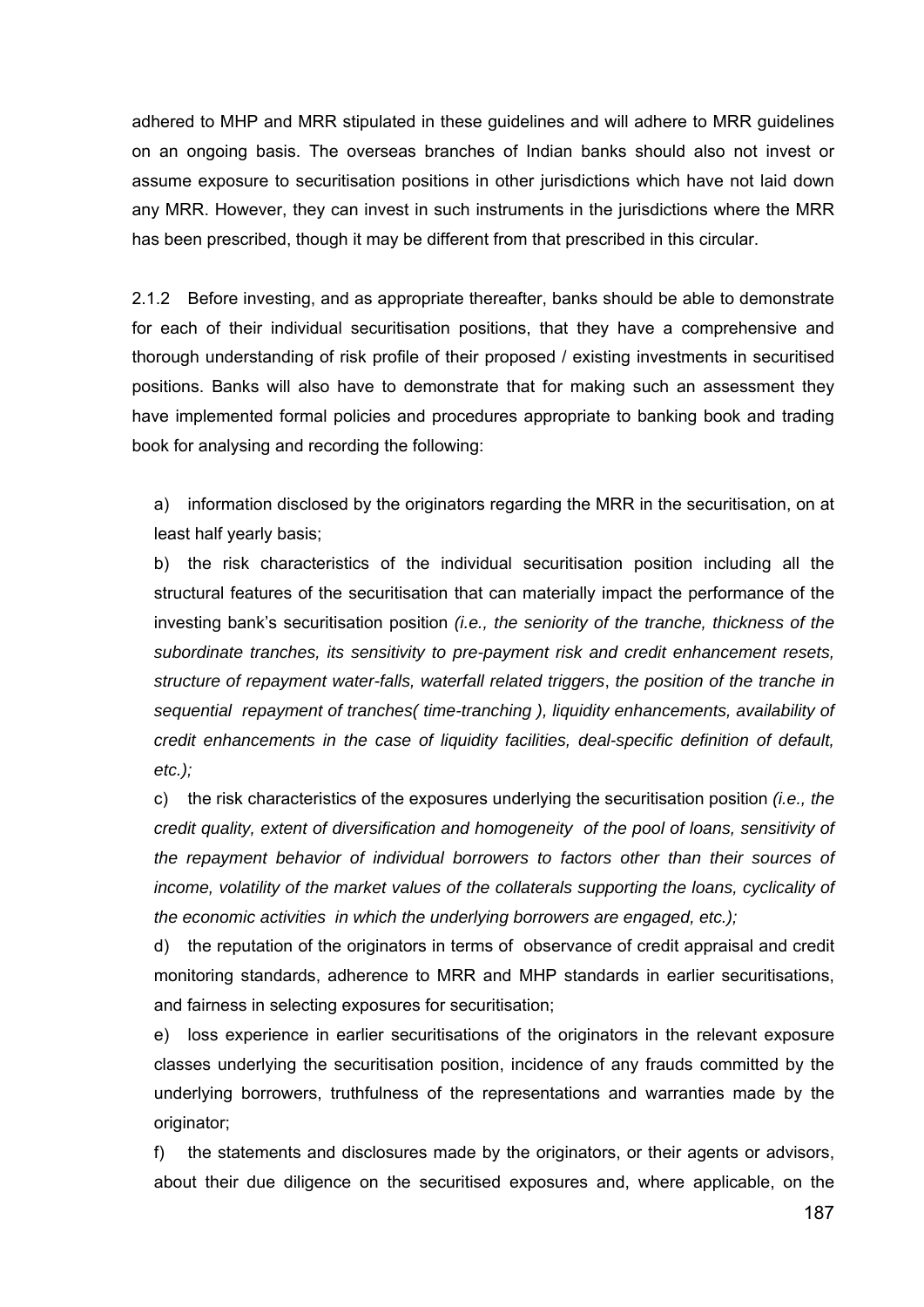quality of the collateral supporting the securitised exposures; and

g) where applicable, the methodologies and concepts on which the valuation of collateral supporting the securitised exposures is based and the policies adopted by the originator to ensure the independence of the valuer.

2.1.3 When the securitised instruments are subsequently purchased in the secondary market by a bank, it should, at that point in time, ensure that the originator has explicitly disclosed that it will retain a position that meets the MRR.

#### **2.2 Stress Testing**

Banks should regularly perform their own stress tests appropriate to their securitisation positions. For this purpose, various factors which may be considered include, but are not limited to, rise in default rates in the underlying portfolios in a situation of economic downturn, rise in pre-payment rates due to fall in rate of interest or rise in income levels of the borrowers leading to early redemption of exposures, fall in rating of the credit enhancers resulting in fall in market value of securities (Asset Backed Securities/Mortgage Backed Securities) and drying of liquidity of the securities resulting in higher prudent valuation adjustments. The results of stress test should be taken into account in Pillar II exercise under Basel II framework and additional capital be held to support any higher risk, if required.

#### **2.3 Credit Monitoring**

Banks need to monitor on an ongoing basis and in a timely manner, performance information on the exposures underlying their securitisation positions and take appropriate action, if any, required. Action may include modification to exposure ceilings to certain type of asset class underlying securitisation transaction, modification to ceilings applicable to originators etc. For this purpose, banks should establish formal procedures appropriate to their banking book and trading book and commensurate with the risk profile of their exposures in securitised positions as stipulated in para 2.1.2. Where relevant, this shall include the exposure type, the percentage of loans more than 30, 60 and 90 days past due, default rates, prepayment rates, loans in foreclosure, collateral type and occupancy and frequency distribution of credit scores or other measures of credit worthiness across underlying exposures, industry and geographical diversification, frequency distribution of loan to value ratios with bandwidths that facilitate adequate sensitivity analysis. Banks may *inter alia* make use of the disclosures made by the originators in the form given in **Appendix 1** to monitor the securitisation exposures.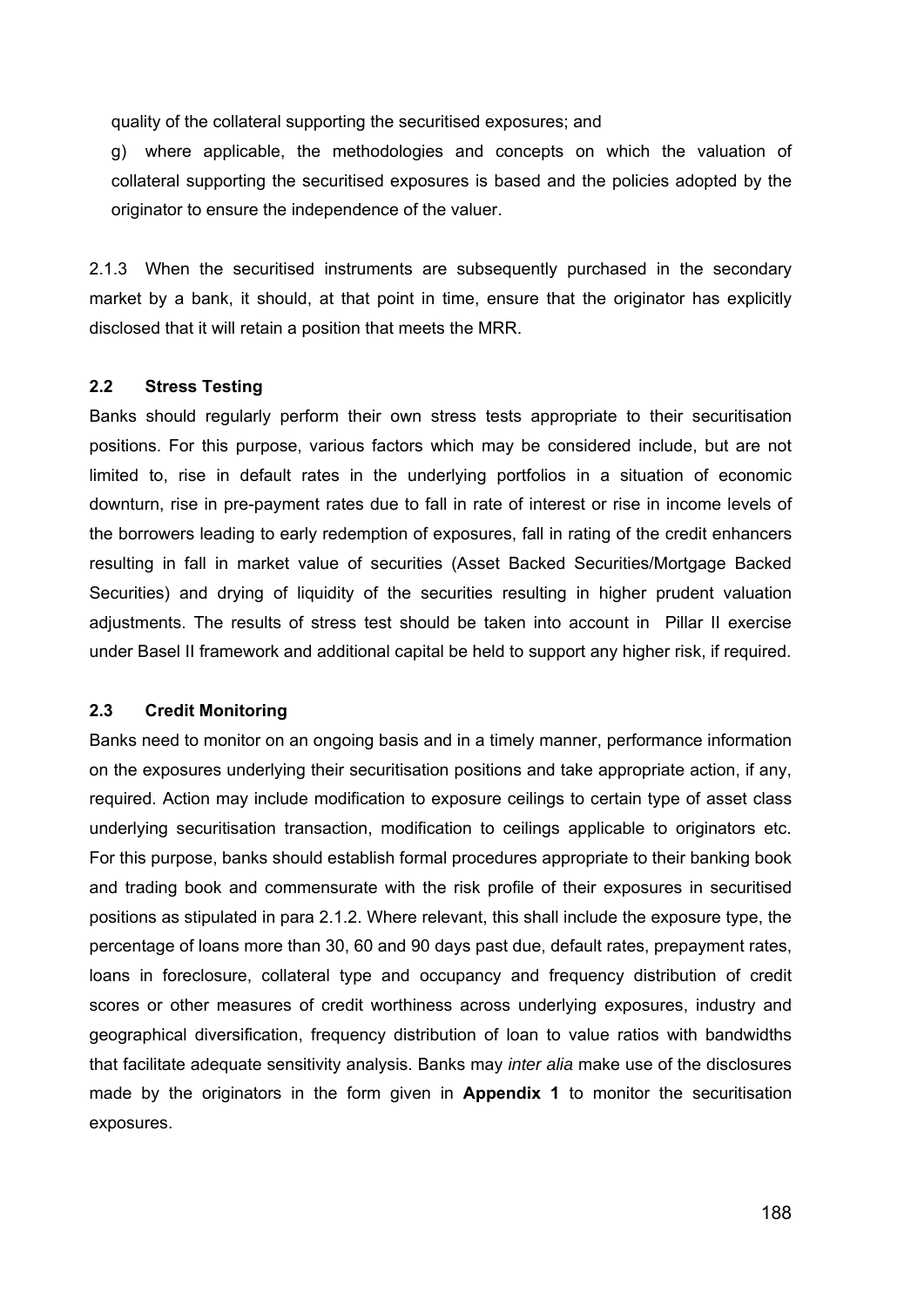## **2.4 Treatment of Exposures not Meeting the Requirements Stipulated above**

The investing banks will assign a risk weight of 1111% to the securitisation exposures where the requirements in the paragraphs 2.1 to 2.3 above are not met. While banks should make serious efforts to comply with the guidelines contained in paragraphs 2.1 to 2.3, the higher risk weight of 1111% will be applicable with effect from October 01, 2012. Banks should put in place necessary systems and procedures to implement the requirements in paragraphs 2.1 to 2.3 before September 30, 2012.

## **Section B**

## **Guidelines on Transactions Involving Transfer of Assets through Direct Assignment of Cash Flows and the Underlying Securities**

#### **1. REQUIREMENTS TO BE MET BY THE ORIGINATING BANKS**

#### **1.1 Assets Eligible for Transfer[5](#page-188-0)2**

1.1.1 Under these guidelines, banks can transfer a single standard asset<sup>[5](#page-188-1)3</sup> or a part of such asset or a portfolio of such assets to financial entities through an assignment deed with the **exception** of the following:

(i) Revolving credit facilities (e.g. Cash Credit accounts, Credit Card receivables etc.)

- (ii) Assets purchased from other entities
- (iii) Assets with bullet repayment of both principal and interest $54$  $54$ .

1.1.2 However, these guidelines do not apply to:

1

(i) Transfer of loan accounts of borrowers by a bank to other bank/FIs/NBFCs and vice versa, at the request/instance of borrower;

<span id="page-188-0"></span> $52$  In these guidelines, transfer would mean transfer of assets through direct sale, assignment and any other form of transfer of assets. The generic term used for transfers would be sale and purchase.

<span id="page-188-1"></span><sup>&</sup>lt;sup>53</sup> In these guidelines, the term loans/assets have been used to refer to loans, advances or bonds which are in the nature of an advances as defined in para 2.1 (vii) of Master Circular – Prudential Norms for Classification, Valuation and Operation of Investment Portfolio by banks dated July 1, 2011

<span id="page-188-2"></span><sup>&</sup>lt;sup>54</sup> Loans with tenor up to 24 months extended to individuals for agricultural activities (as defined by Rural Planning and Credit Department of the Reserve Bank of India, in the Master Circular - Lending to Priority Sector) where both interest and principal are due only on maturity and trade receivables with tenor up to 12 months discounted/purchased by banks from their borrowers will be eligible for direct transfer through assignment. However, only those loans/receivables will be eligible for such transfer where a borrower (in case of agricultural loans) /a drawee of the bill (in case of trade receivables) has fully repaid the entire amount of last two loans/receivables (one loan, in case of agricultural loans with maturity extending beyond one year) within 90 days of the due date.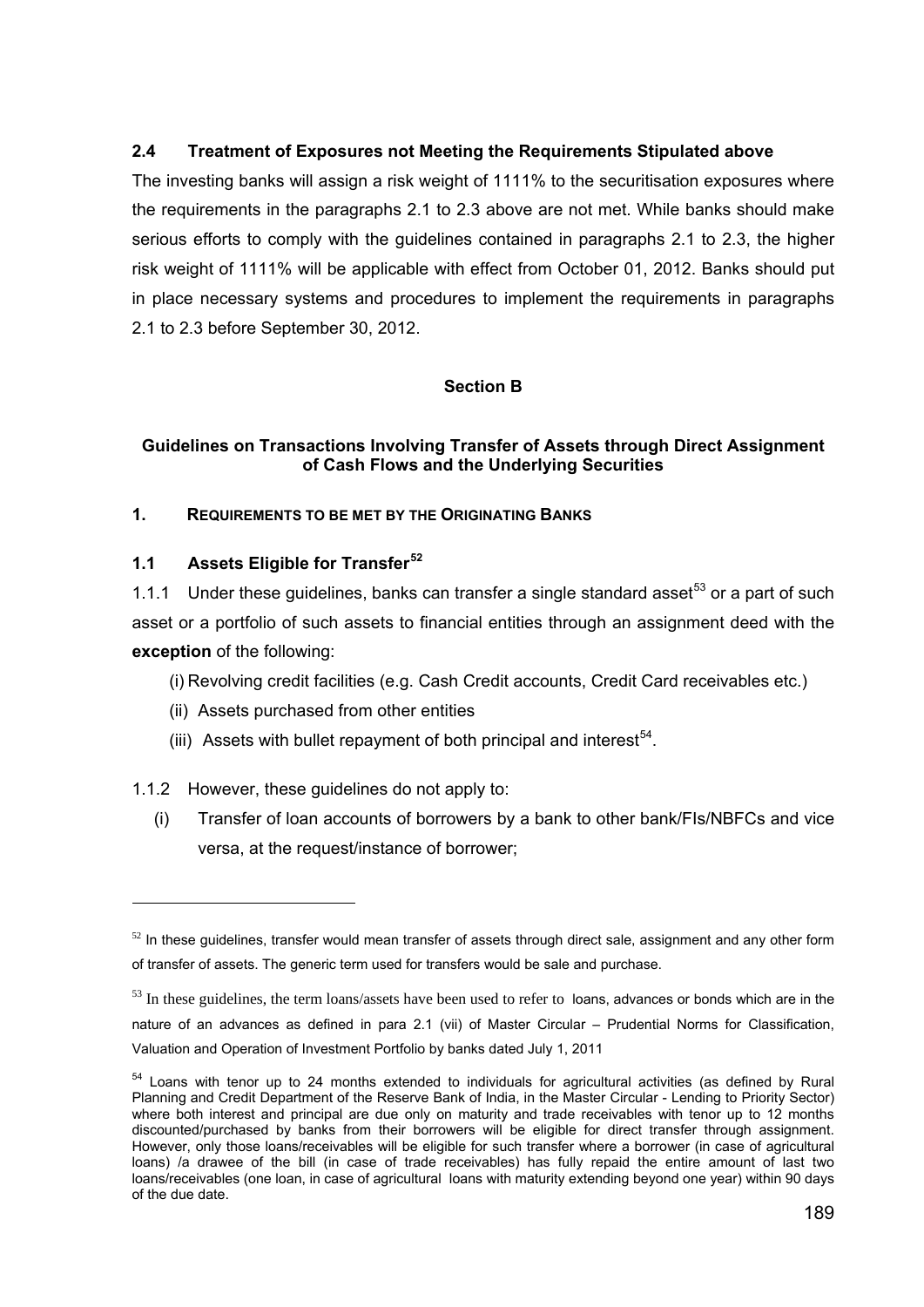- (ii) Inter-bank participations;
- (iii) Trading in bonds;
- (iv) Sale of entire portfolio of assets consequent upon a decision to exit the line of business completely. Such a decision should have the approval of Board of Directors of the bank;
- (v) Consortium and syndication arrangements and arrangement under Corporate Debt Restructuring mechanism;
- (vi) Any other arrangement/transactions, specifically exempted by the Reserve Bank of India.

## **1.2 Minimum Holding Period (MHP)**

Same as in para 1.2 of Section A.

## **1.3 Minimum Retention Requirement (MRR)**

1.3.1 The originating banks should adhere to the MRR detailed in the Table below while transferring assets to other financial entities:

| Type of asset                         | <b>MRR</b>                                                   |
|---------------------------------------|--------------------------------------------------------------|
| Assets with original maturity of 24   | Retention of right to receive 5% of the cash flows from the  |
| months or less                        | assets transferred on pari-passu basis.                      |
| i) Assets with original maturity of   |                                                              |
| above 24 months; and                  | Retention of right to receive 10% of the cash flows from the |
| ii) Loans referred to in foot note 11 | assets transferred on pari-passu basis.                      |
| of para 1.1 of Section B.             |                                                              |

1.3.2 In the case of partial sale of assets, if the portion retained by the seller is more than the MRR required as per para 1.3.1 above, then out of the portion retained by the seller, the portion equivalent to 5% of the portion sold or 10% of the portion sold, as the case may be, would be treated as MRR. However, all exposures retained by the selling bank including MRR should rank pari-passu with the sold portion of the asset.

1.3.3 Banks should not offer credit enhancements in any form and liquidity facilities in the case of loan transfers through direct assignment of cash flows, as the investors in such cases are generally the institutional investors who should have the necessary expertise to appraise and assume the exposure after carrying out the required due diligence. Banks should also not retain any exposures through investment in the Interest Only Strip representing the Excess Interest Spread/ Future Margin Income from the loans transferred. However, the originating banks will have to satisfy the MRR requirements stipulated in para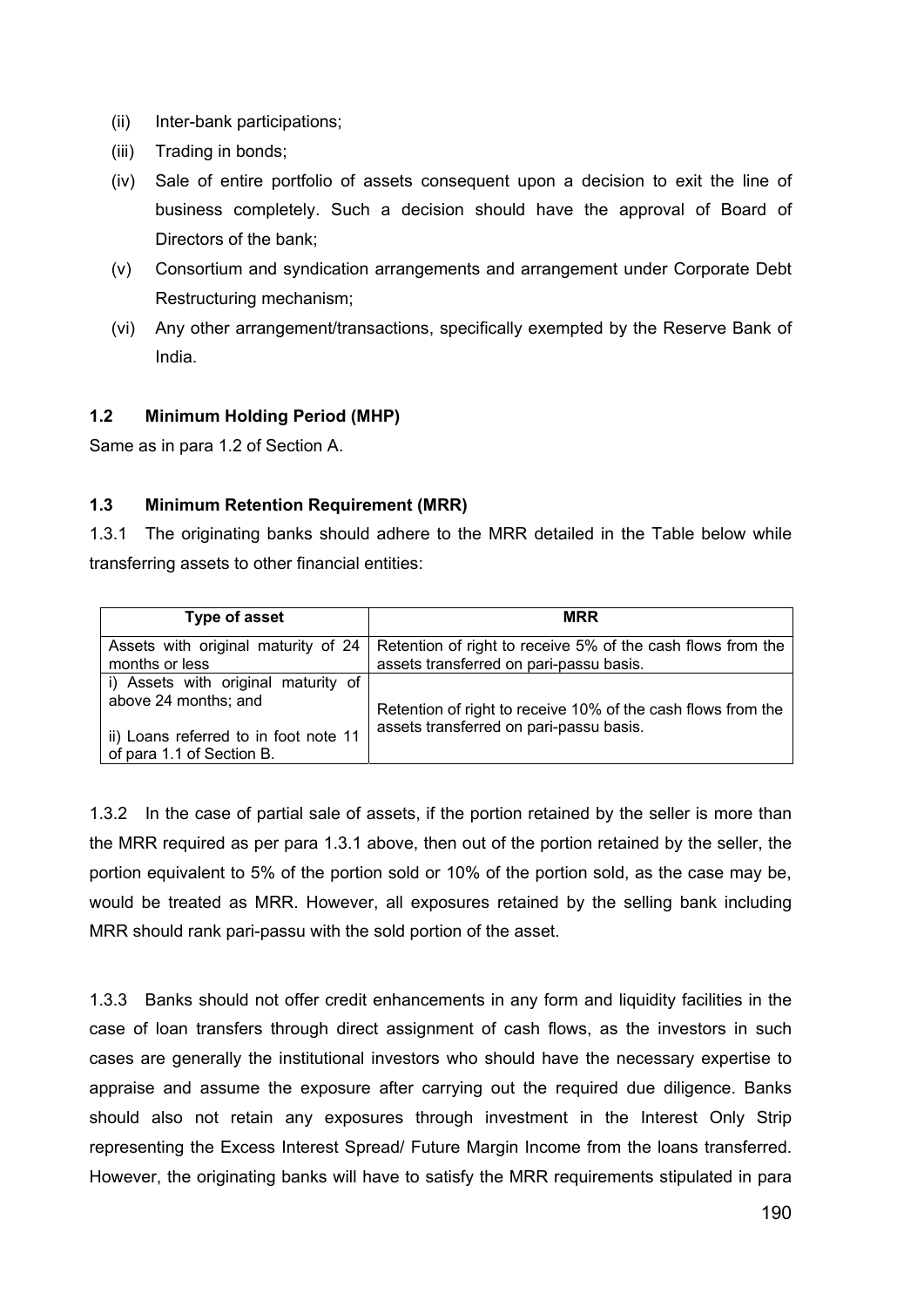1.3.1 above. Banks' retention of partial interest in the loans transferred to comply with the MRR indicated in para 1.3.1 should be supported by a legally valid documentation. At a minimum, a legal opinion regarding the following should also be kept on record by the originator:

- (a) legal validity of amount of interest retained by the originator;
- (b) such arrangement not interfering with assignee's rights and rewards associated with the loans to the extent transferred to it; and
- (c) the originator not retaining any risk and rewards associated with the loans to the extent transferred to the assignee.

1.3.4 MRR will have to be maintained by the entity which sells the loans. In other words, it cannot be maintained by other entities which are treated as 'originator' in terms of para 5(vi) of the circular dated February 1, 2006 containing guidelines on securitisation of standard assets.

1.3.5 The level of commitment by originators i.e., MRR should not be reduced either through hedging of credit risk or selling the retained interest. The MRR as a percentage of unamortised principal should be maintained on an ongoing basis except for reduction of retained exposure due to proportionate repayment or through the absorption of losses. The form of MRR should not change during the life of transaction.

1.3.6 For complying with the MRR under these guidelines, banks should ensure that proper documentation in accordance with law is made.

# **1.4 Booking of Profit Upfront**

1.4.1 The amount of profit in cash on direct sale of loans may be held under an accounting head styled as *"Cash Profit on Loan Transfer Transactions Pending Recognition"* maintained on individual transaction basis and amortised over the life of the transaction. The amortisation of cash profit arising out of loan assignment transaction will be done at the end of every financial year and calculated as under:

Profit to be amortised = Max {L,  $[(X^*(Y/Z)], [(X/n)]\}$ 

X = amount of unamortised cash profit lying in the account 'Cash Profit on Loan Transfer Transactions Pending Recognition' at the beginning of the year

Y = amount of principal amortised during the year

 $Z =$  amount of unamortised principal at the beginning of the year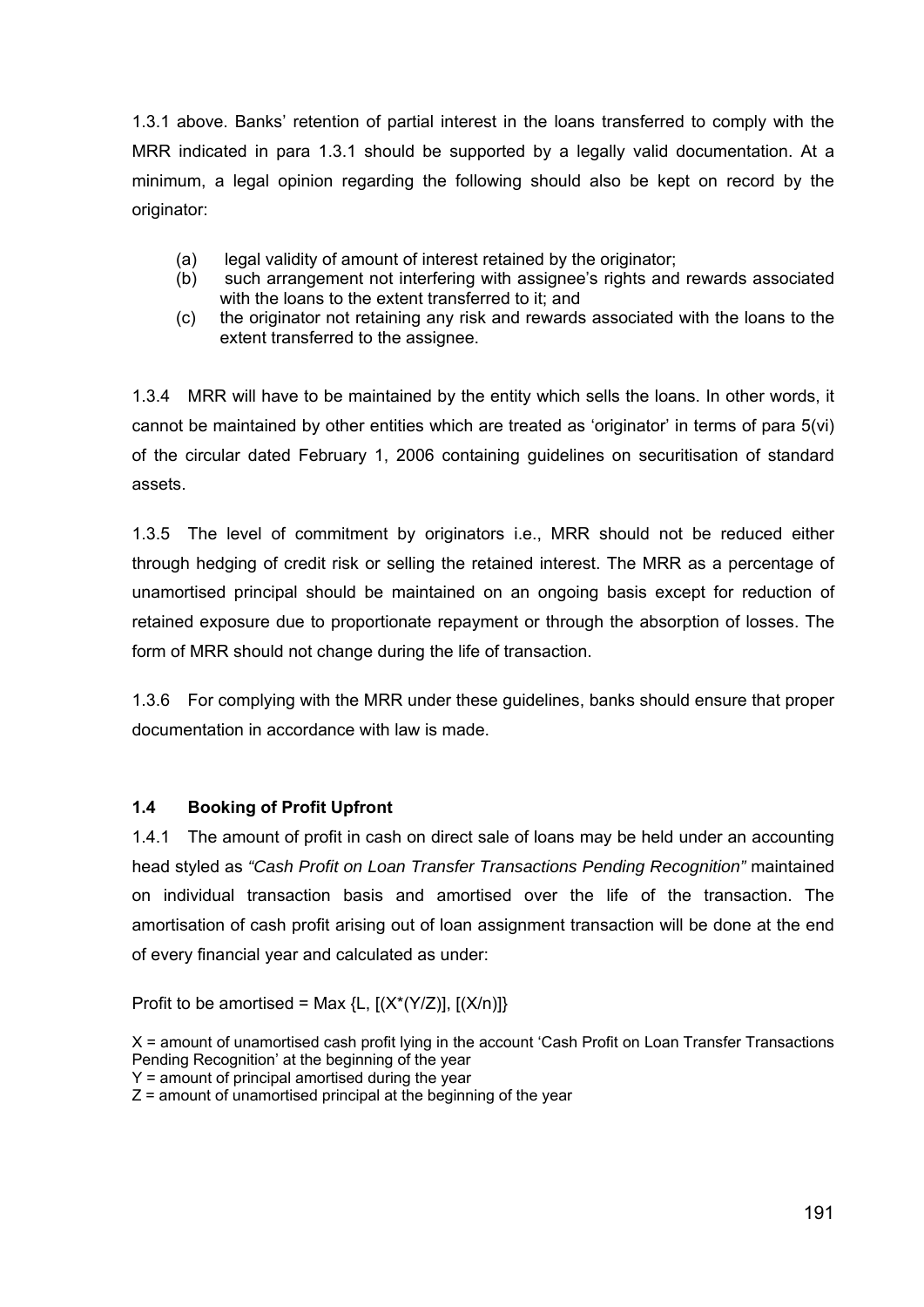L = Loss (specific provisions to be made on retained exposures for credit losses plus direct write-off plus any other losses, if any)<sup>[5](#page-191-0)5</sup> incurred on the portfolio n = residual maturity of the securitisation transaction

#### 1.4.2 **Accounting, Asset Classification and provisioning norms for MRR**

The asset classification and provisioning rules in respect of the exposure representing the MRR would be as under:

- a) The originating bank may maintain a consolidated account of the amount representing MRR if the loans transferred are retail loans. In such a case, the consolidated amount receivable in amortisation of the MRR and its periodicity should be clearly established and the overdue status of the MRR should be determined with reference to repayment of such amount. Alternatively, the originating bank may continue to maintain borrower-wise accounts for the proportionate amounts retained in respect of those accounts. In such a case, the overdue status of the individual loan accounts should be determined with reference to repayment received in each account.
- b) In the case of transfer of a pool of loans other than retail loans, the originator should maintain borrower-wise accounts for the proportionate amounts retained in respect of each loan. In such a case, the overdue status of the individual loan accounts should be determined with reference to repayment received in each account.
- c) If the originating bank acts as a servicing agent of the assignee bank for the loans transferred, it would know the overdue status of loans transferred which should form the basis of classification of the entire MRR/individual loans representing MRR as NPA in the books of the originating bank, depending upon the method of accounting followed as explained in para (a) and (b) above.

# **1.5 Loan Origination Standards**

Same as in para 1.6 of Section A.

l

<span id="page-191-0"></span> $55$  The specific provisions to be made as well as direct write-offs and other losses, if any, on the retained exposures should be charged to Profit and Loss account. In addition banks should hold capital against the exposure retained as part of MRR as required in terms of extant guidelines of RBI without taking into account balance in *"Cash Profit on Loan Transfer Transactions Pending Recognition"* account. Banks will also be required to separately maintain 'standard asset' provisions on MRR as per existing instructions which should not be charged to the *"Cash Profit on Loan Transfer Transactions Pending Recognition" A/c.*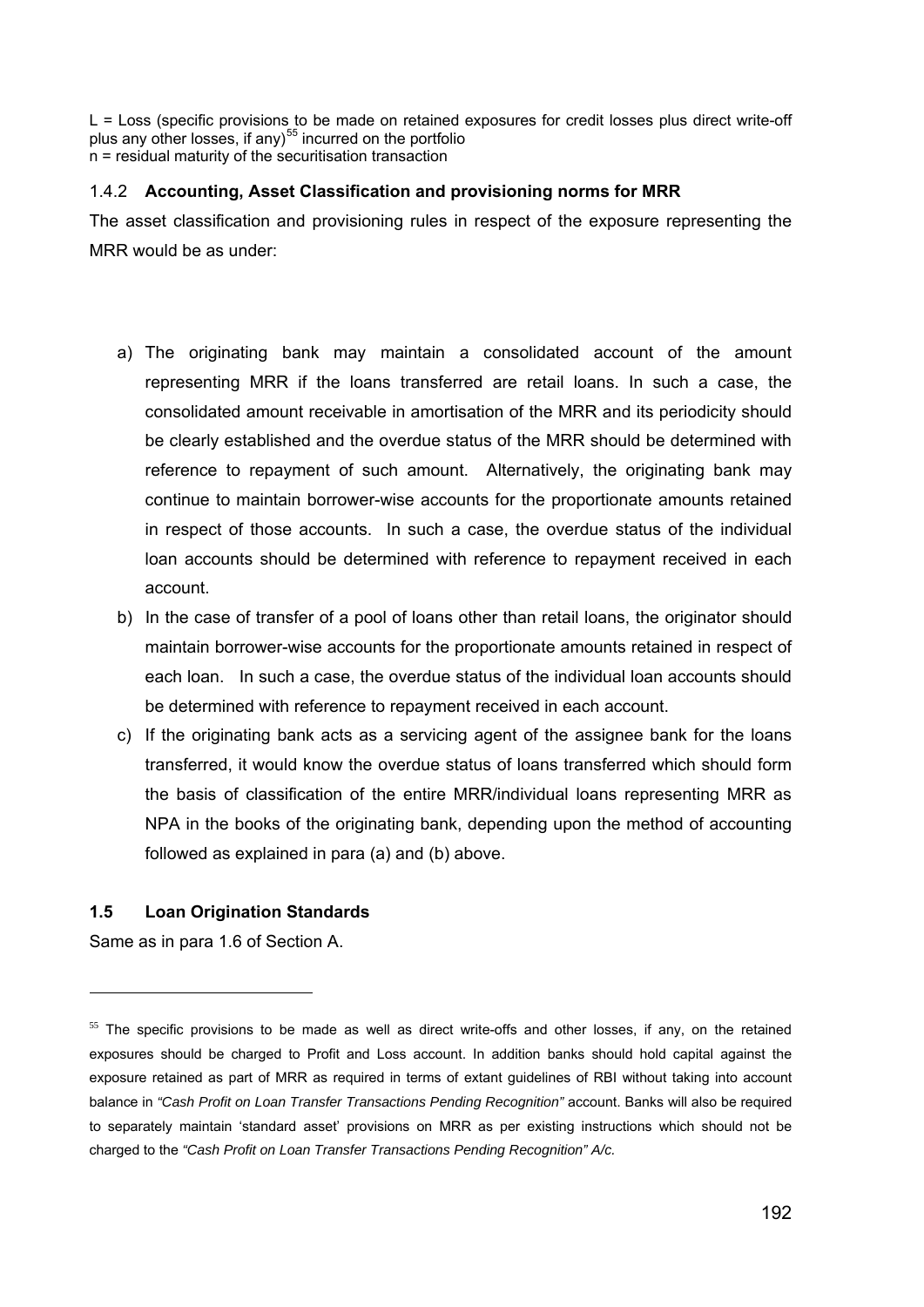## **1.6 Treatment of Assets sold not Meeting the Requirements stipulated above**

All instructions contained in this paragraph except in para 1.4.2 will be applicable only to the new transactions undertaken on or after the date of this circular. Instructions in para 1.4.2 will be applicable to both existing and new transactions<sup>[56](#page-192-0)</sup>. If an originating bank fails to meet the requirement laid down in paragraphs 1.1 to 1.6 above, it will have to maintain capital for the assets sold as if these were still on the books of the bank (originating bank).

## **2. REQUIREMENTS TO BE MET BY THE PURCHASING BANKS**

## **2.1 Restrictions on Purchase of loans**

Banks can purchase loans from other banks/FIs/NBFCs in India only if the seller has explicitly disclosed to the purchasing banks that it will adhere to the MRR indicated in para 1.3 on an ongoing basis. In addition, for domestic transactions, purchasing banks should also ensure that the originating institution has strictly adhered to the MHP criteria prescribed in the guidelines in respect of loans purchased by them. The overseas branches of Indian banks may purchase loans in accordance with the regulations laid down in those jurisdictions.

## **2.2 Standards for Due Diligence**

1

2.2.1 Banks should have the necessary expertise and resources in terms of skilled manpower and systems to carry out the due diligence of the loans/portfolios of loans before purchasing them. In this regard the purchasing banks should adhere to the following guidelines:

- a) Banks with the approval of their Board of Directors, should formulate policies regarding the process of due diligence which needs to be exercised by the banks' own officers to satisfy about the Know Your Customer requirements and credit quality of the underlying assets. Such policies should *inter alia* lay down the methodology to evaluate credit quality of underlying loans, the information requirements etc.
- b) The due diligence of the purchased loans cannot be outsourced by the bank and should be carried out by its own officers with the same rigour as would have been applied while sanctioning new loans by the bank.
- c) If a bank wishes to outsource certain activities like collection of information and documents etc., then this should be subject to the extant Reserve Bank of India (RBI)

<span id="page-192-0"></span> $56$  For existing transactions para 1.4.2 would apply to credit enhancements or any other type of retained exposures.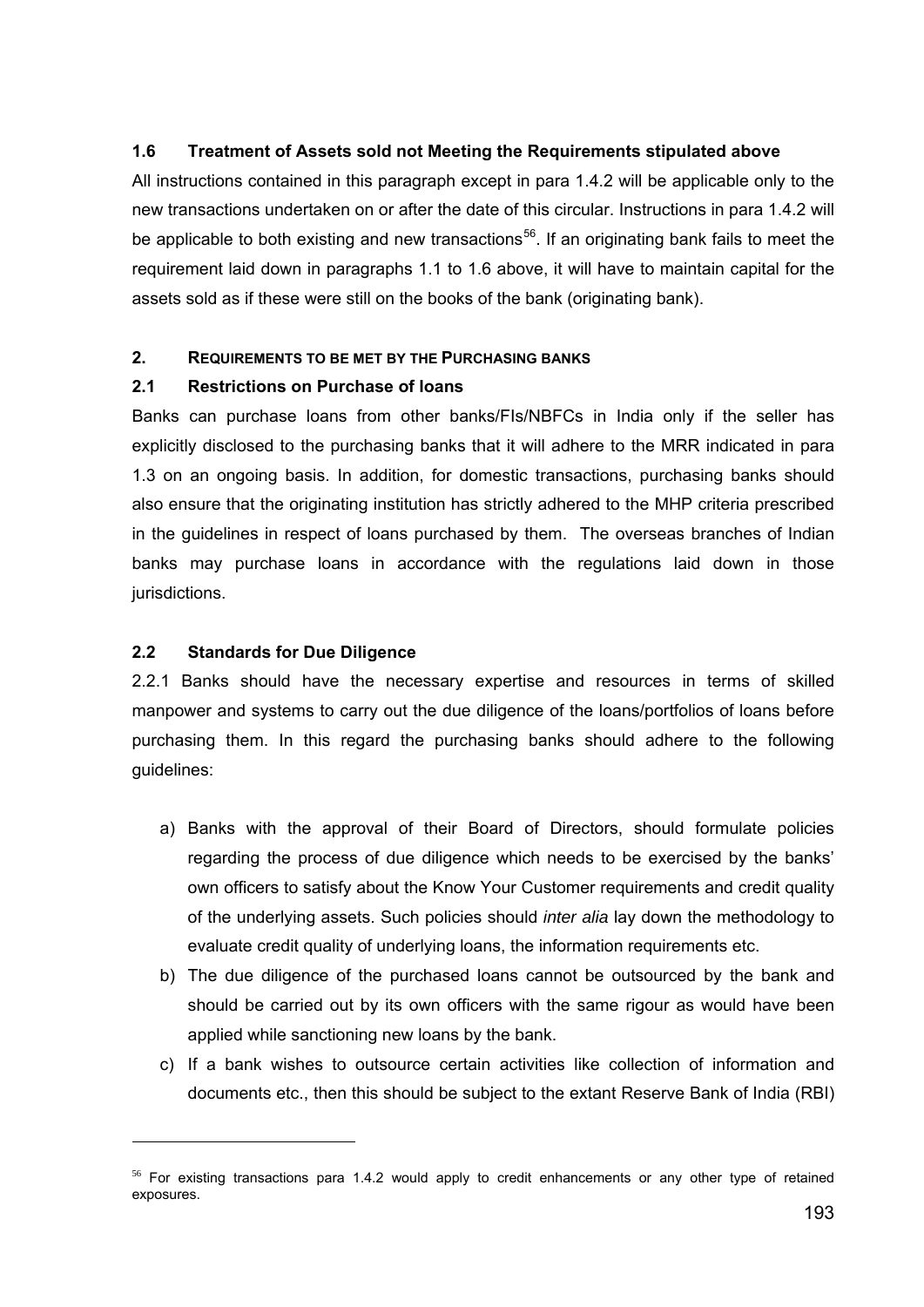guidelines on outsourcing of non-core activities by banks, which would *inter alia* imply that banks would continue to retain full responsibility in regard to selection of loans for purchase and compliance with Know Your Customer requirements.

2.2.2 Before purchasing individual loans or portfolio of loans, and as appropriate thereafter, banks should be able to demonstrate that they have a comprehensive and thorough understanding of and have implemented formal policies and procedures commensurate with the risk profile of the loans purchased analysing and recording:

- a) information disclosed by the originators regarding the MRR, on an ongoing basis;
- b) the risk characteristics of the exposures constituting the portfolio purchased *(i.e., the credit quality, extent of diversification and homogeneity of the pool of loans, sensitivity of the repayment behavior of individual borrowers to factors other than their sources of income, volatility of the market values of the collaterals supporting the loans, cyclicality of the economic activities in which the underlying borrowers are engaged, etc.);*
- c) the reputation of the originators in terms of observance of credit appraisal and credit monitoring standards, adherence to MRR and MHP standards in earlier transfer of portfolios and fairness in selecting exposures for transfer;
- d) loss experience in earlier transfer of loans/portfolios by the originators in the relevant exposure classes underlying and incidence of any frauds committed by the underlying borrowers, truthfulness of the representations and warranties made by the originator;
- e) the statements and disclosures made by the originators, or their agents or advisors, about their due diligence on the assigned exposures and, where applicable, on the quality of the collateral supporting the loans transferred; and
- f) where applicable, the methodologies and concepts on which the valuation of loans transferred is based and the policies adopted by the originator to ensure the independence of the valuer.

#### **2.3 Stress Testing**

Banks should regularly perform their own stress tests appropriate to the portfolios of loans purchased by them. For this purpose, various factors which may be considered include, but are not limited to, rise in default rates in the underlying portfolios in a situation of economic downturn and rise in pre-payment rates due to fall in rate of interest or rise in income levels of the borrowers leading to early redemption of exposures. The results of stress test should be taken into account in Pillar II exercise under Basel II framework and additional capital be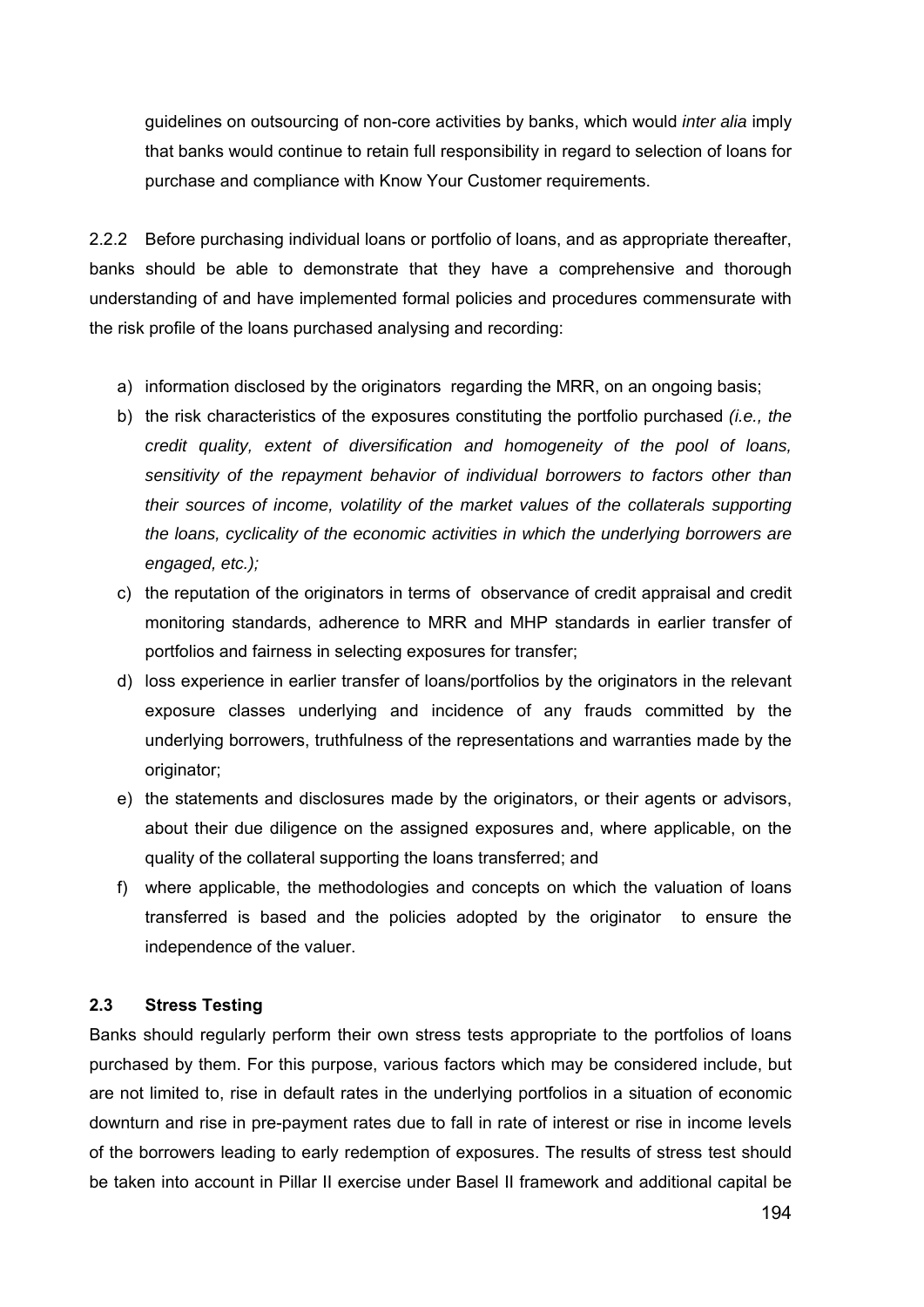held to support any higher risk, if required.

#### **2.4 Credit monitoring**

2.4.1 The purchasing banks need to monitor on an ongoing basis and in timely manner performance information on the loans purchased and take appropriate action required, if any. Action may include modification to exposure ceilings to certain type of asset classes, modification to ceilings applicable to originators etc. For this purpose, banks should establish formal procedures appropriate and commensurate with the risk profile of the purchased loans. Such procedures should be as rigorous as that followed by the bank for portfolios of similar loans directly originated by it. In particular, such procedures must facilitate timely detection of signs of weaknesses in individual accounts and identification of non-performing borrowers as per RBI guidelines as soon as loans are 90 days past due. The information collected should include the exposure type, the percentage of loans more than 30, 60 and 90 days past due, default rates, prepayment rates, loans in foreclosure, collateral type and occupancy, and frequency distribution of credit scores or other measures of credit worthiness across underlying exposures, industry and geographical diversification, frequency distribution of loan to value ratios with band widths that facilitate adequate sensitivity analysis. Such information, if not collected directly by the bank and obtained from the servicing agent, should be certified by the authorized officials of the servicing agent. Banks may *inter alia* make use of the disclosures made by the originators in the form given in **Appendix 1** to monitor the exposures.

**2.4.2** Depending upon the size of the portfolio, credit monitoring procedures may include verification of the information submitted by the bank's concurrent and internal auditors. The servicing agreement should provide for such verifications by the auditors of the purchasing bank. All relevant information and audit reports should be available for verification by the Inspecting Officials of RBI during the Annual Financial Inspections of the purchasing banks.

#### **2.5 True Sale Criteria[57](#page-194-0)**

1

2.5.1 The **'sale'** (*this term would hereinafter include direct sale, assignment and any other form of transfer of asset, but does not include loan participation through Inter-Bank Participation Certificates, bills rediscounted, outright transfer of loan accounts to other financial entities at the instance of the borrower and sale of bonds other than those in the* 

<span id="page-194-0"></span> $57$  For true sale criteria for securitisation transaction, please refer to Annex 7 of our Master Circular – New Capital Adequacy Framework dated July 01, 2011.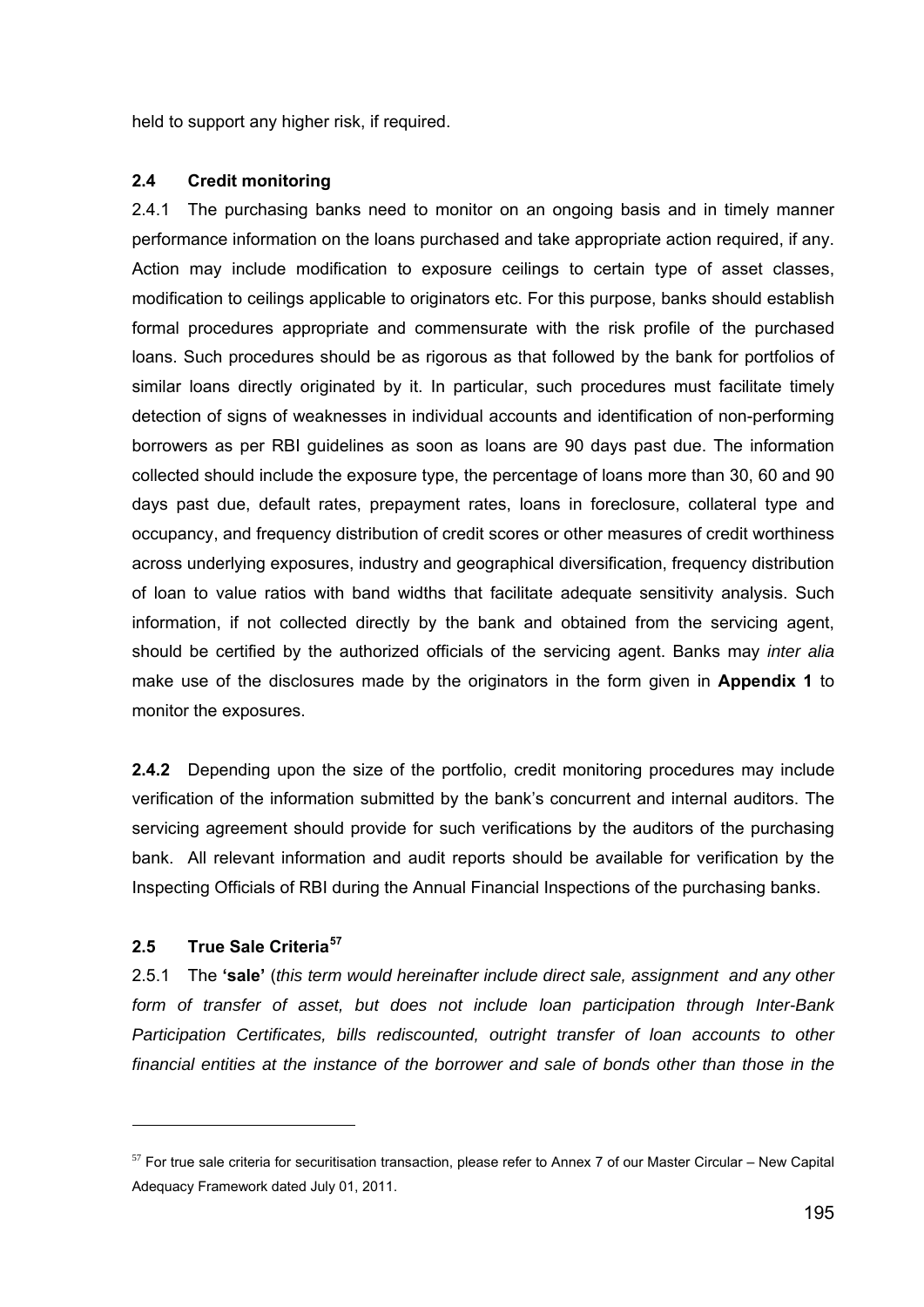*nature of advance*) should result in immediate legal separation of the **'selling bank'[58](#page-195-0)** (*this term hereinafter would include direct selling bank, assigning bank and the bank transferring*  assets through any other mode), from the assets<sup>[5](#page-195-1)9</sup> which are sold. The assets should stand completely isolated from the selling bank, after its transfer to the buyer, i.e., put beyond the selling bank's as well as its creditors' reach, even in the event of bankruptcy of the selling/assigning/transferring bank.

2.5.2 The selling bank should effectively transfer all risks/ rewards and rights/ obligations pertaining to the asset and shall not hold any beneficial interest in the asset after its sale except those specifically permitted under these guidelines. The buyer should have the unfettered right to pledge, sell, transfer or exchange or otherwise dispose of the assets free of any restraining condition. The selling bank shall not have any economic interest in the assets after its sale and the buyer shall have no recourse to the selling bank for any expenses or losses except those specifically permitted under these guidelines.

2.5.3 There shall be no obligation on the selling bank to re-purchase or fund the repayment of the asset or any part of it or substitute assets held by the buyer or provide additional assets to the buyer at any time except those arising out of breach of warranties or representations made at the time of sale. The selling bank should be able to demonstrate that a notice to this effect has been given to the buyer and that the buyer has acknowledged the absence of such obligation.

2.5.4 The selling bank should be able to demonstrate that it has taken all reasonable precautions to ensure that it is not obliged, nor will feel impelled, to support any losses suffered by the buyer.

2.5.5 The sale shall be only on cash basis and the consideration shall be received not later than at the time of transfer of assets. The sale consideration should be market-based and arrived at in a transparent manner on an arm's length basis.

2.5.6 If the seller of loans acts as the servicing agent for the loans, it would not detract from the 'true sale' nature of the transaction, provided such service obligations do not entail any

l

<span id="page-195-0"></span> $58$  In this para, the term 'selling bank' will include other financial entities selling loans to banks.

<span id="page-195-1"></span> $59$  In case of sale of a part of an asset, true sale criteria will apply to the part of the asset sold.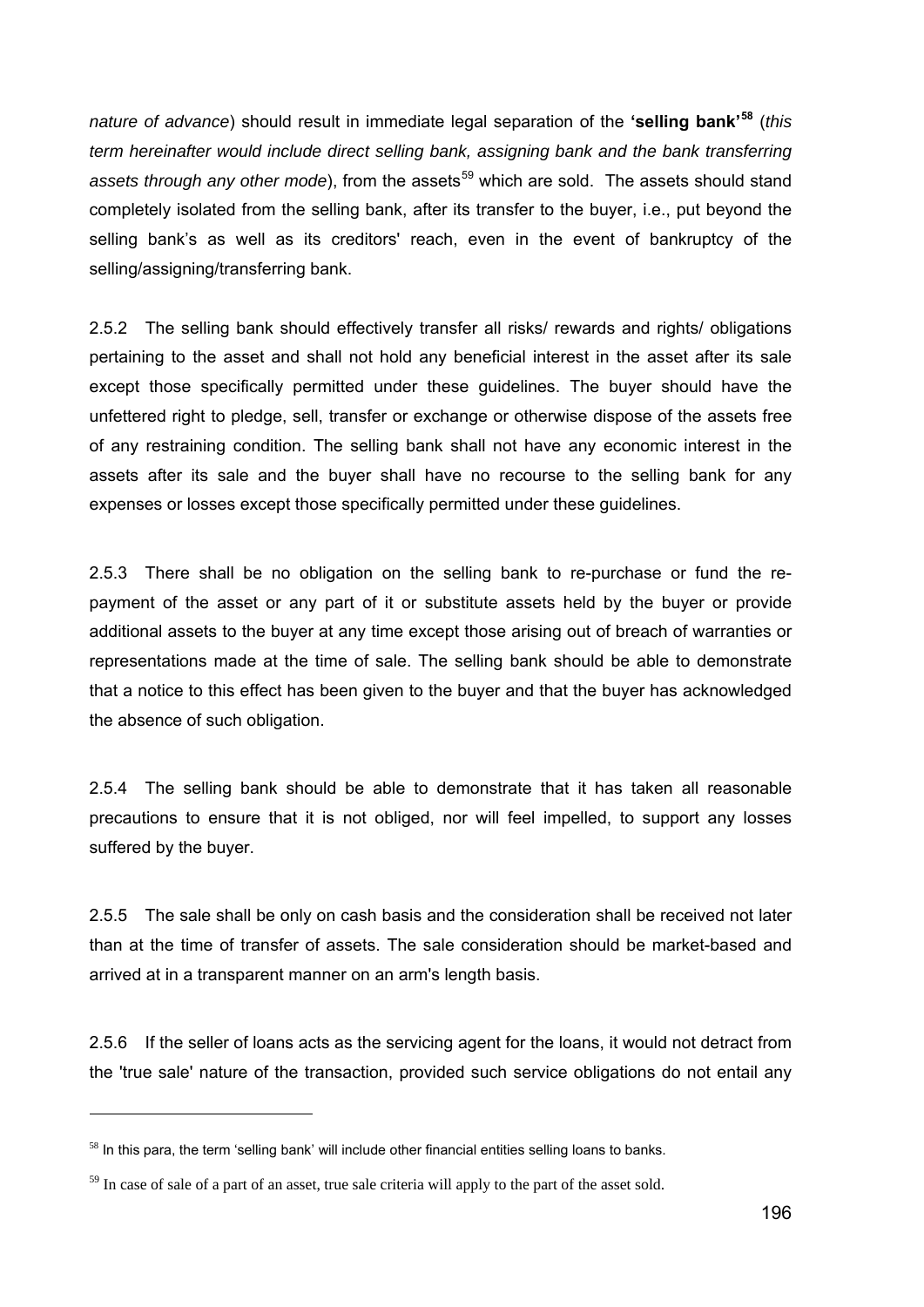residual credit risk on the sold assets or any additional liability for them beyond the contractual performance obligations in respect of such services.

2.5.7 An opinion from the selling bank's Legal Counsel should be kept on record signifying that: (i) all rights, titles, interests and benefits in the assets have been transferred to the buyer; (ii) selling bank is not liable to the buyer in any way with regard to these assets other than the servicing obligations as indicated in para 2.5.6 above; and (iii) creditors of the selling bank do not have any right in any way with regard to these assets even in case of bankruptcy of the selling bank.

2.5.8 Any re-schedulement, restructuring or re-negotiation of the terms of the underlying agreement/s effected after the transfer of assets to the buyer, shall be binding on the buyer and not on the selling bank except to the extent of MRR.

2.5.9 The transfer of assets from selling bank must not contravene the terms and conditions of any underlying agreement governing the assets and all necessary consents from obligors (including from third parties, where necessary) should have been obtained.

2.5.10 In case the selling bank also provides servicing of assets after the sale under a separate servicing agreement for fee, and the payments/repayments from the borrowers are routed through it, it shall be under no obligation to remit funds to the buyer unless and until these are received from the borrowers.

#### **2.6 Representations and Warranties**

An originator that sells assets to other financial entities may make representations and warranties concerning those assets. Where the following conditions are met the seller will not be required to hold capital against such representations and warranties.

- a) Any representation or warranty is provided only by way of a formal written agreement.
- b) The seller undertakes appropriate due diligence before providing or accepting any representation or warranty.
- c) The representation or warranty refers to an existing state of facts that is capable of being verified by the seller at the time the assets are sold.
- d) The representation or warranty is not open-ended and, in particular, does not relate to the future creditworthiness of the loans/underlying borrowers.
- e) The exercise of a representation or warranty, requiring an originator to replace asset (or any parts of them) sold, on grounds covered in the representation or warranty, must be:
	- undertaken within 120 days of the transfer of assets; and
	- conducted on the same terms and conditions as the original sale.
- f) A seller that is required to pay damages for breach of representation or warranty can do so provided the agreement to pay damages meets the following conditions: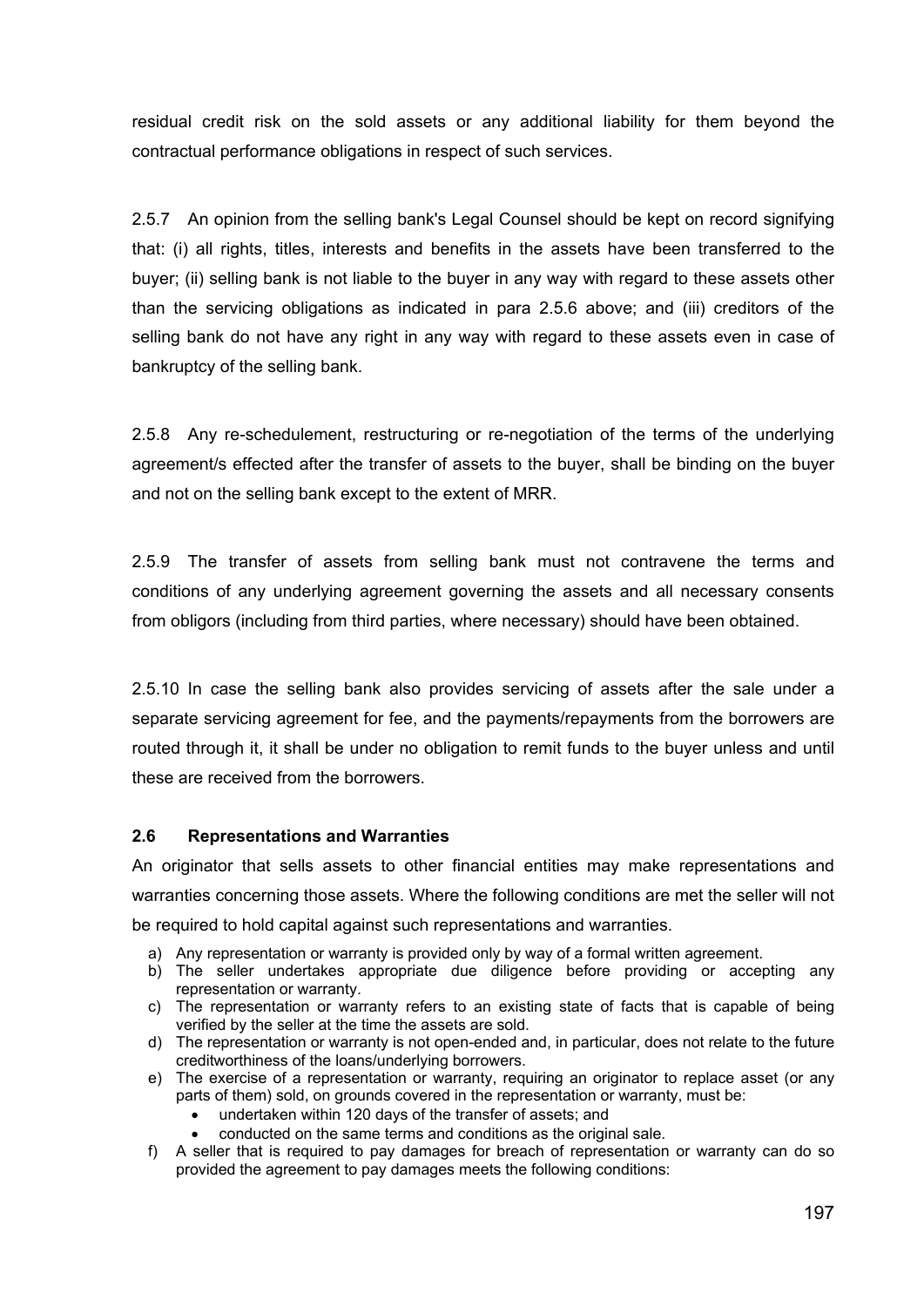- the onus of proof for breach of representation or warranty remains at all times with the party so alleging;\* the party alleging the breach serves a written Notice of Claim on the seller, specifying the basis for the claim; and
- damages are limited to losses directly incurred as a result of the breach.
- g) A seller should notify RBI (Department of Banking Supervision) of all instance where it has agreed to replace assets sold to another financial entity or pay damages arising out of any representation or warranty.

#### **2.7 Re-purchase of Assets**

l

In order to limit the extent of effective control of transferred assets by the seller in the case of direct assignment transactions, banks should not have any re-purchase agreement including through "clean-up calls" on the transferred assets.

#### **2.8 Applicability of Capital Adequacy and other Prudential Norms**

2.8.1 The capital adequacy treatment for direct purchase of corporate loans will be as per the rules applicable to corporate loans directly originated by the banks. Similarly, the capital adequacy treatment for direct purchase of retail loans, will be as per the rules applicable to retail portfolios directly originated by banks except in cases where the individual accounts have been classified as NPA, in which case usual capital adequacy norms as applicable to retail NPAs will apply. No benefit in terms of reduced risk weights will be available to purchased retail loans portfolios based on rating because this is not envisaged under the Basel II Standardized approach for credit risk<sup>[60](#page-197-0)</sup>. However, banks may, if they so desire, have the pools of loans rated before purchasing so as to have a third party view of the credit quality of the pool in addition to their own due diligence. However, such rating cannot substitute for the due diligence that the purchasing bank is required to perform in terms of para 2.2 of this Section.

2.8.2 In purchase of pools of both retail and non-retail loans, income recognition, asset classification, provisioning and exposure norms for the purchasing bank will be applicable based on individual obligors and not based on portfolio. Banks should not apply the asset classification, income recognition and provisioning norms at portfolio level, as such treatment is likely to weaken the credit supervision due to its inability to detect and address weaknesses in individual accounts in a timely manner. If the purchasing bank is not maintaining the individual obligor-wise accounts for the portfolio of loans purchased, it should have an alternative mechanism to ensure application of prudential norms on individual obligor basis, especially the classification of the amounts corresponding to the obligors

<span id="page-197-0"></span> $60$  Investment in tranches of securitised loans, will attract capital adequacy and other prudential norms as applicable to securitisation transactions.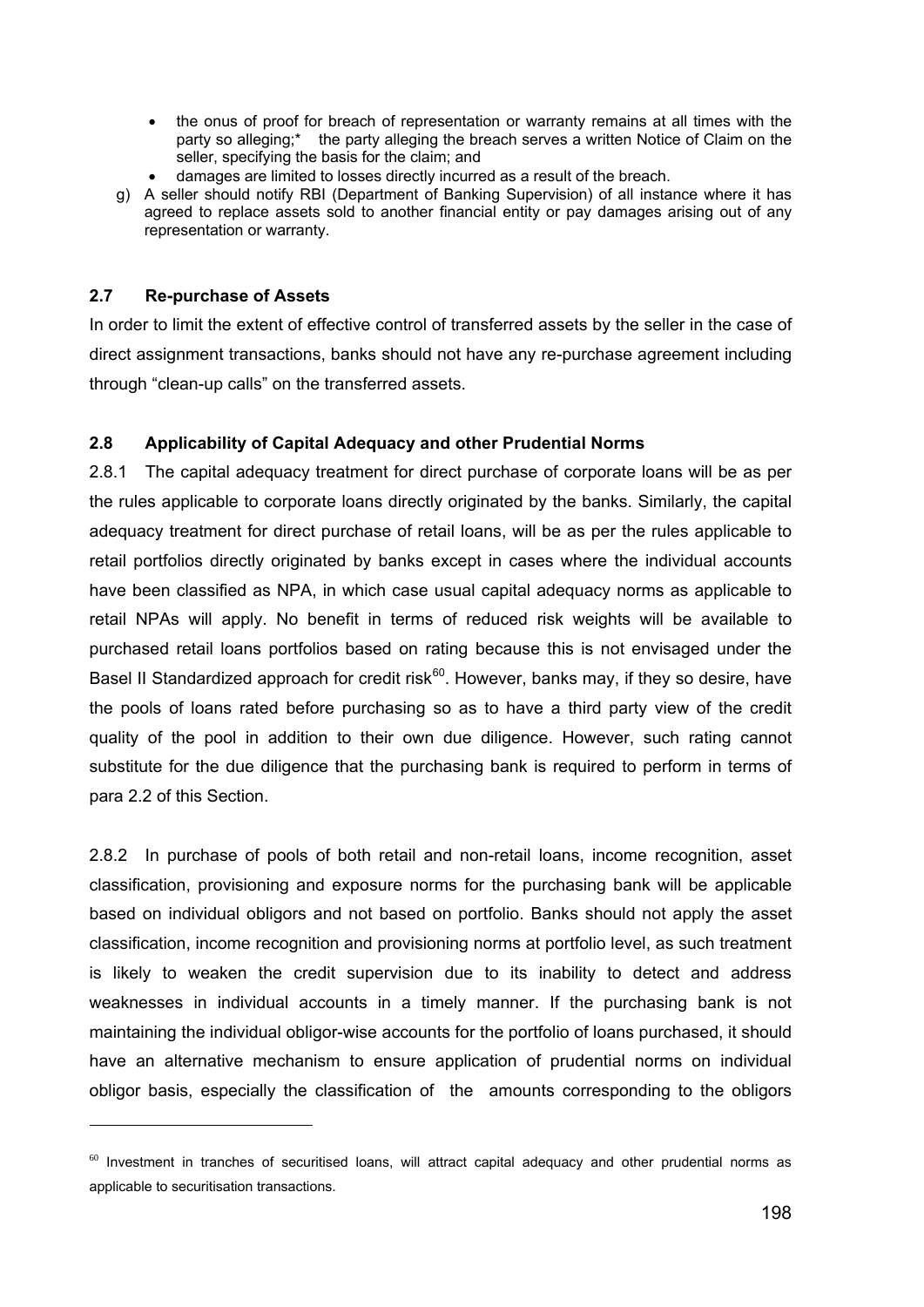which need to be treated as NPAs as per existing prudential norms. One such mechanism could be to seek monthly statements containing account-wise details from the servicing agent to facilitate classification of the portfolio into different asset classification categories. Such details should be certified by the authorized officials of the servicing agent. Bank's concurrent auditors, internal auditors and statutory auditors should also conduct checks of these portfolios with reference to the basic records maintained by the servicing agent. The servicing agreement should provide for such verifications by the auditors of the purchasing bank. All relevant information and audit reports should be available for verification by the Inspecting Officials of RBI during the Annual Financial Inspections of the purchasing banks.

2.8.3 The purchased loans will be carried at acquisition cost unless it is more than the face value, in which case the premium paid should be amortised based on straight line method or effective interest rate method, as considered appropriate by the individual banks. The outstanding/unamortised premium need not be deducted from capital. The discount/premium on the purchased loans can be accounted for on portfolio basis or allocated to individual exposures proportionately.

#### **2.9 Treatment of Exposures not Meeting the Requirements Stipulated Above**

The investing banks will assign a risk weight of 1111% to the assignment exposures where the requirements in paragraphs 2.1 to 2.8 above are not met. While banks should make serious efforts to comply with the guidelines contained in paragraphs 2.1 to 2.4, the higher risk weight of 1111% for non-compliance of these paragraphs will be applicable with effect from October 01, 2012. Banks should put in place necessary systems and procedures to implement the requirements in paragraphs 2.1 to 2.4 before September 30, 2012.

#### **Section C**

#### **SECURITISATION ACTIVITIES/EXPOSURES NOT PERMITTED**

**1.** At present, banks in India including their overseas branches, are not permitted to undertake the securitisation activities or assume securitisation exposures as mentioned below.

#### **1.1 Re-securitisation of Assets**

A re-securitisation exposure is a securitisation exposure in which the risk associated with an underlying pool of exposures is tranched and at least one of the underlying exposures is a securitisation exposure. In addition, an exposure to one or more re-securitisation exposures is a re-securitisation exposure. This definition of re-securitised exposure will capture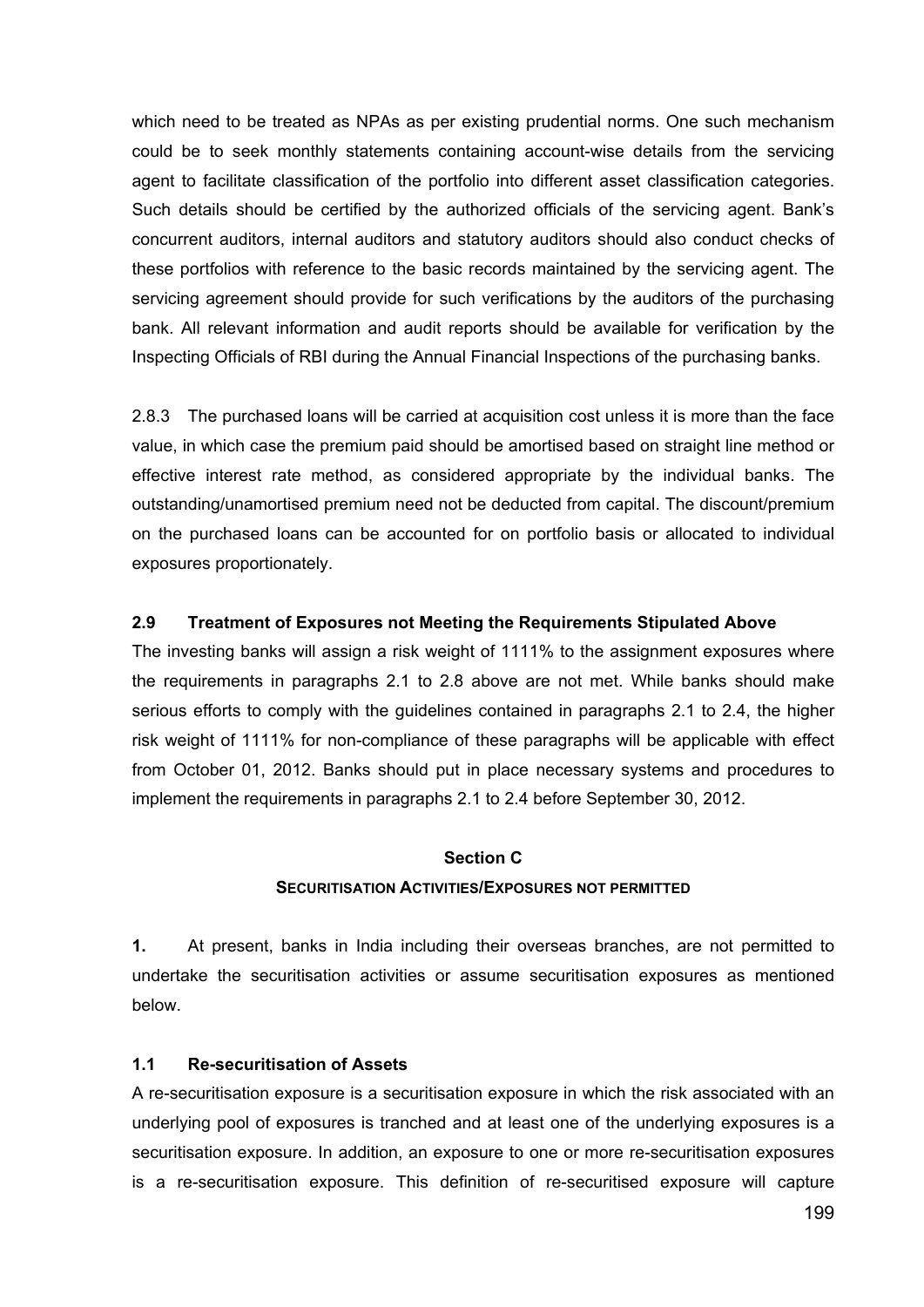collateralised debt obligations (CDOs) of asset backed securities, including, for example, a CDO backed by residential mortgage-backed securities (RMBS).

## **1.2 Synthetic Securitisations**

A *synthetic securitisation* is a structure with at least two different stratified risk positions or tranches that reflect different degrees of credit risk where credit risk of an underlying pool of exposures is transferred, in whole or in part, through the use of funded (e.g. credit-linked notes) or unfunded (e.g. credit default swaps) credit derivatives or guarantees that serve to hedge the credit risk of the portfolio. Accordingly, the investors' potential risk is dependent upon the performance of the underlying pool.

# **1.3 Securitisation with Revolving Structures (with or without early amortisation features)**

These involve exposures where the borrower is permitted to vary the drawn amount and repayments within an agreed limit under a line of credit (e.g. credit card receivables and cash credit facilities).Typically, revolving structures will have non-amortising assets such as credit card receivables, trade receivables, dealer floor-plan [loans](http://www.allbusiness.com/accounting-reporting/assets/551202-1.html) and some leases that would support non-amortising structures, unless these are designed to include early amortisation features. Early amortisation means repayment of securities before their normal contractual maturity. At the time of early amortisation there are three potential amortisation mechanics: (i) Controlled amortisation; (ii) Rapid or non-controlled amortisation; and (iii) Controlled followed by a subsequent (after the completion of the controlled period) non-controlled amortisation phase.

**2.** The appropriateness and suitability of transactions prohibited in the above guidelines would be revisited in due course.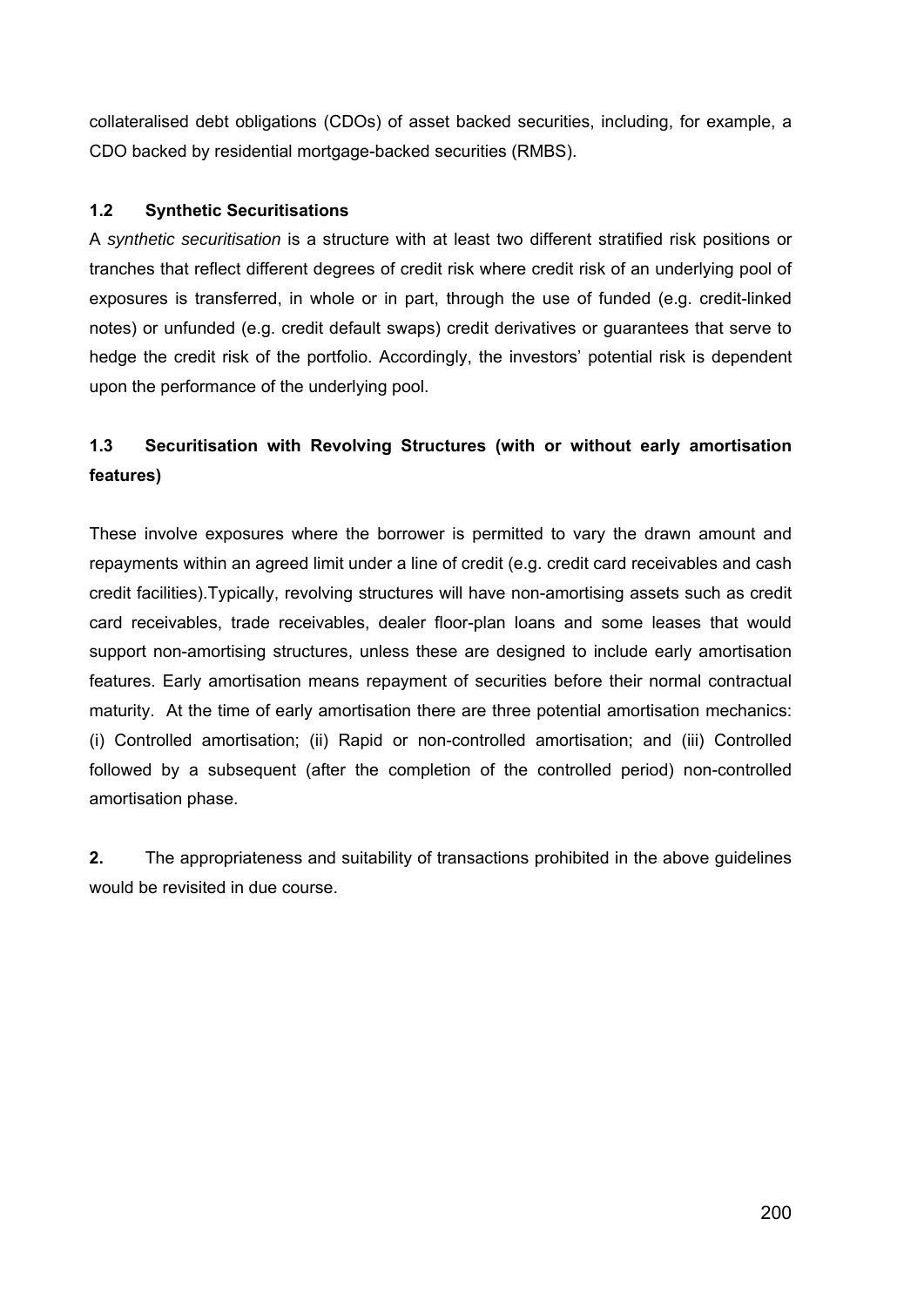#### **Part – A**

# **Illustrations on Credit Risk Mitigation (Loan- Exposures) Calculation of Exposure amount for collateralised transactions:**

 $E^*$  = Max { 0, [ E x (1 + H<sub>e</sub>) – C x ( 1 – H<sub>c</sub> – H<sub>FX</sub>) ] }

Where,

- $E^*$  = Exposure value after risk mitigation
- $E =$  Current value of the exposure
- $H<sub>e</sub>$  = Haircut appropriate to the exposure
- $C =$  Current value of the collateral received
- $H_c$  = Haircut appropriate to the collateral
- $H_{FX}$  = Haircut appropriate for currency mismatch between the collateral and exposure

| Sly.<br>No.    | <b>Particulars</b>                         | Case I                         | Case 2                      | Case 3                              | Case 4                                          | Case 5                      |
|----------------|--------------------------------------------|--------------------------------|-----------------------------|-------------------------------------|-------------------------------------------------|-----------------------------|
| (1)            | (2)                                        | (3)                            | (4)                         | (5)                                 | (6)                                             | (7)                         |
| 1              | <b>Exposure</b>                            | 100                            | 100                         | 100                                 | 100                                             | 100                         |
| $\overline{2}$ | Maturity of the<br>exposure                | $\overline{2}$                 | 3                           | 6                                   | 3                                               | 3                           |
| 3              | Nature of the<br>exposure                  | Corporate<br>Loan              | Corporate<br>Loan           | Corporate<br>Loan                   | Corporate<br>Loan                               | Corporate<br>Loan           |
| $\overline{4}$ | Currency                                   | <b>INR</b>                     | <b>INR</b>                  | <b>USD</b>                          | <b>INR</b>                                      | <b>INR</b>                  |
| 5              | Exposure in rupees                         | 100                            | 100                         | 4000<br>(Row $1 x$<br>exch. rate##) | 100                                             | 100                         |
|                | Rating of exposure                         | <b>BB</b>                      | A                           | BBB-                                | AA                                              | $B -$                       |
| 6              | Applicable Risk<br>weight                  | 150                            | 50                          | 100@                                | 30                                              | 150                         |
| $\overline{7}$ | <b>Haircut</b> for<br>exposure*            | $\mathbf 0$                    | $\mathbf 0$                 | $\mathbf 0$                         | $\mathbf 0$                                     | $\mathbf 0$                 |
| 8              | <b>Collateral</b>                          | 100                            | 100                         | 4000                                | $\overline{2}$                                  | 100                         |
| 9              | Currency                                   | <b>INR</b>                     | <b>INR</b>                  | <b>INR</b>                          | <b>USD</b>                                      | <b>INR</b>                  |
| 10             | <b>Collateral in Rs.</b>                   | 100                            | 100                         | 4000                                | $\overline{80}$<br>(Row $1 x$<br>Exch.<br>Rate) | 100                         |
| 11             | Residual maturity of<br>collateral (years) | $\overline{2}$                 | 3                           | 6                                   | 3                                               | 5                           |
| 12             | Nature of collateral                       | Sovereign<br>(Gol)<br>Security | <b>Bank</b><br><b>Bonds</b> | Corporate<br><b>Bonds</b>           | Foreign<br>Corporate<br><b>Bonds</b>            | Units of<br>Mutual<br>Funds |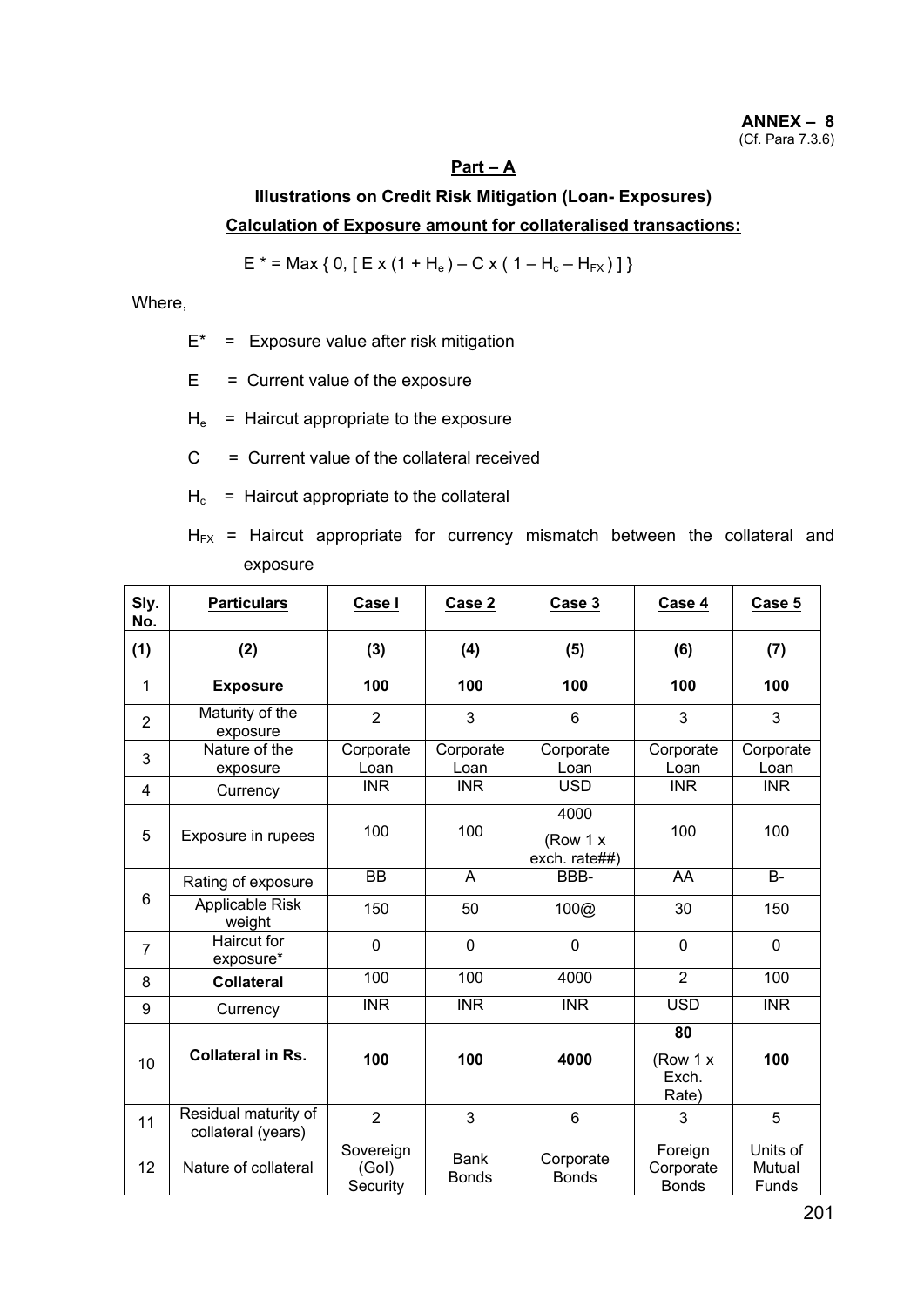| 13 | Rating of Collateral                                                             | <b>NA</b>      | Unrated | <b>BBB</b> | AAA (S &<br>P) | AA   |
|----|----------------------------------------------------------------------------------|----------------|---------|------------|----------------|------|
| 14 | Haircut for collateral<br>$(\% )$                                                | 0.02           | 0.06    | 0.12       | 0.04           | 0.08 |
| 15 | Haircut for currency<br>mismatches (%)<br>[cf. para $7.3.7$ (vi) of<br>circular] | 0              | 0       | 0.08       | 0.08           | 0    |
| 16 | Total Haircut on<br>collateral<br>[Row 10 x (row<br>$14+15$ ]                    | $\overline{2}$ | 6       | 800        | 9.6            | 8.0  |
| 17 | Collateral after<br>haircut<br>Row 10 - Row 16)                                  | 98             | 94      | 3200       | 70.4           | 92   |
| 18 | <b>Net Exposure</b><br>(Row 5 – Row 17)                                          | $\overline{2}$ | 6       | 800        | 29.6           | 8    |
| 19 | Risk weight<br>$%$ )                                                             | 150            | 50      | 100@       | 30             | 150  |
| 20 | <b>RWA</b><br>(Row 18 x 19)                                                      | 3              | 3       | 800        | 8.88           | 12   |

## Exchange rate assumed to be 1 USD = Rs.40

# Not applicable

@ In case of long term ratings, as per para 6.4.2 of the circular, where "+" or "-" notation is attached to the rating, the corresponding main rating category risk weight is to be used. Hence risk weight is 100 per cent.

( \* ) Haircut for exposure is taken as zero because the loans are not marked to market and hence are not volatile

Case 4 : Haircut applicable as per Table - 14

 Case 5 : It is assumed that the Mutual Fund meets the criteria specified in paragraph 7.3.5(viii) and has investments in the securities all of which have residual maturity of more than five years are rated AA and above – which would attract a haircut of eight per cent in terms of Table 14 of the Circular. eight per cent in terms of Table 14 of the Circular.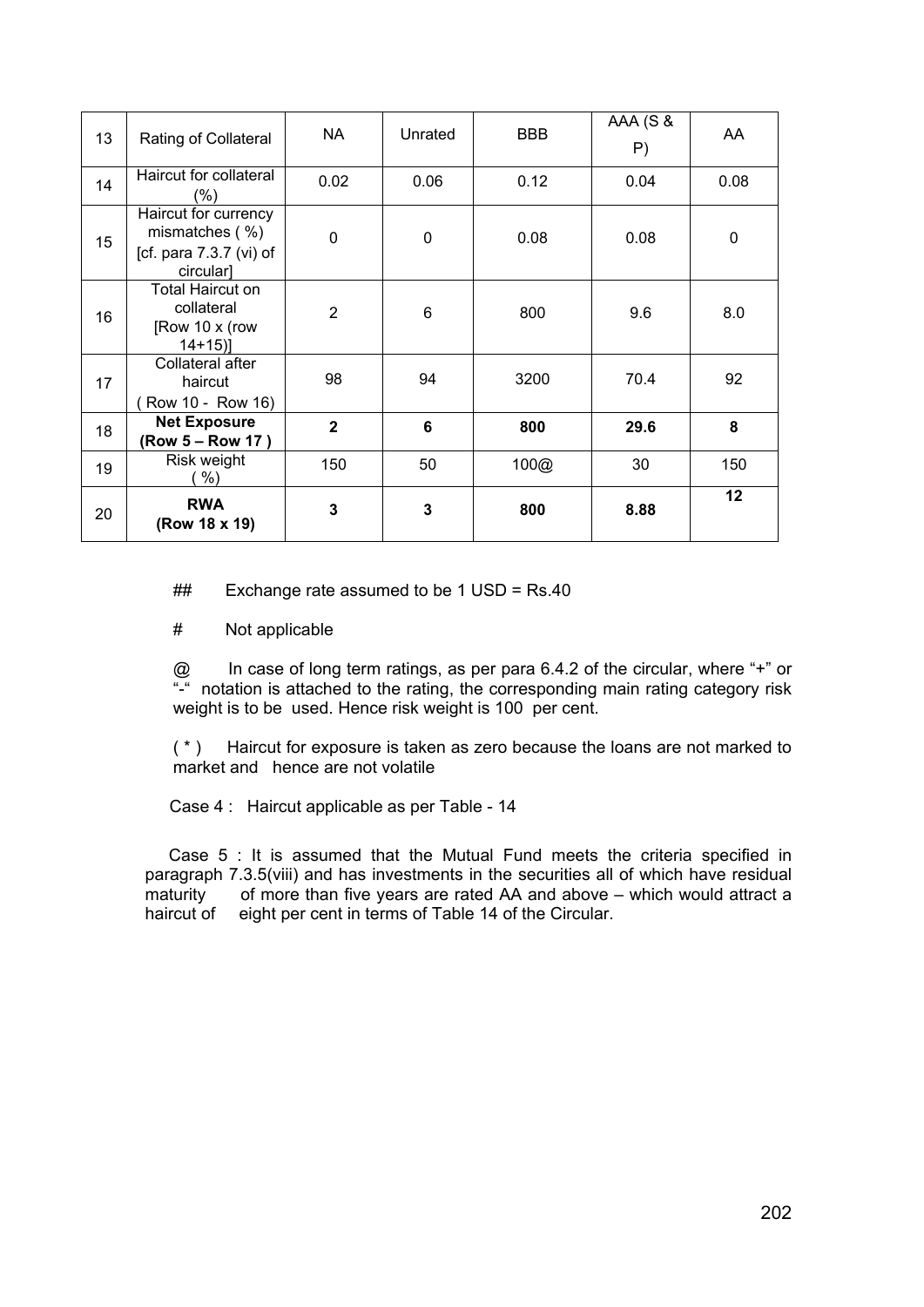## **Part - B**

#### **Illustrations on computation of capital charge for Counterparty Credit Risk (CCR) – Repo Transactions**

An illustration showing computation of total capital charge for a repo transaction comprising the capital charge for CCR and Credit/Market risk for the underlying security, under Basel-II is furnished below:

#### **A. Particulars of a Repo Transaction:**

Let us assume the following parameters of a hypothetical repo transaction:

| <b>Type of the Security</b>                                                 | <b>GOI</b> security                                         |
|-----------------------------------------------------------------------------|-------------------------------------------------------------|
| <b>Residual Maturity</b>                                                    | 5 years                                                     |
| Coupon                                                                      | 6%                                                          |
| <b>Current Market Value</b>                                                 | Rs.1050                                                     |
| <b>Cash borrowed</b>                                                        | Rs.1000                                                     |
| <b>Modified Duration of the security</b>                                    | 4.5 years                                                   |
| Assumed frequency of margining                                              | Daily                                                       |
| <b>Haircut for security</b>                                                 | 2%<br>(Cf. Item A(i), Table 14 of the<br>Circular)          |
| Haircut on cash                                                             | Zero<br>(Cf. Item C in Table 14 of the<br>Circular)         |
| Minimum holding period                                                      | 5 business-days<br>(Cf. para 7.3.7 (ix) of the<br>Circular) |
| Change in yield for computing the<br>capital charge for general market risk | 0.7 % p.a.<br>(Cf. Zone 3 in Table 17 of the<br>Circular)   |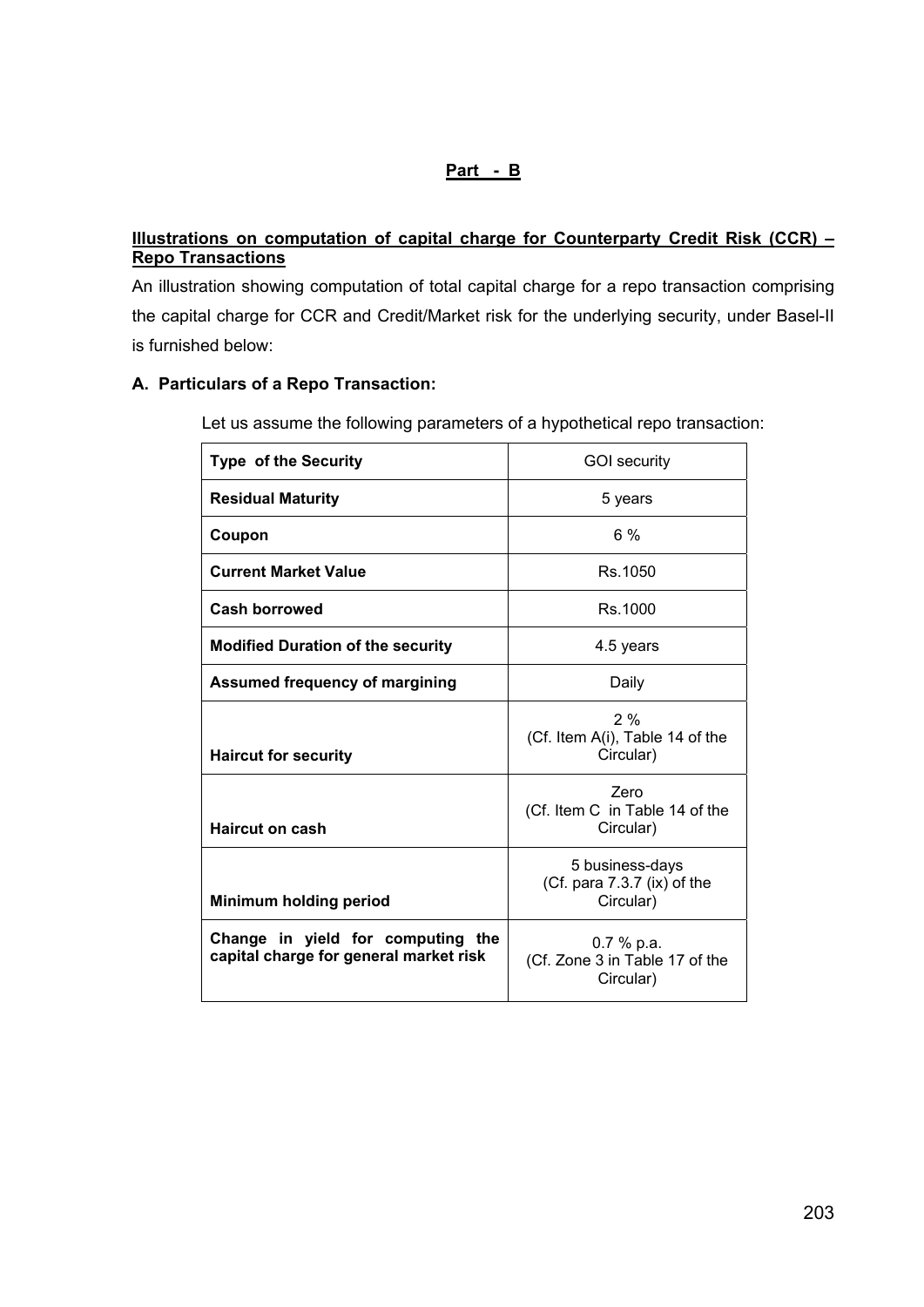**B. Computation of total capital charge comprising the capital charge for Counterparty Credit Risk (CCR) and Credit / Market risk for the underlying security** 

#### **B.1 In the books of the borrower of funds (for the off-balance sheet exposure due to lending of the security under repo)**

(In this case, the security lent is the exposure of the security lender while cash borrowed is the collateral)

| SI.No | <b>Items</b>                                                         | <b>Particulars</b>                                                                 | Amount (in Rs.)                |
|-------|----------------------------------------------------------------------|------------------------------------------------------------------------------------|--------------------------------|
| А.    | <b>Capital Charge for CCR</b>                                        |                                                                                    |                                |
| 1.    | Exposure                                                             | MV of the security                                                                 | 1050                           |
| 2.    | CCF for Exposure                                                     | 100 %                                                                              |                                |
| 3.    | On-Balance Sheet Credit Equivalent                                   | 1050 * 100 %                                                                       | 1050                           |
| 4.    | Haircut                                                              | 1.4 % $\omega$                                                                     |                                |
| 5.    | Exposure adjusted for haircut as per Table 14<br>of the circular     | 1050 * 1.014                                                                       | 1064.70                        |
| 6.    | Collateral for the security lent                                     | Cash                                                                               | 1000                           |
| 7.    | Haircut for exposure                                                 | $0\%$                                                                              |                                |
| 8.    | Collateral adjusted for haircut                                      | 1000 * 1.00                                                                        | 1000                           |
| 9.    | Net Exposure<br>$(5-8)$                                              | 1064.70 - 1000                                                                     | 64.70                          |
| 10.   | Risk weight (for a Scheduled CRAR-compliant<br>bank)                 | 20 %                                                                               |                                |
| 11.   | Risk weighted assets for CCR (9 x 10)                                | 64.70 * 20 %                                                                       | 12.94                          |
| 12.   | Capital Charge for CCR (11 x 9%)                                     | 12.94 * 0.09                                                                       | 1.16                           |
| В.    | Capital for Credit/ market Risk of the security                      |                                                                                    |                                |
| 1.    | Capital for credit risk<br>(if the security is held under HTM)       | Credit risk                                                                        | Zero<br>(Being Govt. security) |
|       |                                                                      | Specific Risk                                                                      | Zero<br>(Being Govt. security) |
|       |                                                                      | <b>General Market Risk</b>                                                         |                                |
| 2.    | Capital for market risk<br>(if the security is held under AFS / HFT) | $(4.5 * 0.7 % * 1050)$                                                             |                                |
|       |                                                                      | {Modified duration *<br>assumed yield change<br>(%) * market value of<br>security} | 33.07                          |
|       | <b>Total capital required</b>                                        |                                                                                    | 34.23                          |
|       | (for CCR + credit risk + specific risk + general market risk)        |                                                                                    |                                |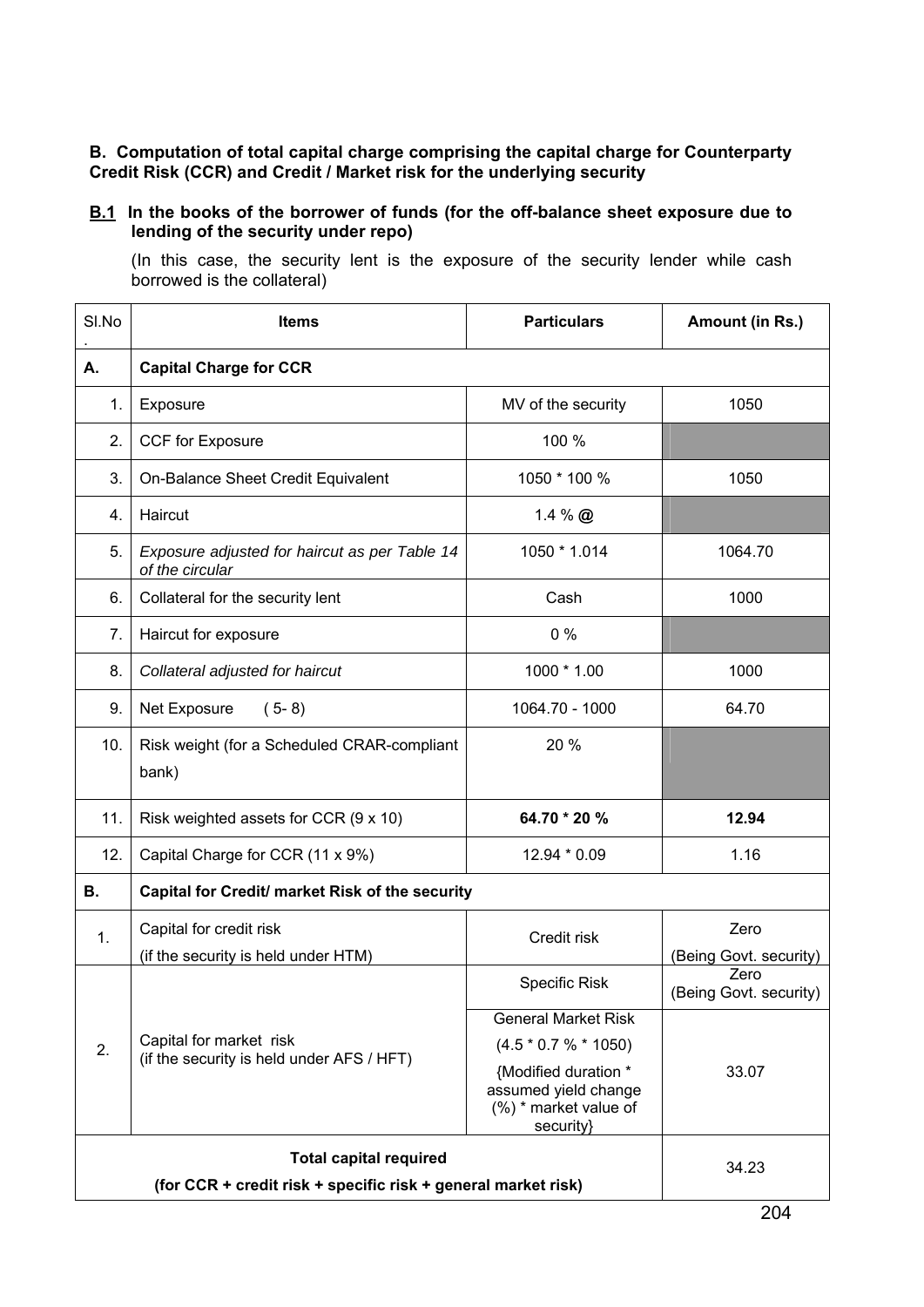@ The supervisory haircut of 2 per cent has been scaled down using the formula indicated in paragraph 7.3.7 of the circular.

#### **B.2 In the books of the lender of funds (for the on-balance sheet exposure due to lending of funds under repo)**

(In this case, the cash lent is the exposure and the security borrowed is collateral)

| SI.No          | <b>Items</b>                                                          | <b>Particulars</b>           | Amount (in Rs.)                                                          |
|----------------|-----------------------------------------------------------------------|------------------------------|--------------------------------------------------------------------------|
| А.             | <b>Capital Charge for CCR</b>                                         |                              |                                                                          |
| 1.             | Exposure                                                              | Cash                         | 1000                                                                     |
| 2.             | Haircut for exposure                                                  | $0\%$                        |                                                                          |
| 3.             | Exposure adjusted for haircut as<br>per Table 14 of the circular      | 1000 * 1.00                  | 1000                                                                     |
| 4.             | Collateral for the cash lent                                          | Market value of the security | 1050                                                                     |
| 5.             | Haircut for collateral                                                | $1.4 \% @$                   |                                                                          |
| 6.             | Collateral adjusted for haircut                                       | 1050 * 0.986                 | 1035.30                                                                  |
| 7.             | Net Exposure<br>$(3 - 6)$                                             | Max { 1000 -1035.30}         | 0                                                                        |
| 8.             | Scheduled<br>Risk weight (for a<br>CRAR-compliant bank)               | 20 %                         |                                                                          |
| 9.             | Risk weighted assets for CCR (7<br>x 8)                               | $0 * 20 \%$                  | $\bf{0}$                                                                 |
| 10.            | Capital Charge for CCR                                                | 0                            | $\mathbf 0$                                                              |
| В.             | Capital for Credit/ market Risk of the security                       |                              |                                                                          |
| 1 <sub>1</sub> | Capital for credit risk<br>(if the security is held under HTM)        | <b>Credit Risk</b>           | Not applicable, as it is<br>maintained<br>by<br>the<br>borrower of funds |
| 2.             | Capital for market risk<br>(if the security is held under<br>AFS/HFT) | <b>Specific Risk</b>         | Not applicable, as it is<br>maintained<br>the<br>by<br>borrower of funds |
|                |                                                                       | <b>General Market Risk</b>   | Not applicable, as it is<br>maintained<br>by<br>the<br>borrower of funds |

@ The supervisory haircut of 2 per cent has been scaled down using the formula indicated in paragraph 7.3.7 of the circular.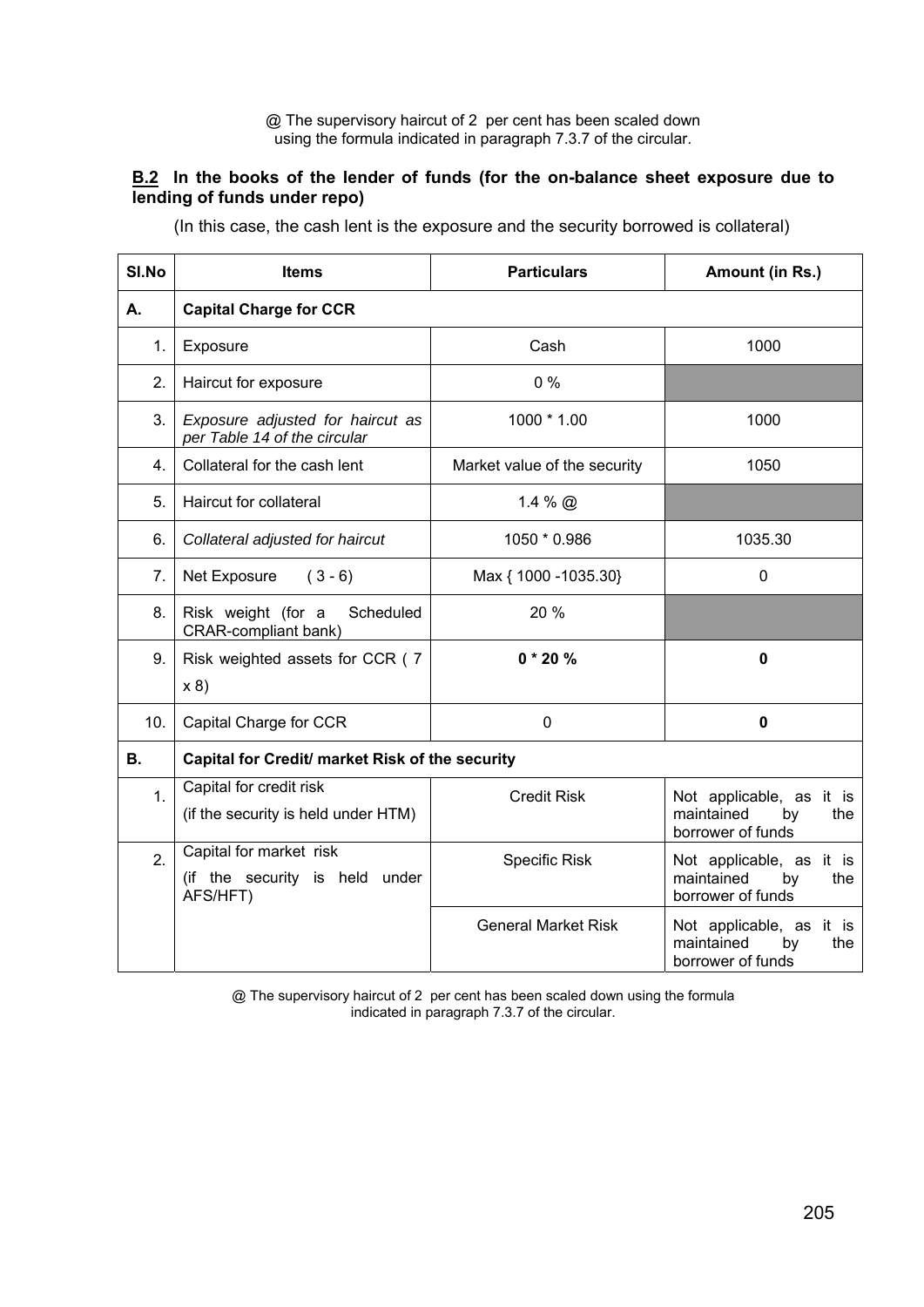#### **Measurement of capital charge for Market Risks in respect of Interest Rate Derivatives and Options**

#### **A. Interest Rate Derivatives**

The measurement system should include all interest rate derivatives and off-balance-sheet instruments in the trading book, which react to changes in interest rates, (e.g. forward rate agreements (FRAs), other forward contracts, bond futures, interest rate and cross-currency swaps and forward foreign exchange positions). Options can be treated in a variety of ways as described in para B.1 below. A summary of the rules for dealing with interest rate derivatives is set out in the Table at the end of this section.

#### **1. Calculation of positions**

The derivatives should be converted into positions in the relevant underlying and be subjected to specific and general market risk charges as described in the guidelines. In order to calculate the capital charge, the amounts reported should be the market value of the principal amount of the underlying or of the notional underlying. For instruments where the apparent notional amount differs from the effective notional amount, banks must use the effective notional amount.

#### **(a) Futures and Forward Contracts, including Forward Rate Agreements**

These instruments are treated as a combination of a long and a short position in a notional government security. The maturity of a future or a FRA will be the period until delivery or exercise of the contract, plus - where applicable - the life of the underlying instrument. *For example, a long position in a June three-month interest rate future (taken in April) is to be reported as a long position in a government security with a maturity of five months and a short position in a government security with a maturity of two months.* Where a range of deliverable instruments may be delivered to fulfill the contract, the bank has flexibility to elect which deliverable security goes into the duration ladder but should take account of any conversion factor defined by the exchange.

#### **(b) Swaps**

Swaps will be treated as two notional positions in government securities with relevant maturities. *For example, an interest rate swap under which a bank is receiving floating rate interest and paying fixed will be treated as a long position in a floating rate instrument of maturity equivalent to the period until the next interest fixing and a short position in a fixedrate instrument of maturity equivalent to the residual life of the swap.* For swaps that pay or receive a fixed or floating interest rate against some other reference price, e.g. a stock index, the interest rate component should be slotted into the appropriate repricing maturity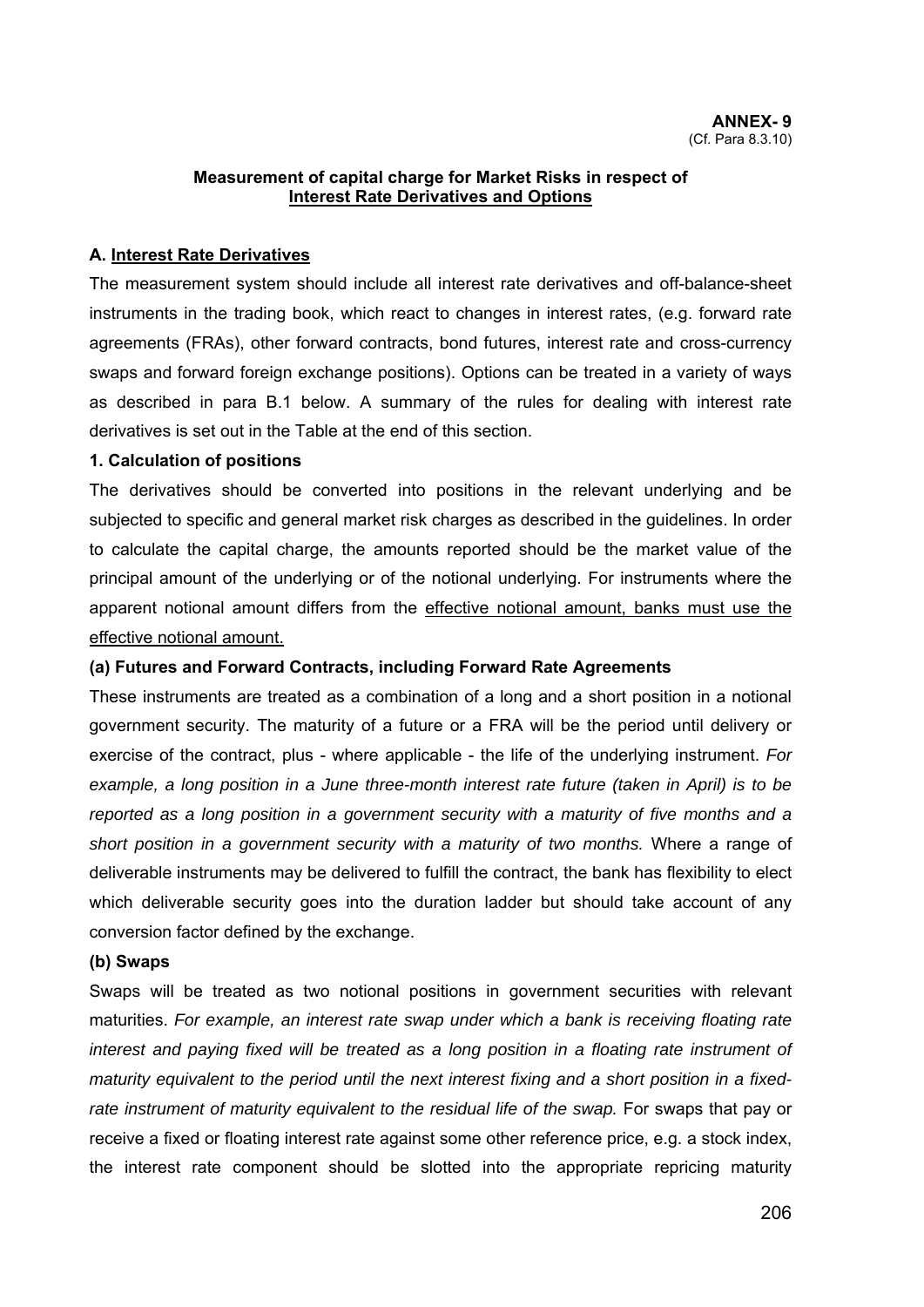category, with the equity component being included in the equity framework.

Separate legs of cross-currency swaps are to be reported in the relevant maturity ladders for the currencies concerned.

# **2. Calculation of capital charges for derivatives under the Standardised Methodology**

# **(a) Allowable offsetting of Matched Positions**

Banks may exclude the following from the interest rate maturity framework altogether (for both specific and general market risk);

- Long and short positions (both actual and notional) in identical instruments with exactly the same issuer, coupon, currency and maturity.
- A matched position in a future or forward and its corresponding underlying may also be fully offset, (the leg representing the time to expiry of the future should however be reported) and thus excluded from the calculation.

When the future or the forward comprises a range of deliverable instruments, offsetting of positions in the future or forward contract and its underlying is only permissible in cases where there is a readily identifiable underlying security which is most profitable for the trader with a short position to deliver. The price of this security, sometimes called the "cheapest-todeliver", and the price of the future or forward contract should in such cases move in close alignment.

No offsetting will be allowed between positions in different currencies; the separate legs of cross-currency swaps or forward foreign exchange deals are to be treated as notional positions in the relevant instruments and included in the appropriate calculation for each currency.

In addition, opposite positions in the same category of instruments can in certain circumstances be regarded as matched and allowed to offset fully. To qualify for this treatment the positions must relate to the same underlying instruments, be of the same nominal value and be denominated in the same currency. In addition:

- for Futures: offsetting positions in the notional or underlying instruments to which the futures contract relates must be for identical products and mature within seven days of each other;
- for Swaps and FRAs: the reference rate (for floating rate positions) must be identical and the coupon closely matched (i.e. within 15 basis points); and
- for Swaps, FRAs and Forwards: the next interest fixing date or, for fixed coupon positions or forwards, the residual maturity must correspond within the following limits:
	- o less than one month hence: same day;
	- o between one month and one year hence: within seven days;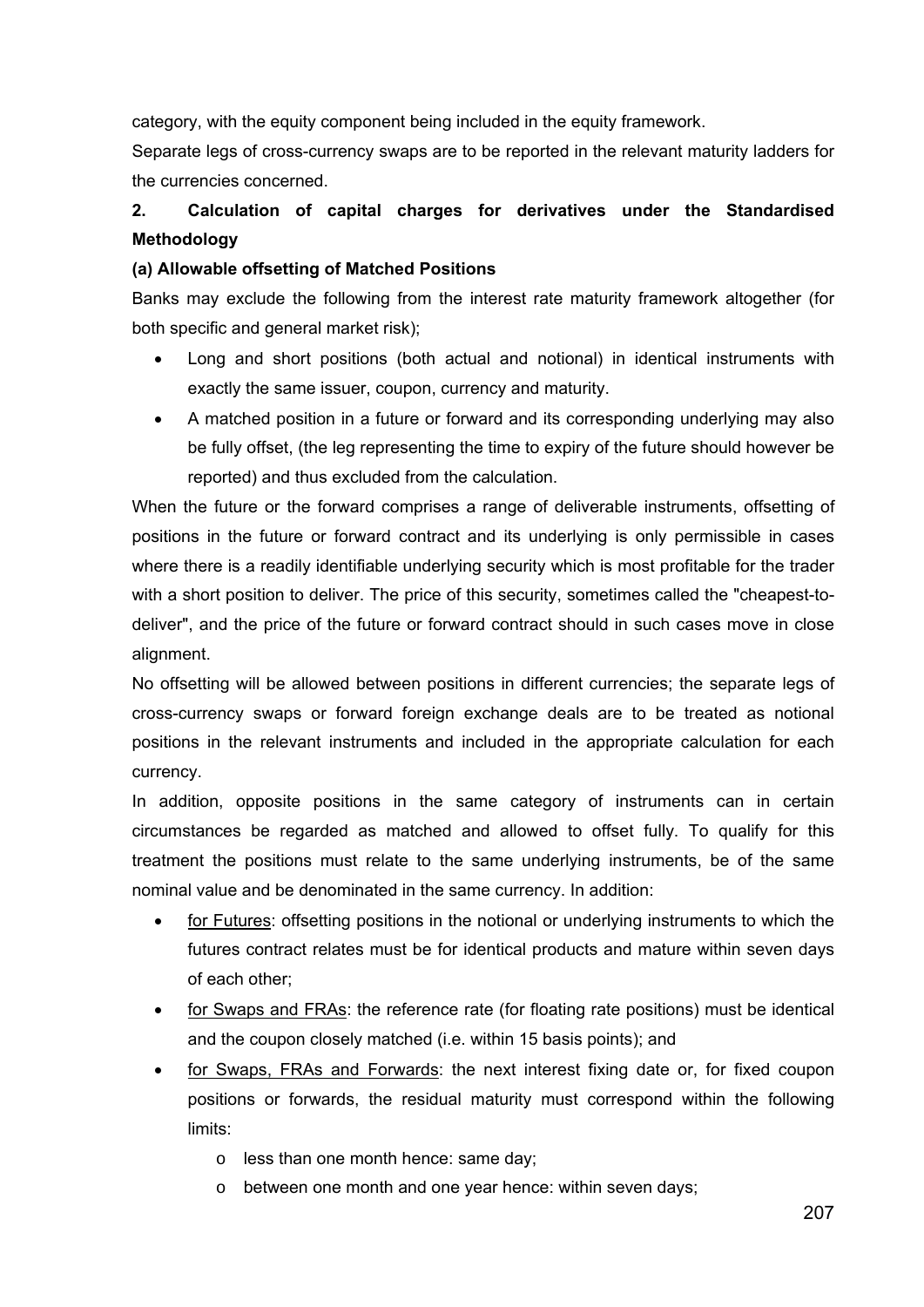o over one year hence: within thirty days.

Banks with large swap books may use alternative formulae for these swaps to calculate the positions to be included in the duration ladder. The method would be to calculate the sensitivity of the net present value implied by the change in yield used in the duration method and allocate these sensitivities into the time-bands set out in Table -17 in paragraph 8.3 of this Master Circular.

## **(b) Specific Risk**

Interest rate and currency swaps, FRAs, forward foreign exchange contracts and interest rate futures will not be subject to a specific risk charge. This exemption also applies to futures on an interest rate index (e.g. LIBOR). However, in the case of futures contracts where the underlying is a debt security, or an index representing a basket of debt securities, a specific risk charge will apply according to the credit risk of the issuer as set out in paragraphs above.

#### **(c) General Market Risk**

General market risk applies to positions in all derivative products in the same manner as for cash positions, subject only to an exemption for fully or very closely matched positions in identical instruments as defined in paragraphs above. The various categories of instruments should be slotted into the maturity ladder and treated according to the rules identified earlier.

| <b>Instrument</b>                      | <b>Specific</b><br>risk<br>charge | <b>General Market risk</b><br>charge     |
|----------------------------------------|-----------------------------------|------------------------------------------|
| <b>Exchange-traded future</b>          |                                   |                                          |
| - Government debt security             | No.                               | Yes, as two positions                    |
| - Corporate debt security              | Yes                               | Yes, as two positions                    |
| - Index on interest rates (e.g. MIBOR) | <b>No</b>                         | Yes, as two positions                    |
|                                        |                                   |                                          |
| OTC forward                            |                                   |                                          |
| - Government debt security             | No.                               | Yes, as two positions                    |
| - Corporate debt security              | Yes                               | Yes, as two positions                    |
| - Index on interest rates (e.g. MIBOR) | No.                               | Yes, as two positions                    |
|                                        |                                   |                                          |
| <b>FRAs, Swaps</b>                     | No.                               | Yes, as two positions                    |
| <b>Forward Foreign Exchange</b>        | No.                               | Yes, as one position in<br>each currency |
| <b>Options</b>                         |                                   |                                          |
| - Government debt security             | No                                |                                          |
| - Corporate debt security              | Yes                               |                                          |
| - Index on interest rates (e.g. MIBOR) | N <sub>0</sub>                    |                                          |
| - FRAs, Swaps                          | No                                |                                          |

|  | Table - Summary of treatment of Interest Rate Derivatives |
|--|-----------------------------------------------------------|
|  |                                                           |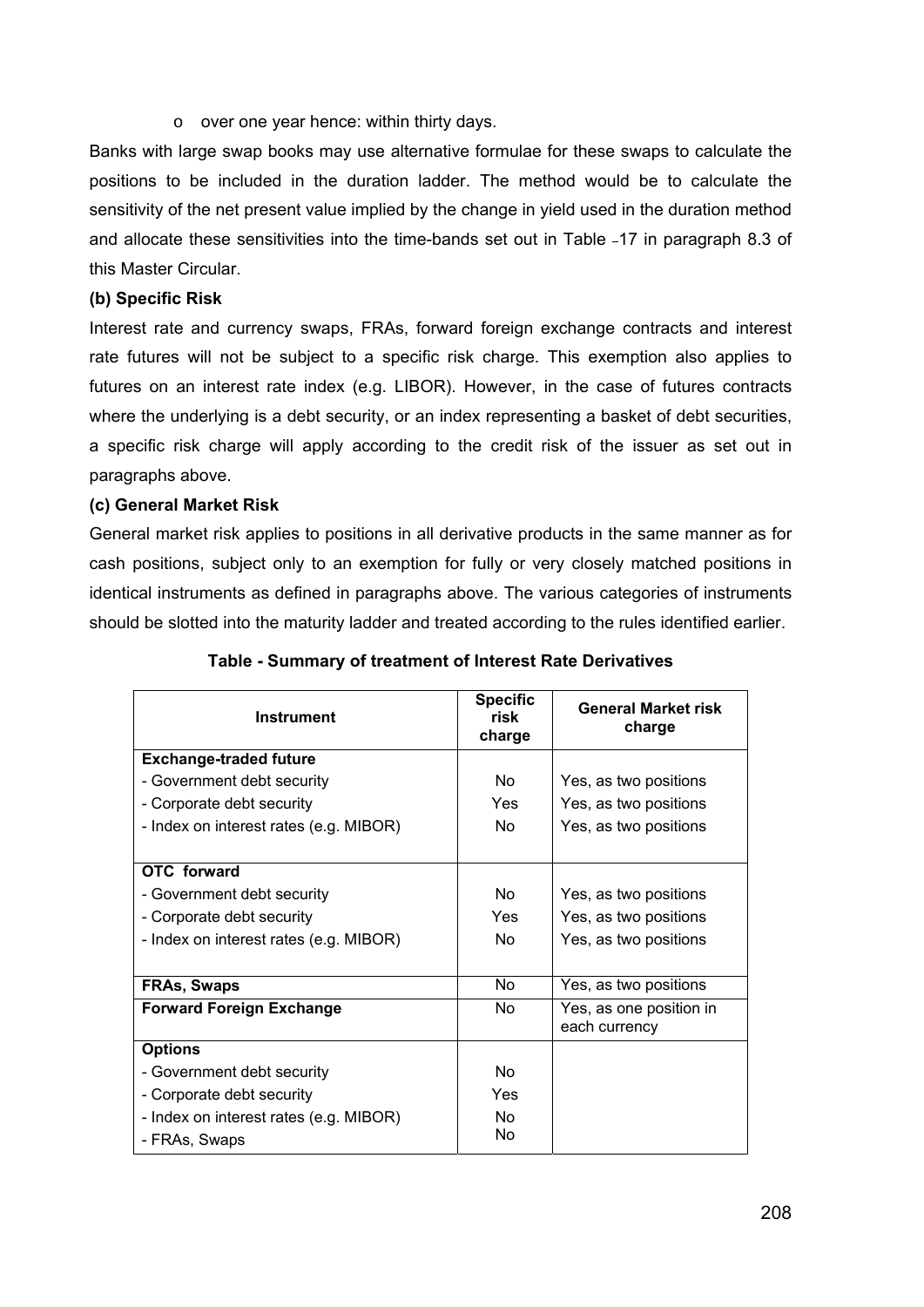## **B. Treatment of Options**

1. In recognition of the wide diversity of banks' activities in options and the difficulties of measuring price risk for options, alternative approaches are permissible as under:

- those banks which solely use purchased options<sup>[61](#page-208-0)</sup> will be free to use the simplified approach described in Section I below;
- those banks which also write options will be expected to use one of the intermediate approaches as set out in Section II below.

2. In the *simplified approach*, the positions for the options and the associated underlying, cash or forward, are not subject to the standardised methodology but rather are "carved-out" and subject to separately calculated capital charges that incorporate both general market risk and specific risk. The risk numbers thus generated are then added to the capital charges for the relevant category, i.e. interest rate related instruments, equities, and foreign exchange as described in Paragraph 8.3 to 8.5 of this Master Circular. The *delta-plus method* uses the sensitivity parameters or "Greek letters" associated with options to measure their market risk and capital requirements. Under this method, the delta-equivalent position of each option becomes part of the standardised methodology set out in Paragraph 8.3 to 8.5 of this Master Circular with the delta-equivalent amount subject to the applicable general market risk charges. Separate capital charges are then applied to the gamma and Vega risks of the option positions. The *scenario approach* uses simulation techniques to calculate changes in the value of an options portfolio for changes in the level and volatility of its associated underlyings. Under this approach, the general market risk charge is determined by the scenario "grid" (i.e. the specified combination of underlying and volatility changes) that produces the largest loss. For the delta-plus method and the scenario approach the specific risk capital charges are determined separately by multiplying the delta-equivalent of each option by the specific risk weights set out in Paragraph 8.3 to 8.4 of this Master Circular.

# **I. Simplified Aapproach**

1

3. Banks which handle a limited range of purchased options only will be free to use the simplified approach set out in Table A below, for particular trades. As an example of how the calculation would work, if a holder of 100 shares currently valued at Rs.10 each holds an equivalent put option with a strike price of Rs.11, the capital charge would be: Rs.1,000 x 18 per cent (i.e. 9 per cent specific plus 9 per cent general market risk) = Rs.180, less the amount the option is in the money (Rs.11 – Rs.10)  $\times$  100 = Rs.100, i.e. the capital charge

<span id="page-208-0"></span> $61$  Unless all their written option positions are hedged by perfectly matched long positions in exactly the same options, in which case no capital charge for market risk is required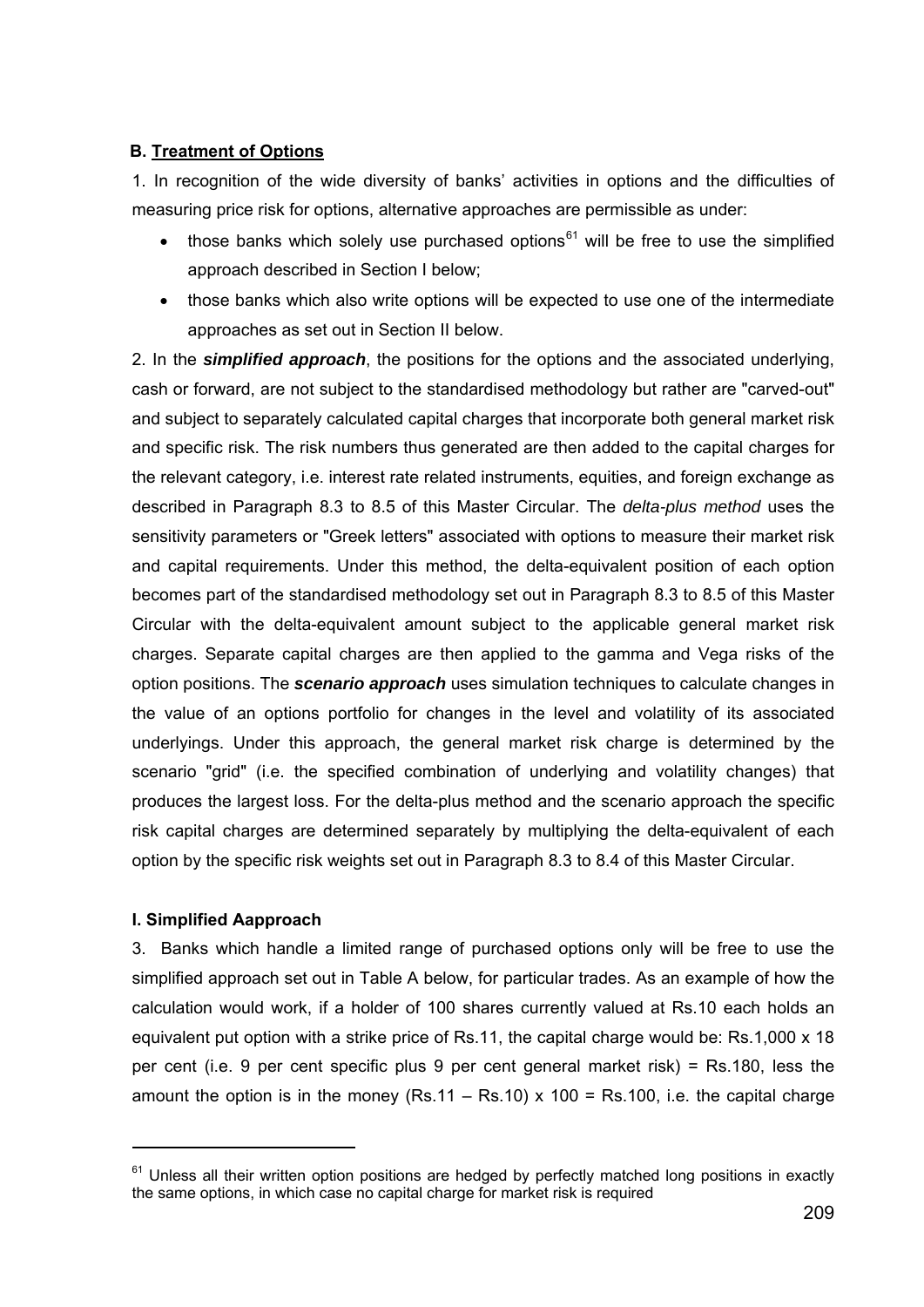would be Rs.80. A similar methodology applies for options whose underlying is a foreign currency or an interest rate related instrument.

| <b>Position</b>          | Treatment                                                      |
|--------------------------|----------------------------------------------------------------|
|                          | The capital charge will be the market value of the             |
| Long cash and Long put   | underlying security <sup>62</sup> multiplied by the sum of     |
| ( )r                     | specific and general market risk charges <sup>63</sup> for the |
| Short cash and Long call | underlying less the amount the option is in the                |
|                          | money (if any) bounded at zero <sup>64</sup>                   |

## **Table A -** *Simplified approach: capital charges*

|           | The capital charge will be the lesser of:           |
|-----------|-----------------------------------------------------|
| Long call | (i) the market value of the underlying security     |
| Or        | multiplied by the sum of specific and general       |
| Long put  | market risk charges <sup>3</sup> for the underlying |
|           | (ii) the market value of the option $65$            |

#### **II. Intermediate approaches**

# **(a) Delta-plus Method**

l

4. Banks which write options will be allowed to include delta-weighted options positions within the standardised methodology set out in paragraph 8.3 to 8.5 of this Master Circular. Such options should be reported as a position equal to the market value of the underlying multiplied by the delta.

However, since delta does not sufficiently cover the risks associated with options positions,

<span id="page-209-0"></span> $62$  In some cases such as foreign exchange, it may be unclear which side is the "underlying security"; this should be taken to be the asset which would be received if the option were exercised. In addition the nominal value should be used for items where the market value of the underlying instrument could be zero, e.g. caps and floors, swaptions etc.

<span id="page-209-1"></span> $63$  Some options (e.g. where the underlying is an interest rate or a currency) bear no specific risk, but specific risk will be present in the case of options on certain interest rate-related instruments (e.g. options on a corporate debt security or corporate bond index; see Section B for the relevant capital charges) and for options on equities and stock indices (see Section C). The charge under this measure for currency options will be 9 per cent.

<span id="page-209-2"></span> $64$  For options with a residual maturity of more than six months, the strike price should be compared with the forward, not current, price. A bank unable to do this must take the "in-the-money" amount to be zero.

<span id="page-209-3"></span><sup>&</sup>lt;sup>65</sup> Where the position does not fall within the trading book (i.e. options on certain foreign exchange or commodities positions not belonging to the trading book), it may be acceptable to use the book value instead.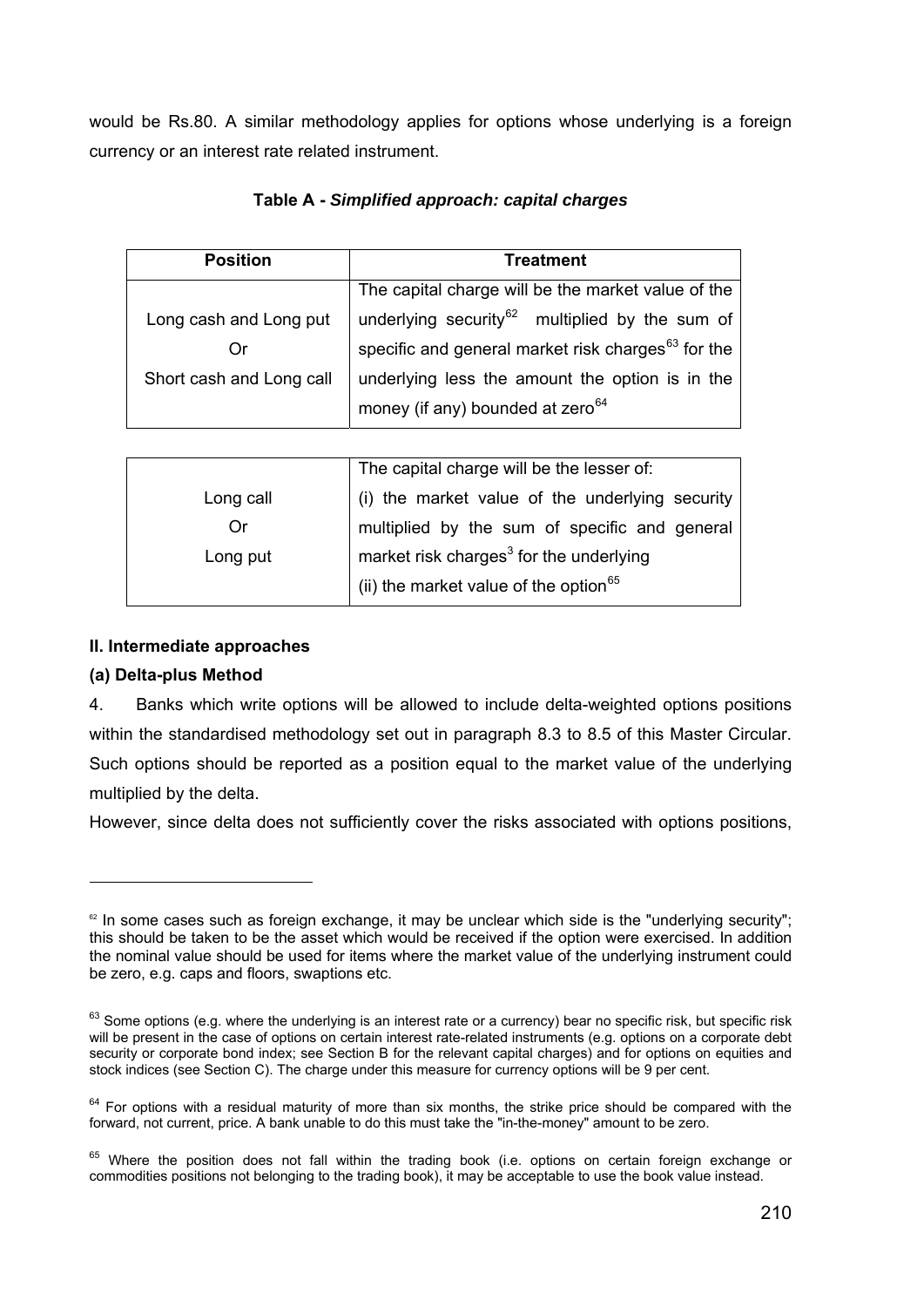banks will also be required to measure gamma (which measures the rate of change of delta) and Vega (which measures the sensitivity of the value of an option with respect to a change in volatility) sensitivities in order to calculate the total capital charge. These sensitivities will be calculated according to an approved exchange model or to the bank's proprietary options pricing model subject to oversight by the Reserve Bank of India<sup>[6](#page-210-0)6</sup>.

5. Delta-weighted positions with *debt securities or interest rates as the underlying* will be slotted into the interest rate time-bands, as set out in **Table 17** of paragraph 8.3 of this Master Circular**,** under the following procedure. A two-legged approach should be used as for other derivatives, requiring one entry at the time the underlying contract takes effect and a second at the time the underlying contract matures. For instance, a bought call option on a June three-month interest-rate future will in April be considered, on the basis of its deltaequivalent value, to be a long position with a maturity of five months and a short position with a maturity of two months<sup>[6](#page-210-1)7</sup>. The written option will be similarly slotted as a long position with a maturity of two months and a short position with a maturity of five months. Floating rate instruments with caps or floors will be treated as a combination of floating rate securities and a series of European-style options. For example, the holder of a three-year floating rate bond indexed to six month LIBOR with a cap of 15 per cent will treat it as:

(i) a debt security that reprices in six months; and

1

(ii) a series of five written call options on a FRA with a reference rate of 15 per cent, each with a negative sign at the time the underlying FRA takes effect and a positive sign at the time the underlying FRA matures  $68$  $68$ .

6. The capital charge for *options with equities as the underlying* will also be based on the delta-weighted positions which will be incorporated in the measure of market risk described in paragraph 8.4 of this Master Circular. For purposes of this calculation each national market is to be treated as a separate underlying. The capital charge for *options on foreign exchange and gold positions* will be based on the method set out in paragraph 8.5 of this Master Circular. For delta risk, the net delta-based equivalent of the foreign currency and gold options will be incorporated into the measurement of the exposure for the respective currency (or gold) position.

7. In addition to the above capital charges arising from delta risk, there will be further

<span id="page-210-0"></span> $66$  Reserve Bank of India may wish to require banks doing business in certain classes of exotic options (e.g. barriers, digitals) or in options "at-the-money" that are close to expiry to use either the scenario approach or the internal models alternative, both of which can accommodate more detailed revaluation approaches.

<span id="page-210-1"></span> $67$  Two-months call option on a bond future, where delivery of the bond takes place in September, would be considered in April as being long the bond and short a five-month deposit, both positions being delta-weighted.

<span id="page-210-2"></span> $68$  The rules applying to closely-matched positions set out in paragraph 2 (a) of this Appendix will also apply in this respect.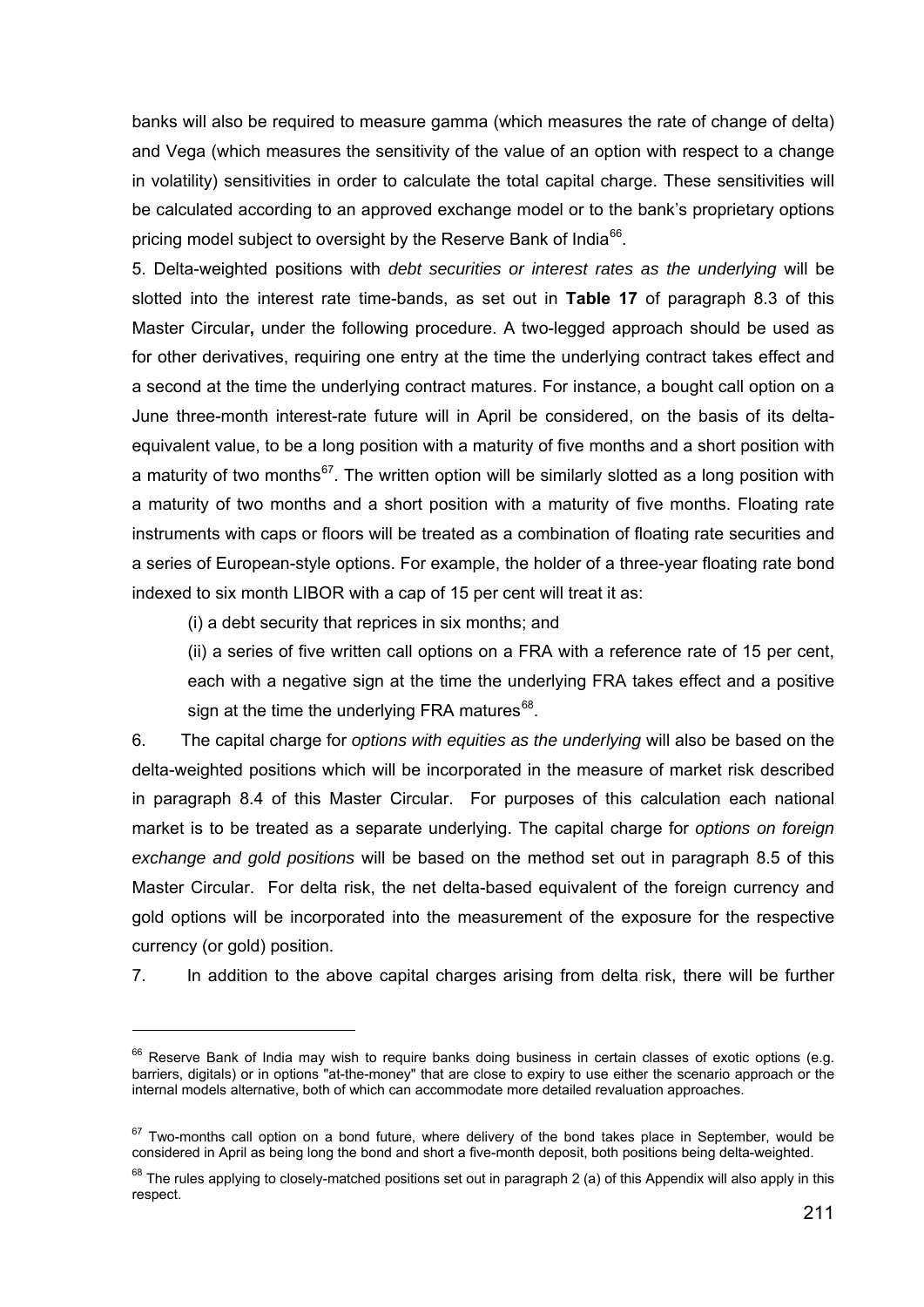capital charges for *gamma* and for *Vega risk.* Banks using the delta-plus method will be required to calculate the gamma and Vega for each option position (including hedge positions) separately. The capital charges should be calculated in the following way:

(i) for *each individual option* a "gamma impact" should be calculated according to a Taylor series expansion as:

Gamma impact =  $\frac{1}{2}$  x Gamma x VU<sup>2</sup>

where VU = Variation of the underlying of the option.

(ii) VU will be calculated as follows:

- for interest rate options if the underlying is a bond, the price sensitivity should be worked out as explained. An equivalent calculation should be carried out where the underlying is an interest rate.
- for options on equities and equity indices; which are not permitted at present, the market value of the underlying should be multiplied by 9 per cent<sup>[69](#page-211-0)</sup>;
- for foreign exchange and gold options: the market value of the underlying should be multiplied by 9 per cent;

(iii) For the purpose of this calculation the following positions should be treated as *the same underlyin***g**:

- for interest rates,<sup>[70](#page-211-1)</sup> each time-band as set out in Table 1[7](#page-211-2) of the guidelines;<sup>71</sup>
- for equities and stock indices, each national market;
- for foreign currencies and gold, each currency pair and gold;

(iv) Each option on the same underlying will have a gamma impact that is either positive or negative. These individual gamma impacts will be summed, resulting in a net gamma impact for each underlying that is either positive or negative. Only those net gamma impacts that are negative will be included in the capital calculation.

(v) The total gamma capital charge will be the sum of the absolute value of the net negative gamma impacts as calculated above.

(vi) For *volatility risk,* banks will be required to calculate the capital charges by multiplying the sum of the Vegas for all options on the same underlying, as defined above, by a proportional shift in volatility of  $\pm 25$  per cent.

(vii) The *total capital charge* for Vega risk will be the sum of the absolute value of the individual capital charges that have been calculated for Vega risk.

**(b) Scenario approach** 

l

<span id="page-211-0"></span><sup>&</sup>lt;sup>69</sup> The basic rules set out here for interest rate and equity options do not attempt to capture specific risk when calculating gamma capital charges. However, Reserve Bank may require specific banks to do so.

<span id="page-211-1"></span> $70$  Positions have to be slotted into separate maturity ladders by currency.

<span id="page-211-2"></span> $71$  Banks using the duration method should use the time-bands as set out in Table 18 of the quidelines.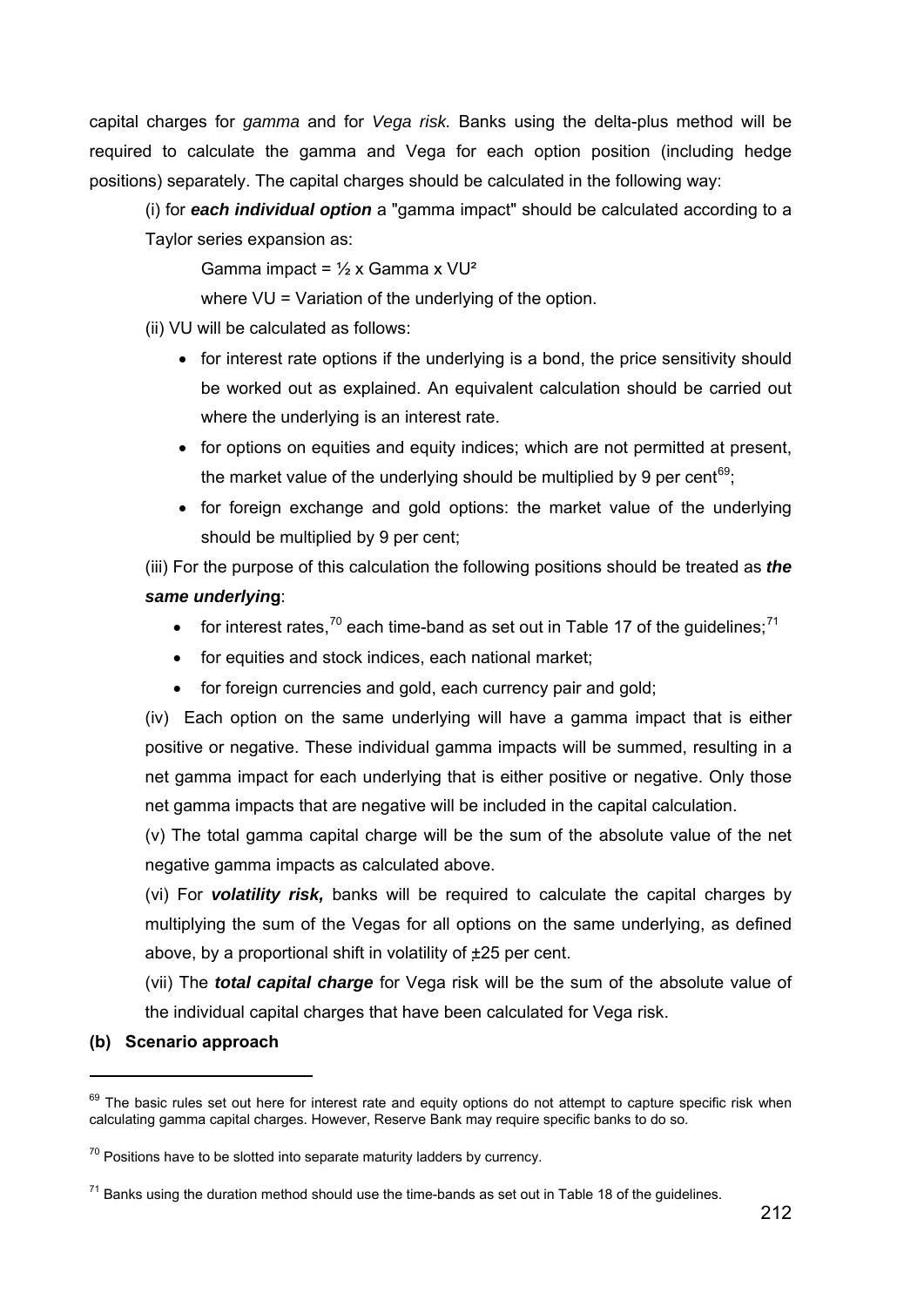8. More sophisticated banks will also have the right to base the market risk capital charge for options portfolios and associated hedging positions on *scenario matrix analysi*s. This will be accomplished by specifying a fixed range of changes in the option portfolio's risk factors and calculating changes in the value of the option portfolio at various points along this "grid". For the purpose of calculating the capital charge, the bank will revalue the option portfolio using matrices for simultaneous changes in the option's underlying rate or price and in the volatility of that rate or price. A different matrix will be set up for each individual underlying as defined in paragraph 7 above. As an alternative, at the discretion of each national authority, banks which are significant traders in options for interest rate options will be permitted to base the calculation on a minimum of six sets of time-bands. When using this method, not more than three of the time-bands as defined in paragraph 8.3 of this Master Circular should be combined into any one set.

9. The options and related hedging positions will be evaluated over a specified range above and below the current value of the underlying. The range for interest rates is consistent with the assumed changes in yield in Table - 17 of paragraph 8.3 of this Master Circular. Those banks using the alternative method for interest rate options set out in paragraph 8 above should use, for each set of time-bands, the highest of the assumed changes in yield applicable to the group to which the time-bands belong.<sup>[72](#page-212-0)</sup> The other ranges are ±9 per cent for equities and ±9 per cent for foreign exchange and gold. For all risk categories, at least seven observations (including the current observation) should be used to divide the range into equally spaced intervals.

10. The second dimension of the matrix entails a change in the volatility of the underlying rate or price. A single change in the volatility of the underlying rate or price equal to a shift in volatility of + 25 per cent and - 25 per cent is expected to be sufficient in most cases. As circumstances warrant, however, the Reserve Bank may choose to require that a different change in volatility be used and / or that intermediate points on the grid be calculated.

11. After calculating the matrix, each cell contains the net profit or loss of the option and the underlying hedge instrument. The capital charge for each underlying will then be calculated as the largest loss contained in the matrix.

12. In drawing up these intermediate approaches it has been sought to cover the major risks associated with options. In doing so, it is conscious that so far as specific risk is concerned, only the delta-related elements are captured; to capture other risks would necessitate a much more complex regime. On the other hand, in other areas the simplifying

1

<span id="page-212-0"></span> $72$  If, for example, the time-bands 3 to 4 years, 4 to 5 years and 5 to 7 years are combined, the highest assumed change in yield of these three bands would be 0.75.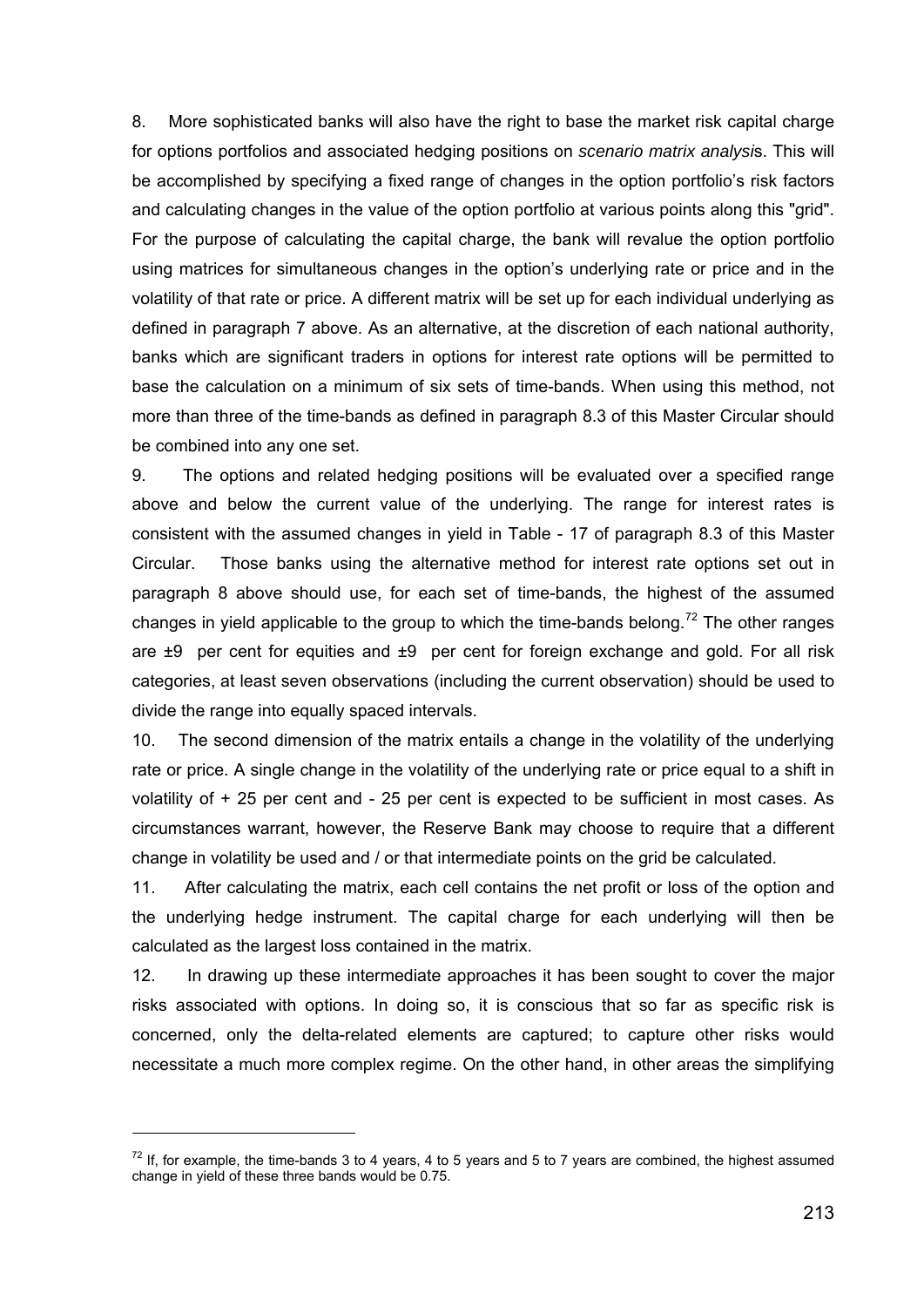assumptions used have resulted in a relatively conservative treatment of certain options positions.

13. Besides the options risks mentioned above, the RBI is conscious of the other risks also associated with options, e.g. rho (rate of change of the value of the option with respect to the interest rate) and theta (rate of change of the value of the option with respect to time). While not proposing a measurement system for those risks at present, it expects banks undertaking significant options business at the very least to monitor such risks closely. Additionally, banks will be permitted to incorporate rho into their capital calculations for interest rate risk, if they wish to do so.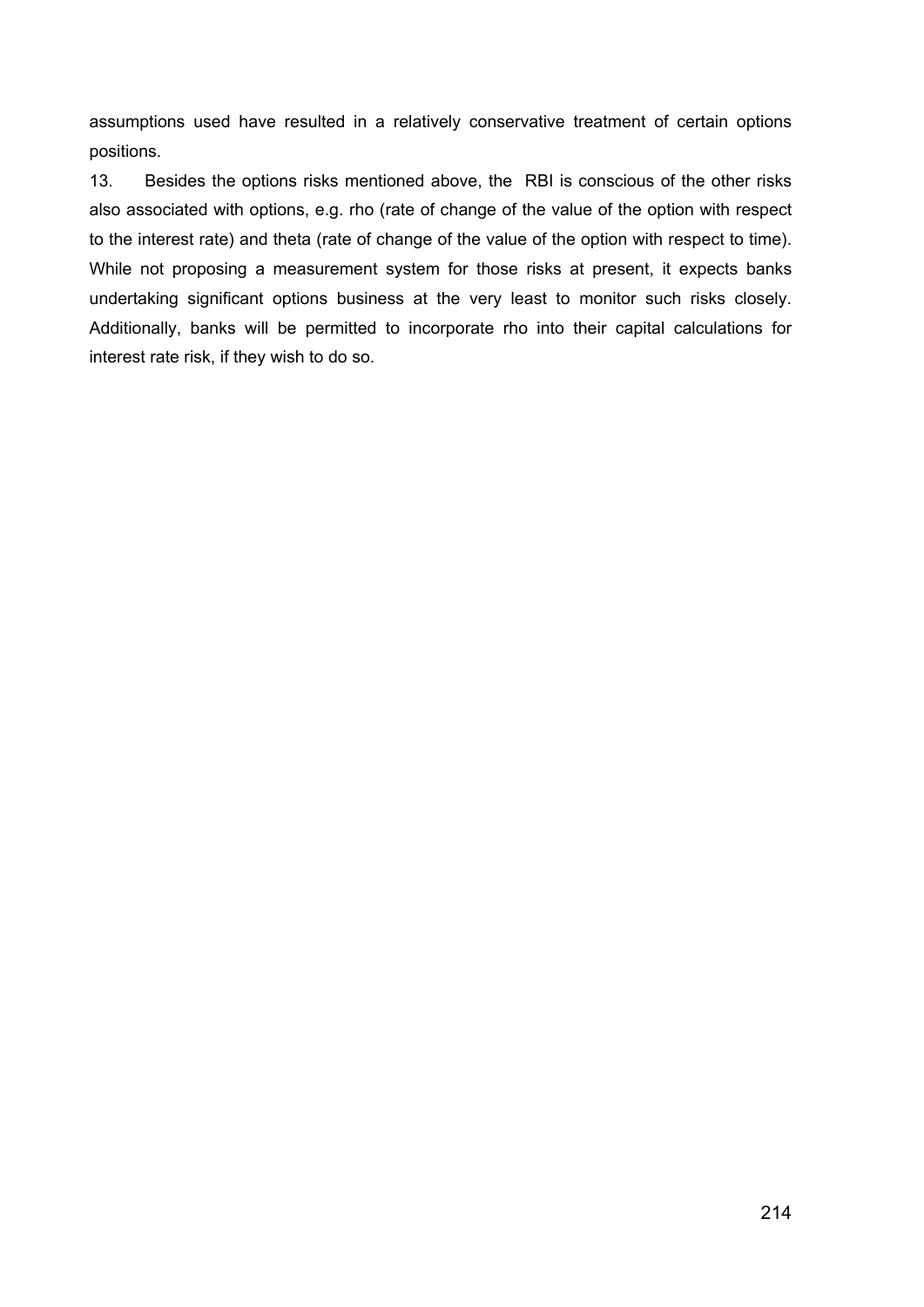#### **An Illustrative Approach for Measurement of Interest Rate Risk in the Banking Book (IRRBB) under Pillar II**

The Basel-II Framework (Paras 739 and 762 to 764) require the banks to measure the interest rate risk in the banking book (IRRBB) and hold capital commensurate with it. If supervisors determine that banks are not holding capital commensurate with the level of interest rate risk, they must require the bank to reduce its risk, to hold a specific additional amount of capital or some combination of the two. To comply with the requirements of Pillar II relating to IRRBB, the guidelines on Pillar II issued by many regulators contain definite provisions indicating the approach adopted by the supervisors to assess the level of interest rate risk in the banking book and the action to be taken in case the level of interest rate risk found is significant.

In terms of para 764 of the Basel II framework, the banks can follow the indicative methodology prescribed in the supporting document "Principles for the Management and Supervision of Interest Rate Risk" issued by BCBS for assessment of sufficiency of capital for IRRBB.

#### **2. The approach prescribed in the BCBS Paper on "Principles for the Management and Supervision of Interest Rate Risk"**

The main components of the approach prescribed in the above mentioned supporting document are as under:

- a) The assessment should take into account both the earnings perspective and economic value perspective of interest rate risk.
- b) The impact on income or the economic value of equity should be calculated by applying a notional interest rate shock of 200 basis points.
- c) The usual methods followed in measuring the interest rate risk are :

#### *a) Earnings perspective*

Gap Analysis, simulation techniques and Internal Models based on VaR

#### *b) Economic perspective*

Gap analysis combined with duration gap analysis, simulation techniques and Internal Models based on VaR

# **3. Methods for measurement of the IRRBB**

#### 3.1 Impact on Earnings

The major methods used for computing the impact on earnings are the gap Analysis,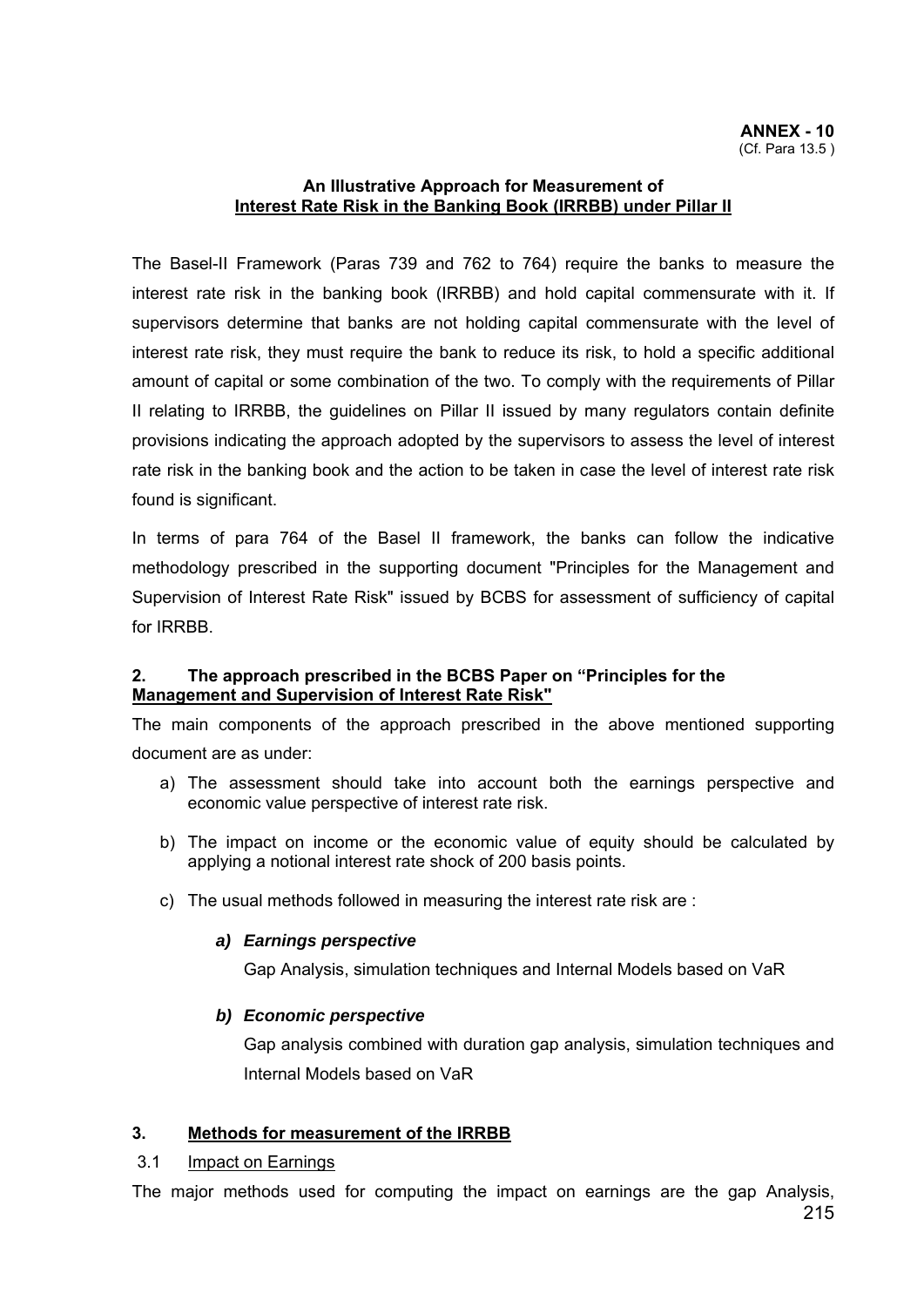Simulations and VaR based Techniques. Banks in India have been using the Gap Reports to assess the impact of adverse movements in the interest rate on income through gap method. The banks may continue with the same. However, the banks may use the simulations also. The banks may calculate the impact on the earnings by gap analysis or any other method with the assumed change in yield on 200 bps over one year. However, no capital needs to be allocated for the impact on the earnings.

# 3.2 Impact of IRRBB on the Market Value of Equity (MVE)

The banks may use the Method indicated in the Basel Committee on Banking Supervision (BCBS) Paper "Principles for the Management and Supervision of Interest rate Risk" (July 2004) for computing the impact of the interest rate shock on the MVE.

# *3.2.1 Method indicated in the BCBS Paper on "Principles for the Management and Supervision of Interest Rate Risk"*

The following steps are involved in this approach:

- a) The variables such as maturity/re-pricing date, coupon rate, frequency, principal amount for each item of asset/liability (for each category of asset / liability) are generated.
- b) The longs and shorts in each time band are offset.
- c) The resulting short and long positions are weighted by a factor that is designed to reflect the sensitivity of the positions in the different time bands to an assumed change in interest rates. These factors are based on an assumed parallel shift of 200 basis points throughout the time spectrum, and on a proxy of modified duration of positions situated at the middle of each time band and yielding 5 per cent.
- d) The resulting weighted positions are summed up, offsetting longs and shorts, leading to the net short- or long-weighted position.
- e) The weighted position is seen in relation to capital.

For details banks may refer to the captioned paper issued by BCBS. For the sake of convenience, **Annex 4 and 5** of the Paper containing the framework and an example of the standardised framework are reproduced in **Annex 11 and Annex 12.**

# 3.2.2 Other techniques for Interest rate risk measurement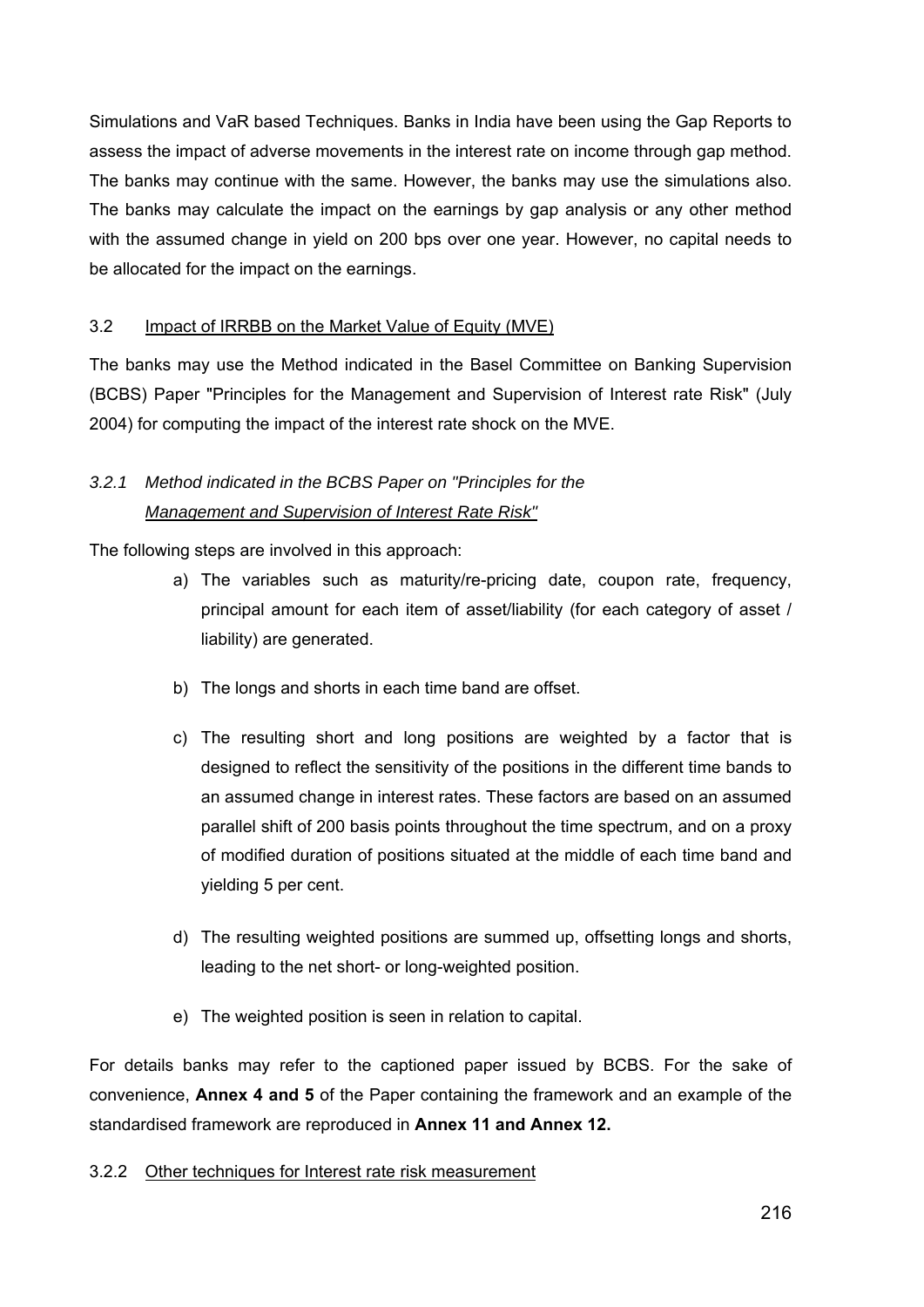The banks can also follow different versions / variations of the above techniques or entirely different techniques to measure the IRRBB if they find them conceptually sound. In this context, **Annex 2 and 3** of the BCBS paper referred to above provide broad details of interest rate risk measurement techniques and overview of some of the factors which the supervisory authorities might consider in obtaining and analysing the information on individual bank's exposures to interest rate risk. These Annexes are reproduced in **Annex 13 and Annex 15**, respectively.

### **4. Suggested approach for measuring the impact of IRRBB on capital**

**4.1** As per Basel II Framework, if the supervisor feels that the bank is not holding capital commensurate with the level of IRRBB, it may either require the bank to reduce the risk or allocate additional capital or a combination of the two.

**4.2** The banks can decide, with the approval of the Board, on the appropriate level of interest rate risk in the banking book which they would like to carry keeping in view their capital level, interest rate management skills and the ability to re-balance the banking book portfolios quickly in case of adverse movement in the interest rates. In any case, a level of interest rate risk which generates a drop in the MVE of more than 20 per cent with an interest rate shock of 200 basis points, will be treated as excessive and such banks would normally be required by the RBI to hold additional capital against IRRBB as determined during the SREP. The banks which have IRRBB exposure equivalent to less than 20 per cent drop in the MVE may also be required to hold additional capital if the level of interest rate risk is considered, by the RBI, to be high in relation to their capital level or the quality of interest rate risk management framework obtaining in the bank. While the banks may on their own decide to hold additional capital towards IRRBB keeping in view the potential drop in their MVE, the IRR management skills and the ability to re-balance the portfolios quickly in case of adverse movement in the interest rates, the amount of exact capital add-on, if considered necessary, will be decided by the RBI as part of the SREP, in consultation with the bank.

#### **5. Limit setting**

The banks would be well advised to consider setting the internal limits for controlling their IRRBB. The following are some of the indicative ways for setting the limits:

a) Internal limits could be fixed in terms of the maximum decline in earnings (as a percentage of the base-scenario income) or decline in capital (as a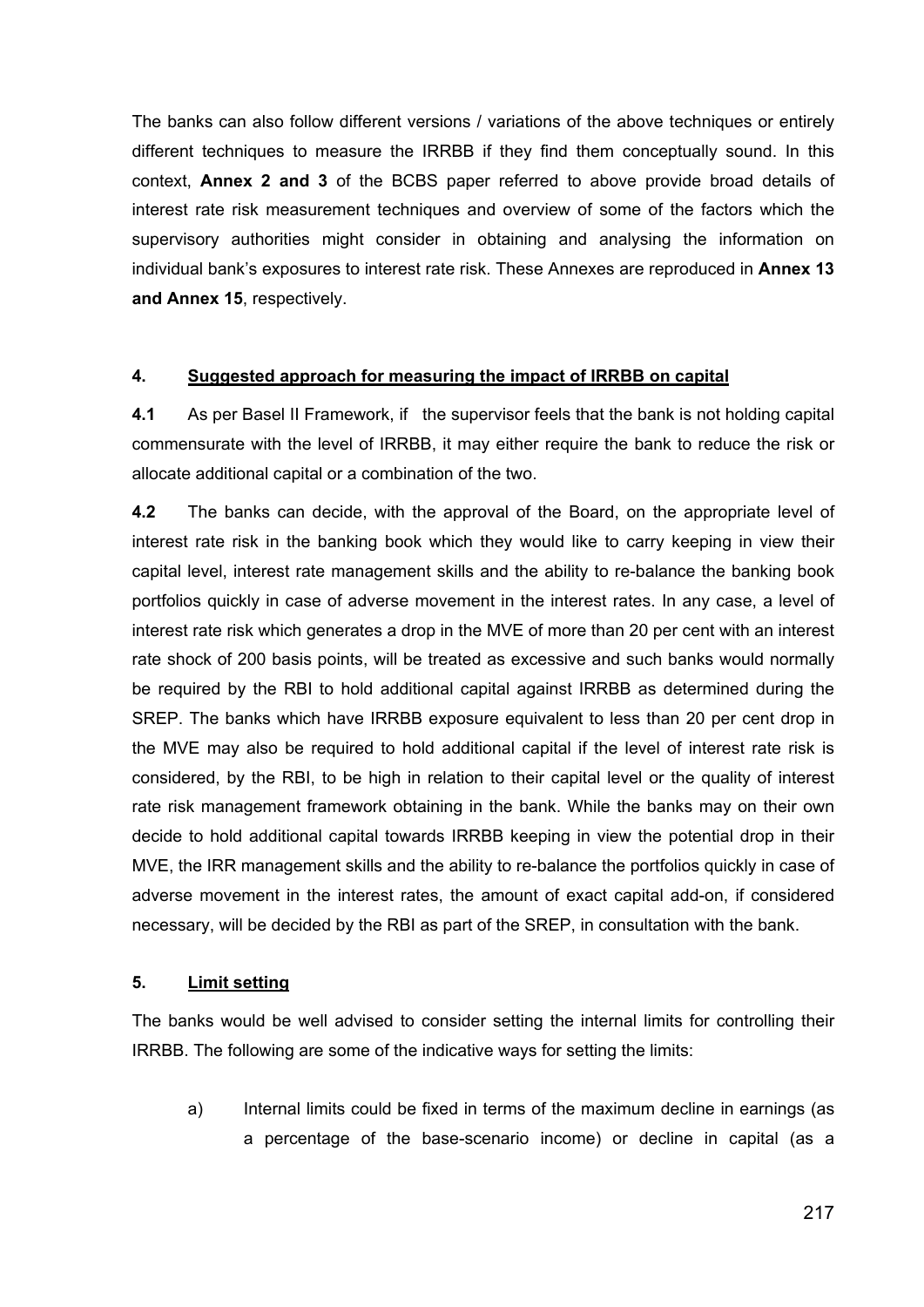percentage of the base-scenario capital position) as a result of 200 or 300 basis point interest-rate shock.

b) The limits could also be placed in terms of PV01 value (present value of a basis point) of the net position of the bank as a percentage of net worth/capital of the bank.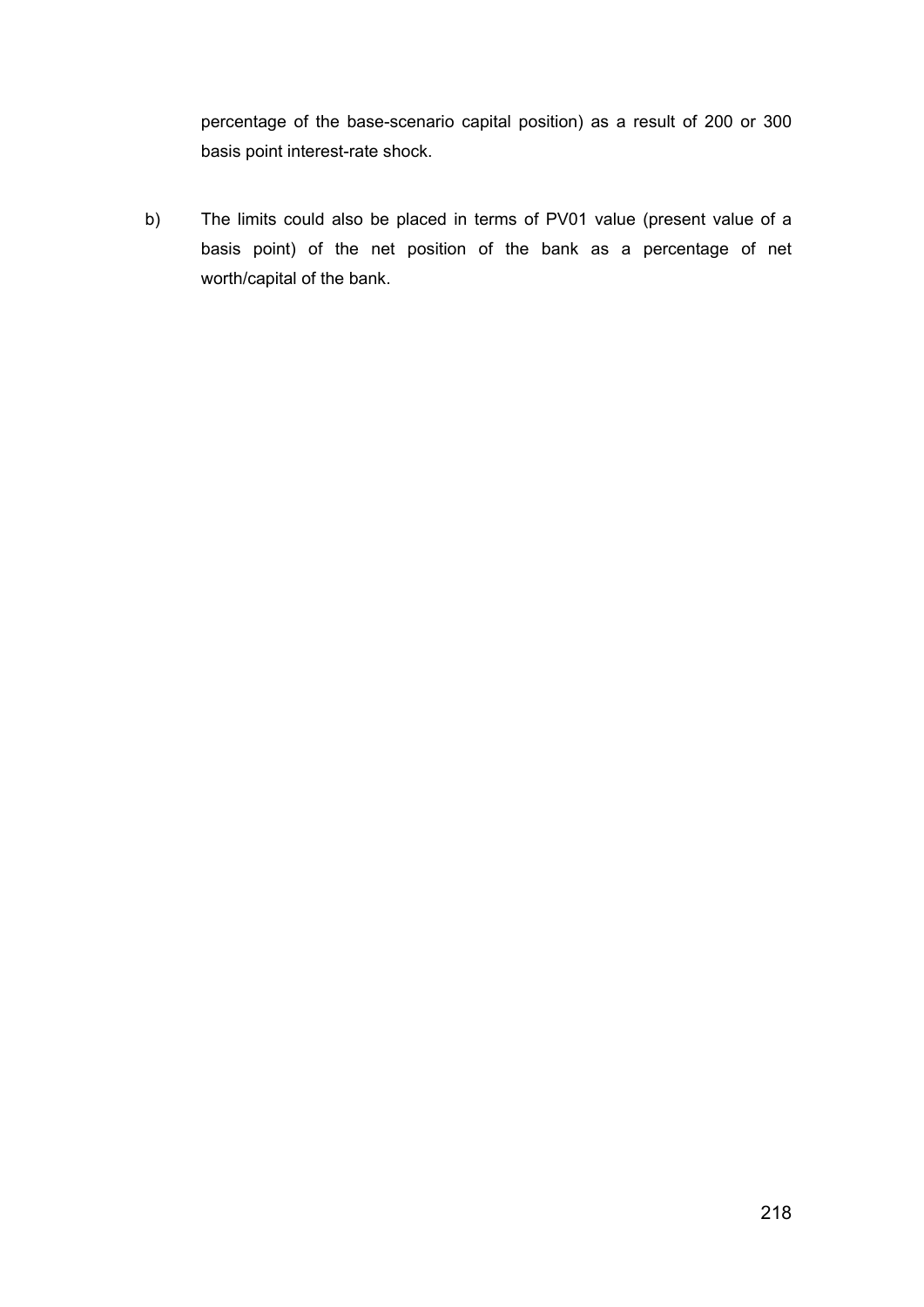### **Annex 3 to the BCBS Paper on Principles for Management and Supervision of IRR, July 2004**

# **The Standardised Interest Rate Shock**

1. To facilitate supervisors' monitoring of interest rate risk exposures across institutions, banks would have to provide the results of their internal measurement systems, expressed in terms of the change in economic value relative to capital, using a standardised interest rate shock. This annex gives the technical background to the selection of the standardised rate shock. In selecting the shock, the following guiding principles were followed:

- The rate shock should reflect a fairly uncommon and stressful rate environment;
- The magnitude of the rate shock should be significant enough to capture the effects of embedded options and convexity within bank assets and liabilities so that underlying risk may be revealed;
- The rate shock should be straightforward and practical to implement, and should be able to accommodate the diverse approaches inherent in single-rate-path simulation models and statistically driven value-at-risk models for banking book positions;
- The underlying methodology should provide relevant shocks for both G10 and material non-G10 currency exposures; and
- The underlying methodology should be adaptable for those non-G10 supervisors who wish to implement this approach in their own countries.

2. With these principles in mind, the proposed rate shock should in principle be determined by banks, based on the following:

- For exposures in G10 currencies, either:
	- (a) An upward and downward 200 basis point parallel rate shock; or
	- (b) 1st and 99th percentile of observed interest rate changes using a oneyear (240 working days) holding period and a minimum five years of observations.
- For exposures in non-G10 currencies, either:
	- (a) A parallel rate shock substantially consistent with 1st and 99th percentile of observed interest rate changes using a one-year (240 working days) holding period and a minimum five years of observations for the particular non-G10 currency; or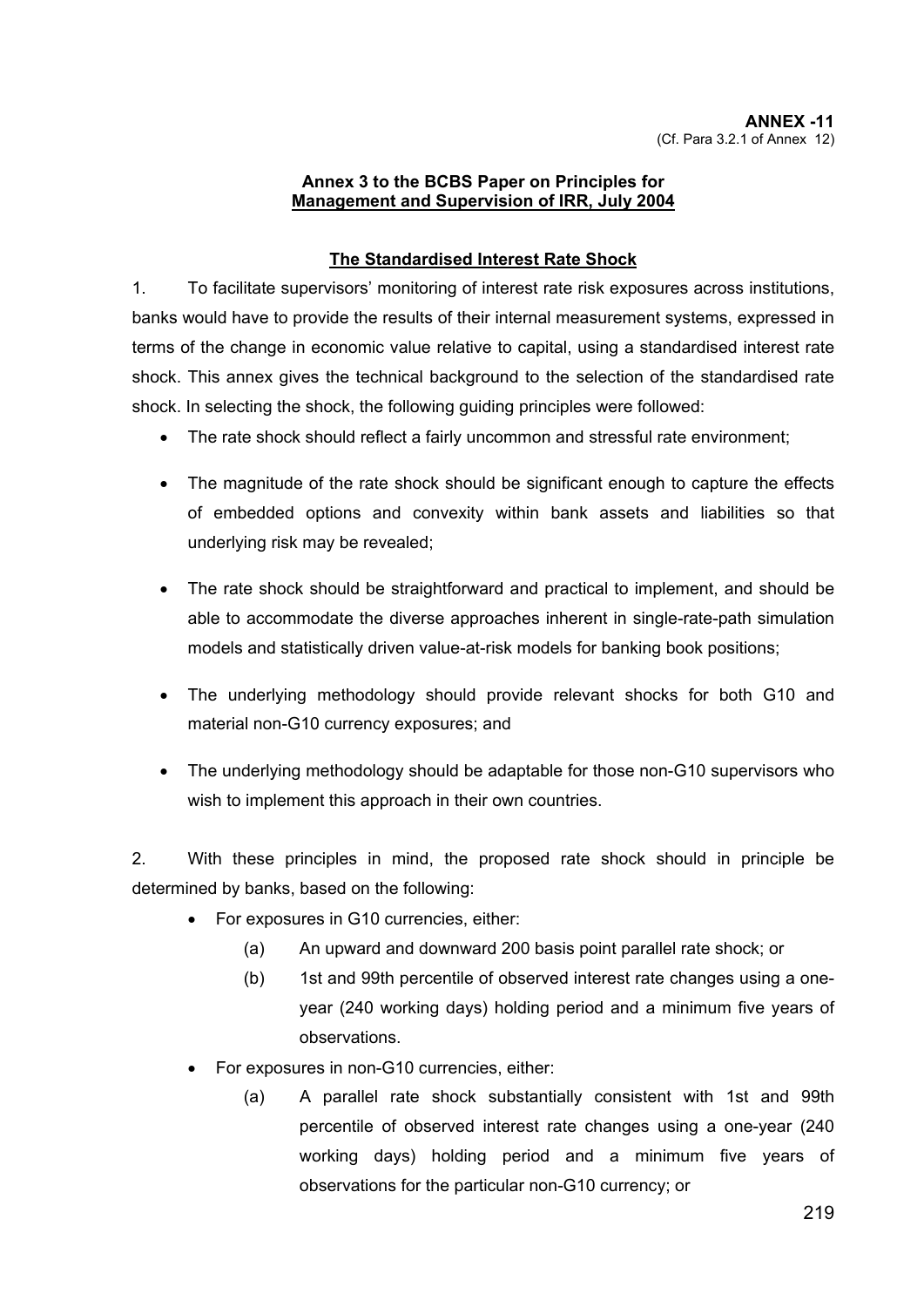(b) 1st and 99th percentile of observed interest rate changes using a oneyear (240 working days) holding period and a minimum five years of observations.

3. In considering potential rate shocks, historical rate changes among a number of G10 countries were analysed. A one-year holding period (240 business days) was selected both for practical purposes and in recognition that within a one-year period most institutions have the ability to restructure or hedge their positions to mitigate further losses in economic value should rates appear to be exceptionally volatile. Five years worth of rate change observations require a minimum of six years of historical data to calculate rate differences for a one-year holding period on a rolling basis. For example, the first observation from five years ago must look back to the rate environment six years ago to calculate the first rate change.

4. A five-year historical observation period (six years of data) was thought to be long enough to capture more recent and relevant interest rate cycles. That time period also appears to offer a reasonably manageable set of data for institutions that wish to incorporate such data into their statistically driven value-at-risk models or in their own evaluations of a suitable parallel rate shock for non-G10 currencies. In defining uncommon and stressful scenarios, rate shocks of a magnitude that would not be expected to be exceeded with a 99 percent confidence interval were considered adequate.

5. In evaluating the data for G10 shocks, rate moves at the 1st and 99th percentile were roughly comparable across most currencies, especially for longer maturities. A 200 basis point up and down rate shock appears to adequately cover volatilities across G10 currencies. The appropriateness of the proposed shock will need to be monitored on an ongoing basis, and recalibrated should the rate environment shift materially. Importantly, by calibrating the parallel shock to be roughly consistent with shocks that would be implemented through more sophisticated, statistically driven approaches using standard parameters (99 percent confidence interval, one-year holding period, five years of observations), this approach does not foreclose the use of more innovative risk measurement systems. It also allows institutions to use these parameters for calculating appropriate shocks themselves when they have material exposures outside G10 countries and for supervisors in emerging market and other non-G10 countries to derive simple shocks that are appropriate for their own countries.

6. The analysis so far has implicitly assumed that banks only carry interest rate risk in their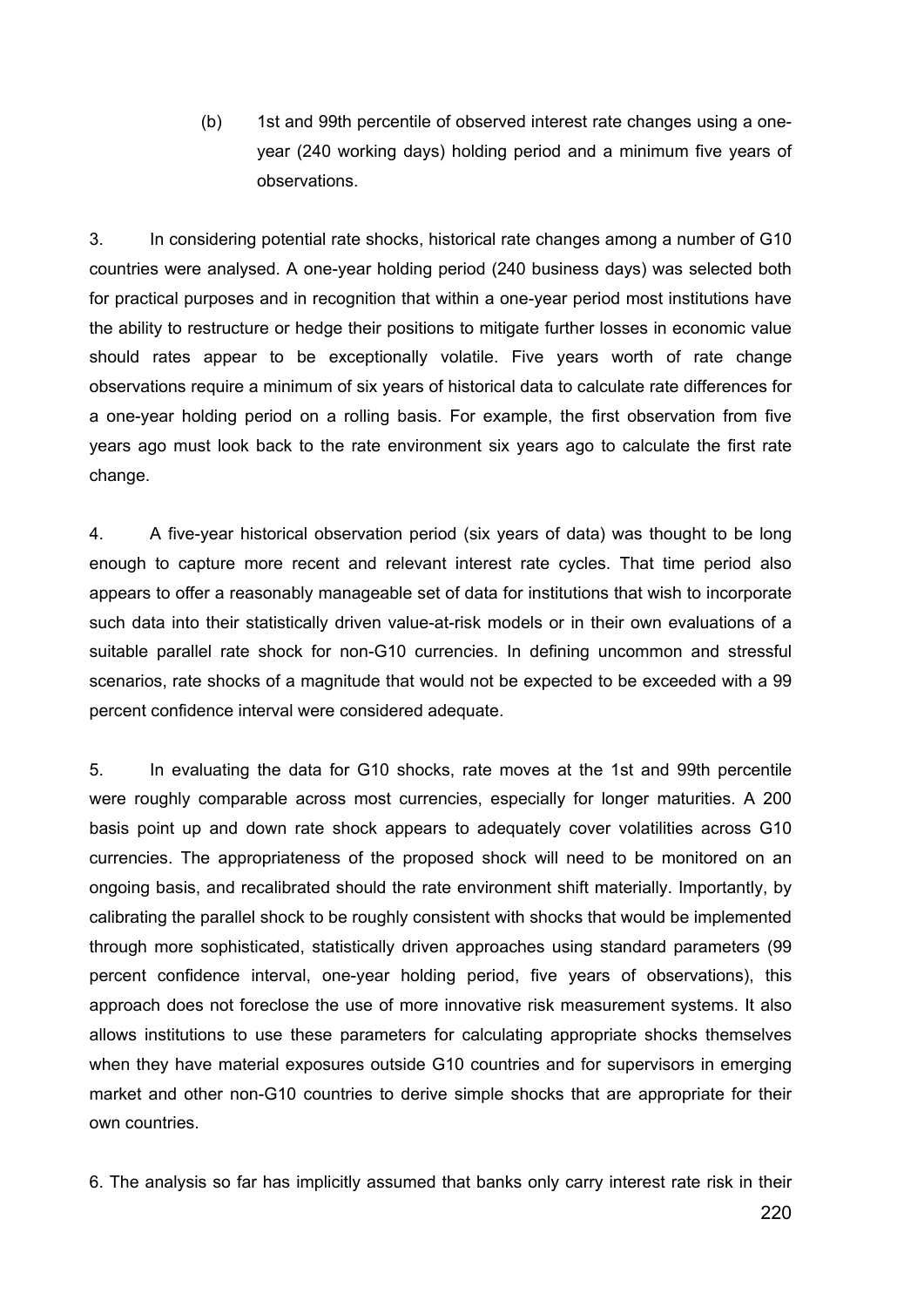home currency. However, many banks will be exposed to interest rate risk in more than one currency. In such cases, banks should carry out a similar analysis for each currency accounting for 5 per cent or more of either their banking book assets or liabilities, using an interest rate shock calculated according to one of the methodologies set out above. To ensure complete coverage of the banking book, remaining exposures should be aggregated and subjected to a 200 basis point shock.

7. The relative simplicity of a 200 basis point parallel rate shock has the disadvantage of ignoring exposures that might be revealed through scenarios that include yield curve twists, inversions, and other relevant scenarios. Such alternative scenarios are a necessary component of the overall management of interest rate risk as noted elsewhere in this paper. Supervisors will continue to expect institutions to perform multiple scenarios in evaluating their interest rate risk as appropriate to the level and nature of risk they are taking.

8. While more nuanced rate scenarios might tease out certain underlying risk characteristics, for the more modest objectives of supervisors in detecting institutions with significant levels of interest rate risk, a simple parallel shock is adequate. Such an approach

also recognises the potential for spurious precision that occurs when undue attention to fine detail is placed on one aspect of a measurement system without recognition that assumptions employed for certain asset and liability categories, such as core deposits, are by necessity blunt and judgmental. Such judgmental aspects of an interest rate risk model often drive the resulting risk measure and conclusion, regardless of the detailed attention paid to other aspects of the risk measure.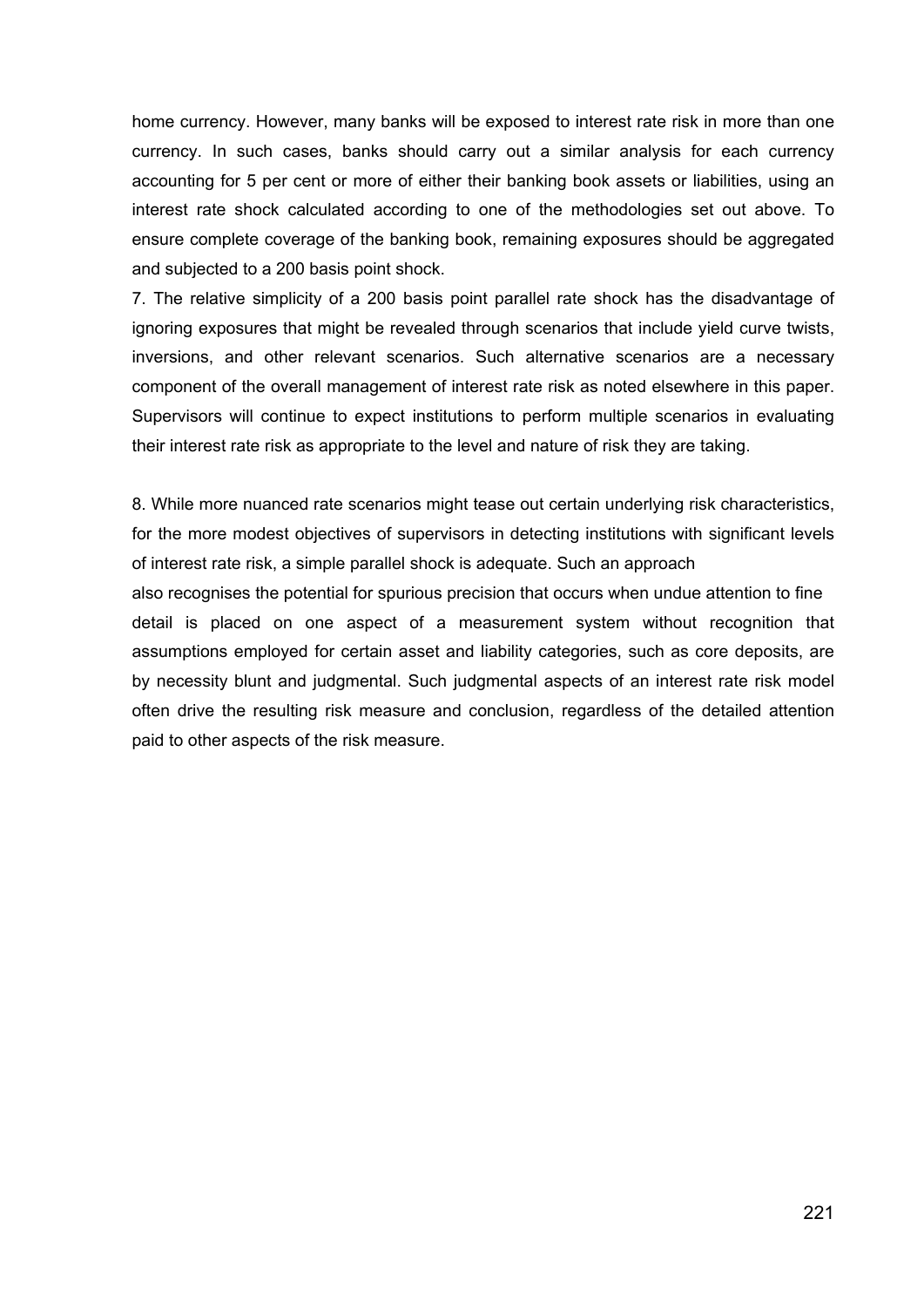### **Annex 4 to the BCBS Paper on Principles for Management and Supervision of IRR, July 2004**

#### **An Example of a Standardised Framework**

1. This annex contains an example setting out the methodology and calculation process in one version of a standardised framework. Other methodologies and calculation processes could be equally applicable in this context, depending on the circumstances of the bank concerned. Such a framework is intended for supervisory reporting purposes only, and is not intended to represent an adequate framework for internal risk management purposes.

### **A. Methodology**

2. Positions on the bank's balance sheet would be slotted into the maturity approach according to the following principles:

- (a) All assets and liabilities belonging to the banking book and all OBS items belonging to the banking book which are sensitive to changes in interest rates (including all interest rate derivatives) are slotted into a maturity ladder comprising a number of time bands large enough to capture the nature of interest rate risk in a national banking market. Annex 2 discusses issues relating to the selection of appropriate time bands. Separate maturity ladders are to be used for each currency accounting for more than 5 per cent of either banking book assets or liabilities.
- (b) On-balance-sheet items are treated at book value.
- (c) Fixed-rate instruments are allocated according to the residual term to maturity and floating-rate instruments according to the residual term to the next repricing date.
- (d) Exposures which create practical processing problems because of their large number and relatively small individual amount (e.g. instalment or mortgage loans) may be allocated on the basis of statistically supported assessment methods.
- (e) Core deposits are slotted according to an assumed maturity of no longer than five years.
- (f) National supervisors will provide guidance on how other items with a behavioural maturity or repricing that differ from contractual maturity or repricing are to be slotted into the time band structure.
- (g) Derivatives are converted into positions in the relevant underlying. The amounts considered are the principal amount of the underlying or of the notional underlying.
- (h) Futures and forward contracts, including forward rate agreements (FRA), are treated as a combination of a long and a short position. The maturity of a future or a FRA will be the period until delivery or exercise of the contract, plus - where applicable - the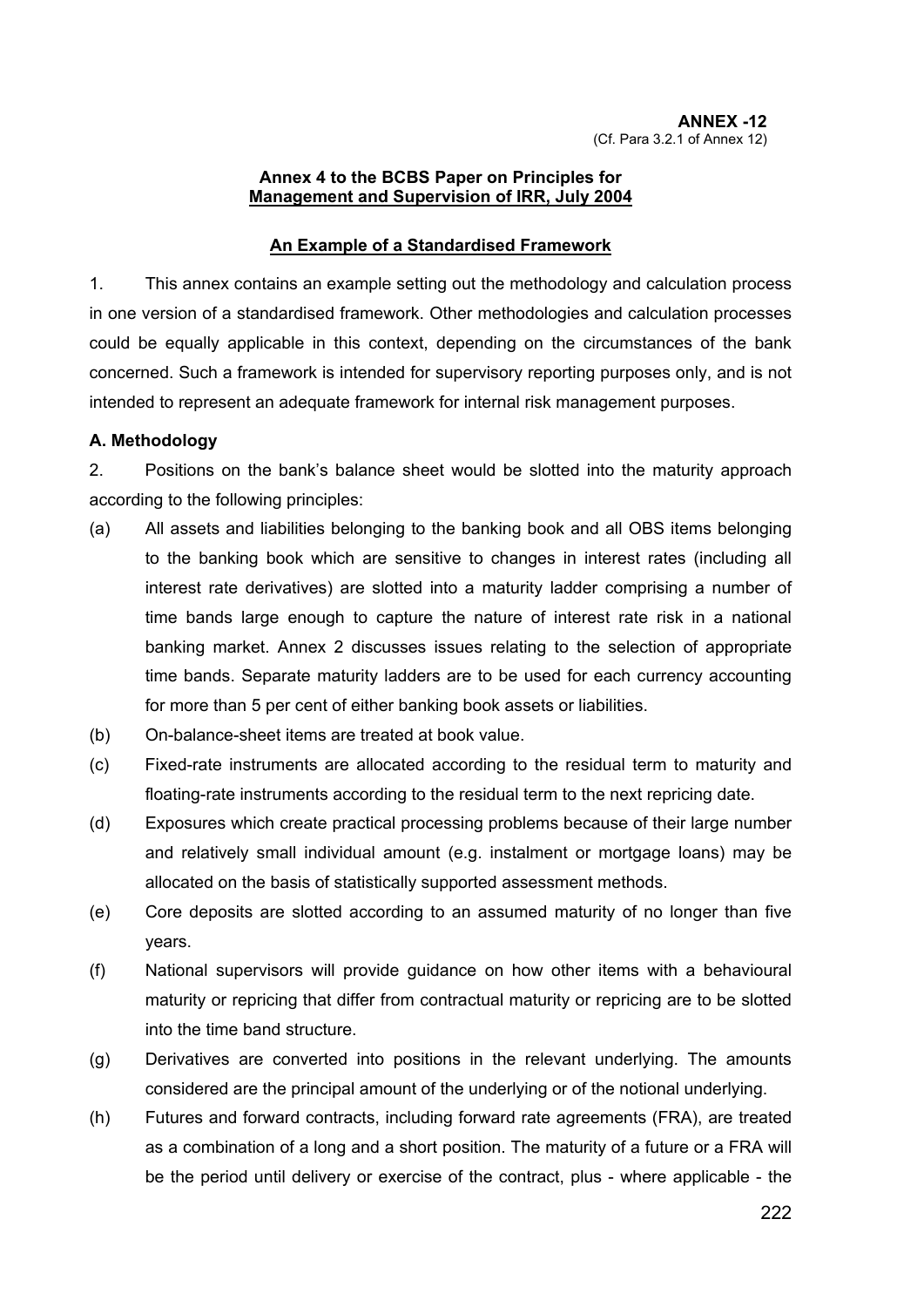life of the underlying instrument. For example, a long position in a June three-month interest rate future (taken in April) is to be reported as a long position with a maturity of five months and a short position with a maturity of two months.

- (i) Swaps are treated as two notional positions with relevant maturities. For example, an interest rate swap under which a bank is receiving floating-rate interest and paying fixed-rate interest will be treated as a long floating-rate position of maturity equivalent to the period until the next interest fixing and a short fixed-rate position of maturity equivalent to the residual life of the swap. The separate legs of cross-currency swaps are to be treated in the relevant maturity ladders for the currencies concerned.
- (j) Options are considered according to the delta equivalent amount of the underlying or of the notional underlying.

### **B. Calculation process**

- 3. The calculation process consists of five steps.
	- (a) The first step is to offset the longs and shorts in each time band, resulting in a single short or long position in each time band.
	- (b) The second step is to weight these resulting short and long positions by a factor that is designed to reflect the sensitivity of the positions in the different time bands to an assumed change in interest rates. The set of weighting factors for each time band is set out in Table 1 below. These factors are based on an assumed parallel shift of 200 basis points throughout the time spectrum, and on a proxy of modified duration of positions situated at the middle of each time band and yielding 5 per cent.
	- (c) The third step is to sum these resulting weighted positions, offsetting longs and shorts, leading to the net short- or long-weighted position of the banking book in the given currency.
	- (d) The fourth step is to calculate the weighted position of the whole banking book by summing the net short- and long-weighted positions calculated for different currencies.

(e) The fifth step is to relate the weighted position of the whole banking book to capital.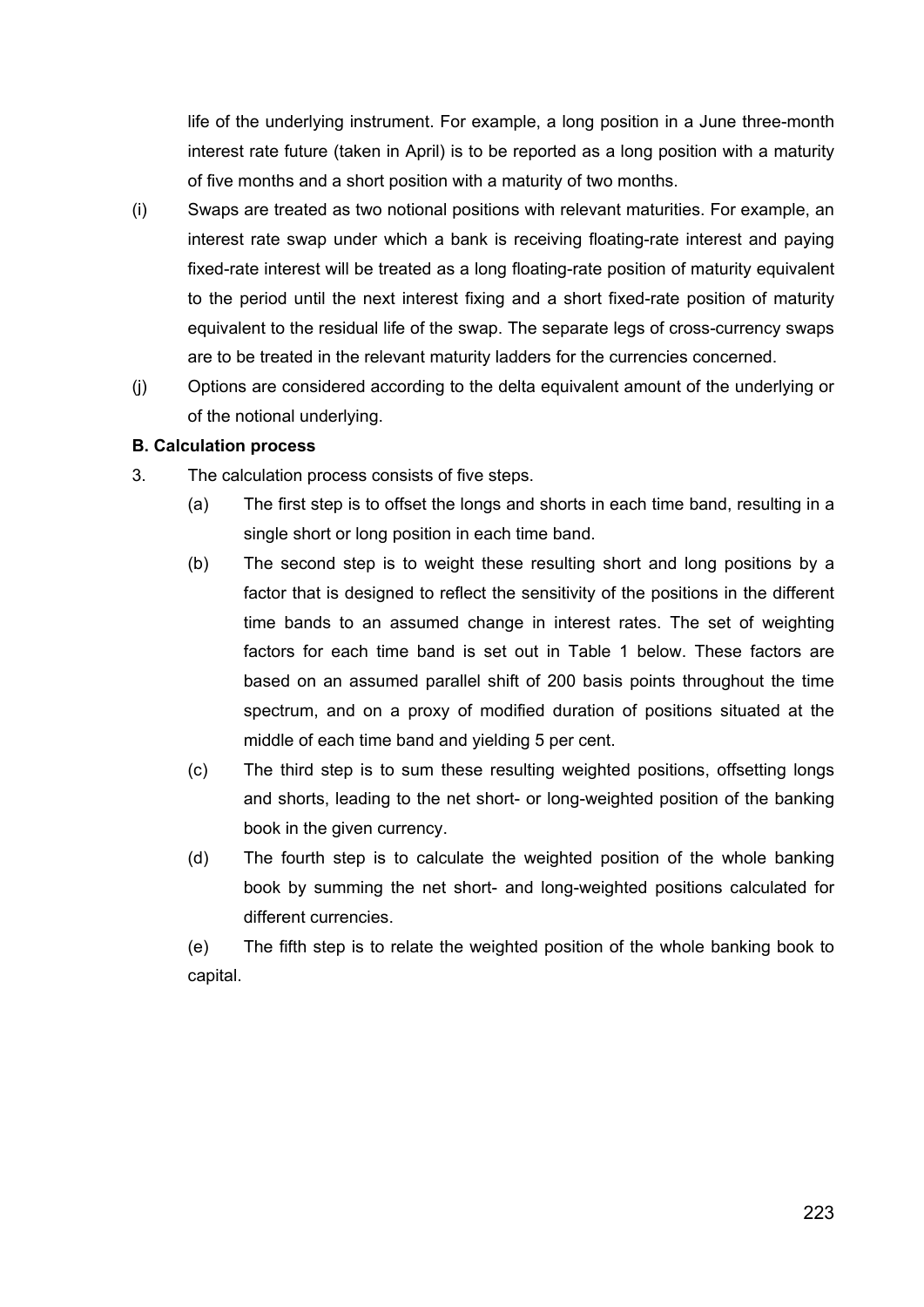**Table 1 Weighting factors per time band (second step in the calculation process)** 

| <b>Time band</b> | <b>Middle of</b><br>time band | Proxy of<br>modified<br>duration | <b>Assumed</b><br>change in<br>yield | Weighting<br>factor |
|------------------|-------------------------------|----------------------------------|--------------------------------------|---------------------|
| Up to 1 month    | 0.5 months                    | 0.04 years                       | 200 bp                               | 0.08%               |
| 1 to 3 months    | 2 months                      | $0.16$ years                     | 200 bp                               | 0.32%               |
| 3 to 6 months    | 4.5 months                    | $0.36$ years                     | 200 bp                               | 0.72%               |
| 6 to 12 months   | 9 months                      | 0.71 years                       | 200 bp                               | 1.43%               |
| 1 to 2 years     | 1.5 years                     | 1.38 years                       | 200 bp                               | 2.77%               |
| 2 to 3 years     | 2.5 years                     | 2.25 years                       | 200 bp                               | 4.49%               |
| 3 to 4 years     | 3.5 years                     | 3.07 years                       | 200 bp                               | 6.14%               |
| 4 to 5 years     | 4.5 years                     | 3.85 years                       | 200 bp                               | 7.71%               |
| 5 to 7 years     | 6 years                       | 5.08 years                       | 200 bp                               | 10.15%              |
| 7 to 10 years    | 8.5 years                     | 6.63 years                       | 200 bp                               | 13.26%              |
| 10 to 15 years   | 12.5 years                    | 8.92 years                       | 200 bp                               | 17.84%              |
| 15 to 20 years   | 17.5 years                    | 11.21 years                      | 200 bp                               | 22.43%              |
| Over 20 years    | 22.5 years                    | 13.01 years                      | 200 bp                               | 26.03%              |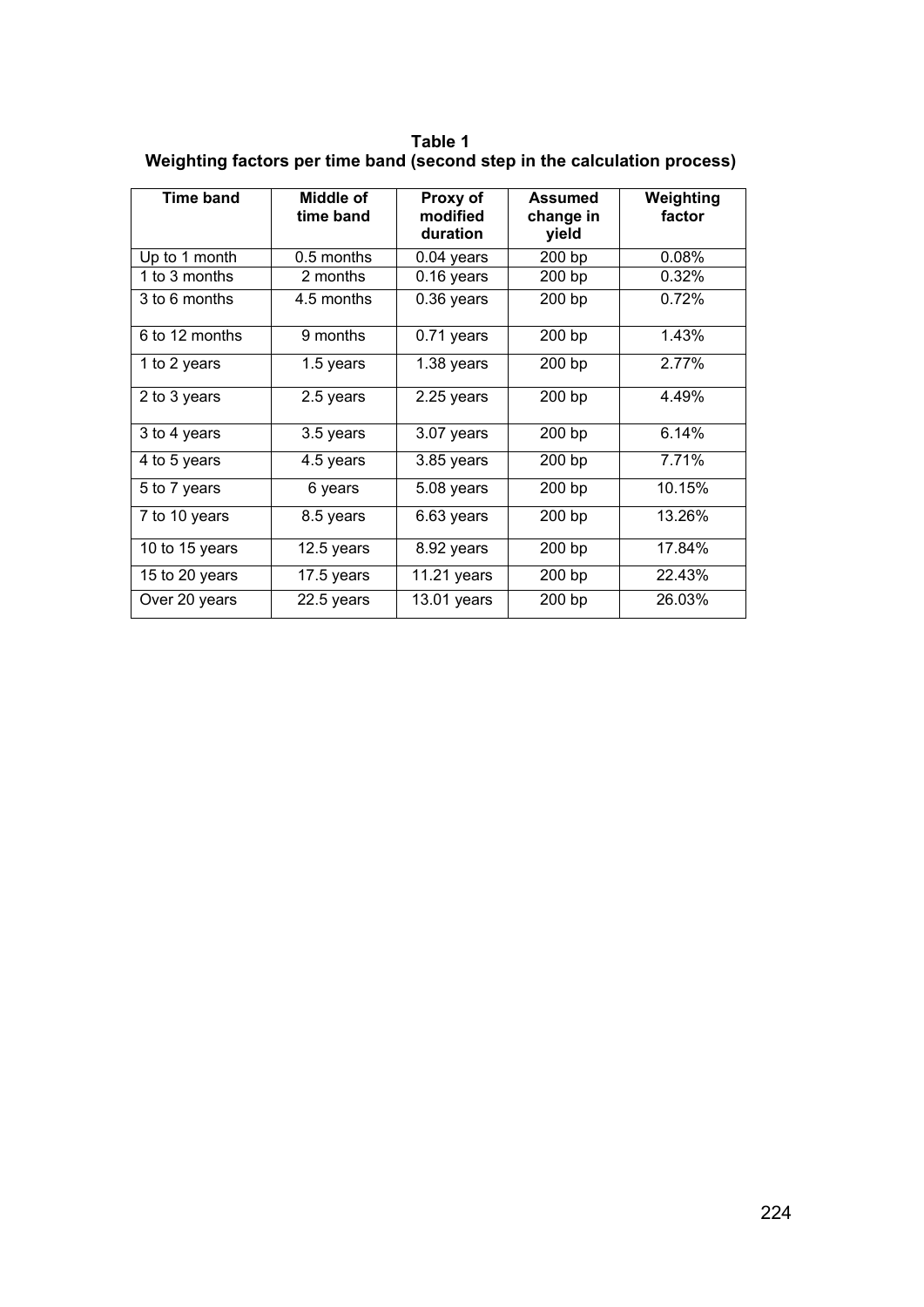#### **Annex 1 to the BCBS Paper on Principles for Management and Supervision of IRR, July 2004**

#### **Interest Rate Risk Measurement Techniques**

1. This annex provides a brief overview of the various techniques used by banks to measure the exposure of earnings and of economic value to changes in interest rates. The variety of techniques ranges from calculations that rely on simple maturity and re-pricing tables, to static simulations based on current on- and off-balance-sheet positions, to highly sophisticated dynamic modelling techniques that incorporate assumptions about the behaviour of the bank and its customers in response to changes in the interest rate environment. Some of these general approaches can be used to measure interest rate risk exposure from both an earnings and an economic value perspective, while others are more typically associated with only one of these two perspectives. In addition, the methods vary in their ability to capture the different forms of interest rate exposure: the simplest methods are intended primarily to capture the risks arising from maturity and re-pricing mismatches, while the more sophisticated methods can more easily capture the full range of risk exposures.

2. As this discussion suggests, the various measurement approaches described below have their strengths and weaknesses in terms of providing accurate and reasonable measures of interest rate risk exposure. Ideally, a bank's interest rate risk measurement system would take into account the specific characteristics of each individual interest sensitive position, and would capture in detail the full range of potential movements in interest rates. In practice, however, measurement systems embody simplifications that move away from this ideal. For instance, in some approaches, positions may be aggregated into broad categories, rather than modelled separately, introducing a degree of measurement error into the estimation of their interest rate sensitivity. Similarly, the nature of interest rate movements that each approach can incorporate may be limited: in some cases, only a parallel shift of the yield curve may be assumed or less than perfect correlations between interest rates may not be taken into account. Finally, the various approaches differ in their ability to capture the optionality inherent in many positions and instruments. The discussion in the following sections will highlight the areas of simplification that typically characterise each of the major interest rate risk measurement techniques.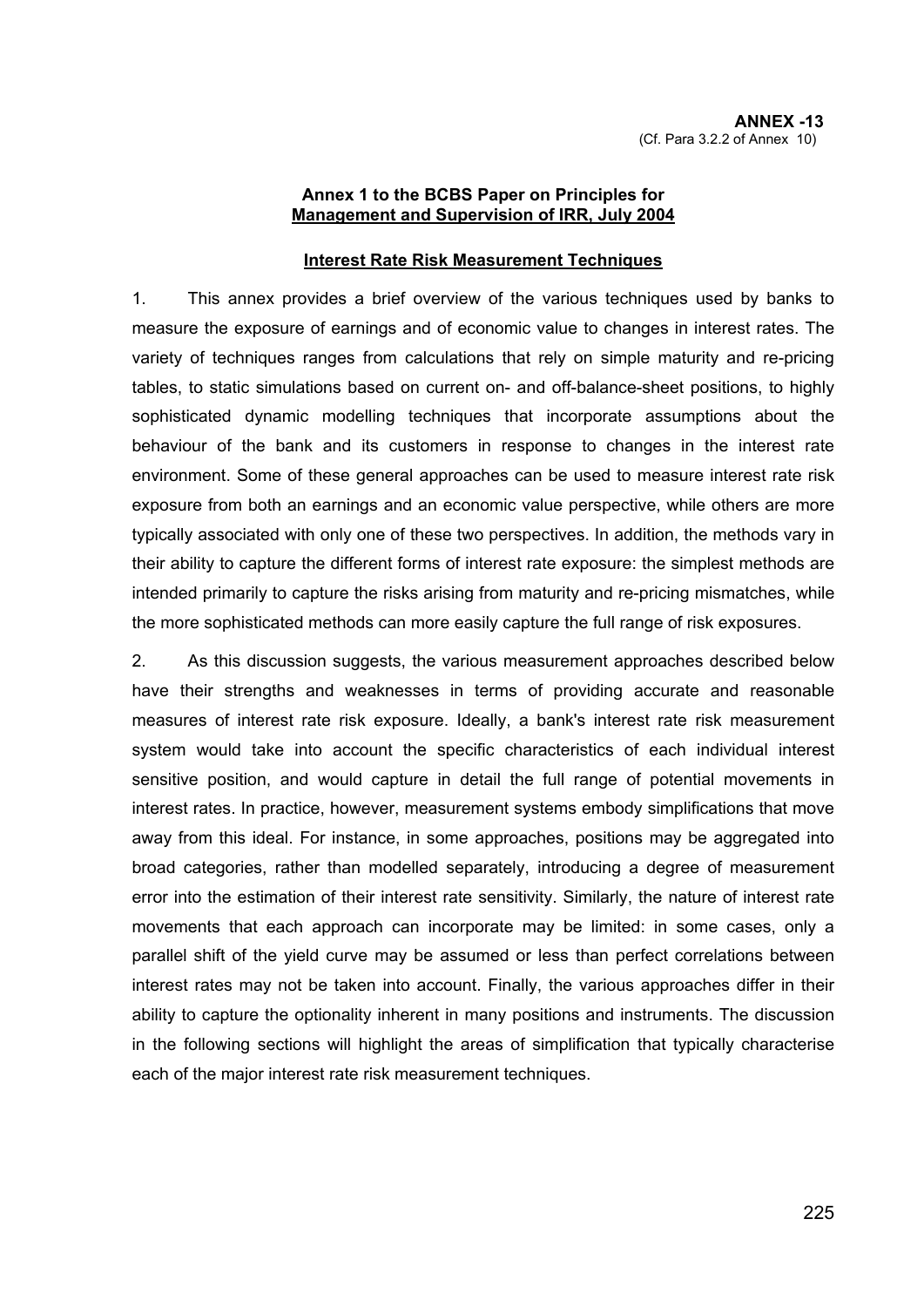# **A. Re-pricing Schedules**

3. The simplest techniques for measuring a bank's interest rate risk exposure begin with a maturity/re-pricing schedule that distributes interest-sensitive assets, liabilities, and OBS positions into a certain number of predefined time bands according to their maturity (if fixedrate) or time remaining to their next re-pricing (if floating-rate). Those assets and liabilities lacking definitive re-pricing intervals (e.g. sight deposits or savings accounts) or actual maturities that could vary from contractual maturities (e.g. mortgages with an option for early repayment) are assigned to re-pricing time bands according to the judgement and past experience of the bank.

#### **I. Gap Analysis**

4. Simple maturity/re-pricing schedules can be used to generate simple indicators of the interest rate risk sensitivity of both earnings and economic value to changing interest rates. When this approach is used to assess the interest rate risk of current earnings, it is typically referred to as gap analysis. Gap analysis was one of the first methods developed to measure a bank's interest rate risk exposure, and continues to be widely used by banks. To evaluate earnings exposure, interest rate-sensitive liabilities in each time band are subtracted from the corresponding interest rate-sensitive assets to produce a re-pricing "gap" for that time band. This gap can be multiplied by an assumed change in interest rates to yield an approximation of the change in net interest income that would result from such an interest rate movement. The size of the interest rate movement used in the analysis can be based on a variety of factors, including historical experience, simulation of potential future interest rate movements, and the judgement of bank management.

5. A negative, or liability-sensitive, gap occurs when liabilities exceed assets (including OBS positions) in a given time band. This means that an increase in market interest rates could cause a decline in net interest income. Conversely, a positive, or asset-sensitive, gap implies that the bank's net interest income could decline as a result of a decrease in the level of interest rates.

6. These simple gap calculations can be augmented by information on the average coupon on assets and liabilities in each time band. This information can be used to place the results of the gap calculations in context. For instance, information on the average coupon rate could be used to calculate estimates of the level of net interest income arising from positions maturing or repricing within a given time band, which would then provide a "scale" to assess the changes in income implied by the gap analysis.

7. Although gap analysis is a very commonly used approach to assessing interest rate risk exposure, it has a number of shortcomings. First, gap analysis does not take account of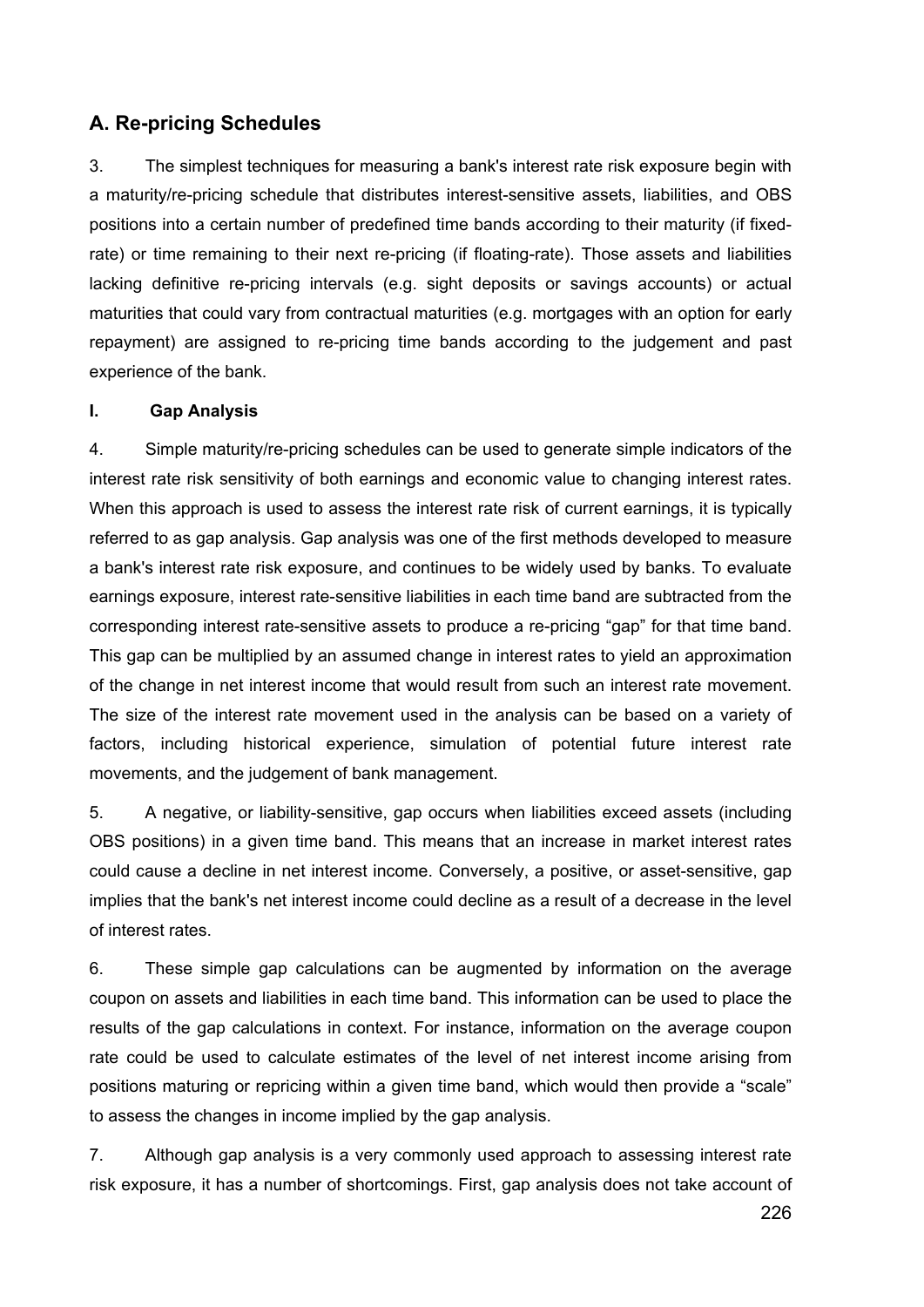variation in the characteristics of different positions within a time band. In particular, all positions within a given time band are assumed to mature or re-price simultaneously, a simplification that is likely to have greater impact on the precision of the estimates as the degree of aggregation within a time band increases. Moreover, gap analysis ignores differences in spreads between interest rates that could arise as the level of market interest rates changes (basis risk). In addition, it does not take into account any changes in the timing of payments that might occur as a result of changes in the interest rate environment. Thus, it fails to account for differences in the sensitivity of income that may arise from optionrelated positions. For these reasons, gap analysis provides only a rough approximation of the actual change in net interest income which would result from the chosen change in the pattern of interest rates. Finally, most gap analyses fail to capture variability in non-interest revenue and expenses, a potentially important source of risk to current income.

#### **II. Duration**

1

8. A maturity/re-pricing schedule can also be used to evaluate the effects of changing interest rates on a bank's economic value by applying sensitivity weights to each time band. Typically, such weights are based on estimates of the duration of the assets and liabilities that fall into each time band. Duration is a measure of the percentage change in the economic value of a position that will occur given a small change in the level of interest rates.<sup>[73](#page-226-0)</sup> It reflects the timing and size of cash flows that occur before the instrument's contractual maturity. Generally, the longer the maturity or next re-pricing date of the instrument and the smaller the payments that occur before maturity (e.g. coupon payments), the higher the duration (in absolute value). Higher duration implies that a given change in the level of interest rates will have a larger impact on economic value.

9. Duration-based weights can be used in combination with a maturity/re-pricing schedule to provide a rough approximation of the change in a bank's economic value that would occur given a particular change in the level of market interest rates. Specifically, an "average" duration is assumed for the positions that fall into each time band. The average durations are then multiplied by an assumed change in interest rates to construct a weight for each time band. In some cases, different weights are used for different positions that fall within a time band, reflecting broad differences in the coupon rates and maturities (for

<span id="page-226-0"></span> $^{73}$  Modified duration - which is standard duration divided by 1 + r, where r is the level of market interest rates – is an elasticity. As such, it reflects the percentage change in the economic value of the instrument for a given percentage change in 1 + r. As with simple duration, it assumes a linear relationship between percentage changes in value and percentage changes in interest rates. The second form of duration relaxes this assumption, as well as the assumption that the timing of payments is fixed. Effective duration is the percentage change in the price of the relevant instrument for a basis point change in yield.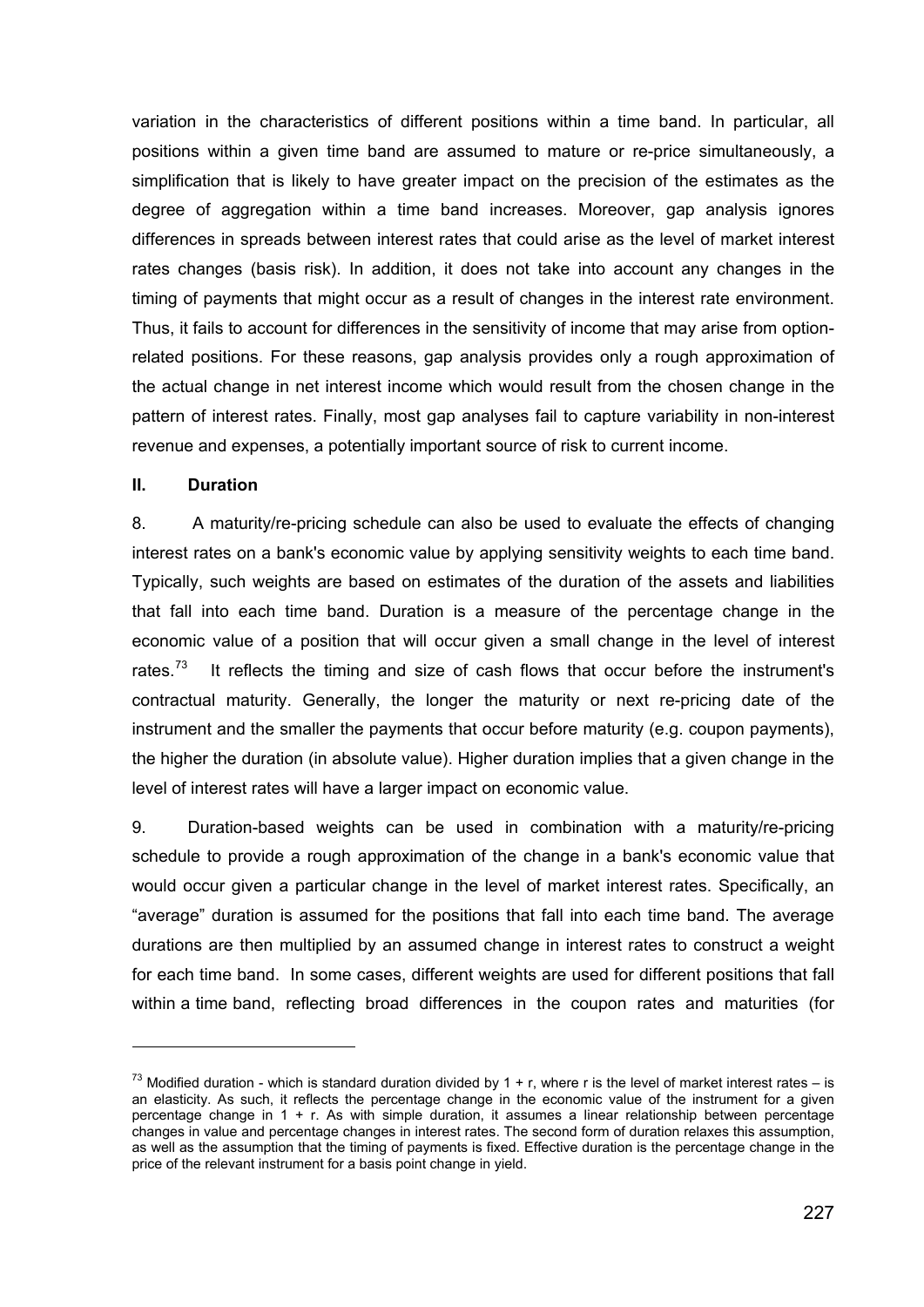instance, one weight for assets, and another for liabilities). In addition, different interest rate changes are sometimes used for different time bands, generally to reflect differences in the volatility of interest rates along the yield curve. The weighted gaps are aggregated across time bands to produce an estimate of the change in economic value of the bank that would result from the assumed changes in interest rates.

10. Alternatively, an institution could estimate the effect of changing market rates by calculating the precise duration of each asset, liability, and OBS position and then deriving the net position for the bank based on these more accurate measures, rather than by applying an estimated average duration weight to all positions in a given time band. This would eliminate potential errors occurring when aggregating positions/cash flows. As another variation, risk weights could also be designed for each time band on the basis of actual percentage changes in market values of hypothetical instruments that would result from a specific scenario of changing market rates. That approach - which is sometimes referred to as effective duration - would better capture the non-linearity of price movements arising from significant changes in market interest rates and, thereby, would avoid an important limitation of duration.

11. Estimates derived from a standard duration approach may provide an acceptable approximation of a bank's exposure to changes in economic value for relatively non-complex banks. Such estimates, however, generally focus on just one form of interest rate risk exposure - repricing risk. As a result, they may not reflect interest rate risk arising, for instance, from changes in the relationship among interest rates within a time band (basis risk). In addition, because such approaches typically use an average duration for each time band, the estimates will not reflect differences in the actual sensitivity of positions that can arise from differences in coupon rates and the timing of payments. Finally, the simplifying assumptions that underlie the calculation of standard duration means that the risk of options may not be adequately captured.

### **B. Simulation Approaches**

12. Many banks (especially those using complex financial instruments or otherwise having complex risk profiles) employ more sophisticated interest rate risk measurement systems than those based on simple maturity/repricing schedules. These simulation techniques typically involve detailed assessments of the potential effects of changes in interest rates on earnings and economic value by simulating the future path of interest rates and their impact on cash flows.

13. In some sense, simulation techniques can be seen as an extension and refinement of the simple analysis based on maturity/repricing schedules. However, simulation approaches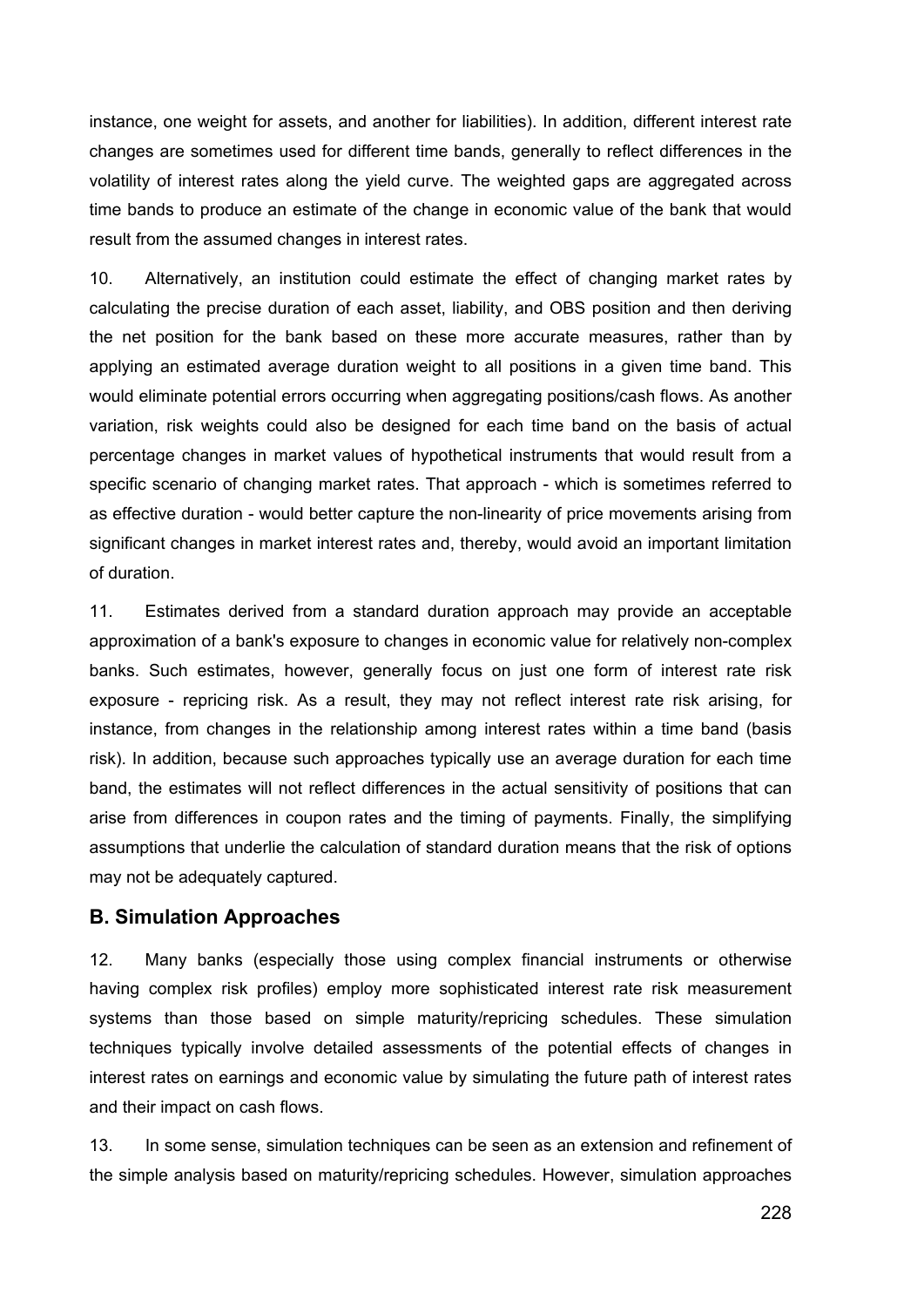typically involve a more detailed breakdown of various categories of on- and off balancesheet positions, so that specific assumptions about the interest and principal payments and non-interest income and expense arising from each type of position can be incorporated. In addition, simulation techniques can incorporate more varied and refined changes in the interest rate environment, ranging from changes in the slope and shape of the yield curve to interest rate scenarios derived from Monte Carlo simulations.

#### **I. Static Simulation**

14. In static simulations*,* the cash flows arising solely from the bank's current on- and offbalance-sheet positions are assessed. For assessing the exposure of earnings, simulations estimating the cash flows and resulting earnings streams over a specific period are conducted based on one or more assumed interest rate scenarios. Typically, although not always, these simulations entail relatively straightforward shifts or tilts of the yield curve, or changes of spreads between different interest rates. When the resulting cash flows are simulated over the entire expected lives of the bank's holdings and discounted back to their present values, an estimate of the change in the bank's economic value can be calculated.<sup>[7](#page-228-0)4</sup>

#### **II. Dynamic Simulation**

1

15. In a dynamic simulation approach, the simulation builds in more detailed assumptions about the future course of interest rates and the expected changes in a bank's business activity over that time. For instance, the simulation could involve assumptions about a bank's strategy for changing administered interest rates (on savings deposits, for example), about the behaviour of the bank's customers (e.g. withdrawals from sight and savings deposits), and/or about the future stream of business (new loans or other transactions) that the bank will encounter. Such simulations use these assumptions about future activities and reinvestment strategies to project expected cash flows and estimate dynamic earnings and economic value outcomes. These more sophisticated techniques allow for dynamic interaction of payments streams and interest rates, and better capture the effect of embedded or explicit options.

16. As with other approaches, the usefulness of simulation-based interest rate risk measurement techniques depends on the validity of the underlying assumptions and the accuracy of the basic methodology. The output of sophisticated simulations must be assessed largely in the light of the validity of the simulation's assumptions about future interest rates and the behaviour of the bank and its customers. One of the primary concerns

<span id="page-228-0"></span> $74$  The duration analysis described in the previous section can be viewed as a very simple form of static.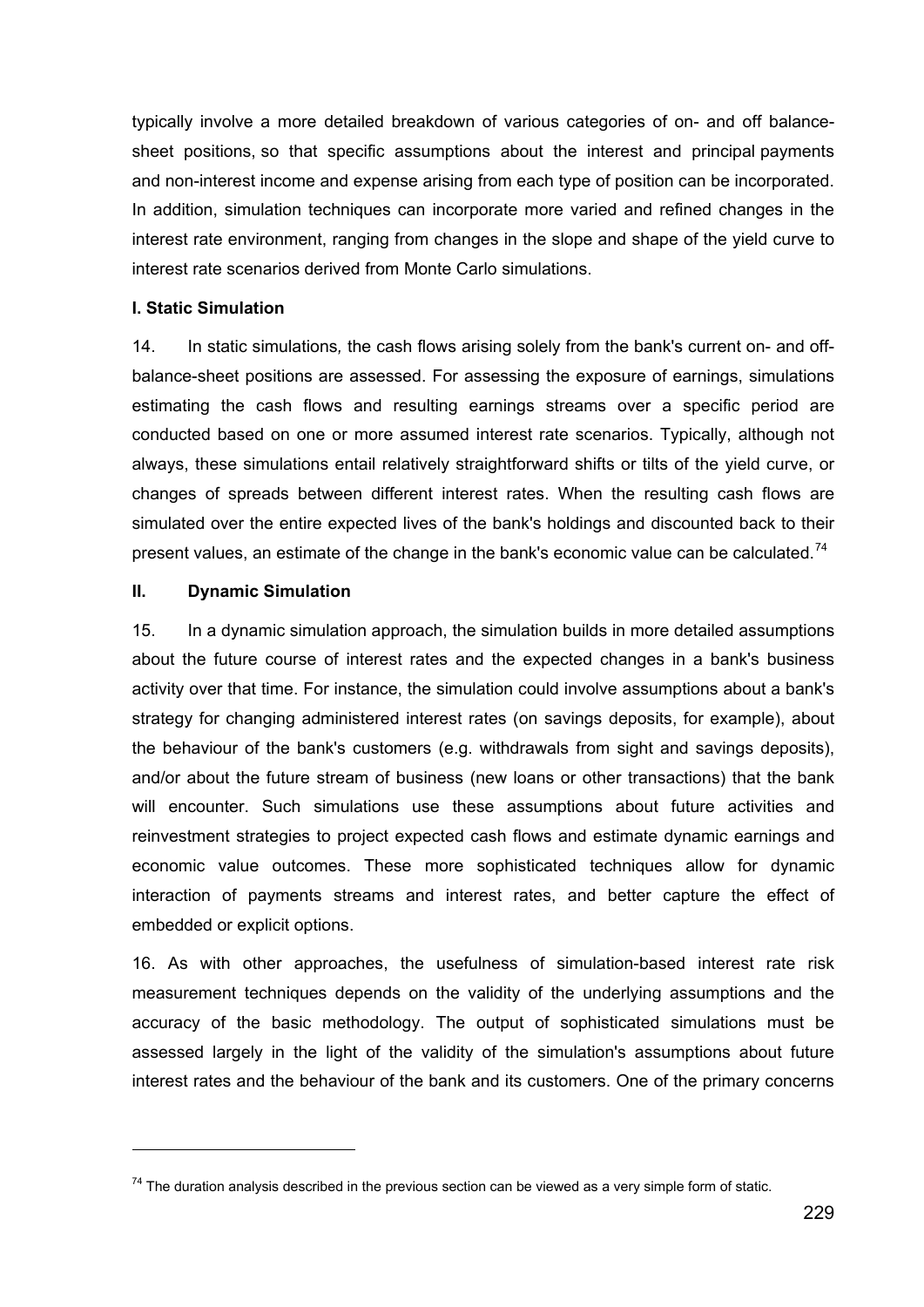that arises is that such simulations do not become "black boxes" that lead to false confidence in the precision of the estimates.

### **C. Additional issues**

17. One of the most difficult tasks when measuring interest rate risk is how to deal with those positions where behavioural maturity differs from contractual maturity (or where there is no stated contractual maturity). On the asset side of the balance sheet, such positions may include mortgages and mortgage-related securities, which can be subject to prepayment. In some countries, borrowers have the discretion to prepay their mortgages with little or no penalty, which creates uncertainty about the timing of the cash flows associated with these instruments. Although there is always some volatility in prepayments resulting from demographic factors (such as death, divorce, or job transfers) and macroeconomic conditions, most of the uncertainty surrounding prepayments arises from the response of borrowers to movements in interest rates. In general, declines in interest rates result in increasing levels of prepayments as borrowers refinance their loans at lower yields. In contrast, when interest rates rise unexpectedly, prepayment rates tend to slow, leaving the bank with a larger than anticipated volume of mortgages paying below current market rates.

18. On the liability side, such positions include so-called non-maturity deposits such as sight deposits and savings deposits, which can be withdrawn, often without penalty, at the discretion of the depositor. The treatment of such deposits is further complicated by the fact that the rates received by depositors tend not to move in close correlation with changes in the general level of market interest rates. In fact, banks can and do administer the rates on the accounts with the specific intention of managing the volume of deposits retained.

19. The treatment of positions with embedded options is an issue of special concern in measuring the exposure of both current earnings and economic value to interest rate changes. In addition, the issue arises across the full spectrum of approaches to interest rate measurement, from simple gap analysis to the most sophisticated simulation techniques. In the maturity/re-pricing schedule framework, banks typically make assumptions about the likely timing of payments and withdrawals on these positions and "spread" the balances across time bands accordingly. For instance, it might be assumed that certain percentages of a pool of 30-year mortgages prepay in given years during the life of the mortgages. As a result, a large share of the mortgage balances that would have been assigned to the time band containing 30-year instruments would be spread among nearer-term time bands. In a simulation framework, more sophisticated behavioural assumptions could be employed, such as the use of option-adjusted pricing models to better estimate the timing and magnitude of cash flows under different interest rate environments. In addition, simulations can incorporate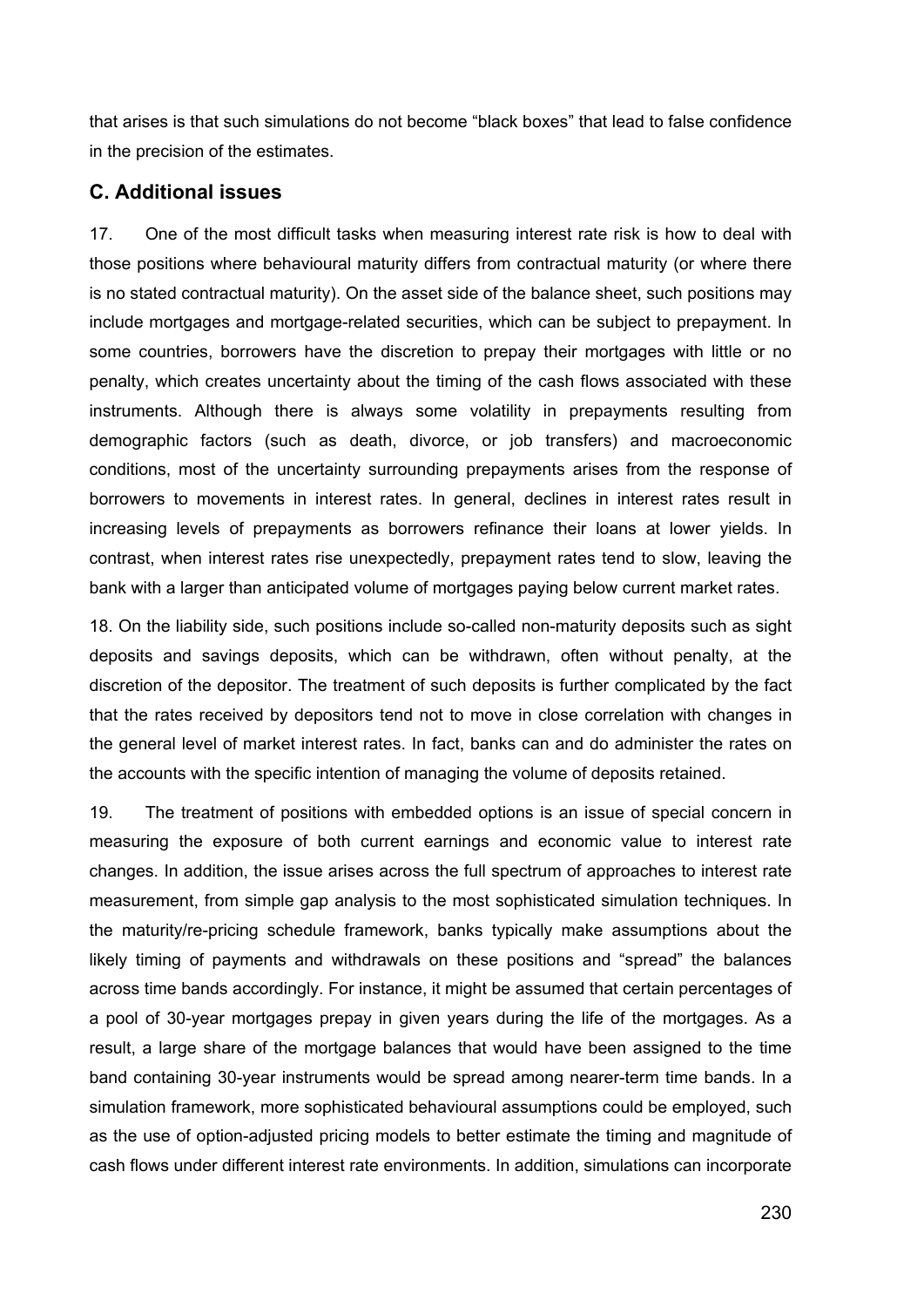the bank's assumptions about its likely future treatment of administered interest rates on nonmaturity deposits.

20. As with other elements of interest rate risk measurement, the quality of the estimates of interest rate risk exposure depends on the quality of the assumptions about the future cash flows on the positions with uncertain maturities. Banks typically look to the past behaviour of such positions for guidance about these assumptions. For instance, econometric or statistical analysis can be used to analyse the behaviour of a bank's holdings in response to past interest rate movements. Such analysis is particularly useful to assess the likely behaviour of non-maturity deposits, which can be influenced by bank-specific factors such as the nature of the bank's customers and local or regional market conditions. In the same vein, banks may use statistical prepayment models - either models developed internally by the bank or models purchased from outside developers - to generate expectations about mortgage-related cash flows. Finally, input from managerial and business units within the bank could have an important influence, since these areas may be aware of planned changes to business or repricing strategies that could affect the behaviour of the future cash flows of positions with uncertain maturities.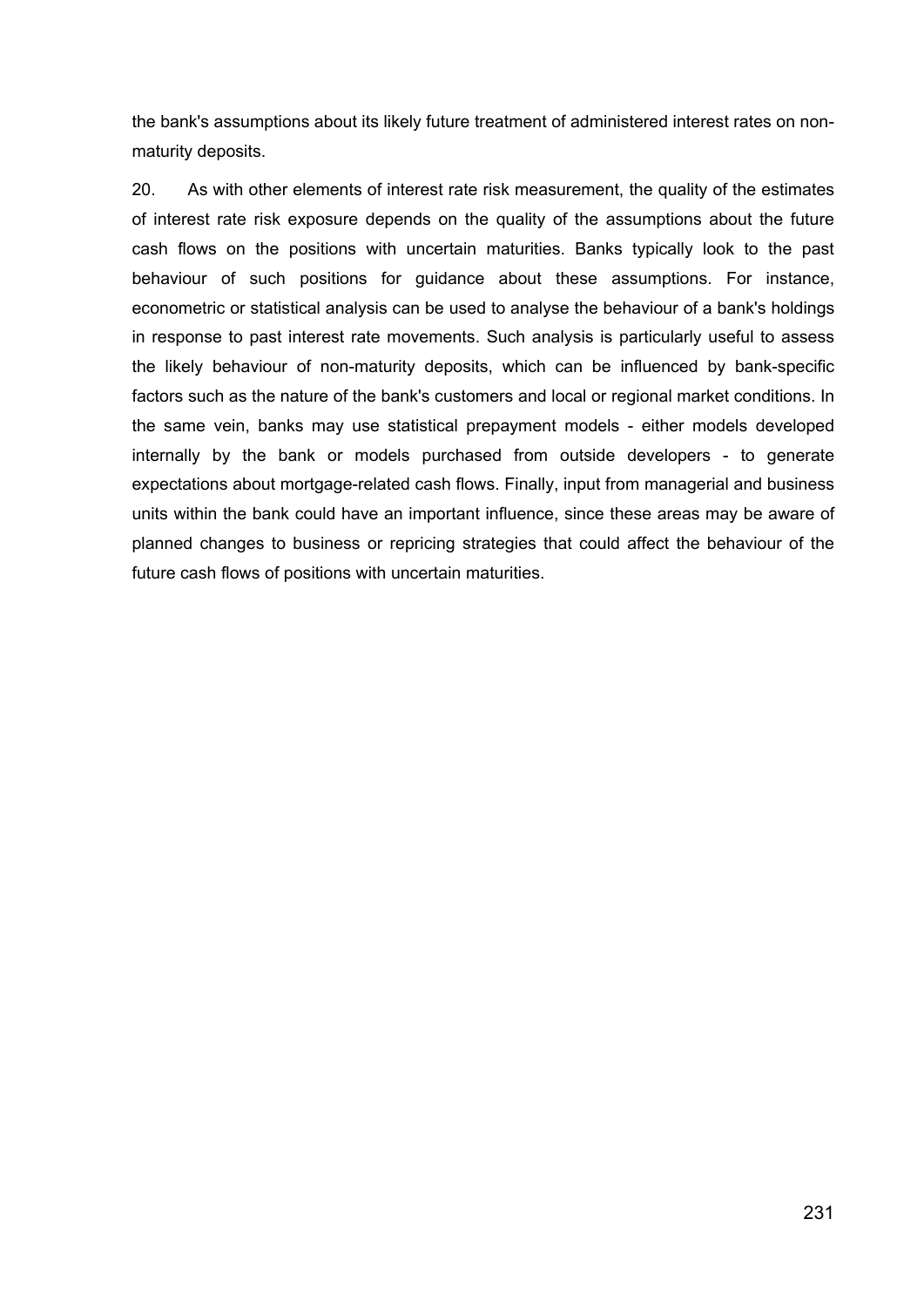#### **Annex 2 to the BCBS Paper on Principles for Management and Supervision of IRR, July 2004**

#### **Monitoring of Interest Rate Risk by Supervisory Authorities**

1. This annex provides a brief overview of some of the factors that supervisory authorities might consider in obtaining and analysing information on individual banks' exposures to interest rate risk. As discussed in Section VII, supervisory authorities should obtain information sufficient to assess banks' exposures to interest rate risk in a timely fashion. Such information may be obtained through on-site examinations, through reports that are submitted by banks on a regular basis, or through other means.

2. While the precise information that is obtained will differ across supervisory authorities, one approach that some may adopt is a reporting framework that collects information on a bank's positions by remaining maturity or time to next re-pricing. Under such an approach, a bank would categorise its interest-sensitive assets, liabilities, and OBS positions into a series of re-pricing time bands or maturity categories. The two sections that follow discuss the considerations that a supervisor should take into account in specifying the number of time bands and the grouping of positions in the reporting framework. The final section of this annex describes some general approaches that supervisory authorities may wish to consider in analysing the information that is obtained through such a reporting framework.

### **A. Time Bands**

3. If a reporting framework is used in which information is collected by time to next repricing, the number and specific categories of time bands chosen should be sufficient to provide supervisors with a reasonable basis for identifying potentially significant re-pricing mismatches. The bands, however, could vary materially across countries, both in number and in range, depending on the lending and investing practices and experiences of banks in

individual markets.

4. The usefulness of supervisory analysis crucially depends on the precision with which maturities of the positions and cash flows are recorded in the system. In analysing interest rate sensitivities, it is not enough to know when an instrument matures. Rather, the critical factor is when the instrument re-prices. Therefore, the emphasis of this section is on repricing rather than maturity. For cash flows whose re-pricing is unambiguous, the most precise approach is to use the exact re-pricing date. Any aggregation of positions/cash flows in time bands or zones necessarily implies a loss of information and a lower degree of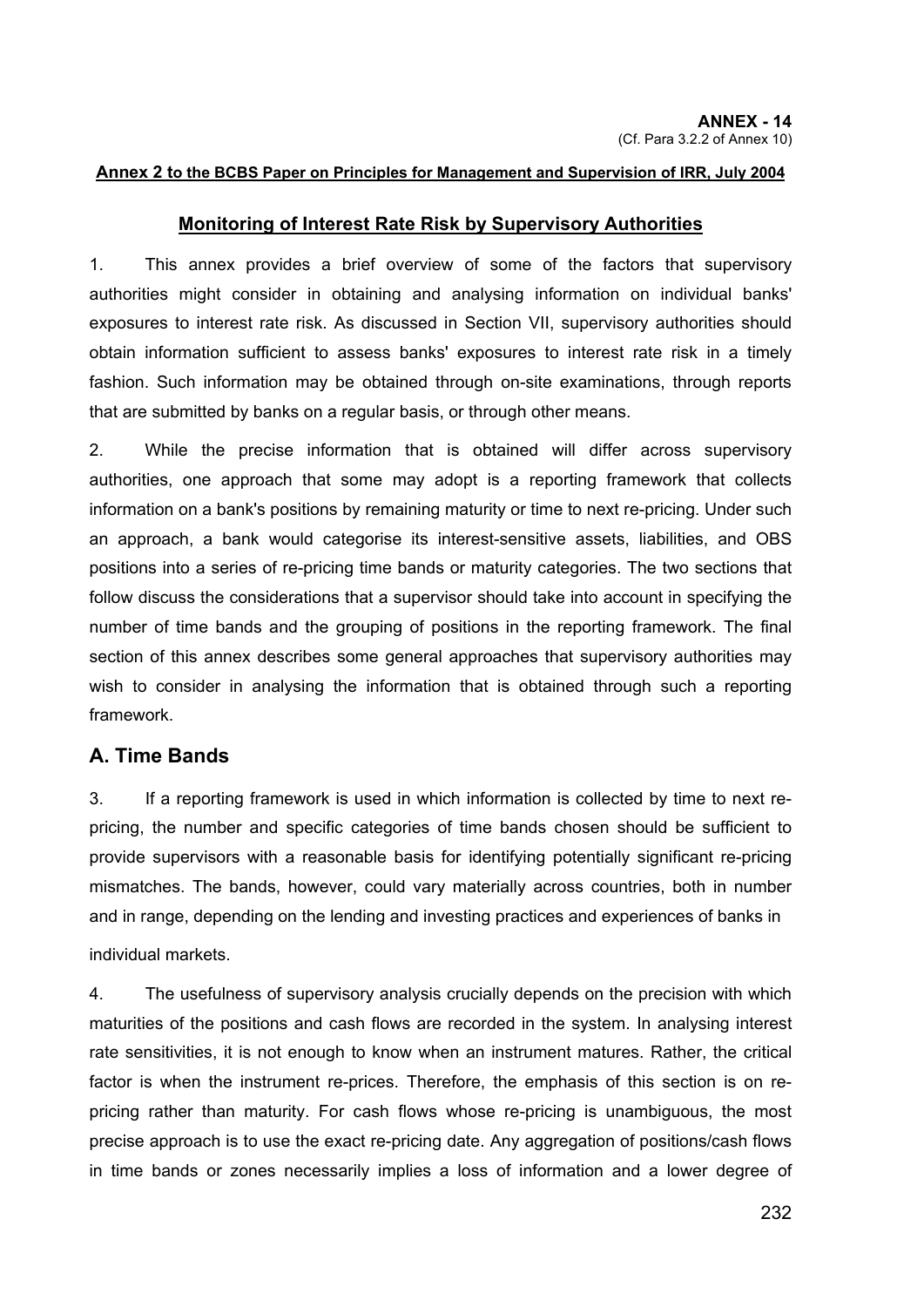precision. For this reason, the number of time bands in a re-pricing ladder framework always reflects a decision regarding the necessary level of precision and the cost of pursuing greater accuracy. Supervisory authorities could use the re-pricing ladder in the standardised approach of the Market Risk Amendment as a starting point when developing a reporting framework that meets their particular needs. The breakdown can, of course, be modified by supervisors either in a general way or in a specific way for banks where the nature of business activities warrants or justifies a different reporting form.

#### **B. Items**

5. As with the time bands, the breakdown of assets and liabilities could differ among supervisors. A reporting system should include information for all rate-sensitive assets, liabilities, and OBS positions, and should also identify balances, by specific types of instruments, when those instruments have or may have materially different cash flow characteristics. Specific attention should be given to items whose behavioural re-pricings differ from contractual maturities, such as savings deposits and, in some countries, mortgage-related instruments. Further information on these issues is provided in **Annex 1**. If the volume of these positions is significant, they should be reported separately so as to facilitate an assessment of the underlying options risk in the bank's balance sheet structure.

6. The analysis of interest rate risk may be more difficult if a bank is engaged in trading

activities. As a general rule, it is desirable for any measurement system to incorporate interest rate risk exposures arising from the full scope of a bank's activities, including both trading and non-trading sources. This does not preclude different measurement systems and risk management approaches being used for different activities; however, management should have an integrated view of interest rate risk across products and business lines. Supervisors may wish to permit banks that manage their interest rate risk exposures on an integrated basis to aggregate trading and non-trading positions in the overall reporting framework. However, it is important to recognise that in many countries different accounting rules may apply to the trading book and the traditional banking book. Under these accounting rules, losses in the trading book may not always be offset by profits in the banking book if the latter are unrealised. Furthermore, unlike the banking book, the composition of the trading portfolio changes significantly from week to week or even day to day because it is managed separately and according to a different (shorter) risk horizon than the banking book. This means that a hedge that is present on a given day may disappear a few days later. Supervisors should, therefore, review the risk management practices and information systems of banks that conduct material trading activities and should obtain the information necessary to ensure that interest rate risk in both trading and non-trading activities is properly managed and controlled.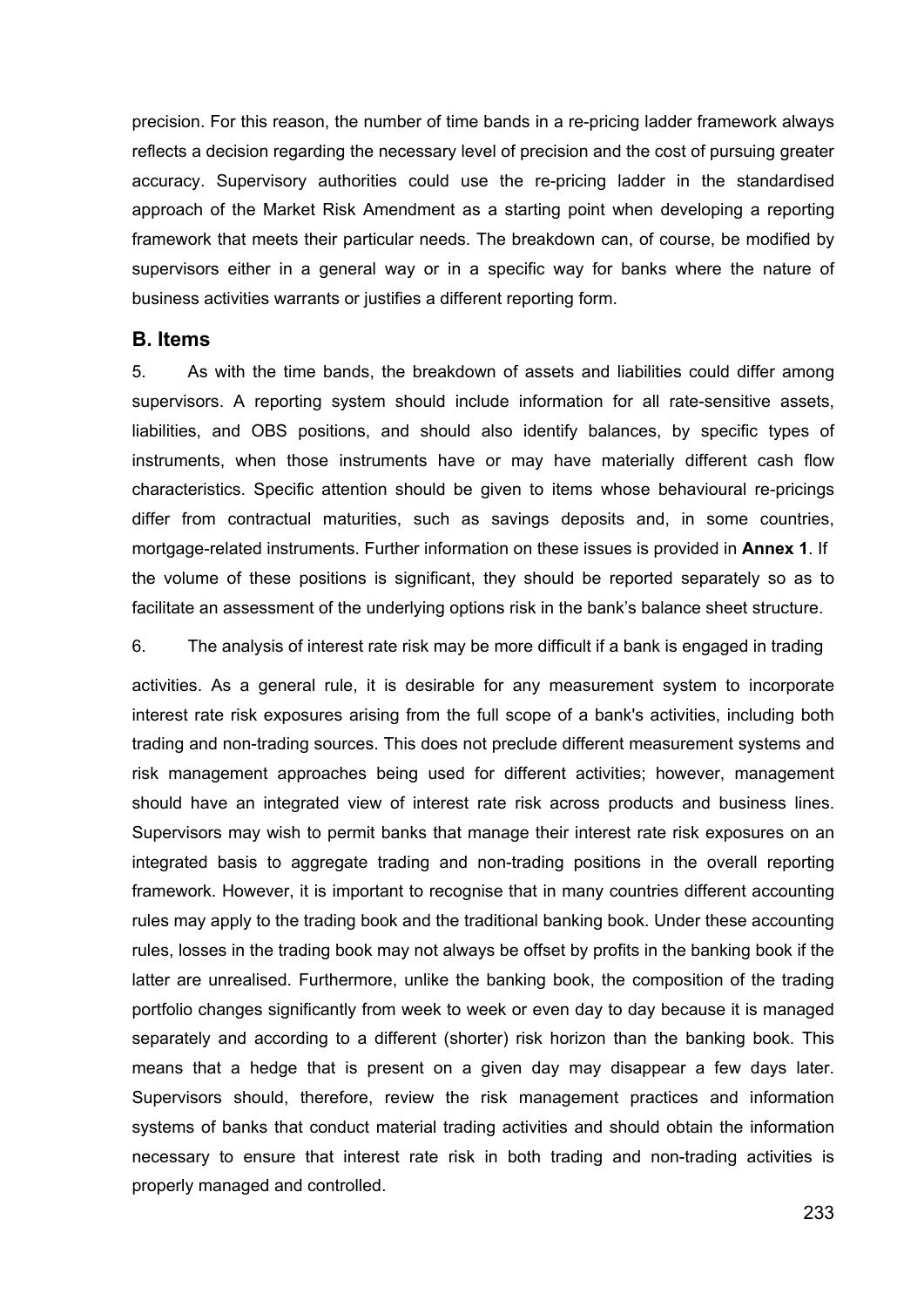# **C. Supervisory Analysis**

7. A reporting framework designed along these lines may provide supervisors with a flexible tool for analysing interest rate risk. Supervisors can use this basic information to perform their own assessments of a bank's exposure and risk profile.

8. Such assessments may provide insights regarding an institution's exposure to parallel shifts, or to a flattening, steepening, or inversion of the yield curve with rate changes of different magnitude based on either statistical probabilities or a worst-case analysis. For banks with important exposures in foreign currencies, analysis investigating different assumptions regarding correlations between interest rates in different currencies can be useful. With respect to instruments with behavioural maturities, supervisors may wish to assess assumptions that differ from those used by the institution.

9. The focus of supervisors' quantitative analysis can be the impact of interest rate changes on either current earnings or the economic value of the bank's portfolio. In conducting their analysis, information about average yields on assets and liabilities in each time band may be useful and supervisors may wish to collect such information in addition to pure position data.

10. Depending on their overall approach, supervisors may conduct their analysis of interest rate risk either on a case-by-case basis or as part of a broader system designed to identify outliers with apparently excessive risk-taking.

11. By conducting an assessment of interest rate risk using the proposed framework, supervisors may gain more insight into an institution's risk profile than with a reporting system that reduces the complexity of interest rate risk to a single number. In doing so, supervisors can become more familiar with the sensitivity of risk measures to changes in the underlying assumptions, and the evaluation process may produce as many insights as the quantitative result itself.

12. Regardless of the extent of a supervisor's own independent quantitative analysis, a bank's own interest rate risk measure, whether reported as part of a basic supervisory reporting system or reviewed as part of an individual assessment of a bank's risk management, is an important consideration in the supervisory process. Reviewing the results of a bank's internal model can be highly informative, but can also be a difficult process because of the multitude of important assumptions and modelling techniques which need to be made transparent to supervisors. To be most useful, the information received should indicate the contribution of principal elements of a bank's portfolio to the risk profile under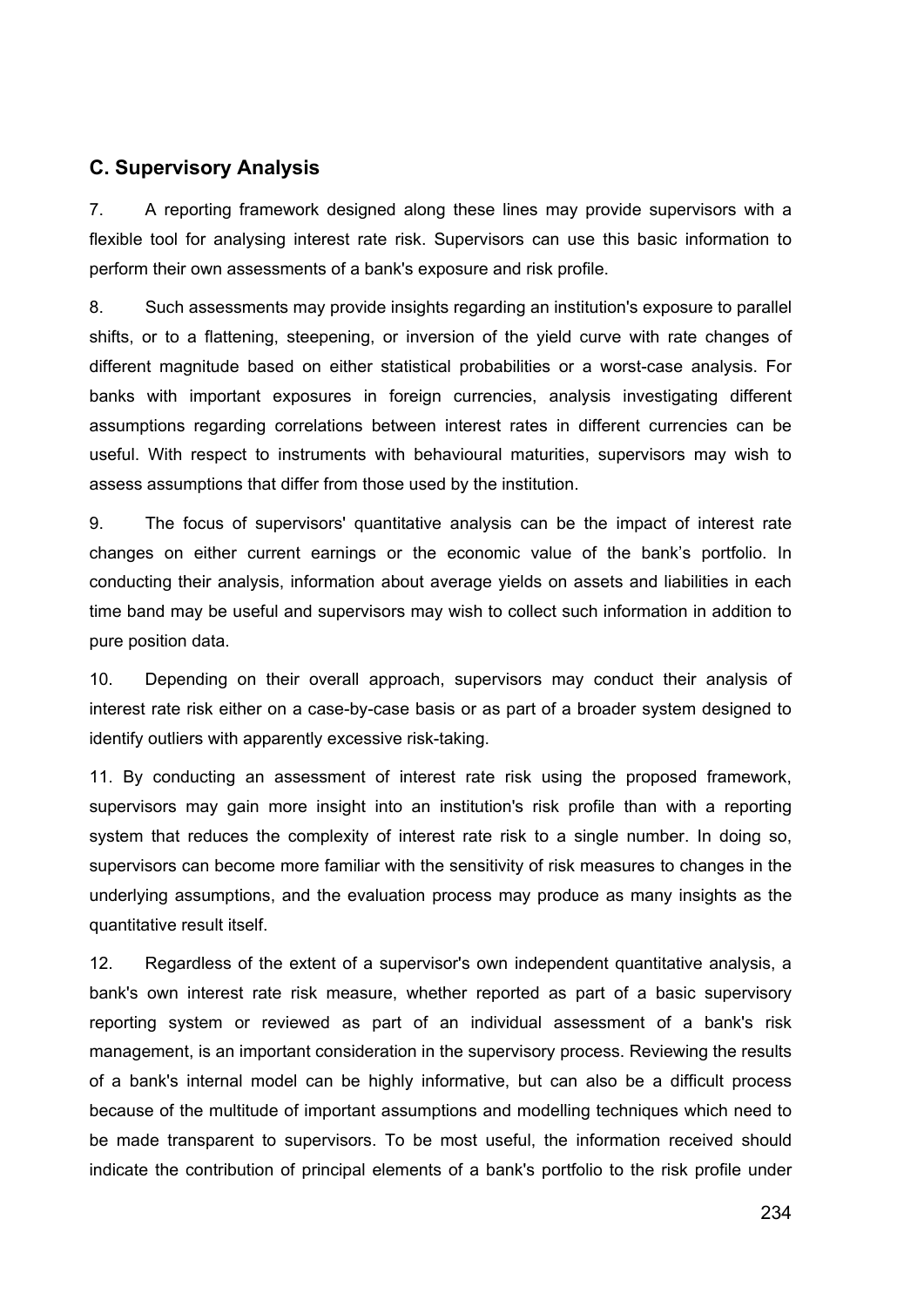different assumptions with respect to interest rate changes and the market response. Finally, any quantitative analysis should be supplemented by a review of internal management reports in order to gain greater insights into management's evaluation and management of risks, its methods for measuring exposures, and factors not reflected in the information available in the limited reporting to supervisors.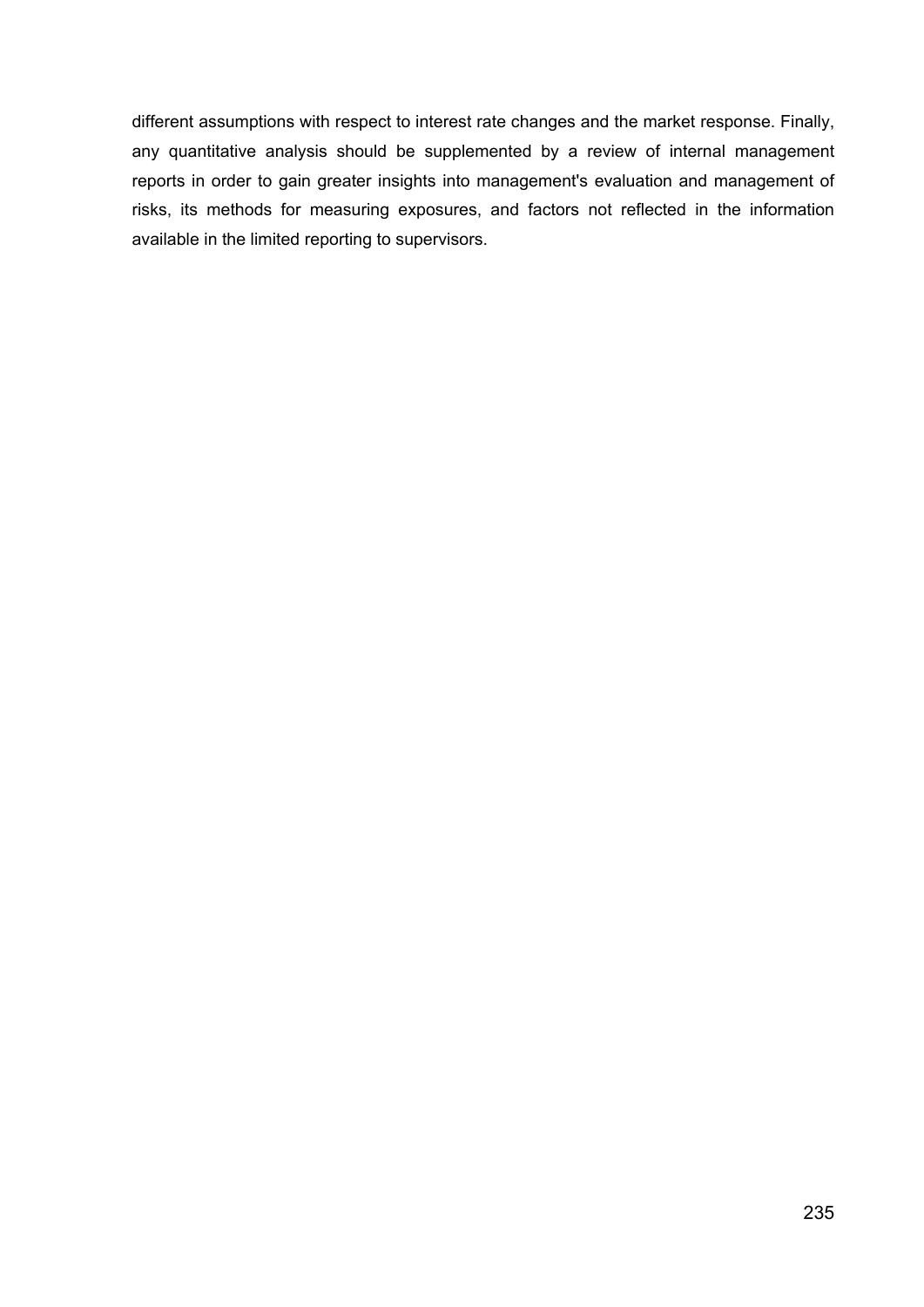### **An illustrative outline of the ICAAP Document**

### **1. What is an ICAAP document?**

The ICAAP Document would be a comprehensive Paper furnishing detailed information on the ongoing assessment of the bank's entire spectrum of risks, how the bank intends to mitigate those risks and how much current and future capital is necessary for the bank, reckoning other mitigating factors. The purpose of the ICAAP document is to apprise the Board of the bank on these aspects as also to explain to the RBI the bank's internal capital adequacy assessment process and the banks' approach to capital management. The ICAAP could also be based on the existing internal documentation of the bank.

The ICAAP document submitted to the RBI should be formally approved by the bank's Board. It is expected that the document would be prepared in a format that would be easily understood at the senior levels of management and would contain all the relevant information necessary for the bank and the RBI to make an informed judgment as to the appropriate capital level of the bank and its risk management approach. Where appropriate, technical information on risk measurement methodologies, capital models, if any, used and all other work carried out to validate the approach (e.g. board papers and minutes, internal or external reviews) could be furnished to the RBI as appendices to the ICAAP Document.

#### **2. Contents**

The ICAAP Document should contain the following sections:

- I. Executive Summary
- II. Background
- III. Summary of current and projected financial and capital positions
- IV. Capital Adequacy
- V. Key sensitivities and future scenarios
- VI. Aggregation and diversification
- VII. Testing and adoption of the ICAAP
- VIII. Use of the ICAAP within the bank

#### **I. Executive Summary**

The purpose of the Executive Summary is to present an overview of the ICAAP methodology and results. This overview would typically include:

- a) the purpose of the report and the regulated entities within a banking group that are covered by the ICAAP;
- b) the main findings of the ICAAP analysis: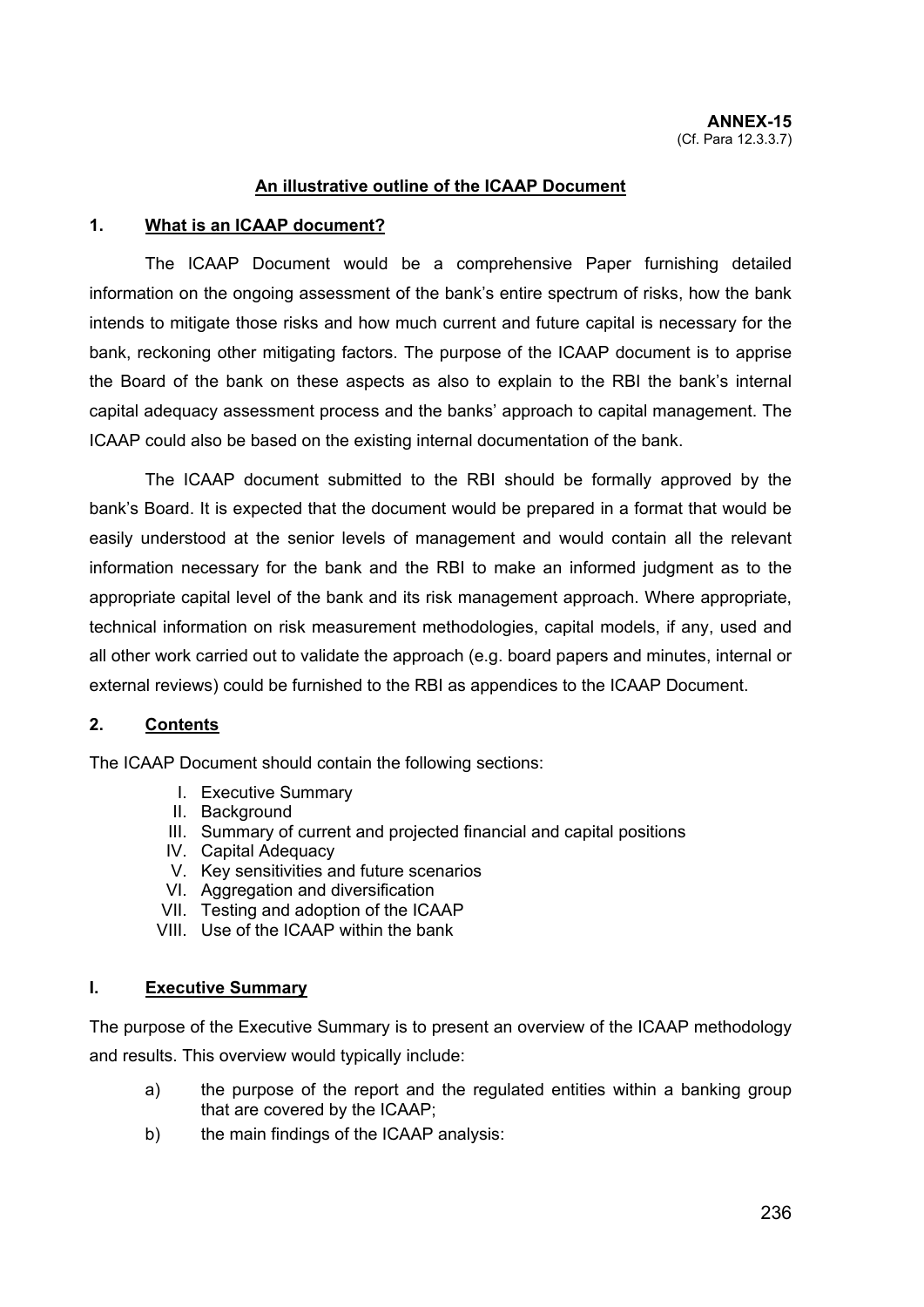- i. how much and what composition of internal capital the bank considers it should hold as compared with the minimum CRAR requirement (CRAR) under 'Pillar 1' calculation, and
- ii. the adequacy of the bank's risk management processes;
- c) a summary of the financial position of the bank, including the strategic position of the bank, its balance sheet strength, and future profitability;
- d) brief descriptions of the capital raising and dividend plan including how the bank intends to manage its capital in the days ahead and for what purposes;
- e) commentary on the most material risks to which the bank is exposed, why the level of risk is considered acceptable or, if it is not, what mitigating actions are planned;
- f) commentary on major issues where further analysis and decisions are required; and
- g) who has carried out the assessment, how it has been challenged / validated / stress tested, and who has approved it.

## **II. Background**

This section would cover the relevant organisational and historical financial data for the bank. e.g., group structure (legal and operational), operating profit, profit before tax, profit after tax, dividends, shareholders funds, capital funds held vis-à-vis the regulatory requirements, customer deposits, deposits by banks, total assets, and any conclusions that can be drawn from trends in the data which may have implications for the bank's future.

#### **III. Summary of current and projected financial and capital positions**

This section would explain the present financial position of the bank and expected changes to the current business profile, the environment in which it expects to operate, its projected business plans (by appropriate lines of business), projected financial position, and future planned sources of capital.

The starting balance sheet used as reference and date as of which the assessment is carried out should be indicated.

The projected financial position could reckon both the projected capital available and projected capital requirements based on envisaged business plans. These might then provide a basis against which adverse scenarios might be compared.

## **IV. Capital Adequacy**

This section might start with a description of the bank's risk appetite, in quantitative terms, as approved by the bank's Board and used in the ICAAP. It would be necessary to clearly spell out in the document whether what is being presented represents the bank's view of the amount of capital required to meet minimum **regulatory needs or** whether represents the amount of capital that a bank believes it would need **to meet its business plans**. For instance, it should be clearly brought out whether the capital required is based on a particular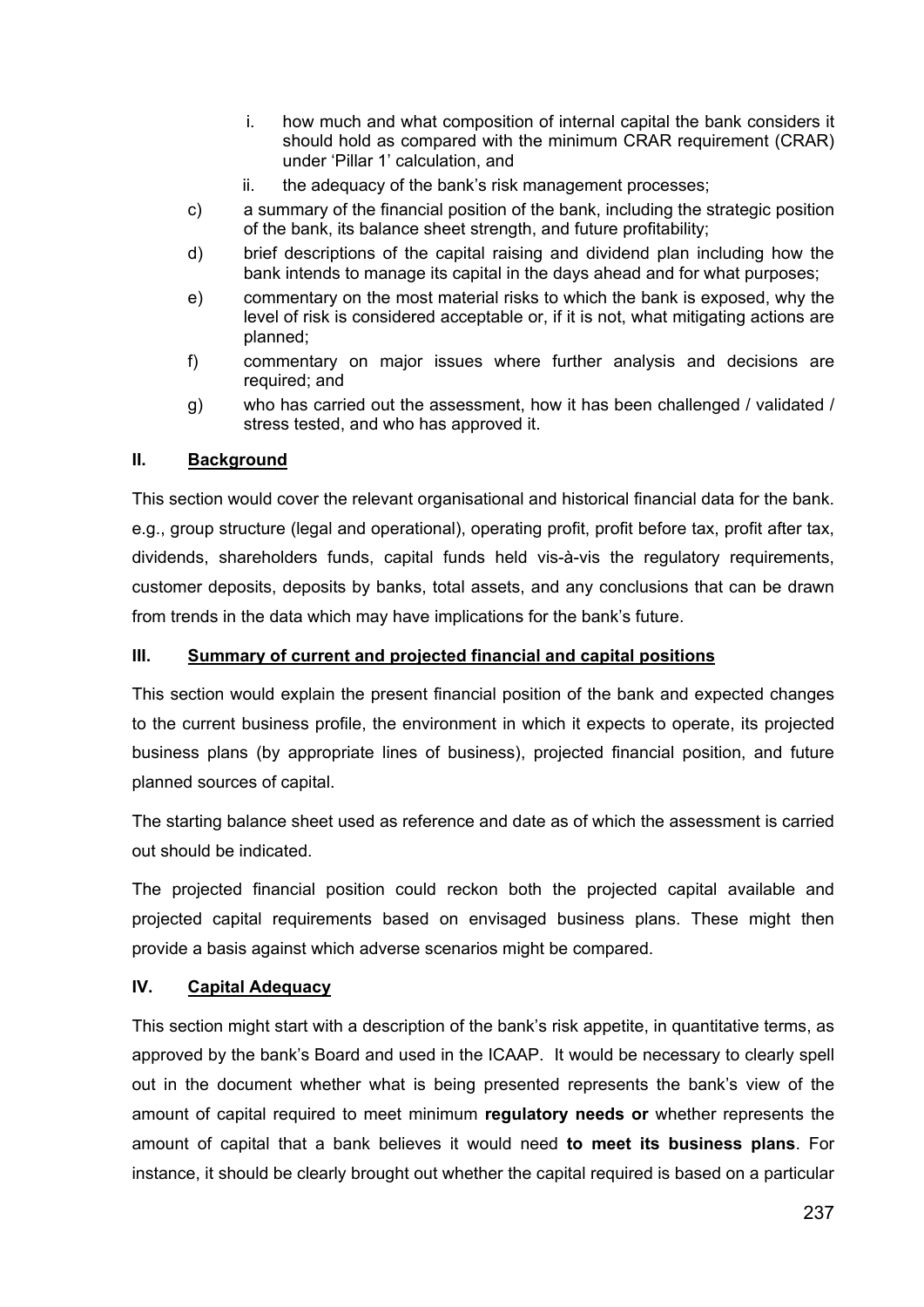credit rating desired by the bank or includes buffers for strategic purposes or seeks to minimise the chance of breaching regulatory requirements. Where economic capital models are used for internal capital assessment, the confidence level, time horizon, and description of the event to which the confidence level relates, should also be enumerated. Where scenario analyses or other means are used for capital assessment, then the basis / rationale for selecting the chosen severity of scenarios used, should also be included.

The section would then include a detailed review of the capital adequacy of the bank.

The information provided would include the following elements:

### **Timing**

- the effective date of the ICAAP calculations together with details of any events between this date and the date of submission to the Board / RBI which would materially impact the ICAAP calculations together with their effects; and
- details of, and rationale for, the time period selected for which capital requirement has been assessed.

## **Risks Analysed**

- an identification of the major risks faced by the bank in each of the following categories:
	- a) credit risk
	- b) market risk
	- c) operational risk
	- d) liquidity risk
	- e) concentration risk
	- f) interest rate risk in the banking book
	- g) residual risk of securitisation
	- h) strategic risk
	- i) business risk
	- j) reputation risk
	- k) pension obligation risk
	- l) other residual risk; and
	- m) any other risks that might have been identified
- for each of these risks, an explanation of how the risk has been assessed and o the extent possible, the **quantitative results** of that assessment;
- where some of these risks have been highlighted in the report of the RBI's on-site inspection of the bank, an explanation of how the bank has mitigated these;
- where relevant, a comparison of the RBI-assessed CRAR during on-site inspection with the results of the CRAR calculations of the bank under the ICAAP;
- a clear articulation of the bank's risk appetite, in quantitative terms, by risk category and the extent of its consistency (its 'fit') with the overall assessment of bank's various risks; and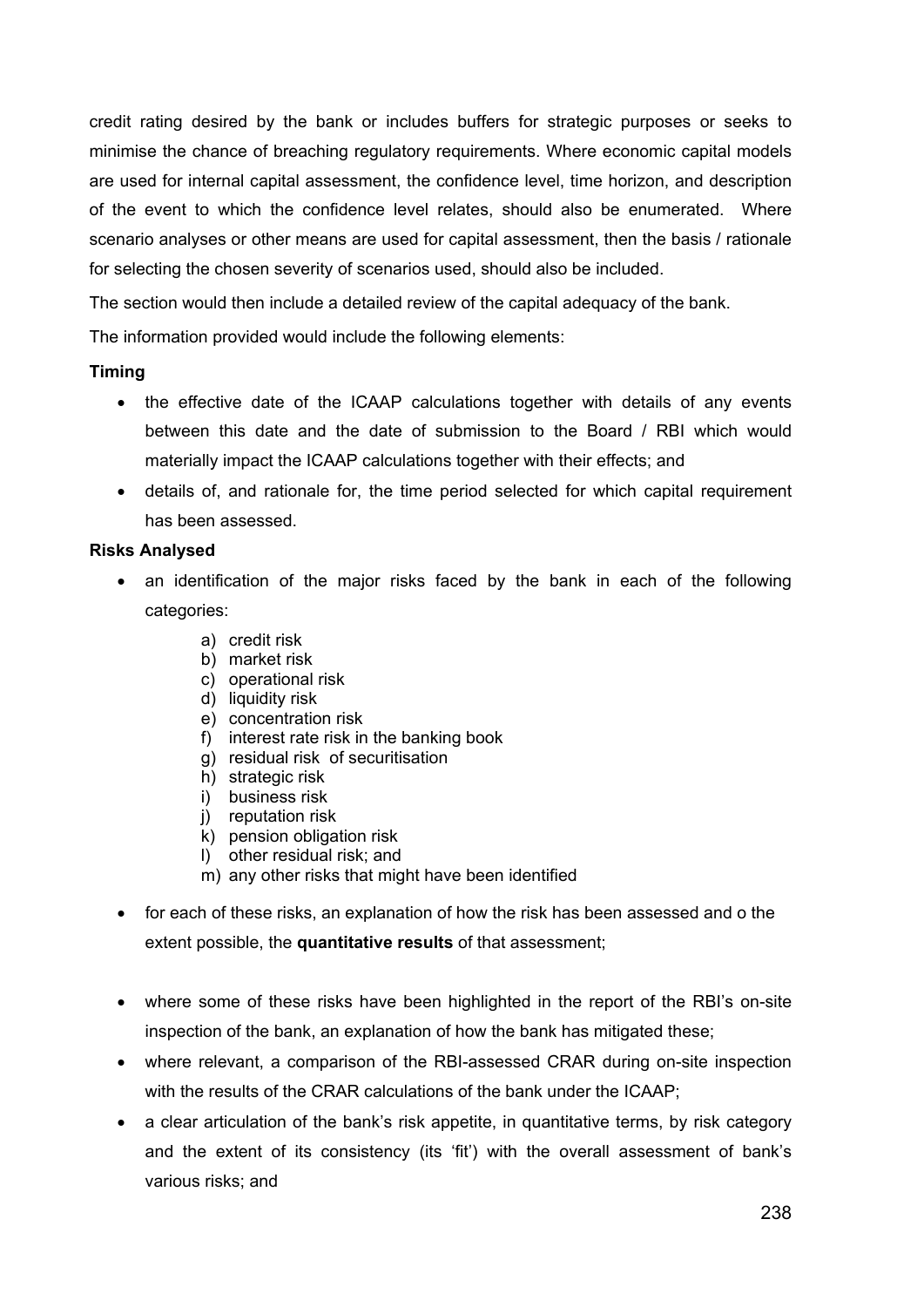• where relevant, an explanation of any other methods, apart from capital, used by the bank to mitigate the risks.

## **Methodology and Assumptions**

A description of how assessments for each of the major risks have been approached and the main assumptions made.

For instance, banks may choose to base their ICAAP on the results of the CRAR calculation with the capital for additional risks (e.g. concentration risk, interest rate risk in the banking book, etc.) assessed separately and added to the Pillar 1 computations. Alternatively, banks could choose to base their ICAAP on internal models for all risks, including those covered under the CRAR (i.e. Credit, Market and Operational Risks).

The description here would make clear which risks are covered by which modelling or calculation approach. This would include details of the methodology and process used to calculate risks in each of the categories identified and reason for choosing the method used in each case.

Where the bank uses an internal model for the quantification of its risks, this section should explain for each of those models:

- the key assumptions and parameters within the capital modelling work and background information on the derivation of any key assumptions;
- how parameters have been chosen, including the historical period used and the calibration process;
- the limitations of the model:
- the sensitivity of the model to changes in those key assumptions or parameters chosen; and
- the validation work undertaken to ensure the continuing adequacy of the model.

Where stress tests or scenario analyses have been used to validate, supplement, or probe the results of other modelling approaches, then this section should provide:

- details of simulations to capture risks not well estimated by the bank's internal capital model (e.g. non-linear products, concentrations, illiquidity and shifts in correlations in a crisis period);
- details of the quantitative results of stress tests and scenario analyses the bank carried out and the confidence levels and key assumptions behind those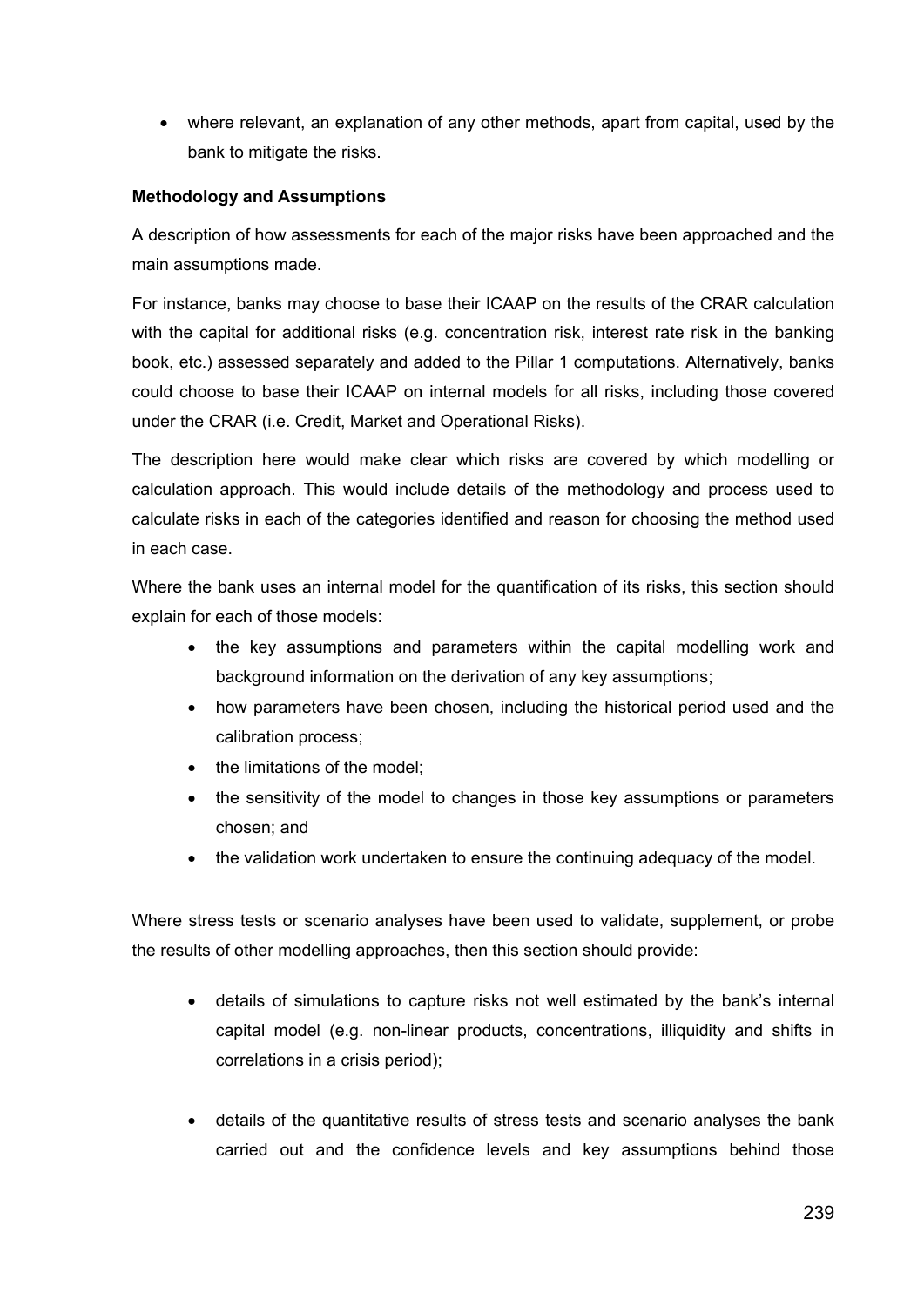analyses, including, the distribution of outcomes obtained for the main individual risk factors;

- details of the range of combined adverse scenarios which have been applied, how these were derived and the resulting capital requirements; and
- where applicable, details of any additional business-unit-specific or businessplan-specific stress tests selected.

## **Capital Transferability**

In case of banks with conglomerate structure, details of any restrictions on the management's ability to transfer capital into or out of the banking business(es) arising from, for example, by contractual, commercial, regulatory or statutory constraints that apply, should be furnished. Any restrictions applicable and flexibilities available for distribution of dividend by the entities in the Group could also be enumerated. In case of overseas banking subsidiaries of the banks, the regulatory restrictions would include the minimum regulatory capital level acceptable to the host-country regulator of the subsidiary, after declaration of dividend.

V. Firm-wide risk oversight and specifc aspects of risk management <sup>[75](#page-239-0)</sup>

## V.1 Risk Management System in the bank

 This section would describe the risk management infrastructure within the bank along the following lines:

- The oversight of board and senior management
- Policies, Procedures and Limits
- identification, measurement, mitigation, controlling and reporting of risks
- MIS at the firm wide level
- Internal controls

## V.2 Off-balance Sheet Exposures with a focus on Securitisation

This section would comprehensively discuss and analyse underlying risks inherent in the off-balance sheet exposures particularly its investment in structured products. When assessing securitisation exposures, bank should thoroughly analyse the credit

<span id="page-239-0"></span><sup>75</sup> Master Circular DBOD.No.BP.BC.73/21.06.001/2009-10 dated Feb 8, 2010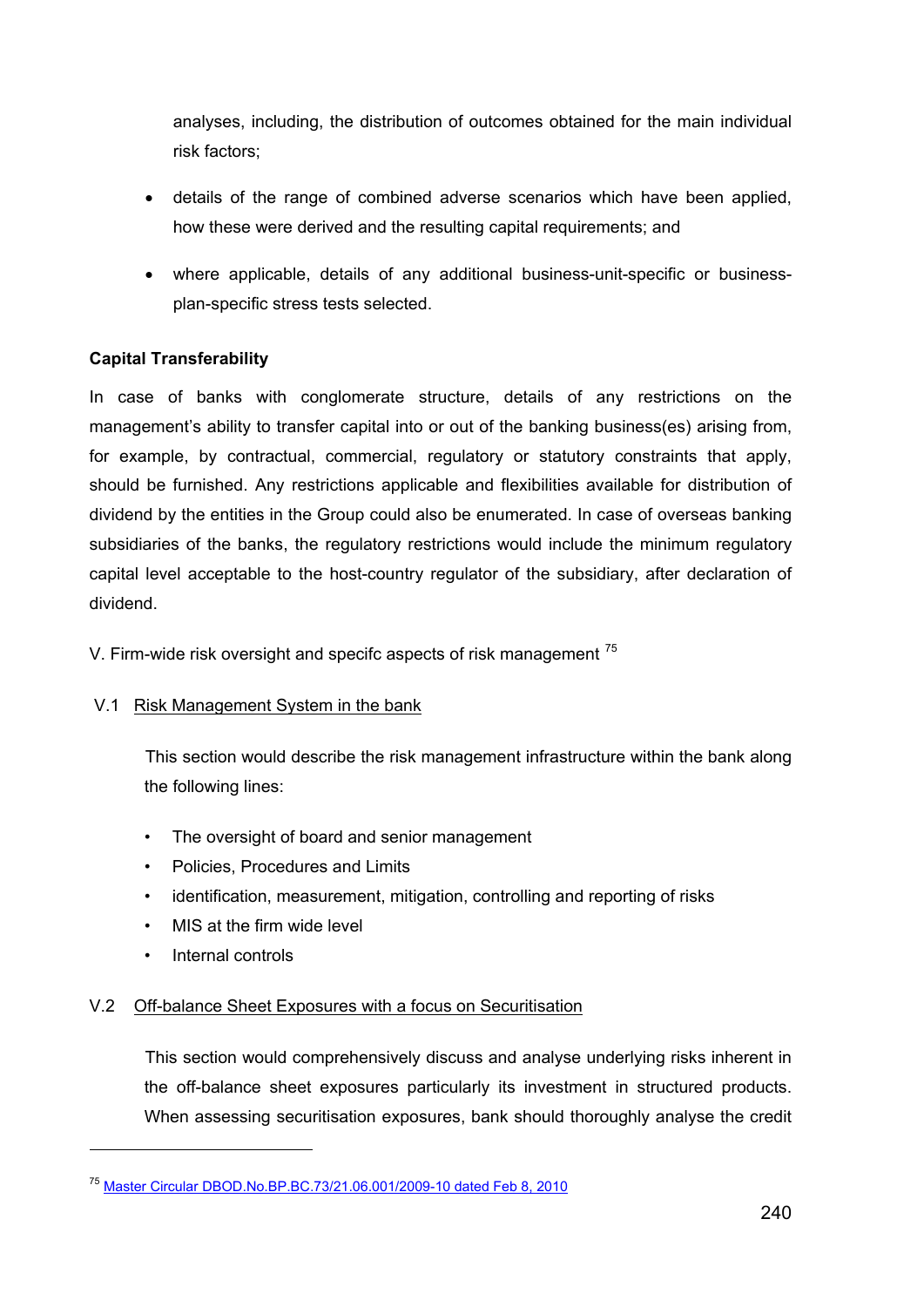quality and risk characteristics of the underlying exposures. This section should also comprehensively explain the maturity of the exposures underlying securitisation transactions relative to issued liabilities in order to assess potential maturity mismatches.

#### V.3 Assessment of Reputational Risk and Implicit Support

This section should discuss the possibilities of reputational risk leading to provision of implicit support, which might give rise to credit, market and legal risks. This section should thoroughly discuss potential sources of reputational risk to the bank.

### V. 4 Assessment of valuation and Liquidity Risk

This section would describe the governance structures and control processes for valuing exposures for risk management and financial reporting purposes, with a special focus on valuation of illiquid positions. This section will have relevant details leading to establishment and verification of valuations for instruments and transactions in which it engages.

### V. 5 Stress Testing practices

This section would explain the role of board and senior management in setting stress testing objectives, defining scenarios, discussing the results of stress tests, assessing potential actions and decision making on the basis of results of stress tests. This section would also describe the rigorous and forward looking stress testing that identifies possible events or changes in market conditions that could adversely the bank. RBI would assess the effectiveness of banks' stress testing programme in identifying relevant vulnerabilities.

## V. 6 Sound compensation practices

This section should describe the compensation practices followed by the bank and how far the compensation practices are linked to long-term capital preservation and the financial strength of the firm. The calculation of risk-adjusted performance measure for the employees and its link, if any, with the compensation should clearly be disclosed in this section

#### **VI. Key sensitivities and future scenarios**

This section would explain how a bank would be affected by an economic recession or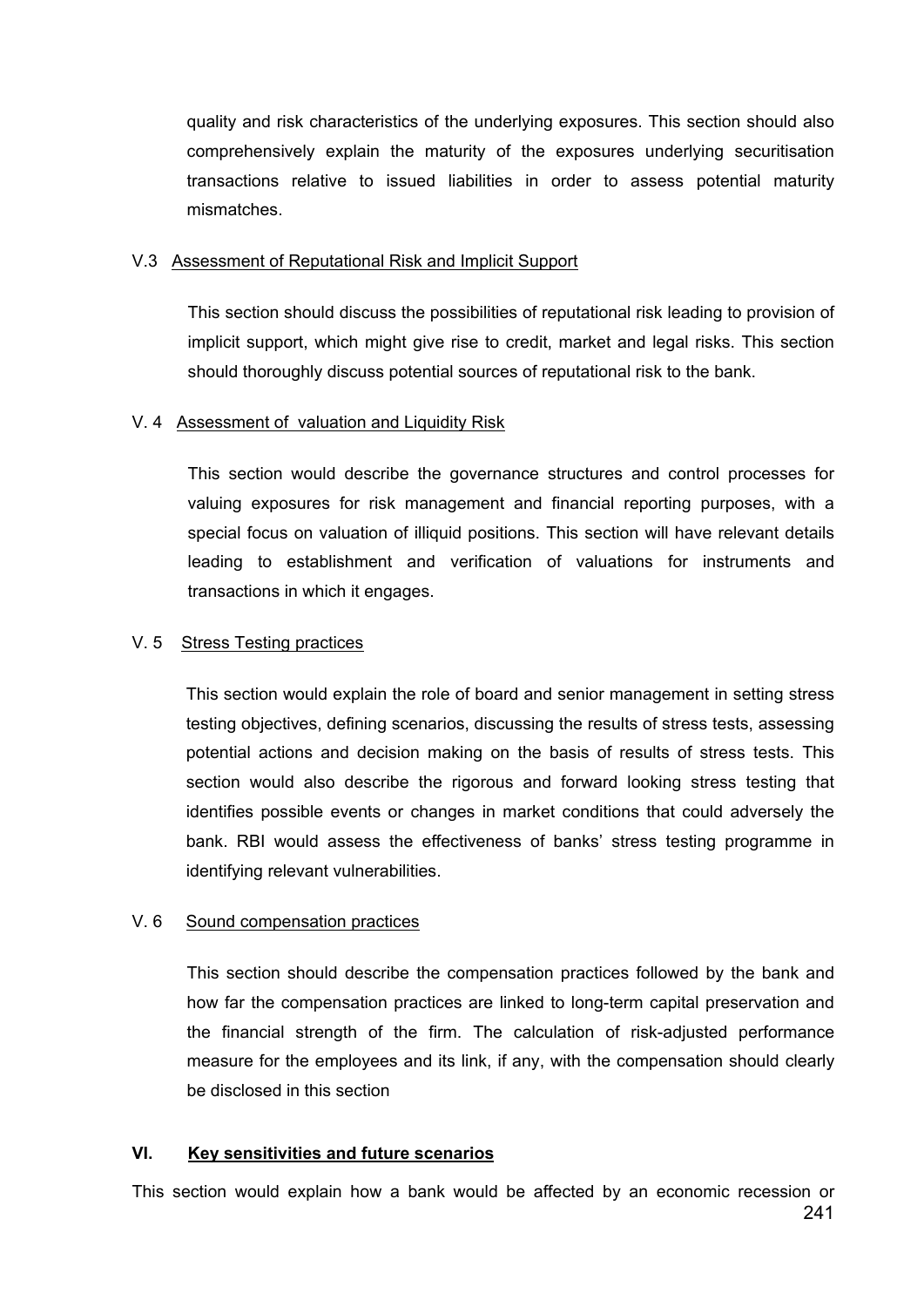downswings in the business cycle or markets relevant to its activities. The RBI would like to be apprised as to how a bank would manage its business and capital so as to survive a recession while meeting the minimum regulatory standards. The analysis would include future financial projections for, say, three to five years based on business plans and solvency calculations.

For the purpose of this analysis, the severity of the recession reckoned should typically be one that occurs only once in a 25 year period. The time horizon would be from the day of the ICAAP calculation to at least the deepest part of the recession envisaged.

Typical scenarios would include:

- how an economic downturn would affect:
	- the bank's capital funds and future earnings; and
	- the bank's CRAR taking into account future changes in its projected balance sheet.
- In both cases, it would be helpful if these projections show separately the effects of management actions to change the bank's business strategy and the implementation of contingency plans.
- projections of the future CRAR would include the effect of changes in the credit quality of the bank's credit risk counterparties (including migration in their ratings during a recession) and the bank's capital and its credit risk capital requirement;
- an assessment by the bank of any other capital planning actions to enable it to continue to meet its regulatory capital requirements throughout a recession such as new capital injections from related companies or new share issues;
- This section would also explain which key macroeconomic factors are being stressed, and how those have been identified as drivers of the bank's earnings. The bank would also explain how the macroeconomic factors affect the key parameters of the internal model by demonstrating, for instance, how the relationship between the two has been established.

## **Management Actions**

This section would elaborate on the management actions assumed in deriving the ICAAP, in particular:

- the quantitative impact of management actions sensitivity testing of key management actions and revised ICAAP figures with management actions excluded.
- evidence of management actions implemented in the past during similar periods of economic stress.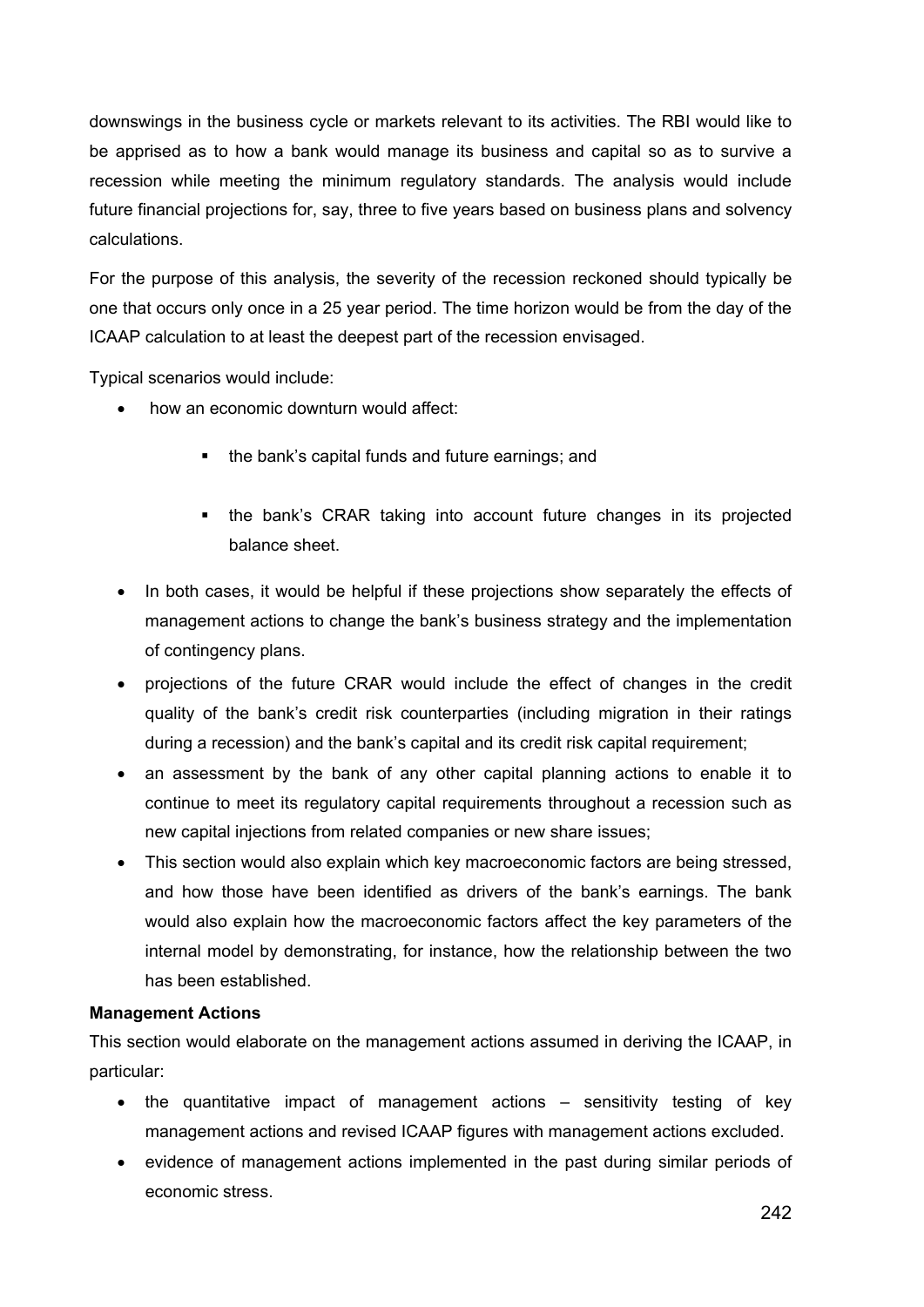# **VII. Aggregation and Diversification**

This section would describe how the results of the various separate risk assessments are brought together and an overall view taken on capital adequacy. At a technical level, this would, therefore, require some method to be used to combine the various risks using some appropriate quantitative techniques. At the broader level, the overall reasonableness of the detailed quantification approaches might be compared with the results of an analysis of capital planning and a view taken by senior management as to the overall level of capital that is considered appropriate.

- In enumerating the process of technical aggregation, the following aspects could be covered:
	- i) any allowance made for diversification, including any assumed correlations within risks and between risks and how such correlations have been assessed, including in stressed conditions;
	- ii) the justification for any credit taken for diversification benefits between legal entities, and the justification for the free movement of capital, if any assumed, between them in times of financial stress;
	- iii) the impact of diversification benefits with management actions excluded. It might be helpful to work out revised ICAAP figures with all correlations set to '1' i.e., no diversification; and similar figures with all correlations set to '0' i.e. assuming all risks are independent i.e., full diversification.
- As regards the overall assessment, this should describe how the bank has arrived at its overall assessment of the capital it needs taking into account such matters as:
	- i) the inherent uncertainty in any modelling approach;
	- ii) weaknesses in the bank's risk management procedures, systems or controls;
	- iii) the differences between regulatory capital and internal capital; and
	- iv) the differing purposes that capital serves: shareholder returns, rating objectives for the bank as a whole or for certain debt instruments the bank has issued, avoidance of regulatory intervention, protection against uncertain events, depositor protection, working capital, capital held for strategic acquisitions, etc.

## **VIII. Testing and Adoption of the ICAAP**

This section would describe the extent of challenging and testing that the ICAAP has been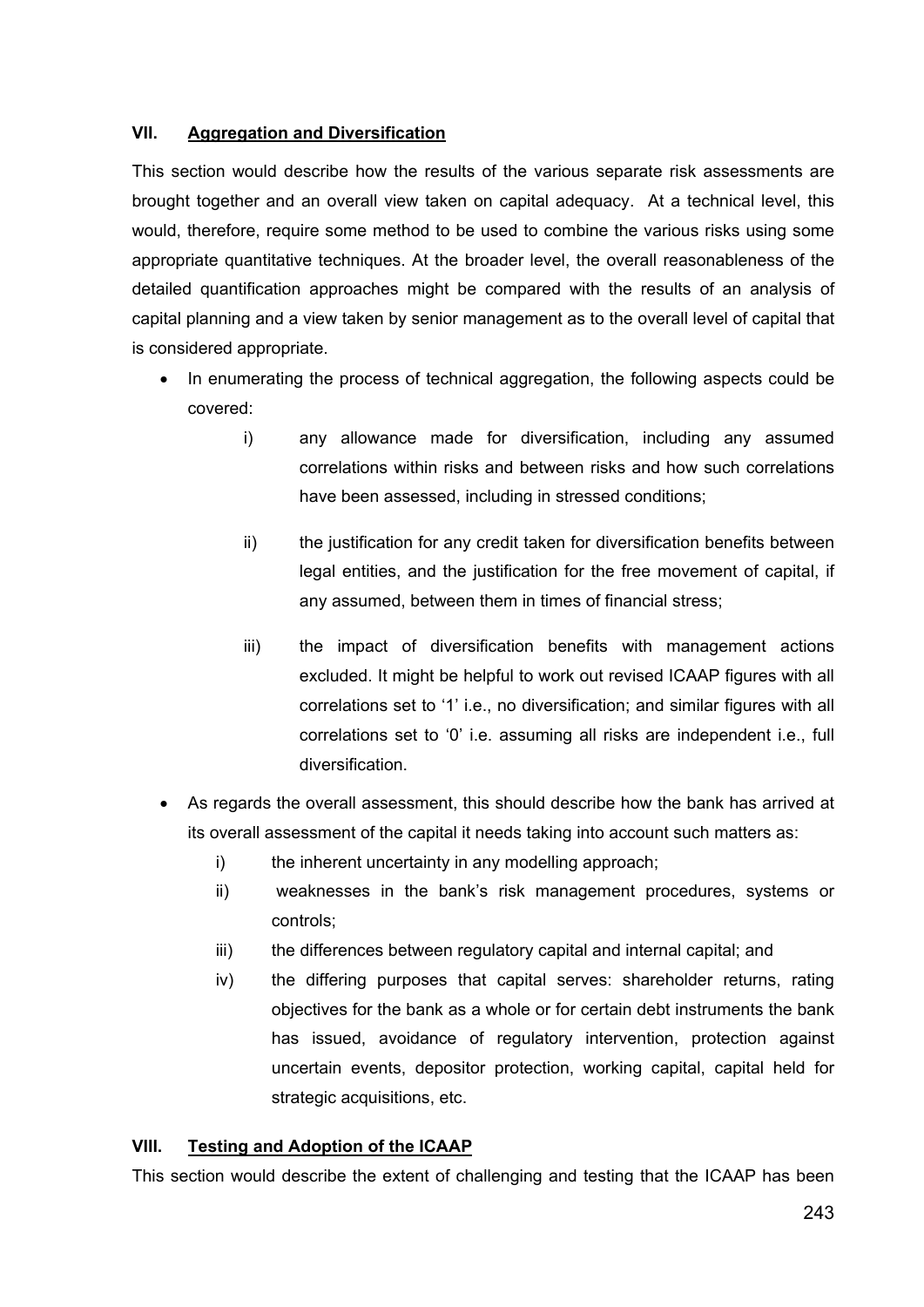subjected to. It would thus include the testing and control processes applied to the ICAAP models and calculations. It should also describe the process of review of the test results by the senior management or the Board and the approval of the results by them. A copy of any relevant report placed before the senior management or the Board of the bank in this regard, along with their response, could be attached to the ICAAP Document sent to the RBI.

Details of the reliance placed on any external service providers or consultants in the testing process, for instance, for generating economic scenarios, could also be detailed here.

In addition, a copy of any report obtained from an external reviewer or internal audit should also be sent to the RBI.

## **IX. Use of the ICAAP within the bank**

This section would contain information to demonstrate the extent to which the concept of capital management is embedded within the bank, including the extent and use of capital modelling or scenario analyses and stress testing within the bank's capital management policy. For instance, use of ICAAP in setting pricing and charges and the level and nature of future business, could be an indicator in this regard.

This section could also include a statement of the bank's actual operating philosophy on capital management and how this fits in to the ICAAP Document submitted. For instance, differences in risk appetite used in preparing the ICAAP Document vis-à-vis that used for business decisions might be discussed.

Lastly, the banks may also furnish the details of any anticipated future refinements envisaged in the ICAAP (highlighting those aspects which are work-in-progress) apart from any other information that the bank believes would be helpful to the RBI in reviewing the ICAAP Document.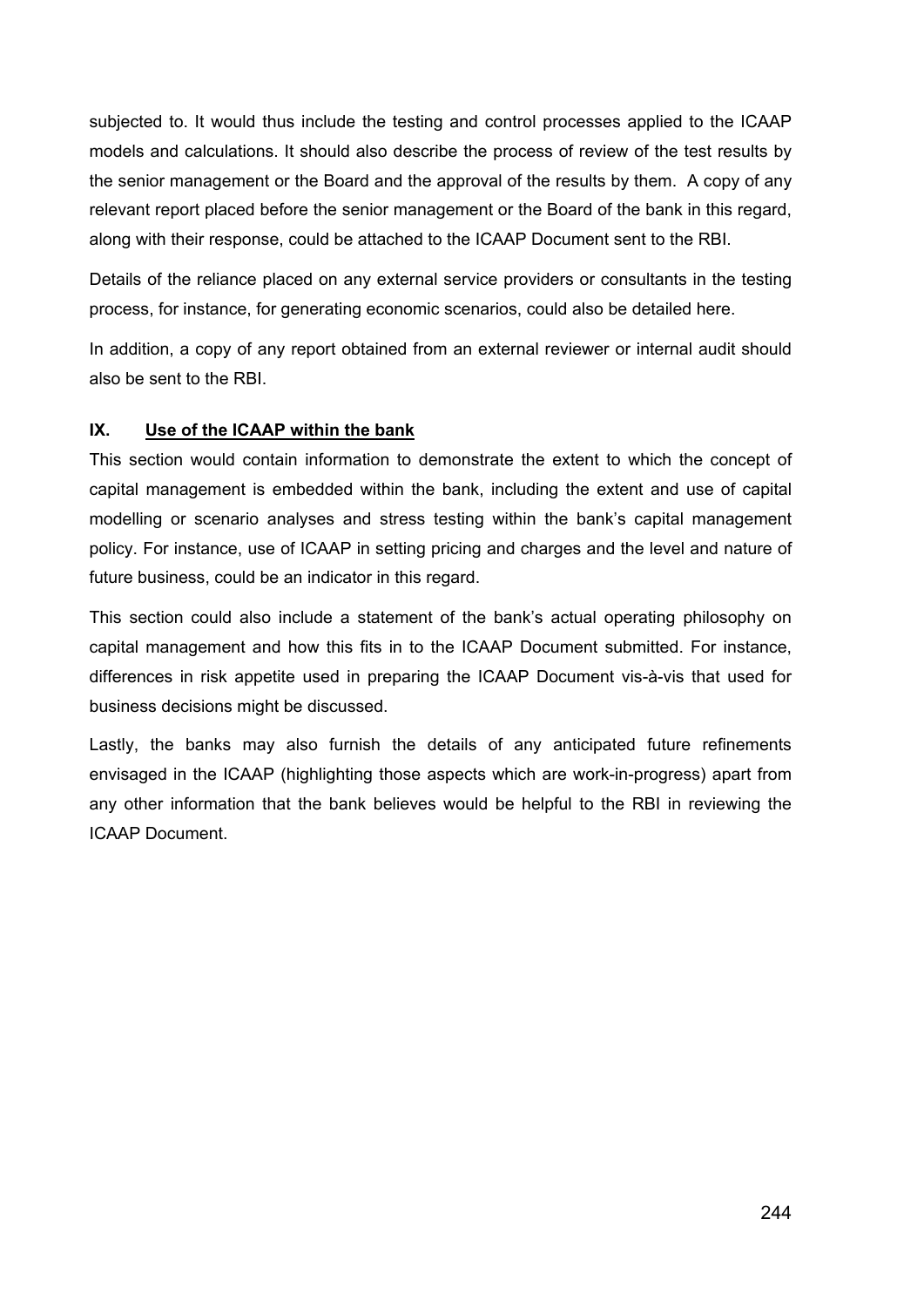| <b>Asset</b>                                                                                                                                                                                                                                                                                                                                                                                                                                                                                                      | An asset is anything of value that is owned by a person or business                                                                                                                                                                                                                                                              |  |  |
|-------------------------------------------------------------------------------------------------------------------------------------------------------------------------------------------------------------------------------------------------------------------------------------------------------------------------------------------------------------------------------------------------------------------------------------------------------------------------------------------------------------------|----------------------------------------------------------------------------------------------------------------------------------------------------------------------------------------------------------------------------------------------------------------------------------------------------------------------------------|--|--|
| <b>Available for Sale</b>                                                                                                                                                                                                                                                                                                                                                                                                                                                                                         | The securities available for sale are those securities where the intention of<br>the bank is neither to trade nor to hold till maturity. These securities are<br>valued at the fair value which is determined by reference to the best available<br>source of current market quotations or other data relative to current value. |  |  |
| <b>Balance Sheet</b>                                                                                                                                                                                                                                                                                                                                                                                                                                                                                              | A balance sheet is a financial statement of the assets and liabilities of a<br>trading concern, recorded at a particular point in time.                                                                                                                                                                                          |  |  |
| <b>Banking Book</b>                                                                                                                                                                                                                                                                                                                                                                                                                                                                                               | The banking book comprises assets and liabilities, which are contracted<br>basically on account of relationship or for steady income and statutory<br>obligations and are generally held till maturity.                                                                                                                          |  |  |
| <b>Capital</b><br><b>Basel</b><br><b>Accord</b>                                                                                                                                                                                                                                                                                                                                                                                                                                                                   | The Basel Capital Accord is an Agreement concluded among country<br>representatives in 1988 to develop standardised risk-based<br>capital<br>requirements for banks across countries. The Accord was replaced with a<br>new capital adequacy framework (Basel II), published in June 2004.                                       |  |  |
| Basel II is based on three mutually reinforcing pillars that allow banks and<br>supervisors to evaluate properly the various risks that banks face. These<br>three pillars are:                                                                                                                                                                                                                                                                                                                                   |                                                                                                                                                                                                                                                                                                                                  |  |  |
|                                                                                                                                                                                                                                                                                                                                                                                                                                                                                                                   | minimum capital requirements, which seek to refine the present<br>measurement framework                                                                                                                                                                                                                                          |  |  |
|                                                                                                                                                                                                                                                                                                                                                                                                                                                                                                                   | supervisory review of an institution's capital adequacy and internal<br>assessment process;                                                                                                                                                                                                                                      |  |  |
|                                                                                                                                                                                                                                                                                                                                                                                                                                                                                                                   | market discipline through effective disclosure to encourage safe and<br>sound banking practices                                                                                                                                                                                                                                  |  |  |
| <b>Committee</b><br>Basel<br>The Basel Committee is a committee of bank supervisors consisting of<br>members from each of the G10 countries. The Committee is a forum for<br><b>Banking</b><br>on<br>discussion on the handling of specific supervisory problems. It coordinates<br><b>Supervision</b><br>the sharing of supervisory responsibilities among national authorities in<br>respect of banks' foreign establishments with the aim of ensuring effective<br>supervision of banks' activities worldwide. |                                                                                                                                                                                                                                                                                                                                  |  |  |
| Indicator<br><b>Basic</b><br>Approach                                                                                                                                                                                                                                                                                                                                                                                                                                                                             | An operational risk measurement technique permitted under Basel II. The<br>approach sets a charge for operational risk as a fixed percentage ("alpha<br>factor") of a single indicator. The indicator serves as a proxy for the bank's<br>risk exposure.                                                                         |  |  |
| <b>Basis Risk</b>                                                                                                                                                                                                                                                                                                                                                                                                                                                                                                 | The risk that the interest rate of different assets, liabilities and off-balance<br>sheet items may change in different magnitude is termed as basis risk.                                                                                                                                                                       |  |  |
| <b>Capital</b>                                                                                                                                                                                                                                                                                                                                                                                                                                                                                                    | Capital refers to the funds (e.g., money, loans, equity, etc.) which are<br>available to carry on a business, make an investment, and generate future<br>revenue. Capital also refers to physical assets which can be used to generate<br>future returns.                                                                        |  |  |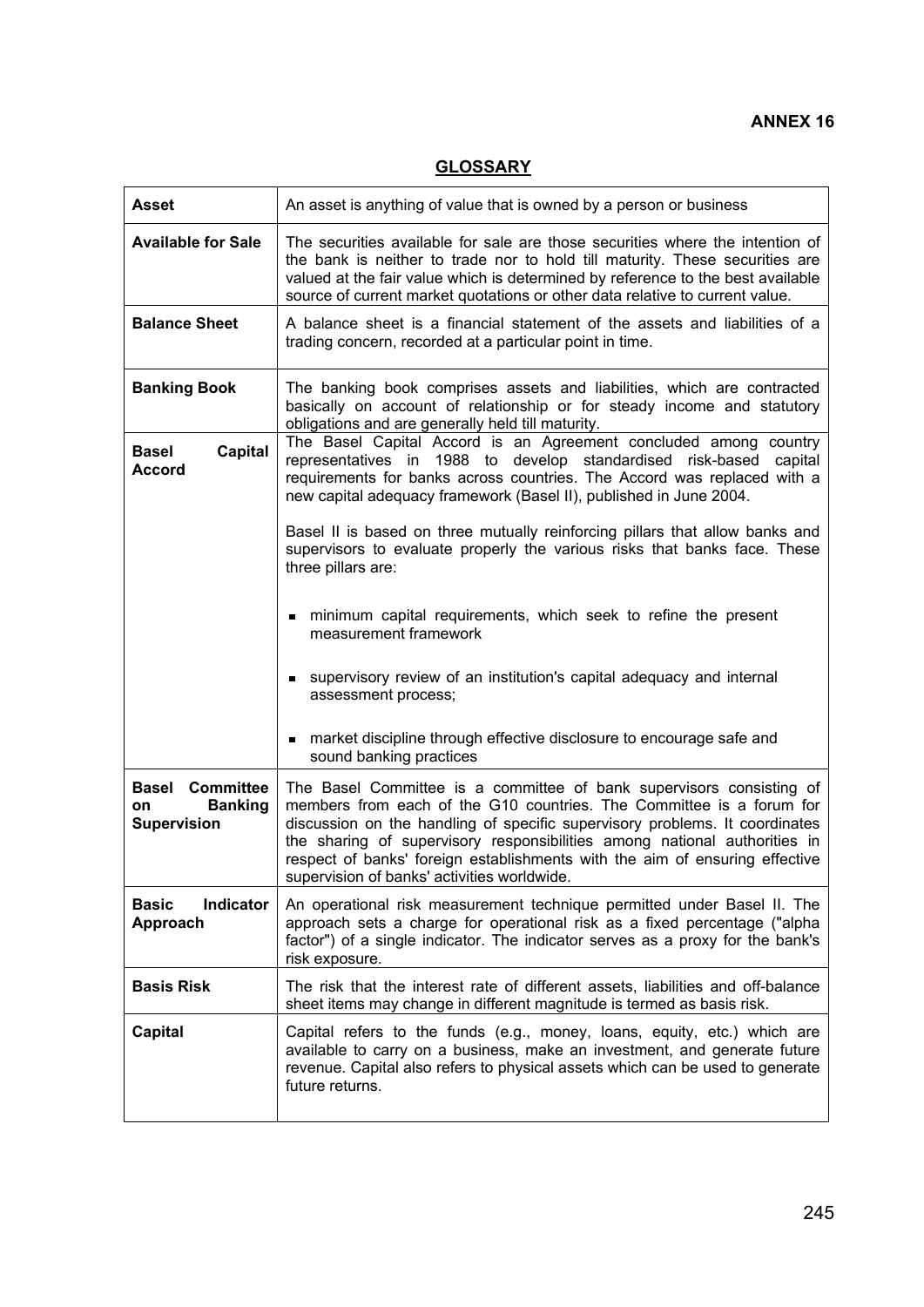| Capital<br>adequacy                                | A measure of the adequacy of an entity's capital resources in relation to its current<br>liabilities and also in relation to the risks associated with its assets.                                                                                                                                                                                                                                                                                                                                                                            |  |  |
|----------------------------------------------------|-----------------------------------------------------------------------------------------------------------------------------------------------------------------------------------------------------------------------------------------------------------------------------------------------------------------------------------------------------------------------------------------------------------------------------------------------------------------------------------------------------------------------------------------------|--|--|
|                                                    | An appropriate level of capital adequacy ensures that the entity has sufficient<br>capital to support its activities and that its net worth is sufficient to absorb adverse<br>changes in the value of its assets without becoming insolvent. For example, under<br>BIS (Bank for International Settlements) rules, banks are required to maintain a<br>certain level of capital against their risk-adjusted assets.                                                                                                                          |  |  |
| Capital<br>reserves                                | That portion of a company's profits not paid out as dividends to shareholders. They<br>are also known as undistributable reserves.                                                                                                                                                                                                                                                                                                                                                                                                            |  |  |
| <b>Convertible</b><br><b>Bond</b>                  | A bond giving the investor the option to convert the bond into equity at a fixed<br>conversion price or as per a pre-determined pricing formula.                                                                                                                                                                                                                                                                                                                                                                                              |  |  |
| <b>Core Capital</b>                                | Tier I capital is generally referred to as Core Capital                                                                                                                                                                                                                                                                                                                                                                                                                                                                                       |  |  |
| <b>Credit risk</b>                                 | Risk that a party to a contractual agreement or transaction will be unable to meet<br>their<br>obligations<br>will<br>default<br>commitments.<br>or<br>on<br>Credit risk can be associated with almost any transaction or instrument such as<br>swaps, repos, CDs, foreign exchange transactions, etc.                                                                                                                                                                                                                                        |  |  |
|                                                    | Specific types of credit risk include sovereign risk, country risk, legal or force<br>majeure risk, marginal risk and settlement risk.                                                                                                                                                                                                                                                                                                                                                                                                        |  |  |
| <b>Debentures</b>                                  | Bonds issued by a company bearing a fixed rate of interest usually payable half<br>yearly on specific dates and principal amount repayable on a particular date on<br>redemption of the debentures.                                                                                                                                                                                                                                                                                                                                           |  |  |
| Deferred Tax<br><b>Assets</b>                      | Unabsorbed depreciation and carry forward of losses which can be set-off against<br>future taxable income which is considered as timing differences result in deferred<br>tax assets. The deferred Tax Assets are accounted as per the Accounting<br>Standard 22.                                                                                                                                                                                                                                                                             |  |  |
|                                                    | Deferred Tax Assets have an effect of decreasing future income tax payments,<br>which indicates that they are prepaid income taxes and meet definition of assets.<br>Whereas deferred tax liabilities have an effect of increasing future year's income<br>tax payments, which indicates that they are accrued income taxes and meet<br>definition of liabilities                                                                                                                                                                             |  |  |
| Delta $(\triangle)$                                | The delta of an option / a portfolio of options is the rate of change in the value of<br>the option / portfolio with respect to change in the price of the asset(s) underlying<br>the option(s).                                                                                                                                                                                                                                                                                                                                              |  |  |
| <b>Derivative</b>                                  | A derivative instrument derives much of its value from an underlying product.<br>Examples of derivatives include futures, options, forwards and swaps. For<br>example, a forward contract can be derived from the spot currency market and the<br>spot markets for borrowing and lending. In the past, derivative instruments tended<br>to be restricted only to those products which could be derived from spot markets.<br>However, today the term seems to be used for any product that can be derived<br>from any other.                  |  |  |
| <b>Duration</b>                                    | Duration (Macaulay duration) measures the price volatility of fixed income<br>securities. It is often used in the comparison of the interest rate risk between<br>securities with different coupons and different maturities. It is the weighted average<br>of the present value of all the cash flows associated with a fixed income security. It<br>is expressed in years. The duration of a fixed income security is always shorter<br>than its term to maturity, except in the case of zero coupon securities where they<br>are the same. |  |  |
| Foreign<br><b>Institutional</b><br><b>Investor</b> | An institution established or incorporated outside India which proposes to make<br>investment in India insecurities; provided that a domestic asset management<br>company or domestic portfolio manager who manages funds raised or collected or                                                                                                                                                                                                                                                                                              |  |  |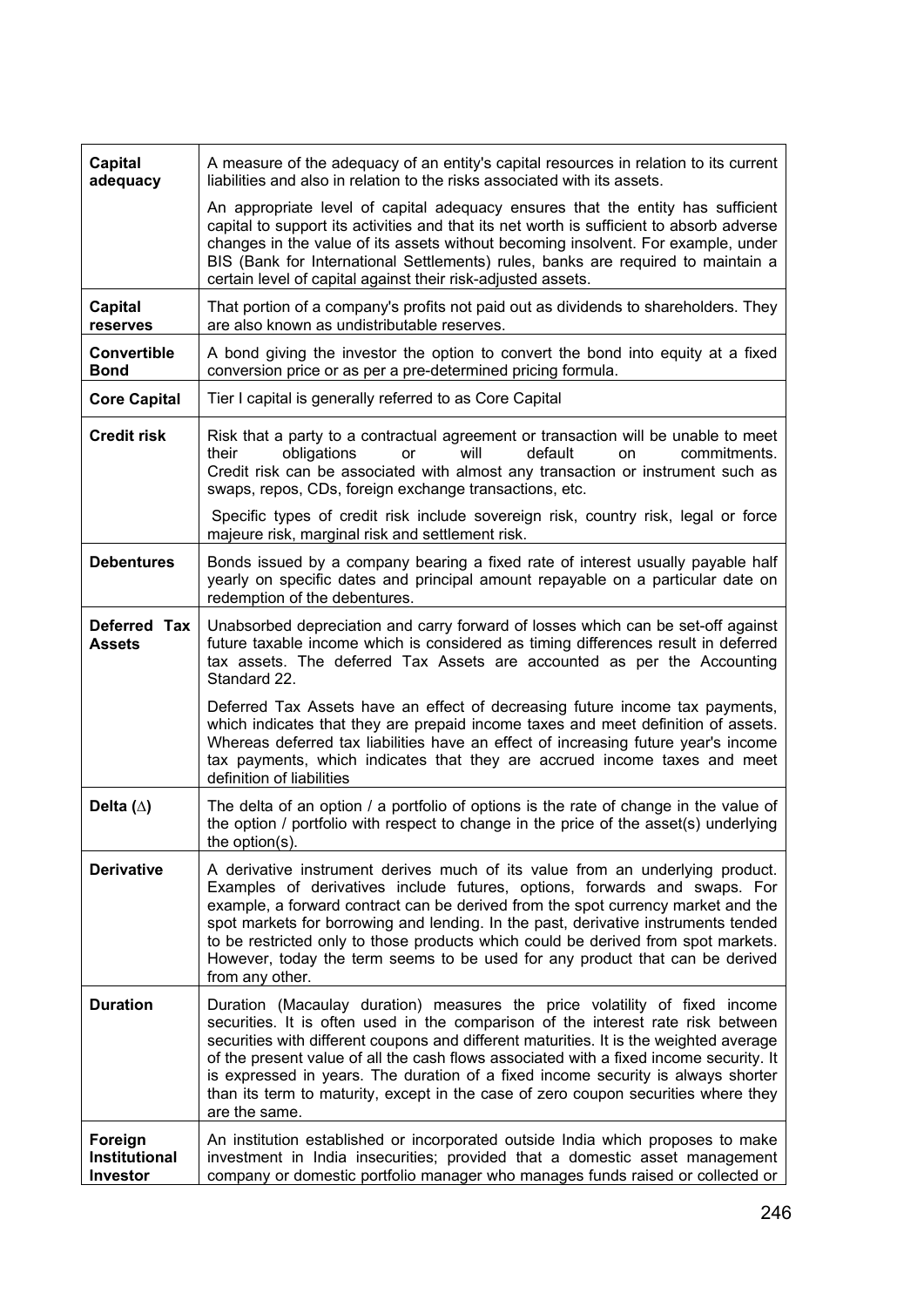|                                                 | brought from outside India for investment in India on behalf of a sub-account, shall<br>be deemed to be a Foreign Institutional Investor.                                                                                                                                                                                                                                                                                                                                                   |  |  |
|-------------------------------------------------|---------------------------------------------------------------------------------------------------------------------------------------------------------------------------------------------------------------------------------------------------------------------------------------------------------------------------------------------------------------------------------------------------------------------------------------------------------------------------------------------|--|--|
| <b>Forward</b><br><b>Contract</b>               | A forward contract is an agreement between two parties to buy or sell an agreed<br>amount of a commodity or financial instrument at an agreed price, for delivery on<br>an agreed future date. In contrast to a futures contract, a forward contract is not<br>transferable or exchange tradable, its terms are not standardized and no margin is<br>exchanged. The buyer of the forward contract is said to be long the contract and<br>the seller is said to be short the contract.       |  |  |
| Gamma(I)                                        | The gamma of an option / portfolio of options is the rate of change of the option's /<br>portfolio's delta with respect to the change in the price of the asset(s) underlying<br>the option (s).                                                                                                                                                                                                                                                                                            |  |  |
| General<br>provisions &<br>loss reserves        | Such reserves, if they are not attributable to the actual diminution in value or<br>identifiable potential loss in any specific asset and are available to meet<br>unexpected losses, can be included in Tier II capital.                                                                                                                                                                                                                                                                   |  |  |
| General<br>market risk                          | Risk that relates to overall market conditions while specific risk is risk that relates<br>to the issuer of a particular security                                                                                                                                                                                                                                                                                                                                                           |  |  |
| <b>Hedging</b>                                  | Taking action to eliminate or reduce exposure to risk                                                                                                                                                                                                                                                                                                                                                                                                                                       |  |  |
| Held<br>for<br><b>Trading</b>                   | Securities where the intention is to trade by taking advantage of short-term price /<br>interest rate movements.                                                                                                                                                                                                                                                                                                                                                                            |  |  |
| Horizontal<br><b>Disallowance</b>               | A disallowance of offsets to required capital used the BIS Method for assessing<br>market risk for regulatory capital. In order to calculate the capital required for<br>interest rate risk of a trading portfolio, the BIS Method allows offsets of long and<br>short positions. Yet interest rate risk of instruments at different horizontal points of<br>the yield curve are not perfectly correlated. Hence, the BIS Method requires that a<br>portion of these offsets be disallowed. |  |  |
| debt<br><b>Hybrid</b><br>capital<br>instruments | In this category, fall a number of capital instruments, which combine certain<br>characteristics of equity and certain characteristics of debt. Each has a particular<br>feature, which can be considered to affect its quality as capital. Where these<br>instruments have close similarities to equity, in particular when they are able to<br>support losses on an ongoing basis without triggering liquidation, they may be<br>included in Tier II capital.                             |  |  |
| <b>Interest</b><br>rate<br>risk                 | Risk that the financial value of assets or liabilities (or inflows/outflows) will be<br>altered because of fluctuations in interest rates. For example, the risk that future<br>investment may have to be made at lower rates and future borrowings at higher<br>rates.                                                                                                                                                                                                                     |  |  |
| Long<br><b>Position</b>                         | A long position refers to a position where gains arise from a rise in the value of the<br>underlying.                                                                                                                                                                                                                                                                                                                                                                                       |  |  |
| <b>Market risk</b>                              | Risk of loss arising from movements in market prices or rates away from the rates<br>or prices set out in a transaction or agreement.                                                                                                                                                                                                                                                                                                                                                       |  |  |
| <b>Modified</b><br><b>Duration</b>              | The modified duration or volatility of an interest bearing security is its Macaulay<br>duration divided by one plus the coupon rate of the security. It represents the<br>percentage change in a securities' price for a 100 basis points change in yield. It is<br>generally accurate for only small changes in the yield.                                                                                                                                                                 |  |  |
|                                                 | dP.<br>$MD =$<br>$dY$ P                                                                                                                                                                                                                                                                                                                                                                                                                                                                     |  |  |
|                                                 | where:<br>$MD =$ Modified duration                                                                                                                                                                                                                                                                                                                                                                                                                                                          |  |  |
|                                                 | P<br>price<br>(i.e.<br>clean<br>plus<br>interest).<br>Gross<br>price<br>accrued<br>Ξ<br>dP<br>Corresponding<br>$=$<br>small<br>change<br>price.<br>in<br>dY = Small change in yield compounded with the frequency of the coupon                                                                                                                                                                                                                                                             |  |  |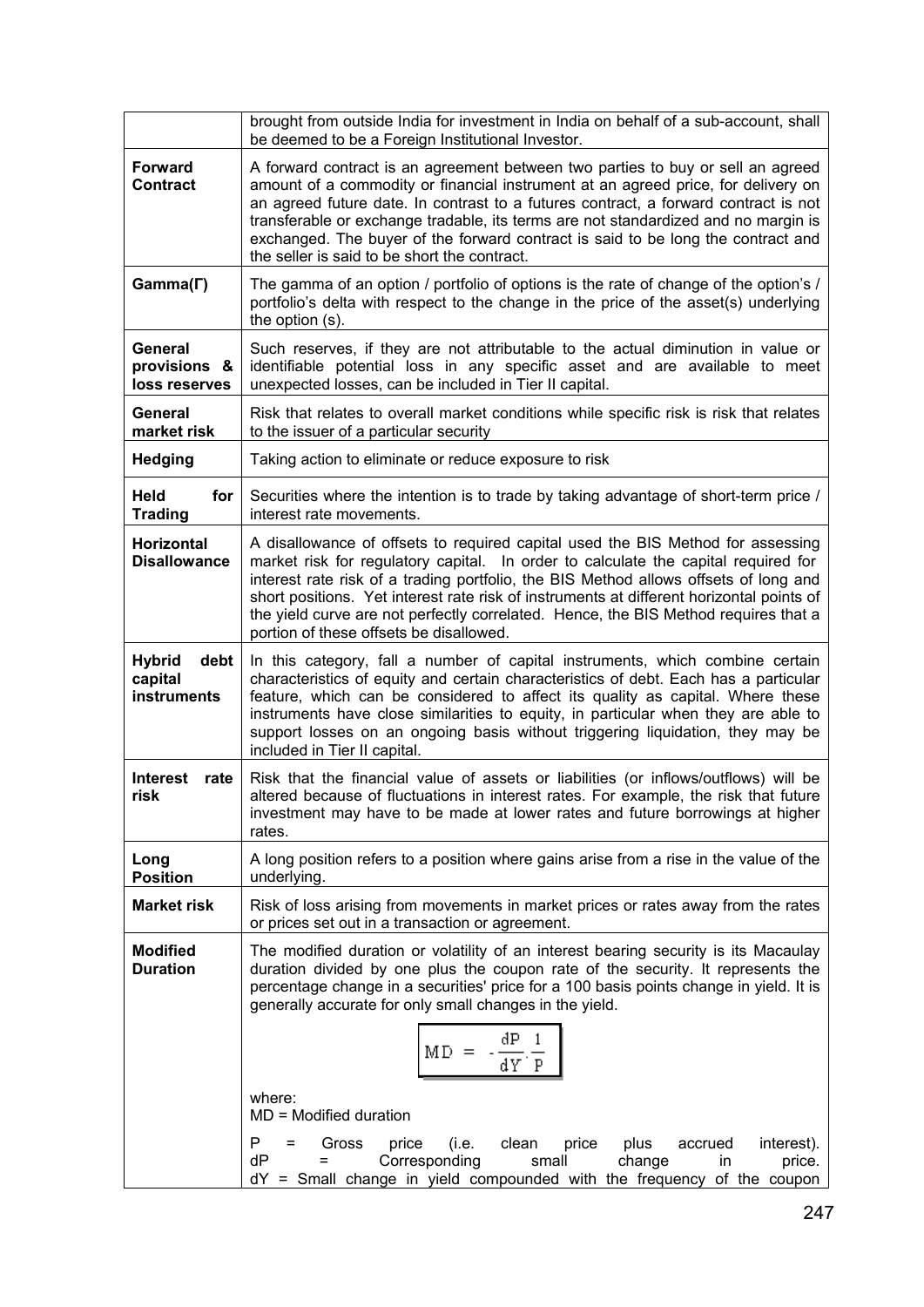|                                            | payment.                                                                                                                                                                                                                                                                                                                                                                                                                   |
|--------------------------------------------|----------------------------------------------------------------------------------------------------------------------------------------------------------------------------------------------------------------------------------------------------------------------------------------------------------------------------------------------------------------------------------------------------------------------------|
| Mortgage-<br>backed<br>security            | A bond-type security in which the collateral is provided by a pool of mortgages.<br>Income from the underlying mortgages is used to meet interest and principal<br>repayments.                                                                                                                                                                                                                                             |
| <b>Mutual Fund</b>                         | Mutual Fund is a mechanism for pooling the resources by issuing units to the<br>investors and investing funds in securities in accordance with objectives as<br>disclosed in offer document. A fund established in the form of a trust to raise<br>monies through the sale of units to the public or a section of the public under one<br>or more schemes for investing in securities, including money market instruments. |
| <b>Interest</b><br>Net<br><b>Margin</b>    | Net interest margin is the net interest income divided by average interest earning<br>assets                                                                                                                                                                                                                                                                                                                               |
| <b>Net NPA</b>                             | Net NPA = Gross NPA - (Balance in Interest Suspense account + DICGC/ECGC<br>claims received and held pending adjustment + Part payment received and kept in<br>suspense account + Total provisions held)'                                                                                                                                                                                                                  |
| <b>Nostro</b><br>accounts                  | Foreign currency settlement accounts that a bank maintains with its overseas<br>correspondent banks. These accounts are assets of the domestic bank.                                                                                                                                                                                                                                                                       |
| <b>Off-Balance</b><br>Sheet expos-<br>ures | Off-Balance Sheet exposures refer to the business activities of a bank that<br>generally do not involve booking assets (loans) and taking deposits. Off-balance<br>sheet activities normally generate fees, but produce liabilities or assets that are<br>deferred or contingent and thus, do not appear on the institution's balance sheet<br>until or unless they become actual assets or liabilities.                   |
| Open<br>position                           | It is the net difference between the amounts payable and amounts receivable in a<br>particular instrument or commodity. It results from the existence of a net long or net<br>short position in the particular instrument or commodity.                                                                                                                                                                                    |
| Option                                     | An option is a contract which grants the buyer the right, but not the obligation, to<br>buy (call option) or sell (put option) an asset, commodity, currency or financial<br>instrument at an agreed rate (exercise price) on or before an agreed date (expiry<br>or settlement date). The buyer pays the seller an amount called the premium in<br>exchange for this right. This premium is the price of the option.      |
| $Rho(\rho)$                                | Rho of an option / a portfolio of options is the rate of change in the value of an<br>option / portfolio with respect to change in the level of interest rates.                                                                                                                                                                                                                                                            |
| Risk                                       | The possibility of an outcome not occurring as expected. It can be measured and<br>is not the same as uncertainty, which is not measurable. In financial terms, risk<br>refers to the possibility of financial loss. It can be classified as credit risk, market<br>risk and operational risk.                                                                                                                             |
| Risk<br>Asset<br>Ratio                     | A bank's risk asset ratio is the ratio of a bank's risk assets to its capital funds. Risk<br>assets include assets other than highly rated government and government agency<br>obligations and cash, for example, corporate bonds and loans. The capital funds<br>include capital and undistributed reserves. The lower the risk asset ratio the better<br>the bank's 'capital cushion'                                    |
| <b>Risk Weights</b>                        | Basel II sets out a risk-weighting schedule for measuring the credit risk of obligors.<br>The risk weights are linked to ratings given to sovereigns, financial institutions and<br>corporations by external credit rating agencies.                                                                                                                                                                                       |
| Securitis-<br>ation                        | The process whereby similar debt instruments/assets are pooled together and<br>repackaged into marketable securities which can be sold to investors. The process<br>of loan securitisation is used by banks to move their assets off the balance sheet in<br>order to improve their capital asset ratios.                                                                                                                  |
| <b>Short</b><br>position                   | A short position refers to a position where gains arise from a decline in the value of<br>the underlying. It also refers to the sale of a security in which the seller does not<br>have a long position.                                                                                                                                                                                                                   |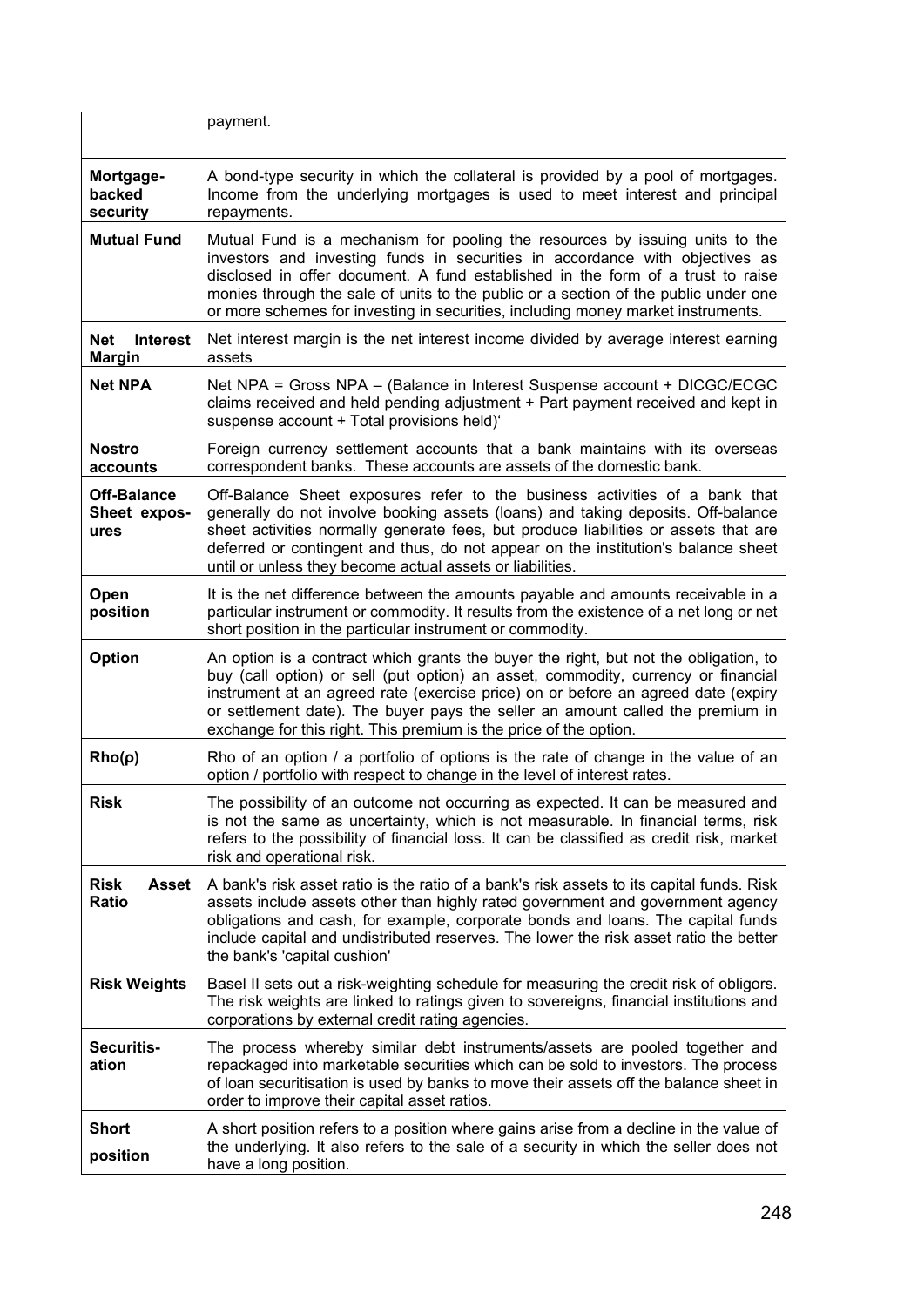| <b>Specific risk</b>             | Within the framework of the BIS proposals on market risk, specific risk refers to the<br>risk associated with a specific security, issuer or company, as opposed to the risk<br>associated with a market or market sector (general risk).                                                                                                                                                                                  |
|----------------------------------|----------------------------------------------------------------------------------------------------------------------------------------------------------------------------------------------------------------------------------------------------------------------------------------------------------------------------------------------------------------------------------------------------------------------------|
| <b>Subordinated</b><br>debt      | Refers to the status of the debt. In the event of the bankruptcy or liquidation of the<br>debtor, subordinated debt only has a secondary claim on repayments, after other<br>debt has been repaid.                                                                                                                                                                                                                         |
| Theta $(\theta)$                 | The theta of an option / a portfolio of options is the rate of change in the value of<br>the option / portfolio with respect to passage of time, with all else remaining the<br>same. It is also called the "time decay" of the option.                                                                                                                                                                                    |
| Tier one (or<br>Tier I) capital  | A term used to refer to one of the components of regulatory capital. It consists<br>mainly of share capital and disclosed reserves (minus goodwill, if any). Tier I items<br>are deemed to be of the highest quality because they are fully available to cover<br>losses. The other categories of capital defined in Basel II are Tier II (or<br>supplementary) capital and Tier II (or additional supplementary) capital. |
| Tier two (or<br>Tier II) capital | Refers to one of components of regulatory capital. Also known as supplementary<br>capital, it consists of certain reserves and certain types of subordinated debt. Tier<br>II items qualify as regulatory capital to the extent that they can be used to absorb<br>losses arising from a bank's activities. Tier II's capital loss absorption capacity is<br>lower than that of Tier I capital.                            |
| <b>Trading Book</b>              | A trading book or portfolio refers to the book of financial instruments held for the<br>purpose of short-term trading, as opposed to securities that would be held as a<br>long-term investment. The trading book refers to the assets that are held primarily<br>for generating profit on short-term differences in prices/yields. The price risk is the<br>prime concern of banks in trading book.                       |
| <b>Underwrite</b>                | Generally, to underwrite means to assume a risk for a fee. Its two most common<br>contexts<br>are:<br>a) Securities: a dealer or investment bank agrees to purchase a new issue of<br>securities from the issuer and distribute these securities to investors. The<br>underwriter may be one person or part of an underwriting syndicate. Thus the<br>issuer faces no risk of being left with unsold securities.           |
|                                  | b) Insurance: a person or company agrees to provide financial compensation<br>against the risk of fire, theft, death, disability, etc., for a fee called a premium.<br>It is a method for calculating and controlling exposure to market risk. VAR is a                                                                                                                                                                    |
| Value at risk<br>(VAR)           | single number (currency amount) which estimates the maximum expected loss of a<br>portfolio over a given time horizon (the holding period) and at a given confidence<br>level.                                                                                                                                                                                                                                             |
| Vega (v)                         | The Vega of an option / a portfolio of options is the rate of change in the value of<br>the option / portfolio with respect to volatility of the asset(s) underlying the<br>option(s).                                                                                                                                                                                                                                     |
| <b>Venture</b>                   | A fund with the purpose of investing in start-up businesses that is perceived to                                                                                                                                                                                                                                                                                                                                           |
| capital Fund<br><b>Vertical</b>  | have excellent growth prospects but does not have access to capital markets.                                                                                                                                                                                                                                                                                                                                               |
|                                  | In the BIS Method for determining regulatory capital necessary to cushion market                                                                                                                                                                                                                                                                                                                                           |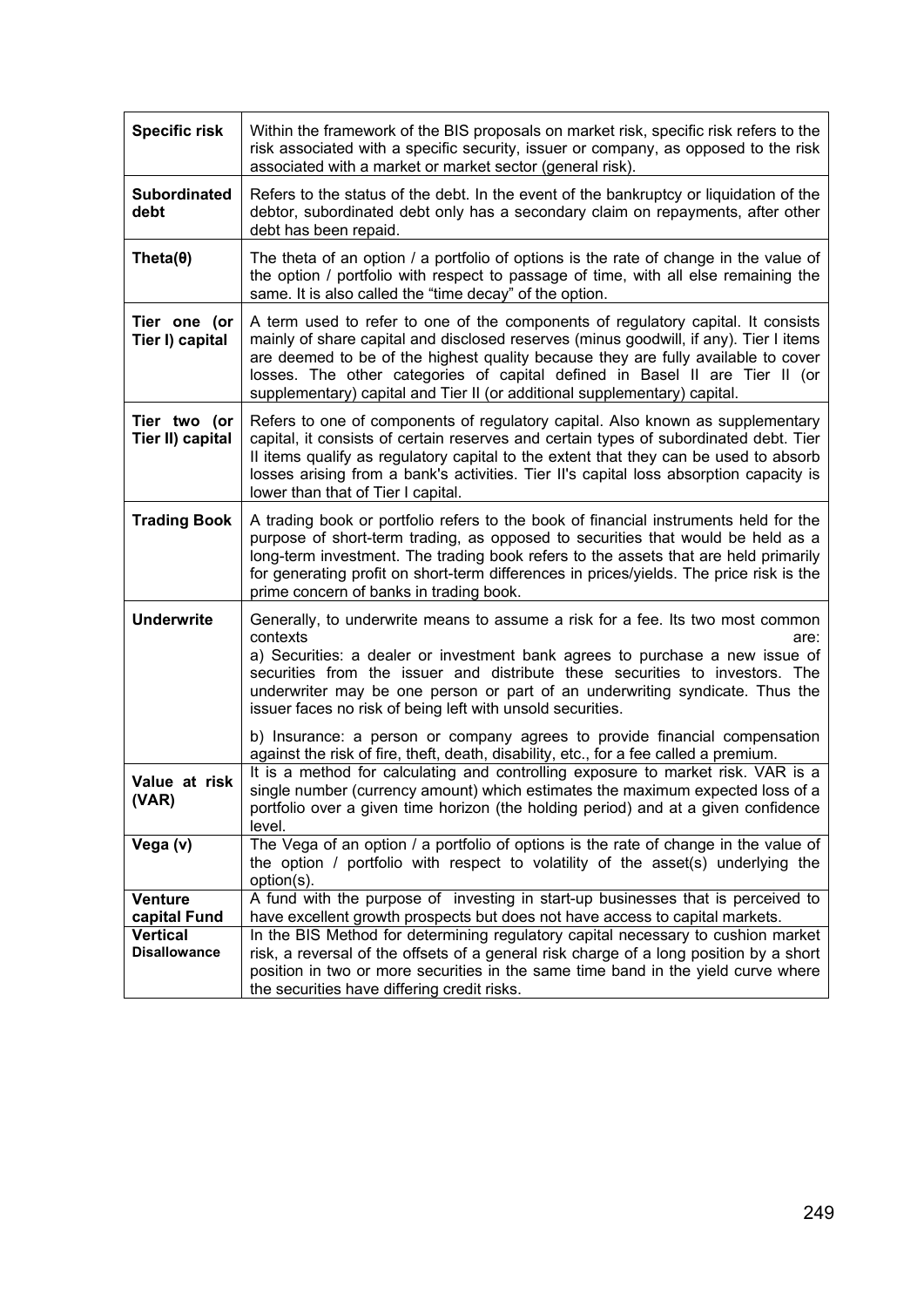#### **ANNEX -17**

(Cf. Para 3 of the covering circular)

# **List of circulars consolidated in the Master Circular**

# **(The original [circular DBOD.No.BP.BC.90 / 20.06.001 / 2006 - 07 dated April 27, 2007](http://rbi.org.in/scripts/BS_ViewMasCirculardetails.aspx?id=3464)**

| SI.<br><b>No</b>        | <b>Circular No.</b>                                                             | para /<br>provision of<br>the circular<br>consolidated | <b>Subject</b>                                                                                                                                                        | Para No. of<br>the Master<br><b>Circular</b> |
|-------------------------|---------------------------------------------------------------------------------|--------------------------------------------------------|-----------------------------------------------------------------------------------------------------------------------------------------------------------------------|----------------------------------------------|
| $\mathbf{1}$            | DBOD.No.BP.B<br>C.42 / 21.01.002<br>/ 2007-08 dated<br>Oct 29, 2007             | Annex Para<br>1.1                                      | Guidelines for issuing Preference Shares<br>as part of Regulatory Capital                                                                                             | 4.2.5 (ii) and<br>(iii)                      |
| $\overline{\mathbf{c}}$ | -- do --                                                                        | Para 1                                                 | -- do --                                                                                                                                                              | 4.3.3                                        |
| $\overline{3}$          | DBOD.No.BP.<br>BC. 67/<br>20.06.001 /<br>2007-08 dated<br>March 31, 2008        | SI.No.1 of<br>Annex                                    | Prudential<br>Guidelines<br>Capital<br>on<br>Adequacy and Market<br>Discipline -<br>Implementation of NCAF - Amendments                                               | 4.3.5                                        |
| $\overline{4}$          | DBOD.No.BP.<br><b>BC.88/</b><br>21.06.001 /<br>2007-08 dated<br>May 30, 2008    | 2.2                                                    | Capital Adequacy Norms - Treatment of<br>investments in<br>Subsidiaries/<br>Banks'<br>Associates and of the Subsidiaries'/<br>Associates' Investments in Parent Banks | 4.4.10                                       |
| 5                       | DBOD.No.BP.<br>BC. 67 /<br>20.06.001 /<br>2007-08 dated<br>March 31, 2008       | SI. No.3 of<br>Annex                                   | Prudential<br>Guidelines<br>Capital<br>on<br>Adequacy and Market<br>Discipline -<br>Implementation of NCAF - Amendments                                               | 5.2.2                                        |
| 6                       | -- do --                                                                        | SI. No. 4 of<br>Annex                                  | -- do --                                                                                                                                                              | 5.4.2, 5.8.1<br><b>Tables</b>                |
| $\overline{7}$          | -- do --                                                                        | SI. No 5 of<br>Annex                                   | -- do --                                                                                                                                                              | 5.6.1                                        |
| 8                       | Mail Box Clarification dated May<br>21, 2008                                    |                                                        | Claims on banks - Exposures of the<br>of foreign<br>Indian<br>branches<br>bank<br>guaranteed/counter-guaranteed<br>by<br>HOs/Overseas branches                        | 5.6.2                                        |
| 9                       | Mail Box Clarification dated. May<br>21, 2008                                   |                                                        | Risk weights and provisioning norms -<br><b>AFCs</b>                                                                                                                  | 5.8.1                                        |
| 10                      | DBOD.No.BP.<br>BC. 67/<br>20.06.001 /<br>2007-08 dated<br><b>March 31, 2008</b> | SI. No. 6<br>Annex.                                    | Prudential<br>Guidelines<br>Capital<br>on<br>Adequacy and Market<br><b>Discipline</b><br>Implementation of NCAF - Amendments                                          | 5.8.1 Table 6:<br>Part - B                   |
| 11                      | Mail box clarification dated May<br>21, 2008                                    |                                                        | Prudential<br>Guidelines<br>Capital<br>on<br><b>Discipline</b><br>Adequacy<br>and<br>Market<br>Implementation                                                         | 7.3.7 (ii) Table<br>14 $(D)$                 |
| 12                      | DBOD.No.BP.<br>BC. 83/<br>21.06.001 /<br>2007-08 dated<br>May 14, 2008          | Para 2                                                 | Claims secured by Residential Property<br>- Change in limits for Risk Weights                                                                                         | 5.10                                         |
| 13                      | DBOD.No.BP.<br>BC.67/<br>20.06.001 /<br>2007-08 dated                           | SI.No 7 in the<br>Annex                                | Capital<br>Prudential<br><b>Guidelines</b><br>on<br>Adequacy<br>and<br>Market<br>Discipline -<br>Implementation of NCAF - Amendments                                  | 5.13.3                                       |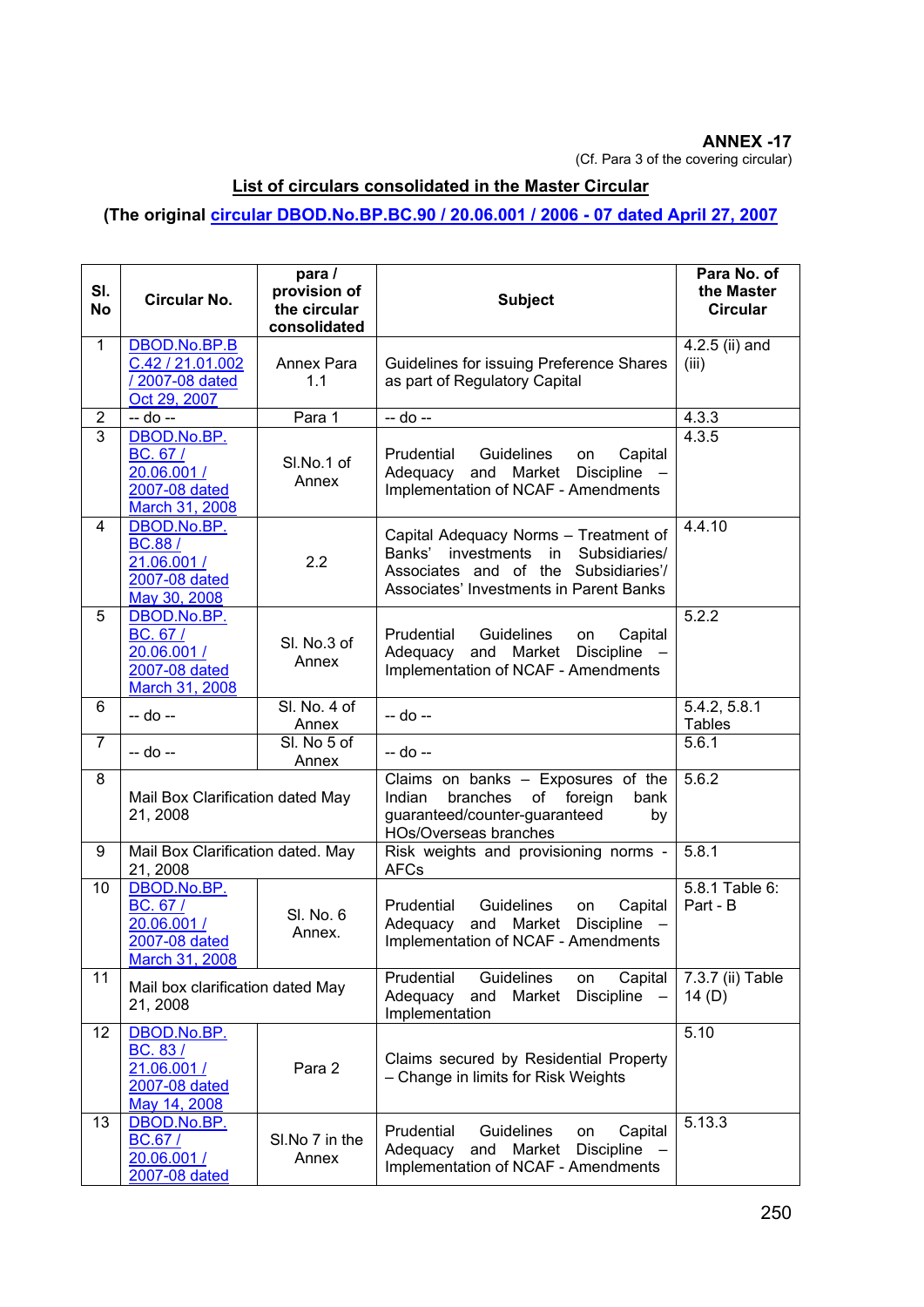|                 | March 31, 2008                                                                 |                            |                                                                                                                                                                                                |                                                                                   |
|-----------------|--------------------------------------------------------------------------------|----------------------------|------------------------------------------------------------------------------------------------------------------------------------------------------------------------------------------------|-----------------------------------------------------------------------------------|
| 14              | Mail Box clarification dated May<br>21, 2008                                   |                            | Risk Weights and Provisioning Norms -<br><b>AFCs</b>                                                                                                                                           | 5.13.5                                                                            |
| 15              | DBOD.No.BP.                                                                    |                            |                                                                                                                                                                                                | $5.15.2$ (v).                                                                     |
|                 | BC.67/                                                                         |                            | Capital<br>Prudential<br>Guidelines<br>on                                                                                                                                                      |                                                                                   |
|                 | 20.06.001 /                                                                    | SI. No. 8                  | and Market<br>Adequacy<br>Discipline                                                                                                                                                           |                                                                                   |
|                 | 2007-08 dated                                                                  | Annex                      | Implementation of NCAF - Amendments                                                                                                                                                            |                                                                                   |
|                 | March 31, 2008                                                                 |                            |                                                                                                                                                                                                |                                                                                   |
| 16              | -- do --                                                                       | <b>SI. No. 9</b><br>Annex  | -- do --                                                                                                                                                                                       | $7.3.4$ (i)                                                                       |
| $\overline{17}$ | -- do --                                                                       | SI. No. 11<br>Annex        | -- do --                                                                                                                                                                                       | Existing<br>paragraph<br>7.3.5 (viii)<br>relating to<br>'equity' index<br>dropped |
| 18              | -- do --                                                                       | SI. No. 12<br>Annex        | -- do --                                                                                                                                                                                       | 7.3.7                                                                             |
| $\overline{19}$ | -- do --                                                                       | SI. No.13 of<br>Annex      | -- do --                                                                                                                                                                                       | 7.3.8                                                                             |
| 20              | -- do --                                                                       | SI. No. 14<br>Annex        | -- do --                                                                                                                                                                                       | 7.6.1                                                                             |
| 21              | -- do --                                                                       | SI. No. 15<br>Annex        | -- do --                                                                                                                                                                                       | Existing para<br>8.2.2 deleted                                                    |
| 22              | -- do --                                                                       | <b>SI. No. 16</b><br>Annex | -- do --                                                                                                                                                                                       | 8.3                                                                               |
| 23              | -- do --                                                                       | SI. No. 17<br>Annex        | -- do --                                                                                                                                                                                       | 8.4.1                                                                             |
| 24              | DBOD.No.BP.<br><b>BC.66/</b><br>21.06.001 /<br>2007-08 dated<br>March 31, 2008 | Entire circular            | Supervisory Review Process under the<br>New Capital Adequacy Framework -<br><b>Guidelines for Pillar 2</b>                                                                                     | 10.0, 11 and<br>Annex 11 to 16                                                    |
| 25              | <b>DBOD.No.67 /</b><br>20.06.001 /<br>2007-08 dated<br>March 31, 2008          | SI No. 18<br>Annex         | Capital<br>Prudential<br>Guidelines<br>on<br>Adequacy and Market Discipline<br>Implementation of NCAF - Amendments                                                                             | Annex $-9$                                                                        |
| 26              | DBOD.No.BP.<br>BC.31/21.04.157<br>/ 2008-09 dated<br><b>August 8, 2008</b>     | Annexure II                | Prudential Norms for Off-balance sheet<br>exposures of banks                                                                                                                                   | Existing<br>paragraph<br>5.15.4 replaced                                          |
| 27              | DBOD.No.BP.<br>BC.76/21.04.132<br>/2008-09<br>dated November<br>3,2008         | Para 4                     | Prudential Guidelines on Restructuring<br>of Advances by Banks                                                                                                                                 | 5.10.4                                                                            |
| 28              | DBOD.No.BP.B<br>C.83 /21.01.002 /<br>2008-09 dated<br>November 15,<br>2008     | Para 2 (a),<br>2(b)        | Prudential<br>Review<br>of<br><b>Norms</b><br>Provisioning for Standard Assets and<br><b>Risk</b><br>Weights<br>for<br>Exposures<br>to<br>Corporates, Commercial Real Estate<br>and NBFC-ND-SI | 5.8.1, 5.11.2,<br>and 5.13.5                                                      |
| 29              | DBOD.No.BP.                                                                    |                            |                                                                                                                                                                                                | 2.4                                                                               |
|                 | BC. 92/<br>21.06.001/<br>2008-09 dated<br>December 4,<br>2008                  | 3                          | Implementation of NCAR - Parallel run<br>reporting format.                                                                                                                                     |                                                                                   |
| 30              | DBOD.No.BP.                                                                    |                            | Prudential Treatment of different Types                                                                                                                                                        | 4.3.2                                                                             |
|                 | BC. 118/<br>21.01.002/                                                         | Para (ii) and<br>(iii)     | in respect of Loan<br>Provisions<br>οf<br>Portfolios                                                                                                                                           |                                                                                   |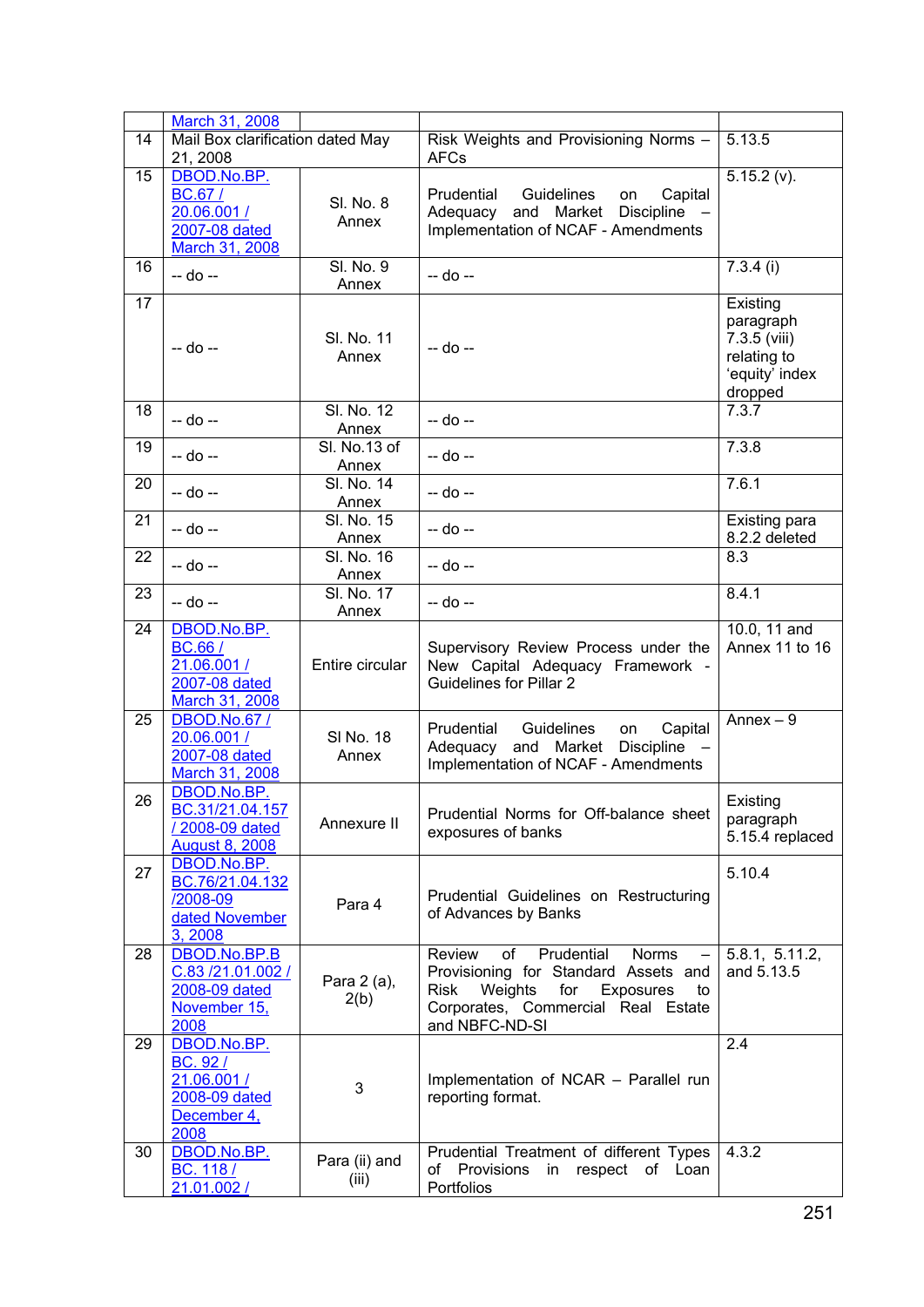|    | 2008-09 dated                                    |                          |                                                                                      |                                           |
|----|--------------------------------------------------|--------------------------|--------------------------------------------------------------------------------------|-------------------------------------------|
|    | March 25, 2009                                   |                          |                                                                                      |                                           |
| 31 | DBOD.No.BP.<br>BC. 120/<br>21.01.002 /           | Annex I and<br>Annex 2   | Guidelines for issuing Preference Shares<br>as part of Regulatory Capital            | Annex 5<br>Para (vii) and<br>Annex 7 para |
|    | 2008-09 dated<br>April 2, 2009                   |                          |                                                                                      | (vii)                                     |
| 32 | DBOD.No.BP.                                      |                          |                                                                                      | Para 5.14.3                               |
|    | BC. 134 /                                        |                          |                                                                                      | and 5.15.3 (vi)                           |
|    | 21.06.001 /                                      | Para 3                   | Capital Adequacy Norms for Banks'<br><b>Exposures to Central Counter Parties</b>     |                                           |
|    | 2008-09 dated<br>May 26, 2009                    |                          |                                                                                      |                                           |
|    | DBOD.No.BP.                                      |                          |                                                                                      |                                           |
| 33 | BC. 23/                                          |                          |                                                                                      | Para 2.5 and<br>2.5.1 to 2.5.3            |
|    | 21.06.001 /                                      | Para 2,3,4,5             | Introduction to Advanced Approaches of<br>Basel II in India- Time schedule           |                                           |
|    | 2009-10 dated<br>July 7, 2009                    |                          |                                                                                      |                                           |
| 34 | DBOD.No.BP.                                      |                          |                                                                                      |                                           |
|    | BC.29/                                           |                          | Prudential<br>Guidelines<br>Capital<br>on                                            | Para 10.7 and                             |
|    | 21.06.001 /                                      | Para 3                   | Adequacy and Market Discipline - New                                                 | para 12.3.3.7                             |
|    | 2009-10 dated<br><b>August 12, 2009</b>          |                          | Capital Adequacy Framework (NCAF)                                                    |                                           |
| 35 | Mail box                                         |                          |                                                                                      |                                           |
|    | clarification                                    | <b>Entire Mailbox</b>    | Capital<br>Adequacy<br><b>Norms</b><br>for<br>Securitisation<br>Exposures<br>(credit | Para 12 and 13                            |
|    | dated August                                     | clarification            | enhancements)                                                                        | of Annex 9                                |
| 36 | 24, 2009<br>DBOD.No.BP.                          |                          |                                                                                      |                                           |
|    | BC.33/21.04.048                                  |                          | Prudential<br>treatment<br>respect<br>of<br>in                                       | Foot note 7 to                            |
|    | /2009-10 dated                                   | Para 3                   | floating provisions                                                                  | para 4.3.4                                |
|    | <b>August 27, 2009</b>                           |                          |                                                                                      |                                           |
| 37 | DBOD.No.BP.B<br>C. 38 / 21.01.002                | Sr. no 1 to 6 of         | Issue of Subordinated Debt for Raising                                               | Annex 8                                   |
|    | / 2009-10 dated                                  | Part 1 of                | <b>Tier II Capital</b>                                                               |                                           |
|    | September 7,                                     | Annex to the<br>circular |                                                                                      |                                           |
|    | 2009                                             |                          |                                                                                      |                                           |
| 38 | DBOD.No.BP.<br>BC.69/21.01.002                   |                          |                                                                                      | Annex 8                                   |
|    | /2009-10 dated                                   | Sr. No. 2 of             | Retail issue of Subordinated Debt for                                                |                                           |
|    | <u>January 13,</u>                               | the circular             | Raising Tier II capital                                                              |                                           |
|    | 2010                                             |                          |                                                                                      |                                           |
| 39 | Mail box clarification dated                     |                          | Specific risk capital charge on Security                                             | Para 8.4.3                                |
| 40 | January 18, 2010<br>Mail box clarification dated |                          | Receipts<br>Guaranteeing<br>of returns<br>capital<br>of                              | Para 4.2.4 (v)                            |
|    | January 25, 2010                                 |                          | instruments of banks                                                                 |                                           |
| 41 | Mail box clarification dated                     |                          | Inclusion of quarterly un-audited profits                                            | Para 4.4.11                               |
| 42 | January 28, 2010                                 |                          | for computation of capital adequacy<br>Risk Weights and Exposure Norms in            | Para 5.8.1                                |
|    | DBOD.No.BP.BC.74 / 21.06.001 /                   |                          | respect of Bank Exposure to NBFCs                                                    |                                           |
|    | 2009-10 dated February 12, 2010                  |                          | categorised as 'Infrastructure Finance                                               |                                           |
|    | Para.2                                           |                          | Companies'                                                                           |                                           |
| 43 | DBOD.No.BP.BC.87 / 21.06.001 /                   |                          | Prudential<br>Guidelines<br>Capital<br>on                                            | Para 4.1.2                                |
|    | 2009-10 dated April 7, 2010 Para                 |                          | Adequacy and Market Discipline - New<br>Capital Adequacy Framework (NCAF) -          |                                           |
|    | $\overline{2}$                                   |                          | Parallel Run and Prudential Floor                                                    |                                           |
| 44 | DBOD.No.BP.BC.No.81/21.01.002                    |                          | Classification in the Balance Sheet -                                                |                                           |
|    | /2009-10                                         |                          | Capital Instruments                                                                  |                                           |
| 45 | DBOD.No.BP.BC.48/21.06.001/20                    |                          | Prudential Norms for Off-Balance Sheet                                               | Para 5.15.4                               |
|    | 10-11 Dated October 1, 2010                      |                          | Exposures of Banks - Bilateral Netting of<br><b>Counterparty Credit Exposures</b>    | (viii)                                    |
| 46 | DBOD.No.BP.BC.69/08.12.001/20                    |                          | Housing Loans by Commercial Banks -                                                  | Para 5.10.1,                              |
|    |                                                  |                          |                                                                                      |                                           |